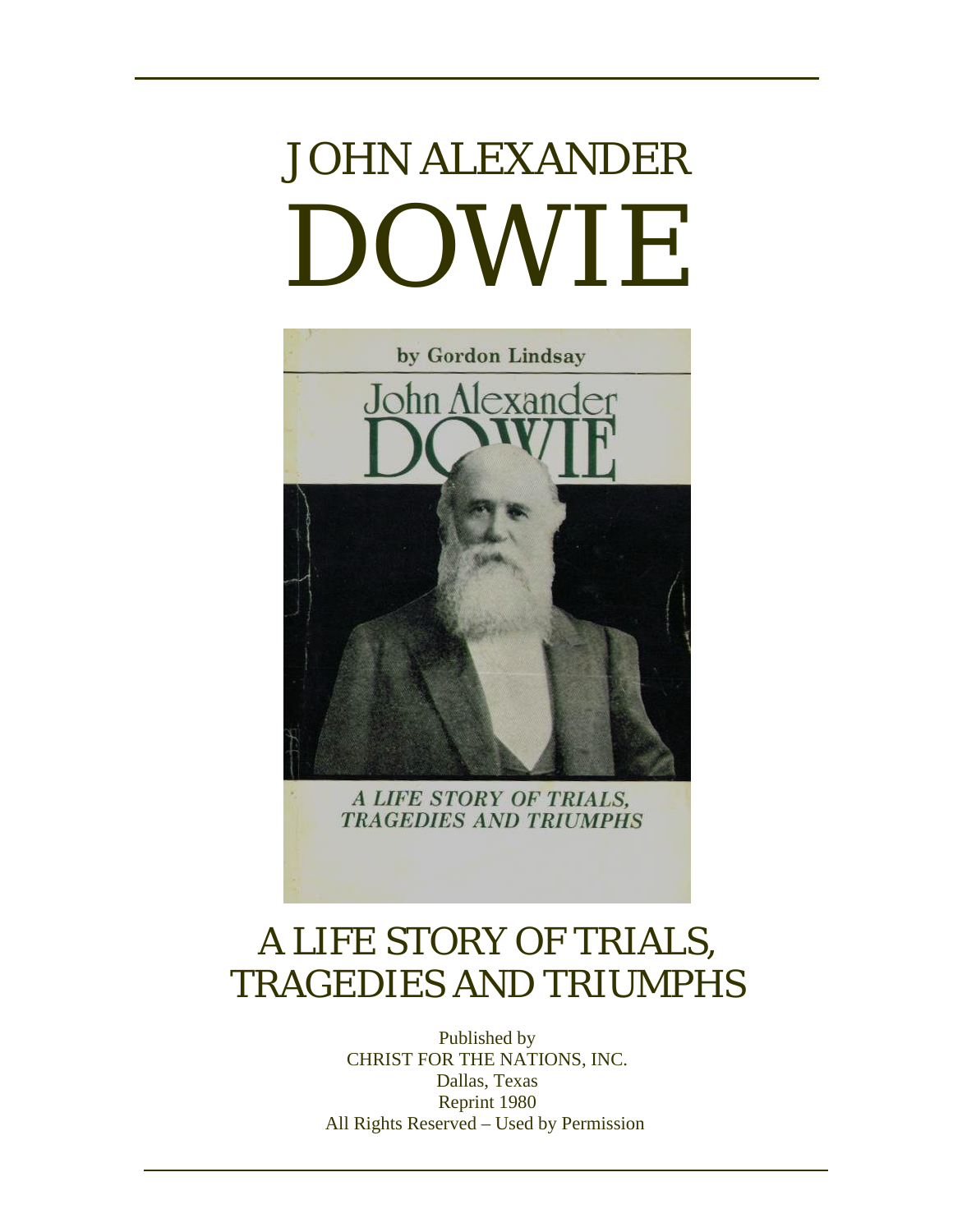#### **DEDICATION**

This book is dedicated to the many ministers who are preaching the great gospel of deliverance in various parts of the world. May the dramatic life story of John Alexander Dowie be at once an inspiration and an object lesson to every man of God who ministers healing to the sick and afflicted, a ministry which to no little extent was brought back to the church through the efforts of the man of whom this book is written. This book is also dedicated to the author's father and mother whose faith in God found much of its source and inspiration during the years they spent in Zion.

The author wishes to express his appreciation and acknowledgement of the help received from Overseer Anton Darms, who so kindly checked the manuscript for accuracy, and who made available to him a number of books and rare documents of the Zion story. He also wishes to thank Rev. Theodore Mason who made it possible for him to secure an almost complete library of THE LEAVES OF HEALING.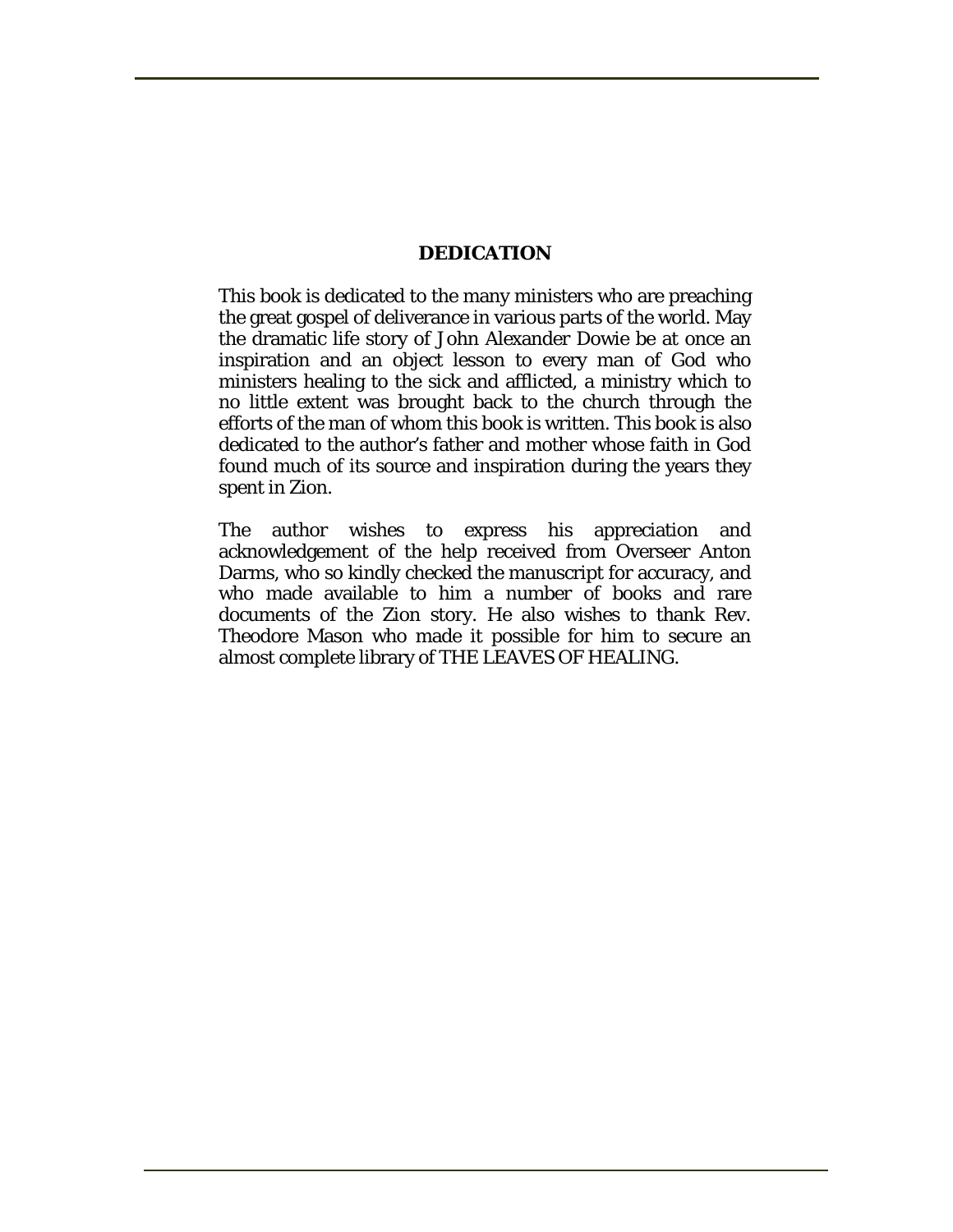## **CONTENTS**

#### CHAPTER

| I             | The Dramatic Appearance of Dowie Upon the World Scene |
|---------------|-------------------------------------------------------|
| $\mathbf{I}$  | <b>Early Life of John Alexander Dowie</b>             |
| Ш             | Young Dowie Begins His Labors As a Pastor             |
| IV            | The Staying of the Plague of Death                    |
| V             | <b>His Marriage to Jeanie</b>                         |
| VI            | <b>In-Law Trouble</b>                                 |
| <b>VII</b>    | Dowie Leaves the Organized Church                     |
| <b>VIII</b>   | Dowie Tries for a Seat in the Australian Parliament   |
| IX            | Deceived By a Confidence Man                          |
| X             | The Hour of Despair                                   |
| XI            | <b>Beginning of the Dawn</b>                          |
| XII           | <b>Vengeance of the Liquor Interests</b>              |
| XIII          | Dowie Leaves Australia for America                    |
| XIV           | <b>Through the Golden Gate</b>                        |
| XV            | Dowie Visits the False Christ                         |
| XVI           | Dr. Dowie Goes to Chicago                             |
| <b>XVII</b>   | The Rising Storm in Chicago                           |
| <b>XVIII</b>  | <b>Arrested A Hundred Times!</b>                      |
| XIX           | <b>Banishment of "The Little White Dove"</b>          |
| XX            | Signs, Wonders, and Miracles                          |
| XXI           | <b>Founding of the Christian Catholic Church</b>      |
| XXII          | <b>Organization of the Seventies</b>                  |
| XXIII         | The Holy War                                          |
| <b>XXIV</b>   | The Dream City of Zion                                |
| <b>XXV</b>    | An Utopia on Earth                                    |
| <b>XXVI</b>   | The Elijah Declaration                                |
| <b>XXVII</b>  | <b>Shadows Over Zion</b>                              |
| <b>XXVIII</b> | A Tragic Day in May                                   |
| <b>XXIX</b>   | The New York Visitation                               |
| XXX           | <b>Round-the-World Tour</b>                           |
| XXXI          | The First Apostle                                     |
| XXXII         | <b>Winter of Reckoning</b>                            |
| <b>XXXIII</b> | <b>Last Days of John Alexander Dowie</b>              |
| XXXIV         | Memorial Message by Judge V. V. Barnes                |
| XXXV          | <b>A Half Century Passes</b>                          |
|               |                                                       |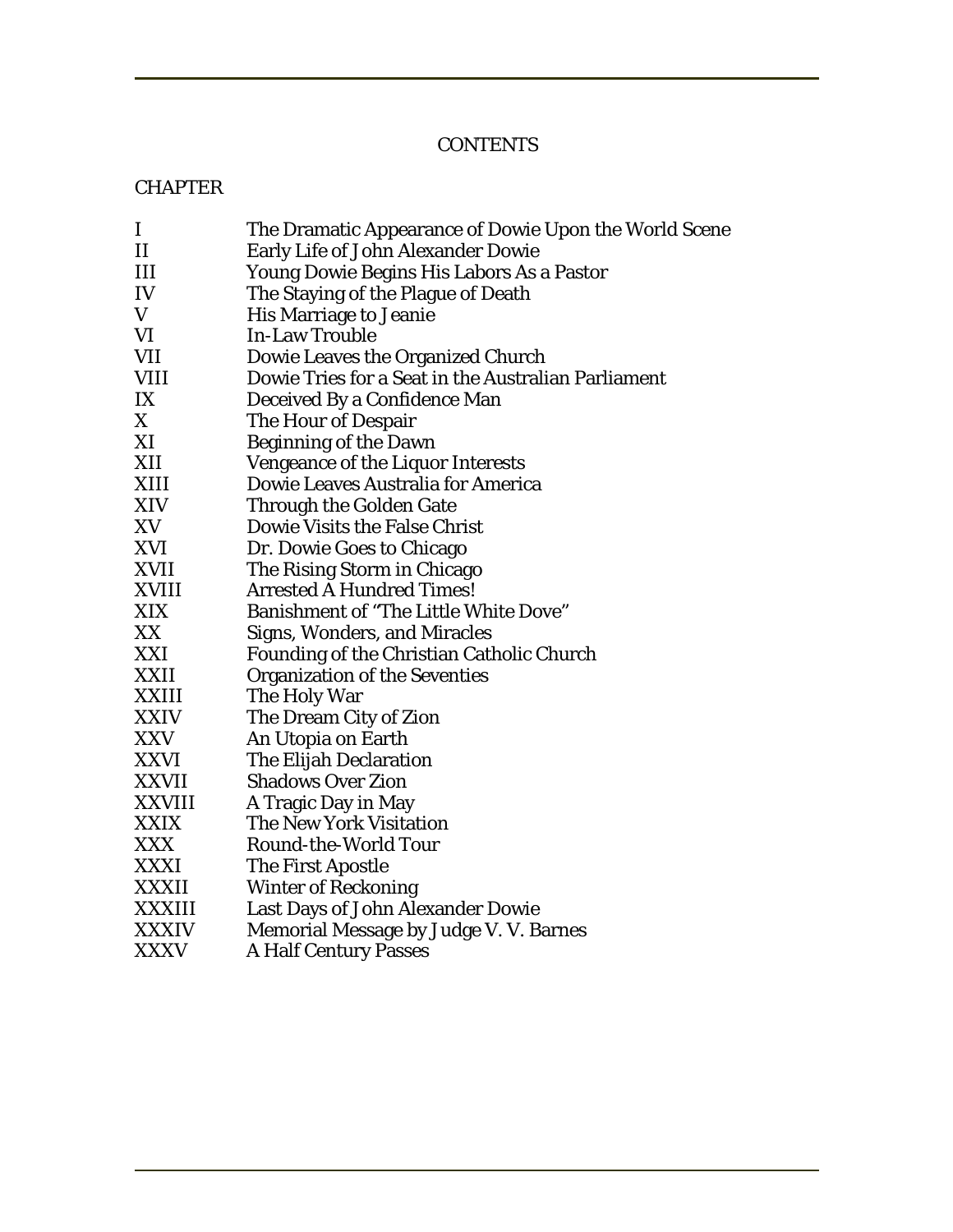**A LIFE STORY OF TRIALS, TRAGEDIES AND TRIUMPHS** 

#### INTRODUCTION

The story of John Alexander Dowie is a fascinating one, and suspense and interest builds up as one proceeds with the narrative. However the purpose for which this book was written was of far more importance than merely to entertain. The life of Dr. Dowie is, in the writer's opinion, as well as that of many others, the greatest object lesson in the history of the church. First, it shows that when any man is chosen of God to be used in an unusual manner, God permits him to go through a training period, which sometimes includes trials and tribulations of the most severe nature. Second, it will be seen that the great successes of Dr. Dowie began only after he fully embraced the message of Divine healing. It was the great miracles of healing that were responsible for giving his ministry its power and authority. Third, it was at that moment when he began to engage in secular activities, and departed from the simplicity of his earlier days, that his decline began. All these things are lessons of solemn interest to us today.

We are under no illusion that some will not be disappointed with certain things which we have included in this biography. While our dealing with the subject has been highly sympathetic, we have felt that we would not be fair to our objective, if we did not tell the whole story as it happened. Some believe that Dr. Dowie could have done no wrong, others believe that he was a mountebank and a deceiver. Neither view is correct. God raised up John Alexander Dowie, for a specific work, which was to reintroduce Divine healing to the Church. In a considerable measure this purpose was fulfilled, although his errors of judgment at the closing period of his life are to be regretted. We believe that the church has received an enormous impetus of faith because this man has lived.

GORDON LINDSAY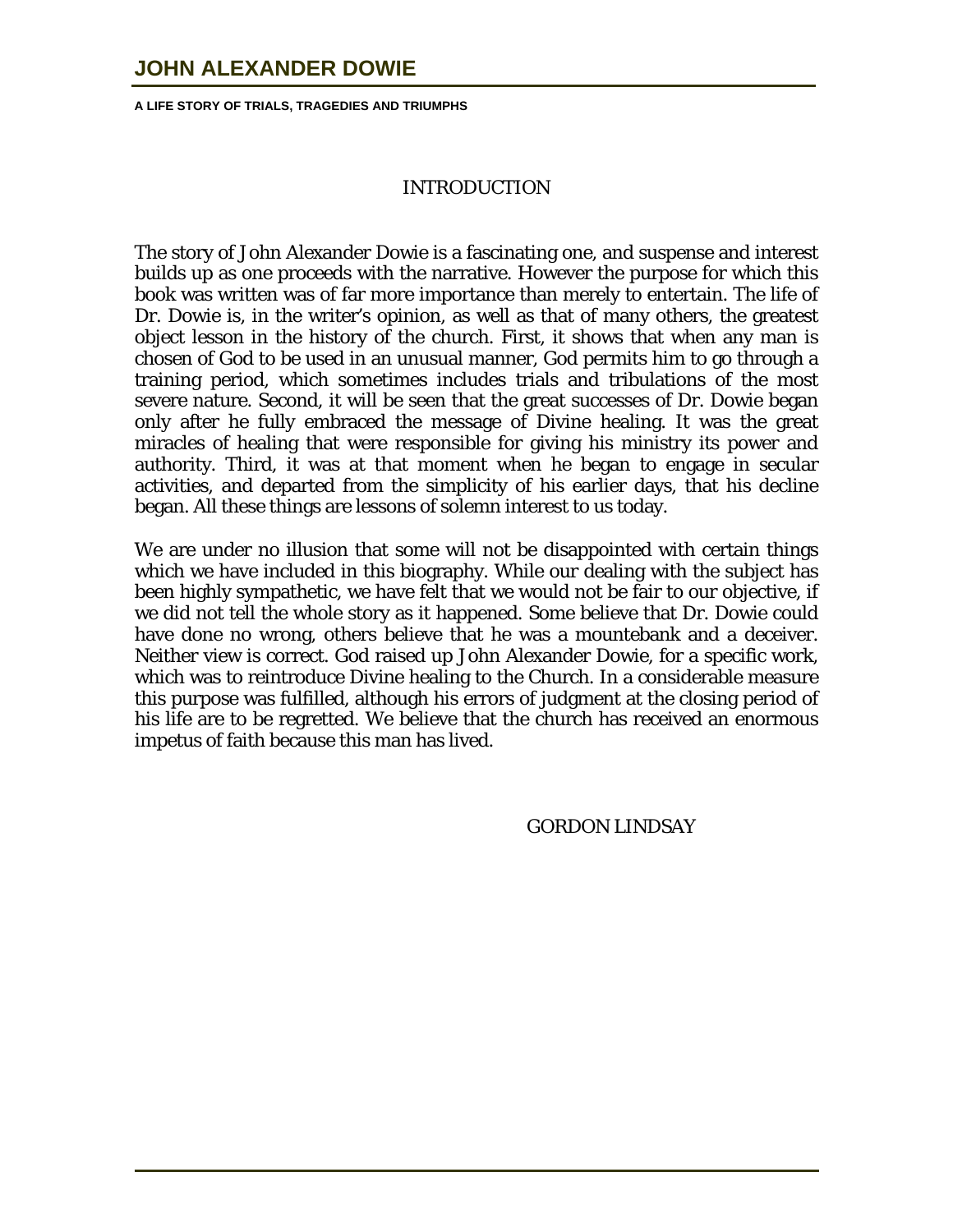**A LIFE STORY OF TRIALS, TRAGEDIES AND TRIUMPHS** 

## CHAPTER I

## THE DRAMATIC APPEARANCE OF DOWIE UPON THE WORLD SCENE

THE Christian generation of today knows little of a story, which is as unique and fascinating as any that has appeared in the annals of the church since the days of the apostles. Though forgotten today, in the rapid moving of events, the name of John Alexander Dowie was known to millions throughout the world at the turn of the century. The story of Dowie is that of a man with an amazing mission—a mission that in its scope took in nothing less than the whole world. It is an account of a reformer who, fighting against the greatest of odds, single-handedly challenged the apostasy of his time, and succeeded in bringing to the attention of the church visible, if not to its acceptance, the message of the Gospel of healing—a message of deliverance for the whole man, body, soul and spirit.

Against overwhelming opposition, a hostile press, bitterly opposed clergymen, antagonistic city officials, unscrupulous lawyers, who, hired by the combined opposition, used every loophole of the law and legal technicality to stop him, he fought for and maintained the right to pray for the sick. Despite the fiercest persecution, numerous illegal arrests—as many as one hundred in a year—he outwitted and foiled his enemies, and succeeded in bringing to the attention of the world, the great truth that Jesus Christ is the same yesterday, and today, and forever, and established the right for the minister of the Christian Church to obey Christ's command in the Great Commission to lay hands on the sick for healing.

The rise of John Alexander Dowie to international prominence came with an abruptness that reminds one of Elijah, who many centuries ago suddenly appeared before the King of Israel to challenge by a test of fire, the apostasy of the Baal prophets, or of John the Baptist, who "as a voice crying in the wilderness" made his presence known in a dramatic call of repentance to a nation unprepared to meet the Lord Who was already in her midst.

When Doctor Dowie first set foot on American soil, he was forty-one years of age, and as far as this country was concerned, was virtually an unknown minister of the Gospel. However, news of the arrival of a man who preached Divine healing, and who got results, soon spread abroad, and he began receiving calls from up and down the Pacific Coast. He at once launched into a series of healing missions, which eventually took him to Chicago, where within a few brief years, a series of dramatic events were to plummet his ministry before the attention of the entire world.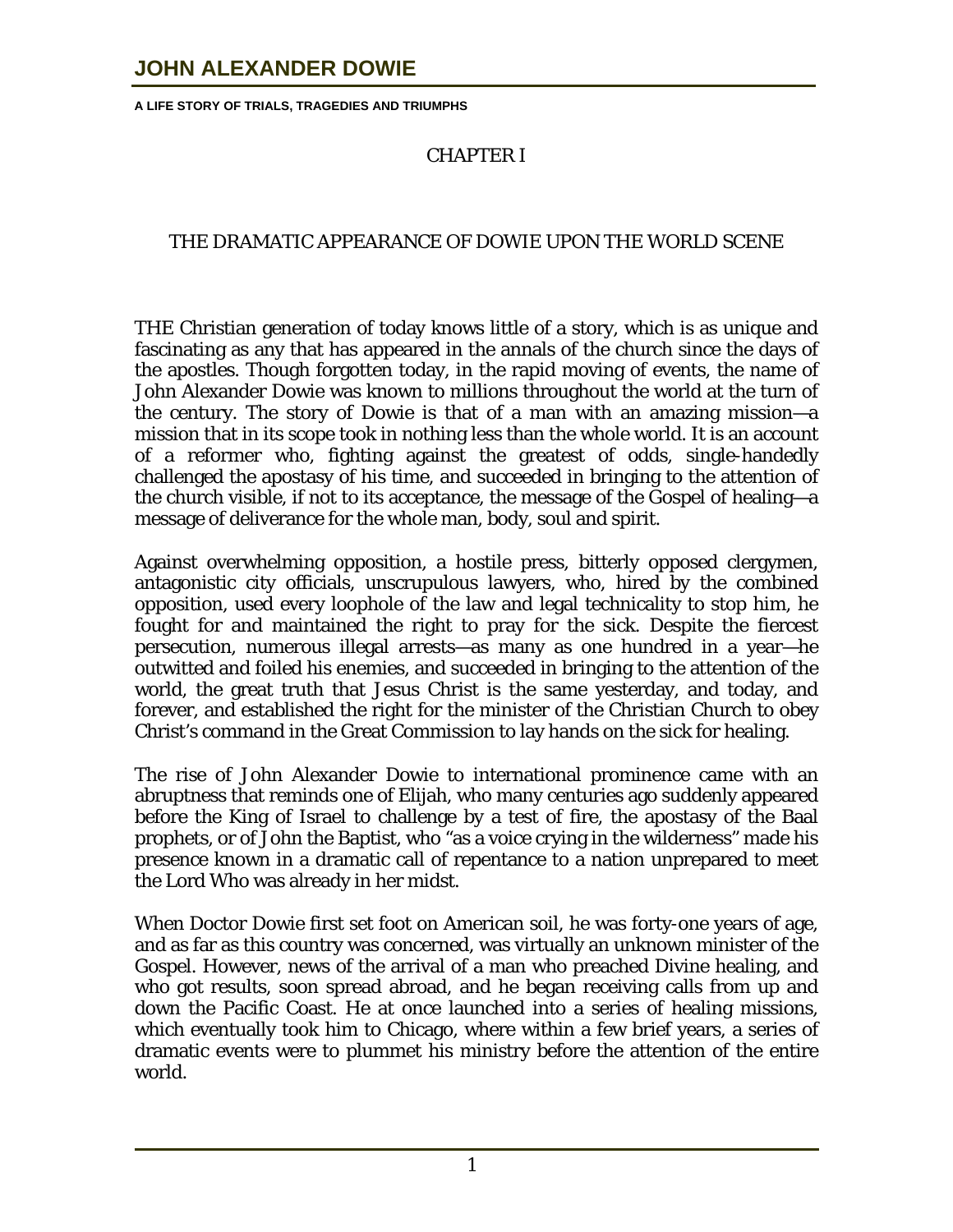#### **A LIFE STORY OF TRIALS, TRAGEDIES AND TRIUMPHS**

In 1893, just at the starting of the World's Fair in Chicago, John Alexander Dowie decided to make his headquarters permanently in that city. He built a small unpretentious wooden tabernacle, just outside the doors of the Fair Grounds. This unimposing structure, contemptuously referred to by his enemies as a "miserable little wooden hut," became the scene of his first important efforts in his warfare against the vice and iniquity of the great metropolitan city—at that time a city of about two million inhabitants. The services held in this tabernacle did not have an auspicious beginning. Many passed by "the little wooden hut" as they thronged the grounds of the World's Fair, but they gave it only passing notice. Their interest was in the excitement of that colossal Vanity Fair, which included such hair-raising and blood-curdling features as "The Siege of Vicksburg," or the "Blood and Thunder" of Buffalo Bill and his Whooping Indians. A few dropped into the tabernacle, and they returned bringing others with them. Nevertheless, the work was small and discouraging.

A bitter winter followed that brought gales and storms of unusual violence, sweeping in from the waters of Lake Michigan. Dowie's strength and courage was severely tried during those dark days. But with coming of spring of 1894, a break came. Notable miracles of healing were now taking place and these began to draw attention. Before long, large crowds were attending and indeed, contesting for standing room in the tabernacle.

With success, came an attendant persecution that was perhaps to set a world's record, and which included no less than one hundred warrants for the arrest of Dr. Dowie during the year 1895. In one of the most bitter of persecutions in the history of America, a relentless opposition, determined to drive Dowie and Divine healing from the city. But these enemies reckoned not of the mettle of which their despised opponent was made, for Dowie possessed a resourcefulness unusual for a nonprofessional man, unversed in law, and a stubborn courage that accepted no defeat. He pled his case in courts, which were completely dominated by his enemies. The results in these lower courts was a foregone conclusion. When he lost, much to the exasperation of his adversaries, he carried his cause to the higher courts, where the inequities of the lower courts were quickly overruled. His enemies, frustrated and enraged, impotently fought on, until through sheer exhaustion and loss of popular support, they were forced to give up the fight, retire in confusion and acknowledge their complete defeat. Significantly, many who engaged in this persecution against Dowie, either died shortly after, or for some reason or other were compelled to retire from the scene of public life. One such example was the editor of the Chicago Dispatch, a Mr. Dunlop, who had taken the lead in the persecution by the press, and was to find himself, less than two years later, behind penitentiary bars, his own wicked life and crimes exposed before the world.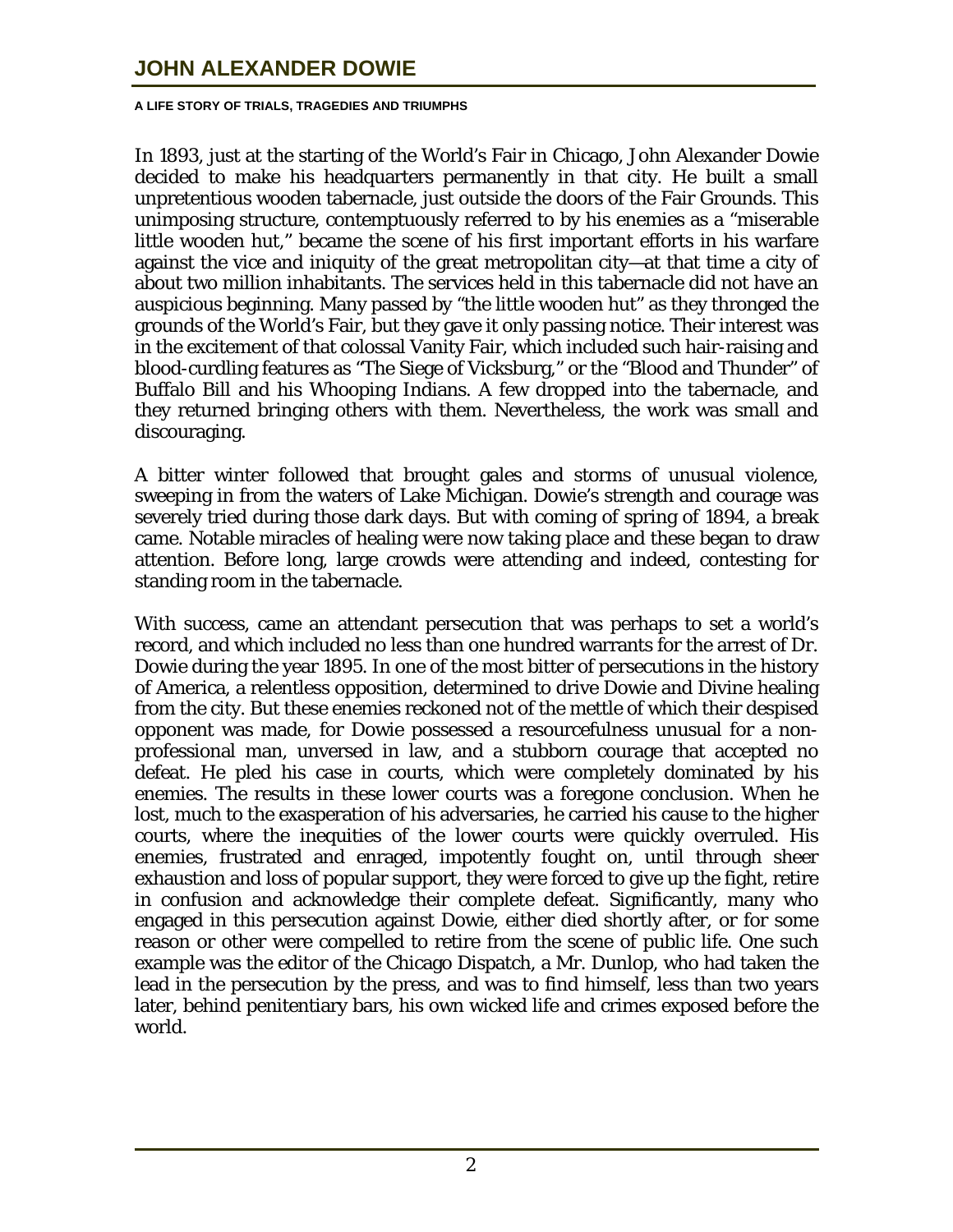**A LIFE STORY OF TRIALS, TRAGEDIES AND TRIUMPHS** 

Actually, the persecution contributed to the bringing to pass the very thing that his adversaries least desired, and least anticipated would happen. Instead of Dowie being ignominiously driven from the city as they had confidently expected, their persecution had given Dowie such publicity that he was able to move into, and fill the largest auditorium in the city of Chicago. There, from Sunday to Sunday, thousands of people gathered to listen to the man whose dynamic ministry was affecting the lives of countless thousands, in a fashion that Chicago had never before witnessed. In that great auditorium, multitudes acknowledged Christ as their Savior and, under the searching preaching of this man of God, many relinquished evil habits and made restitution for their wrongs.

And now, the unusual talents of John Alexander Dowie had opportunity for their fullest expression. His voice cried out against sin in high places and low. The evils of tobacco, liquor and drugs were scathingly denounced, much to the dismay of the great vested interests which engaged in their sale and distribution. He exposed the shams and hypocrisies of an apostate and decadent church. Iniquity in the government or in the pulpit alike, brought forth his stern and uncompromising censure. Several times, attempts were made upon the life of Dr. Dowie, but all attempts failed. He gave the forces of iniquity no respite, and continued to blast at social evils wherever he found them, sparing none.

Then in 1896, Dr. Dowie organized the Christian Catholic Church, with a charter membership of five hundred. This number rapidly grew into thousands. For some time, Dowie had contemplated the building of a great city, to be inhabited only by Christians, where the use of tobacco, liquor and other kindred vices would be perpetually barred. With this in mind, he negotiated secretly for the purchase of 6,600 acres of land on the shores of Lake Michigan at a site 40 miles north of Chicago. Once the land had been secured, sub-divided and opened for lease, thousands of people rushed to secure leases which by contract were extended for a period of 1,100 years. Within two years, nearly ten thousand people had been drawn to this new city which he had named "Zion". Factories and industries were invited to find sites in the community, and one industry, for the making of fine lace, was imported from Great Britain— machinery, managing personnel and all.

Meanwhile interest in the Christian Catholic Church continued; branches began to spring up in cities all over the nation. Missionaries and workers were sent to establish churches and missions in various parts of the world. During these years, Dowie planned one enterprise after another, laboring with a feverish intensity, as a man working against time. He organized what he called the Seventies, which, in a methodical way, went out two by two, carrying the Gospel to every home. Later he disbanded the Seventies and organized in their place, the Restoration Host. He engaged in a "three month's holy war" against Satan's forces in Chicago.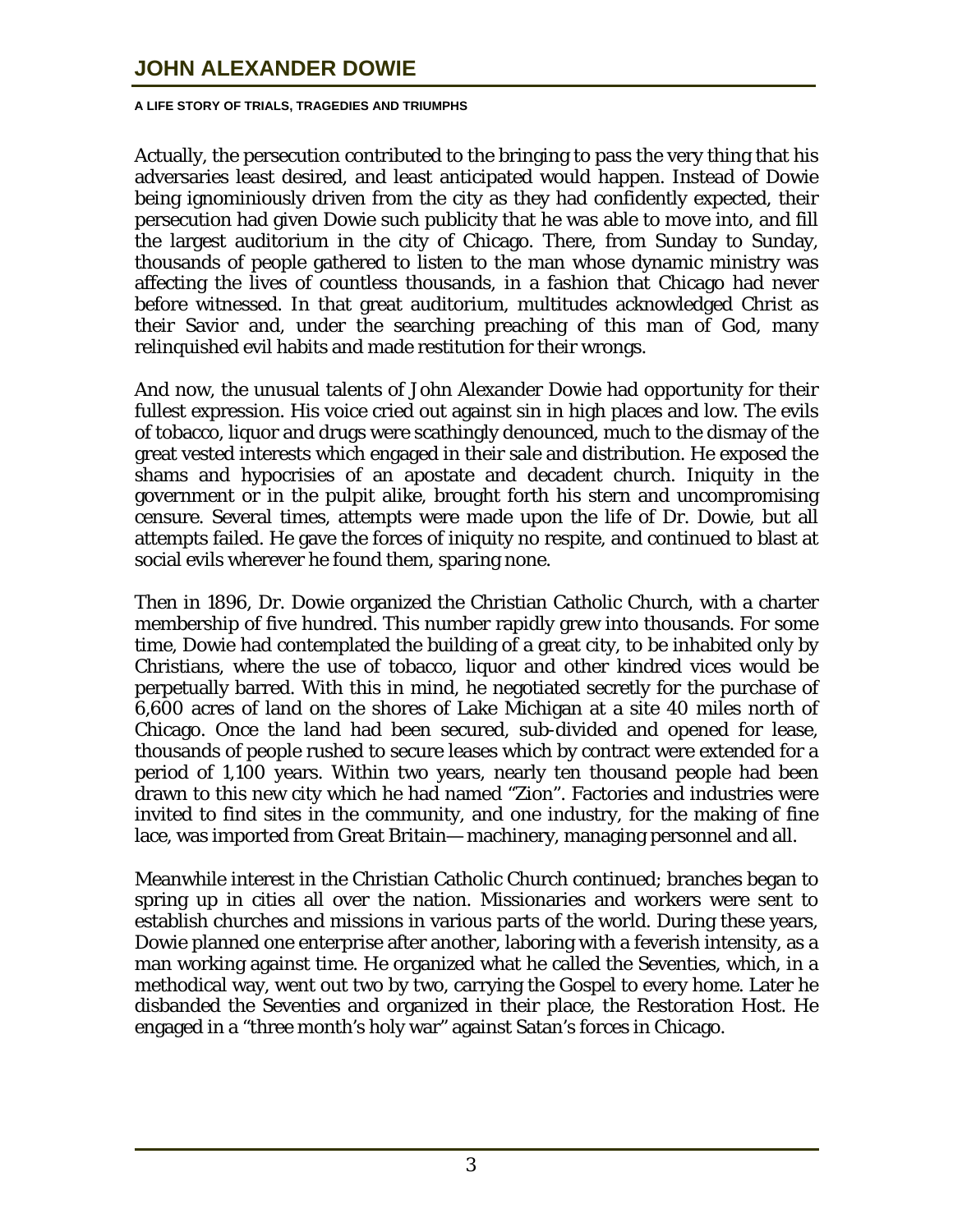**A LIFE STORY OF TRIALS, TRAGEDIES AND TRIUMPHS** 

Dowie was a prolific writer, editing during his ministry, sixteen volumes of a weekly publication, called LEAVES OF HEALING, of quarto size, each volume having from 800 to 1000 pages. He wrote poetry. He made a trip around the world. In one of his boldest ventures, he chartered a series of trains which carried thousands of his followers to New York City. During the day his followers systematically went from house to house carrying tracts and information about his work, while in the great night services, he spoke to vast multitudes in Madison Square Garden. It was a Herculean effort; nothing like it since the Crusades had ever been attempted in the church.

Dowie was now received by congressmen, by governors, and on one occasion, by President Theodore Roosevelt, who left a cabinet meeting to meet him. Dowie continued to dream. He was restless and looked for "more worlds to conquer". He proposed to strike the devil such a blow, that if it were possible, would usher in the Millennium. In accordance with this proposal, he planned on building "Zions" all over the earth, with the largest one at Jerusalem. It was at this point that his dreams became visionary, and a dark and ominous cloud settled upon his affairs.

But we must pause for we are getting ahead of our story.

We should not fail to mention that the man God used in these epochal adventures of faith, endured dark years of discouragements and reverses, when to all appearances everything seemed lost. He knew what it was to taste the bitterness of poverty, to be scorned as a ne'er-do-well by his relatives, to find himself in a position unable to adequately support his family. Once he ran for public office, and was soundly defeated.

During those days, however, he did have a most remarkable experience which was to influence mightily his future. While pastoring at Newtown, suburb of Sydney, a devastating plague swept through the area, threatening to wipe out the whole population. It was during the hours of tragedy that God revealed to him the glorious ministry of healing, and he was able to pray the prayer of faith with such results that the plague, as far as his people were concerned, was stayed—not another member of his flock died from the epidemic.

Despite this vivid experience of God's manifestation of healing power, Dowie was not then prepared to enter fully into such a ministry. Man is a natural imitator of what he sees others doing. There appears to be uncertainty and insecurity in taking unknown paths. Dowie tried the usual methods that he saw other reformers using. He denounced the evils of his day with an eloquence, of which he was not lacking. He fought vehemently against the liquor evil, helped organize temperance societies, and became champion of those opposed to traffic in alcoholic beverages. At the insistence of friends, he ran for public office, thinking that a seat in the Australian parliament might be God's way in which he might most effectively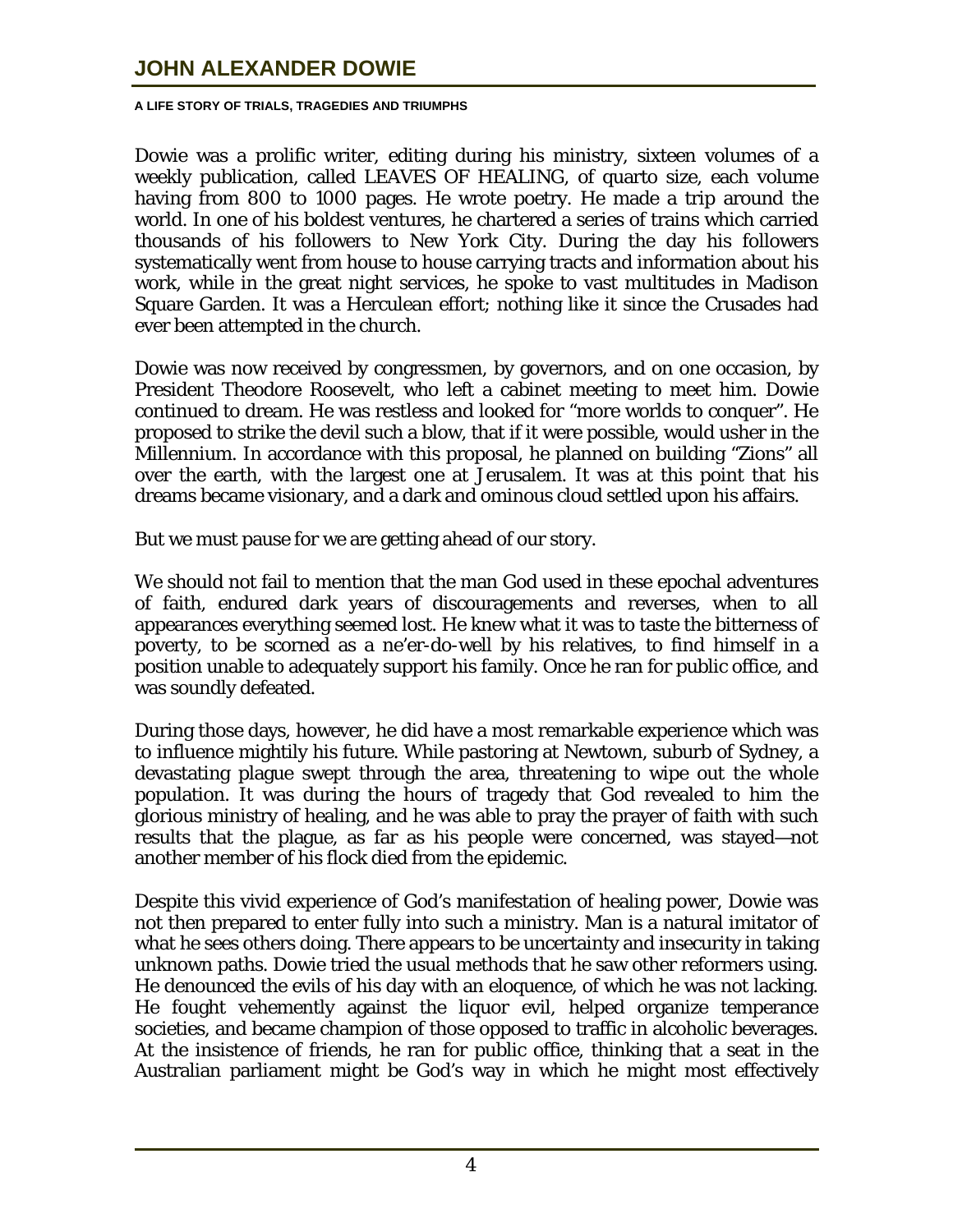**A LIFE STORY OF TRIALS, TRAGEDIES AND TRIUMPHS** 

secure a reformation of social conditions. In the interests of reform, he corresponded with William Gladstone, the famed English statesman.

But at every step his plans seemed destined to frustration. He got into debt, his fair weather friends forsook him, and his own relatives thought that he was beside himself. It was only after years of the bitterest of trials and tribulations, that he gradually became aware of God's great plan for his life. Little by little as his soul reached out, at first in a kind of desperation, then with more certainty, he began to see the light. As he entered into a ministry to the sick and the afflicted, the tide of failure turned. Slowly at first, but finally, success came his way. In a few years his ministry attracted international interest. Then in a meteoric rise to fame, as a champion of the truth of Divine healing, he found himself plummeted into the spotlight of world attention. But before we begin a more detailed narration of the life of this man of God, and trace the story of God's dealings with him, we shall take the liberty to quote from the lines of Overseer Anton Darms, who knew Dr. Dowie personally. These words graphically summarize the unique ministry of this prophet of the Nineteenth Century.

"John Alexander Dowie holds a unique and definite place in the development of apostolic ideals for the Church of the Twentieth Century. His life, mission, and work present a fascinating, romantic object lesson for those interested in progressive Christianity.

"Singlehanded, as Elijah of old, he denounced the decadent order of the day, and protested mightily against apostasy, both of the Protestant and Catholic divisions of the Church, and heralded a New Day of a thousand years when Jehovah would hold sway over a redeemed earth.

"Like a clap of thunder out of a clear sky, John Alexander Dowie started on his world-wide mission of setting forth the Word of God, and putting into practice, the ideals and principles of the coming Messianic Kingdom; and thereby succeeded in making "Zion" a household word throughout the whole world.

"It has been said that in him were treasured up the rarest gifts and talents ever given to man. As an iconoclast, he denounced evil in high and low places, tore off the mask of unfaithful shepherds behind the pulpit, protested against the shams and the fads of a giddy world, and heralded the death-knell of a dying age.

"Sudden and unexpected as was his entry upon the public arena, so sudden and unexpected also was his demise, compelling thousands of devoted followers to whom God's Inspired Word was a sealed book, to acknowledge that his faithful ministry had resulted in making the Bible a new book to them."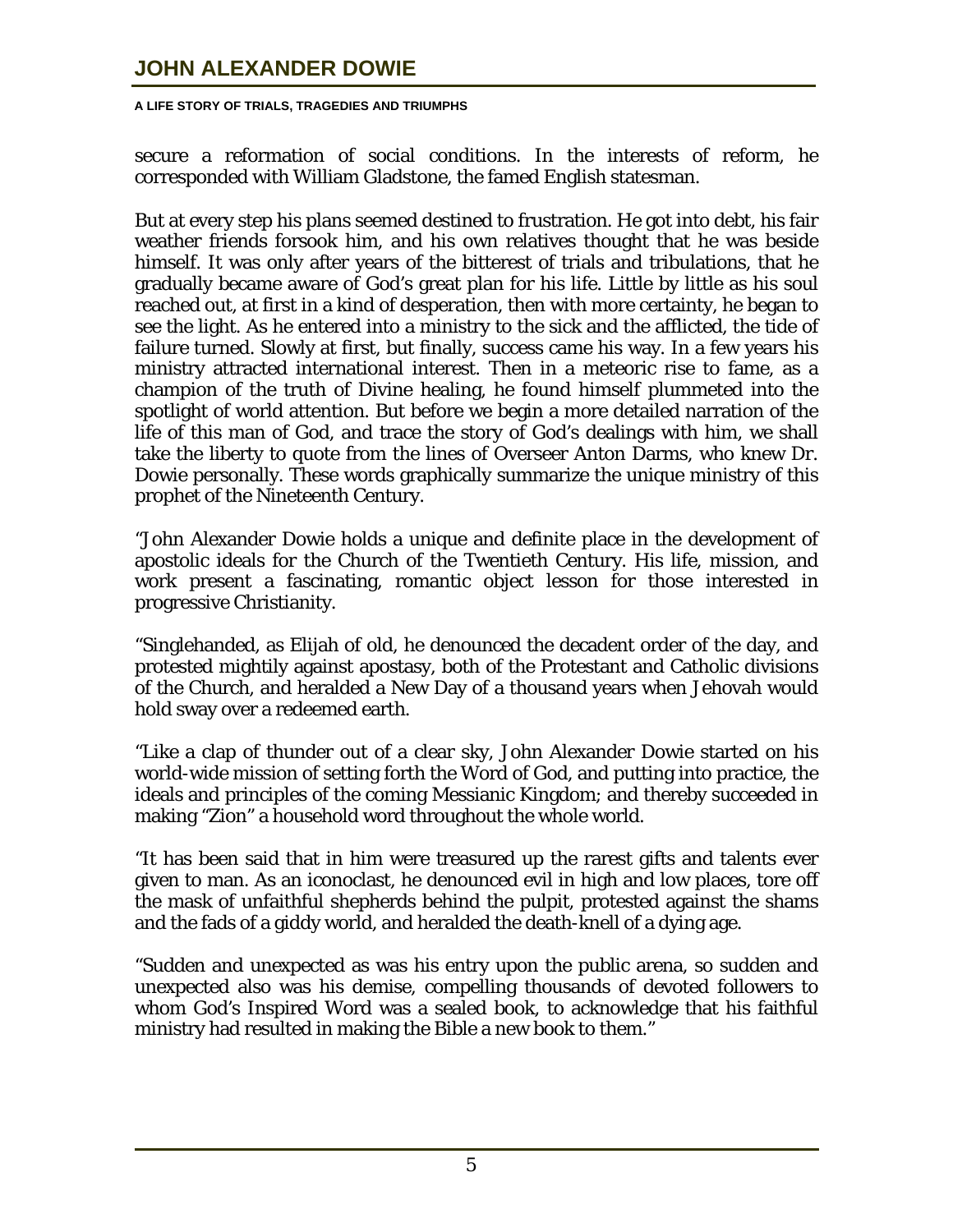**A LIFE STORY OF TRIALS, TRAGEDIES AND TRIUMPHS** 

#### CHAPTER II

#### EARLY LIFE OF JOHN ALEXANDER DOWIE

JOHN Alexander Dowie was born in Edinburgh, Scotland, May 25, 1847. Those who attended his birth could scarcely have dreamed of the impression that this child should some day make upon the world. As many others who have been signally used of God, not excluding the Lord, he was born in poverty. In his early years, he had opportunity to observe the darker side of life, and to witness, first hand, the misery and sorrow which resulted from sin. Very early in life he developed a deep revulsion to evil, and his hatred of it, was later to find expression in his fierce denouncements against sin, which he saw brought nothing but heartache and sorrow to the human race.

The lad's childhood days were not happy. He was often sick, and more than once his parents despaired of his life. His attendance at school was irregular, partly because of the shabby condition of his clothes, and partly because he was sick so much of the time. His young mind, however, had a keen thirst for knowledge, and he made the best of such opportunities that he had. Some of his friends were kind enough to lend him books which he read eagerly.

Being a precocious lad, he read the Bible through at the age of six years.

John Alexander received a definite call from God at the early age of seven. He accompanied his father as often as he could on preaching journeys. He also attended the street preaching of a humble minister by the name of Henry Wright, and, through listening to him, was led to give his heart to God. This obscure preacher could have had little realization that one in his audience was destined some day to speak words that would turn thousands to Christ, and who should also, in no little measure, be the instrument in the hands of God to restore to the Church the ministry of healing.

Even before his conversion, the young lad was to develop a hatred for the iniquities of the liquor traffic. He suffered the consequences of intemperance of some he loved, and, as a child, learned of the sorrows of others who became victim of the curse. A temperance movement was rising in Scotland at the time and at the age of six, he signed a pledge against the use of intoxicating liquors. Toward tobacco too, he developed an early antipathy. As a lad he took his stand against its use and later was to become the world's greatest champion against the accursed nicotine habit.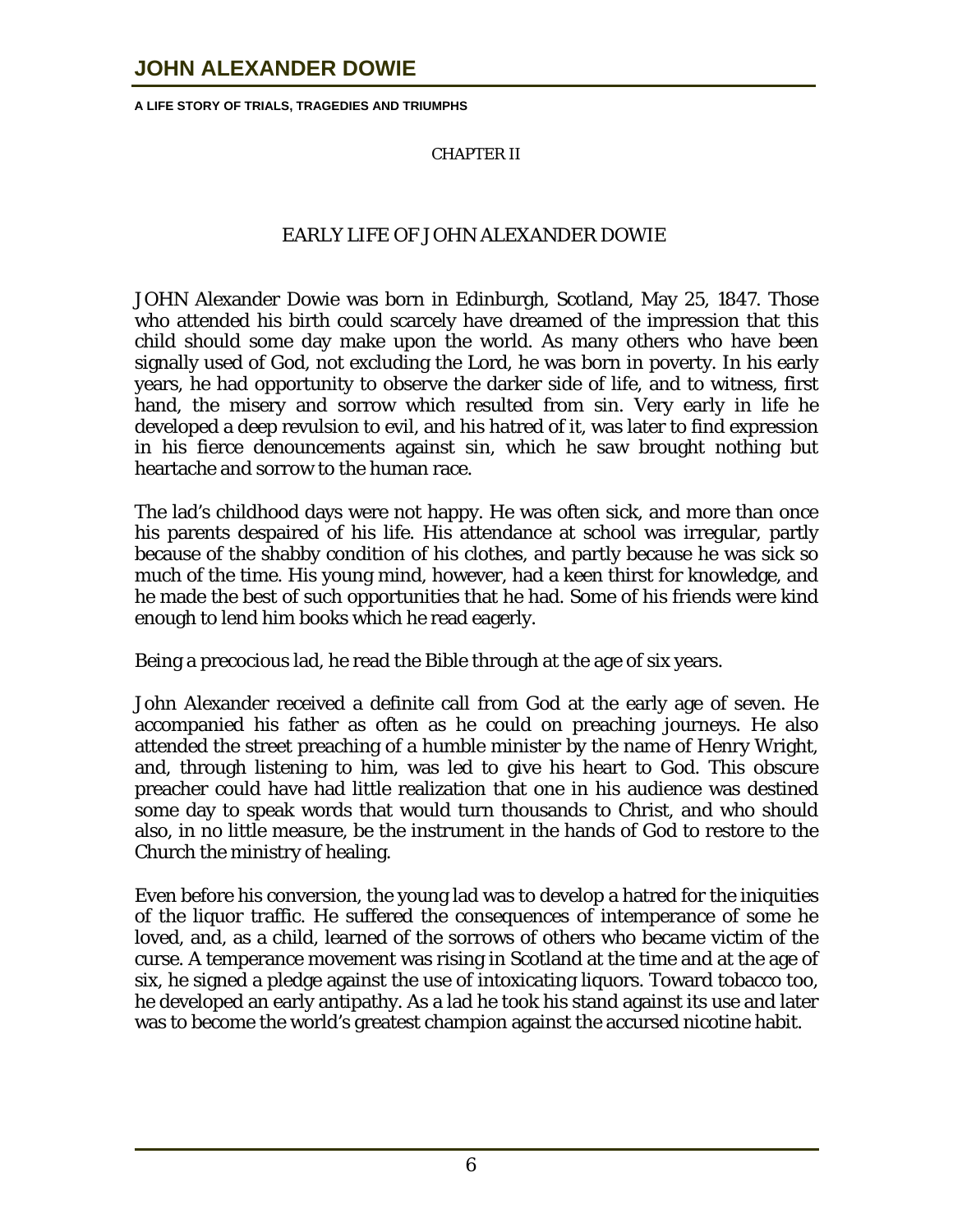**A LIFE STORY OF TRIALS, TRAGEDIES AND TRIUMPHS** 

Years afterward he was to relate before a large congregation in his Chicago Tabernacle, a boyhood experience, in which he was led of God to make his decision regarding the use of tobacco. He spoke as follows:

"Now Friends, I want to thank God today for the way in which He led me, when very young, and the way in which He led my father, to lay down that tobacco, and to lay down that liquor. I once looked at my father smoking, and thought I would be big if I smoked too. So I took one of his pipes and some of his Cavendish. I went with several boys, and we climbed the Cat-nick, and got to the top of Salisbury Crags. There after nestling under Arthur's Seat, one fine afternoon I said, 'We'll be men.' And I did what he had done: lit his tobacco, and tried to smoke as he did. Some of the boys said, 'Johnny take care.'

'Well,' I said, 'never fear; I know how to smoke.' I thought I did, but the first draw I took filled my eyes, my nose, and everything, and I thought that surely Abaddon or Apollyon from the depths of hell had got me now. But I persevered. I took another draw after a while, and managed to get that down into my stomach. I tried to breathe it out, but it went through my nose, and a good deal of it went down into my stomach. By the time I got my third draw, I began to feel— Oh, my!

"I looked at Edinburgh Castle across the valley, and whatever had happened to it? The Castle was spinning around, and St. Giles Cathedral was running a race with Holyrood Palace, and Arthur's Seat was drunk. I looked at the Pentland Hills, and they were chasing after the other hills around there; I tried to look at Craigmiller Castle, and it had shifted its place to another side of the lake, and was running after Duddiston Church, and Duddiston Church was running after Craigmiller Castle. I looked again at Holyrood, and it was bumping up against Edinburgh Castle, and I looked dawn in the valley and it came up and hit me on the nose. I lay back, and oh, I was so sick. I vomited everything I had eaten. O my stomach! I should have been thankful to anybody, if they had put me out of misery.

"When I went home late in the evening, I tried to walk in a straight path with my feet, but I could not. There was no pavement wide enough for me, for I was drunk. I think I had not taken more than three draws. My mother did not know what had happened, so she said, 'Poor John Alexander is sick,' and she comforted me; and if she had known the truth, she ought to have 'scalped' me. But really the one to be 'scalped' was my father. I was a wee, wee chap. I was no more than six years old, because after that experience with Abaddon, I signed the pledge in 1853, against tobacco, opium, and alcohol, which by the grace of God, I have kept.

"It was just before I signed the pledge that I did this. I came to the conclusion that if it were necessary for me to pass through all that dirt, muck, and misery to become a stinkpot, worse than a pig, I would not do it."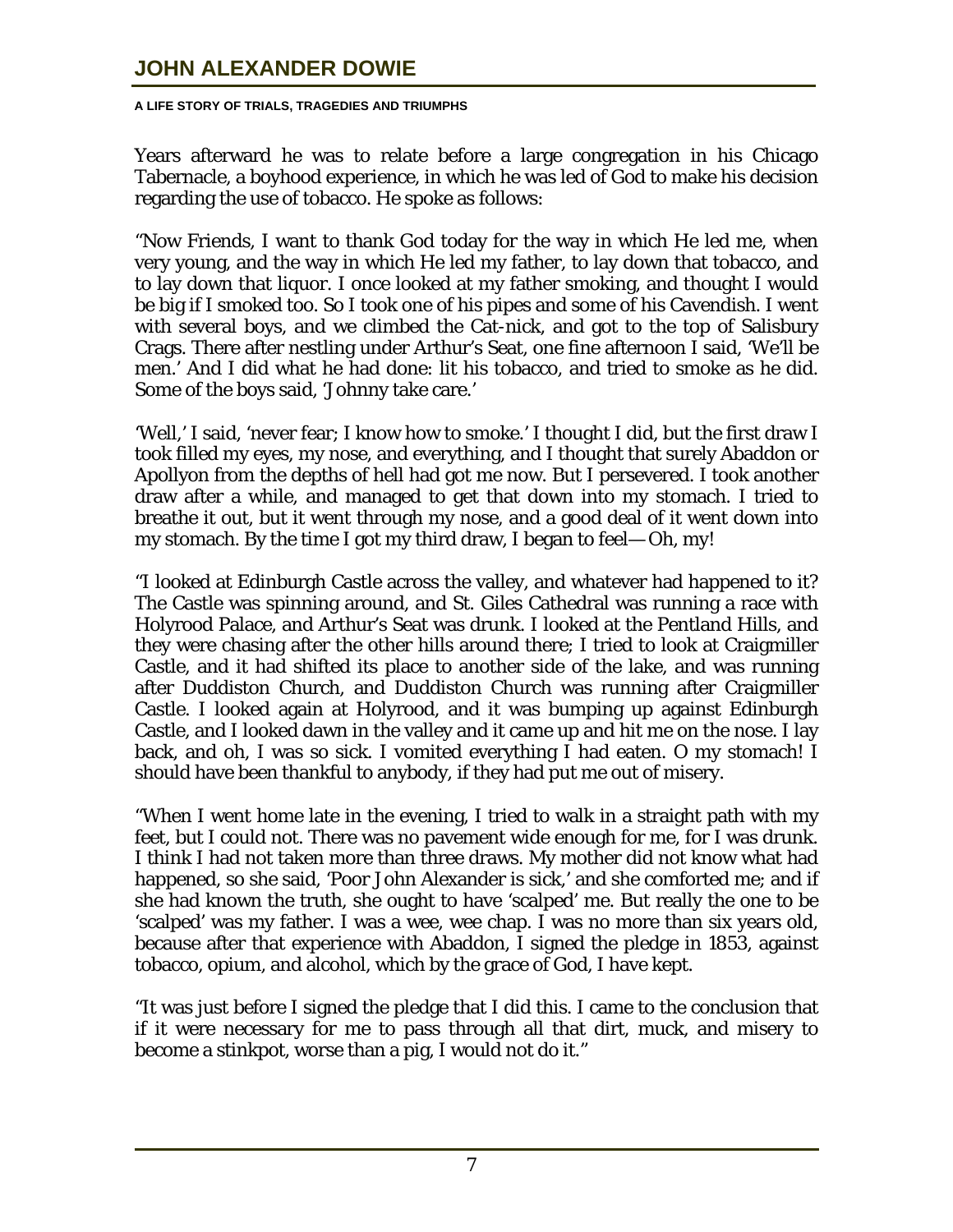**A LIFE STORY OF TRIALS, TRAGEDIES AND TRIUMPHS** 

When John Alexander was thirteen years of age, his parents decided to emigrate to Australia, a country to which his uncle had already gone. The journey required no less than six months, as the vessel on which they engaged passage, was an old sailing ship. Despite the meagerness of his education, he had learned enough to be able to tutor a number of the children on board the ship and thus pay his own way over. Arriving in Adelaide, the youth began to make his own living, working for his uncle, Alexander Dowie, who was then laying the foundation of a prosperous shoe business, and whose daughter he later married. For his services, he received his food and eighteen shillings a week.

After a few months, young Dowie left the employment of his uncle and took another job. He advanced from time to time in various positions until, though still in his minority he commanded a substantial salary, and was accounted a morethan-ordinarily promising young business man. At length he became confidential clerk for the resident partner of a firm that was doing a business of two million dollars a year.

But all through these years, God was speaking to this young man. Ever tugging at his heart was a call to the ministry. The writings of Dr. Dowie do not particularly elaborate on God's dealings with him during this time, but it is known that even from early years, he felt a distinct call to God's service. As he was drawing near to his twenty-first year, he made a most important decision. With the money that he himself had earned, he took up a study under a private tutor, and began to prepare himself for the ministry. After fifteen months of tutelage, he left Australia and entered Edinburg University as an Arts student, where he remained for three years, taking voluntary courses in the Free Church School. We have only a sketchy account of his experiences while at the university. It is known that the young man found himself in little sympathy with the dogmatic theology of the day. He proved a brilliant scholar; yet, because of his variance with the professors and the accepted dogmas, he was not regarded as a model student at the university. But he was eager to learn and his thirst for knowledge was such that he read constantly and having a retentive memory, he gained a background of knowledge that in the years to come made it possible for him to converse intelligently on practically any subject.

Throughout his youthful years, God was dealing with him, and preparing him for an unique work. Even before he entered the ministry, he was to learn that God heals, though at that time, Divine healing was a subject of which few had even heard. At that time, he was suffering from chronic dyspepsia. He was brought to trust God for healing, and in answer to prayer, was completely delivered of this affliction. Yet, it was many years before he was to gain a real conception of the truth of Divine healing as it is set forth in the Scriptures.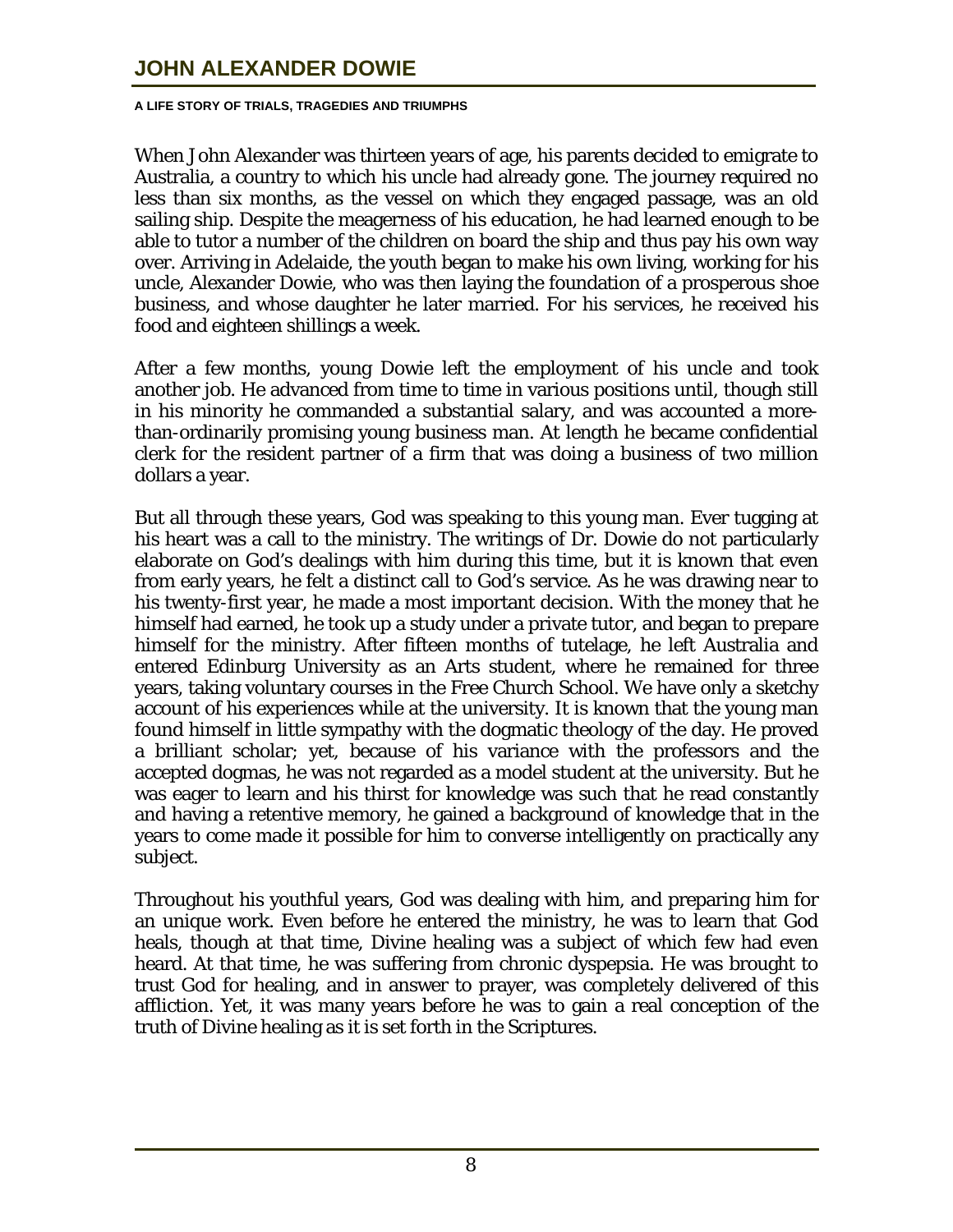#### **A LIFE STORY OF TRIALS, TRAGEDIES AND TRIUMPHS**

While young Dowie was in Edinburg, he became a sort of "honorary chaplain" in the Edinburg infirmary, and there had the opportunity of attending the clinics of the famous surgeon, John Simpson. He listened to his lectures, heard the diagnosis of the doctors, while the patients lay under chloroform. He saw that surgery, unable to cure, must resort to removing the diseased organ. Dowie watched many of the operations, and witnessed the deadly results. He heard from the lips of the professors the confession that they were only guessing in the dark, and their experiments led him to have a strong antipathy to surgery and medicine.

While in the midst of study and work, he was called home by a cablegram from his father, the reason being unknown to him at the time. He made the long journey back to Australia and upon arriving there, found upon the examination of the books of the partnership firm of which his father was the senior member, that a receivership was inevitable. Young Dowie wound up the affairs as best he could, and although handicapped by the debts incurred by his hasty return to Australia, set himself to his chosen life work, the ministry.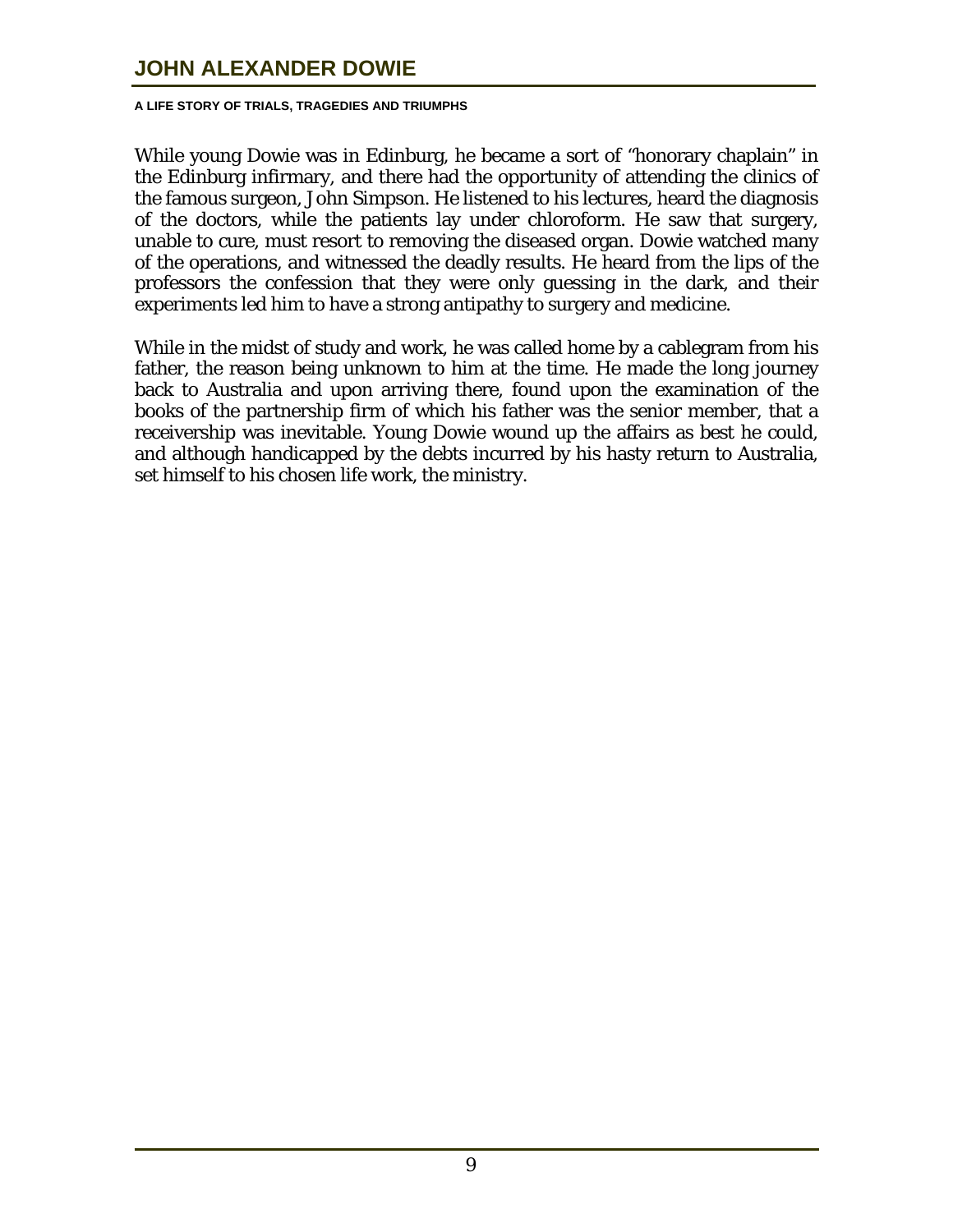**A LIFE STORY OF TRIALS, TRAGEDIES AND TRIUMPHS** 

#### CHAPTER III

#### YOUNG DOWIE BEGINS HIS LABORS AS A PASTOR

NOW that young John Alexander Dowie was ready to begin preaching the Gospel, the question that confronted him, and indeed the question which has confronted many a young minister was, where should he begin? For a time he thought of returning to Scotland. But before fully making up his mind, he visited a community in South Australia, by the name of Alma. While there he received a call to the local Congregational pastorate. At first he declined, but after further consideration, he felt that Divine Providence was directing. On April 1, 1872, he accepted the call. His work there was divided between several congregations. The central church was located two miles from Alma, which was about sixty miles north of Adelaide. His ministry included appointments at preaching stations which were located several miles distant from each other.

Upon taking over the pulpit, the young minister did not lose any time in beginning his denouncement of the popular evils of the day, especially of the use of intoxicating liquors. Dissipation was not uncommon amongst the ministry, not to speak of those in the pew, and the community in which he now found himself laboring as his first charge, certainly was no exception to the rule. As might be expected his bold preaching against sin did not make him popular with certain members of his parish. Open resentment soon began to manifest itself, because of the searching character of his preaching. Nor was the youthful pastor slow to detect this. However many of the members supported him, and not a few worldly people of the community were attracted by his message. Nevertheless the work moved slowly, and despite his most energetic efforts, he was unable seemingly, to rouse the congregation from its lethargic condition. The results, as they appeared in proportion to the efforts, seemed to him disproportionate. He believed that it would be a waste of time to tarry longer at Alma. In December he sent the following letter of resignation to the church:

Alma, December 5, 1872 Dear Brethren and Sisters:

After much prayer and consideration for the Divine guidance, I have determined to relinquish my office as your pastor; and now, therefore, resign it into your hands. I propose this to take effect on the Sabbath, December 29th.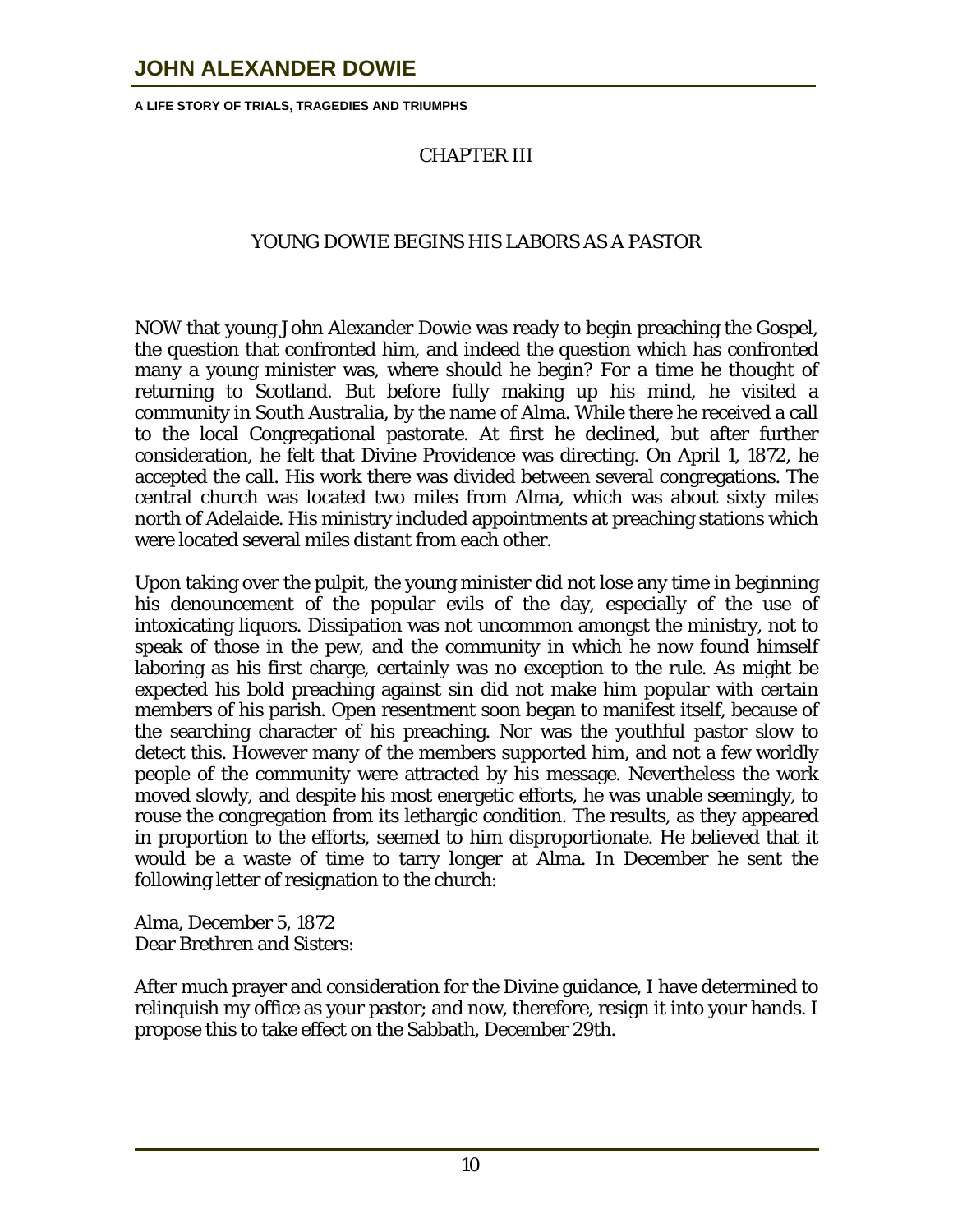#### **A LIFE STORY OF TRIALS, TRAGEDIES AND TRIUMPHS**

It is with much regret that this decision has been arrived at. My hopes in accepting your call have not been realized; but I can only view this result as God's appointment.

I shall ever feel the deepest interest in your spiritual condition, and that of the people amongst whom I have here labored for the Redeemer.

In all your future movements, I earnestly implore the direction of the Lord by His gracious Spirit.

When this time of probation has emerged into the eternity of bliss purchased by Christ's work for our souls, I trust there to meet you where pain is unknown. Until then, "May the God of peace make you perfect in every good work to do His will."

I am faithfully yours in Christ, John Alexander Dowie

The church accepted "with profound sorrow" his resignation.

From Alma, John Alexander Dowie received and accepted a call to a pastorate at Manly Beach, near Sydney. The congregation there gave him a warm welcome, and people filled the church auditorium to overflowing. Prospects seemed bright, though he was deeply stirred by the general impenitence of the population, and in a letter, he remarked of the possibilities of judgment being visited upon the people because of their sins. An excerpt from this letter written December 3, 1873, is as follows:

"The grasshoppers are becoming a yearly source of danger. There seems, in prospect of a dry season, to be serious grounds for apprehension, owing to their increasing numbers. I am sorry that from other causes the crops in many places will fall short. But I am quite sure that what is given will be far in excess of the deserving of the reapers for God never deals out to us the full deserts of our sins, nor rewards us according to our transgressions, either individually or nationally. We are, however, so used to His overflowing bounty that we demur and bitterly complain, as if wronged, when He checks its super abundance. How foolish and wicked that it! Yet it is a folly of which thousands are daily guilty, and that folly is also the basest ingratitude."

Throughout his life there was a restlessness in the spirit of John Alexander Dowie. He seemed, from the beginning, to have a feeling that he was a man with a mission, and that he must be fulfilling it. However, it was many years before he was to understand the full nature of that mission. But God was teaching him, and one of the first things the Lord showed him was the hopelessly lost condition of the human soul without Christ. It was while he labored near Sydney that he became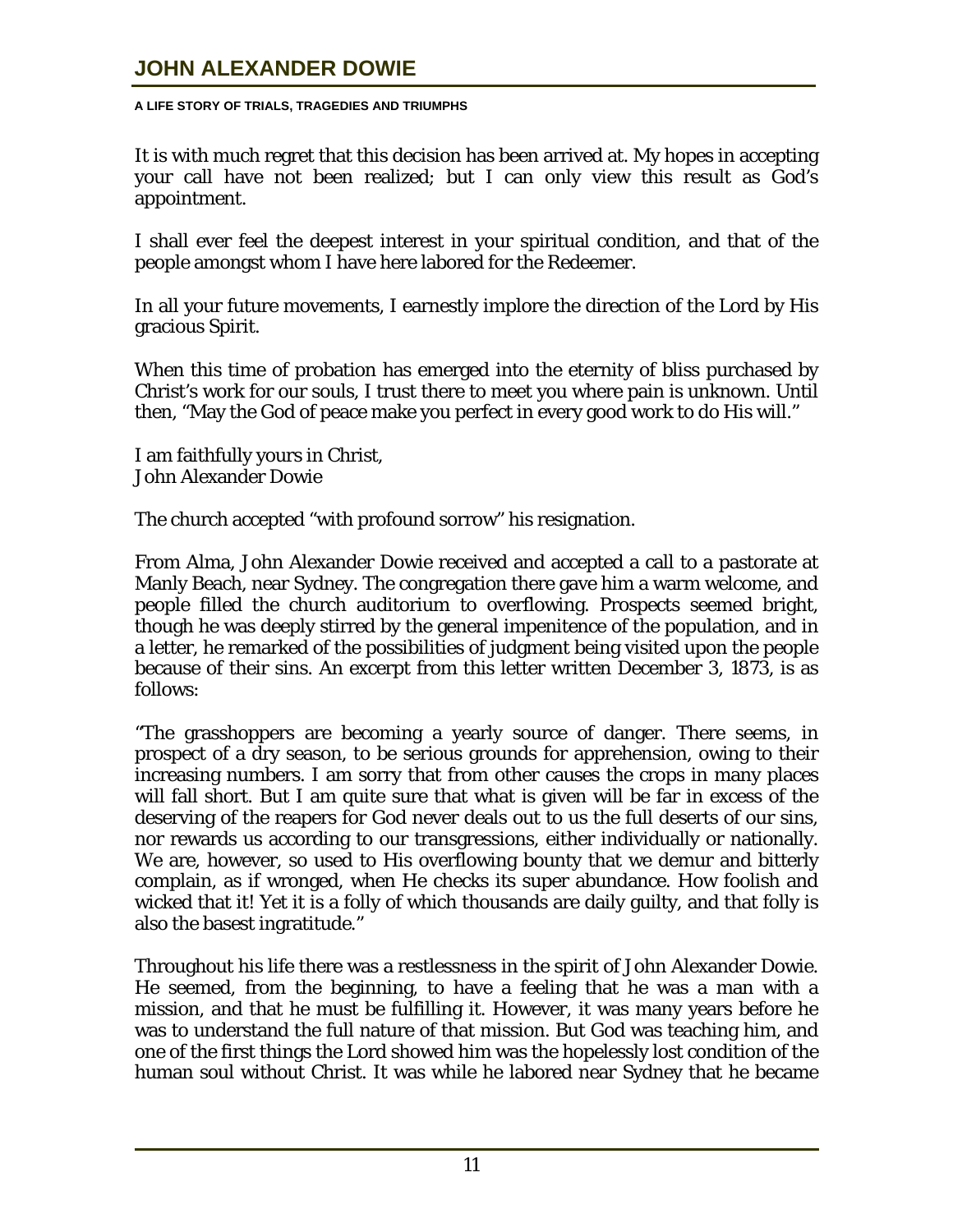**A LIFE STORY OF TRIALS, TRAGEDIES AND TRIUMPHS** 

impressed by the wickedness of society, and its utter need for regeneration through the power of the Spirit of God. In October, 1874, he wrote:

"The awful sights and sounds which I saw and heard in the neighborhood of the Australian Hall, and elsewhere, have deeply impressed me with the conviction that there is a terrible amount of evil and misery in this city. The half could not be told of what is known, and it is my firm belief that not one tithe of wickedness is apparent to the onlooker. In all classes there is a terrible flood of moral evil, and while men are discussing mere externals in religious matters, vast numbers of souls are hardening in vice and are wholly slaves to bodily and corrupt passions. Nine tenths of infidelity in all classes has, in my opinion, its roots in immorality; for instinctively the human soul cries out to the living God until it is silenced by sins consciously opposed to all ideas of purity, and only then does the fearful and guilty heart question God's existence, deny His laws, reject His Son, and flee from His presence."

But with this revelation of man's utter hopelessness without Christ, there was another lesson that God would teach him—that to a great extent, man's heart is dead to spiritual things, and his ears are closed, so that he who would reach the masses with the Gospel, must first bring to the prisoners, bound in Satan's fetters and chains, the ministry of healing and deliverance. Only then would men in areas where apostasy and wickedness had a strong hold, rally in great numbers to the call of repentance.

Young Dowie was first to learn of such a ministry, when during the horror of a great plague that swept over Western Australia, he was led to call on God for some means to stay the power of the pestilence which was taking away the young and old alike. In his desperation, as he looked to God, certain Scriptures were brought to his mind that gave him new light and which met his need in that terrible hour. At once he began to pray for the sick, and so remarkable were the answers to prayer, that as far as his congregation was concerned, the plague was stayed. In the following chapter, we shall let Dr. Dowie tell this story in his own graphic and moving language.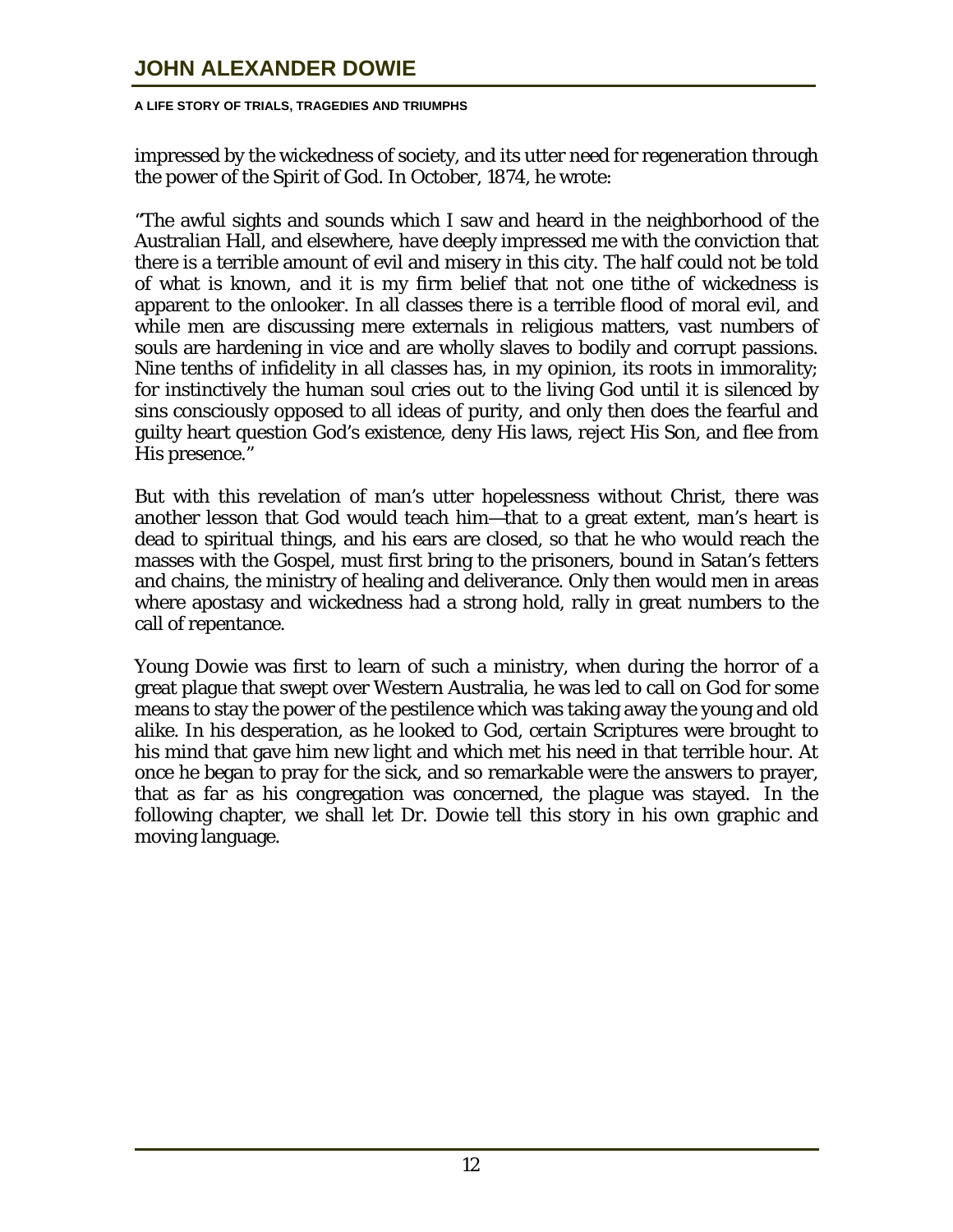**A LIFE STORY OF TRIALS, TRAGEDIES AND TRIUMPHS** 

## CHAPTER IV

## THE STAYING OF THE PLAGUE OF DEATH

JOHN Alexander Dowie continued his ministry in Manly till the close of the year 1874. The smaller churches where he had been ministering afforded him considerable time to pursue his studies, and he used this time to a good advantage. But he was beginning to long for larger fields. Opportunity opened for him to take the pastorate at Newton, a suburb of Sydney. It was while he was in this city, the tragic event which we have mentioned took place, which in the Providence of God was to have so vital an influence upon his future. A terrible plague swept through that part of Australia, and in the vicinity of Sydney, people were dying in such numbers that the young minister was appalled. Within a few weeks he had officiated at more than forty funerals, and the sick and dying were everywhere. The tragedy and sorrow of the people struck his own sensitive spirit with great force. Dr. Dowie tells the story of it, and how God spoke to his heart and showed him His promise of healing:

I sat in my study in the parsonage of the Congregational Church, at Newtown, a suburb of the beautiful city of Sydney, Australia. My heart was very heavy, for I had been visiting the sick and dying beds of more than thirty of my flock, and I had cast the dust to its kindred dust into more than forty graves within a few weeks. Where, oh where was He Who used to heal His suffering children? No prayer for healing seemed to reach His ear, and yet I knew His hand had not been shortened. Still it did not save from death even those for whom there was so much in life to live for God and others. Strong men, fathers, good citizens, and more than all, true Christians sickened with a putrid fever, suffered nameless agonies, passed into delirium, sometimes with convulsions, and then died. And oh, what aching voids were left in many a widowed or orphaned heart. Then there were many homes where, one by one, the little children, the youths and the maidens were stricken, and after hard struggling with the foul disease, they too, lay cold and dead. It seemed sometimes as if I could almost hear the triumphant mockery of fiends ringing in my ear whilst I spoke to the bereaved ones the words of Christian hope and consolation. Disease, the foul offspring of its father, Satan, and its mother Sin, was defiling and destroying the earthly temples of God's children, and there was no deliverer.

And there I sat with sorrow-bowed head for my afflicted people, until the bitter tears came to relieve my burning heart. Then I prayed for some message, and oh, how I longed to hear some words from Him Who wept and sorrowed for the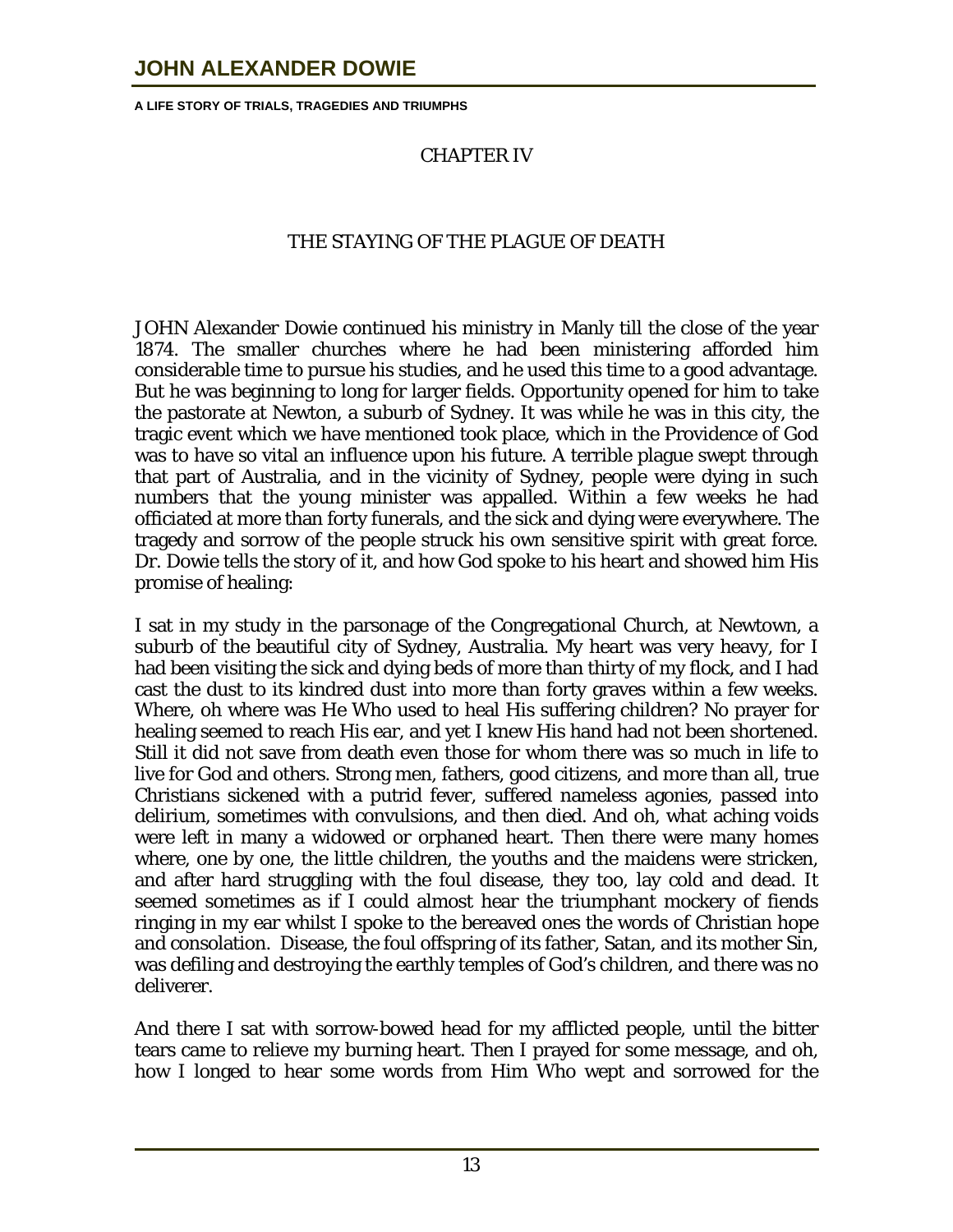#### **A LIFE STORY OF TRIALS, TRAGEDIES AND TRIUMPHS**

suffering long ago, a Man of Sorrows and of Sympathies. Then the words of the Holy Ghost inspired in Acts 10:38, stood before me all radiant with light, revealing Satan as the Defiler, and Christ as the Healer. My tears were wiped away, my heart was strong, I saw the way of healing, and the door thereto was opened wide, so I said, "God help me now to preach the Word to all the dying around, and tell them how 'tis Satan still defiles, and Jesus still delivers, for 'He is just the same today.'"

A loud ring and several loud raps at the outer door, a rush of feet, and there at my door stood two panting messengers who said, "Oh, come at once, Mary is dying; come and pray." With just a feeling as a shepherd has who hears that his sheep are being torn from the fold by a cruel wolf, I rushed from my house, ran hatless down the street, and entered the room of the dying maiden. There she lay groaning, grinding her clenched teeth in the agony of the conflict with the destroyer, the white froth, mingled with her blood, oozing from her pain-distorted mouth. I looked at her and then my anger burned. "Oh," I thought, "for some sharp sword of heavenly temper keen to slay this cruel foe who is strangling that lovely maiden like an invisible serpent, tightening his deadly coils for a final victory."

In a strange way it came to pass; I found the sword I needed was in my hands, and in my hand I hold it still and never will I lay it down. The doctor, a good Christian man, was quietly walking up and down the room, sharing the mother's pain and grief. Presently he stood at my side and said, "Sir, are not God's ways mysterious?" Instantly the sword was flashed in my hand—the Spirit's Sword, the Word of God. "God's way!" I said, pointing to the scene of conflict, "how dare you, Dr. K—, call that God's way of bringing His children home from earth to Heaven? No, sir, that is the devil's work, and it is time we called on Him Who came to 'destroy the work of the devil,' to slay that deadly foul destroyer, and to save the child. Can you pray, Doctor, can you pray the prayer of faith that saves the sick?" At once, offended at my words, my friend was changed, and saying, "You are too much excited, sir, 'tis best to say 'God's will be done,'" he left the room.

Excited! The word was quite inadequate for I was almost frenzied with Divinely imparted anger and hatred of that foul destroyer, Disease, which was doing Satan's will. "It is not so," I exclaimed, "no will of God sends such cruelty, and I shall never say 'God's will be done' to Satan's works, which God's own Son came to destroy, and this is one of them." Oh, how the Word of God was burning in my heart: "Jesus of Nazareth went about doing good, and healing all that were oppressed of the devil; for God was with Him." And was not God with me? And was not Jesus there and all His promises true? I felt that it was even so, and turning to the mother I inquired, "Why did you send for me?" To which she answered, "Do pray, oh pray for her that God may raise her up." So we prayed. What did I say? It may be that I cannot recall the words without mistake, but words are in themselves of small importance. The prayer of faith may be a voiceless prayer, a simple heartfelt look of confidence into the face of Christ. At such a moment words are few, but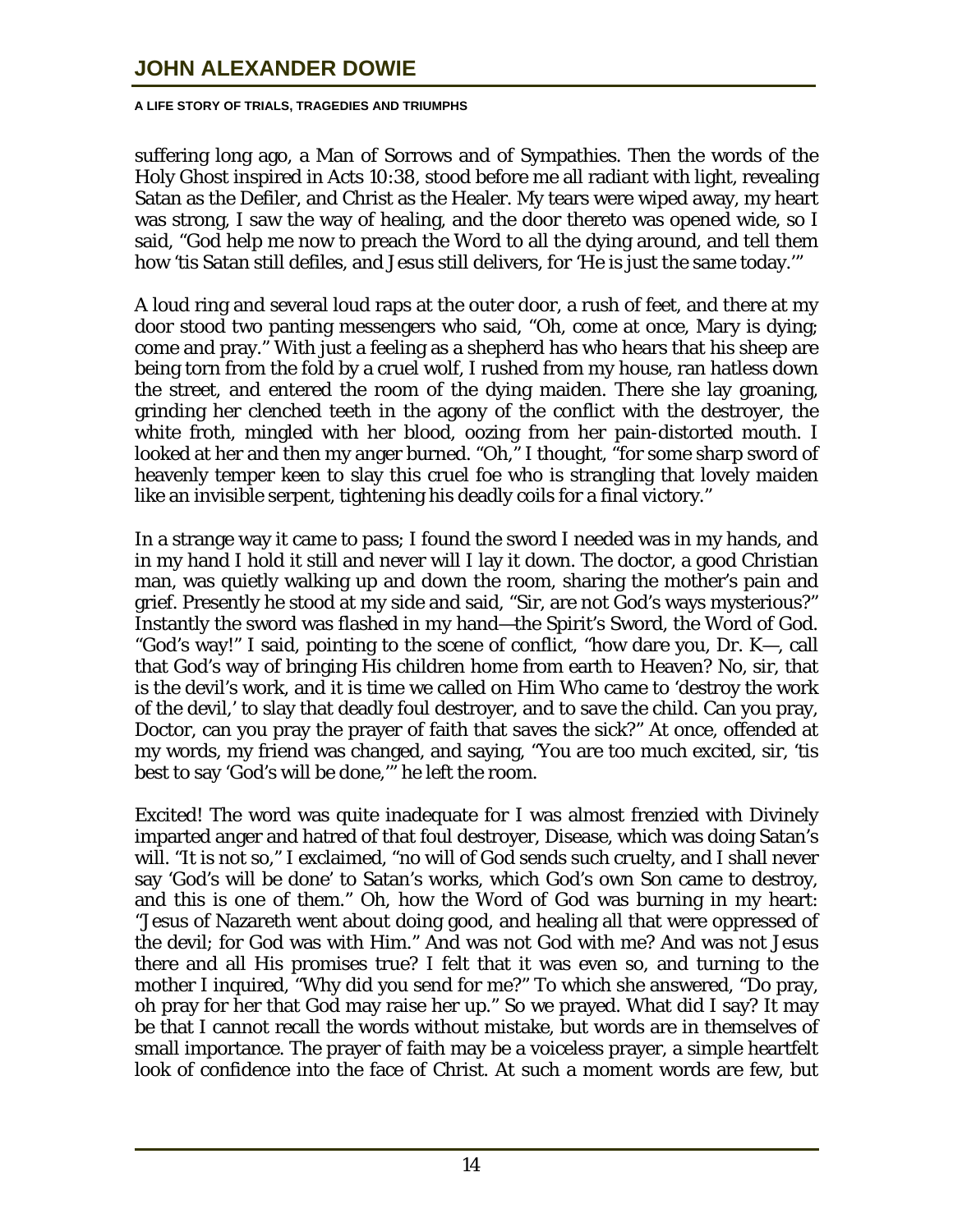**A LIFE STORY OF TRIALS, TRAGEDIES AND TRIUMPHS** 

they mean much, for God is looking at the heart. Still, I can remember much of that prayer unto this day, and asking God to aid I will endeavor to recall it. I cried:

"Our Father, help! and Holy Spirit, teach me how to pray. Plead Thou for us, oh, Jesus, Savior, Healer, Friend, our Advocate with God the Father. Hear and heal, Eternal One! From all disease and death deliver this sweet child of Thine. I rest upon the Word. We claim the promise now. The Word is true, 'I am the Lord that heals thee.' Then heal her now. The Word is true, 'I am the Lord, I change not.' Unchanging God, then prove Thyself the Healer now. The Word is true, 'These signs shall follow them that believe in My Name, they shall lay hands on the sick, and they shall recover.' And I believe, and I lay hands in Jesus' Name on her, and claim this promise now. Thy word is true, 'The prayer of faith shall save the sick.' Trusting in Thee alone, I cry, oh, save her now, for Jesus' sake, Amen!"

And lo, the maid lay still in sleep, so deep and sweet that the mother asked in a low whisper, "Is she dead?" "No," I answered, in a whisper lower still, "Mary will live; the fever is gone. She is perfectly well and sleeping as an infant sleeps." Smoothing the long dark hair from her now peaceful brow, and feeling the steady pulsation of her heart and cool moist hands, I saw that Christ had heard and that once more, as long ago in Peter's house, "He touched her and the fever left her." Turning to the nurse I said, "Get me at once, please, a cup of cocoa and several slices of bread and butter." Beside the sleeping maid we sat quietly and almost silently until the nurse returned, and then I bent over her and snapping my fingers called "Mary!" Instantly she woke, smiled and said, "Oh, sir, when did you come? I have slept so long;" then stretching her arms out to meet her mother's embrace, she said, "Mother, I feel so well." "And hungry, too?" I asked, pouring some of the cocoa in a saucer and offering it to her when cooled by my breath. "Yes, hungry too," she answered with a little laugh, and drank and ate again, and yet again, until all was gone. In a few minutes she fell asleep, breathing easily and softly. Quietly thanking God we left her bed and went to the next room where her brother and sister also lay sick of the same fever. With these two we also prayed, and they were healed. The following day all three were well and in a week or so they brought me a little letter and a gift of gold, two sleeve links with my monogram, which I wore for many years. As I went away from the home where Christ as the Healer had been victorious, I could not but have somewhat in my heart of the triumphant song that rang through Heaven, and yet I was not a little amazed at my own strange doings, and still more at my discovery that HE IS JUST THE SAME TODAY.

And this is the story of how I came to preach the Gospel of Healing through Faith in Jesus.

The plague was stayed as far as John Alexander Dowie's congregation was concerned. Not another person from his flock died of the epidemic. It was through this grim pestilence of wholesale death, that God revealed to him the nature of the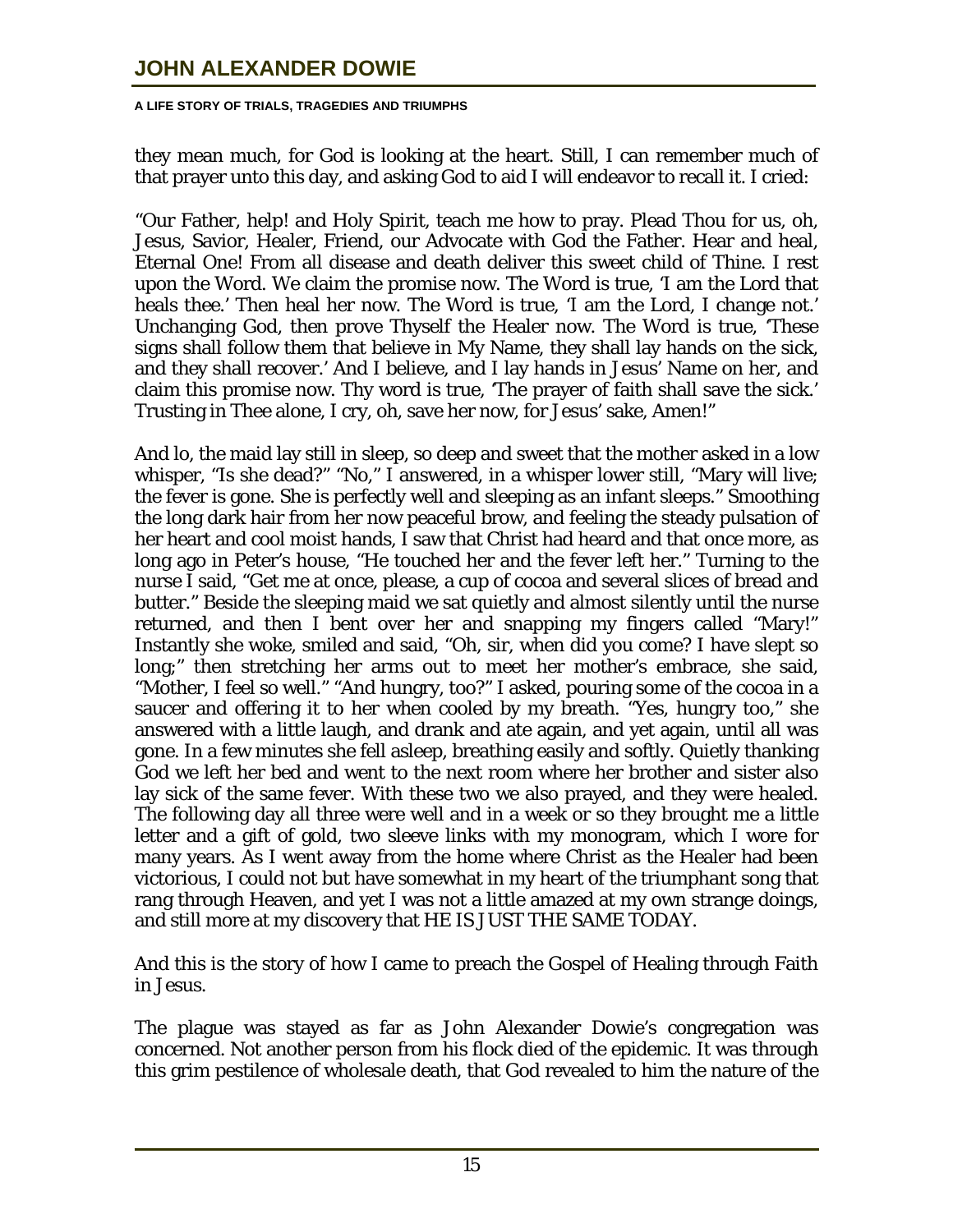#### **A LIFE STORY OF TRIALS, TRAGEDIES AND TRIUMPHS**

ministry which later was to bring him into world prominence. It would have been well if the young minister could have entered into it fully at once. But the Divine healing ministry was almost unheard of in those days, and there were numerous other lessons the young preacher had yet to learn. He was to suffer many reverses and sorrows, and be tested in the furnace of fiery trial and affliction, until at last there was born within his soul the full realization of his appointed destiny.

And so, from this early manifestation of God's power to heal, which John Alexander Dowie was to remember and later to give due heed, we must return to a narration of events which transpired in his life during the years immediately following. Shortly after this miraculous intervention of Providence which stayed the terror of the plague, the youthful minister was married. In the following chapter, we shall record some of the circumstances which were associated with that important event in his life.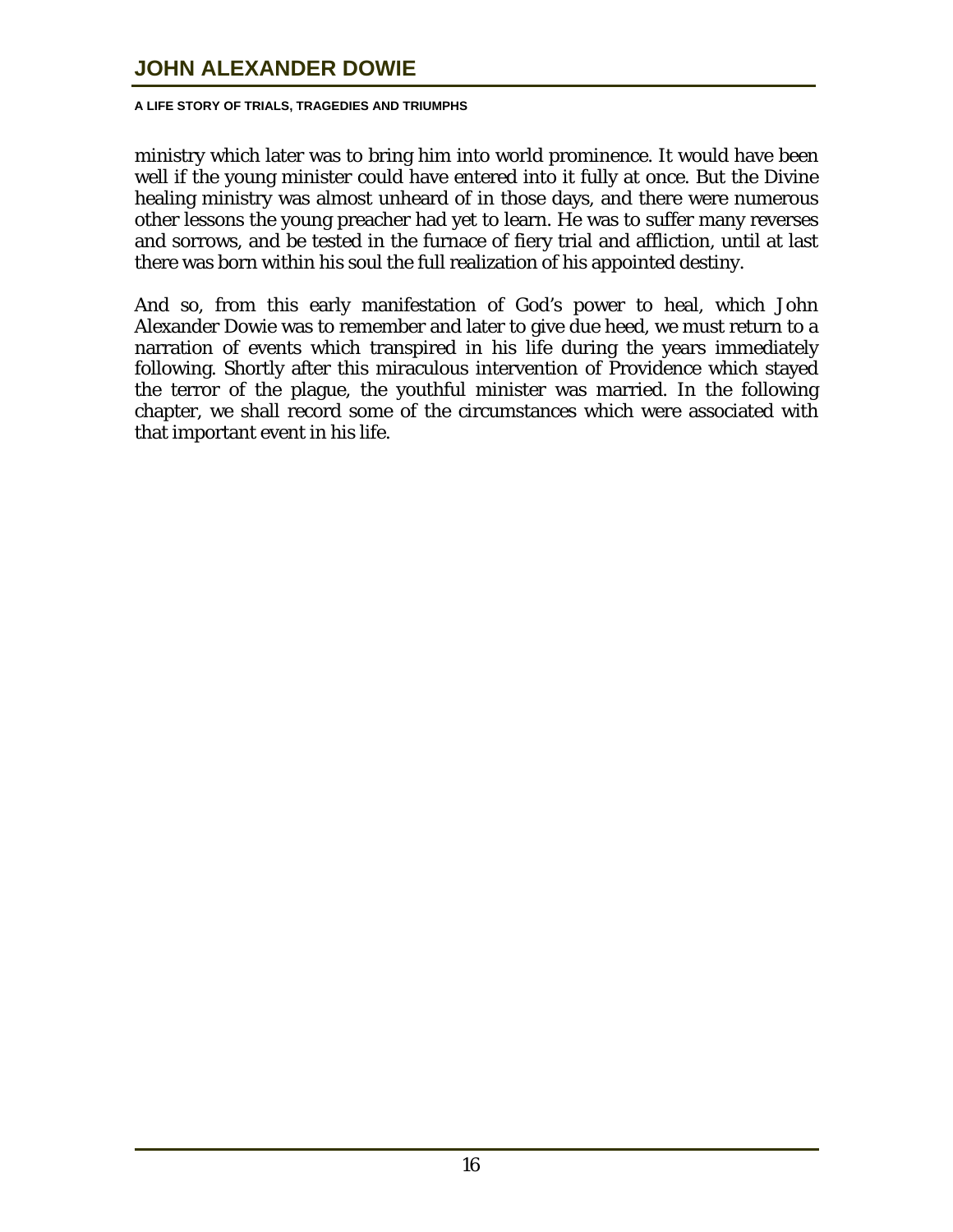**A LIFE STORY OF TRIALS, TRAGEDIES AND TRIUMPHS** 

## CHAPTER V

#### HIS MARRIAGE TO JEANIE

WHILE young Dowie was at Manly, just before he left to take a pastorate at Newton he became exercised in the matter of his choice of a life companion. The story of how he came to choose a wife and to win her, is an interesting interlude of his early career. In a letter to his parents he speaks informally of his feelings about marriage, and we quote a brief excerpt from it:

"O tell it not in Gath, else the Philistines will rejoice!' If only the dear creatures in Manly, who have 'engaged me' at least six times, to widows and maidens of all sorts, could look over my shoulder now, it would be such fun. But I am like Aesop's frogs, who appealed to the boys who stoned them, calling out 'What is fun to you, is death to us!'

"Seriously though, I am feeling that if I am to settle in New South Wales or elsewhere, I ought to marry, and if I do, I mean to. 'But to whom,' you say! 'How can I tell?' 'But do you not know?' 'No, I do not know; but the Bible tells me that 'A good wife is from the Lord', and since I want a good one at all risks, I will ask the Lord to send her to me."

Actually however, he had already fallen in love with his cousin, Jeanie. At first he had felt that the relationship was a bar to marriage. But as time went on it seemed to him that he had given all of his first love to this young lady and he did not find that he could recall it. He said nothing about the state of his feelings, however, until some little time later, when he learned that Jeanie was planning on attending a ball. The thought that the girl he loved was attending such a worldly affair cut him to the heart. He wrote her a letter, warning her of the danger, and at the same time, as he afterwards put it, "let the cat out of the bag", by informing her of his own personal feelings, and that his action proceeded from "a very deep and special care for her welfare."

The young minister was not long in learning that his well-intended letter was far from being kindly received. Stunned by the abrupt answer, his feelings were too deeply wounded to say anything further. He at once pressed his plans for taking a pastorate at a distance, and six weeks later he went to Manly Beach, took up his duties there, believing that time and distance and new associations would work a cure. But as the weeks and months went by, he secretly had to admit that his thoughts concerning his cousin were not substantially altered.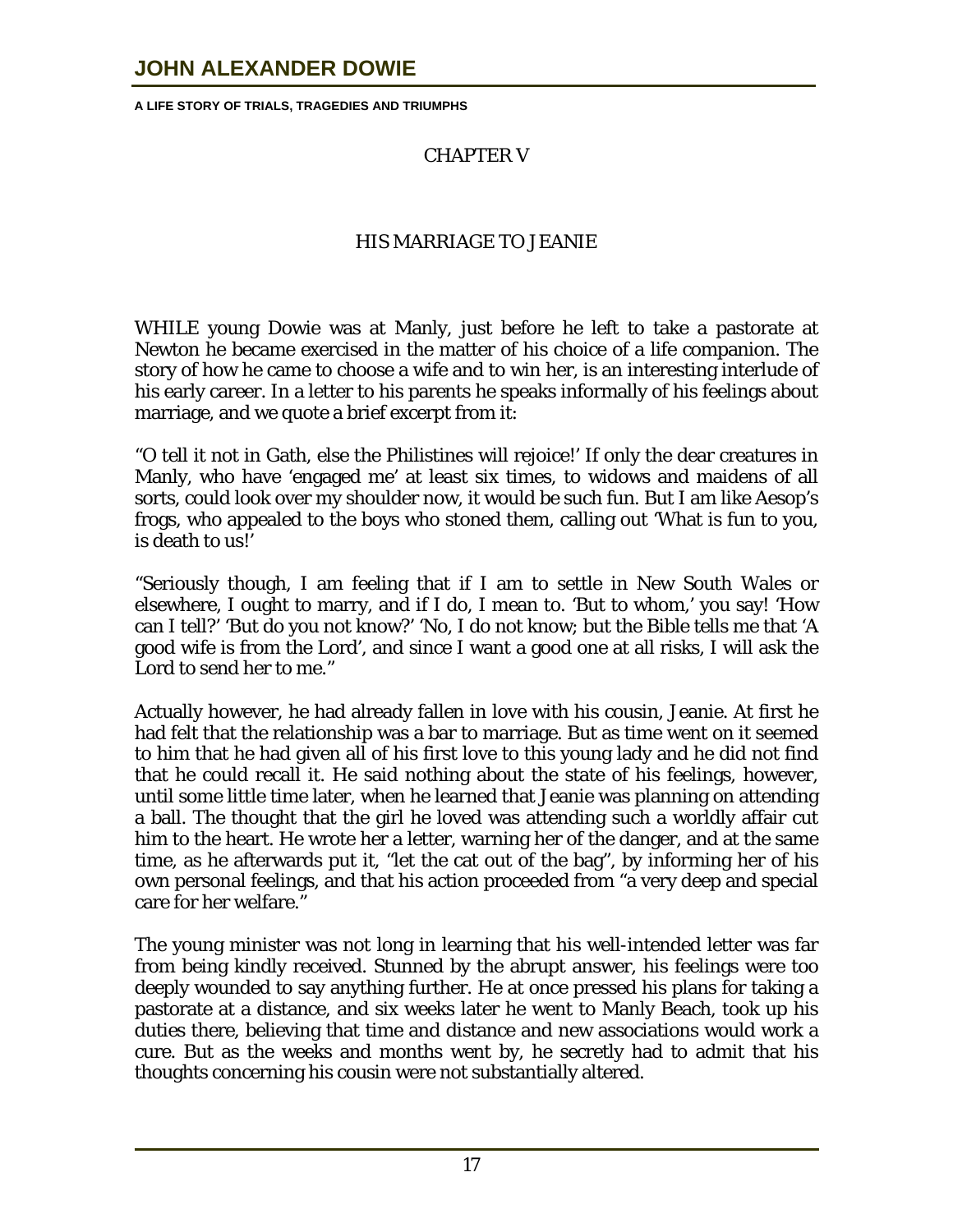#### **A LIFE STORY OF TRIALS, TRAGEDIES AND TRIUMPHS**

In his anxiety to forget, he absorbed himself in work, and crowded every waking hour with occupation. This eventually resulted in a severe illness, and necessitated his taking a period of rest. Shortly after his recovery, he supposed he had fallen in love with another young lady, but this did not last long. His own words concerning this brief affair were:

"I cheated myself with a vain illusion of another love at the end of the year, but that soon vanished, a good deal to my pain for awhile, but now I see it was for the best, for it was only a beautiful, transient, desert mirage."

As the young man labored on in his work, he suffered an increasing loneliness of heart, and feeling acutely the lack of a home, he came to believe that he would be a better minister if he had a wife, and made it a matter of prayer and frequent thought.

Then one day he received intelligence from his parents that his uncle and Jeanie were coming on a visit. The young man did not know whether to be glad or sorry. Because of the relationship, he realized that his only course was to make their visit as agreeable as possible. He determined, however, that he would in no wise renew his attentions or make any proposal to Jeanie unless be saw some reason for encouragement. He did keep this resolve until the last Monday of the visit. On the evening of that day, the uncle being weary, retired early, and Jeanie, who had attended prayer-meeting, sat chatting with the young minister. Soon before they were aware of it, the young couple found that their conversation had glided into the matter of their feelings toward each other. Jeanie made reference to the letter written two years before, and acknowledged that her cousin had been quite right in his advice. Moreover, she admitted that she cared very much for him, and her feelings were such that she would be willing to be his wife, but for one circumstance, that they were cousins.

Still, the young minister felt that this barrier of relationship was only a seeming one. He considered it had no real grounds in reason, and was in fact only a superstition. It is interesting to note at this day, three quarters of a century later, that science, after many years of observation, has come to the conclusion that a cousin relationship is no physical handicap in marriage unless there appear tendencies to similar abnormalities in both families.

However, Jeanie asked for time to think the matter over. Then there was the problem of securing her father's consent. The following day, the uncle, becoming suspicious that something was transpiring between the young people, made inquiry, and upon being informed by his daughter of the conversation of the night before, strongly expressed his disapproval of the proposed marriage. Just before boarding the steamer on the next day, Jeanie called her cousin aside and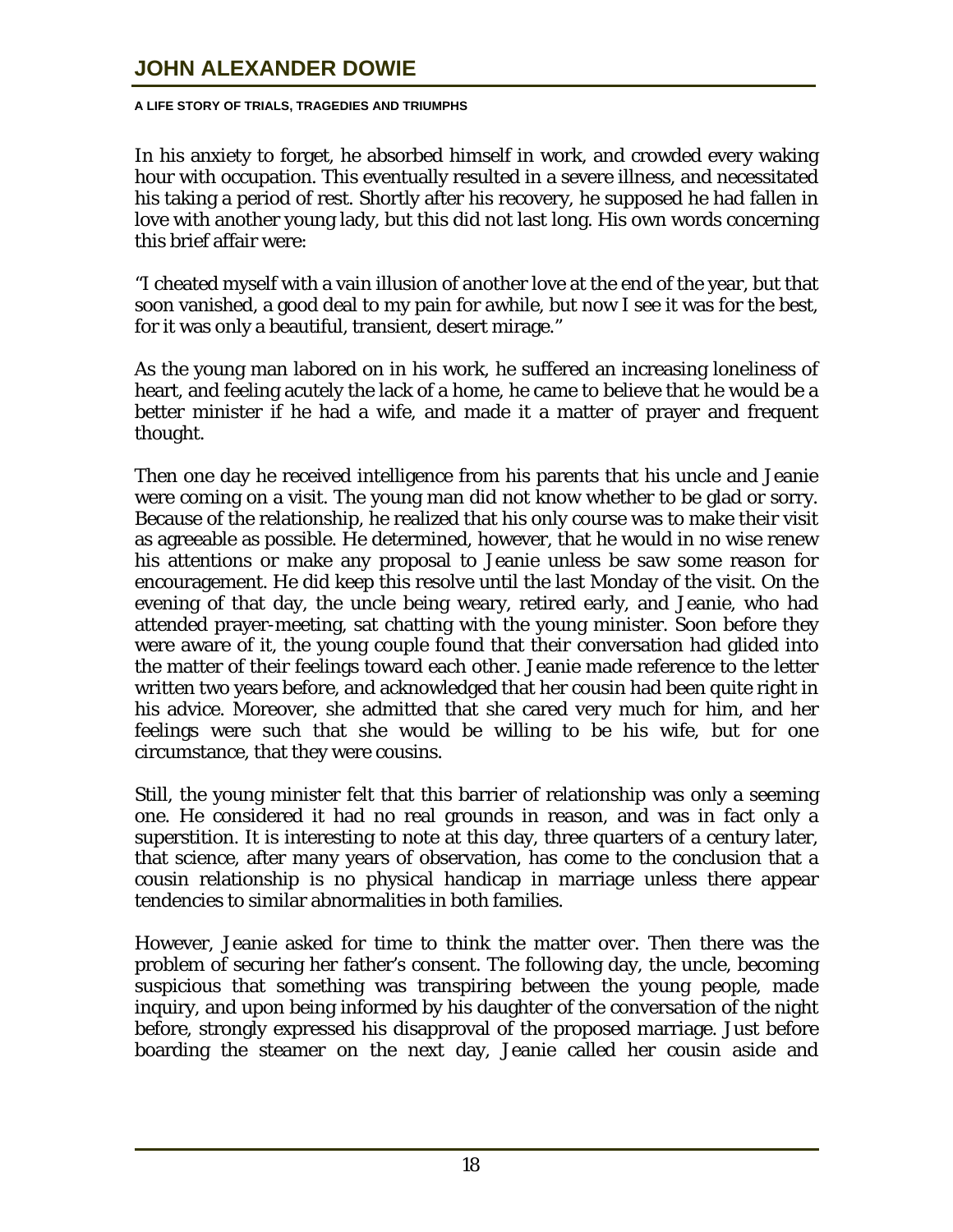**A LIFE STORY OF TRIALS, TRAGEDIES AND TRIUMPHS** 

acquainted him with the attitude her father had taken in the matter, and what he had said.

Notwithstanding his uncle's disapproval, things had now developed to a point where with his reawakened love for Jeanie, the young man could not bear to look forward to life without her. Regarding his affection, Dowie in writing to his parents said, "I believe she loves me, and I do with a strange intensity, not the growth of a day, or with passion like a beardless boy's or a fool's devotion." The visit had so revived his love, that it seemed impossible to him that it could ever find true fulfillment in any person but her. Moreover, he felt that there was no reason that God would not bless such a union. He resolved to enlist the assistance of his parents. This was done in a letter which he wrote telling of events that had occurred during his uncle's visit of which part of it follows:

"When I began this letter to you, it was with full intention that it should be private, and without desire that other eyes should look upon it. But now when I begin to consider how you could aid me in this vitally important matter, it occurs to me that it might best be done by a calm conference with uncle upon this subject, and by showing him this letter, as a candid history and a permanent statement of my feeling regarding Jeanie. You might put before him my views on this matter, and ask him to consider whether her future peace and happiness may not be bound up in my getting her, even as mine appears to be.

"I know that he is a reasonable man who loves his child greatly, and he will be ready, I think, calmly to review the whole matter should it be properly laid before him. Unless I am greatly mistaken, he is well inclined and friendly toward me, and objects to the marriage upon no other ground but that our relationship has opposed this matter. Let me then address myself as briefly as possible to the subject, and state a few facts and considerations bearing upon 'the physical question' to which he attaches considerable importance....

"My conclusion is based upon the following facts—viz. That throughout the whole record of Jewish law and history, this practice was not only permitted, but especially permitted and approved in the most illustrious examples; and that no stricter or severer marriage code ever existed than that of the Jews, which moreover was of Divine authority. To take an instance, Jacob married Rachel and Leah, his full cousins and from these were descended the founders of the Jewish nation. The Mosaic Law, famous for its model purity, contains no prohibition of any sort…."

There is much more to the letter - Dowie in his earlier years, sometimes wrote letters of extreme length, even sitting up all night to finish them. In bringing this unique request to a close, he said, "Now father, I constitute you my ambassador to uncle; mother will do her part in a loving way, I know, should opportunity offer,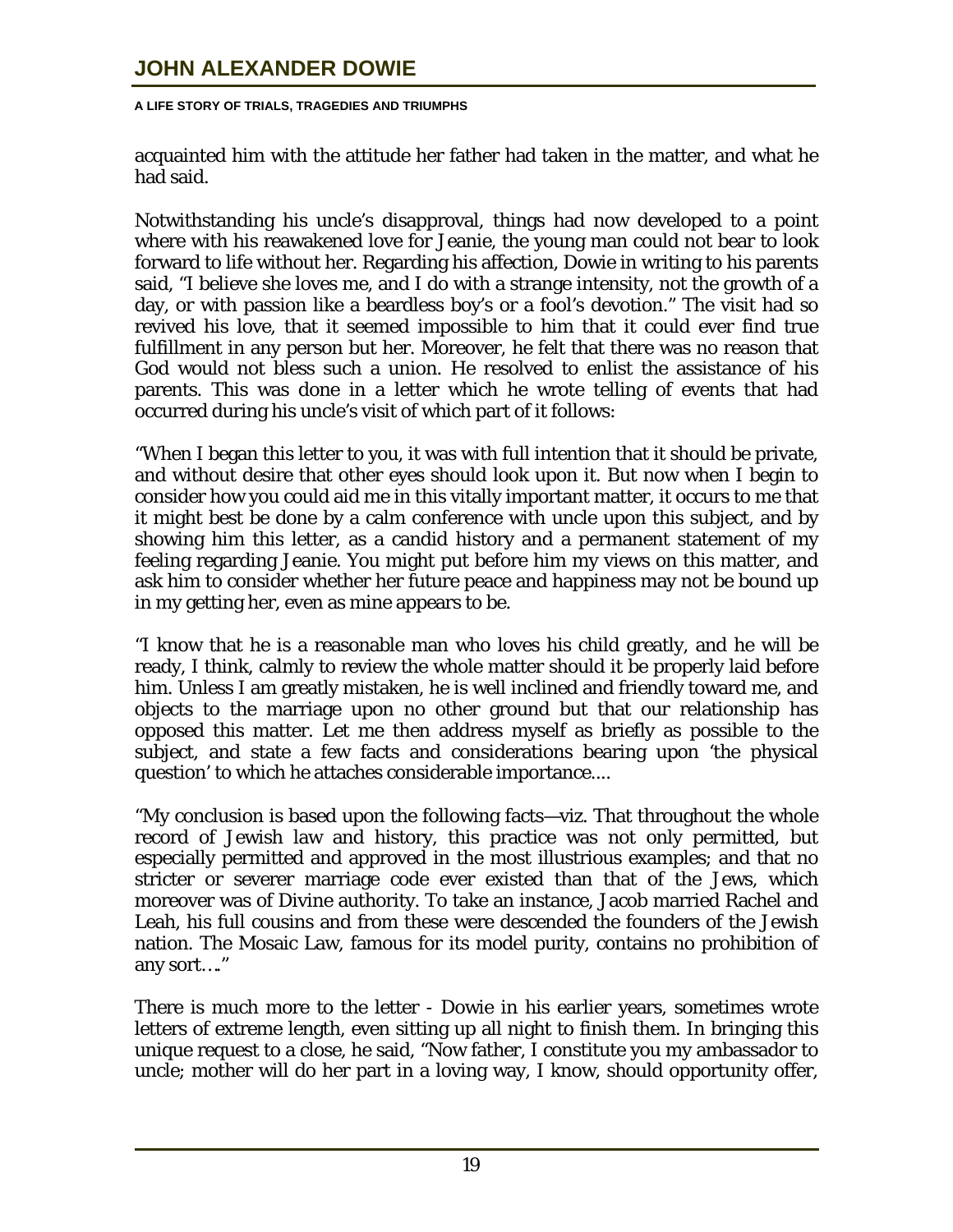**A LIFE STORY OF TRIALS, TRAGEDIES AND TRIUMPHS** 

and I beg you as early as you can, have a long chat with uncle all about it, presenting this letter as your credentials, and as my plea."

Apparently this letter, together with the good graces of his parents and the cooperation of Jeanie, had the effect of securing reluctant permission from the uncle to let the marriage take place. But that there must have been no little hesitation on the latter's part, is revealed in the fact that he was soon to find serious fault with his nephew's judgment and to give him some sharp advice, which was as unappreciated as it was unsolicited. But at any rate, permission if not whole-hearted approval, was granted and the wedding date was set for May  $\sim 6$ , 1876—just one day after the groom's twenty-ninth birthday.

In writing to his parents, he expressed his desire that the marriage be a quiet affair with no great fuss over it. In the letter he approved the idea that marriage was a religious act first, and a civil act next. "It is a great mystery—a type of the highest mysteries of our spiritual affinity with Christ—and it is the only institution, which ordained in man's innocence in Eden, has been perpetuated unbrokenly since. A marriage is a favorable occasion for a miracle of grace and since the House of the Lord is to be our marriage place, surely we may expect many bright and cheering tokens of His presence and transforming spiritual power."

The marriage took place quietly on the day appointed, and with his young bride, Dowie returned to intensive work in his pastorate in Newton. Jeanie was a young woman of excellent character, and although she was to suffer not a few trials and privations during the period in which her husband was getting established in his new ministry, and though misfortunes and unexpected reverses seemed to plague his steps with monotonous regularity, she bravely adjusted herself to each situation, making the best of it. Young Dowie showed a strong sense of responsibility, and never was his heart more grieved than when his fortunes reached their lowest ebb, and it seemed that he was unable to supply the meager needs of his family. But those dark days were to pass.

We must record, however, that the couple was to go through a painful experience shortly after their marriage, due to the dissatisfaction of Jeanie's father with his son-in-law's way of doing things. It so happened about a year after the marriage that the wife, at her parents' insistence, went home to stay shortly before the birth of the first child. During that period, the young mother-to-be was constantly subjected to her father's pointed criticism of her husband. It is only too common a thing for such circumstances to lead to a rift between husband and wife. The husband was not there to defend himself, and the uncle, not able to understand or sympathize with his son's-in-law viewpoint, in his perhaps sincere although carnal reasoning, portrayed the young man's future plans to Jeanie in a most unfavorable light.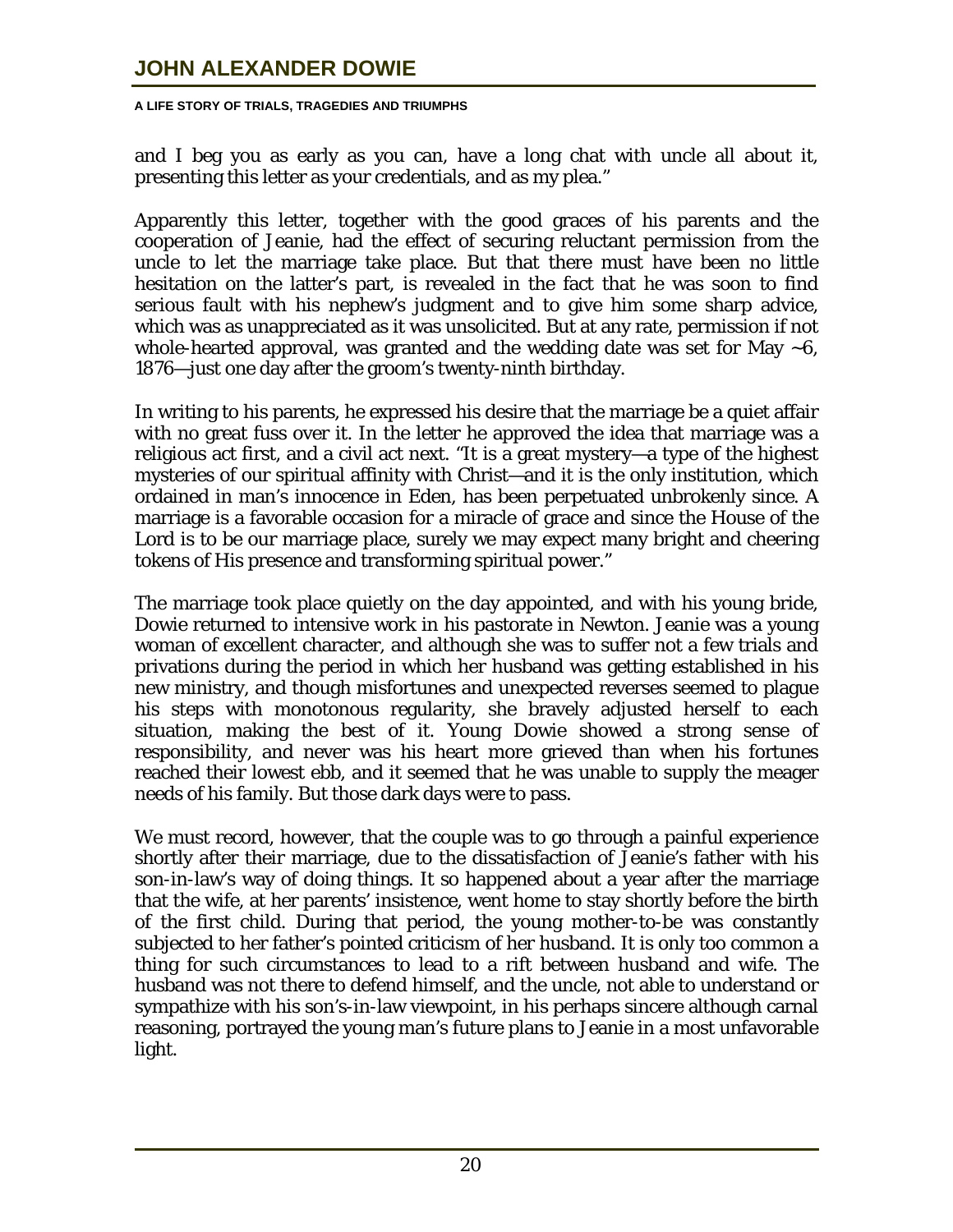#### **A LIFE STORY OF TRIALS, TRAGEDIES AND TRIUMPHS**

Such a rift did not develop, however, inasmuch as Jeanie, the good wife that she was, soon recognized that she was making a mistake to share in her father's critical attitude. She admitted her mistake and asked her husband's forgiveness. The fact was that the young man had written two or three letters, almost works of genius, that were so compelling in their logic that even the uncle admitted that he must have been mistaken in his appraisal of his new son-in-law. He conceded that any young man that could write such letters, must have merit, and was apparently of different stamp than he had supposed. But this is a story that must be reserved for the next chapter.

We have record of a letter written by young Dowie to his betrothed some three months before the approaching marriage. The letter is too long to quote fully here, but we shall give certain parts of it. Examination reveals a deeply thoughtful and spiritual tone throughout its entirety:

Newtown, Australia April, 1876 Dearest Jeanie:

I know I wish to do all I can to secure your happiness and make you a good husband. Sometimes I fear lest I should even partly fail through lack of power or qualities which many possess, but then I am reassured by remembering that the will to be brings the power to do, in this as in other things. And I know I have the will to be true and loving to you. We shall ask God every day to chase all self-love, and self-will, away from our hearts and lives. Shall it now be true? Never until our wills are in accord with God's can we be happy truly and permanently; and it is a joyous thing to live the life God's will appoints. My grief's and my trials have all sprung from self-will, which after all is only another name for self-love, or selfworship; and God has found me a dull scholar in learning practically, how completely every life must fail in which the first principle is not an entire renunciation of self. It is a fearful delusion to imagine that the gladness and beauty of living can be found in a self-pleasing, feverish life of pleasure or ease. To do quietly as may be, cheerfully and with a light footstep, the work to which God has called us must be  $-$  and so far as I have experienced it is, the happiest of lives. Not knowing, or forgetting this leads many away into worldly by-paths, into meadows which look cool and green, into paths of sin, which bring the soul into dangers or dark Doubt, and into the hands of Giant Despair— as Bunyan would say—into the Highway of Death.

….Reverse the weaver's beautiful, silken, brilliant and almost perfect fabric. It is all a tangled mass of confused, disorderly threads on the side from which he wrought, very different indeed to the beauty upon which you look. So with life—the side from which we work looks tangled indeed, and without plans; but it is not so.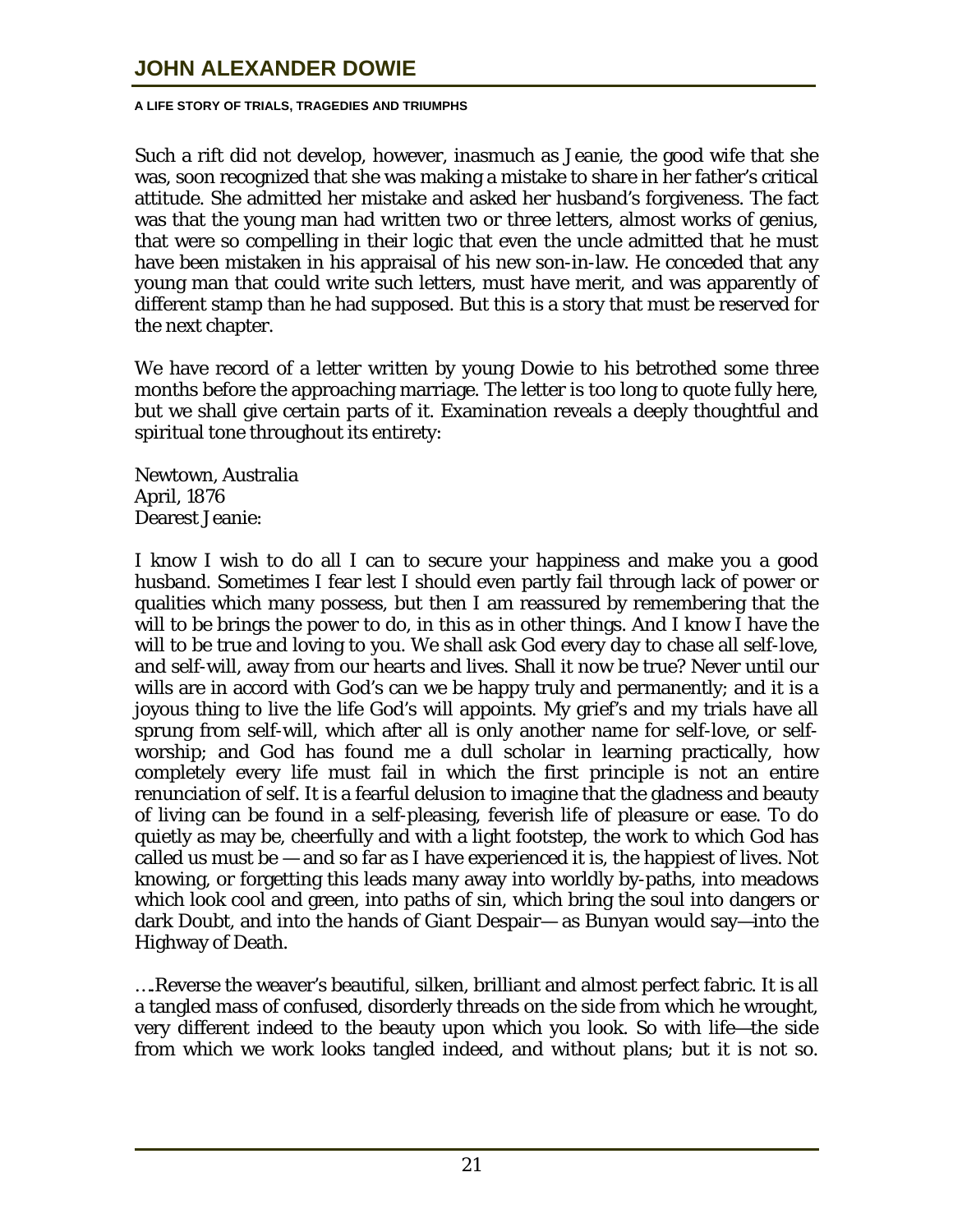#### **A LIFE STORY OF TRIALS, TRAGEDIES AND TRIUMPHS**

Every man's life is a plan of God, in one sense. O that we could rise on the wings of faith and love, and view our lives from the heavenly side, which God looks upon!

If we "wrought out" in our lives with the ever present consciousness that He was "working in" our souls His own good "will and pleasure," we should not fret or murmur because all the threads did not seem straight, and because we could not quite see His design.

Wonderful lives are being woven by patient submission and love to God on earth. How much we have spoiled by sin and folly! Let us quickly do better together; and we shall be blessed in our doing, and one day God will show us all. To get the spirit and temper, we need much prayer, and retiring from the bustle, need to seek God in stillness. I find it so amid my many failures and frailties, and I say to you, Jeanie dear, get often alone with God.

Here are a few verses which I wrote some time ago. They may tell you better what I mean. But do not think that I am all my words would make you suppose. I am very frail and very faithless, often it seems to me, but the words breathe my desires and hopes and strivings to be what Christ would have me.

How good to leave the world awhile

How good to seek our Savior's smile

And follow in His way;

Oh, could we but our hearts resign

And fully trust God's own design

We soon should find it day.

Though night encompass us around,

Though foes despoil our holy ground

And cause our hearts to fear,

Our Savior, from the Mount of Prayer

The feeblest cry doth bend to hear

And quickly doth appear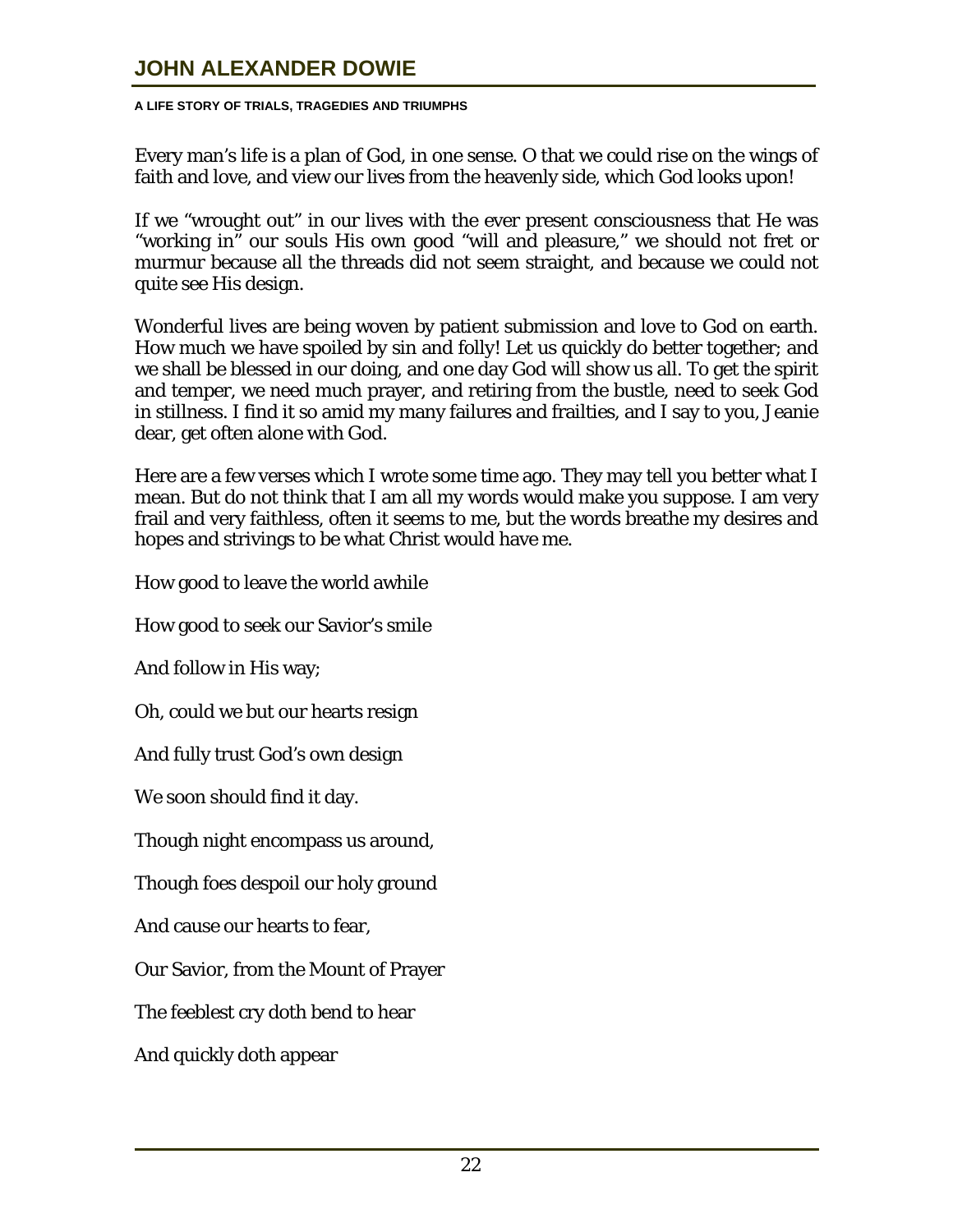**A LIFE STORY OF TRIALS, TRAGEDIES AND TRIUMPHS**  The stormy seas His feet can tread, They hear the Voice that wakes the dead, Commanding, 'Peace, be still,' And guided by our Pilot's hand Our storm-tossed souls shall reach the land, Preserved from every ill.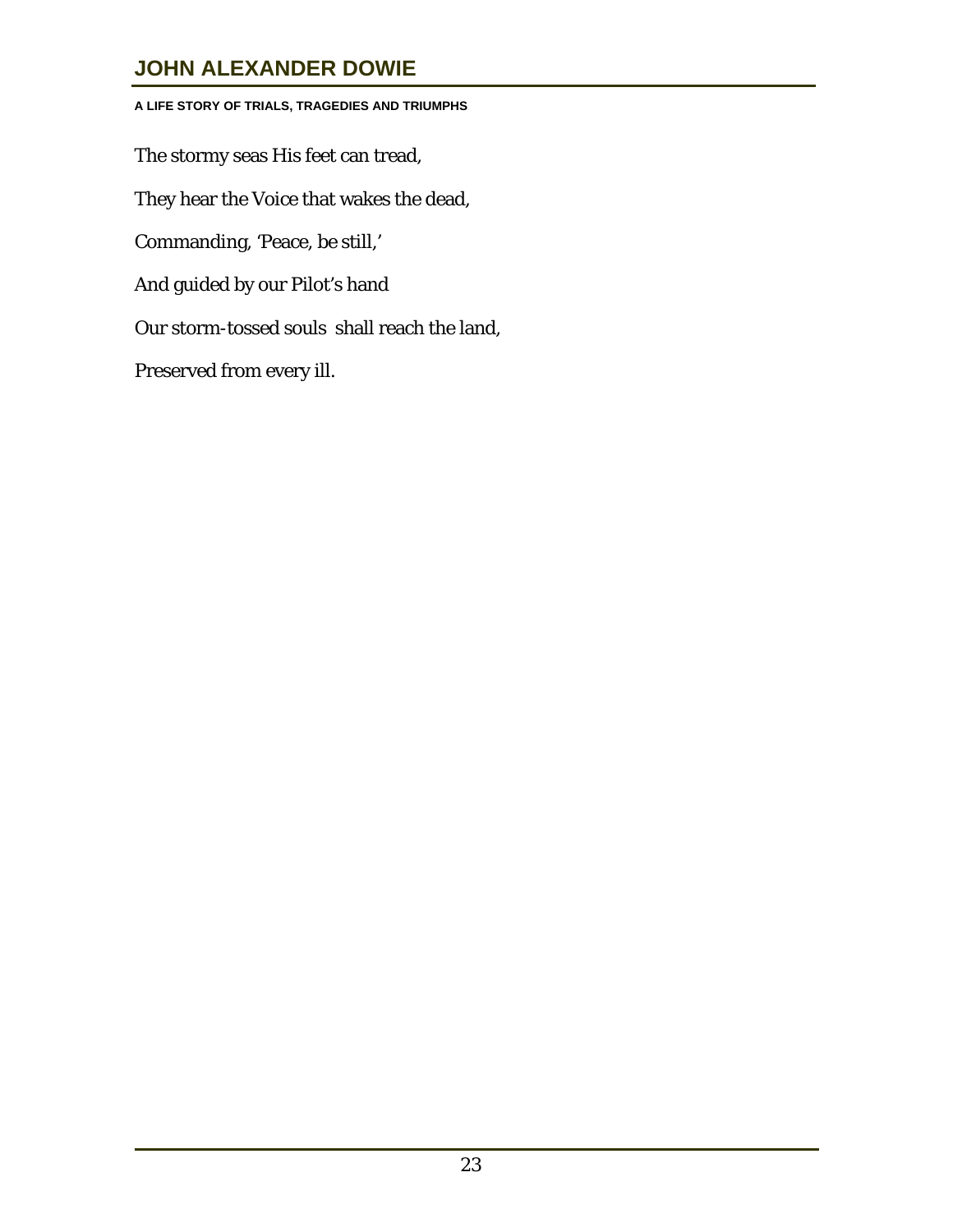**A LIFE STORY OF TRIALS, TRAGEDIES AND TRIUMPHS** 

## CHAPTER VI

#### IN-LAW TROUBLE

During the fall of 1877, Dr. Dowie's first child, a son, Alexander John Gladstone, was born. He was named after The Honorable W. E. Gladstone, Prime Minister of the British parliament, in whom Dowie had confidence as a Christian patriot. As already mentioned, Jeanie's folk thought it would be best for her to return and stay with them during the period preceding her confinement. The husband was reluctant to accede to this and had a premonition that trouble might ensue, and in this he was not mistaken.

It so happened that at this time, the young minister had made a mistake in trusting certain persons in financial matters. This left him short of funds, and ill-advisably, he wrote to his uncle, explaining his difficulties. He was soon to learn of his mistake, for the uncle who had never been enthusiastic about the marriage, took it upon himself to reprimand severely the young minister, and wrote him a letter giving him some rather frank and unasked for advice. Worse than that, he almost succeeded in convincing his daughter that she had made a serious mistake in marrying her cousin, whom he was now inclined to believe to be an erratic young preacher, unable to get his roots down anywhere, and whose financial circumstances were going bad to worse. In his opinion, his son-in-law offered his daughter an unpromising and precarious existence. Although, it was a letter that could hardly be taken otherwise than as an insult to the young man's ability care for a wife and family. As might be anticipated, Dowie resented this communication exceedingly, and wrote a long letter to his wife, remonstrating in vigorous terms against his uncle's insinuations.

In reading, carefully, the letters which we may only record in part, it appears that the main objection Dowie's father-in -law had to hint, was that be did not have the proper appreciation of money, and was planning his future moves without due consideration to the financial remuneration. He considered it very ill-advised that his sow law should resign his present pastorate where his income was fairly substantial, and attempt to found a new church where the prospect of finances was to his way of thinking altogether uncertain. In the first of the letters, the young man wrote to his wife, thus:

"And Jeanie, my love, this is my answer to the words of your father who, instead of giving me sympathy, sneers at my faith. I do not need to be told that my life has been full of sins and errors of judgment, and certainly when I am suffering I do not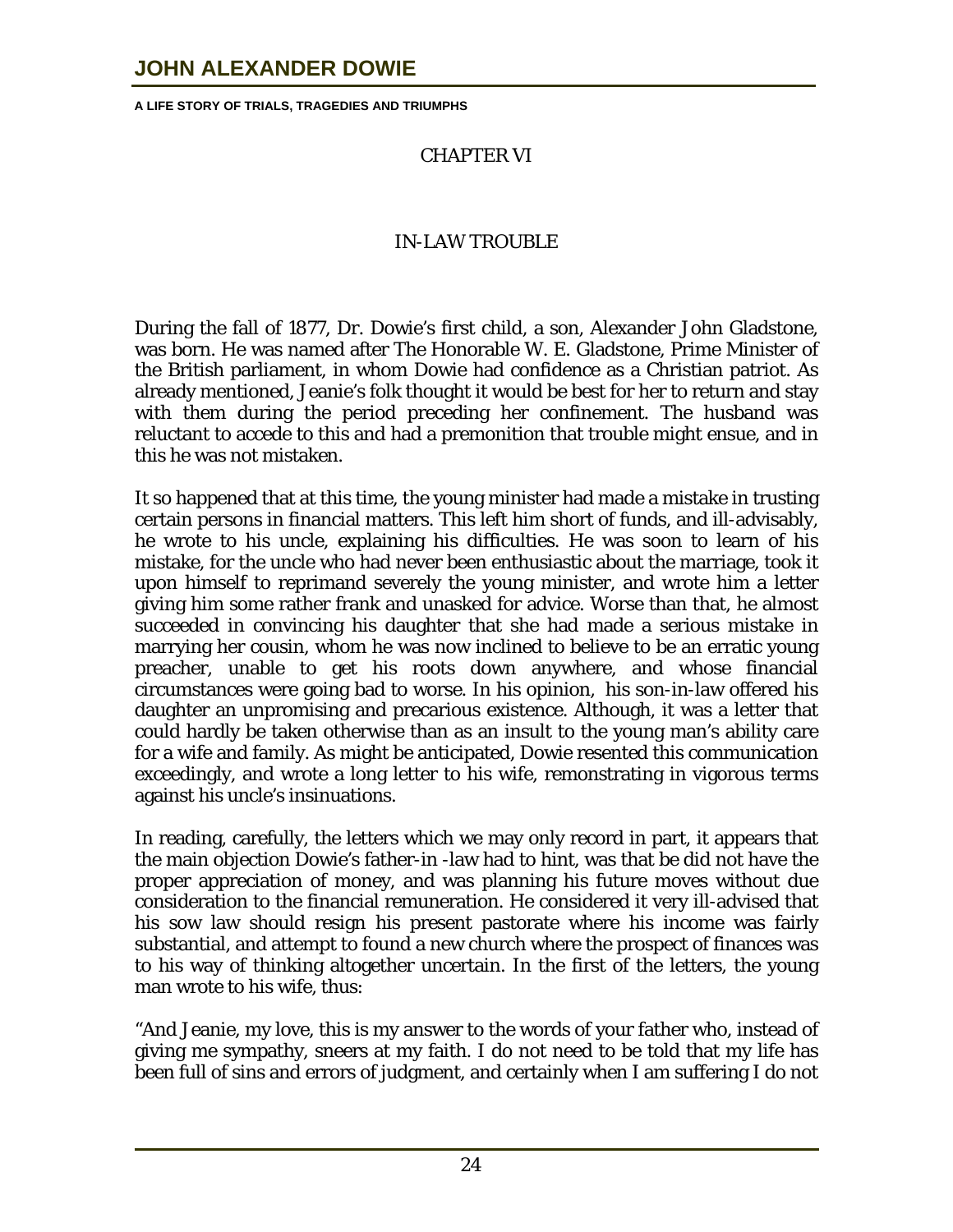**A LIFE STORY OF TRIALS, TRAGEDIES AND TRIUMPHS** 

need any of my nearest to join in the cry, 'He saved others, himself he cannot save', which comes to me now as to many since Christ heard it in the hour of darkness  $$ though then it came from his enemies. I have confessed my sins to a forgiving and gracious God; I have even confessed to man, and I have done, am doing and shall do, what in me lies, aided by God, to see that no one suffers permanent loss through my errors, and through my over-confidence in those who should have been trustworthy.

"If you find yourself and our pet looked upon thus in the slightest degree, you are to come back to me at once, for I will not have that; no, not for a moment. I can keep you here as you know, and I would a thousand times rather submit to privation than have you there or anywhere looked upon as one of my troubles thrown upon other people, for you two are my greatest earthly comforts, whom it is hard to part with even for a time, and whom I want back the first day they cease to be happy at Adelaide.

"Please do not let your father imagine that I am asking him to help me, for I have not asked for a penny, and I am glad that I have not, and I do not intend to. I would rather go back into a business if it were necessary, than to ask any of them. So you will please let your father know in your own words, that I am sorry that I wrote to him about my troubles, that I did not, and do not, ask him to help me at all in any way, and that I want you to come back at once if there is any more said about me.... Indeed I am thoroughly sorry you went back now, and you will remember I had half a foreboding that something like this would occur.

"I had rather, though I am myself one of the very weakest of His children, build my house (upon the Rock of Ages) though it made but a very poor appearance to those—yea, I had rather do this, ten thousand times rather than own all the palaces and treasures of this world built on the shifting sands of Time, for they shall fall, and with all that cling to them, be swept away into the sea of Divine Wrath whilst the soul on Christ's foundation shall behold with joy the morning of a new heaven and a new earth, 'wherein dwells righteousness alone."

"Well, now dear, I must say, anyhow, resolved I am to leave Newtown and though I can see how I could do a good work for Christ in Sydney, yet I do not feel as if I had yet received the command —'Go forward into that city!'—"

Before this letter could get to his wife, the situation at her father's home had developed into a yet more antagonistic attitude toward the conduct of the young minister. At her father's direction, Jeanie wrote her husband a letter calling into question the wisdom of his plans. Apparently her parents were bent on "saving" Dowie from a course which they thought was utter folly. The young minister's sharp reaction to the letter may be seen in his reply which, because of its great length, we can quote only the most pertinent portions. The reader may see that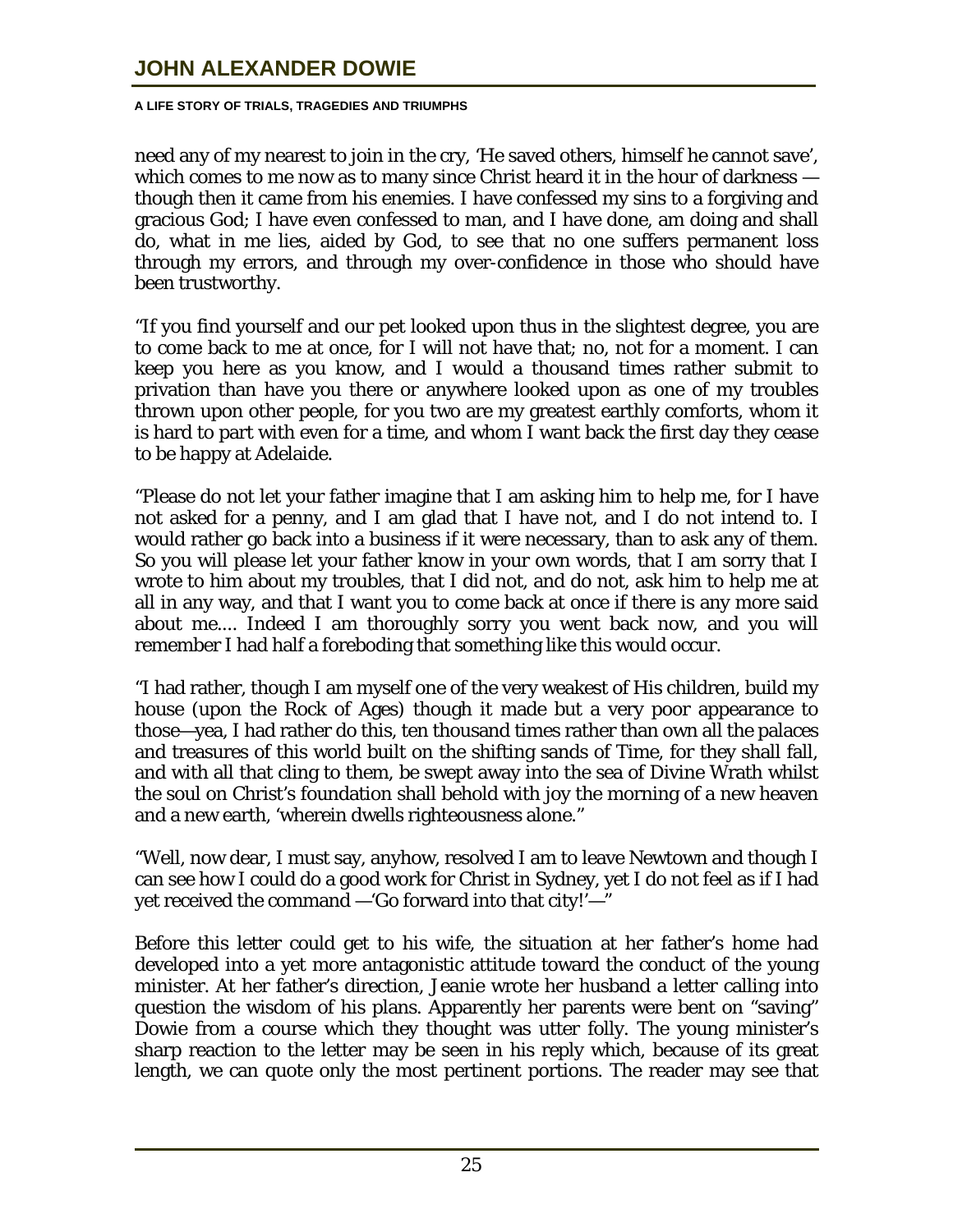**A LIFE STORY OF TRIALS, TRAGEDIES AND TRIUMPHS** 

these letters are far from ordinary, and they give no little insight into the character and nature of this young man, who, getting ready to sever denominational ties, was about to launch out in an evangelistic effort of his own, in the city of Sydney. The first letter follows:

Dear Wife:

Your letter of the 22nd received today.

It certainly needed the assurance which you added in a tardy and brief postscript – "Do not think me hard in this: for I do love you so"—because there was no other trace of love anywhere in the letter.

I do "think it hard" and more, I think it full of unkindness and injustice to me, and written in quite an impudent manner. There is an utter absence of all true sympathy ... and a tone which I never could or would use toward you. It does not become you at all. I won't reply to it—I will ignore it altogether, else my vexation might cause me to say more than would be pleasant to read.

The fact is that you are thoroughly "demoralized", that is, cowed with fear and doubt, through your residence among those whose only standard of success seems to be pounds, shillings and dimes. It is a thoroughly faithless letter, showing as little faith in God as it does in me, and but for the certainty that you wrote it, I would maintain you could not have written it. I dare say that you thought you were doing a smart thing in writing it, and imparting some very necessary chastisement to a foolish and weak-minded fellow who was too fond of you to resent it; but you missed your aim completely and have only fallen in my esteem as a consequence of your ill-timed and ungenerous smartness.

You are not the same wife now as when you left me alone in Sydney: for you left me as you had lived with me—bright and hopeful, believing in God and trusting in me. Not a single fact has been altered, except I am a little poorer than we thought, and that now my heart is burdened with a fresh sorrow in you.

How very kind you were in your condescension to my supposed craven spirit when you "thoroughly endorsed" your father's epithets, which could scarce have been more utterly abusive, had I been a low thief, in some parts of his letter, and which are insufferably impertinent throughout! Just look at a few of the things that you have "thoroughly endorsed." I am said to have caused you "to go through an ordeal mortifying in extreme to all concerned but more especially in her who is your wife and who has such a fine, sensitive nature." Don't you think that I was surprised to find you endorsing the sentiment that selling off our furniture was such an ordeal, when you never once expressed pain at our decision, but said you felt we were doing right, up to the last hour that I saw you?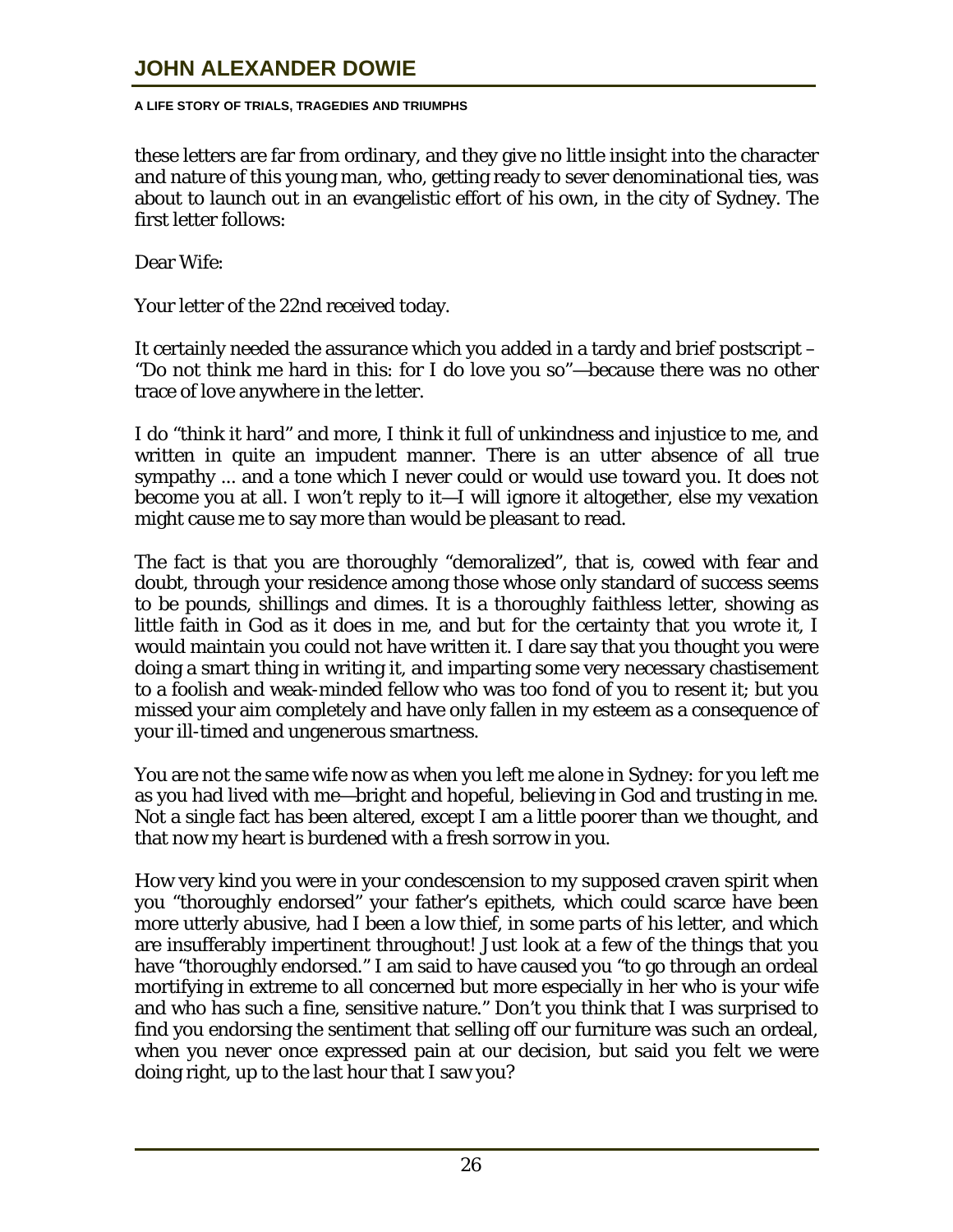**A LIFE STORY OF TRIALS, TRAGEDIES AND TRIUMPHS** 

Then you "thoroughly endorse" that "I have made a bad beginning"…. and "you ought to make a clean breast of the matter and show me a statement of your assets and your liabilities"…. "and for the future trust your wife with the spending of the money." Don't you think I ought to feel honored, cheered and comforted by all these kind things, so very flattering, are they not? Why, if I were the meanest cur that ever yelped, I would not submit to such all round kicking without one last dying bark of protest… To this man I owe nothing but a forbearing love, which he is trying to the utmost. I had rather break stones tomorrow on the highway than even turn a thought to him as my helper.

And I feel I would indeed be a distruster of God to think that I should ever be left to his tender mercies. Remember that I thought it only a duty to tell him my affairs, as your father, and that I never asked him for help at any time, and never gave him any warrant for thus abusing me. And what right or reason have you to "endorse" these sentiments? It is likely that this will strengthen our bonds of love or fit us to train up our child for God?

... You say I have left you destitute: for you endorse the charge your father makes in these words, "You have no other place to go to, and you have nothing whatever to provide for your wife and child, which is your first duty as a Christian man, and there are no miracles performed to provide for ministers' wives and children."

No, how can you grieve my heart with such a cruel, unwifely, and untrue charge as this is? How do you think I sleep with such charges for my pillows? Why I can't sleep at all.

Don't be afraid: you need not go with me unless you choose. I have never forced and never will force your inclinations. I will reason with you, and show you the way as far as I can, and if you won't do the thing heartily because it is right, I am sure you will never be able to love, to live with, to aid, and to comfort me; nor shall I be of any good to you. I will provide for you as largely as I can, if you elect to stay where you are…. I say this not loving you less, but so far as I can, as much as ever, though I have set my heart supremely upon God, as I have always told you, and I will not allow even you to keep me back from the right, or cause me to pluck "the forbidden fruit", to me, of worldly conformity to which your father's words would lead me, if I followed your course.

If you do not fulfill my request at once, do not be surprised if my letters are brief and few: for I shall not feel justified in writing much, nor shall I expect you to care to hear much from me. But if you can come back to me right willingly and with true love, confidence and sympathy, then you are coming back to one whose heart is most willing to receive you, and who has never distrusted or reproached you until now, but from whose heart every trace of distrust and reproach will flee the moment he knows you are once more wholly true to him in heart. O Jeanie, you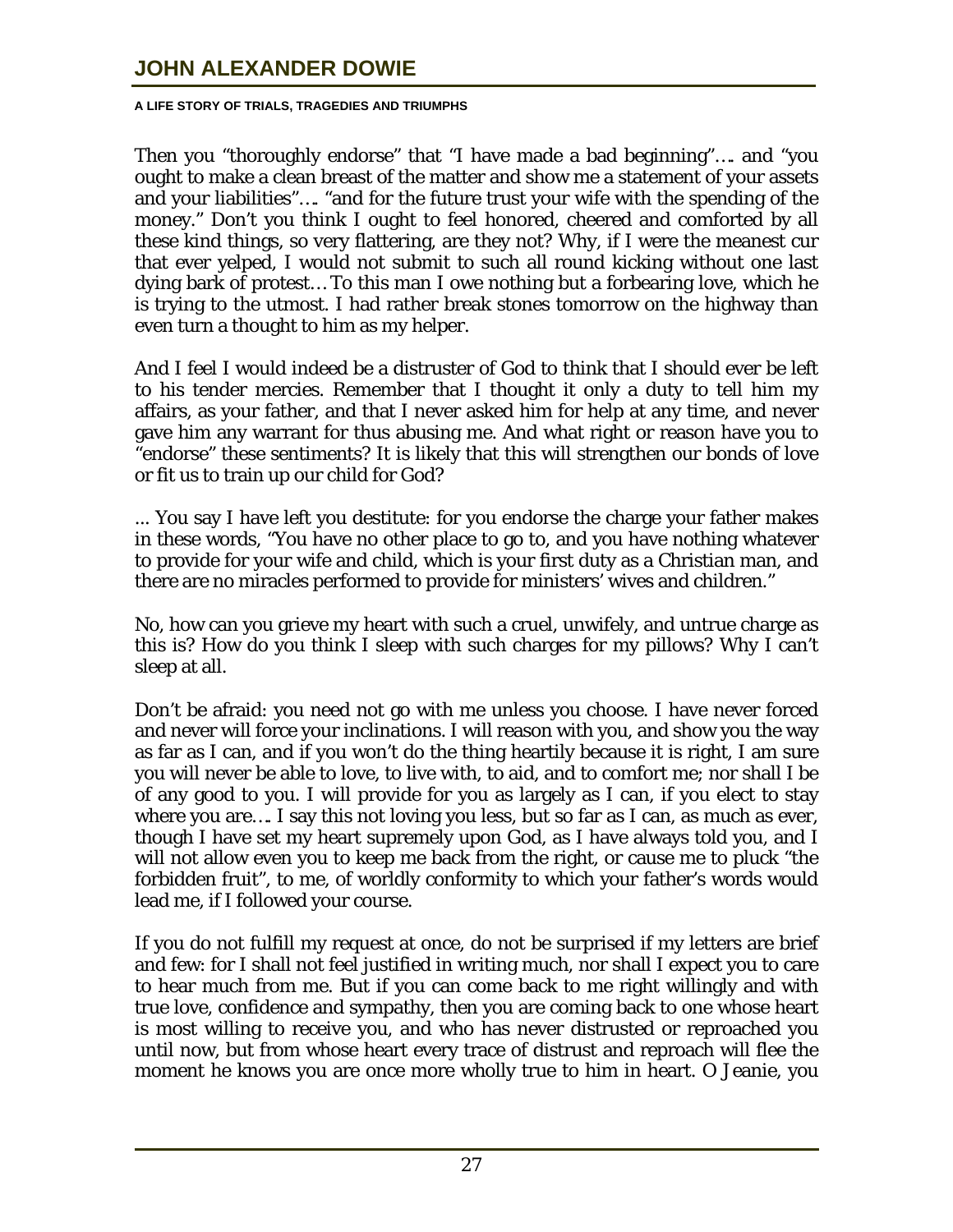#### **A LIFE STORY OF TRIALS, TRAGEDIES AND TRIUMPHS**

don't know how deeply you have wounded my heart. If you will not, then a dark cloud which only death can remove will hang over my life until it ends. The saddest day for me you ever lived was that in which you re-entered your father's house; for it has separated in sympathy two hearts that had always been true to each other until the poison of distrust, fear and reproach was instilled. I pray God may bless you and my boy and make you happier than I can be.

Your husband, John Alexander Dowie

(This letter dated Nov. 19, 1877, tells of the restoration of his wife to his heart.)

My Beloved Wife:

Your two long and loving and satisfactory letters of the 10th and 12th are now before me, and I thank God that I can once more feel that there is no fear in your love for me, and no doubt in your heart as to your being wholly and truly my own trustful and beloved wife. Surely then I may praise God for this token of good, and be grateful to Him that He so directed my thoughts and guided my pen that I was able to break the spell of the Enchanter, Fear, who had well-nigh alienated us in heart, under the most specious of pretenses. I fear that this victory may lead me if I do not take care, in the toils of an Enchantress named Vanity; for I cannot help remembering that twice I have won you to my heart by my pen, which has stretched across the lands and seas, and gained each time "a famous victory."

But I have no desire to fight such battles again - especially the last - or gain any more such costly victories. Madame Vanity cannot make me forget the hard knocks, the deep wounds, and many heart agonies I suffered in the fight, and the danger that I felt there was, lest I should injure you, my beloved, whilst fighting to get you out of the hand of your enemy—a man had need to be a good marksman who would shoot a lion as it was bounding off into the forest in triumph with his "one little ewe lamb". It is the sort of experiment which one does not wish to repeat; and I trust that my darling "ewe lamb" which I had given of "my own meat" which has drunk of "my own cup" and which lies "in my bosom"—my own dear wife—will not be enticed away again either by cunning foxes or roaring lions.

Nothing could be more complete than your restoration to my heart after receiving your letters; and my only regrets were, first, that there ever was any cloud between us—though even that we shall yet see was overruled for good—and second, that there was a letter of mine upon the way, which was written and sent before I received either of yours, that might pain you needlessly. However, I dispatched a telegram ahead of it, which has, I trust, taken away the sting. I only wish it could be brought back to me unknown to you; for it is the letter I least like of all that I have written, in some parts at least, which I need not now particularize. Just look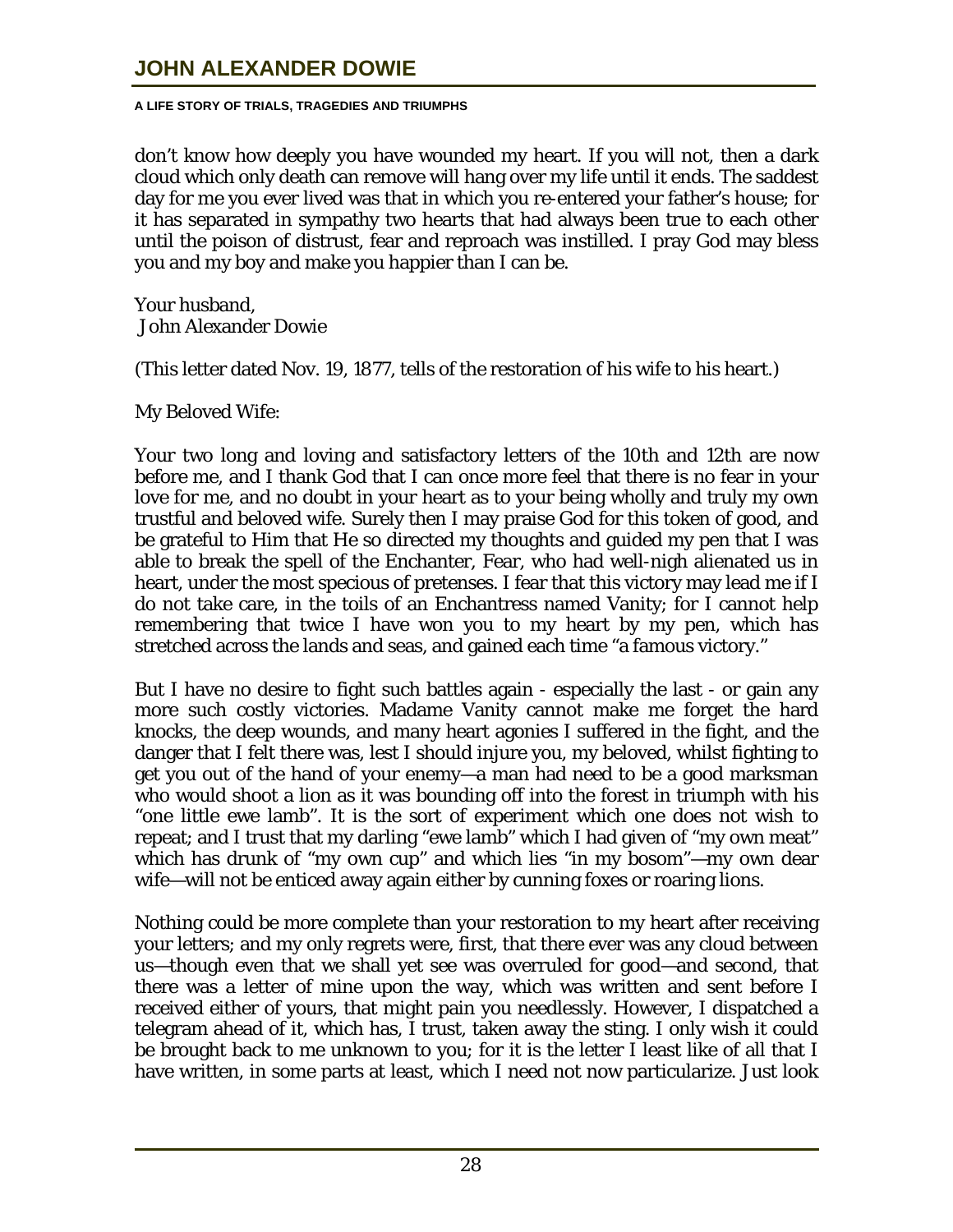**A LIFE STORY OF TRIALS, TRAGEDIES AND TRIUMPHS** 

upon it as another shot fired by me into the body of the aforesaid lion, which my first shot killed outright, though I knew it not; and forgive me, if I have borne too hardly upon you, as fully and freely as I forgive you.

Your letters have driven my weariness from my heart, as the sun drives away the mists of the night—and proved a true comforter from God. To see you so truly with me again, and to know that even your father had been so favorably affected by what was, I must confess, rather stern handling in some parts, was so unexpected and complete a change of the whole situation of affairs, that it seemed too good to be true, and my heart found relief in what you women call "a good cry", and a very grateful tribute of prayer and praise to God.

Candidly you must admit, and you do, that I put upon his letter its apparently correct interpretation; and desirous as I am not to bear too hardly upon him—for I do love him, and them all very dearly— but you must permit me to say that he has not only failed in a correct conception of my whole position, and worse still, he failed to realize his changed position toward you, now that you are my wife; for though he can never change in his relation to you as your father, yet his power to direct you has passed away by his own consent and God's ordination into other hands That is the cardinal mistake which he made; and now that he sees something of these mistakes — from what you have written I infer that—surely I can overlook them: for after all they sprang from his great love for you, his child, and therefore he evidently thinks with me, and there we fully agree, that we cannot love you too much.

I am very sorry if I have seemed to insult him in any way by my expressions, some of which I would be prepared to greatly modify. Indeed it seems very generous of him to praise the "ability and talent" of a letter which dealt so severely with his letter to me; and I respect him all the more for the remark, which is, I fear, more flattering than it deserved – for my letter was simply an honest examination of his, to a large extent, and made no claim to anything of a "masterly" sort since literary achievement was not in all my thoughts. When we come together again, if the Lord spares us, we must pray more together and read God's Word more together and talk over it at regular times. But my love, when I think how imperfectly I have discharged my duties to you in many ways, and when I know how weak and foolish and sinful I often am and have been, I can only wonder at God's mercy in giving me so comforting a love as yours is to me. My heart longs for the time when we shall prove to each other how true it is that our love never was broken, and now it is stronger than ever.

Let your heart be perfectly at rest concerning our future, for it is in the best of hands, come what may, I can see that future far more clearly than I can solve the mysteries of the immediate present. I seem like a man that has his goal in sight on some mountainside, but there lies between a misty valley, where fogs cover all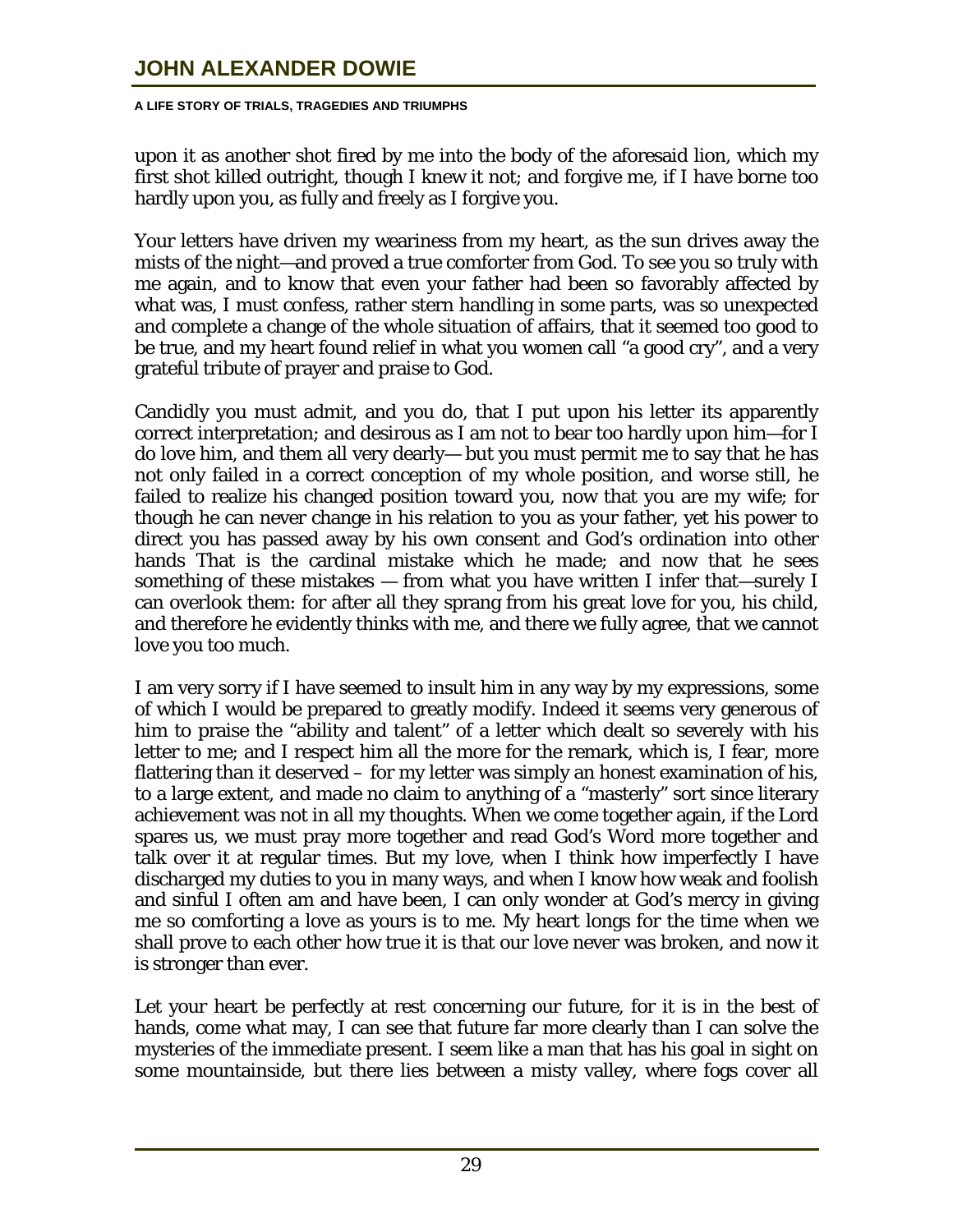#### **A LIFE STORY OF TRIALS, TRAGEDIES AND TRIUMPHS**

from his eyes, as he passes through them, across the little river from whence they rise. Going on, going on, watching, praying and working is all that I can do, certain that whatever happens I shall get out on the right side; but I won't turn back because I can't see all I would like of the road before me...

Your loving husband, John Alexander Dowie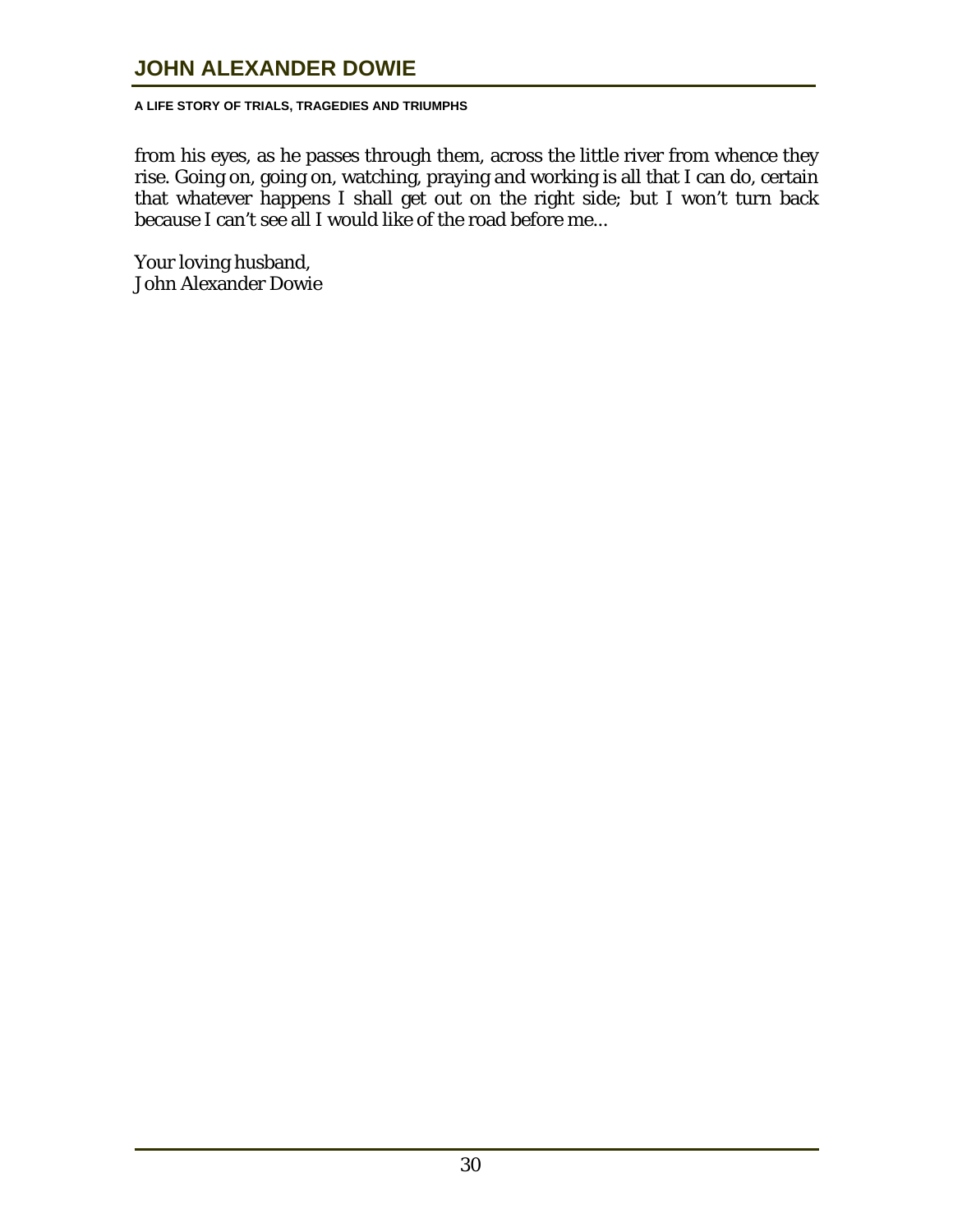**A LIFE STORY OF TRIALS, TRAGEDIES AND TRIUMPHS** 

## CHAPTER VII

#### DOWIE LEAVES THE ORGANIZED CHURCH

THE time had arrived when John Alexander Dowie was to make a most important decision—a decision which was not only to give a new direction to his own life, but was, in the years to come, to profoundly effect the destinies of tens of thousands of people. As the reader may have anticipated. Dowie's habit of thinking for himself did not lend itself to a sympathy for the cold, formal, unimaginative ministry of his day. His own soul flamed with the passion of a crusader who hoped to reach the masses for Christ, and he was perplexed and impatient with apathetic churches that seemed so unconcerned, when all around were the dying thousands.

It was true that his efforts in pastorates where he had labored had been attended with no little success, but he was quite aware that his aggressiveness, instead of being appreciated, was being less than enthusiastically received by the leaders of the denomination. He also knew that the progressive methods that he was employing to reach the masses were viewed with suspicion if not hostility. In a letter to his wife, he declared that in his estimation, the system of the Congregational Church killed initiative and individual energy, made men denominational tools, or worse, caused them to become worldly-minded, and "left them high and dry and useless for the most part—good ships, but badly steered and terribly over laden with worldliness and apathy."

As the year 1877 drew to a close, John Alexander Dowie, in resigning from his pastorate at Newton, made known his intention to leave the Congregational Church. As already has been intimated, for a long time he had felt an increasing burden for the ignorant, uncared for, and perishing masses of the big cities. He sketched the possibilities of gathering together many from all these classes to hear the Gospel, and contemplated the formation of a church which might work night and day for the reclamation of the perishing. With this conviction confirmed in his soul, he severed forever his relation with the Congregational Church, and at the beginning of 1878, he began to make definite plans for his new work. Confident that God had led him in making this decision, be secured the auditorium of the Royal Theater in Sydney.

Dowie's main immediate difficulty in getting a start in this new venture was the lack of capital. He had never been able to get ahead financially, and his relatives who were not enthusiastic about the proposed venture could not be expected to lend him help. The only alternative to giving up his plans altogether, seemed to be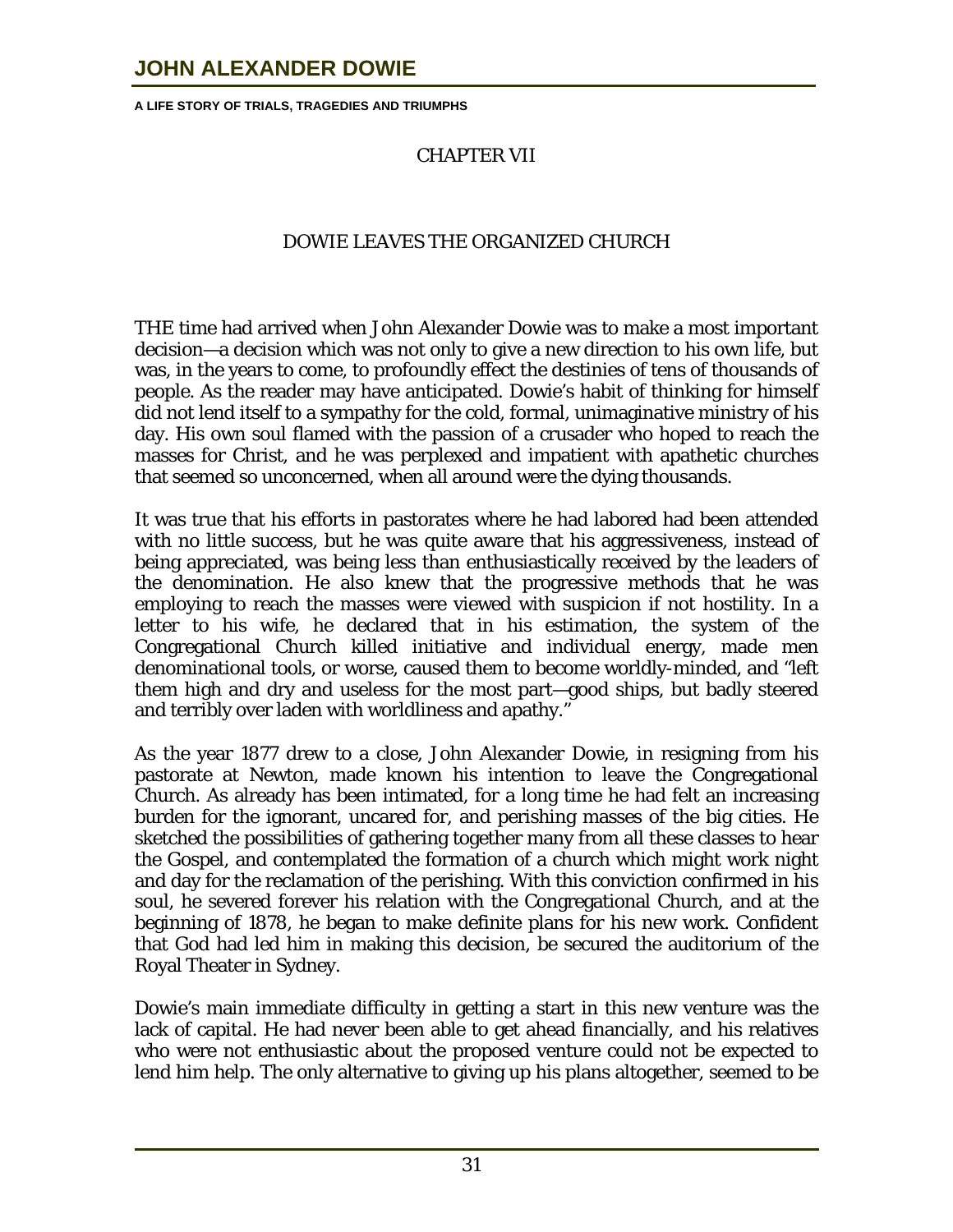**A LIFE STORY OF TRIALS, TRAGEDIES AND TRIUMPHS** 

that he dispose of his furniture and move into less expensive quarters. This he finally decided to do. His wife, who was more willing than many a helpmate would have been under similar circumstances, resigned herself to whatever decision her husband should make. Years later in his Chicago pulpit, Dr. Dowie related a few sidelights on the poignancy of the decision that was made at the time:

"I remember one of the hardest things I ever had to do was back in my home in Australia. I had there a fine collection of pictures. I took great pleasure in going down to my drawing room and looking at the pictures one after another, and I remember one in particular that I delighted in more than the rest. It was a picture by a famous Australian artist called 'The Lyre Bird's Home.' I used to go down and look at it for many minutes at a time, and fasten my eyes upon the wonderful things that God had wrought in the depths of the shady woods, in the blueness of the sky, in the song of the birds, and in the still coolness of the forest depths. Oh, it was a comfort to me to sit and look at that lovely picture. I had wanted to hold a series of meetings in Sydney, and had not the means to accomplish it; where to get the money for the purpose, I did not know.

"So I looked around and saw a good many things without which my wife and I could get along. We thought we could get along with a smaller house, and I could do without the pictures and a great many other things; so I just called an auction, and sold all my magnificent pictures and a lot of my costly furniture. We took a smaller house, went into it with cheaper furniture, and I was able to do the work of the Lord in that city. My beautiful furniture and pictures were gone, but there came in place of them men and women that were brought to the feet of Jesus by the sale of my earthly goods."

Now began a painful period of his life in which he was to meet a series of discouragements and misfortunes that in all probability would have broken a man with less resolution and determination. God had called the young minister to a special mission, but it was only after he had suffered years of heartaches and disappointments that he was to understand clearly the Divine pattern for his life. Nevertheless, his resignation from the Congregational Church at the close of his pastoral ministry at Newton was a significant and important step in the course his life was to take.

With money that he had obtained by the painful process of selling his household goods, he rented the Theater Royal in Sydney, and in the early part of the year 1878, began preaching to a comparatively small congregation. The numbers that were attending rapidly grew, however, and within a month his audience increased to nearly a thousand—some coming over to help him from his old pastorate in Newton. If he could have remained in the theater, it is possible his hopes would have been more nearly fulfilled. Unfortunately, the cost of the auditorium which he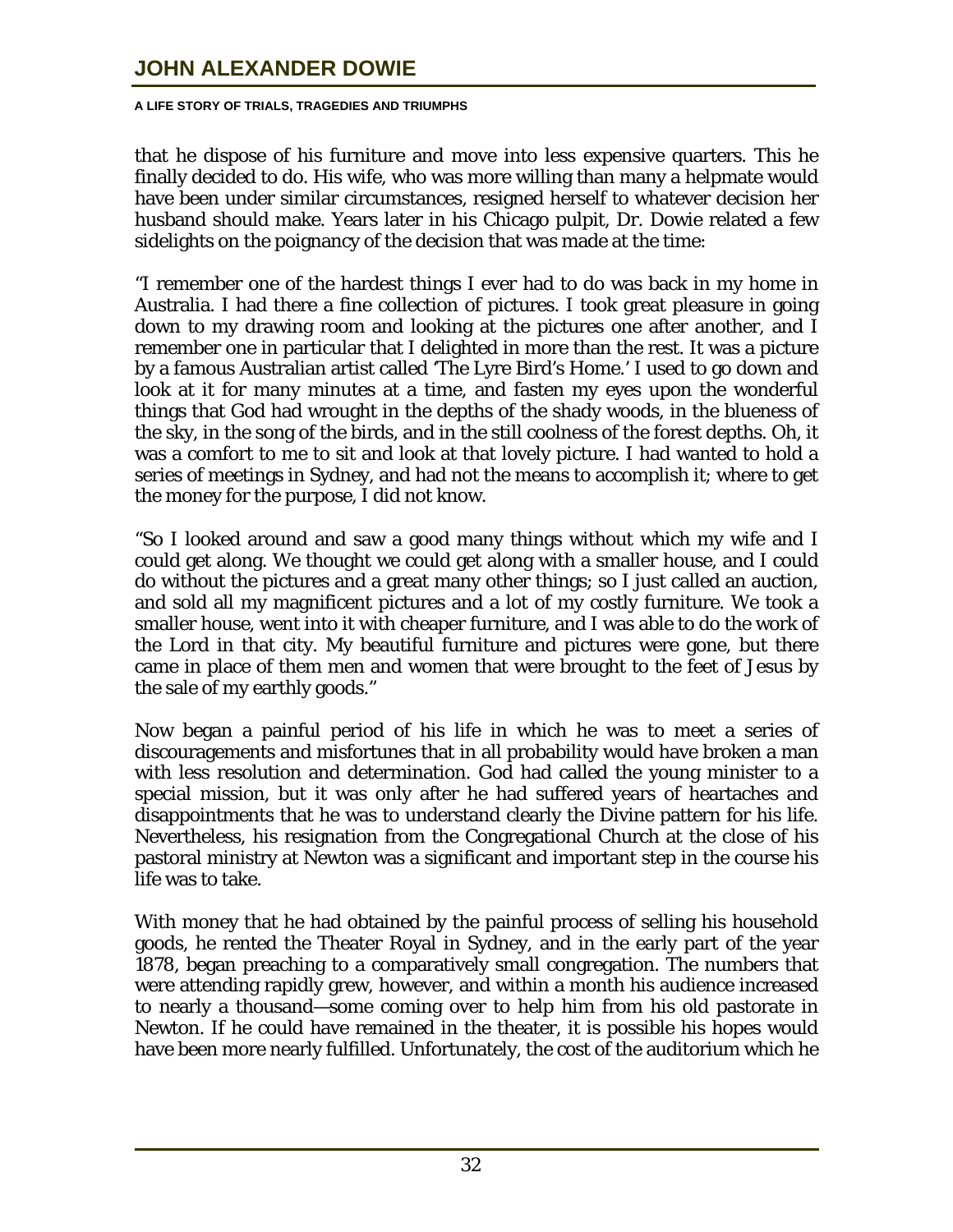**A LIFE STORY OF TRIALS, TRAGEDIES AND TRIUMPHS** 

rented was beyond the means of the congregation to pay. He was therefore forced to move to a less favorably located building called Protestant Hall.

Nevertheless the young minister refused to be discouraged with the obstacles he had met, and about the middle of April, be publicly expressed his intentions for the formation of what he called a Free Christian Church. He received enough response to his proposal to encourage him, and shortly after, the services were moved to the Masonic Hall. But there were heavy financial obligations involved in the undertaking, and Dowie by this time was practically without funds. Having previously disposed of his furniture, to the undisguised indignation of his relatives, he had by now no other personal assets upon which he could draw. In fact, he had gone into debt to the sum of a hundred pounds when setting up housekeeping. As often happens in a new field, there occurred a number of unexpected reverses and difficulties which seriously hindered the progress of the work. It was now the month of June—the beginning of winter in Australia—and a series of severe storms and generally inclement weather sharply curtailed the attendance. Promises of financial aid that he had been depending on fell through at the most inopportune time. For a while, it was a battle to secure even the meagerest of the necessities of life, and the young minister dared not go further into debt. At one point when reverses and disappointments came almost to the crushing point, he was tempted to give up the struggle and return to secular employment. Yet, somehow God made a way for him, and as spring drew near, the weather began to moderate, and attendance to his services increased.

At last light was shining once more. The work in Sydney gathered strength, and aid was providentially provided through new conversions. Those who now rallied around him were not moneyed men but were faithful and believed in his ministry. At this time, Dowie was led to consider the story of Gideon and his army of 32,000 men, which successively was reduced in number until there were only three hundred left. He was struck by the applicability of it to his own circumstances. He felt encouraged, and did not regret the step that he had taken, but declared that "he would rather learn tent-making like Paul than fill the pastorate of the fattest, sleepiest, and most complacent church of the 'Laodiceans', whom I see thriving in their own eyes, though I believe in God's sight are 'wretched and miserable and poor and blind and naked'".

Dowie's evaluation of the spiritual condition of the churches in Sydney and the vicinity was not out of reason. In five years time, the Congregational Church had added only 535 persons to the whole membership of 43 churches—less than three persons per church annually, and at least one hundred of them were the direct results of Dowie's own ministry. The fact that the Newton church had a 70 per cent increase during the period of his stay, proved to him that revival was possible if the churches could be awakened. As he considered the lethargic character of the ministry and viewed, at the same time, the awful spiritual condition of thousands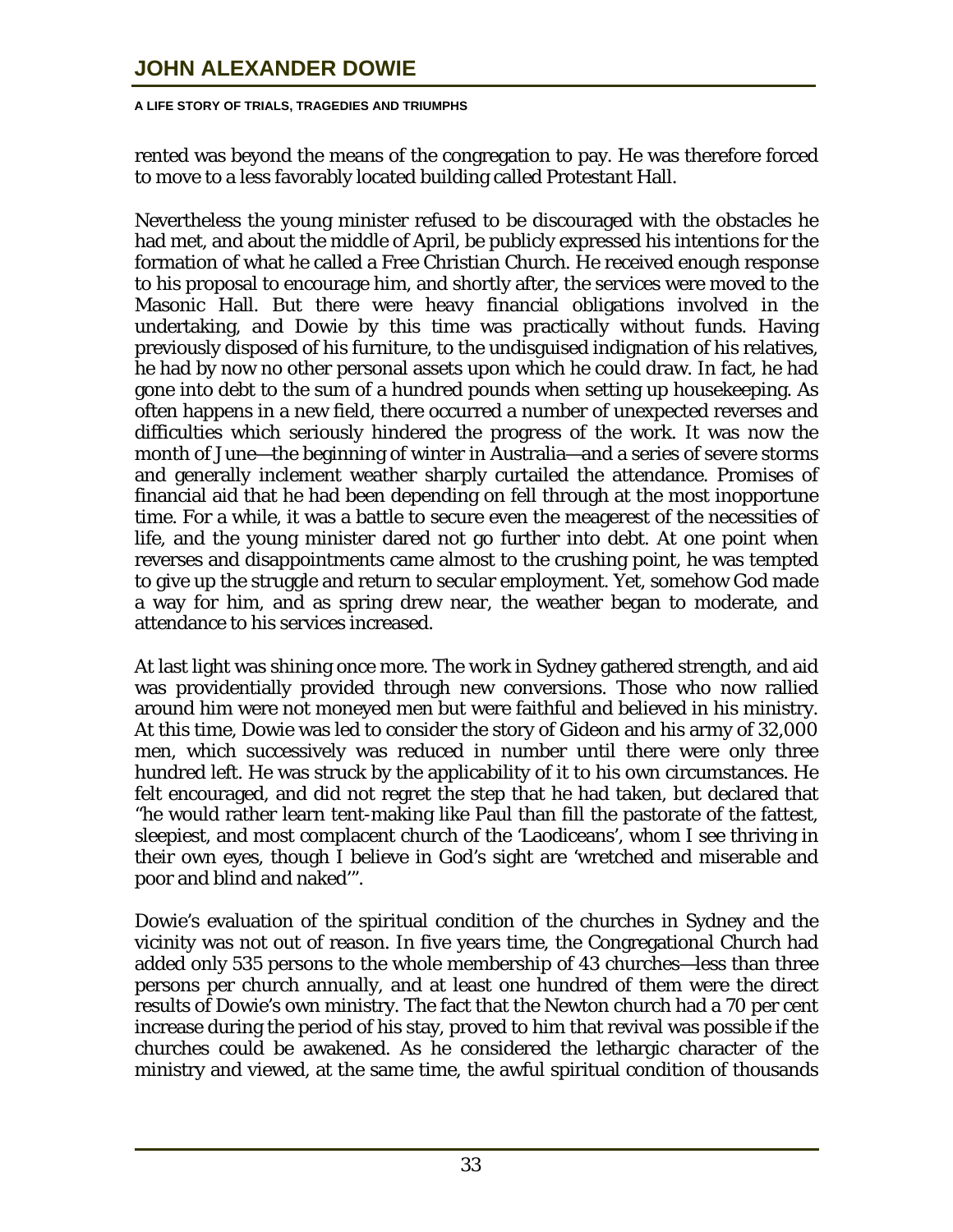#### **A LIFE STORY OF TRIALS, TRAGEDIES AND TRIUMPHS**

of perishing souls, he was brought to the conclusion that he must find God's way of reaching the vast number of the unchurched for Christ.

In an undertaking of the nature that Dowie had contemplated and now entered into, it was to be expected that strong opposition would rise, especially since his method of fighting the popular sins of the day, and his characteristically vigorous protest in the pulpit against superficial religion, was well calculated to arouse the indignation of those who were hit. His innovations included the distribution of large quantities of literature over the city, which, of course, reached the homes of members of various churches. Some pastors protested vehemently against such circulation. His answer to one such minister is interesting

Dear Sir:

In reply to your rude note of yesterday I have to say— I do not recognize your right to request any information from me concerning any of my actions, or as to what instructions I give to those who are kind enough to cooperate with me in Christian service… Whilst I leave my people entirely to their own discretion as to where and to whom they distribute my weekly tract, I gave them no instructions to distribute them in P- and was entirely ignorant that they were distributed there until I received your note.

Had I any respect for your judgment of anything I might say or do or write, I would feel that your assertion that my tract of last Sabbath "was calculated very seriously to unsettle the minds of the young and injure their moral tone", to be a statement demanding instant explanation but, as I consider your judgment to be as feeble and incapable as your ministry, I do not reckon it to be of the slightest value, and it would be foolish to be angry or vexed about it much less to be "filled with indignation," as you say you were with my "obnoxious paper".

It may interest you to know that no fewer than 14,000 of these very "obnoxious papers" have been circulated, and that the liquor dealers and modern Pharisees generally agree with your opinion, but that there are many thousands of persons who hold a different opinion and have actually said they did good, which is, of course, quite a mistake in your profound judgment. Also those 100,000 similar tracts written by me have been recently circulated in Sydney.

I wish I knew who distributed these "obnoxious tracts" among your flock; I would certainly commend his choice of a field, and will certainly do nothing to hinder "perpetuating so gross an impertinence", notwithstanding your threat to "take very vigorous steps to put a stop to it".

I am truly yours, John Alexander Dowie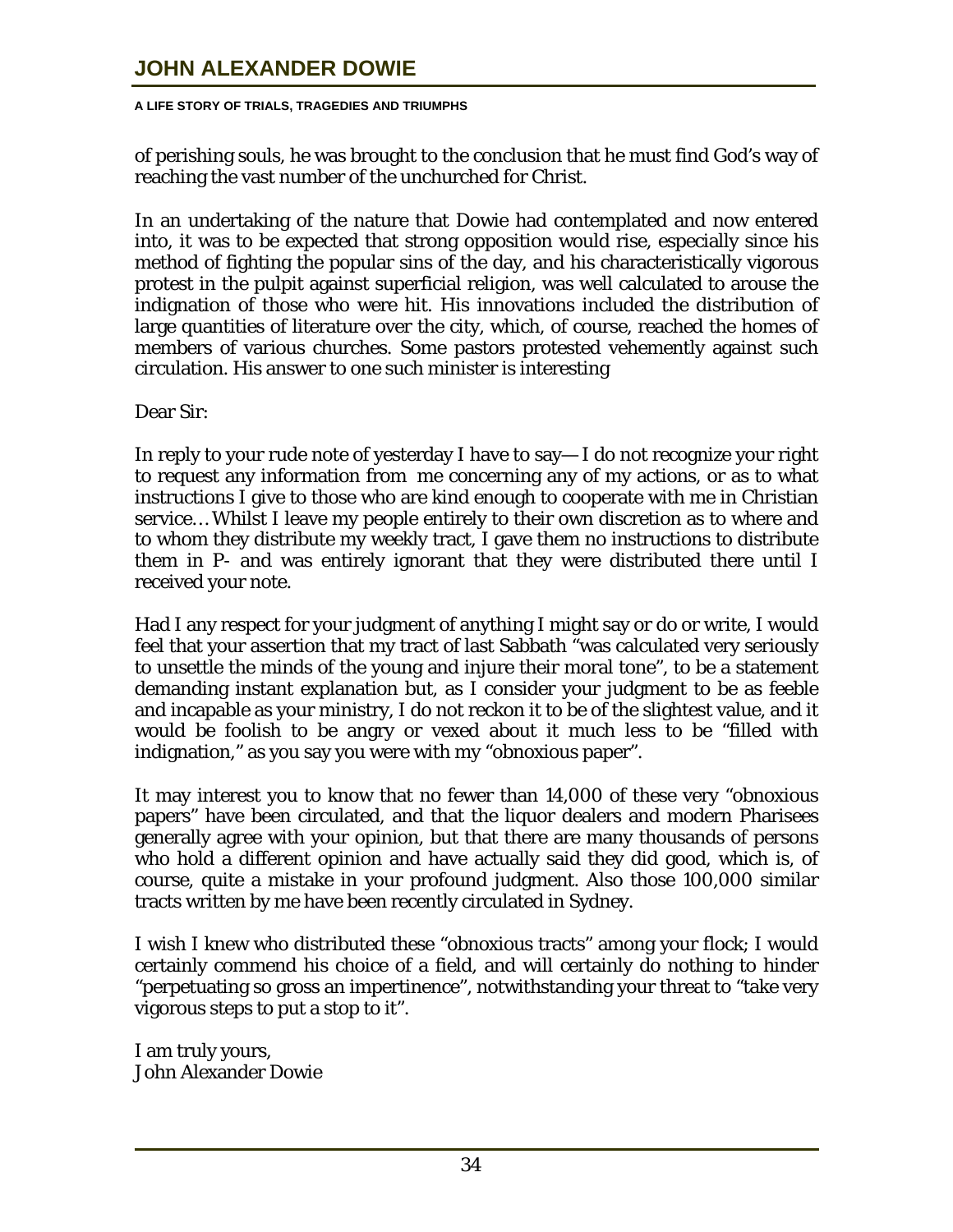**A LIFE STORY OF TRIALS, TRAGEDIES AND TRIUMPHS** 

#### CHAPTER VIII

#### DOWIE TRIES FOR A SEAT IN THE AUSTRALIAN PARLIAMENT

FOUR years had passed since John Alexander Dowie had his first success in praying for the sick at the time the great plague swept over Eastern Australia. God's voice had been speaking to him, showing him the path that he should take. Yet, he hesitated. The ministry of Divine healing had disappeared so completely from the Church, that to enter out in a conspicuous way in such a ministry would be considered by almost all, a most radical and dangerous move. He was not yet fully prepared to take such a step. Yet, the passionate urge of a crusader and a reformer made him restless, and he was as one who knew that he had a mission to perform, but was at a loss as to how to fulfill it.

Dowie was an impressive speaker, and his talents in the pulpit were immediately recognizable to those who heard him. Nevertheless his preaching did not secure the results for which he hoped. His writings also were brilliant masterpieces of logic, and no doubt caused many people to think seriously on the reforms that he advocated. Still he did not see the progress which he desired, and the moral wickedness of the great City of Sydney seemed unaffected. Though he violently denounced the iniquities of the liquor business, and influenced many to sign the pledge, yet he could not honestly say that the tempo of the liquor traffic had noticeably diminished. All this depressed him exceedingly.

His ministry, however, was not without growing influence, and at length, certain of the temperance groups recognizing his talents, approached him as to the possibility of his campaigning for a seat in the Parliament. At first, he opposed the idea. He was not certain that such was God's will for him. Then, too, it was taking a chance, for if he failed, the result of losing the election would undoubtedly have an adverse effect upon his efforts to found a Free Christian Church in Sydney, especially since the work at that time was in a most crucial stage. Nevertheless, the thought of such an opportunity to voice his convictions in Parliament, was a strong temptation to him. Friends continued to urge him, and finally, convincing him that his chances of election were good, they prevailed upon him to run.

He was further encouraged to enter the race, believing that it would be possible for him to continue his religious work, while he discharged his duties in Parliament. Then, too, he reasoned that a seat in that august assembly would enhance his influence and prestige with the people, and thus give him opportunity in bringing about reforms in the social evils that his soul urgently desired to see accomplished.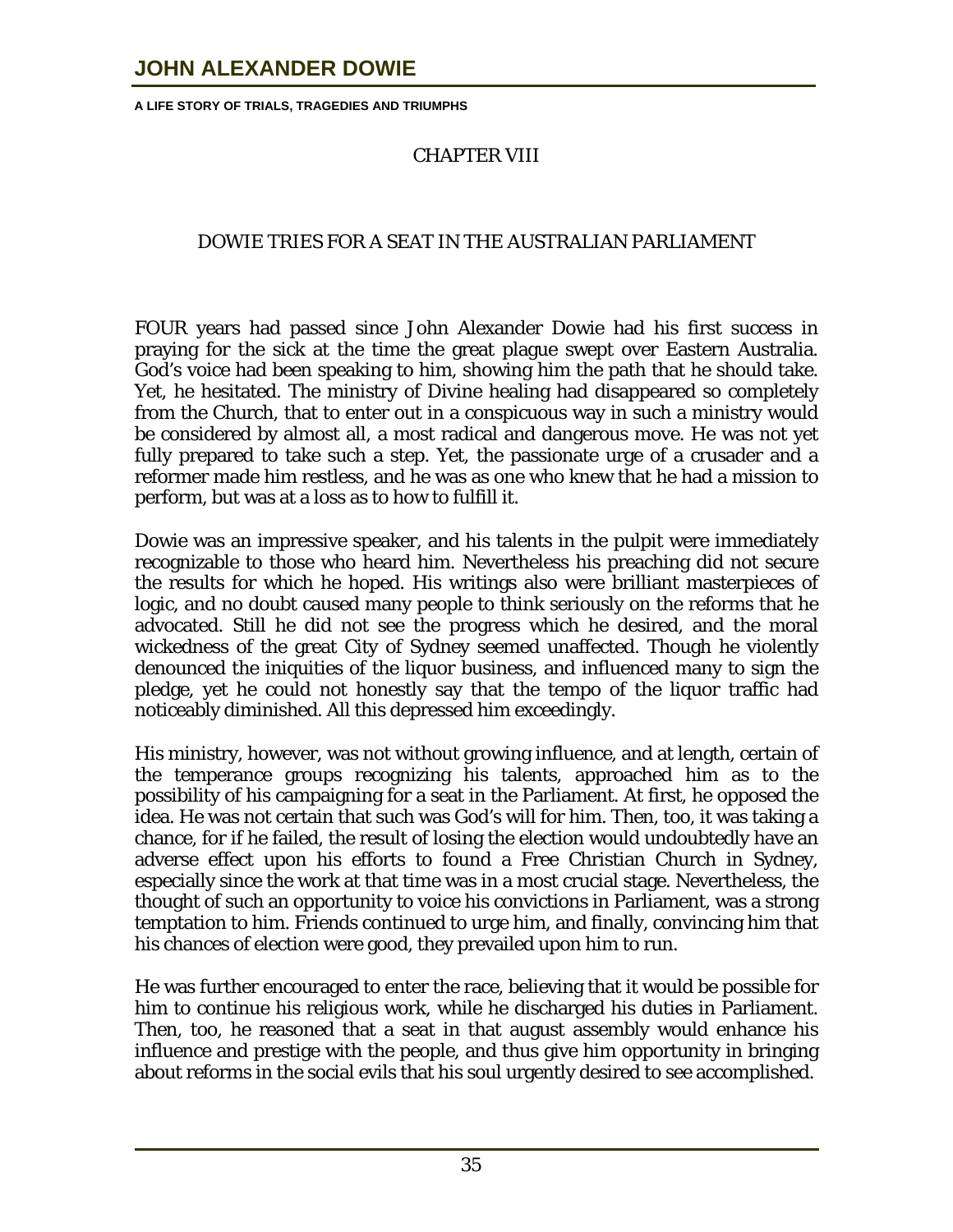**A LIFE STORY OF TRIALS, TRAGEDIES AND TRIUMPHS** 

But his decision was one that he was soon to regret. In the first place, his entry into the campaign came too late. Many who would have gladly supported him had already committed themselves to another candidate. Dowie was in no sense a politician, who by tradition and practice, compromises one issue in order to gain another. There never was the slightest suspicion of compromise in the rugged spirit of Dowie. Friends of another candidate approached him, offering money if he would withdraw from the race, and promised to support him at the next election. He unceremoniously spurned all such offers as bribes, and furthermore indignantly expressed his refusal in strong words.

The youthful candidate, unused to the devious ways of politics, soon found an effective opposition rising against him. Every kind of rumor was circulated, some to the effect that he had retired from the race. Newspapers, whose evils bad been attacked by him in the pulpit, eagerly spread the rumors, and in general expressed their disapproval of him as candidate for parliament. Dowie was learning that he could expect little sympathy from the world in his attempts to reform it from its sins and vices. When the results of the election were in, he was far behind in the race.

Dowie's disappointment over the outcome was deep and painful. The reaction caused by his defeat, as had been anticipated, seriously affected the work of his struggling church. His fair weather friends left him. He had spent money he could ill-afford in his campaigning for election, and now he was deeply mired in debt. Finances dropped at the mission, and in great discouragement he wrote to his parents that he was forced to close the work in Sydney, and in a few days would preach his last message.

Yet, truly it was the Providence of God that caused the young minister to lose the election. Had he gone to Parliament, his brilliance perhaps might have caused him to reach the top of the political ladder, but there is reason to believe that his ministry would have suffered, and it is doubtful that he would ever have launched out into the ministry of healing which was later to have such effect upon his generation.

God was guiding His servant, and had he fully learned the lessons that were being taught him during those days, he might have been spared some heartbreaking sorrows that were to come later…. The man of God really has no place in the politics of this world. While reformation in government is sadly needed and to be prayed for and encouraged, yet, the man who has a true calling from God has a higher work to do. His is a calling to a ministry which strikes at a more vital spot in the lives of men—that is, their hearts. Not reformation, which is good as far as it goes, but transformation by the grace of God. Never will politics succeed in regenerating the world. Only the grace of God can do this work, and then only for those who will permit such to take place within their hearts.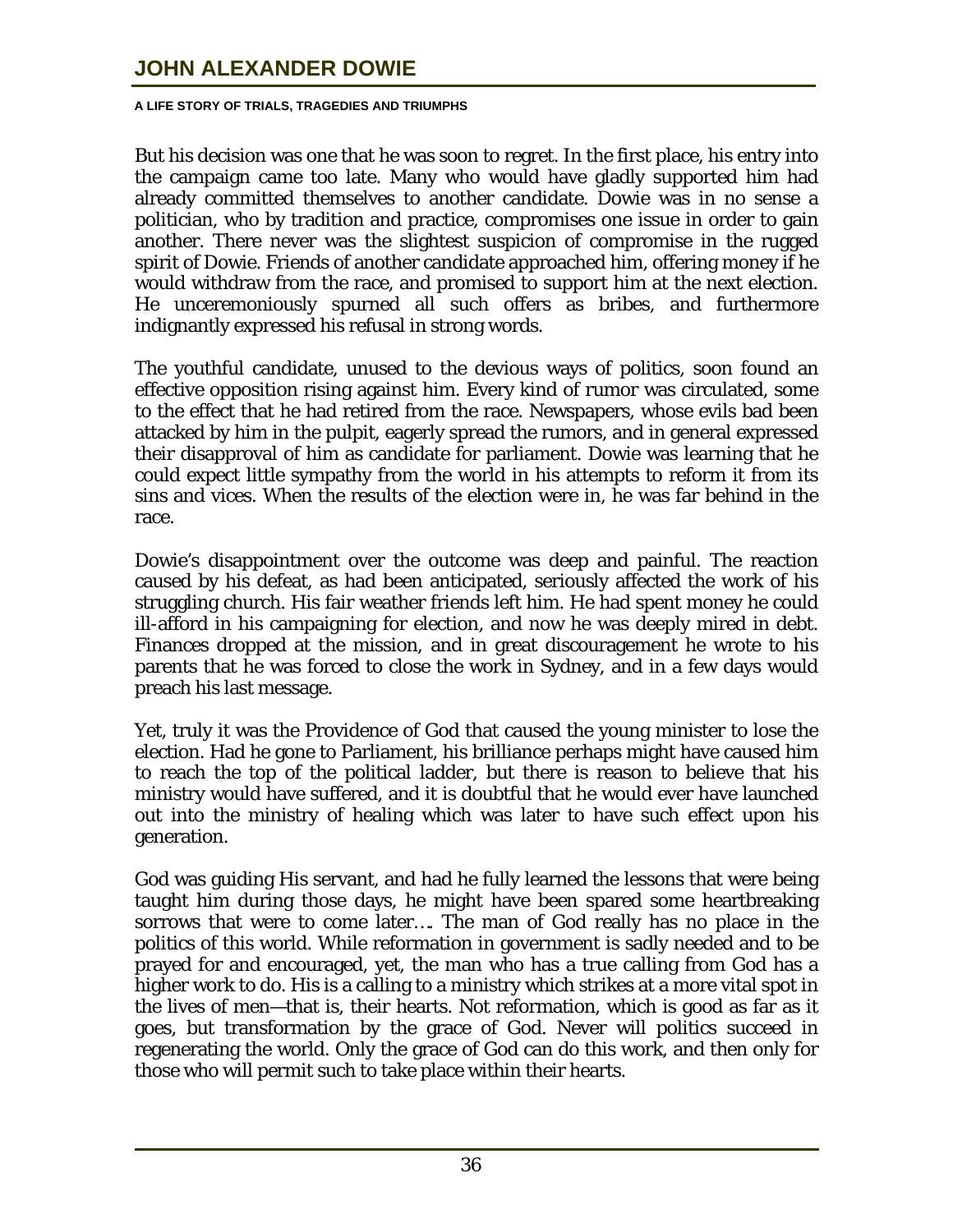#### **A LIFE STORY OF TRIALS, TRAGEDIES AND TRIUMPHS**

The Christian Colonist Adelaide, Australia

January 8, 1880

My Dear Mr. Editor:

I read today in your issue of January 2, the spiteful misrepresentations of some correspondent who signs himself, "Spectator". Now, although no cynic, and by no means regardless of the opinion of my fellowmen, I always treat anonymous attacks as I do anonymous letters, both of which I have for years been largely favoured, with utmost contempt; and seldom do I now bestow a second thought upon them. During more than six years' residence and public life in this city, and for the last three years, bitterly opposed by all sections of the Philistine press which curses this city and defends the grossest iniquities of our social and political life, I have only once appeared in print in self-defense…. In this city, I do not leave my daily life and work to answer these cowardly anonymous persons, but it is a different matter when they cross to your city, where my work is less known, and endeavor to needlessly blacken me to a people among whom I lived without reproach for nearly a fourth of my life, and where slanders against me are cruel words to the hearts of my nearest kindred who have lived in your city for twenty years.

For their sakes principally, I feel it is my painful duty to make an example of "Spectator" and since I shall need to speak of myself and my affairs in doing so, let me ask you and my readers to do me the justice to keep in mind two facts; first, that I do not willingly write concerning myself, but of necessity imposed upon by my traducer; and second, that the facts which I shall mention I am so little in the habit of boasting about, that they have never been made public through the press before, even in Sydney, although I have had abundant opportunity of so publishing them.

This "Spectator" propounds his first false assertion that my "work has collapsed," when my work is going on, and in the opinion of some qualified to judge, is more likely to be firmly established than ever. We have actually arranged for a twelve months lease of a new hall — the International —in a central situation in Pitt Street. Last Sunday I preached there to a large audience, and had what I fear "Spectator" cannot appreciate, the joy of being followed to my home by enquirers, who are asking with tears, "What must I do to be saved?" So far as man can judge, many received the blessing they acknowledged to have desired. I was delighted to find God thus signally blessing my offer of Christ's salvation as a New Year's gift and I take it as a loving token of His continued approval on the work of which I and the faithful band of Christian men and women associated with me have engaged in for nearly two years. Eternity alone will declare the results of these two years of unremitting and delightful work. Whilst I would not wish to overstate in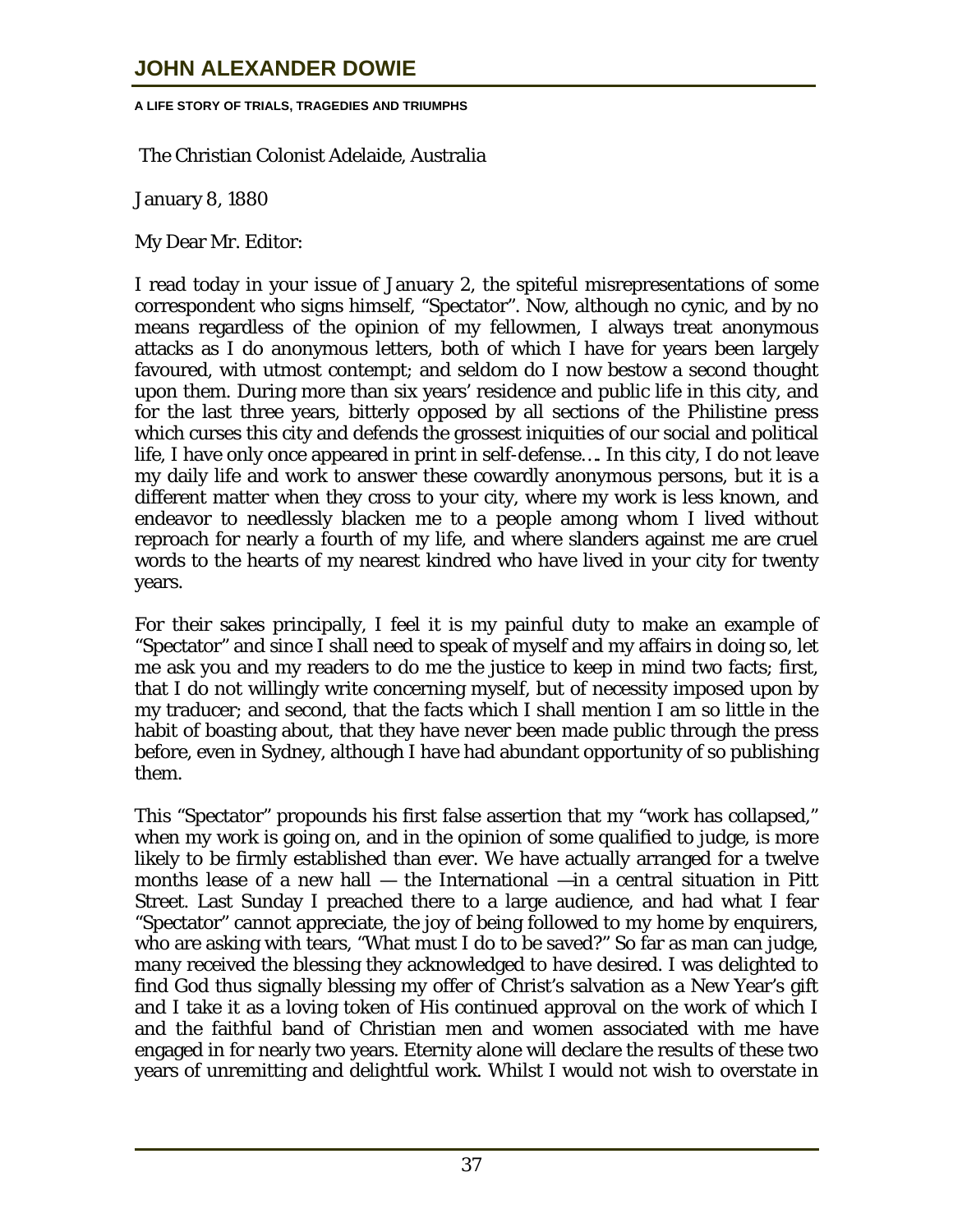**A LIFE STORY OF TRIALS, TRAGEDIES AND TRIUMPHS** 

so solemn a matter as the conversion of souls, yet I think I should be within the mark if I said that about 200 persons have given themselves to the Lord under my ministry during these two years.

And now what of "Spectator's" statement, "It has been an utter failure pecuniarily." Suppose it is true—what then? Who claimed that it has been a pecuniary success? Certainly I never did, for it has been a very great pecuniary loss to me. But Paul could say the same and much more; and I am afraid that "Spectator" would have been compelled to pronounce the Redeemer's own ministry "an utter failure pecuniarily", as did His treasurer, Judas Iscariot, who could only make money out of it by selling his Master for silver. That was the only pecuniary success I read of in that Mission. If I am poorer through my ministry, I am no more disposed to write "failure" upon it, and abandon it on that account, than I am to brand Paul, John Bunyan, or John Wesley as "failures" because they cared more for the souls of Christ's sheep than for their golden fleeces. But it would be a shame to me were I to allow the Mission to be branded "an utter failure pecuniarily". More money has been raised and spent upon it during the two years than was raised and spent in actual work, apart from ministerial salary, in any church of which I know in Sydney.

I have a shrewd suspicion that "Spectator" knows nothing about the matter, except for idle gossip, for which I am a fair target, and I think that it is very probable, that, notwithstanding even he admits we have done "some good"; he has been "no good" pecuniarily or otherwise to our Mission. This is a fair specimen of much of the pretended charity with which my work is regarded by many denominationalists, whose churches are doubtless pecuniary successes, but at the same time huge spiritual failures, offensive in their pride, laziness and worldliness, both to God and man.

Perhaps "Spectator" may turn out to be a partaker of or a trader in the poisons which the state has established by law as a traffic to destroy, and which has been called by Robert Hall "liquid fire and distilled damnation", which is an apt description. Now all men know where I stand upon that question and that I have contracted with the Lord to spend my life doing what I can to crush that modern Moloch, the Liquor Traffic, which is perhaps a "pecuniary success" after "Spectator's" own heart.

Here, my dear friend, I leave "Spectator" for the present. With my very earnest good wishes and prayers for you and the "Christian Colonist", I am,

Yours in the Lord Jesus, John Alexander Dowie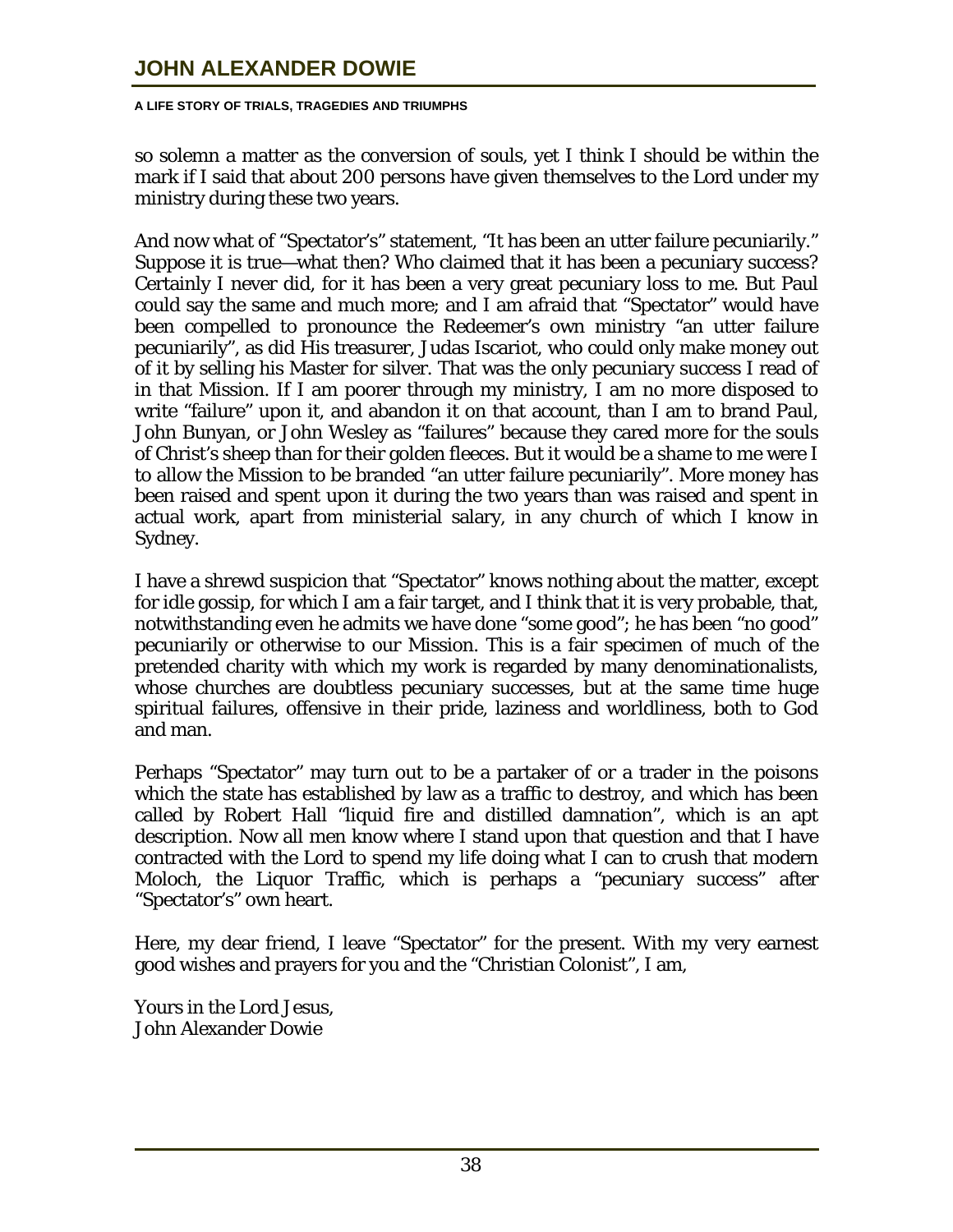**A LIFE STORY OF TRIALS, TRAGEDIES AND TRIUMPHS** 

#### CHAPTER IX

#### DECEIVED BY A CONFIDENCE MAN

NOW comes an almost bizarre interlude in the life of Dowie, which reveals a peculiar phase of his character—a strange capacity at times to be deceived. God had called him to a ministry of deliverance, and whilst he felt the strong call of a mission to the world, he was yet blind to the method that God wanted him to use and which He had dramatically shown the young minister was the Divine plan the setting of men free from their sins and sicknesses and diseases by the power of God.

Many a man who has felt he had the call of the ministry upon him, has thought that if only the money were available, he would do mighty things. Yet more often than we would like to believe, money becomes a snare and a delusion to a minister. A windfall is apt to cause the inexperienced to squander it in a fashion as to do more harm than good. Money has power, but it can only be used successfully for God, by those who have learned to be the master of money, not money the master of them. Given a liberal sum. the inexperienced will generally set about a series of visionary schemes, that have no origin in the Divine Will. Time after time, men have made a shipwreck of their spiritual life, while engaged in such schemes. Yet, with men such as George Muller, whose life was fully consecrated to God, over seven million dollars flowed in to make possible an undertaking which stands out in the Christian world as a shining example of wise stewardship.

It is easy to understand that Dowie, harassed as he had been for years because of the lack of finances, and frequently embarrassed in not being able to meet the smallest of obligations, was now desirous after these years of toil and effort, to erect something permanent for his congregation, and incidentally prove to his relatives that he was more than a ne'er-do-well, whose fortunes were sometimes up but more times down; and, should desire and hope that a substantial sum of money would somehow come into his hands whereby he could proceed with the plans that he had dreamed of for so long.

Nor is it difficult to understand that when there appeared on the scene, a man by the name of George Holding, who professed to be wealthy, and who magnanimously gestured to give Dowie a magnificent sum of money for building a tabernacle, the young minister should immediately conclude that this man was at long last the answer to his prayer. This scoundrel, for so he was, a confidence man and a mountebank, under the guise of religion and friendship, soon secured his complete confidence. Believing that the man was honest and sincere, Dowie was so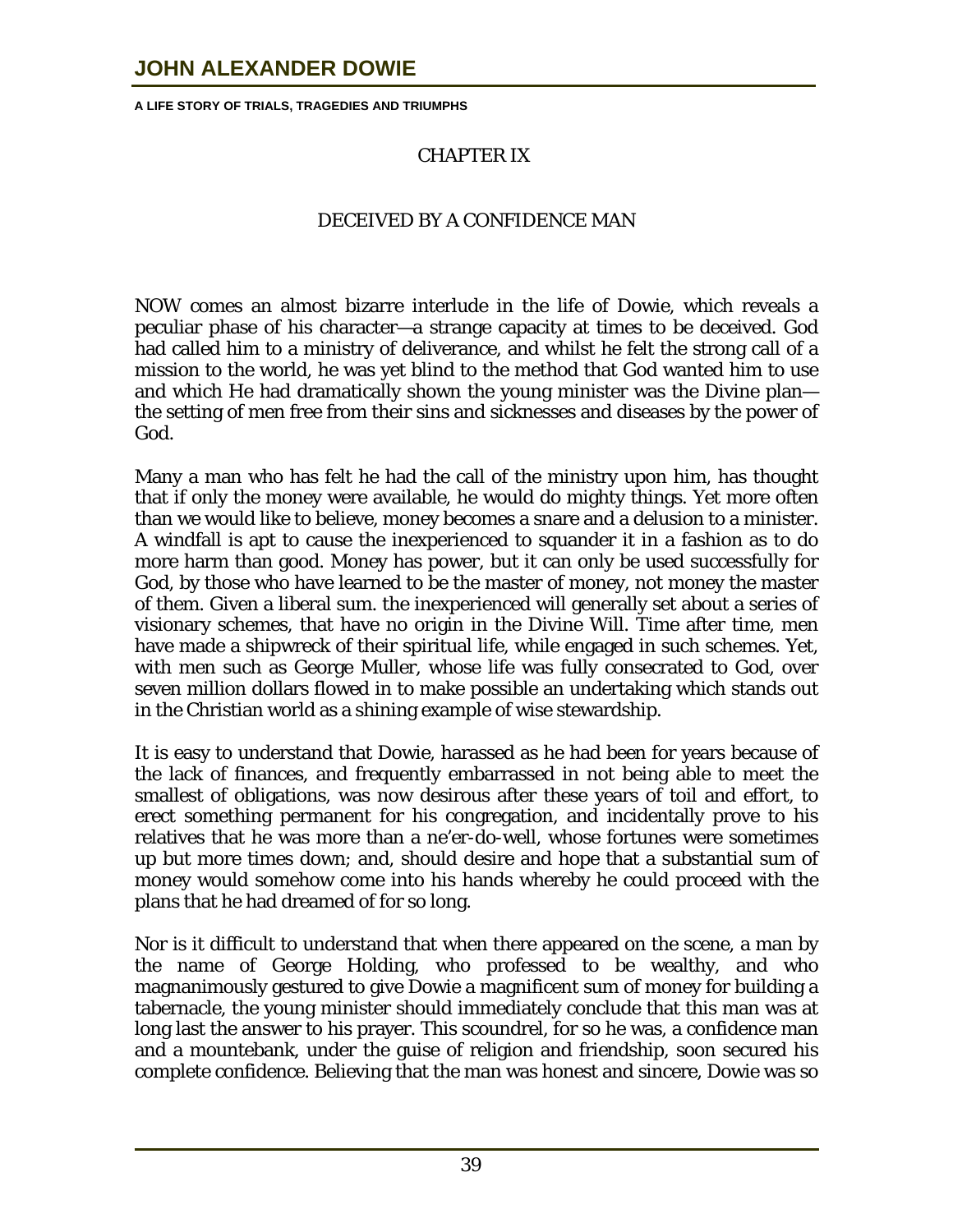**A LIFE STORY OF TRIALS, TRAGEDIES AND TRIUMPHS** 

elated over the prospects before him that he never suspected that his friend was a confidence man of the deepest hue. In a letter dated September, 1880, he writes thus to Holding:

"I am glad to say that two days ago, I received your letter from Auckland, dated August 17, and was delighted to get it, and all the dear loving words that were in it. It was like 'cold water to a thirsty soul' for it was good news from a far country. I had almost given up all hope of getting it, and so it was the more welcome. I have read it over and over again, and carry it with me in my breast pocket to reread when I am quietly sitting somewhere outside. I thank you for the nice letter—no eye but mine has read it, as you desired; but I have read from it to Jeanie, and when G— comes tomorrow I will read part of it to her. Write freely all that is in your heart, so far as that is possible, and I will guarantee that your letters will but strengthen the ties which bind us to each other—ties which neither earth, nor time, nor distance, nor every evil power can weaken…

Dear brother, I do feel for you in your visit there; as you stand beside your dear one's grave I seem to be with you in spirit... I want to see your hands spread the first communion table in our new tabernacle, which the eyes of faith often see. Last night or rather this morning, I dreamed that I was passing a stranger in the city, through the streets, when I came to a large well-lighted, comfortable, even cheerful-looking building. The brilliant lights from the street lit up the whole front... I entered the door, thrilled to my heart by these words, and saw a sight which stirred my soul with deep emotion. The building was full – tier upon tier, the seats rose up on every side, from the platform to the farthest end of the building. Every eye was turned toward and every ear was listening to the speaker, who was saying, "O beloved, believe me, God is love!" And above the speaker's bead, on a wide beautiful scroll on the arched recess behind the platform, there were these words in shining letters:

'Christ is all.' Whilst I looked, I found the speaker was myself... But it was no dream after all. It was only my waking thoughts in our 'Free Christian Tabernacle.'

From the above letter, it may be seen that this man Holding had wormed his way into the deepest confidence of the young minister. In fact, the young pastor's hopes in this direction and his confidence in Holding were of such a nature that he left his work in Sydney, and went to Adelaide in preparation for a trip to England where he was to meet this man, with the purpose of securing the money that had been promised for the building of his proposed tabernacle.

Of course, the entire statement of Holding that he had wealth and that he was returning to England to settle up an estate, and would be able to give 20,000 pounds to Dowie was a hoax and a fraud, and merely a scheme to get money out of Dowie's relatives including his father. Complications and misunderstanding that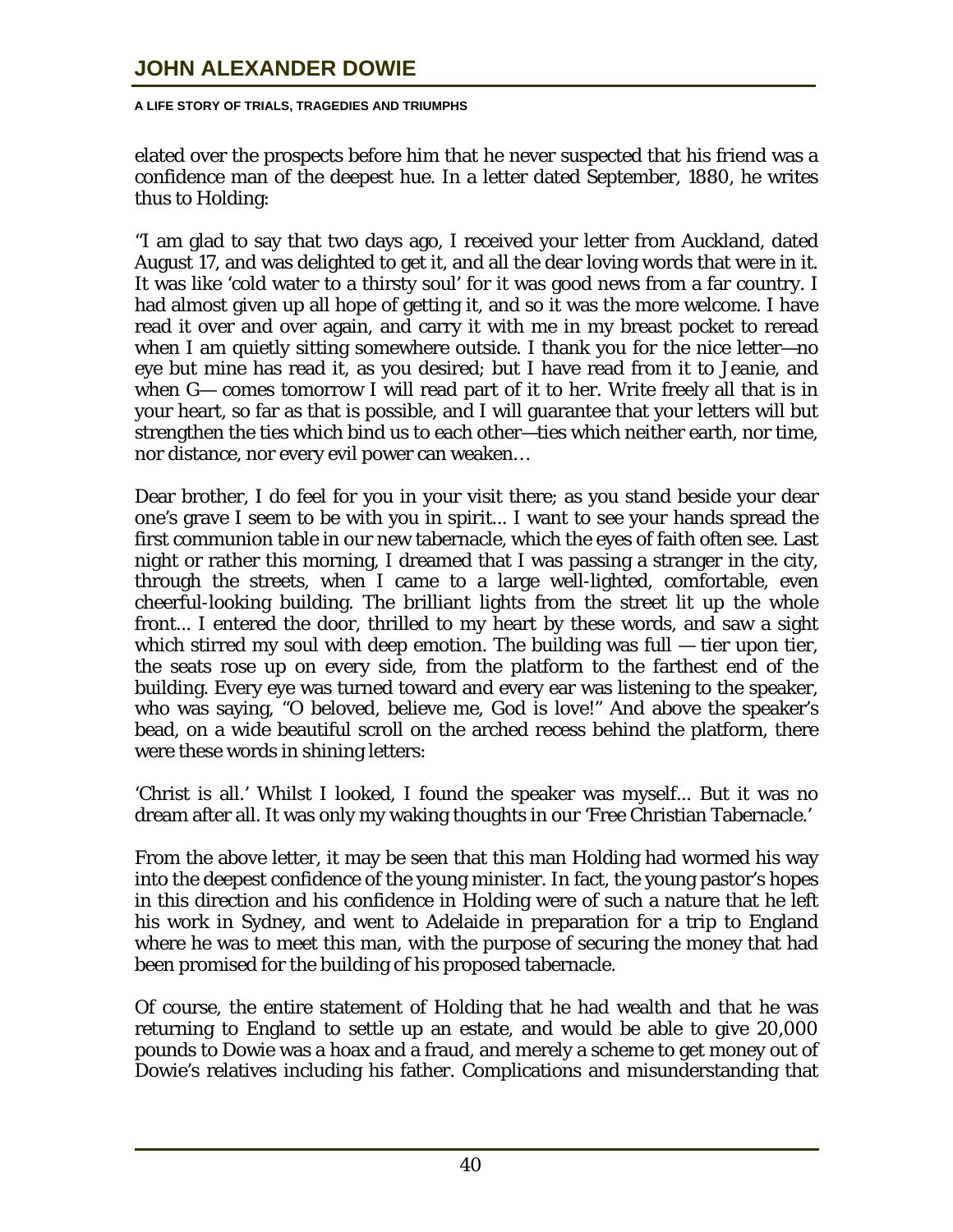#### **A LIFE STORY OF TRIALS, TRAGEDIES AND TRIUMPHS**

arose over the money, almost caused an estrangement between the young minister and his parents. Meanwhile, others aware of the matter, their cupidity excited, and hoping to obtain some of the money, wrote letters to Holding vilifying Dowie. On the supposed basis of these, Holding cunningly wrote back that while he had not lost confidence in the young minister, the letters had perplexed him. They moreover gave the mountebank a handy excuse for stalling the fulfillment of his worthless promises.

In a letter to his wife, Dowie disclosed the state of his emotions and the awful discouragement and depression through which he was going.

My Darling Wife:

My whole nature seems torn asunder in this trial, and every nerve of body and soul seems to have been separately tortured by it—and these words but faintly express what I feel and have felt. Of course, the worry of thinking about you and the children — the rent—store — and other accounts — was very great; but you will remember that I was nearly 200 miles from town, and ill, and I am sure that to move about much, too soon: for my head has been "shaky" and dizzy with strong rushes of blood to my heart and brain, causing me to be very careful…

But the worst was yet to come. Suspicions at last began to form in the mind of Dowie concerning this W. G. Holding. Finally it came out. His supposed benefactor and friend was only a clever swindler and hypocrite. Instead of heir of a million dollars, he was a penniless adventurer and thief of widow's savings. This arch-liar and confidence man had not only deceived Dowie, but also astute business men of England of his alleged but mythical wealth. This swindler's career had been an extraordinary series of adventures and impostures.

The effect of Holding's heartless deception was felt by Dowie for a long time, not only for himself but for others that he knew who had been swindled by him and who could ill-afford to stand the loss. To a Mrs. M—~ he sent the following word of consolation:

"The effect of Holding's heartless deception will be felt by you for many a day, and my own suffering and loss through him, makes us feel all the more sympathetically for you and your sons.

"To them it is not merely a temporal loss but a spiritual danger for the hypocrisy of the villain was one of the most powerful helpers in his nefarious diabolical schemes. But I earnestly trust that they will look at this matter in the right light, and see in it, not a reason for keeping their hearts from God, but an awful reason for fleeing from sin and Satan, which, this wretched man proves, can tie a man's soul, hand, and foot, and cast him into a living hell even on earth."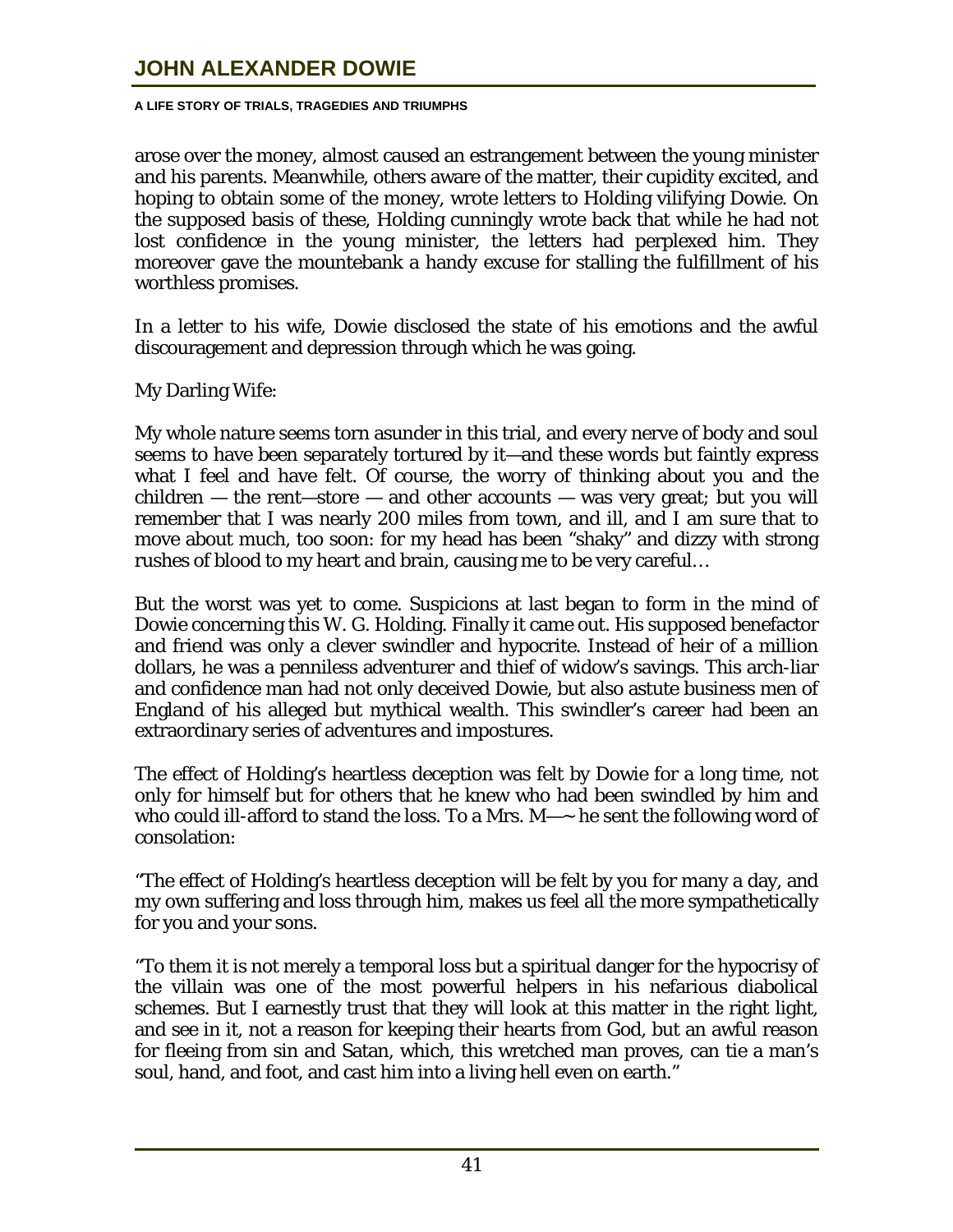**A LIFE STORY OF TRIALS, TRAGEDIES AND TRIUMPHS** 

Much humbled by his experience, Dowie had not seen the last of this bold impersonator and rogue. Some years later, whom should he meet but this same W. G. Holding, dressed in a Salvation Army uniform, "selling all sorts of things, with radiant smiles and coaxing words, to admiring customers at the trade tent of the Salvation Army at their annual Demonstration on the South Melbourne Cricket Ground." Dowie describes their meeting:

"What a change! Smiles vanished, and fear and guilt and shame chased each other over his ash-colored face. A few minutes served to make his real character so clear that he was at once removed from the trade tent, and dismissed from the ground. I advised him to get away by sea, as quickly as possible, failing which he would certainly be arrested; and I spoke earnestly to him in urging him to abandon his miserable course of deceit, and seek God's mercy. And so we parted on Friday — New Year's Day."

The mountebank vanished, but evidently God was dealing with him. It is to John Alexander Dowie's credit, that he should have taken the time to have spoken about God and repentance, to one who had been the source of so much sorrow, heartache, and embarrassment. Strangely enough, the man did not leave the country but two or three days later, came to Dowie's house, looking the picture of misery and unhappiness. The words of the minister had indeed taken affect, and he said, "I can't go away—I want to make a full confession to you, and give myself to the police, or do whatever you tell me to do."

There were some witnesses present and after some consideration, Dowie took down, with many cross-questionings a most extraordinary story of crimes beginning in 1877, a minute detail of a band of thirteen clever associates. These swindlers had offices in New York, Paris, and London and many other cities. By the means of forged documents and fraudulent correspondence they developed all sorts of skillful schemes for swindling. There were insurance swindles in which stones and packing took the place of the supposed corpse. Holding managed through impersonations and frauds to get on familiar terms of friendship with a large circle of persons of wealth and social position in various parts of England.

Holding returned to Dowie's house two days later, and by arrangement gave himself to police, and made a formal confession of his crimes. Strangely enough, because, at the time there was no Federation between the provinces, the courts in that part of Australia had no jurisdiction over the matter. It required a very complicated legal procedure to take him to the province where his crimes in Australia had been committed, and would have entailed considerable expense and time on Dowie's part. The latter, viewing these circumstances, and hoping that the man's penitence was genuine, declined to go to New South Wales and initiate proceedings afresh there. Poor Dowie! The word had gone around that he had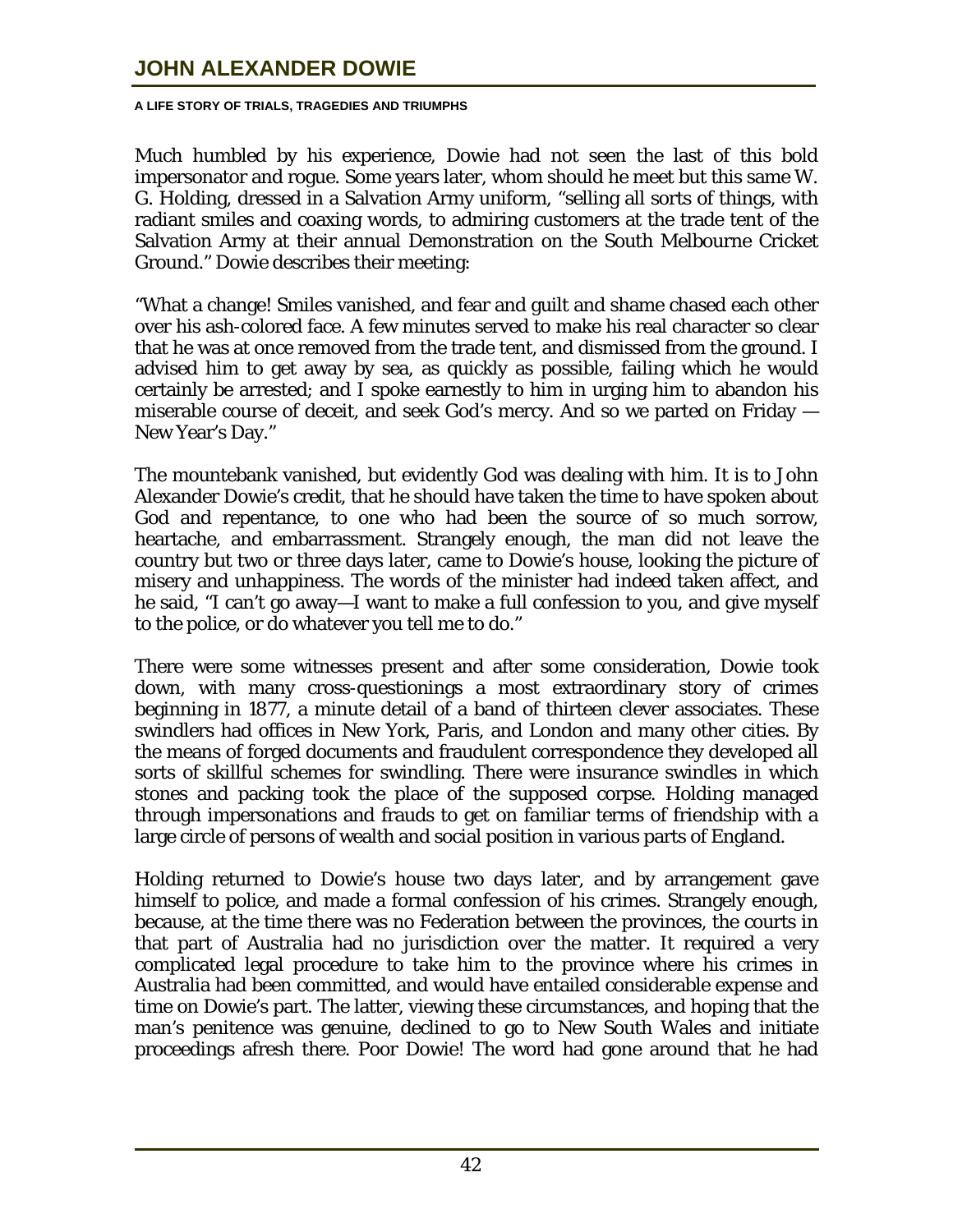**A LIFE STORY OF TRIALS, TRAGEDIES AND TRIUMPHS** 

actually received the \$100,000 from Holding to build a church, but had not done so nor accounted for the money!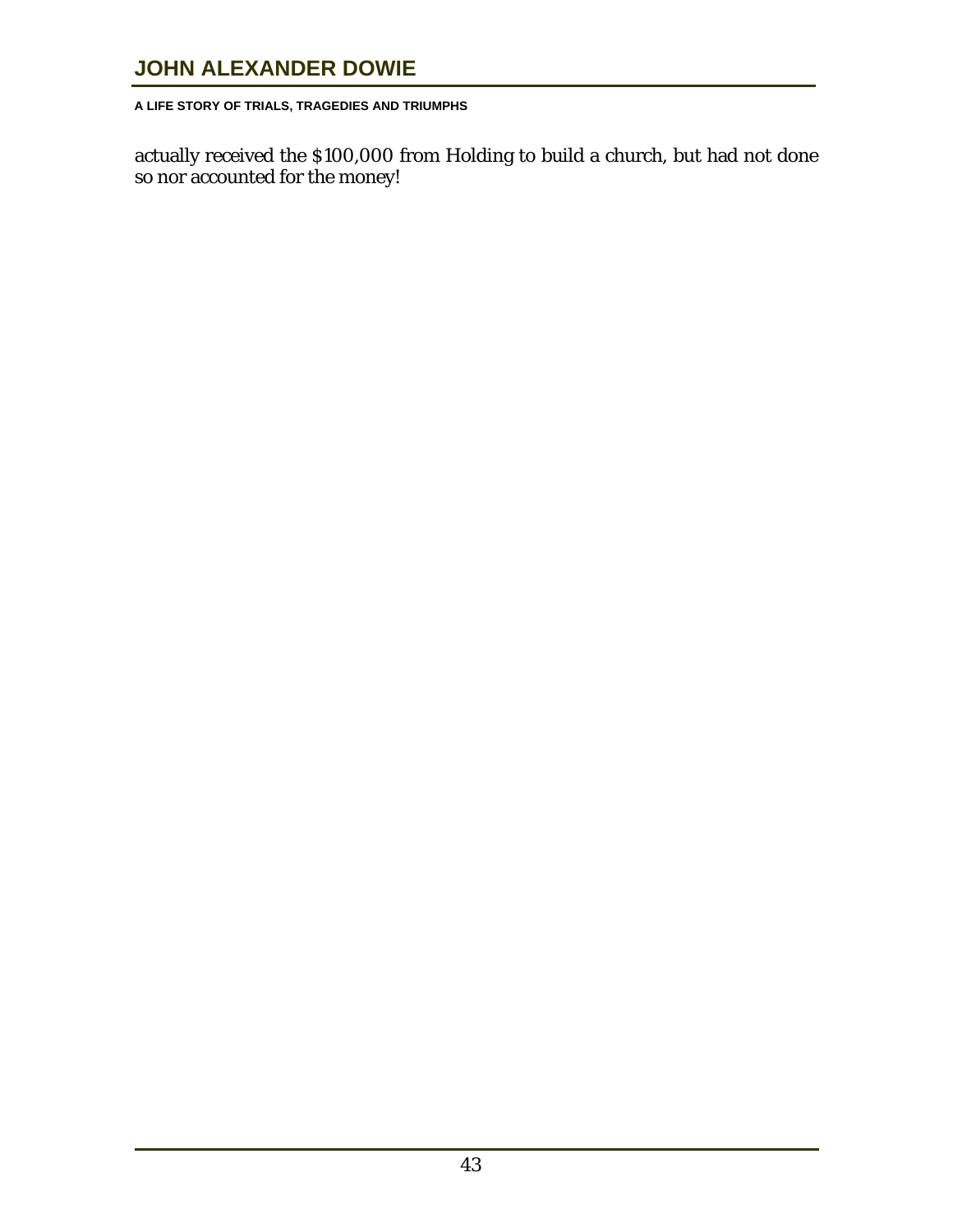**A LIFE STORY OF TRIALS, TRAGEDIES AND TRIUMPHS** 

#### CHAPTER X

#### THE HOUR OF DESPAIR

THE year 1882 was indeed a dark one for John Alexander Dowie. He had now been in the ministry for about ten years. During that time, he had labored hard, often to the point of physical exhaustion. Many painful sacrifices had been made. He had always tried to do right as he saw it, more often than not to the disadvantage of his own personal interests. Yet failure and misfortune seemed to have followed him in every venture he attempted.

He had successively resigned three pastorates, when it seemed to him that the results that he had hoped for, were not being realized. True, he had enjoyed a certain success at Newtown, yet it was in that very community that circumstances came to his notice convincing him that the denomination he represented had become largely lukewarm and apostate, and for which reason he decided to sever all ties with that organization.

His subsequent hopes of building a tabernacle and establishing a church in Sydney, had not materialized. As related previously, he had gone through the agony of a bitter disillusionment. Once his hopes had been built so high, only to have them utterly blasted, when he learned that the man, George Holding, in whom he had reposed such complete confidence, was an arch-swindler and a penniless adventurer. For this wretched betrayer of his faith and confidence, he had broken up his home, and left his pulpit in Sydney. Now, he was the laughing stock of those who said, "I told you so." More bitter still, some who did not know the real truth of the matter, believed the rumors that had been afloat by certain of his enemies, who maliciously charged that he had actually received the 20,000 pounds to build a tabernacle, but had misappropriated the money for his own use. Then too, while in Sydney, he had staked much on winning the election for a seat in Parliament, and failing, he had lost many of his friends, who, unceremoniously, had left him to pay off heavy debts that had been incurred. The Holding fiasco, which occurred afterwards, had so embarrassed him that it seemed unwise to return to Sydney.

Dowie's relatives had long lost confidence in him, and their opinion had not changed as successive reports reached them of the invariable failure of his various undertakings. Beyond all this, inability at times to adequately provide for his wife and family was his most painful and humiliating experience, and it seemed to him more than be could bear.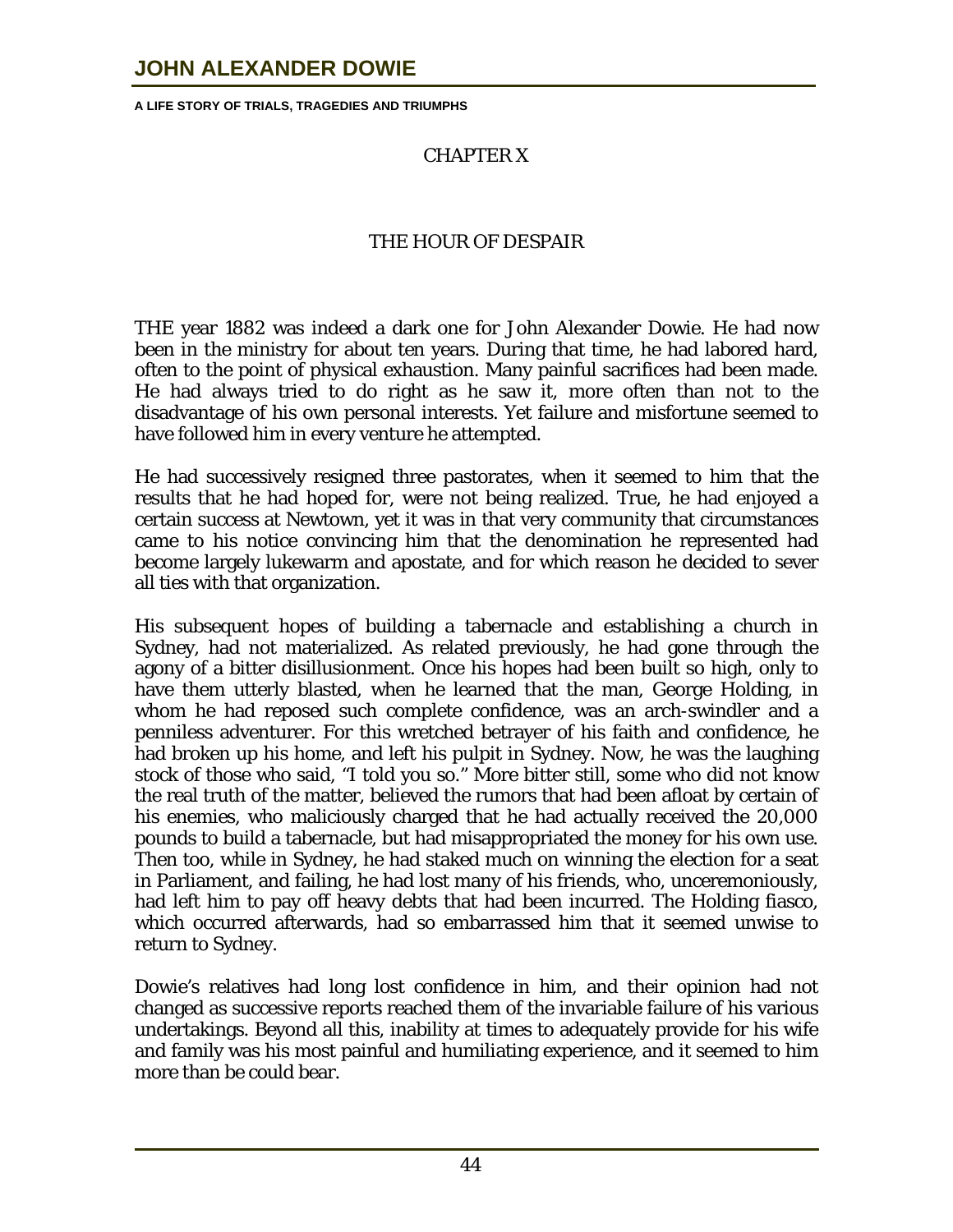#### **A LIFE STORY OF TRIALS, TRAGEDIES AND TRIUMPHS**

All these things, and his tendency to brood over them, had affected his health. Being high-spirited, the continuous succession of reverses and failures had almost crushed him and this no doubt accounted for the serious condition of his nerves. Church doors, of course, were closed against him, and all immediate sources of income were cut off. Sometimes he had nothing to eat. Who could have blamed the young minister for believing that everything was against him? His feelings which had almost reached a state of despair, may be understood in a letter written to his wife from the Victoria Coffee House, and dated March 28, 1882:

#### BELOVED WIFE:

"It is hard and bitter for me to have to write to you today, but it would have been impossible for me to write you two days ago.

"Once more, I have to write you the discouraging word 'failed'. But I live and God lives, and it cannot be that the night will long endure, and that one who strives to do His will shall always fail.

"I will try again in another direction—indeed, I am already at it, and will hope on through the darkness, although for one long night I almost doubted that—only for this comfort I would die, and I have seemed to be near dying many times. It is and has been hard to bear; and 'my feet were almost gone' into ways of doubt, and fear, and sin and death: for that is the way of the backslider and the forsaker of his Lord. But He kept me…

The liquor traffic is becoming daily stronger; the laws which have been passed to restrain it, are openly defied. Vice, crime, disease, and pauperism are increasing in most alarming proportions. Oh, the sad, heartrending scenes that I have seen! They would wring your heart and horrify your soul. Yet the scenes are but the story of ten thousand homes.

"Oh, it has been a weary time for me, since last I saw your face. Alone and in this great, cold city, I have spent some of the most sorrowful hours of my life. Anxiety concerning you and my dear ones, who are so near my heart; fears for the future of this uncertain life; doubts as to the past; questioning, as to why God was permitting these fiery trials; strugglings with the dire realities of the present with its poverty, weakness, my growing shabbiness, and ofttimes positive hunger—all these and more, all these have been my companions day and night for months. Do you remember the date when I had 6d left to face the week with? It is more than a fortnight ago I think. Well, when it was spent, I did not have a penny until yesterday. I made up my mind that I would die, rather than ask Mr. D— or any one for money help again, and I just lived upon what I ate at the house of Dr. T— when he invited me there, and at that of Mr. C—, a Christian bookseller with whom I am well acquainted. I did not average one meal a day until yesterday, and sometimes I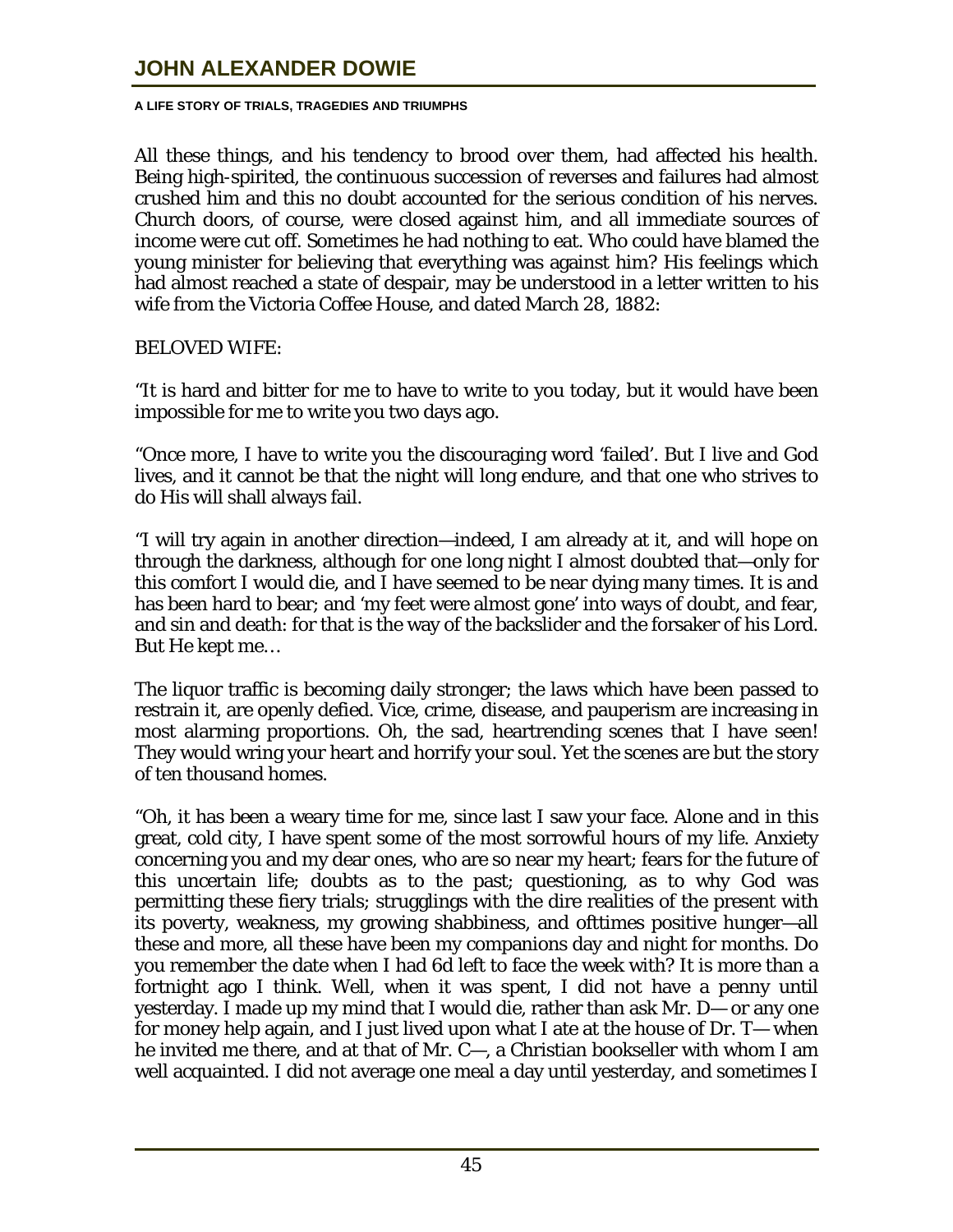**A LIFE STORY OF TRIALS, TRAGEDIES AND TRIUMPHS** 

have gone forty-eight hours without breaking my fast... I am a good deal thinner, and a little paler, and there are a few more grey hairs in my bead, but this is no doubt due to my fasting, added to my sad thoughts and disappointments."

Despite these sad lines, the letter of a husband to his wife does not end in despair, but strikes a note of faith. His spirit is not utterly broken, only subdued, and he encourages his wife to believe and live close to the Lord.

'Perhaps we may he nearer 'the midnight' than we have hitherto believed and it may well be soon that we hear the cry at midnight, 'Go ye out to meet Him!' Let us be ready. Let us keep our light burning, our lives shining for the Lord, and filled with the fullness of God's Spirit. . . Oh, it is terrible to think of the long night, the darkness, the sighing and gnashing of teeth, the company of the damned who have sat down not having on the wedding garment, and to think that many of our friends will be bound hand and foot and cast out there.

"God knows me, and He knows (despite many shortcomings and mistakes and sins which he has pardoned) that I am true to the service of my Lord and Saviour, and true in my love to every soul of man, for every one of which He tasted death.

'Be of good cheer': for the morning is coming of endless day. I do not fear to live: for life can have no bitterer cups in store or if there are, then His love will sweeten them, since I can now trust Him more fully than ever, and can say, 'I am persuaded that neither death, nor life, nor angels, nor principalities, nor powers nor things present, nor things to come, nor height, nor depth, nor any other creature, shall be able to separate me from the love of God: which is in Christ Jesus our Lord.'…..

"And now I close. The night is far spent, and I am getting tired. Pray for me with increasing faith. 'Faint not at my tribulations.' God will show you yet it is 'your glory'. The Lord ever bless and keep you…..

There was more in the letter, and we would like to have included, especially his touching inquiry concerning his children, but space forbids.

The John Alexander Dowie we see at this period is hardly recognizable as the Dowie that was to arise a decade later. But God had a plan…. though it was difficult indeed for the almost despairing young man to understand it then. It is difficult for anyone to realize in the hour of trial and disappointment that God has a purpose in it all. Nor could John Alexander Dowie see that God was teaching him certain necessary lessons, incident to preparing him for a place of leadership in a great work that lay ahead. Yet, he was thinking, praying, hoping, and perhaps very faintly beginning to sense the pattern of the ministry for which God had been getting him ready.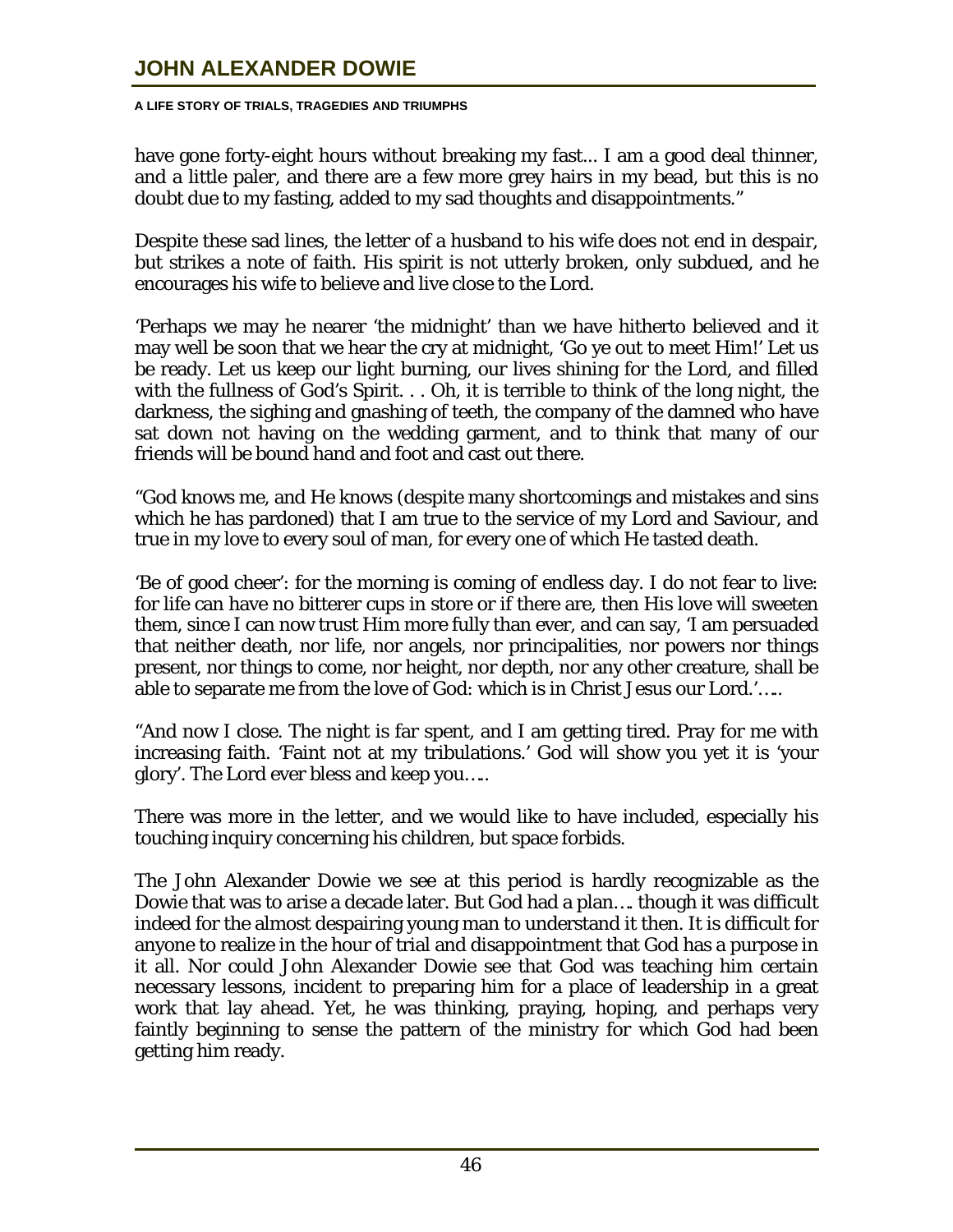**A LIFE STORY OF TRIALS, TRAGEDIES AND TRIUMPHS** 

His bodily afflictions naturally caused him to think along the lines of Divine healing. In all his misfortunes and trials he could not help but remember that shining instance of faith when he had truly triumphed — when the awful plague had come and had smitten the population, and indeed, had wiped out whole families in his church, insomuch that in a few weeks' time, he had buried no less than forty people from the families within his parish. At that time there had come to him the revelation that Christ was the Healer, and Satan was the Defiler, the author of sickness and disease. With the inspiration that had fired his soul, he met the enemy and defeated him, and as has been related elsewhere, there were no more deaths among his people during the period of pestilence.

As God had shown to John Alexander Dowie the reality of Divine healing, so God was preparing to reintroduce to the church this ministry of deliverance, which He, many centuries before had ordained in the Great Commission, and from which, alas, the church had so sadly departed. Since the time of the plague, young Dowie had prayed for the sick, yet he was not then prepared to enter, fully, into that ministry, but regarded it more or less as a special ministry that God had given during a time of emergency. And so for six years, the young man continued to follow the more familiar paths and methods of religious reformers. From his pulpit, and in the open air, he thundered against sin, crusaded against the liquor traffic and the other vices of the day, seeking to effect these reforms by various means including intervention in politics. But despite his most zealous efforts, long continued sacrifice and self-denial, he did not appear to be getting anywhere. Indeed it seemed that he was frustrated on every hand, and Providence itself was conspiring to keep him from making progress toward his goal. "Was there no end," the young man asked himself, "to these disappointments and trials?"

As if Providence, in irony sought to answer his question, a fresh sorrow, far exceeding all that he had yet experienced, was about to visit the little household. As happened to God's servant, Job, the shadow of death was to reach into his home. Dr. Dowie had always possessed a deep affection for children, and he adored his little daughter, Jeanie, who was born a year or two after Gladstone. She was a sweet child, always ready to smile. But the little girl had never been strong, and consequently was an object of anxiety to her parents because of her frail condition. However, they did not suppose that they had cause for actual alarm, and hoped with the passing years that she would become normal in strength. But the angel of death was nearer than they thought. One day, after a week or two of illness of the child, the dread messenger entered the home and took away little Jeanie. A few days later, heart-broken parents, their heads bowed in grief, laid away their darling in a grave in a nearby cemetery. A letter written to a friend a few days after this event gives the details of the sad incident which had come upon the family so suddenly and unexpectedly: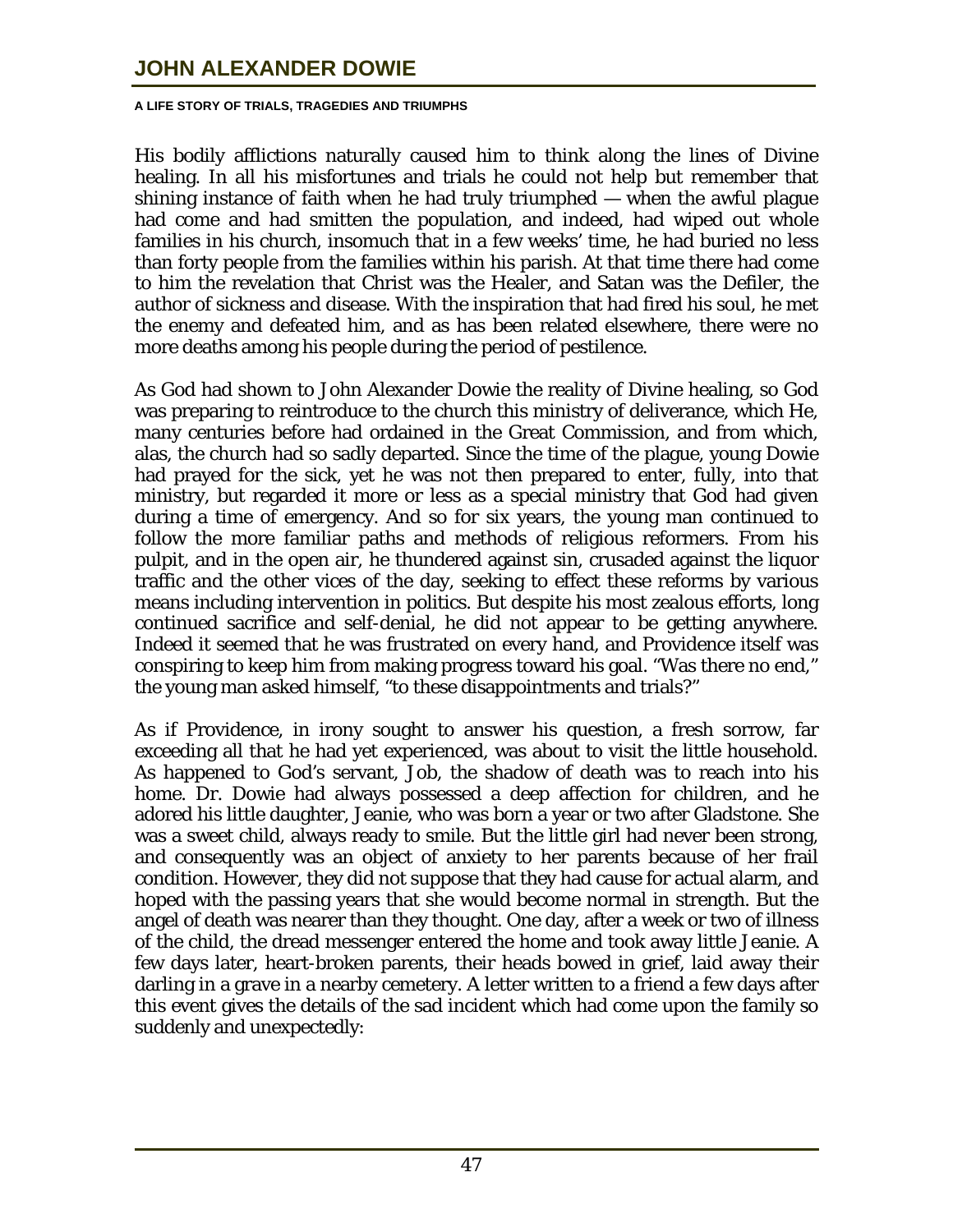#### **A LIFE STORY OF TRIALS, TRAGEDIES AND TRIUMPHS**

#### BELOVED FRIEND:

"Again I have stood over the open grave, and laid aside the earthly garments of my little 'Angel', whose spirit quietly stole away just as the day was dawning on Lord's Day morning last. I can scarcely realize it yet: for it was so sudden and unexpected; but I bow, with my dear wife, in resignation, though in grief.

"When we returned this day a week from Sydney, we found Gladdy almost entirely recovered, and our two little daughters apparently well—our little Jeanie—the 'Angel'—being especially delighted to see us, clasping us around the neck and kissing us again and again. The following day, Friday, she was toddling about the house, stronger, as we thought, than ever we had seen her, and our hearts were glad to look upon her sweet, pure face and happy smile. That evening, however, we noticed one or two little spots which looked like measles on her face, and the following day, Saturday, she slept a good deal—it was a very hot day.

"In the evening she seemed very bright, and when I came in to tea, I found her sitting on our maid's lap being fed. I lit the gas in the dining room, as it was getting dark, and when I did so she laughed and clapped her little hands together.

"I said, 'You dear little Angel. Father is so glad to see you happy and bright,' upon which she looked up into Ettie's face and smiled. We then sat down to tea and had scarcely commenced, when Mrs. Dowie, who was sitting near her, said, 'Come here, John, and look at Jeanie's eyes.' I immediately went over and saw she was insensible and in a fit. I took her up at once, and besought the Lord again for her that the fit might cease; and it seemed almost as if a voice replied, 'Yes, the fit will cease; but the Lord will take her now.'

"I then called Mrs. Dowie, and told her of the answer, and shortly after, the fit did cease, and our little pet lay utterly exhausted. To avoid an inquest, I sent for a neighboring doctor, who took the same view as myself, namely, that there was an effusion of the brain, and no hope of her recovery. From that hour she slept, opening her eyes at intervals in response to our loving words, and at times breathing heavily, but entirely without pain. About four o'clock on Lord's Day morning, the end came, and, opening her eyes wide, she looked, oh, so beautifully, upon the faces of the unseen angels, and, without a sigh, her sweet spirit went away with them to dwell forever with the Lord. The daylight saw only a beautiful, white, marble-like form lying with closed eyes, and hands gently folded on her breast, and a look of holy peace upon her little face, which looked so calm, with the dark hair parted from her placid broad brow. Ere the Sabbath songs of earth swelled from shore to shore, she was singing above in the presence of the King, where there is no night, but one endless day.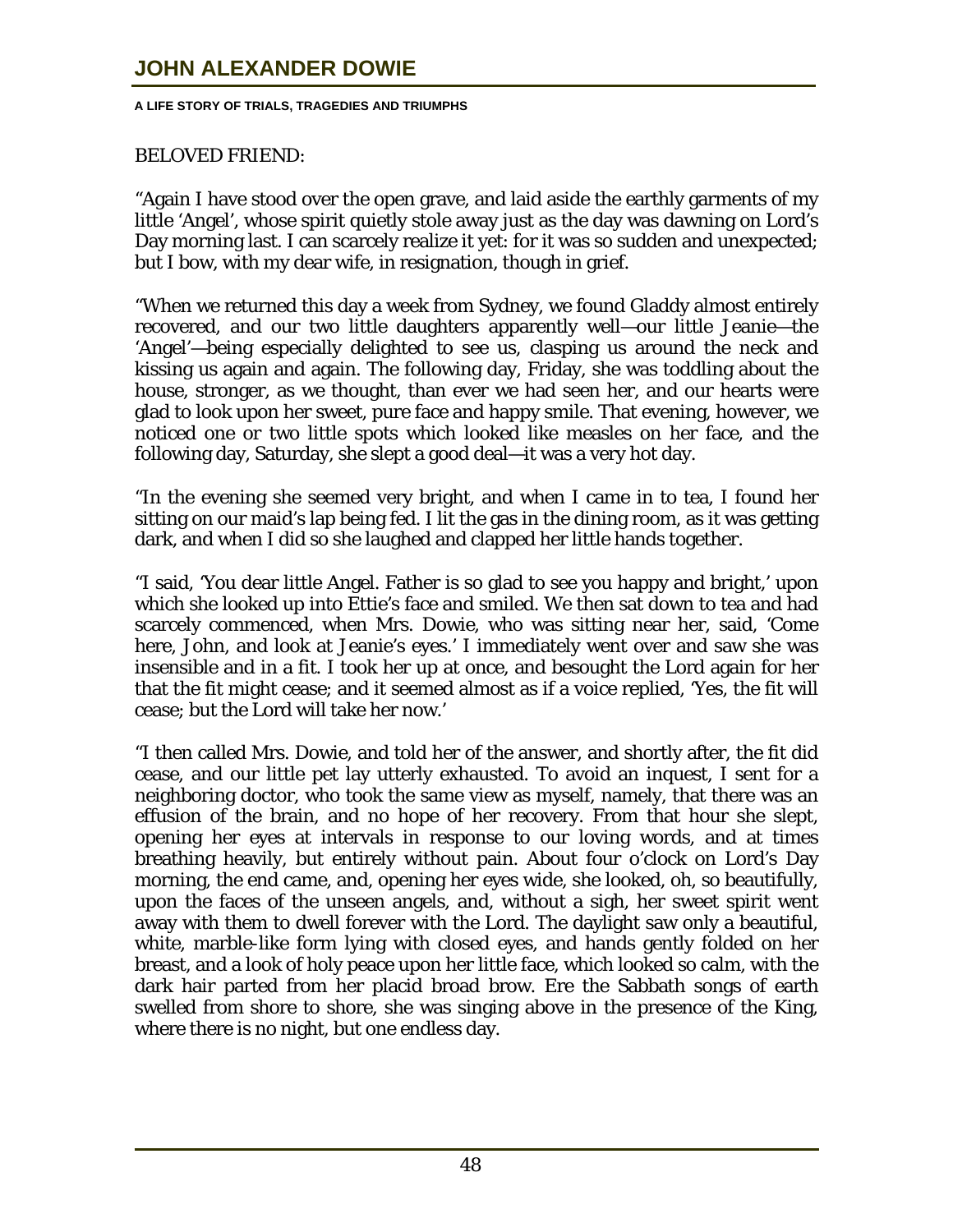**A LIFE STORY OF TRIALS, TRAGEDIES AND TRIUMPHS** 

"Earth has one angel less, but heaven one more, since last Lord's Day. Our home has lost its purest, holiest child - our hearts are torn and bleeding – light has gone, in some degree, from everything around—but heaven is nearer, Christ is nearer, and our darling has gone where we shall meet her there, with all our loved ones gone before, and never, never part again. We know where to find her, and although we weep, we rejoice: for it is well with the child."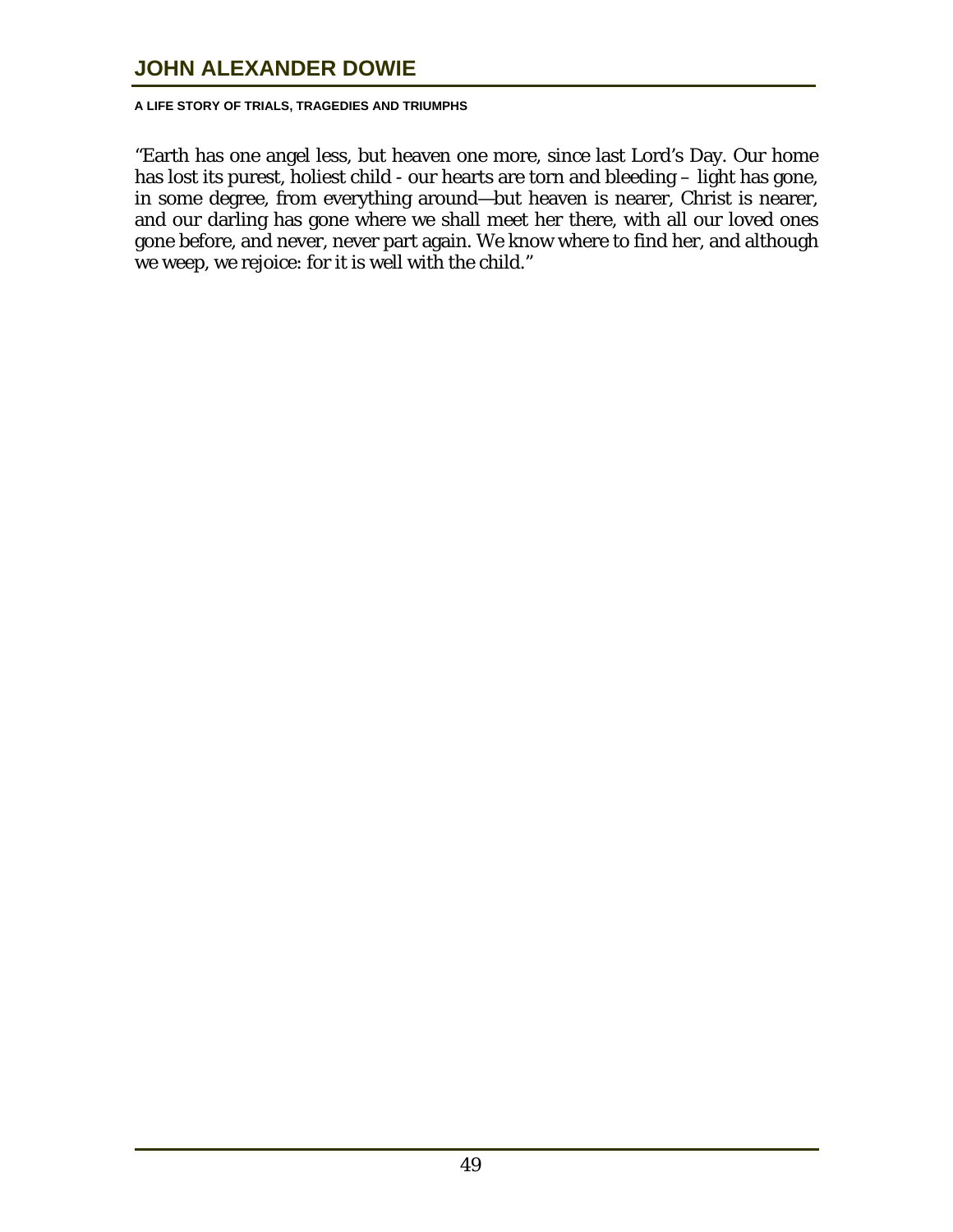**A LIFE STORY OF TRIALS, TRAGEDIES AND TRIUMPHS** 

#### CHAPTER XI

#### BEGINNING OF THE DAWN

SAVE one, 1882 was the darkest year of Dowie's life. But it was also the year in which light began to dawn. It was during those days that John Alexander Dowie at last began to realize something of the nature of the ministry that was to be his. But that realization came to him only as God shut him off from everything else. Financially, he was well-nigh destitute. Only the Salvation Army, a struggling little band, welcomed him, but there was little they could do for him. They needed help themselves.

At this time, providentially, there came a call from Collingwood Tabernacle for him to be pastor pro tern, during the absence of the Rev. Cherbury, who was taking an extended rest because of physical exhaustion. In Dowie's destitute circumstances, if ever there would have been a temptation for him to have walked softly and not to have endangered his precarious financial circumstances, surely this was the time. But it is evident that such factors never exercised the slightest influence on John Alexander Dowie's course of action. He was soon to discover the lax spiritual condition that had gained ascendancy in the church. Unconverted temperance lecturers were permitted use of the pulpit and spiritual life had fallen to low ebb. When young Dowie became acquainted with the situation, he dealt sharply with the state of affairs, although he well knew that the church officers were not likely to be in sympathy with his uncompromising stand against sin and worldliness. He soon incurred the ill-will and hostility of the board, although many of the people of the church sympathized with him in his fight against evil. At any rate, during the period be served this congregation, he maintained a standard of righteousness in the church. However, with the return of Rev. Cherbury, he immediately retired from the pulpit.

Dr. Dowie entertained plans for the building of an independent church in the city of Melbourne. And of great significance to the future of his ministry, he determined that in that church, he would introduce and regularly practice the ministry of Divine healing. The fact was that God had been dealing with him a long time in this matter, and now there was a deep conviction in his soul that this ministry must become an important feature of the work in the tabernacle that he contemplated. We shall not take time nor space to relate the circumstances involved in the building of the tabernacle. Suffice it to say, that the devil fought him in every possible way to prevent his launching into this ministry. Friends failed him, promises were broken, plans miscarried, but step by step, God opened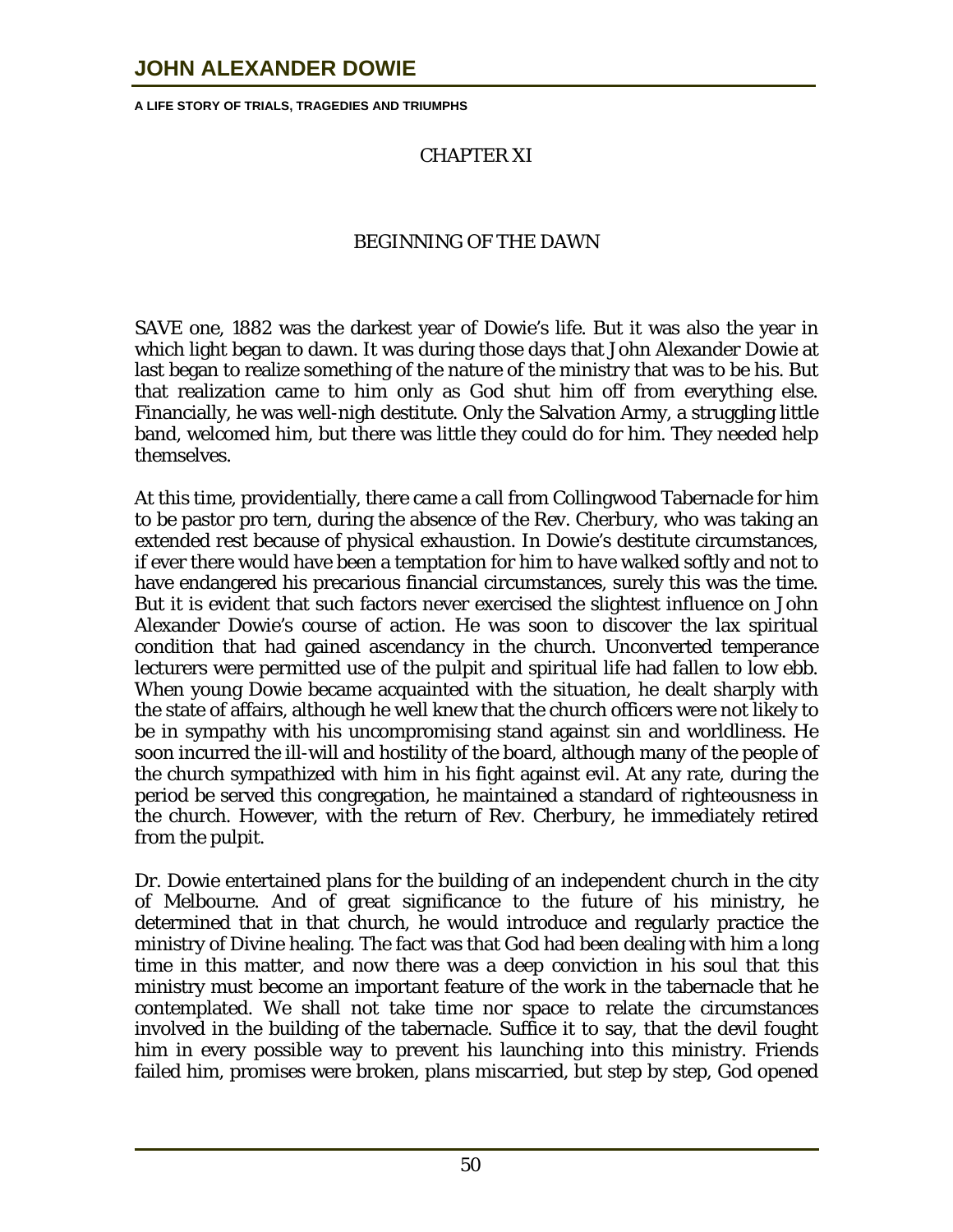**A LIFE STORY OF TRIALS, TRAGEDIES AND TRIUMPHS** 

the way, and the tabernacle was built and the ministry of healing that eventually was to carry him to world prominence was inaugurated. In the month of February, 1883, Dr. Dowie organized the Free Christian Church, and in the year, 1884, the tabernacle was completed. From then on, each year in February, he conducted a convention in which he commemorated the beginning of his ministry of Divine healing.

The ministry of healing gave him authority that he never had before. Despite fierce opposition, John Alexander Dowie soon perceived that his work was having a phenomenal growth. Where before Satan by some method or other had managed to frustrate his plans, or bring them entirely to naught, he now saw that despite the devil's fiercest onslaughts, nothing could stay the progress of the work. Moreover, he clearly saw that it was the miracles of healing that were responsible for this.

#### **One Of The First Miracles**

We cannot relate here the many wonderful deliverances that were taking place in the Melbourne Tabernacle, but we should mention one of the first healings—the miraculous deliverance of Mrs. Lucy Parker, of total blindness caused by cancer of the eye. For two years and nine months, she had been under the care of some of the most capable surgeons of Melbourne. The cancer in the eye had destroyed the sight, and for many months the left eye was totally blind. No hopes of recovery were held out.

Mrs. Parker was about to give birth to a child, and the physician in attendance, a Dr. Ray, informed her husband that she would die when the child was born, if not before. The agony she suffered was extreme, and being comparatively young, with a large family and a delicate husband, she had an intense desire to live. Moreover, being an active Christian worker, she desired to be useful in God s service. About this time, she heard of a remarkable healing that had taken place in the Melbourne Tabernacle, and she came to Dr. Dowie expecting healing. He laid hands upon her and prayed. The miracle happened at once. The cancer burst and discharged into two handkerchiefs. The swelling disappeared and the opening closed. When she opened that eye, she was immediately able to see, and that perfectly.

The internal cancer disappeared, and a few months later she became the happy mother of a healthy child. This case of healing was published far and wide in many newspapers, and was never challenged. It was miracles of this nature that caused Dr. Dowie's work to achieve rapid prominence in Australia.

At another time, a boy lay in a pitiful condition in the Alfred Hospital. He was suffering from tuberculosis of the bones, and could not walk. The lad was emaciated, and although sixteen years of age, had to be carried from place to place. He was given one of Dr. Dowie's tracts and having read it, gave his parents no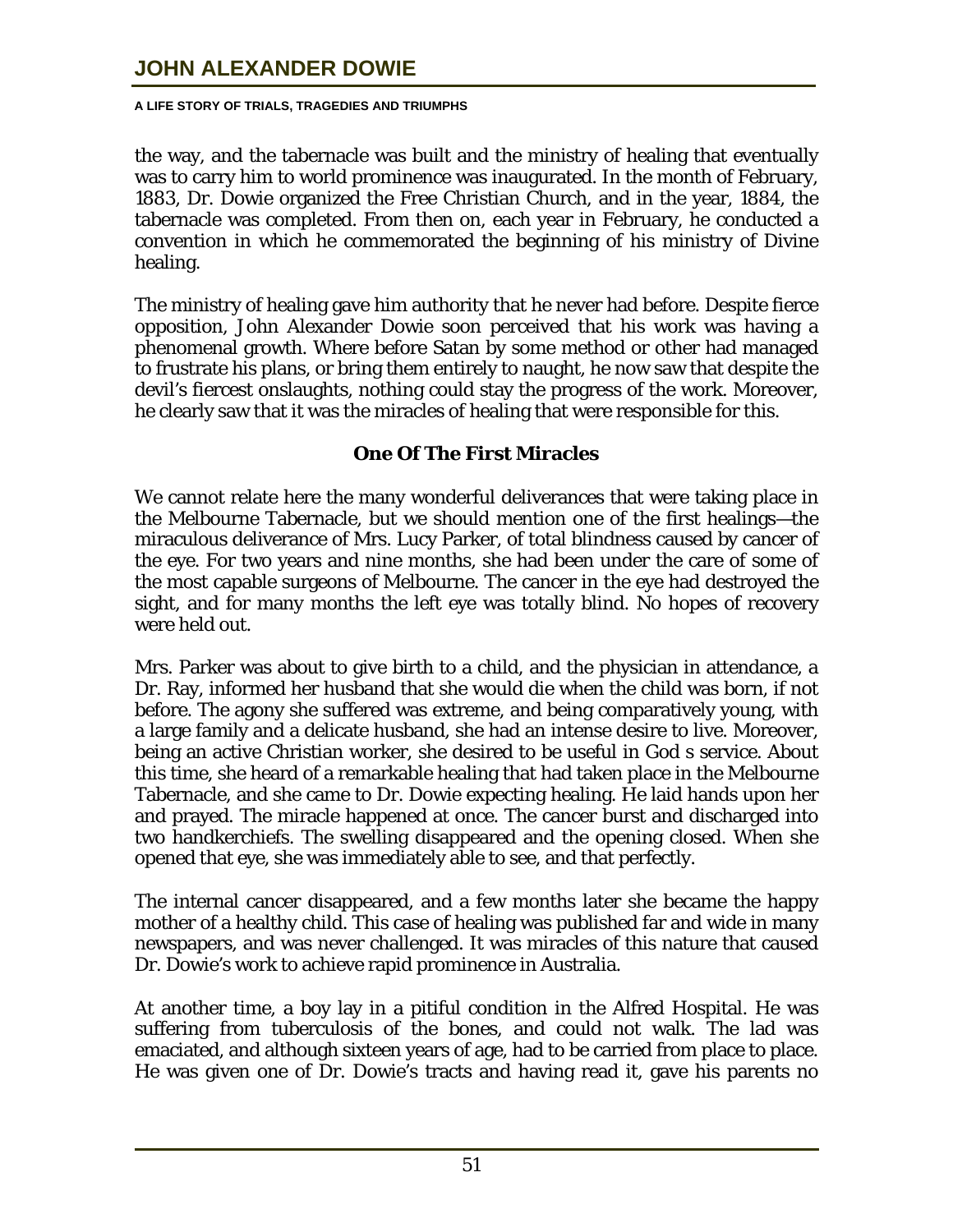**A LIFE STORY OF TRIALS, TRAGEDIES AND TRIUMPHS** 

peace until they carried him to the tabernacle. They told Dr. Dowie that the boy "expected to be healed tonight." After talking with the lad, and leading him to Christ, Dr. Dowie prayed for him, told him to get up, and take his two feet and stamp the floor. He did this and then began to cry, "Oh, praise God, I'm healed, I am healed!"

The mother, a poor, worn and weary little woman, with her little child in her arms, rose up and cried with joy, "Oh, Arthur, are you healed? My boy, are you healed?" And he answered, "Yes, mother, I am healed." He started to walk and then said, "I believe I can run, and with that, he began to run around the aisles of the building.

The boy returned to the hospital and testified to what the Lord had done for him. Soon many of the boys from the hospital suffering from many kinds of afflictions came to the meetings and were wonderfully healed.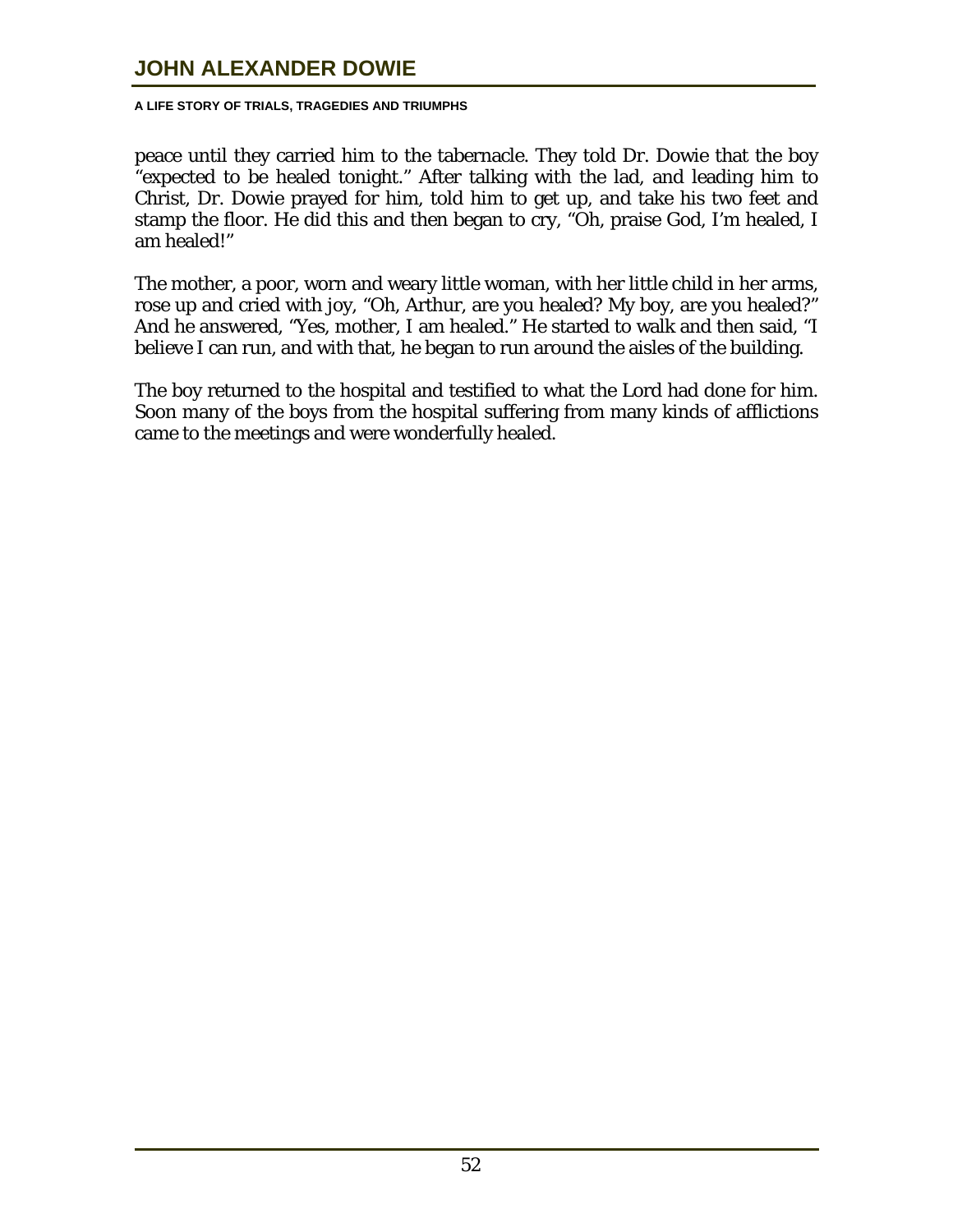**A LIFE STORY OF TRIALS, TRAGEDIES AND TRIUMPHS** 

#### CHAPTER XII

#### VENGEANCE OF THE LIQUOR INTERESTS

AT last Dr. Dowie was engaged in the ministry that he knew God had intended for him. He boldly proclaimed the gospel of healing in his own tabernacle and in open air meetings, where on at least one occasion, he preached to an audience of as many as 20,000 persons. At the same time, he vigorously denounced the use of liquor and other popular vices of the city, demanding that men turn to Christ and renounce their sins. This, of course, angered the vested liquor interests, and they laid plans to bring to a halt the ministry of this "upstart" who was so presumptious as to cross them. At their instigation, a so-called by-law was passed, forbidding street meetings. Dr. Dowie believed that such a law was not only an infringement of the command of the Lord Jesus to preach the Gospel to every creature, but that it was also unconstitutional. He thereby continued to conduct street meetings, regardless of the by-law, and forthwith was arrested and hailed before the Fitzroy Police Court.

Before the case was tried, the oldest magistrate, Mr. Marsden, stated that he believed that the by-law was unconstitutional to fundamental British principles of civil and religious liberty. The prosecutor permitted him to withdraw from the case. The remaining magistrates that sat on the case were patently hostile to the young preacher. With some reluctance, they permitted Dr. Dowie to plead his own case. He proceeded and showed that he was acting in obedience to the distinct command of the Lord in Mark 16, that he had conducted the meeting in an orderly way, that he had done so in that city for the past two years, and had taken part in similar work in many parts of Great Britain and the Australian Colonies.

However, Dowie perceived that the justices were taking little or no note of what he was saying. One of them, in an angry manner, blurted out that he had broken the law, and must be punished, and the other magistrates were ready to concur with their colleague. So without opportunity to present his case, he was summarily fined five pounds and costs. Dowie gave notice that he would appeal. Refusing to pay the fine, he was placed in jail where he suffered imprisonment for thirty days and nights.

Years later, Dr. Dowie related further details of this incident, which we here present: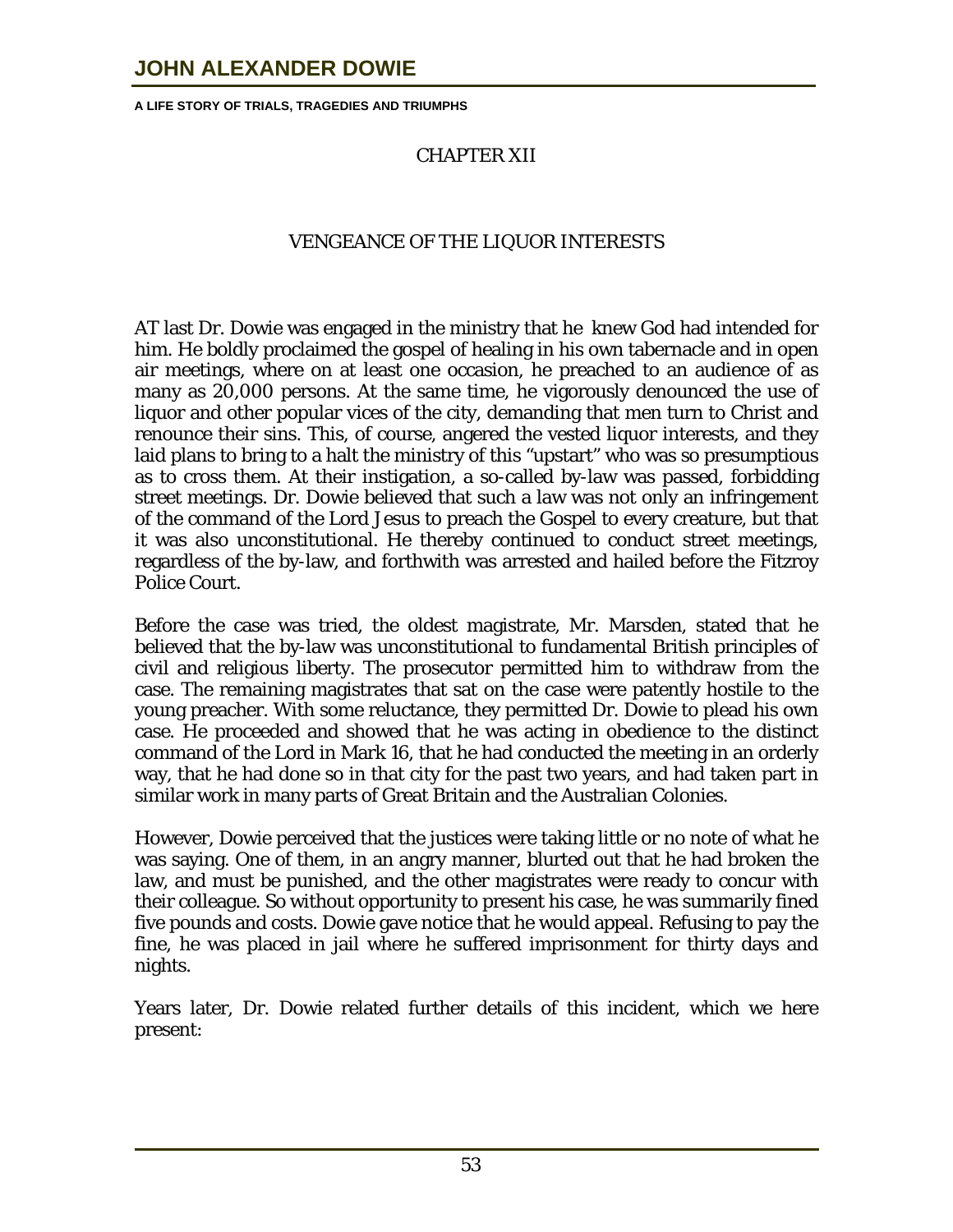**A LIFE STORY OF TRIALS, TRAGEDIES AND TRIUMPHS** 

#### **GOING TO PRISON FOR OBEYING GOD**

There came a time when the Liquor Ring got the upper hand in Fitzroy, Melbourne; they passed a municipal by-law that we should not be allowed to go upon the streets and sing, and also tried to hinder our workers from going into the saloons, and bringing those who visited them, out. I said, "If you pass that by-law I cannot obey it; I must obey my Lord, Who said, 'Go ye out quickly into the streets and lanes of the city, and bring in hither the poor, and the maimed, and the halt, and the blind.'" Luke 14:21. They threatened, "If you persist in doing so, you'll go to prison, sir." They fined me; I would not pay the fine; I sold every stick I had on earth; they fined me again, and threatened they would send me to prison. I said, "Very well." The day came for trial and I stood before the court; I gave my reasons for my course. The law of God and the law of England were in my favor, but there was a corrupt petty court judiciary; and the infidels had gotten hold of the Supreme Court.

We had been doing this work of seeking the perishing for years; and do you think I was going back one single step? No, the Salvation, Divine Healing and Gospel Temperance work went on all the time. They said, "Why, a gentleman in your position should not go to prison." I said, "I shall pay no fines. I will not give up our street work, I will obey God first, and man next." They hated me; but it was without a cause, unless it was that I had by the grace of God brought thousands out of the dark pit of intemperance. I have worked against the saloon all my life. They hated me. They said, "We obey man first and God after." I said, "Let it be recorded that this is your position; that is the position a godless man would take."

"You are sent to prison for thirty days," was the sentence. I had my valise packed and I stepped into a cab and went up to the Melbourne jail. For thirty days and thirty nights I lay in a stone cell ten feet long, eight feet high, and four and a half feet wide. It was winter, and the nights were dark and cold. I was in that cell sixteen hours out of the twenty-four. I would not accept my liberation except they would set me free without terms. My people followed me to prison; seven strong men left their several homes and went to prison for Christ. Over five hundred men and women stood up in our Tabernacle prepared to follow us there for His sake. I came out and I went on as before, and they sent me to prison again. But I had not been there two days before the whole country had been aroused, and a great pressure was brought upon the Governor, Sir Henry B. Loch, and he said, "I am ashamed; I shall exercise her Majesty the Queen's royal prerogative." He telephoned at last down to the governor of the jail that I should be set free instantly, and I walked out of prison. ("Praise the Lord," from the congregation.) My companions, beloved brethren in Christ, followed. Many thousands flocked to hear our preaching when we came out of that prison, and many were saved.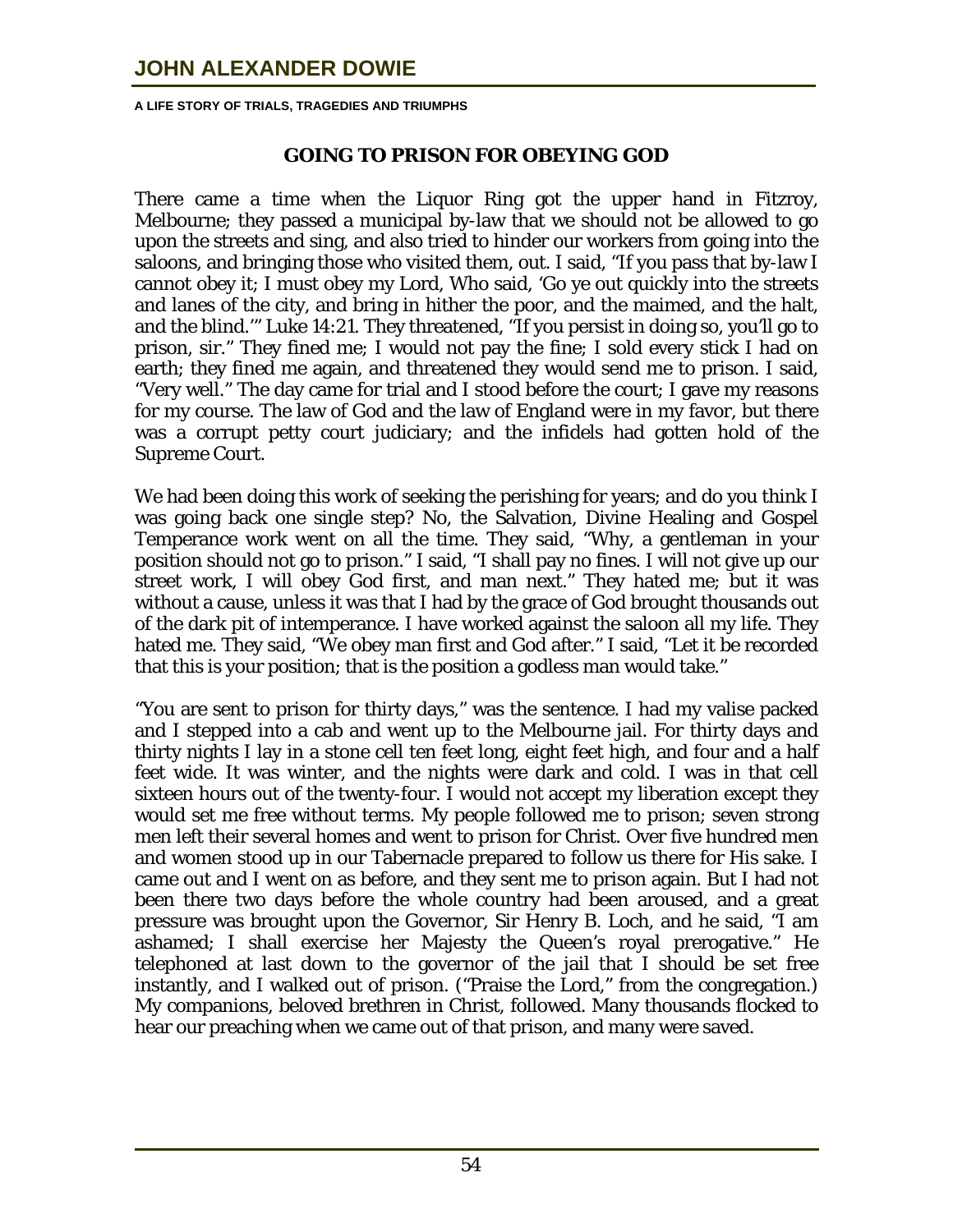**A LIFE STORY OF TRIALS, TRAGEDIES AND TRIUMPHS** 

Released from prison, Dr. Dowie's work continued to grow and prosper in Melbourne. The anger of the rebuffed liquor interests was what might be expected of frustrated men who were enemies of all that is good. Moreover, to their further dismay, they perceived that as a result of the publicity he received while in prison, his work, instead of receiving a check, was progressing by leaps and bounds, and crowds were attending his tabernacle in such numbers that the facilities available were not sufficient to take care of them. Dr. Dowie, ever alert for an opportunity to strike a telling blow against the liquor industry, now continued his attack against the saloon, denouncing it in vigorous terms as "the vilest institution this side of perdition."

His enemies exasperated beyond measure by the turn of affairs, and now powerless to stop him by legal methods, determined to employ desperate means, which this time they believed would forever end the activities of their tormentor. Secret plans were laid to dynamite the tabernacle at a late hour when most of the people would be gone from it, but while Dr. Dowie as was his custom, yet remained to work with his secretary. The conspirators determined exactly what time they might expect him and his secretary to be alone in the building. On a fateful night while the services were in progress, they surreptitiously entered his office from the rear and placed a box of dynamite near the chair where he would be sitting. All was arranged with diabolical cleverness and the timing of the bomb was set with precision.

As had been anticipated, that night after the service Dr. Dowie went into his study, sat down with his secretary, preparing as usual to work until a late hour. Minute by minute, hidden from view, a menacing glow crept ever nearer to the infernal contraption located only a few feet from where sat Dr. Dowie, serenely unaware of the horrible death-trap that had been prepared to take his life. Apparently no earthly power could now prevent the cruel murder of the man of God. But we shall let him tell the story of this dramatic incident:

## **BOMBING OF THE TABERNACLE**

On the morning of September 1, 1886, I was asleep in my bed, and at a very early hour, just at the dawn of the morning, I was awakened. Now that is a continual thing with me to be awakened at dawn. No matter when I go to bed, I will always wake when it is sunrise, even although I go to sleep again, should I not want to rise.

I had been very profoundly asleep, and everything was quiet around. Suddenly I was out of the body. That is no unusual experience. But suddenly I saw the bed on which I was lying—I saw on it a human form. It was a dead body. I lifted the sheet and saw my own face—dead.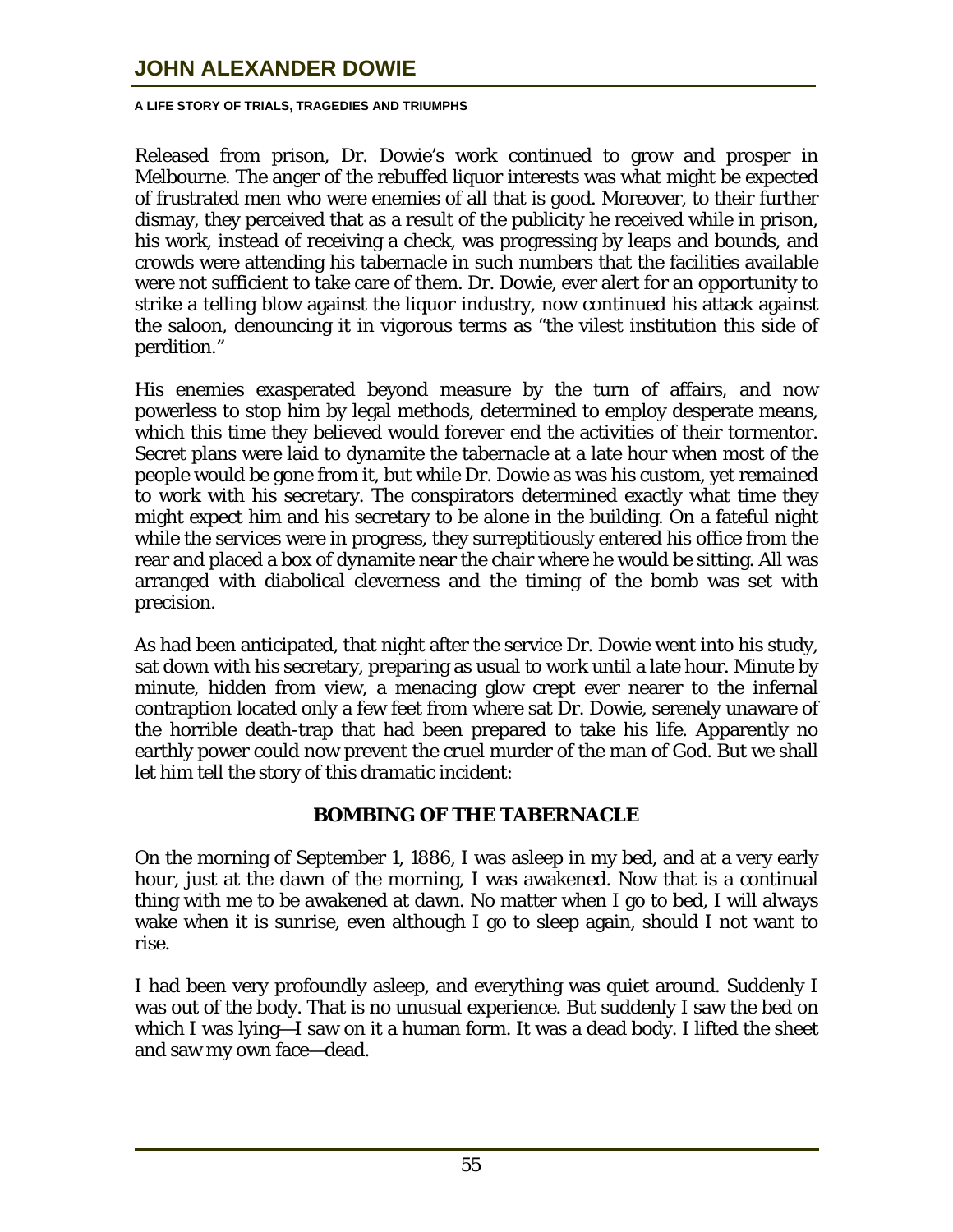**A LIFE STORY OF TRIALS, TRAGEDIES AND TRIUMPHS** 

Immediately, I came to consciousness, and found myself lying in the bed; it was only a vision. I chided myself for having overworked, and said: "Now you see what strange fancies will come to a man that overworks." And I asked God to forgive me for I had overworked. I looked at my watch, and went to sleep again, very soundly.

Presently, I was again out of the body. I again saw the bed, and the white sheet covering the form. I lifted the sheet; it was my own face. I said, "Now, there is another trick of my mind, and this is all nonsense." I chided myself again and went to sleep. I had evidently slept, very deeply, because it was much later when I awoke for the second time. I again looked at my watch and found that I had been sleeping for over an hour. Then a third time, I saw the vision, lifted the sheet, and again saw my own face. I knew then that I was going to be killed, or die suddenly, or that my life was in danger.

I took a bath, then went to the study, wrote out the incident, and put it into my bureau in case anything happened. I also wrote a short will; during the day I had it witnessed, and put it with a statement concerning my vision in case anything happened.

During the morning a gentleman, who was a good Christian preacher, came to me and said: "I had a vision last night that you had been killed, Doctor. I want you to take care of yourself and to insure your life." He told me about a vision, and it was different than mine, but a vision in which he dreamed my body was dreadfully mangled. Then I thought, God has sent this additional confirmation. I told him the story of my vision, and I told my wife.

That night, I delivered a long discourse and had a great many signatures to the Christian Temperance pledge. A great many persons gave up drink that night, and I had to meet with candidates afterwards. There were many going to join the church that month, and I was to see a group of them that night. The church meeting was to be on Thursday; this was Tuesday. Suddenly I saw the candidates gather, some twenty or thirty of them, I do not know exactly how many. I went to my door and said to them: "Would you be able to come night, Wednesday, just as well?" They replied that it would be quite convenient. So I said good night to them and went away.

I took the church secretary and went to my room. It was behind the tabernacle, and the window looked upon a back lane. I went down, and took my valise, took out my papers, and began to dictate to my secretary. Meanwhile, all the lights had been put out in the large tabernacle.

As I sat there dictating to the secretary, I was stopped. I looked at him". "Did you hear anything, George?" "No." "Then I did." I heard a voice say, "Rise, Go!" and I thought it was my imagination playing a trick on me. I had been trying to forget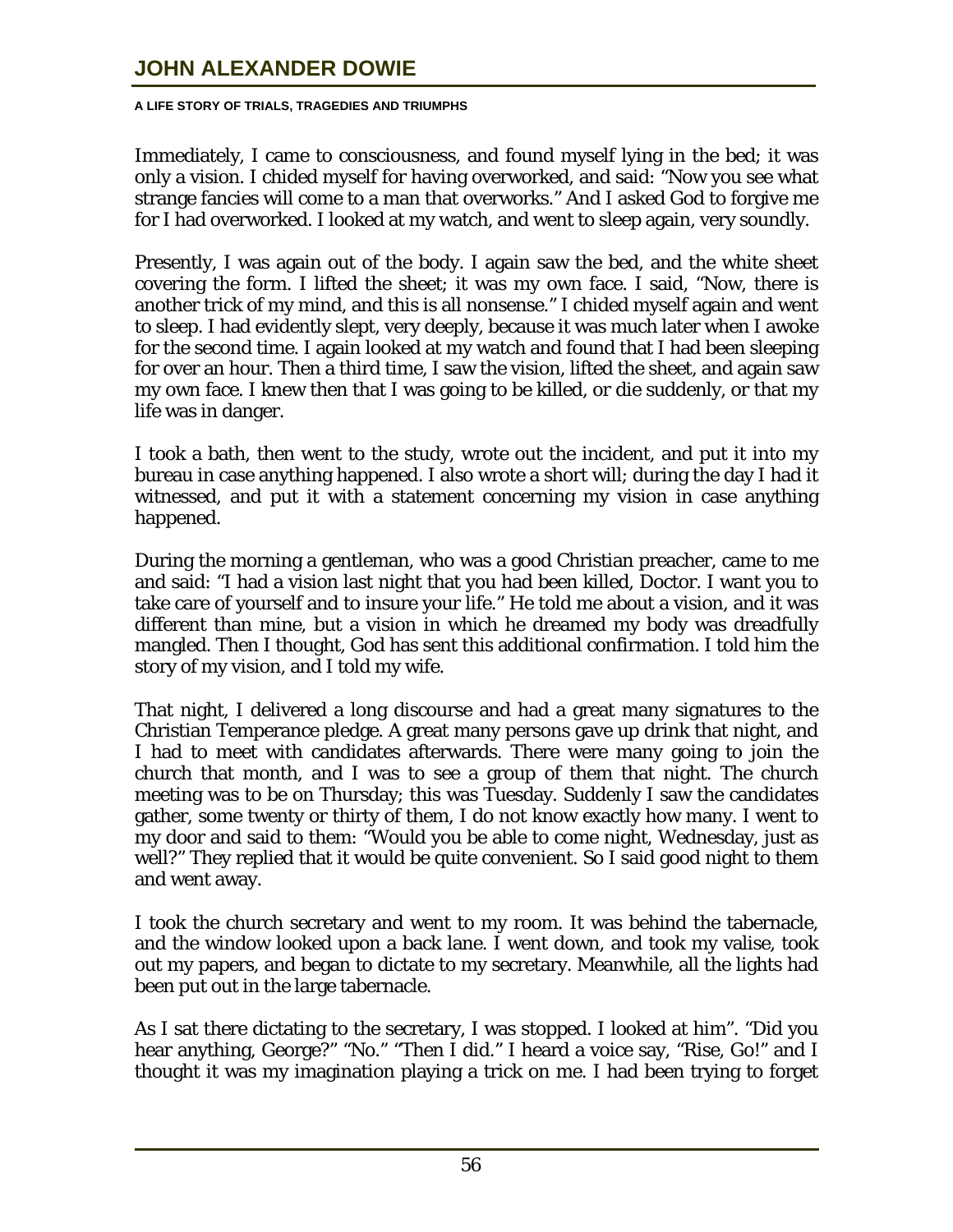**A LIFE STORY OF TRIALS, TRAGEDIES AND TRIUMPHS** 

the vision of the morning, thinking it might not be of God. Nothing happened during the day, and I was in very good health. Everything was very still. I went on with my dictation, and had uttered the first word, when in tones most impressive and acute the voice came: "Rise! Go!"

I turned to my secretary and asked, "Did you hear a voice?" He looked at me with a smile. "No, why?" he asked. "Then it is all right. I thought I heard a voice." I started again, and had only gotten a word out, when it was just like thunder in my ears. "Rise! Go!"

It was imperative. I said to my secretary, "Go up to the meter, George, turn out the gas, and we will finish this work at home. I will obey that heavenly voice."

I would not stay any longer. I quietly put the things in my valise. When he came back, he helped me on with my overcoat. It was a dark winter night, not a star to be seen in the sky, and there had been some rain. I let myself out the back way, and went to my home, about six or seven minutes walk away.

Our house was a stone house, and I was in an inner room. All had gone to bed, and I was with my secretary dictating, when I thought I heard a thud, a strange thud, outside, as if there were an explosion. I asked, "George, did you hear a noise?" He said, "What do you mean?" I told him that I thought I had heard a noise like an explosion.

"Why," he said, "I do not think there was any such thing. I did hear a little noise, but I thought it must be a door shutting."

But a thud had happened. Dynamite bad been placed underneath my feet; it had been attached to a fuse up the back lane, and it exploded in the tabernacle within about ten minutes after I had left. It had been placed upon an iron plate underneath my desk. They had known exactly where I would be sitting. The fuse burnt slowly, otherwise I should have been killed. But that voice was imperative, and I had gotten away in time. That whole part of town had awakened, and people ran out to see what had happened. The police thought the tabernacle was being set on fire, but there was no sign of fire. It was a very dark night and the people did not know where the explosion had been.

There was no flame; nothing had caught fire, and everything settled down. In the morning I came somewhat early, and tried to get in at the back gate. I saw, to my astonishment, that the side of my room was blown out, and I found that pieces of weatherboards had been driven into the fence, and right through it. I could not open the gate which was broken off its hinges. I went around to the front door, opened it, passed through the tabernacle, and could not open any of the doors of my room, though there were three doors to it.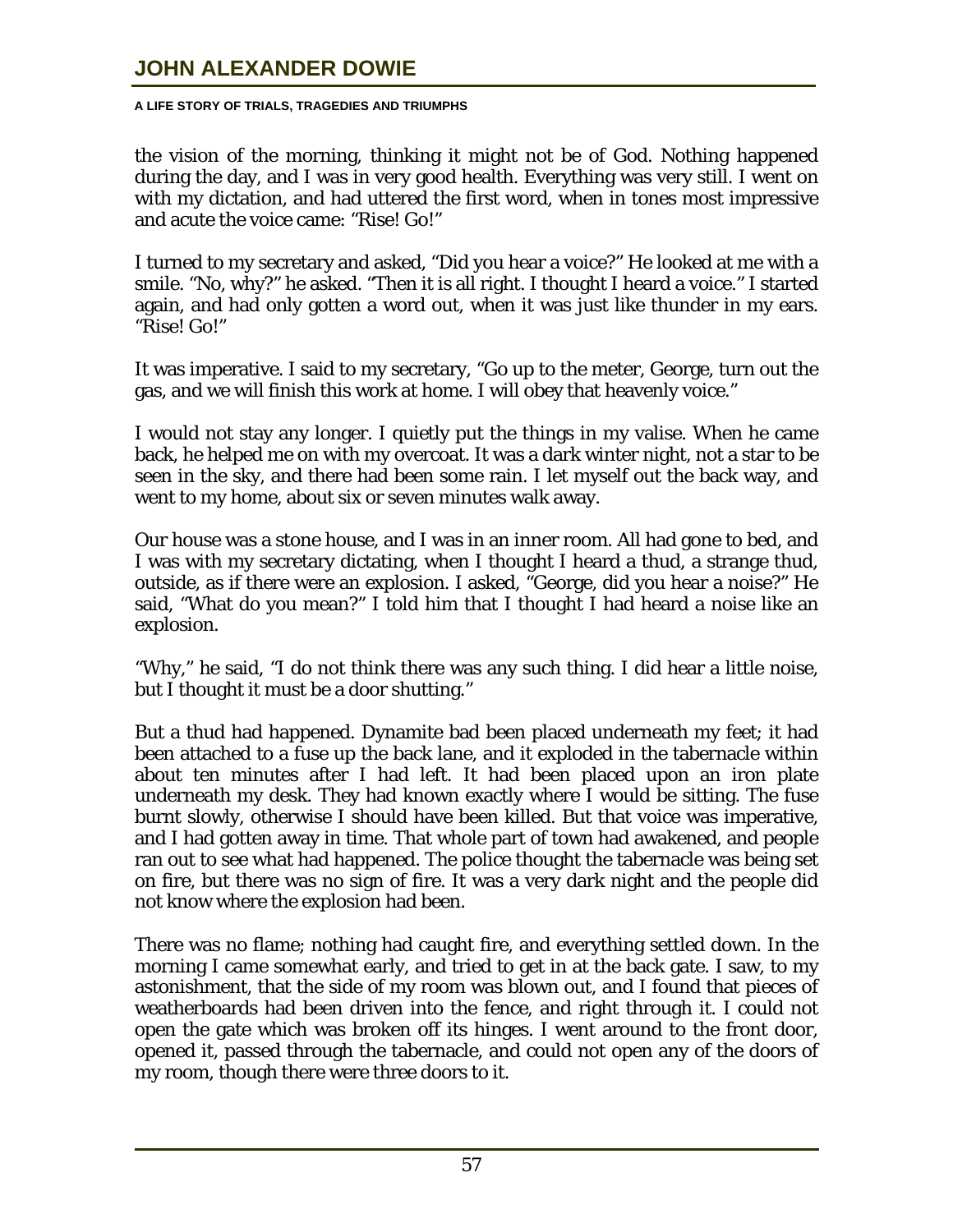**A LIFE STORY OF TRIALS, TRAGEDIES AND TRIUMPHS** 

At last I pushed violently, and the door fell in. It was off its hinges. Then I saw the scene of confusion—all my chairs broken, and where I sat would have been the place of my murder; for there was a great big hole, and the flooring boards had been broken up into countless splinters.

Those words, "Rise! Go!" were the words of an angel. I have not the slightest doubt in the world about it.

The life of John Alexander Dowie was filled with many such strange providences and coincidences. Often there was but a step between him and death. The incident of the bombing of the tabernacle was but one of these. Once, some time before, while in Sydney, he was crossing a railroad track about five miles from town, alone on a dark night. He was hurrying to the station to catch an approaching train, the rumble of which he could hear in the distance. Suddenly he stumbled and fell on his face and lay on a rail over which the oncoming train was to pass. For a few seconds he lost consciousness or nearly so; but remembering his peril, he managed to roll off in some way, and rose to his feet. In less than a minute the train dashed up to the station which was nearby. Dr. Dowie got to the station just as the train did. He was bleeding profusely from a deep cut, but he bound the wound up as best he could with a handkerchief. When he got to Sydney, he was quite faint, but taking a cab, be got to his home safely. He believed that it was a providential escape for had be remained unconscious two minutes, he would no doubt have been cut to pieces by the train.

Strange as these experiences were, the most dramatic and astonishing events of Dr. Dowie's life were yet to come, and as they unfolded in the swiftly passing years, events in Australia were to be almost forgotten before the amazing developments that were to transpire in this man's ministry in America, a land which he was soon to visit.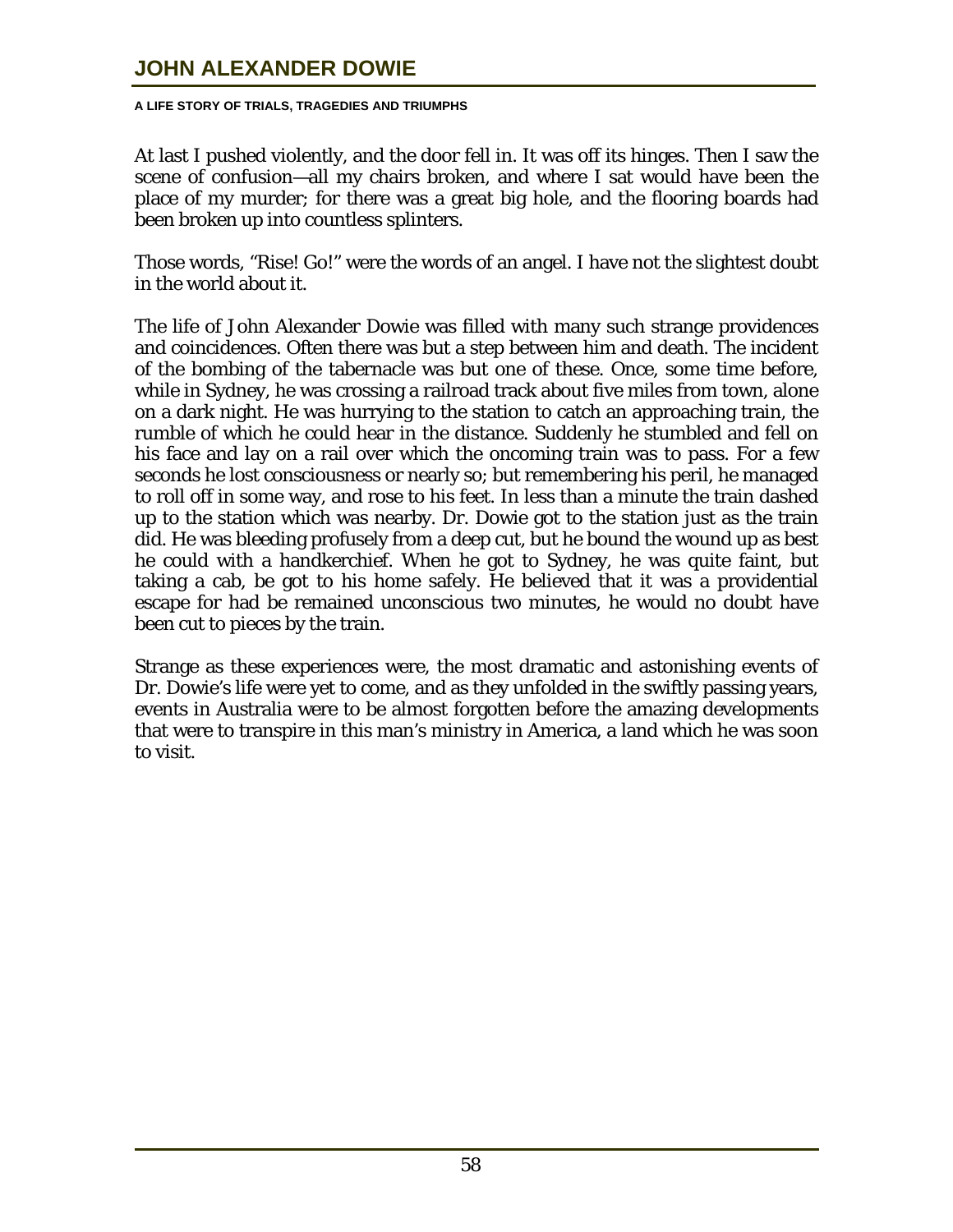**A LIFE STORY OF TRIALS, TRAGEDIES AND TRIUMPHS** 

#### CHAPTER XIII

#### DOWIE LEAVES AUSTRALIA FOR AMERICA

IN the summer of 1886, Dr. Dowie, in writing to his wife, tells of certain deeper spiritual experiences that he had received. From the time that he had begun preaching the ministry of deliverance, he had been amazingly blessed both spiritually and physically. There came a revealing of the power of the Spirit, which gave him "new light on the mystery of life in Christ." With empowering of the Spirit, there came a gift of "discerning of spirits," which, he wrote, enabled him to "penetrate into the deepest, most secret thoughts of men." During those days he slept only four hours out of twenty-four; but he was not only well, but stronger than in any former period of his life.

It was at this time that Dowie perceived that the preparatory period of his ministry had passed, and he was now on the fringes of something new and wonderful. His own spirit rose to the challenge, and his vision of reaching the masses for Christ, a dream he had cherished for many years, now seemed to have more than a remote possibility of fulfillment. It was his conviction that a great revival of primitive Christianity could only come through the ministry of healing. It was this ministry, be realized, that had endowed him with authority to challenge the high walls of hide-bound ecclesiasticism, and also, as he happily discovered, gave him the willing ear of the masses.

God had given John Alexander Dowie a great open door in Melbourne, yet he was already beginning to feel the call to wider horizons. For a long time he had hoped to make a tour of America, and from there to go on to London. But he had realized that his work was not finished in Australia. It was during this time that he founded "The International Divine Healing Association" which soon had a number of branches in various parts of Australia and New Zealand.

While at Melbourne he received an invitation to attend an International Conference on Divine Healing and True Holiness, to be held in London, England. Dr. Dowie prayed earnestly concerning this invitation and he longed to go, but being in the midst of work that he could not easily lay aside at the time, be found it necessary to postpone his visit. In a letter which be wrote to Dr. Boardman, president of the British Association, he declared that within three years, he intended to make a trip to America, and then, God willing, to go on to London. The night that he wrote the letter, his spirit was greatly stirred within him, and walking out under the stars, he asked God if he had made a mistake in making such a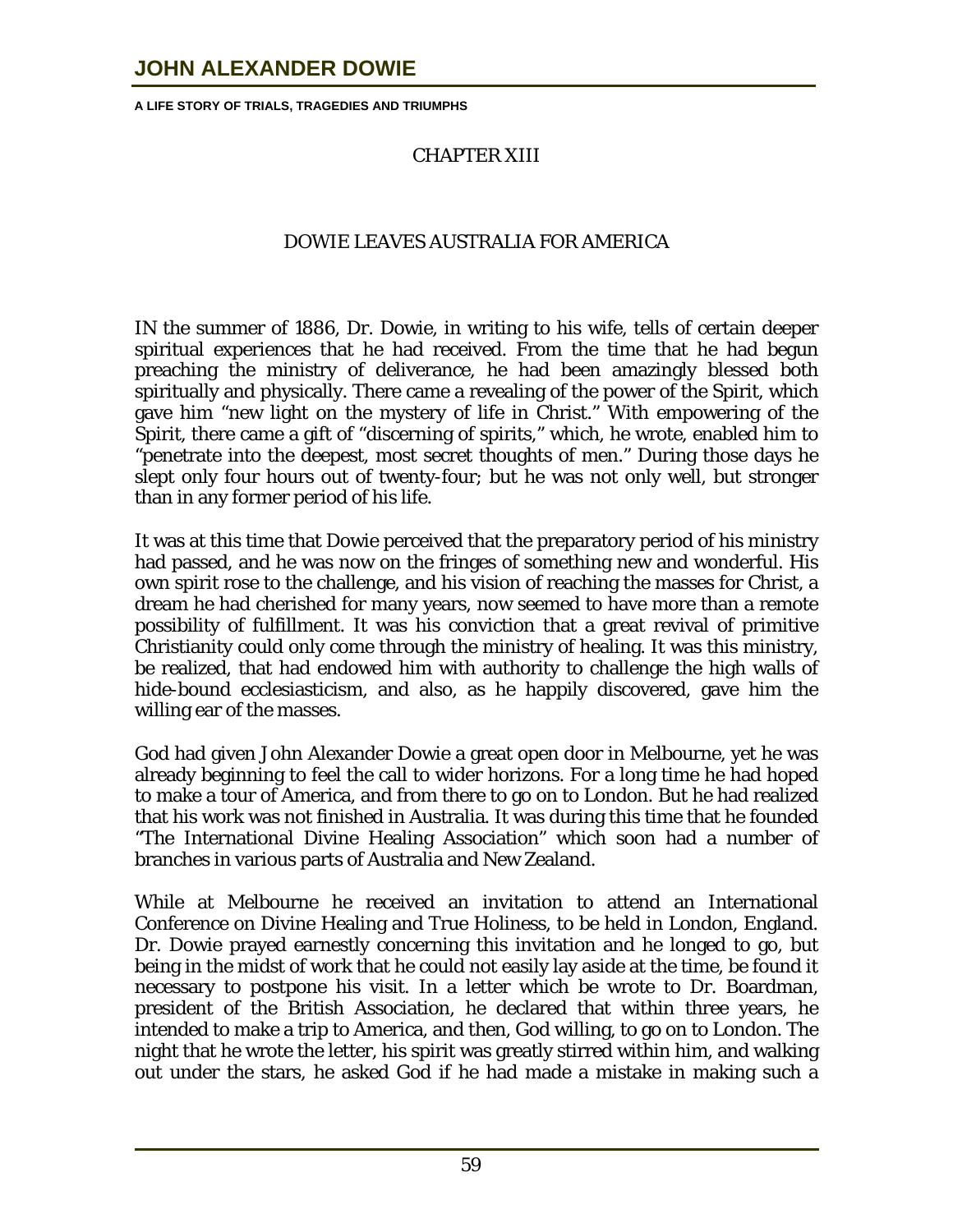**A LIFE STORY OF TRIALS, TRAGEDIES AND TRIUMPHS** 

promise. Dr. Dowie, in moving words, describes his experience that night in Australia as he communed with God under the canopy of the heavens:

"Looking up again, my heart was awed, my spirit stirred with the solemn beauty of the night. The Southern Cross hung low in the sky. At its foot was the blackest place in all the heavens, like a rent, without a star. As I looked into it, the misery, shame and horror of sin and disease and death and hell seemed to be buried there, at the foot of the Cross. But whilst I continued to gaze, its darkness, its stillness appalled me.

"Then suddenly, the earth seemed to be vocal. I could hear the wail of pain and the cries of the dying, rising from all continents, swelling up from all the cities and hamlets and villages and solitudes, from ten thousand times ten thousand homes where babes in mothers' arms, and children, lay dying, breaking loving hearts. Oh, how can I tell it? I could hear the cry of the suffering coming up from all the earth, from the millions of beds of weary pain, crying, 'Oh, Lord, how long, bow long?' and my heart was broken. I wept bitterly and threw myself down in an agony. Was there no help?

"After a time I arose and looked up again. Now I saw that the Cross was pointing to the Milky Way, that glorious ladder of light, which spans our Southern Sky, where galaxy after galaxy of starry glory led upward to the 'sweet Pleiades', the 'Seven Sisters', where some say is the center of all things, around which all suns and systems revolve. Be that as it may, as I looked, the 'sweet influences' of the Pleiades of which Job sings, stole over me. I thought perhaps the Throne of God is there; but the pathway to it is from the Cross.

"And as I looked I knew that I, too, had to carry the Cross of Christ from land to land, and bid a sin-stricken and disease-smitten world to see that the Christ Who died on Calvary had made ATONEMENT FOR SICKNESS AS WELL AS FOR SIN, AND THAT WITH HIS STRIPES WE ARE HEALED. I knew that I would never reach the abode of peace except by taking up that Cross and following Him in a life of still more complete denial of self.

"And so the comfort of that peace came to my broken heart that night; and although the cry of the sorrowing and the dying is ever with me, and again and again breaks my heart… yea, a thousand times…. yet I have learned that it is only a man with a broken heart that can carry on this ministry. A broken heart that feels the weight of human sorrow, sin and sickness. I can smile. I laugh. Yet were I to try to speak as I feel, I think I would never speak at all. But God sends joy, and His joy is my strength.

"But the night passed, and as I entered my Australian home in the first hour of the glorious light of day, the stars faded out of the sky, the lesson that I had learned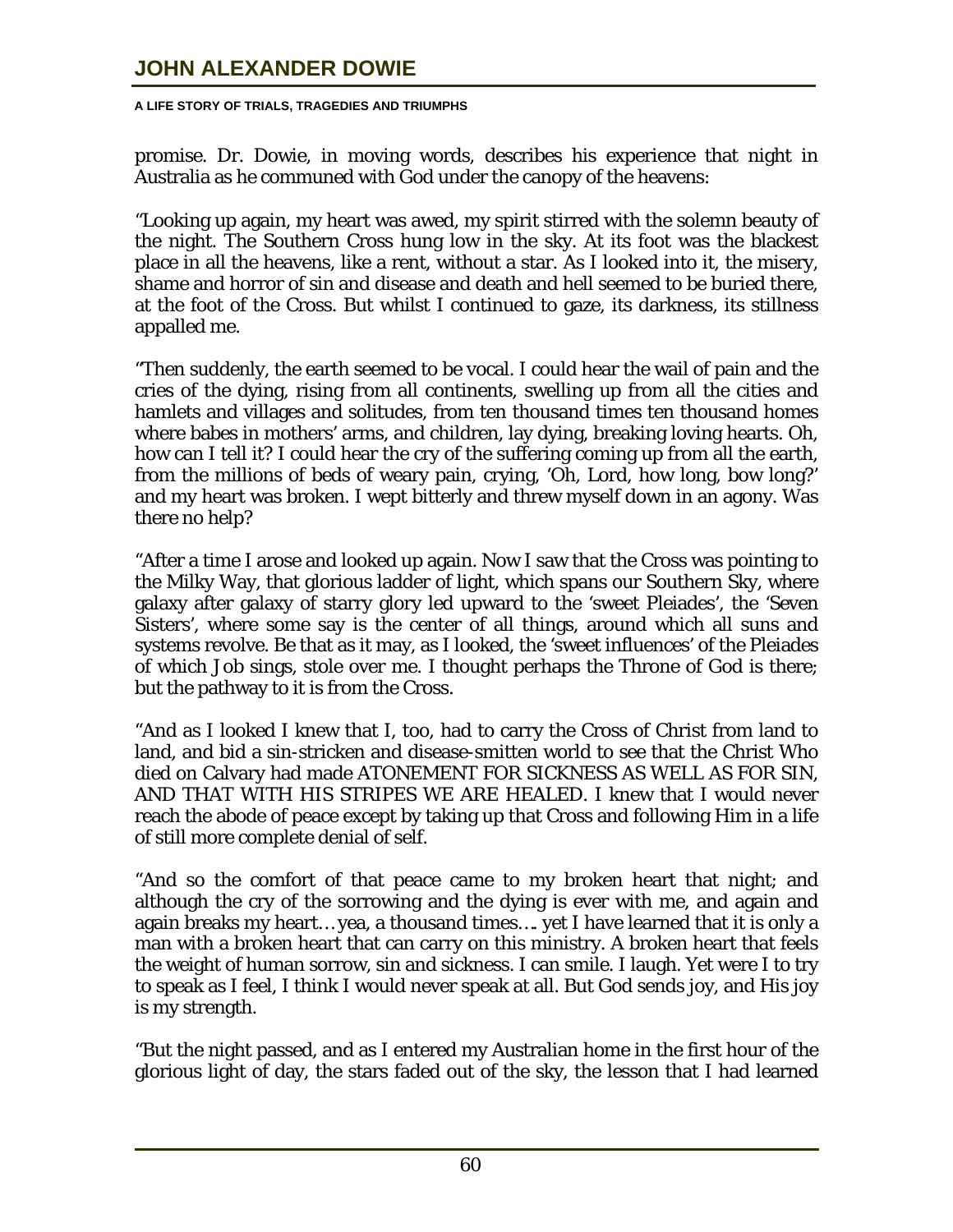**A LIFE STORY OF TRIALS, TRAGEDIES AND TRIUMPHS** 

was with me, and I knew that it was right to leave that lovely Australian land, and go forth on a pilgrimage carrying leaves of healing from the Tree of Life to every nation I could reach."

Late in the year 1887, Dr. Dowie resolved that in the spring, be would begin such a tour, intending to stop for a few weeks in New Zealand and then to sail for San Francisco, California. Dr. Dowie has left us a vivid account of his final days in Australia and his parting from the church in Melbourne:

"It seems fitting that this record of our present and future work should have, for a link with our past work for the Lord, some account of the closing scenes of our nearly sixteen years of ministry in Australia. Therefore I will refer to our farewell meetings in THE FREE CHRISTIAN TABERNACLE in Fitzroy, Melbourne. It was no little grief to part from the dear people whose love and loyalty to me had stood the severest tests which Satan could devise. But their love to God stood the strain of my resignation in November, 1887, although they requested that I should not retire for three months. Accordingly, I yielded to their wish, and my resignation, although accepted, was arranged not to take effect until February 19, 1888, on which date I announced I would preach my farewell sermons.

"The last few days were largely spent in all the many duties and toils inseparable from the private affairs of this life, in disposing of our few worldly goods, 'in doing things honestly in the sight of men,' and in preparing our little pilgrim band of five for our long journeys and voyages. I may be permitted here to say that our two little ones accompanied us on our travels, my son aged 11 years, and my daughter aged 7. We felt it would be quite impossible to leave them behind us, believing the beautiful words of Joseph (Gen. 50:21), find a sweet fulfillment in Jesus, and are His words to us—'Now therefore fear not: I will nourish you and your little ones.'

"On midday on Saturday, March 3rd, we went on board the MARANOA, lying at Queen's Wharf, on the River Yarra, in the heart of the city where we had been so tried and so blessed. Some hundreds of our friends 'accompanied us to the ship' where we had a precious time of prayer and praise; and so amidst hymns and tears and blessings from grateful hearts we sailed away down the river and the bay, away out into the ocean hearing the words, floating on the waters, of our sweet singers as we left the shore:

'Beyond the swelling floods

We'll meet to part no more.'

"In two days we arrived safely in one of the loveliest of all the earthly heavens I have ever seen—the beautiful harbor of Sydney.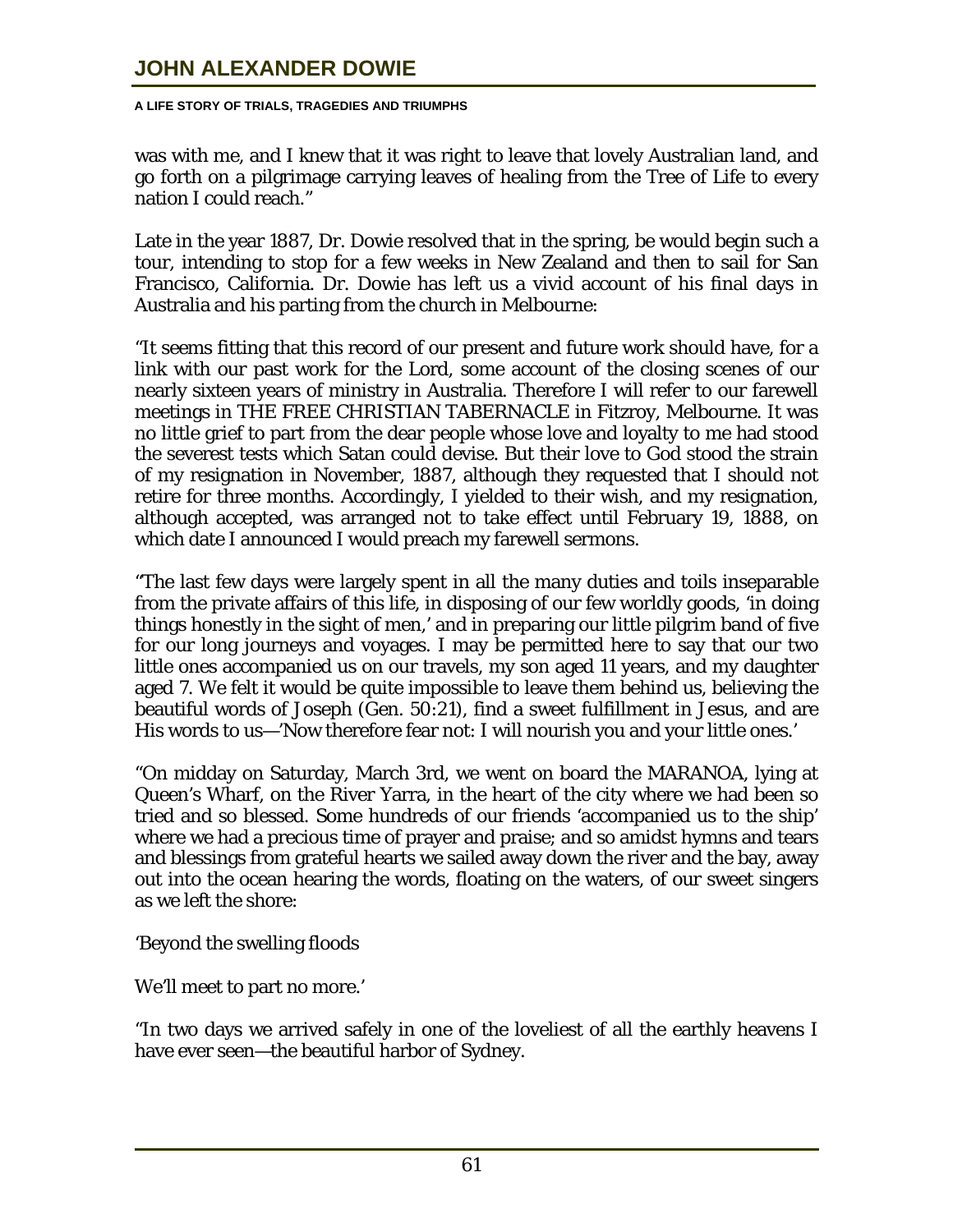**A LIFE STORY OF TRIALS, TRAGEDIES AND TRIUMPHS** 

The voyage had been very stormy until the morning of our arrival, but when the sun rose upon the giant cliffs of George's Head, a gentle breeze was beating over the fair face of the deep blue waters, and scenes of entrancing beauty burst upon our gaze, as we sailed onward close to the shores of the charming Illawarra country. Onward we sailed past villages and towns which found fitting place in the ever-changing panorama. Passing the southern suburbs of Sydney itself, we sailed close under the high rocky steeps which front the ocean, and hide the great city beyond them. Then onward to the Heads which open out that wondrous channel, a narrow gateway of divine grandeur, into a harbor of surpassing loveliness stretching away north, west, and south. And how wondrous the effects of sun and sea upon these scenes of beauty which unfold as we pass onward. But now the city flashes forth from every height, crowned to its summits with houses, the homes and business places of hundreds of thousands of busy men and women. A great commercial city is before us, where a hundred years ago, the silence of nature reigned, save for the cries of a few savage, aboriginal tribes — a wondrous transformation."

Leaving Australia, the family made their way to New Zealand, where Dr. Dowie labored several weeks in the interests of extending the ministry of Divine healing. Then as had been planned, they set sail for America, where on June 7, 1888, the family arrived, little realizing the tremendous impact the Divine healing ministry was to have upon that country before many months had passed.

Regarding the years he had spent laboring in Australia, Dr. Dowie wrote the following lines with which we conclude the chapter:

"It is worth all the toil and trial and ten thousand times more, to have the real and unmistakable experiences of the years now passing by, so full of confidence, and so full of hope and love do they make my life, giving me the needed grace for trial and toils and victories yet to come. The sense of all this being a kind of preparatory school, is one that increases steadily in my heart as the years go by. They whiten my hair, and put new furrows in my face, but my heart grows younger and my faith is stronger and simpler, my hope is brighter, and above all, my love is purer. Life has fewer real perplexities, and the solution of human difficulties is so clearly to be found in Christ alone that I have no other thought than just to get to know what He said, and did, and willed, and that is my path, and that alone for me. I never did have any faith in what Tennyson calls 'honest doubt', for I have always felt that to doubt our Lord Jesus Christ for a moment was a mean and dishonest thing, and now I never give it any quarter."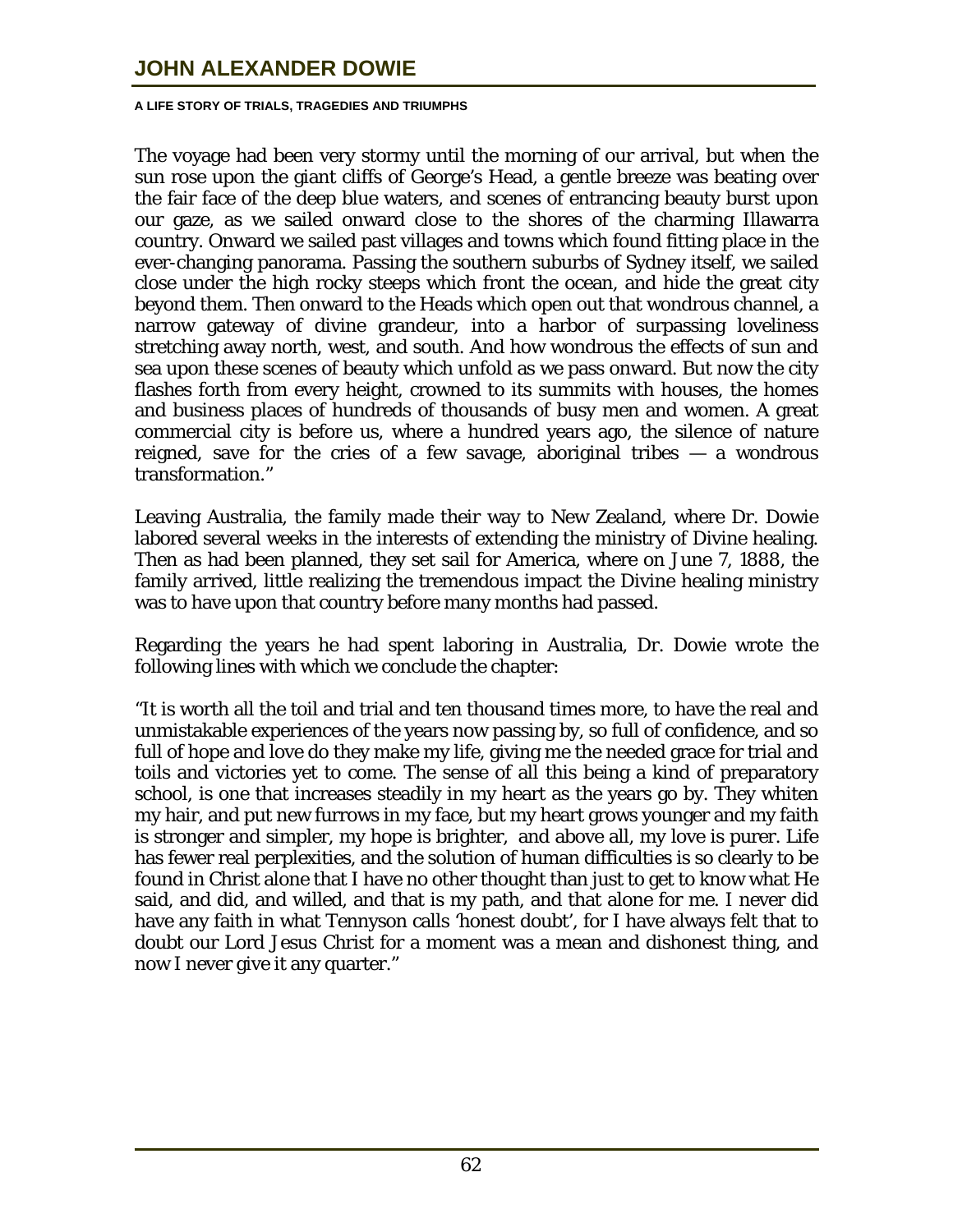**A LIFE STORY OF TRIALS, TRAGEDIES AND TRIUMPHS** 

#### CHAPTER XIV

#### THROUGH THE GOLDEN GATE

ON June 7, 1888, John Alexander Dowie passed through the Golden Gate at San Francisco, California. He registered at the Palace Hotel, and looked to God to lead him in his plans for preaching the gospel in America. At that time he had only seventy-five dollars in his purse. Reporters looking for a story, heard of his coming and featured something of his work in the local newspapers. Soon the carriages of the wealthy from Oakland and Berkeley, crossed the bay on ferries, and rolled up Market Street to the Palace Hotel. Before long, people were coming from all parts of California, to have an interview and to be healed of the man from Australia.

Dr. Dowie was troubled. Large numbers of fine ladies, some from the circle of "the Four Hundred," were coming to see him. The preacher was blunt with them. He asked them if they had given up their sins and follies. He told them to get salvation and then they could talk about healing. They went off to say that Dr. Dowie "was one of the most attractive of men up to a certain point and then he was a terror." Yet others continued to come. From early morning throughout the day, the corridors of the Palace Hotel would be filled with people waiting for an interview.

Yet he prayed for not one, until an old woman from Sacramento came to the hotel. Dr. Dowie tells what happened:

"One morning I had been working with these godless Christian Scientists, and church members, and fine-feathered birds with polluted hearts, and I was tired. It was three o'clock before I could get away. At last I sent a message to my secretary, 'Clear the corridor. I will see no more until Mrs. Dowie gets some food.' She was fainting with weariness.

"As I passed along I saw an old woman, with a long white crutch made of pine, common as you could make it. I looked at her f ace— it was seamed with care, and everywhere there were wrinkles. A bright looking girl was by her side. As I passed along, they said nothing. They had asked permission to be allowed to wait, and my secretary had permitted it. As I passed, however, there was something in the eye of that old woman that went to my heart.

"It was a spirit looking out of the windows of a house of suffering. I could not go to lunch. I came back and stood in front of her, asking, 'Mother, were you waiting to see me?' She answered, 'Thee be the doctor. I know thee be.' 'How did you know,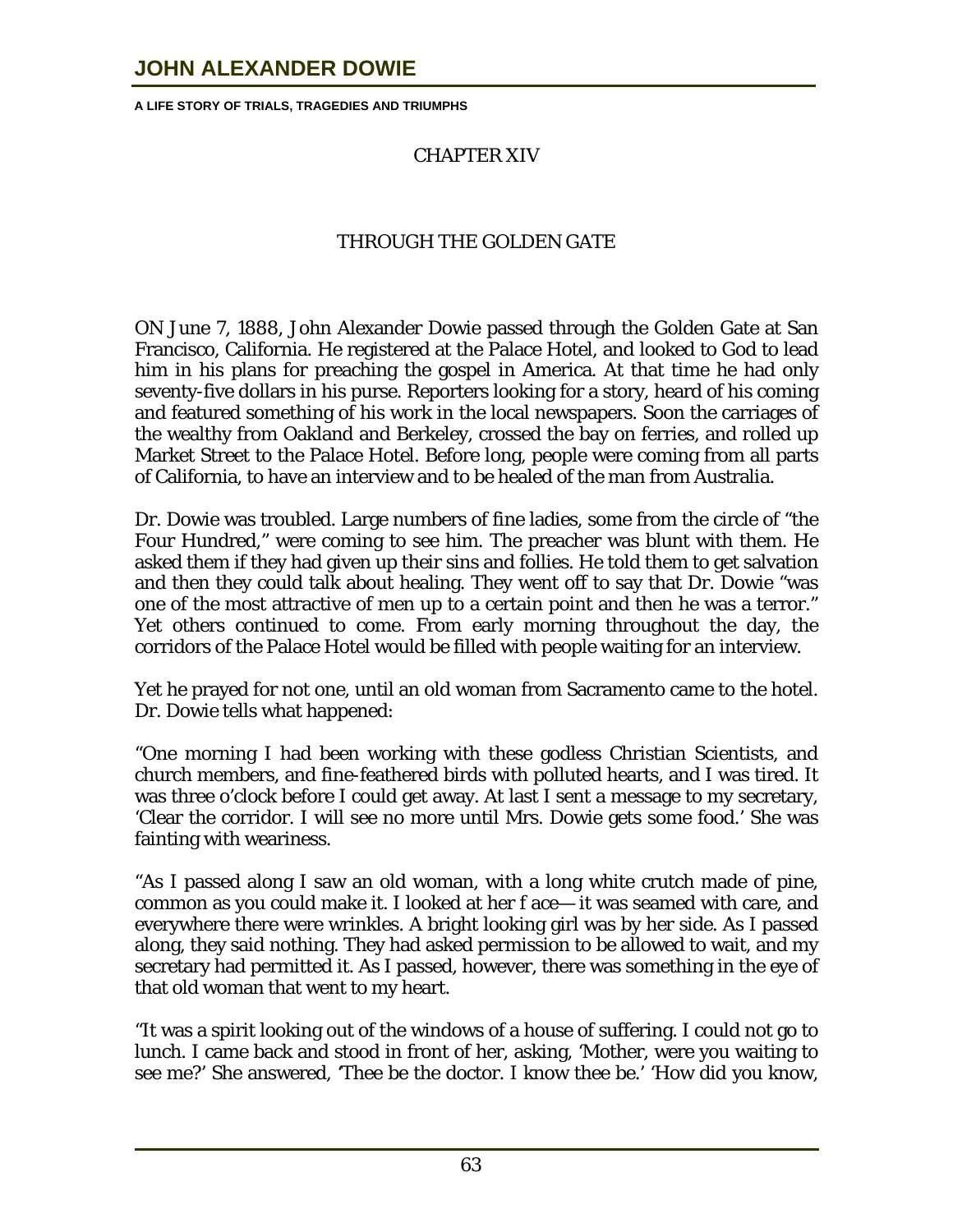**A LIFE STORY OF TRIALS, TRAGEDIES AND TRIUMPHS** 

mother?' She replied, 'I knew it by the kind eye looking at me.' I said, 'Mother, come in.' She was poor— oh, so poor. She had to borrow the money to come from Sacramento to San Francisco, and it was only a dollar fare or so.

"After a few words of prayer, I found she was a most interesting character. She was a tall, gaunt-visaged, weird looking person, abrupt in manner, without imagination, conscious of her ignorance, and doubtful of her standing in Christ. She presented a most peculiar study as the conversation proceeded. She said, 'Doctor, I am a hard case; my husband is a much harder case; we are very poor, and I am very ignorant; he read about you yesterday in Sacramento, the capital of this State, about 100 miles from this city. He said, "That is the old-time religion, or else it is all a lie; go down and see if the doctor is what they say he is, and if he is, you will come back cured."

'I stared at him in astonishment, for he was not a Christian man, nor given to believe in such things. But he was very pressing, and said, "Go!" So I have come.'

"'But are you a Christian?' I asked. 'I don't know,' she replied. 'I want to know; I do not believe in saying I am, unless I am sure.' And then in a few minutes she burst out, 'Oh, doctor, I want to be sure of salvation; you do not know how ignorant I am; I can't read or write; I don't know a B from a bull's foot; I am poor white trash; do you know what that means?'

"I said, 'Yes, you were born in the South, were you not?' She answered, 'Yes, they talk of slaves—black slaves—but I have been a white-skinned slave all my life, and I am a slave now as regards work. They sent me out when I was only four years old to gather sticks in the woods; I was beaten, half starved and cruelly treated by a drunken step-father; I grew up ignorant. I do not know how to talk even now to such a gentleman as you. Oh, tell me how can I be sure of salvation.'

"I was deeply moved, for she was speaking with a natural, or perhaps I should say, a supernatural eloquence that was irresistible. I gladly responded to her cry, and it was not long before I had the joy of seeing her led into a simple trust in Christ as her Savior. The Holy Spirit had already wrought in her conviction of sin and a fervent love for Christ the Righteous, and she was ready to yield her heart to Him. I realized that Satan was condemned, and she was set free. She looked at me with tears in her stony face, and when I asked, 'Now will you just trust Jesus as your Healer?' she again replied, 'Show me how.' I said, 'If Jesus were to enter this room now and present Himself to you, would you ask Him to heal you, believing that He would?'

" 'Oh, yes, Doctor,' she said, 'and I believe He would.' 'Then,' I replied, 'He is present.' She looked around. I said, 'Invisibly present, for He has said, "Lo, I am with you always." If that is true, He is here now in spirit and in power.'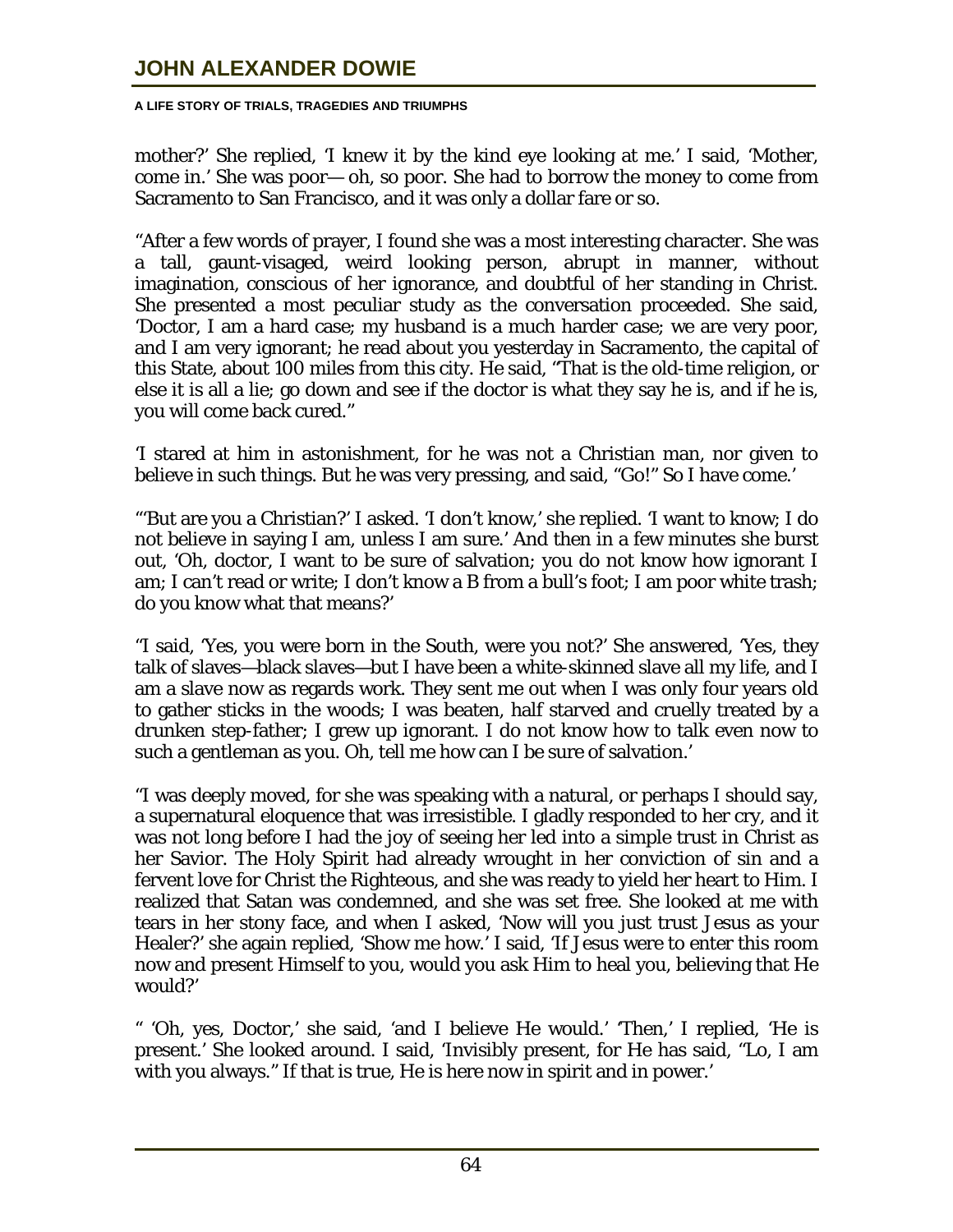**A LIFE STORY OF TRIALS, TRAGEDIES AND TRIUMPHS** 

" 'Doctor,' she said, 'I believe He is.' Without another word, I knelt at her feet and asked her to put the diseased foot in my hand; I prayed that God would use me by the Holy Spirit in Jesus' name, and for His sake, in her healing. When I had finished praying, I looked up and saw that she was crying softly. I think my attitude at her feet had deeply touched her; but she was looking upward lost in reverent prayer. I rose and said, 'In Jesus' name, rise and walk!' She looked for the crutch, which I had placed beyond her reach. I repeated the words, 'In Jesus' name, rise and walk!' She arose, and walked several times across the room.

"I said, 'You are healed.' She could not speak for emotion, which she tried hard to restrain, but at last gave way, and falling on Mrs. Dowie's neck, kissed her warmly, and also embraced her daughter, whom she had told me she had not kissed for many years. It was a very affecting scene. The daughter was a backslider, but ere she left the room she was restored to God. As they were going away, I said the old lady, 'You have left something which belongs to you. She asked, 'What?' I said, 'Your crutch.' 'Oh,' she answered, 'I don't need it any more; I am healed.' I inquired, 'What do you intend to with it then?' holding it in my hand. She said, 'Oh, Doctor, if you would like to take it, I will leave it with you.' I answered, 'Very well, put it in the corner.' And in the corner it was placed, and she walked more than eight blocks to her daughter's house.

"In two days, on Monday, the 19th of June, she came back rejoicing, saying she had walked about quite well. She told me that she had not for two and a half years rested upon that foot without a crutch, and that for ten months, she thought she had not slept 'one solid hour.' I asked her how she slept now, and she said, 'Like a baby.' And then she told me she was going home. I asked 'What are you going to do when you get home?'

"'I will tell all," she said, 'that Jesus saved and healed even me.

John Alexander Dowie now entered into an intensive series of healing campaigns that took him up and down the Pacific Coast. He held a mission in a Presbyterian Church at Oakland, California, and during that time, among other healings, was the remarkable miracle of Mrs. Delilah King—a woman who had suffered from a chronic cancer, which had eaten into the larynx of her throat, and who had been given up by the doctors to die. When prayer was for her by John Alexander Dowie, the cancer disappeared. Mrs. King at that time was sixty-nine years of age, but she lived on for thirty-four years more as a monument of God's miraculous healing and keeping power. When she passed away, long after the death of John Alexander Dowie, she was nearly one hundred and four years of age. The validity of her testimony never was challenged or questioned, though it was printed and circulated throughout the world.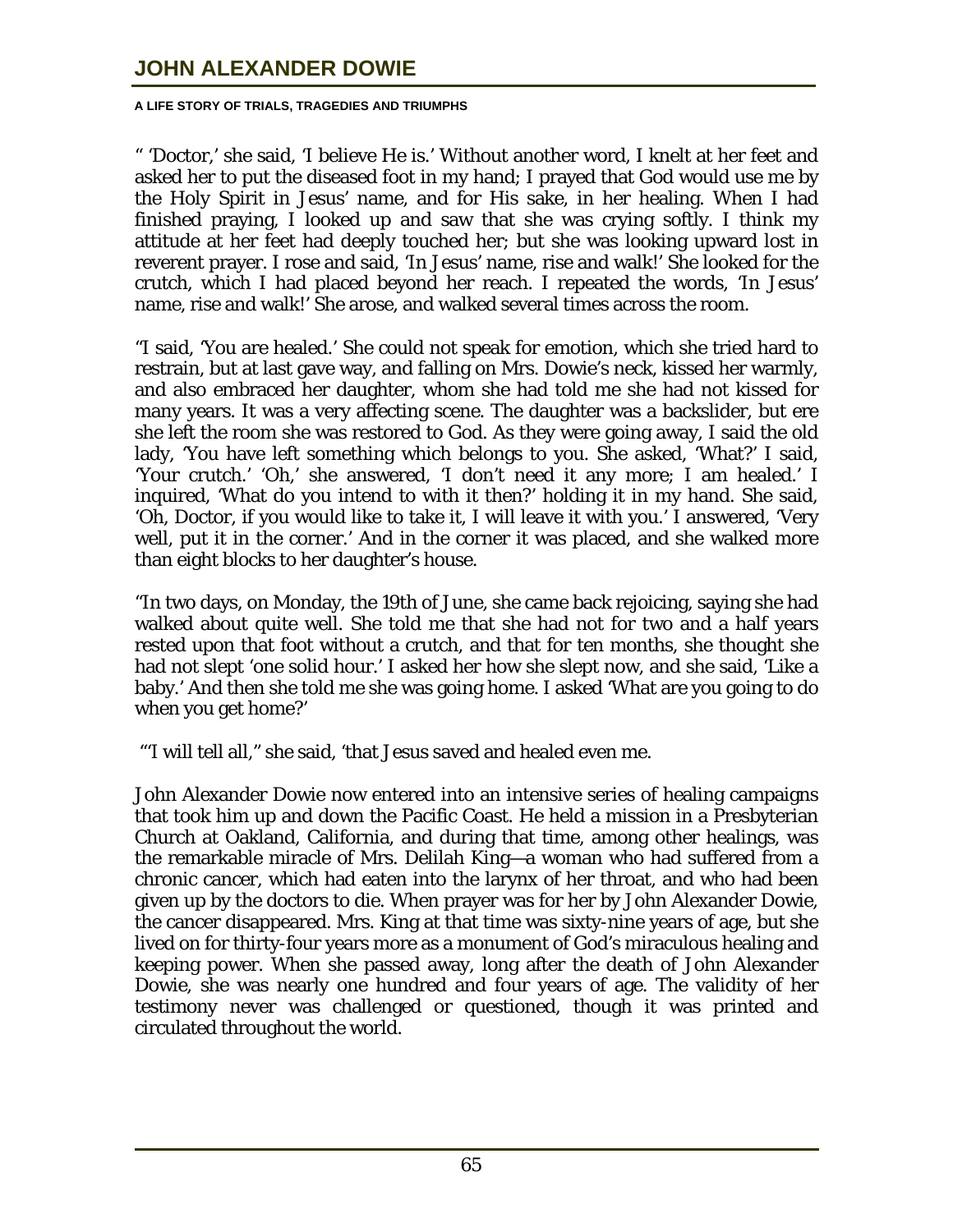**A LIFE STORY OF TRIALS, TRAGEDIES AND TRIUMPHS** 

In San Jose, Los Angeles, and San Diego, Dr. Dowie went with the ministry of deliverance for body and soul. Great enthusiasm was aroused by his message, and large crowds attended his services. However, the large audiences excited the envy of ecclesiastical authorities and a persecution began to rise against him. Persecution never daunted Dowie, and his work went forward at an increased pace. Not all church authorities immediately opposed him, and the Congregational Assembly requested him to address their ministers, which he did, and was given a very sympathetic hearing.

The following year, Dr. Dowie held a series of campaigns in the Northwest, including Victoria, Seattle, and Portland. Later he went East traveling through many states and cities, until at last, in the summer of 1890, he made his home in Evanston, Illinois, a suburb of Chicago. He was bitterly attacked by the Chicago newspapers which declared he was an imposter, and that he was not wanted in the city of Chicago. Dr. Dowie, who by this time, was a veteran in the art of facing opposition, was not seriously disturbed by these reports.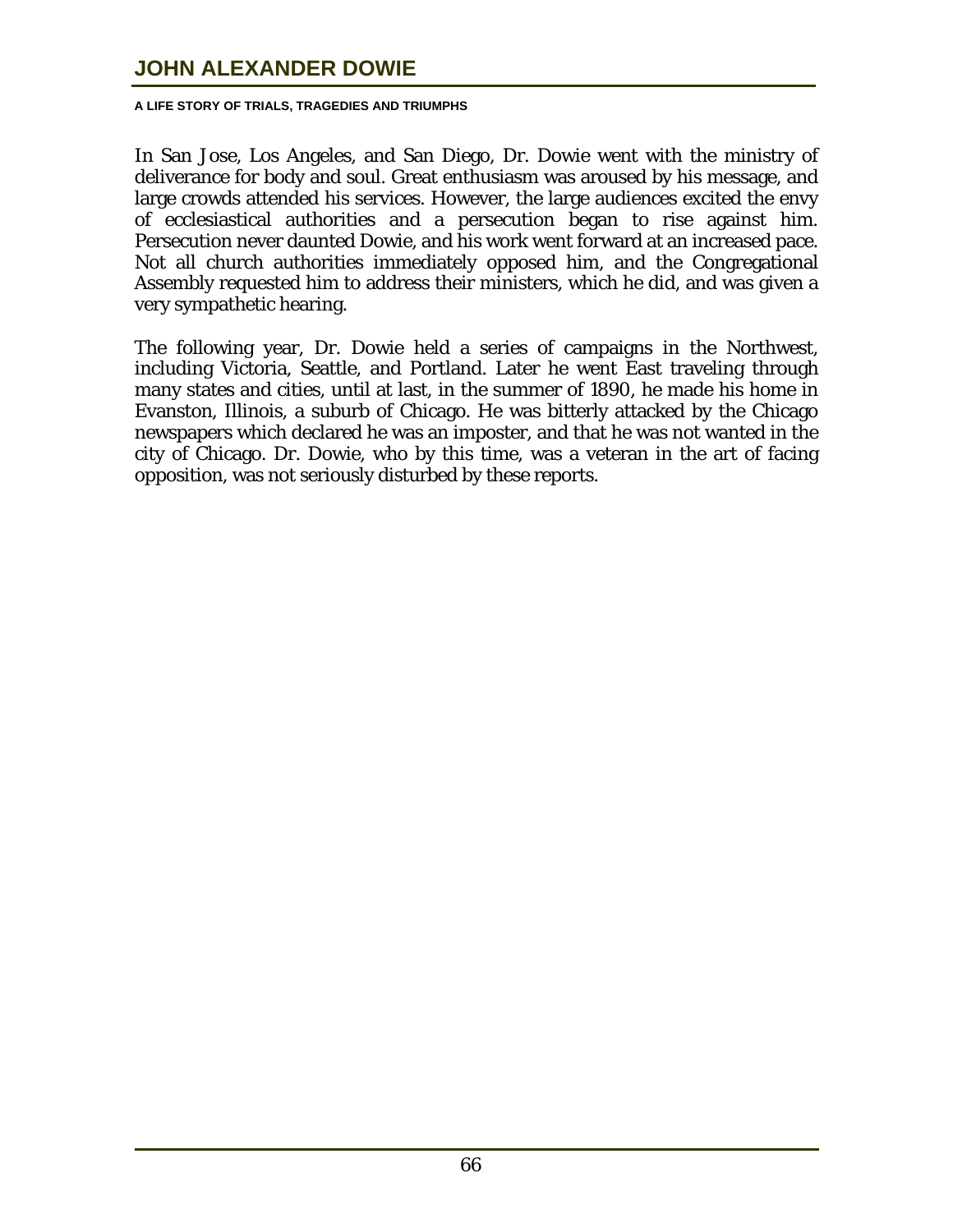**A LIFE STORY OF TRIALS, TRAGEDIES AND TRIUMPHS** 

#### CHAPTER XV

#### DOWIE VISITS THE FALSE CHRIST

SHORTLY after Dr. Dowie arrived from Australia in 1888, he heard that a man by the name of Jacob Schweinfurth had allowed himself to be proclaimed the Christ, and that his appearance on the scene was none other than the Second Advent of the Savior. He also learned that Schweinfurth had set up what he called a "heavenon-earth" on a farm six miles south of Rockford, Illinois. Dr. Dowie determined that when opportunity should offer, he would investigate the claims of this false Christ. On July 29, 1889, while he was in Chicago, he with several companions left for Rockford, arriving there about noon, after which they drove out to the so-called "Schweinfurth Heaven".

Upon arriving at the farm, Dowie made inquiry whether it would be agreeable with Schweinfurth to have an interview with him. He was invited into the house and introduced to Mr. Schweinfurth. Dowie described the man as being short in stature, of slender build, with hair almost fiery red, a short clipped beard, a mustache, and whiskers. His face was small, his eye dull and seemingly without expression even when "most animated." A conversation followed the introduction, which continued without intermission for two hours and a half.

The interview had been opened by Schweinfurth asking Dowie his opinions concerning the conditions of the church throughout the world. After answering his questions, Dr. Dowie then took the questioner's place and held the conversation from that time. It was evident that the false Christ realized that the opening remarks were only preparatory fencing and he was watching Dowie to see how he would open to matters more grave connected with his astounding claims. Schweinfurth showed no eagerness to discuss these claims until the subject was forced upon him.

Dr. Dowie then plunged into an intense and pointed conversation with Schweinfurth which he observed soon broke up the man's "cool restraint." As the latter wiped the sweat from his brow, it was evident that the conversation was noticeably affecting his alleged habitual composure, and "the tell-tale blood that flowed to his face showed that he had been hard hit." Accurate notes were taken down of the following dialogue that ensued.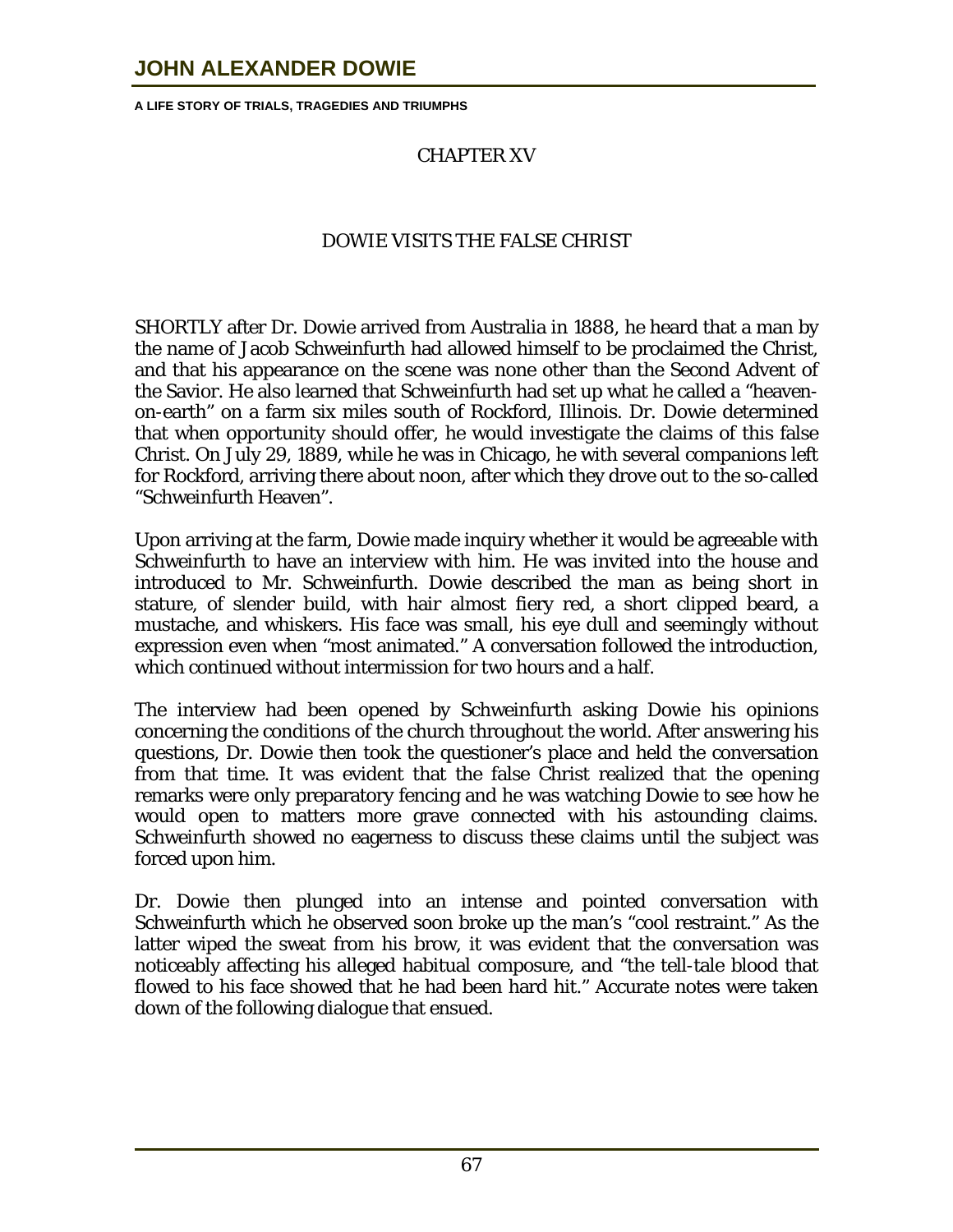**A LIFE STORY OF TRIALS, TRAGEDIES AND TRIUMPHS** 

Mr. .Dowie: You will now pardon me, Mr. Schweinfurth, if I at once ask you to enter upon the subject of yourself and your claims, and the public declaration of which, has caused me to make this visit to you today.

Mr. Schweinfurth: Certainly Doctor, I am willing that you should ask me any questions that you please.

Dowie: Is it true that you claim to be the incarnation of our Lord and Saviour Jesus Christ, the Eternal Word which became flesh and dwelt on earth nineteen centuries ago, Whose life is recorded in the four gospels, Who died on the cross, rose from the dead, and re-ascended into the heavens? Do you declare that you are the Christ Who came to the earth, and that who I am speaking to is He? (While Dowie uttered these words with great solemnity and fastened his eyes upon him, Schweinfurth drew himself together in almost fear, it seemed. Rapidly collecting himself, but yet with great effort, he paused for a few brief seconds before he answered.)

Schweinfurth: I am he. (For fully half a minute Dowie looked at him and then said:

Dowie: Then if you are the Christ, you must also claim, as the Second Person of the Godhead, that in you dwells all the fullness of the Godhead, bodily, and you are the incarnation of the Eternal Father and the Eternal Spirit?

Schweinfurth: I do.

Dowie: Then as Christ, you ought to know more about me than I know about myself.

Schweinfurth: Perhaps I do.

Dowie: Very well. Now tell me where I was born, what my life has been, where I have labored, my age, the name of my wife. In short, prove to me your knowledge of my outward life, and I will ask you about my inward and spiritual life.

(At this point, a Mrs. Tuttle, who had been the one who had first proclaimed the false Christ, who had been sitting very uneasily fanning herself, and observing the sweat which had broken out upon the false Christ's brow, interposed.)

Mrs. Tuttle: O Doctor Dowie, you entirely misunderstand. The Christ never witnessed for himself. He never proclaimed himself. I (she said, drawing herself proudly and pointing to him patronizingly) proclaimed him to be the Christ. He knew it not, but I proclaimed him, for God revealed it unto me.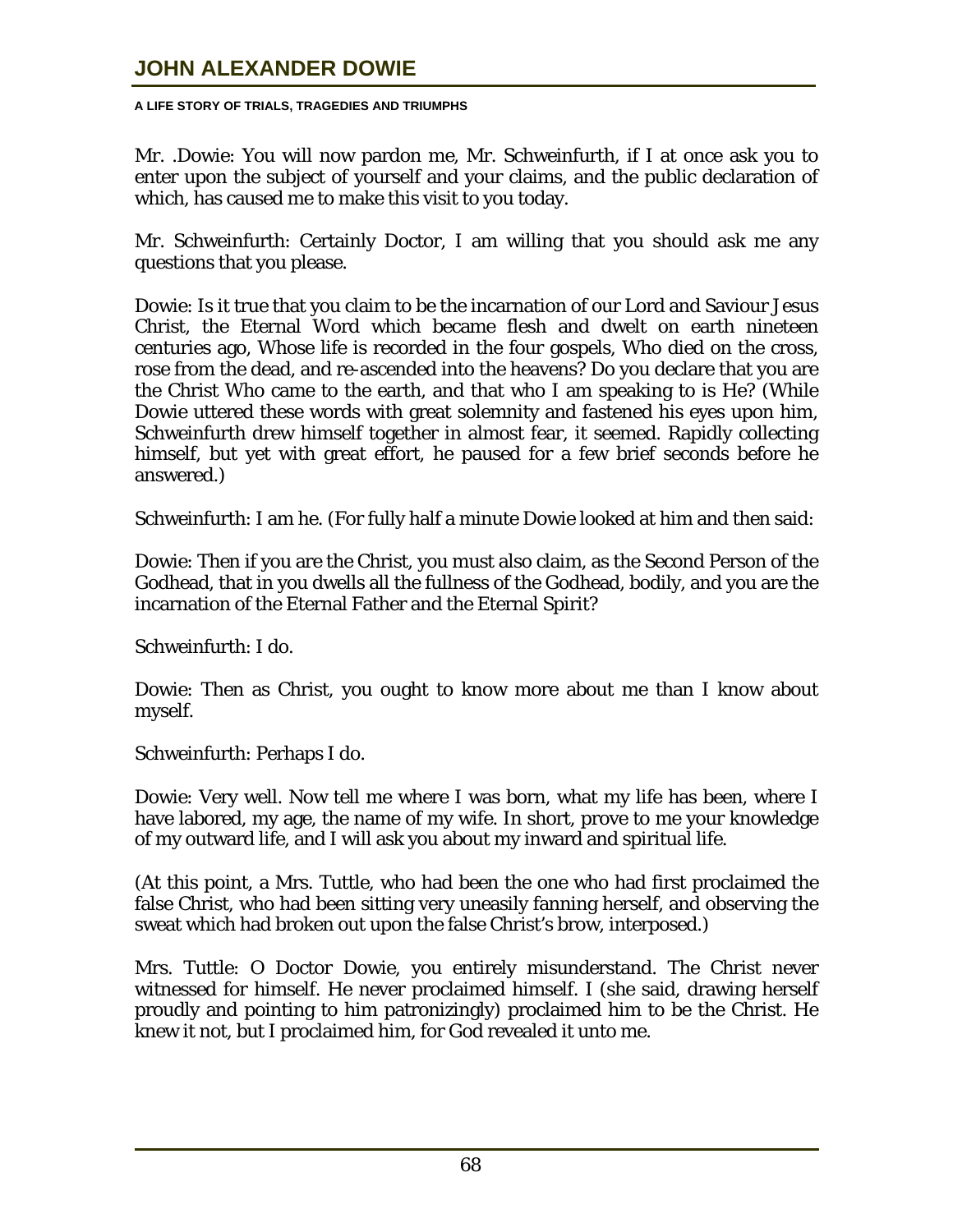**A LIFE STORY OF TRIALS, TRAGEDIES AND TRIUMPHS** 

(This interruption had given Mr. Schweinfurth time to recover himself from Dr. Dowie's rapidly and earnestly asked string of questions, to none of which he ever ventured an answer and with an affected calm and an assumption of dignity, he said with diabolical coolness:)

Schweinfurth: I witness not for myself and no man can come unto me except the Father draw him.

Dowie: Yes, you are quoting the words of Christ, but you must remember that He manifested His divinity by His words and works, and appealed to both as justifying His claims. Now, by what words or works do you justify your claims to divinity?

Schweinfurth: (With almost ludicrous solemnity) I am He.

Dowie: Well Mr. Schweinfurt, if you are He and you are the Eternal God manifest in the flesh, you will have no difficulty whatever in satisfying me as to your claims if you can only present me some adequate proofs—I will leave you to decide of. what nature these shall be—only let them be manifestly divine.

Schweinfurth: I witness not of myself.

Dowie: O, that is utter nonsense. Christ manifested Himself before and after His resurrection by many infallible proofs He changed water into wine; He miraculously increased the loaves and the fishes, and fed the multitude; He calmed the stormy sea and conquered the winds and the waves; He healed the sick of every kind. He raised the dead and even made His enemies to say, "Never man spake like this man."

Schweinfurth: (Sneeringly) Ha, Ha, you are in the kindergarten stage of your conception of Christ. Healings and such things as you speak of are of small account to me. These are the kindergarten methods. Now there is a higher.

Dowie: Suppose it to be so; then show me the higher. I have asked you questions concerning my external life, and you admit your limited knowledge by your inability to answer them. Speaking freely, do you not admit that you are a man of limited knowledge?

Schweinfurt: I admit that there are limits to my knowledge.

Dowie: That fact at once proves you are not the Christ "in whom are hid all the treasures of wisdom and knowledge", to whom "all power is given in heaven and on earth", and "no creature is hidden from his sight."

Schweinfurth: You do not understand.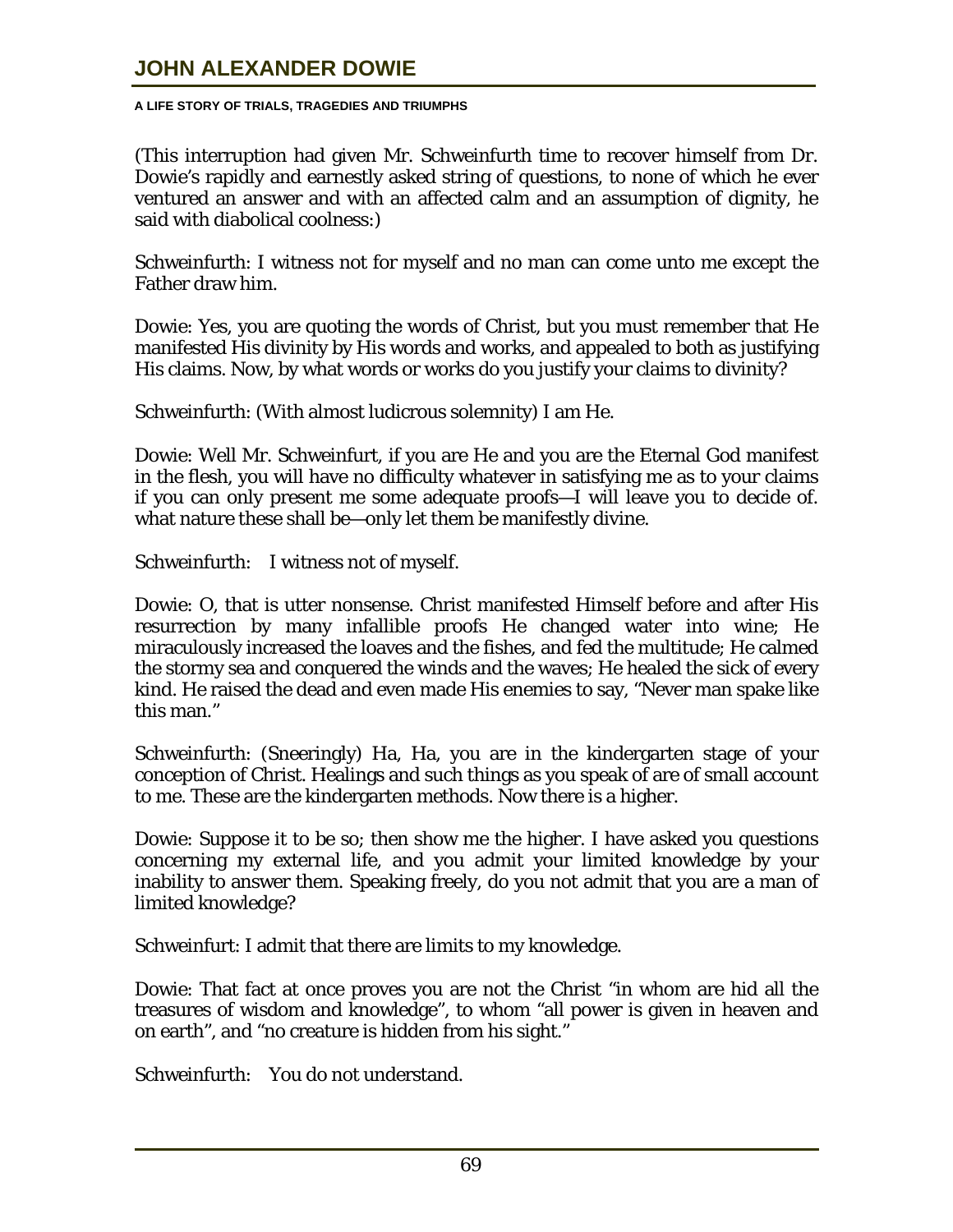**A LIFE STORY OF TRIALS, TRAGEDIES AND TRIUMPHS** 

Mrs. Tuttle: He knew it not; I proclaimed him to be the Christ.

Dowie: But if you are the Christ, you must know me from a child. If you were the Christ, I should say to your face: 'You know that I have loved You. You know that every day, despite my short-comings, my thoughts have been of Thee, O Christ. You know that I have consecrated my life to Thee, and have proclaimed this Gospel to multitudes and in Thy name have laid hands on sixteen thousand sick persons.' But you do not know me, and I say to your face you do not. I must either believe on you as my Lord and God or proclaim you as an imposter and a liar, and diabolical representation - not of Christ but of some cruel devil who is deluding not a few to deep depths of shame and misery here and to destruction hereafter.

The rapidly and earnestly delivered appeal by Dr. Dowie caused the false Christ great uneasiness. The minister drew his chair closer to him and be spoke his words with his eyes fixed steadfastly upon the man. Mrs. Tuttle, seeing that Schweinfurth was greatly disconcerted, rushed to the rescue, and declared that Dr. Dowie did not understand. Dowie replied by asking her to make him to understand, and said, "If you have knowledge that enabled you to reveal the Christ, and he has the knowledge, he will not be perturbed by these questions and observations. Dowie then asked her if she were not the wife of a Congregational minister, to which he received the reply, "I was."

The fact was that Mrs. Tuttle had left her husband and had taken up with Schweinfurth. The party noted that there were two children in the home that bore a remarkable likeness to the false Christ, and there were several more born recently in the home, whom the mothers (there were several women in the home) blasphemously called "the offspring of the Holy Ghost."

Dr. Dowie continued to deliver a rapid fire of questions which greatly disconcerted the man who sat before him. It was soon found that the one who said he was Christ knew nothing of the Greek or Hebrew or original tongues from which the Scriptures were translated. His quotations of the Scriptures were often incorrect. By this time it was apparent to those in the horne, that on the basis of wisdom and knowledge, they were conscious that they had failed to make any impression whatever. Mrs. Tuttle then burst out in a long rapturous testimony that Mr. Schweinfurth was the Christ and that nothing that Dr. Dowie might say would in the slightest degree shake the faith of their people in him. (At this point we resume a portion of the dialogue.)

Dowie: Who are his people?

Mrs. Tuttle: The church militant.

Schweinfurth: Oh!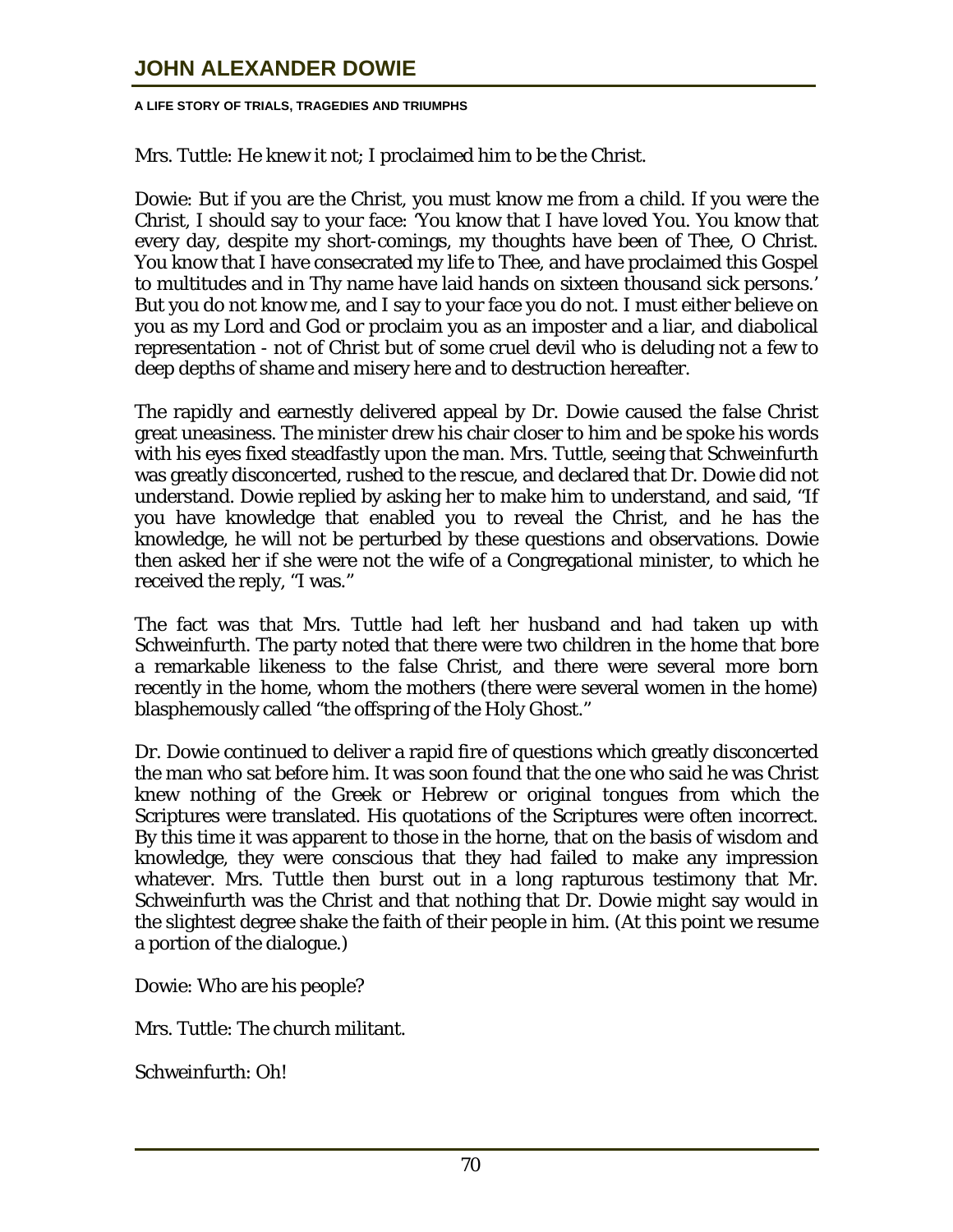**A LIFE STORY OF TRIALS, TRAGEDIES AND TRIUMPHS** 

Mrs. Tuttle: Oh I forgot; I should have said the church triumphant.

Dowie: (Laughingly) O you don't seem to be agreed. How many members do you suppose you have in the church triumphant?

Schweinfurth: I cannot tell.

Dowie: But "the Lord knows them that are His." You ought to be able to tell if you are the Christ. It seems strange to me indeed, to hear a man pronouncing himself the Eternal God, who ought to know all those who serve him truly, unable to tell the number, seeing that "the very hairs of our head" could all be numbered in a moment of time by Him and there are no limits to His knowledge.

By this time the false Christ was much discomposed and Dowie hastened on with his questions as he saw that the interview might suddenly be brought to a close without giving him the opportunity of closing it as he deemed best. Some of Dr. Dowie's party gave testimony to their being marvelously healed, and he asked Schweinfurth why he called Divine healing "the kindergarten stage."

Mrs. Tuttle: You do not understand. Mr. Schweinfurth has power, but he does not exercise it. It would be needful for you to listen to his teaching.

Dowie: I think now we have come to the end of this, and it becomes my duty as a minister of the Gospel, to warn you faithfully, and to declare my convictions of your claims.

Schweinfurth: Oh it does not matter what you say. It will not affect anything.

Dowie: It will free my conscience of all guilt concerning you, and it is my duty. In the Name of the Lord Jesus Christ, I now warn you to repent of your great wickedness in making such blasphemous claims, and in pursuing a course of deceptions and demoralization, deluding many others and preparing for them harvests of bitter shame and misery. I declare that you are not the Christ, but a blasphemer and a deceiver, and that through your sinfulness you have become completely controlled by Satan, and are now given over to a strong delusion to believe a lie— if indeed you believe what you assert.

Mrs. Tuttle: Dr. Dowie, take care what you say. He is the Christ; he is the Christ.

Schweinfurth (Who by this diversion had been enabled to recover himself) I dreamed of you, Doctor, last night, and that you sat there and said just the words that you have spoken, and that  $\overline{I}$  said, "You lie."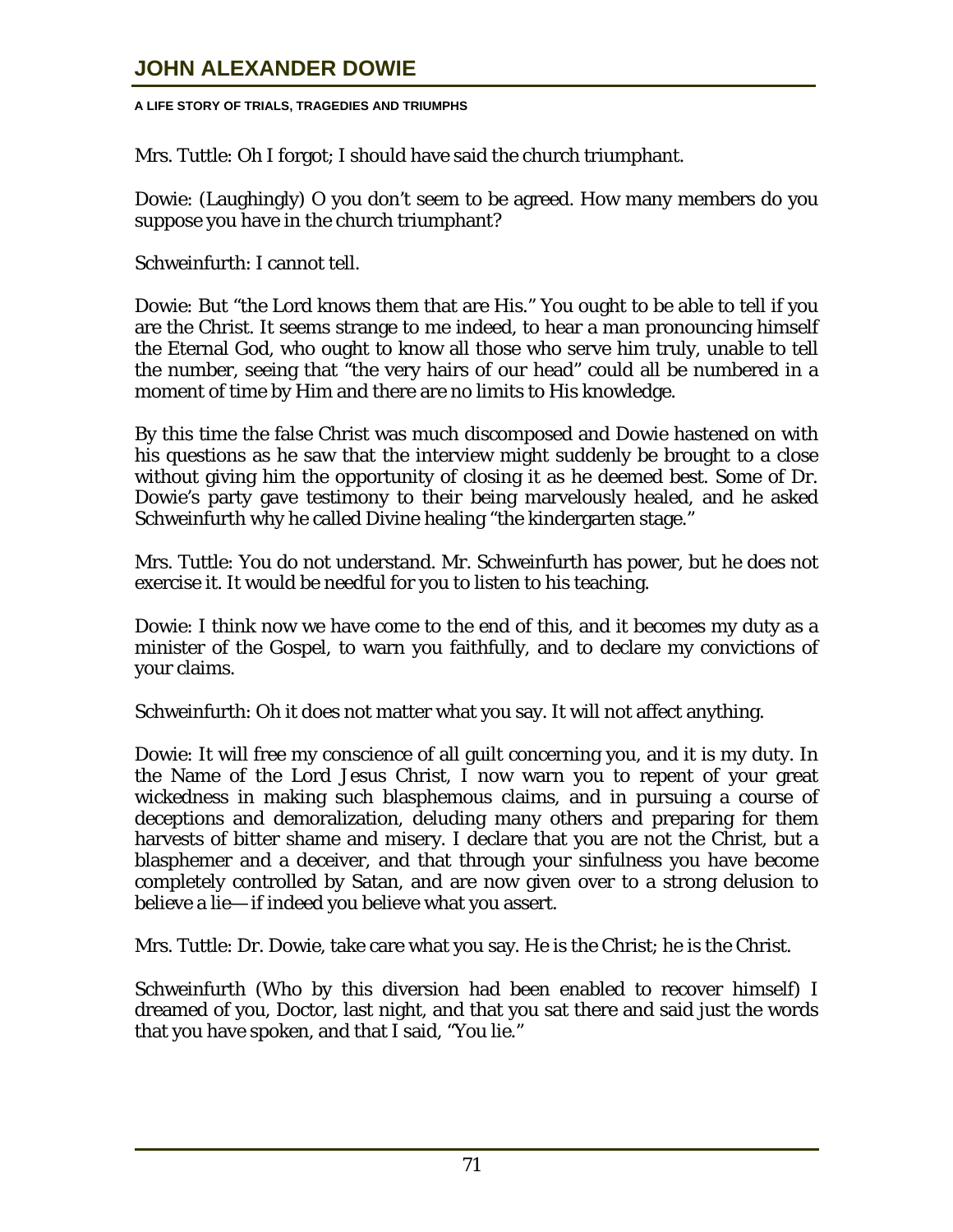**A LIFE STORY OF TRIALS, TRAGEDIES AND TRIUMPHS** 

Dowie: Is it needful for the Christ to dream? And if you dreamed that I was here and said these words, how came it that you manifested so much surprise when you knew my name, and did not recognize me at all?

Schweinfurth: (In apparent confusion) Oh, the dream has only just come to me.

Dowie: You remind me of Mohammed and other false prophets who used to get revelations on the spot and had dreams convenient for all emergencies.

Schweinfurth: You shall answer for your denunciations of me before the judgment seat of God.

Dowie: I will gladly do so and thank God as I stand before the judgment seat of Christ that He permitted me to denounce you as an impostor and deceiver.

Schweinfurth: You will repent of all that you have said.

Dowie: I shall never repent for having done my duty, and I have only a few more words to add in closing this interview. They are these: I am glad that I have come and glad that I have seen you and for these two hours and a half have spoken with you. I had thought before I came that you might be an exceedingly dangerous man, but I have no fear that you will be able to affect much, and I venture to prophecy in the Name of the Lord that you will wither away.

(With these words Dr. Dowie rose to his feet and all in the room followed his example.)

Mrs. Tuttle: You will need to repent, Dr. Dowie, for having said such dreadful things.

Dowie: I have said my last words and will say no more except to thank you for giving me this interview and the opportunity of doing my duty. I have no other feeling than one of intense desire that you should repent of your great sin, and shall be glad to have you call upon me, should you be in Chicago or its neighborhood. I shall be glad to give you an interview at any time in my home in Evanston.

(With these words, Dr. Dowie grasped the hand of the false Christ, bowed to the lady and retired.)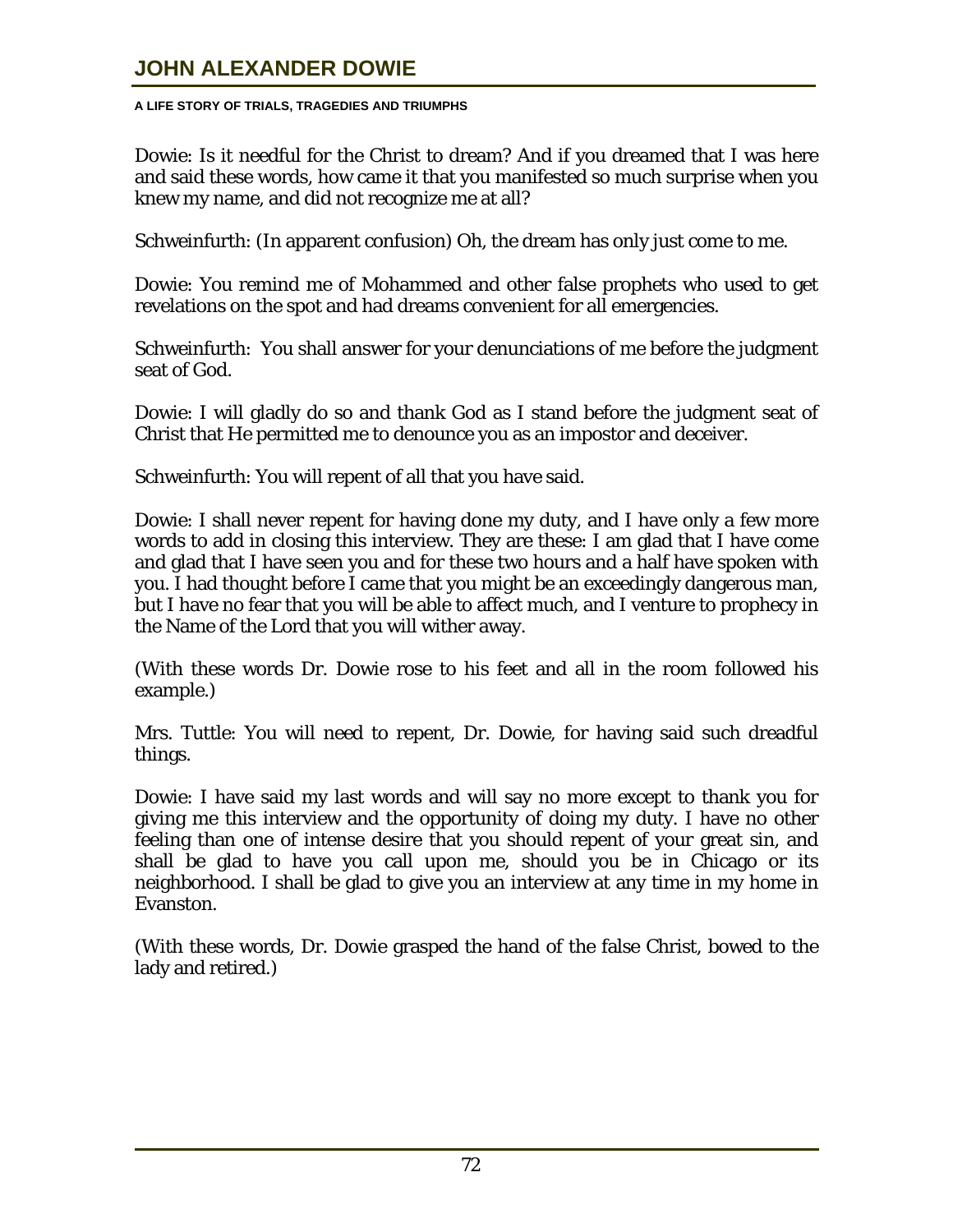**A LIFE STORY OF TRIALS, TRAGEDIES AND TRIUMPHS** 

#### CHAPTER XVI

#### DR. DOWIE GOES TO CHICAGO

IT had been the original intention of John Alexander Dowie to go on to England after he had concluded a series of healing missions in America. However, as it turned out, circumstances developed that altered his plans. He was delivering the concluding address at a Divine healing convention in Chicago, Illinois, on August 7, 1890, when a lady present in the congregation made a request that he pray for Mrs. Jennie Paddock, a lady who was lying at home suffering from a fibroid tumor—the doctors having abandoned the case because mortification had set in.

John Alexander Dowie took this as a test of whether he should begin a work in Chicago. He prayed for the dying woman; she was instantly healed and lived many years. The tumor, according to the description of a doctor, was almost as large as a cocoanut. It had grown fast to the blood vessels, and the spine, and protruded into her stomach so that she was unable to take food. The healing was so remarkable that a complete account of it appeared in several of the Chicago newspapers.

Dr. Dowie continued to fulfill engagements for healing missions in various parts of the country. But from that time, he considered the possibility of making Chicago, America's second city, his headquarters. Plans were under way at that time to have the World's Fair there. Dowie felt that with the opening of the Fair, and with people coming from all over the world, it would be an auspicious time to begin a permanent work in that city. With this in mind, he built a small tabernacle not far from the gates of the Fair, opposite the camp of Buffalo Bill. The opening service in the new building was held May 7, 1893. However, the response to his first endeavors in the tabernacle for which he had set high hopes, was rather disheartening. People hurried by, and gave only a casual glance at what was sarcastically referred to as "The Little Wooden Hut". Some years later Dr. Dowie from his pulpit recalled the story of his early beginnings in Chicago:

"At the World's Fair gate in 1893 we built our despised 'little wooden hut.' If anybody noticed it, they simply noticed it with supreme contempt and passed on through the gates into Vanity Fair.

"The world passed on, and the church passed on, for the church was robed with the world and had not time to stop and pray. I know of many contemptuous things that were said from day to day as people saw a flag with the words, 'Christ Is All' floating over our humble 'little wooden hut.'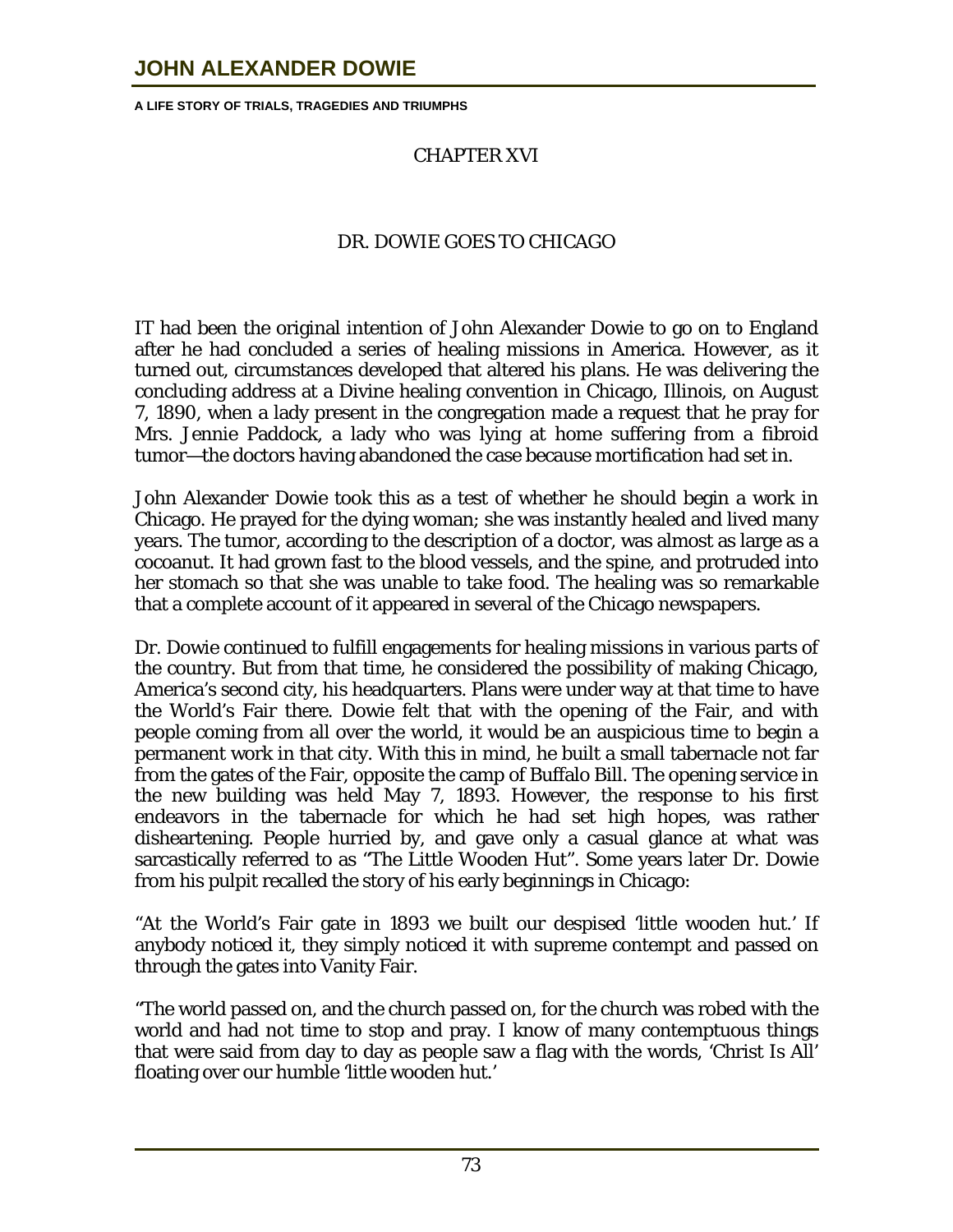**A LIFE STORY OF TRIALS, TRAGEDIES AND TRIUMPHS** 

"But there were some that looked, and there were some that stepped in, and there were some that listened. They were very few, however.

"The year passed on, and the Fair closed amidst horror, and blood, and ruin, financial and moral on every side. It was followed by that terrible crash which brought to beggary millions of people.

"In the midst of great national disaster, Zion was planted. We held on through that dark winter, the whole neighborhood of the World's Fair being forsaken as if it were an accursed place; the people wanted to get away from it.

"As the winter of 1893-4 went on, our little tabernacle small as it was, was too large for the small audiences. We had to retire into a small back room and hold on during the first part of the winter. We were only a score or two of people. I have preached to four. I have preached to ten. But I held on. I used to say to myself, 'Well, now, after all, is this a right expenditure? You used to preach sometimes to 20,000 people in the open air in Australia. Whenever you leave this city you get large audiences in any city of Canada and the East.' But I said, 'No. God put me here.' And that was the first of the series of tabernacles, each larger than the one before.

"People who passed in the train in that dark terrible winter who saw the words, 'Zion Tabernacle,' thought perhaps that it was shut up, abandoned like all the rest; but there was not a day in which there was not a service, not one; and scarcely a night in which it was not opened.

"The winter passed on, and ere it was through, the break came. The mighty power of God descended upon us. One after another people were brought from long distances and were wonderfully healed. We moved back into the main part of the tabernacle again. And as many of you know, it was overflowed from the beginning. Long before we opened the meetings the aisles in the tabernacle would be crowded. For months people stood in snow or sat on improvised seats and stood where they could hear if they could not see. God blessed and the revival of His work has been going on from that hour to this."

As it was in Australia, so it was in America, the ministry of healing and miracles was the key by which Dr. Dowie was able to secure an open door to the city of Chicago and to break through the hard crust of social indifference and apathy to the Gospel message. As soon as it was noised around that miracles were occurring, the crowds began to come.

As one reads through the early volumes of the old LEAVES OF HEALING, he sees in panorama the documentation of a vast number of the most remarkable and amazing miracles of healing. The news of these healings passed from mouth to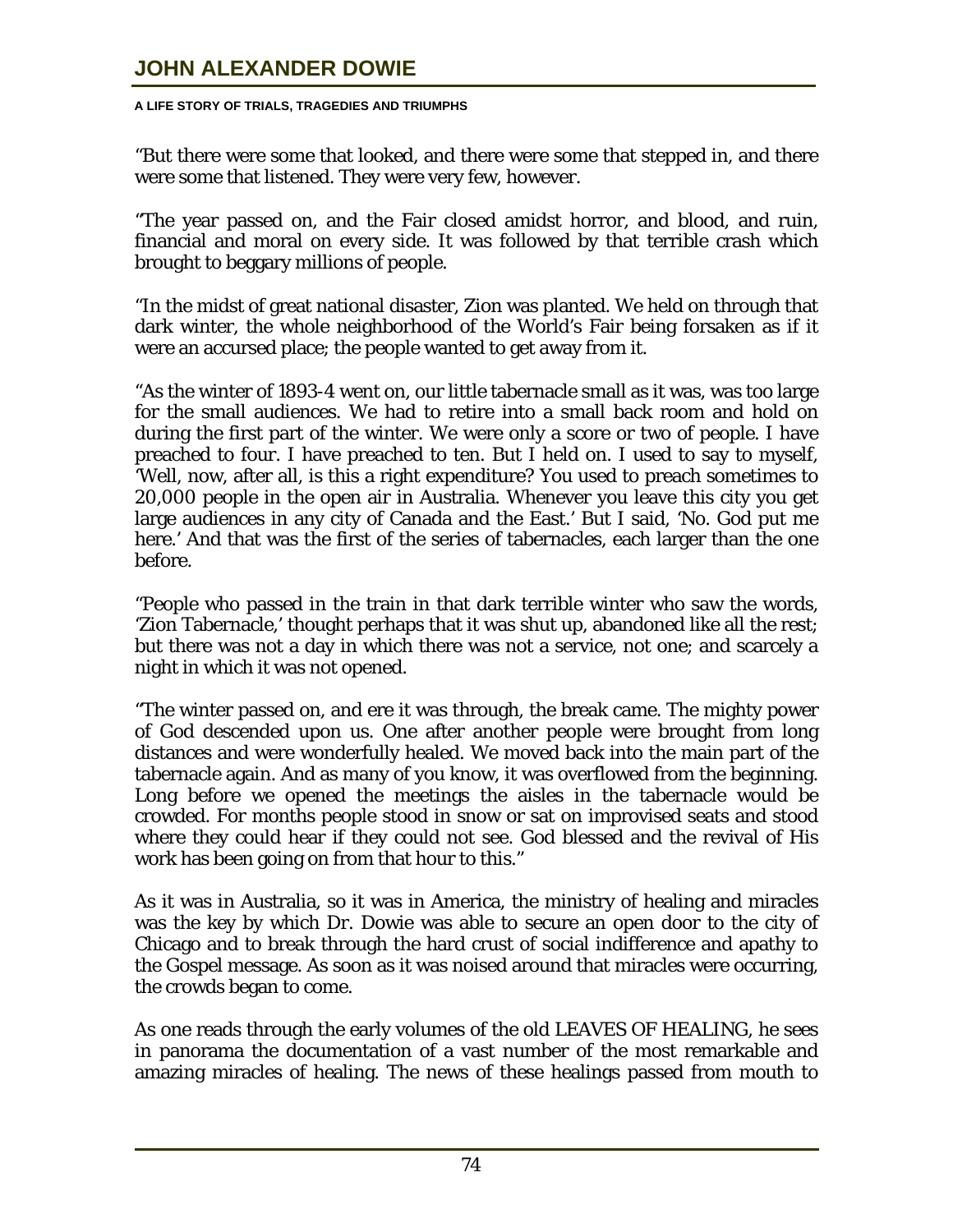**A LIFE STORY OF TRIALS, TRAGEDIES AND TRIUMPHS** 

mouth throughout the great city of Chicago. Moreover, through the LEAVES OF HEALING which began publication at that time, the reports were carried out to the world, and people began to come from great distances to be healed.

However, the city newspapers were incredulous of the reports of miracles occurring and began a systematic campaign of derision and opposition. In the persecution which followed, the newspapers were joined by a formidable list of allies which included ministers, members of the medical profession, as well as those of the tobacco and liquor interests, the latter of whom Dowie always handled roughly. Near the end of the year 1894, there was a succession of announcements in the CHICAGO TRIBUNE that the State Board of Health was preparing to investigate Dr. Dowie because, so they claimed, he was "practicing medicine without a license".

The truth was that because of the rapidly growing interest in Dr. Dowie's ministry of healing, both the ministers of the city and medical fraternity were becoming alarmed. From several sources pressure was being put upon authorities to throttle this outspoken preacher who they considered was nothing but a nuisance and a "trouble maker". However, officials hesitated to attempt such action, for, as they knew, the American Constitution recognizes the inherent right of anyone who chooses, to preach the Gospel and carry on religious services without interference from the law. But the enemies of Dowie, in probing about for a pretext by which they could invoke the intervention of the law thought they had discovered a vulnerable point when he began the operation of Healing Homes.

Hundreds of people had been coming into the city to be ministered to for healing and often they had experienced difficulty in finding a convenient place to lodge. Therefore, in meeting a need that seemed to have developed, Dr. Dowie leased and furnished several large rooming houses to be used as Healing Homes, where the people could secure their meals and lodgings at a nominal charge, receive spiritual encouragement, and be conveniently located to the evening services. Of course, no medical treatment of any kind was given. It was against these Homes that the newspapers thought that they had found a fair target, and each seemed to outdo the other in their persistent and derisive attacks against them. No particular attention to the truth appears to have been considered and the reporters who wrote the articles, in describing the alleged objectionable and "unlawful" features of the Homes, drew liberally of their imagination. Below we give a typical example of their writings, this report appearing in the CHICAGO DISPATCH:

#### **DR. DOWIE'S LUNATIC ASYLUM**

"In connection with the homes of Dr. Dowie, according to his own admission, is a private lunatic asylum where gibbering idiots are confined and from whose keeping Dowie derives a handsome revenue.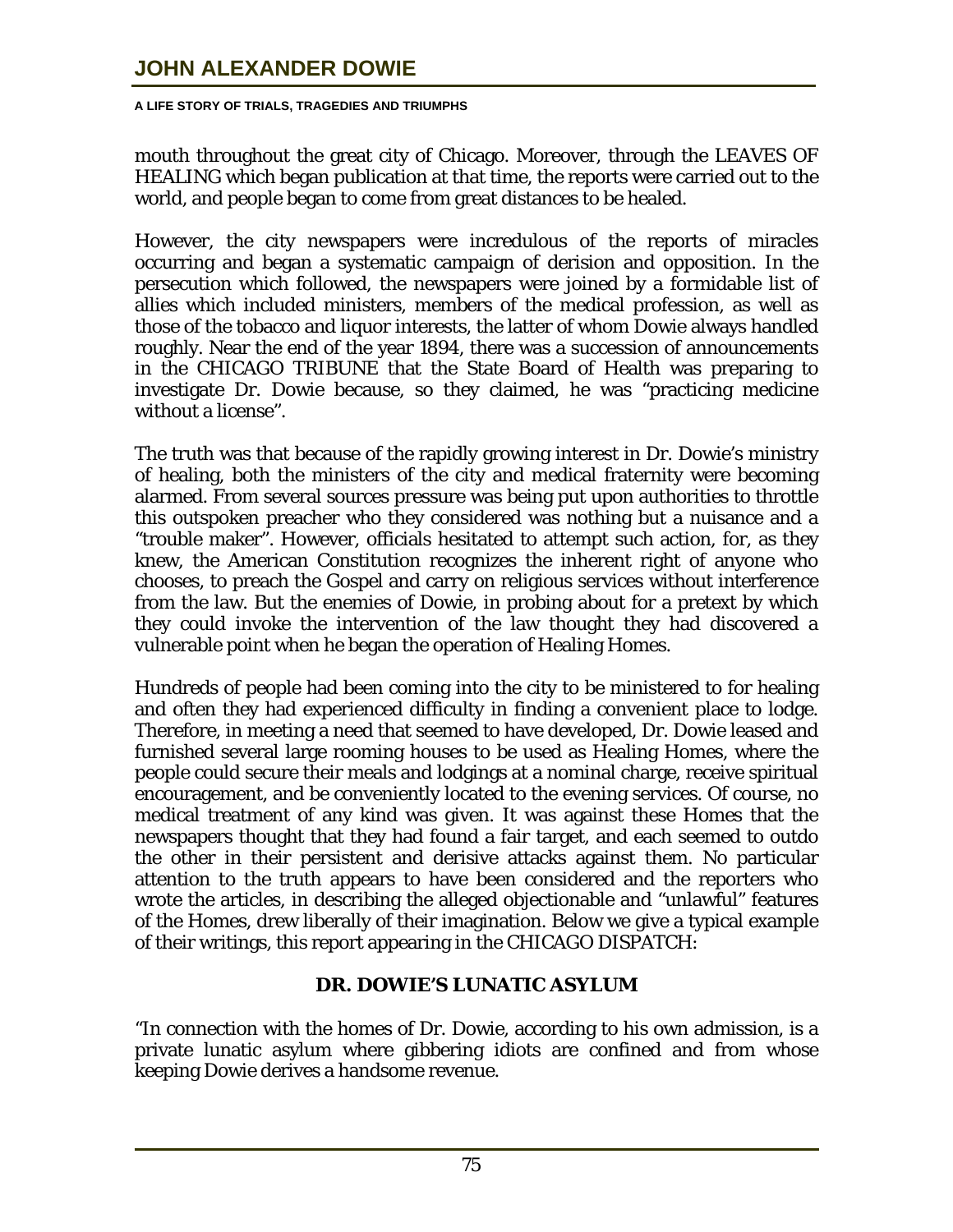**A LIFE STORY OF TRIALS, TRAGEDIES AND TRIUMPHS** 

He solicits this class, and at present a score of patients pass the weary hours before the bars of this chamber of horrors. When their friends' nicety gives out, the unfortunates are thrown into streets to wander at will, to court their own destruction, and jeopardize the lives of the citizens.

"The citizens are wild and their rage increases as fresh villainies an exposed. The neighbors are active in assisting the police and reporters in their work, and were instrumental in giving publicity to one of the most obnoxious features of the case. A delegation visited the City Board of Health, and made the following kick: Dowie's homes are a haven for low prostitutes from the avenues of sin. Dowie uses them to advantage at the home, and then sends them out into the country as proselytes to recruit victims, giving them a certain per cent of the swag. Now we know this to be a fact, and are willing to swear that numerous women of lost reputation have made Dowie's home as their home, not as converts but as accomplices…. (one) woman Dowie presented as a pure country girl, was one of the must unblushing Cyprians who ever added their charms to the coterie of girls in the house of a well-known Dearborn Street madam. It is these women who flock along Edgerton Avenue, brush against the pure wives and daughters of the residents, and contaminate the air with their abandon, that forms the most objectionable feature of Dr. Dowie's aggregation of freaks."

The same newspaper, on December 13, 1895, carried the following account:

"The death record of John Alexander Dowie's hospitals has increased by one. To the long list of persons who have lost either life or reason in the infamous Woodlawn heavens, the name of another victim has been added. The horror usually attending tragedies in the faker's resorts was not lacking in the present case. Dowie, knowing the woman would die, sent her away in the sleet and drizzling rain of Monday night to a cheap hotel where a dance was in progress. There to the strains of 'My Pearl's a Bowery Girl' and 'Daisy Bell' a life went out, sacrificed on the altar of fanaticism and hypocrisy. Mrs. Sarah A. Black was the woman's name. She was well and favorably known in the little suburb of Hermosa as a devout Christian.

"Afflicted with consumption in a mild form, she was naturally anxious that relief should be secured. The anxiety was shared by her daughter. The couple heard of Dowie and attended one of his Sunday afternoon matinees. The testimony of the women proselytes was accepted as gospel. The visitors' innocence was such that they could not imagine it possible that even a convicted law breaker and ex-convict would prostitute religion for his own gain and call to his aid purchased testimony to support him.

"Both parties became inmates of the death houses. Deprived of the nourishment necessary, chilled to the bone by the cruel blasts that blew in from old Lake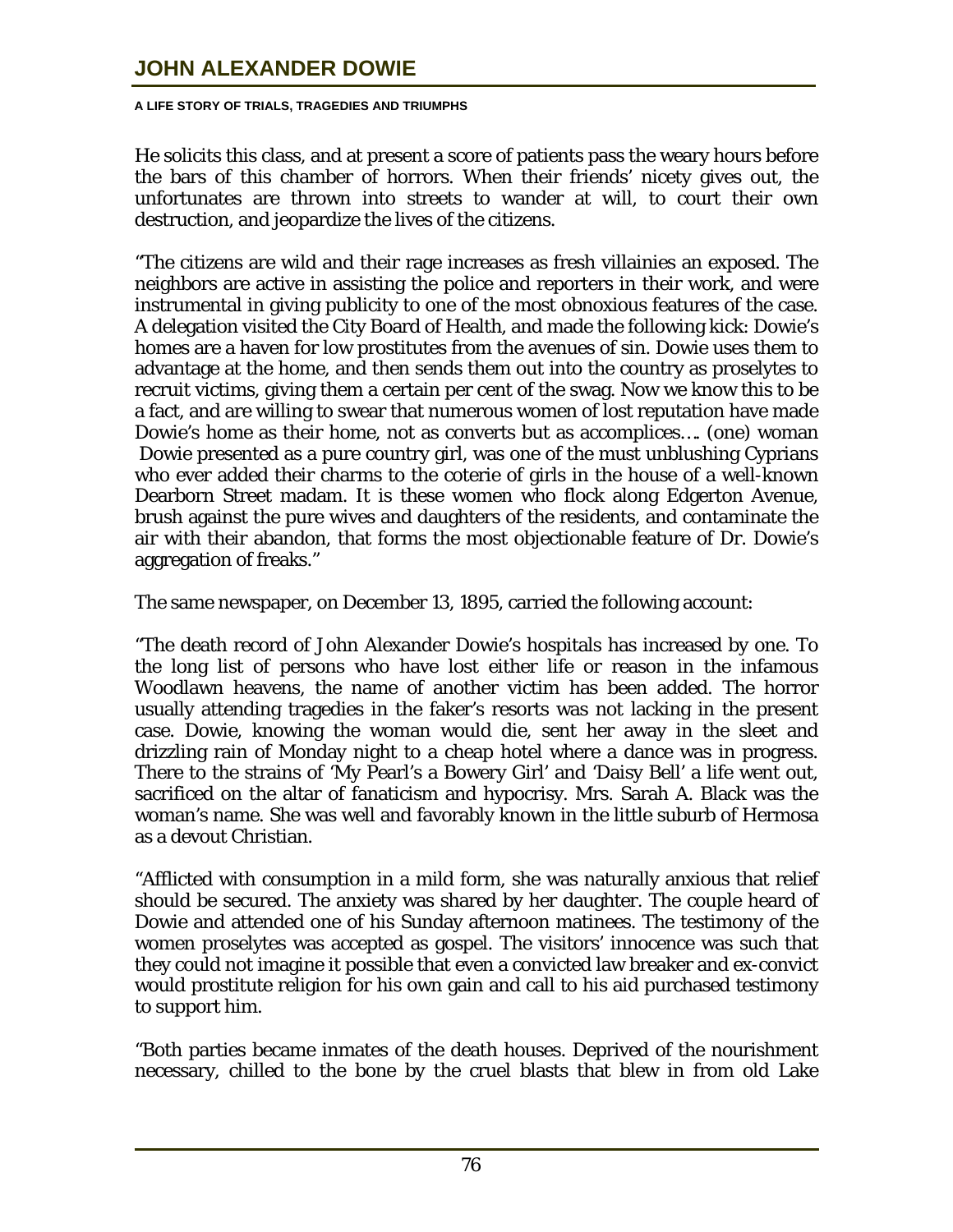**A LIFE STORY OF TRIALS, TRAGEDIES AND TRIUMPHS** 

Michigan and whistled through the Edgerton Avenue dens, the mother grew rapidly worse. Monday, her condition was such that concealment from the daughter was no longer possible. She was dying. The bogus Christ said she had not sufficient faith. The police say she had not sufficient care.

"Dowie is wise. Dowie is foxy. Death has no terrors for Dowie if he has secured the dying person's money. But Dowie's wisdom and foxiness tells him that death must not occur at his homes. The patient must be thrown out, bundled away, for all are not imbeciles and there are those who are sufficiently worldly-wise to penetrate the mask of religion and see the criminal behind.

"On Monday, December 10, 1895, Mrs. Sarah Black was sent from the 'home' through the sleet and blinding snow, through the mud and the slush of the streets, to Hotel Lenora. A dance was in progress, and to the strains of concert hall songs, and coarse jests of the dancers, the woman died.

"The body of Mrs. Black was taken to the home of the daughter at 893 North Lincoln Street. By a strange coincidence the undertaker's wagon passed along Edgerton Avenue. Through the windows of Home No. 1, the shining pate and flowing beard of the prince of hypocrites could be seen. He was exhorting other victims to pay him money, to add to that of the poor occupant of the passing hearse."

Dr. Dowie read this article before his congregation on the following Sunday, and then called the husband of the deceased to the platform. The latter testified that Mrs. Black had never been inside one of Dr. Dowie's homes, and he denounced the whole article as an infamous lie.

All such reports as these were, of course, made out of whole cloth and without a shred of foundation in truth, but had been conjured by the agile minds of reporters, who, believing that Dowie was fair game, and incapable of defending himself against the overwhelming opposition, supposed the concocting of such fanciful tales would make zestful reading for their subscribers and increase sales at the newsstands.

But the leaders of the opposition stung by Dr. Dowie's sharp castigations realized that words alone were having no effect in getting him out of town, nor in diminishing the size of his audiences. They increased pressure upon the State Board of Health to make a charge against him that he was "practicing medicine without a license"—a charge which, of course, was obviously untrue, since Dr. Dowie would have been the last person in the world to have introduced medicine into his Homes. The threatening storm of persecution which was to rival anything of its kind in America since the days of the prosecution of the "Salem witches", was now ready to break. But if Dr. Dowie made any attempt to avert it by toning down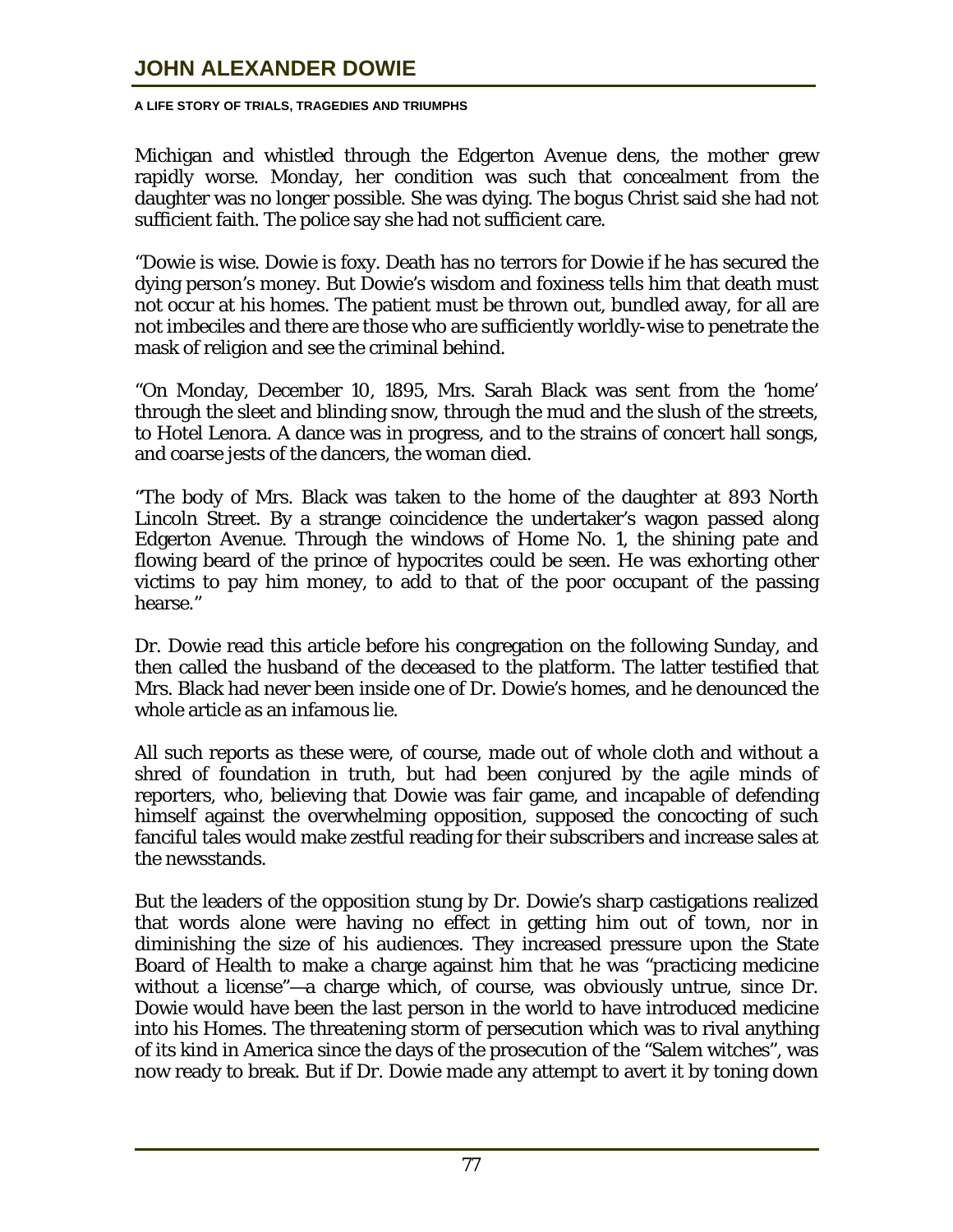**A LIFE STORY OF TRIALS, TRAGEDIES AND TRIUMPHS** 

his preaching, or deviating one iota from his course of action, it was undetectable to friend or foe. Certainly it is possible that had those of the opposition known the grim determination of the one who was the object of their persecution, as they were to know it a year later, they would have called off their campaign then and there, and that gladly.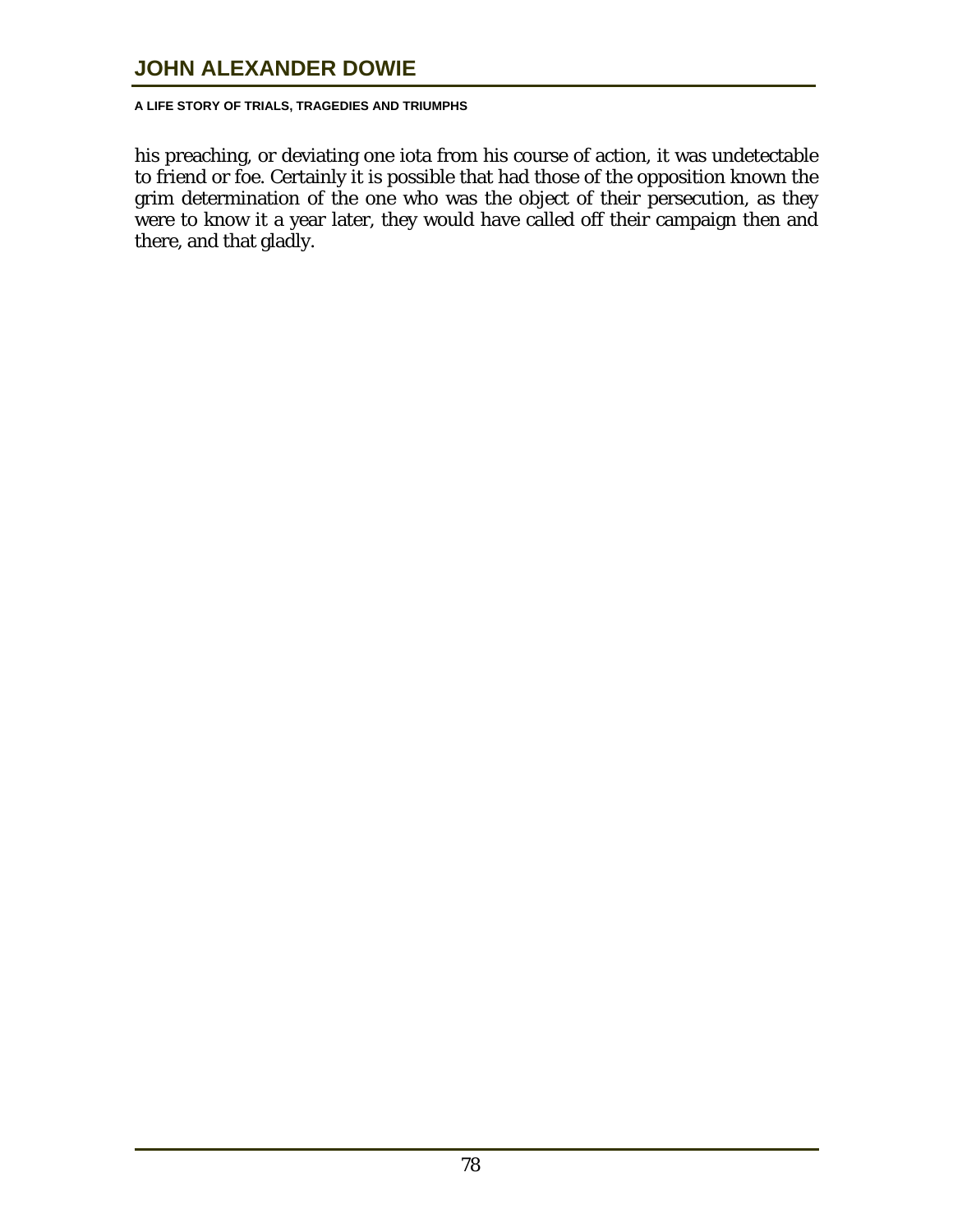**A LIFE STORY OF TRIALS, TRAGEDIES AND TRIUMPHS** 

#### CHAPTER XVII

#### THE RISING STORM IN CHICAGO

JOHN Alexander Dowie was fully aware of the opposition that was rising against him, and of its extent and seriousness. A more diplomatic man would have sought some way to soften the blow. But persecution rather than intimidating him, had the peculiar effect of bringing into vigorous action his great variety of talents and resourcefulness. His reaction to what was taking place is shown in his editorial in LEAVES OF HEALING, January 18, 1895:

"We expected stormy times and they have come. We have no right to complain nor to be surprised. We sought the conflict with the powers of hell and we have found it. The hellish forces in Chicago are arrayed against us. The devil honors us by howling in his pain.

"Thousands upon thousands of sinners have been convicted of sin in Zion Tabernacle, and have been openly repenting, confessing and forsaking the filthy pleasures of sin. But the devil missed them, and so do the saloon-keepers, the drunkard manufacturers. So do also the 'stink-pot makers', the tobacco vendors. So also do the theaters, the dance rooms, the secret society haunts, and the gambling hells and places of shame. The card table knows them no more in the drawing rooms, and they have no time, taste, nor money for operas, concerts and lustful music. Hymnbooks have taken the place of the dance and the sentimental music. Homes are happy, children are loved, and neglected wives grow young and beautiful again to eyes once bleared with drink and smoke. Howl on ye fiends in every form—your anguish is our joy, and your despair our hope for the captives yet in your dungeons of death.

"The druggist mourns: for his patent medicines and pills, his plasters and his poisons are in danger of becoming a drug on the market, instead of misery in the stomach of his victims. The doctor mourns his patients, and cannot be comforted, because they are healed and shall seek his face no more forever. Neither the allopath, nor the homeopath, the psychopath, nor the hydropath, nor any of the other well-trodden paths of pain to poverty, misery, and despair, shall see these sufferers any more, for they have found the path of Divine healing.

"Poor doctors, who will comfort them? Poor surgeons, who will comfort them? For their victims are hurling the lancets and the forceps after the poisons and the pills. They have rushed to their comrades of the State Board of Health, they have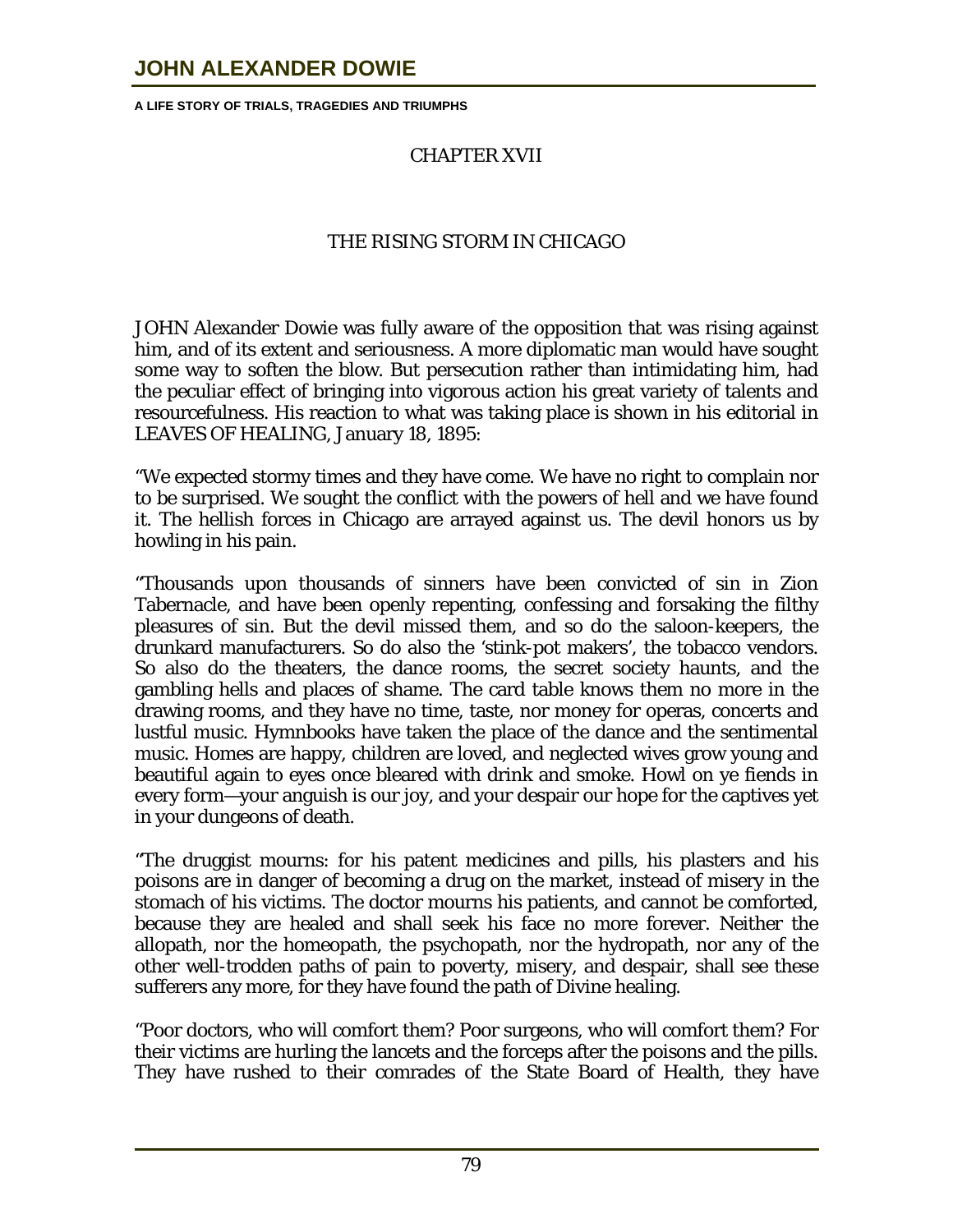**A LIFE STORY OF TRIALS, TRAGEDIES AND TRIUMPHS** 

summoned their henchmen—mercenary lawyers, the policemen, the press, and the pulpit to save them from the wrath to come of a disillusioned people. But it is all in vain. The beginning of the end has come. Soon 'the dead must bury their dead', and the drugged must administer drugs, but those who follow the living Savior, will no longer 'seek the living among the dead', nor healing from deadly poisons and murderous knives."

As has been intimated in the previous chapter, the enemies of Dr. Dowie had hoped that the unfavorable publicity would discredit his activities and compel him to discontinue the operation of his Healing Homes. But to their undisguised disappointment, they soon discovered that their efforts had apparently only advertised his work the more, and that his healing ministry was now drawing respectful attention from an ever-increasing circle of people. At length the opposition prevailed upon the Board of Health to swear out a warrant for his arrest on the charge of illegally "practicing medicine". Forthwith, Dr. Dowie was arrested early in January, 1895. Appearing before a magistrate, he posted bail after which he was given a summons to appear on the fifteenth of the month before the court of Judge K. Prineville.

Dr. Dowie retained the services of Attorney Anthony Stubblefield. Actually, Mr. Stubblefield, a brilliant lawyer, merely assisted Dowie by keeping him informed of the legal requirements of courtroom procedure. The latter did most of the speaking in his own defense, and his astuteness under cross-examination often gave the appearance of putting the attorneys for the prosecution on the defensive. On the pages which follow, we give the exchange of conversation between Attorney Williams for the state and Dr. Dowie when he took the stand to witness in his own defense. In the LEAVES OF HEALING, Volume I, we have complete records of a number of his court appearances. The following condensed account of his first appearance in court is typical of the many others which followed, during the course of the year 1895.

#### VERBATIM REPORT OF THE TRIAL OF JOHN ALEXANDER DOWIE BEFORE JUSTICE PRINEVILLE IN CHICAGO

MR. WILLIAMS. We claim that the charge against Mr. Dowie is that he is "treating, operating upon people or prescribing for persons who are under physical disability, without license from the State Board of Health."

MR. DOWIE. We want to know what we are charged with. It is not enough to say that we are guilty of operating or prescribing. We want to know the names of any persons, so that we may be able to deal with specific cases.

Q. What was your business in Australia?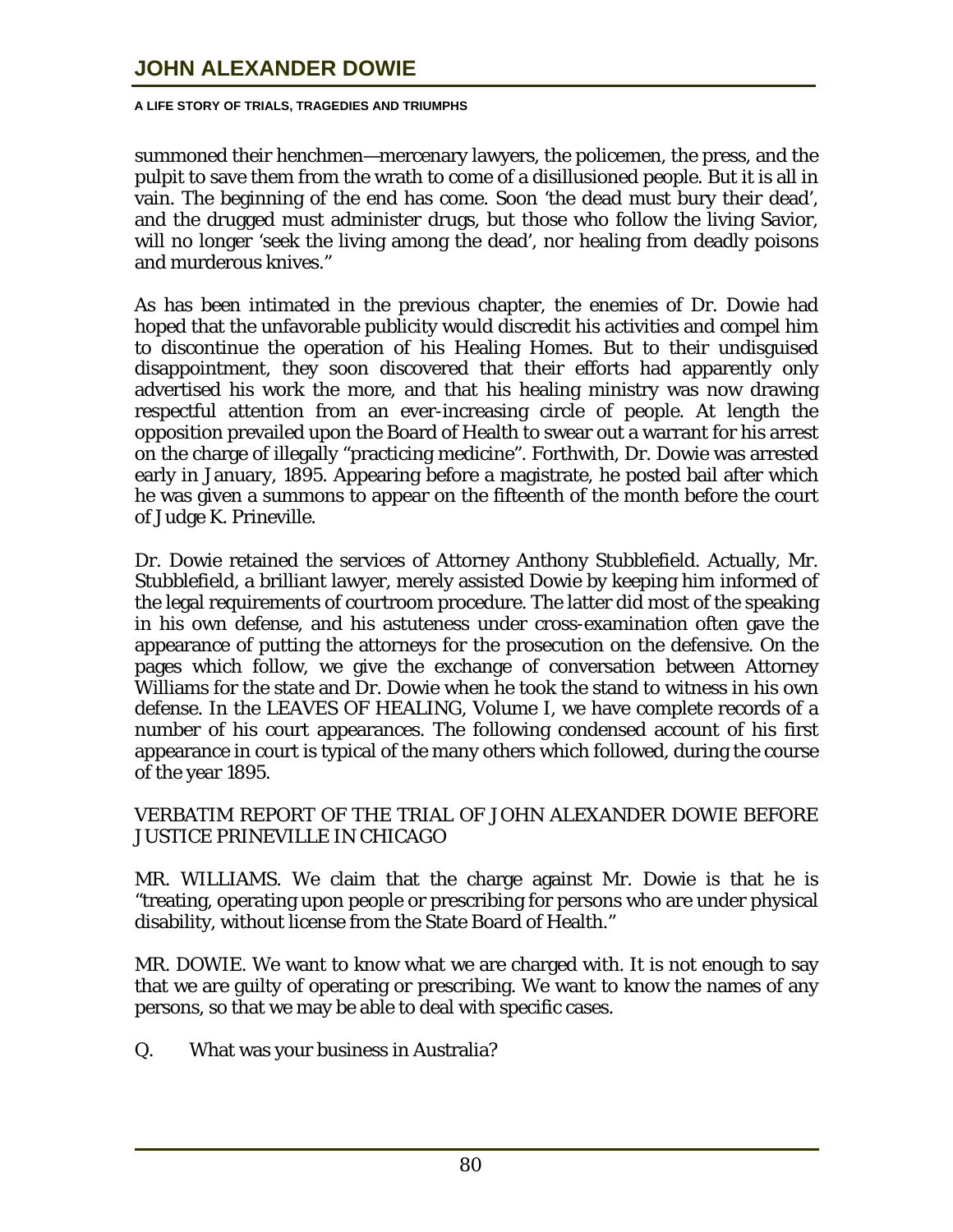**A LIFE STORY OF TRIALS, TRAGEDIES AND TRIUMPHS** 

A. My business was the ministry of the gospel of Jesus Christ.

Q. What classes of persons are received in your Homes?

A. They are many classes. Sometimes doctors are my guests. Doctors! Doctors of medicine! Ministers of the gospel. Lawyers. (I have not had the pleasure of receiving you yet, and I do not know that I could receive you; you do not come within the proper requirements.) Doctors, ministers, lawyers, merchants. I think I have had some judges. I had a general once and his ladies.

Q. A general in name or fact?

A. A general in fact. Persons in all classes of life. Remember, I wish to give you the fullest information.

Q. Do you take any persons that have a contagious disease?

A. No sir, not under any circumstances.

Q. Mr. Dowie isn't it a fact that there are patients that have—

A. We object to the word "patients". We call them guests.

Q. Oh, guests. Now I know what you mean. Now Dowie, are most of these cases considered by the medical profession incurable?

A. A very large number. They spent all their living upon medicine, and did not get better, only worse.

Q. What arrangements do you make with your guests that come to your Divine Healing Home?

A. Every guest who enters Divine Healing Home No. 1, does so with the distinct understanding that he is to receive no treatment whatever in the medical sense of the term.

Q. Is your treatment confined entirely to Home No. 1?

A. I don't treat at all.

Q. What do you term it?

A. I pray for the sick. I pray to God for the sick in the name of the Lord Jesus Christ. I object to the word, "treatment."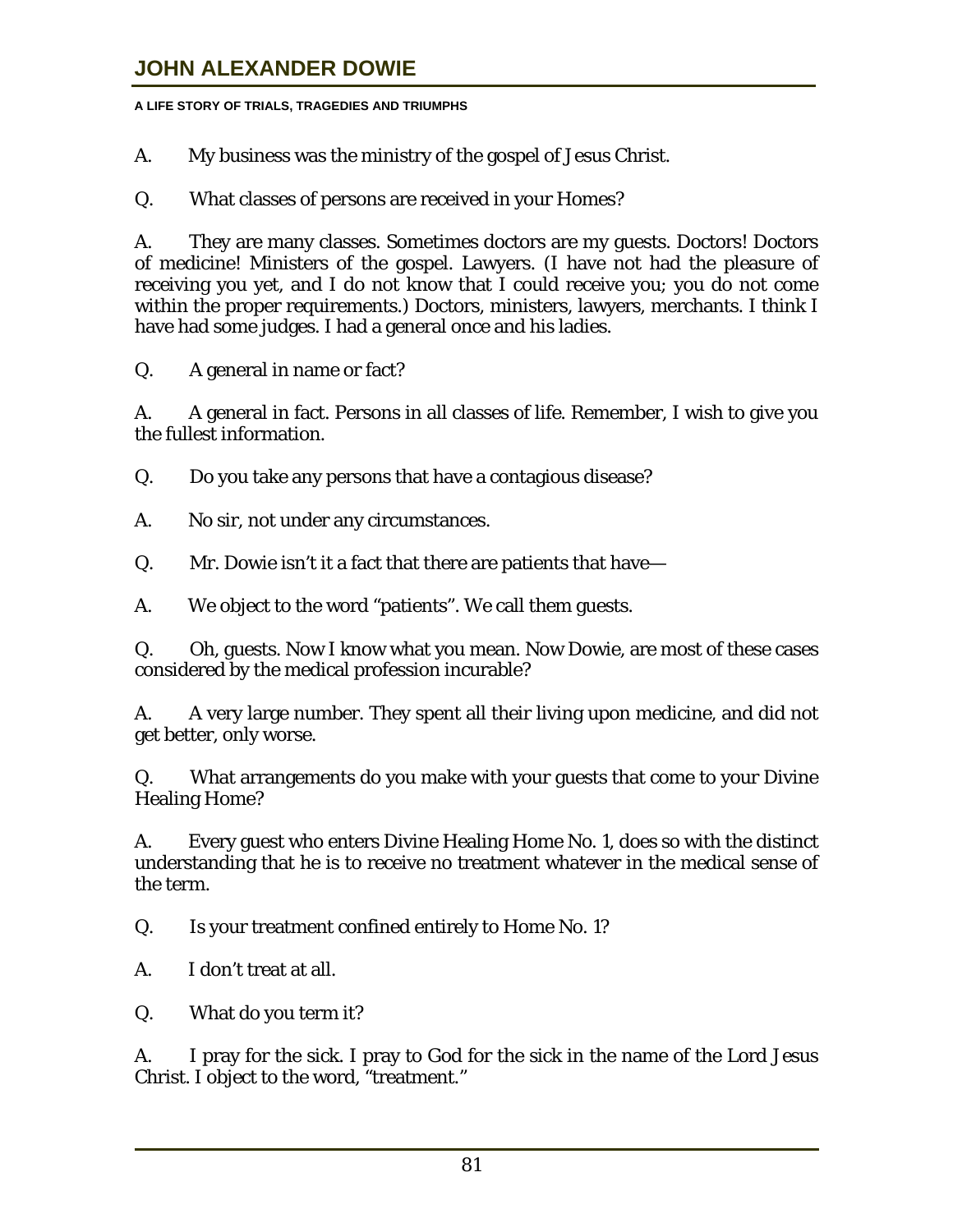**A LIFE STORY OF TRIALS, TRAGEDIES AND TRIUMPHS** 

Q. I don't know what word to use in its place: I am not so well versed in the English language as you are.

A. I don't want to be personally offensive, simply to say it is a term I very much object to.

Q. Do you pray with any person privately?

A. I never pray with a lady unless Mrs. Dowie is present.

Q. Do you lay hands upon the guests in your treatment ?

A. Yes, sir.

Q. Show the court the manner.

A. I have explained to you that I am a minister of the Gospel—

Q. I want you to answer that question. We understand that you are a minister of the Gospel.

A. I understand your question. I will answer it in my own way. Judge, may I answer this question my way?

COURT. Let him answer.

A. As a minister of the gospel of Jesus Christ I obey His commands. He said: "These signs shall follow them that believe. In My name they shall lay hands on the sick and they shall recover." I pray for recovery.

Q. You do this for the purpose of curing the person of that disease?

A. No sir. I do not heal anyone. I do it for the purpose of obeying God, Who uses me in the healings.

Q. You do it for the purpose of effecting a cure?

A. Of God effecting a cure. I have never healed anyone, nor claimed that I did.

Q. Dowie, what—

A. Is that the proper way to address me? "Dowie!"

MR. WILLIAMS: I apologize.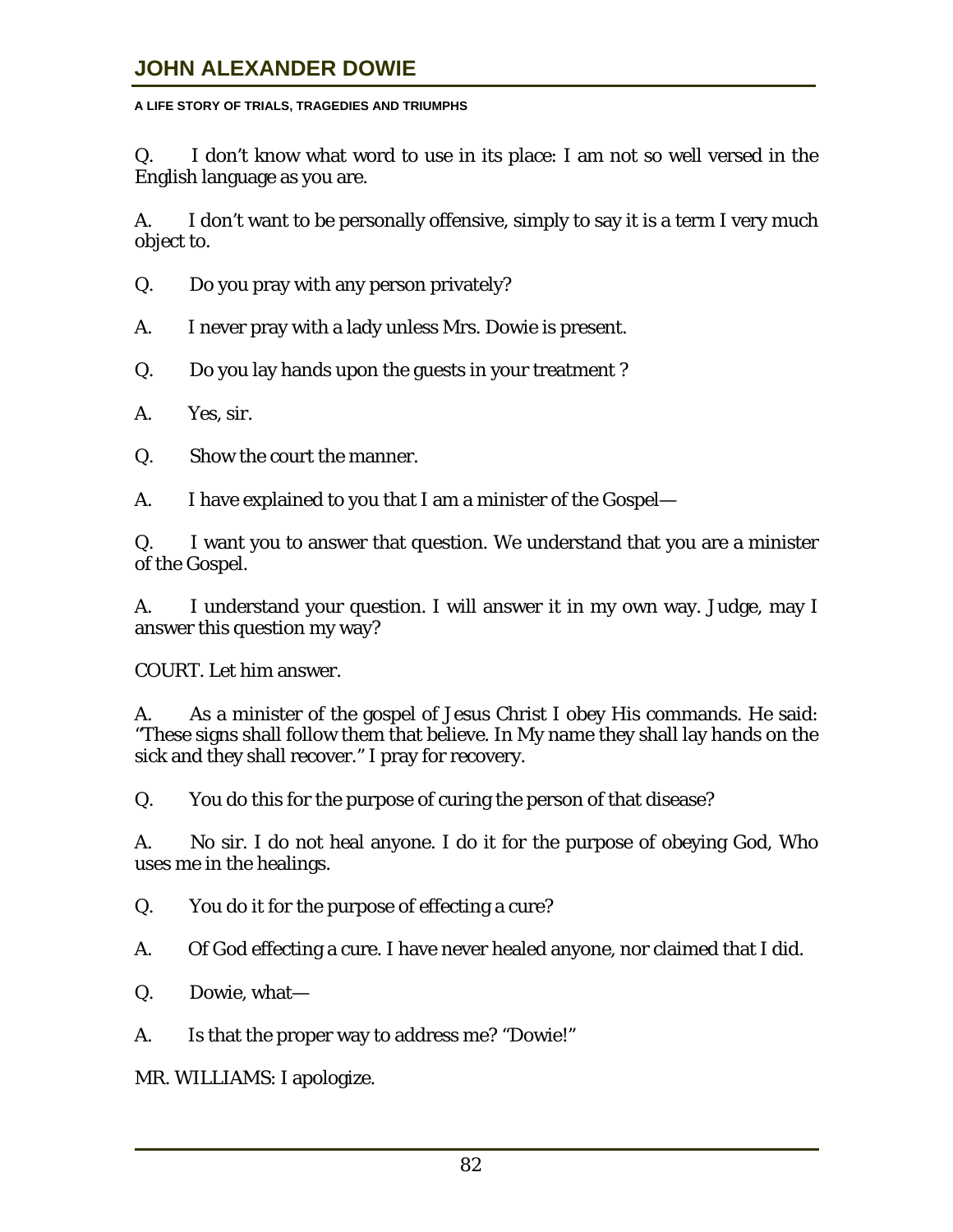**A LIFE STORY OF TRIALS, TRAGEDIES AND TRIUMPHS** 

MR. DOWIE. It's time you did sir; you have spoken to me in that way several times. You are very rude.

Q. Do you ever pray for anyone for healing who has not professed the doctrine of Divine healing?

A. Certainly not.

Q. If he came and offered you ever so much money would you accept it?

A. If any man came and offered me money to pray for him, I should reject the case at once, and have nothing to do with it. I should consider it a personal insult to he offered money for healing.

Q. Do you lay hands on these persons with the expectation that the act itself will have any special effect upon them?

A. No sir, and I say that the act itself may be entirely ineffectual, and often use the expression: "If you are not right with God, and are attempting to deceive me and God you will get no blessing."

Q. In your preaching do you preach Jesus Christ and Dowie?

A. No sir, I preach Jesus Christ, and not Dowie. I say Dowie is nothing and Jesus Christ is everything.

Q. Do you receive anything from any person?

A. Free-will offerings are received in the institution and out of it.

Q. They are welcome?

A. Quite welcome. I should be glad to receive a million dollars from you.

Q. You are on the wrong track.

A. I guess I am. You will never get on the right track unless you repent. There is no chance of your getting there until you do.

Q. Do you print your testimonies in the newspapers?

A. No sir. I would not print them in some of the vile papers of this city. I only print them in my own paper.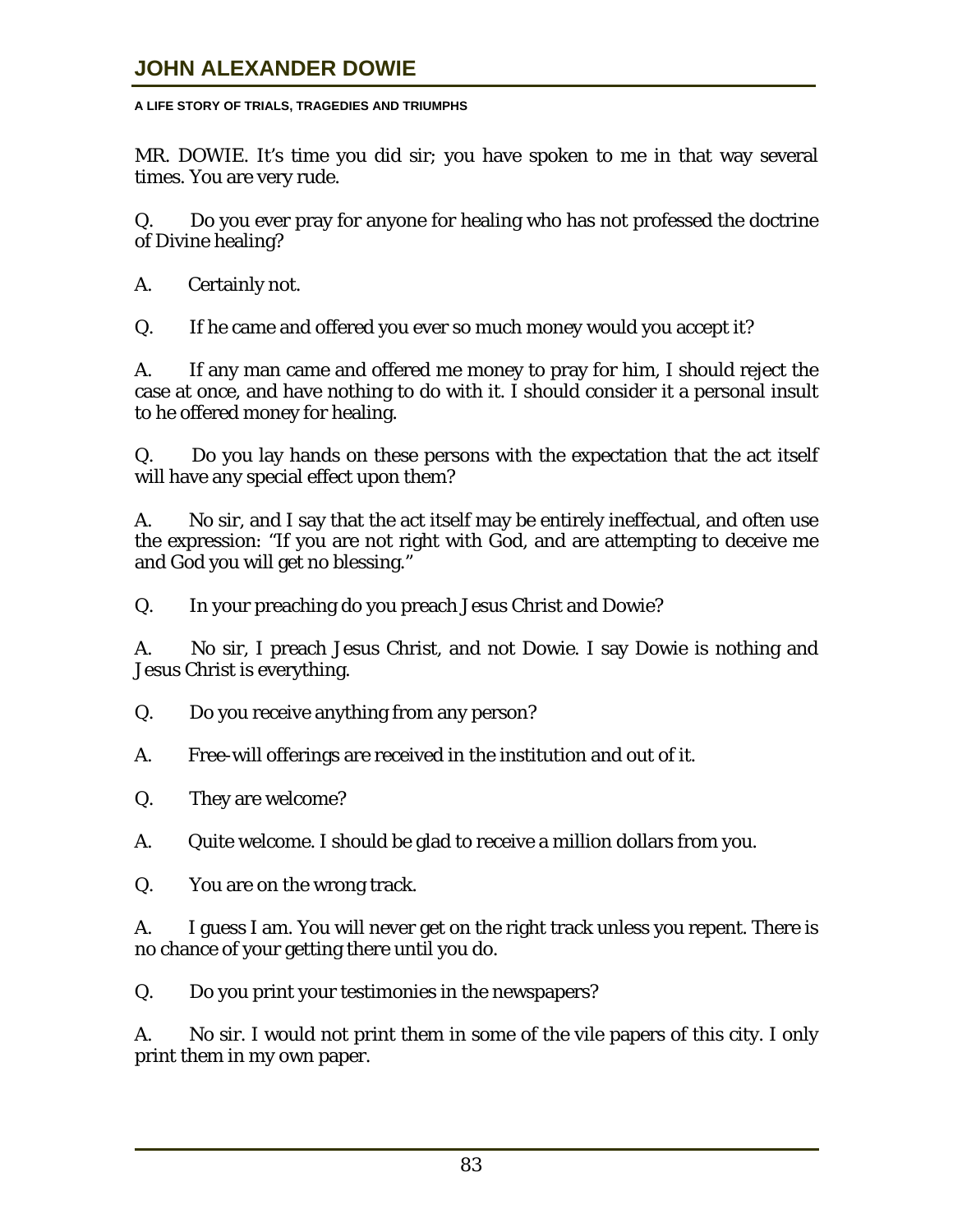**A LIFE STORY OF TRIALS, TRAGEDIES AND TRIUMPHS** 

Q. What is the nature of your evangelistic work ?

A. I preach the gospel of salvation through faith in Jesus Christ, and with it the gospel of Divine healing. I also preach true holiness through faith in Jesus Christ.

Q. I will now ask you: Is it a fact that many sermons you preach have no bearing on the doctrine of Divine healing?

A. Yes, for Divine healing does not come first in my ministry. Many people are saved through Divine healing, and our sermons are largely connected with it, but we aim to get the people to give up their sins first of all. If you were there, I should want you to give up tobacco.

Dr. Dowie acting as his own counsel spoke as follows after his prosecutors rested their case:

"The case at this stage ought to be dismissed. There is not a single proof before the Court that I undertook treatment of any kind, but the contrary. How very strange is it that not one of the thousands that have passed through our Homes has been brought here to testify against us. The State has attempted to prove its case in a most extraordinary manner, out of the mouth of the person it has accused. They placed me as their first witness upon the witness stand. They placed two of my secretaries there, and failing to prove anything by them, they bring a solitary man as a witness, who has nothing really to say against us.

"Every citizen of the United States, and every resident of this country, though a citizen of another country, is protected by the laws of the United States, and has a right to teach and preach and practice all that the Bible permits him to do. Christianity is protected by the common law. Christianity is protected on every side by the law, in Great Britain and America.

As a minister of the gospel, it is not only my privilege, but my duty to preach the whole gospel for Spirit, for soul and for body.

In proclaiming the Gospel I teach that Jesus Christ is the same yesterday, today, forever. I further declare that He is therefore the same Cleanser, the same Keeper, the same Almighty Friend and Benefactor of humanity. I also declare that the 'prayer of faith shall save the sick'. I also declare that the Scriptures declare that 'these signs shall follow them that believe: in my name they shall lay hands on the sick and they shall recover'. I declare that until a man has quit his sins, he cannot be healed; until he has repented of his sins, and made restoration for wrong against his fellow man, and made things right with God. I further declare that repentance toward God must be followed by faith in our Lord Jesus Christ, and that salvation is precedent to healing. I persistently and continually refuse to see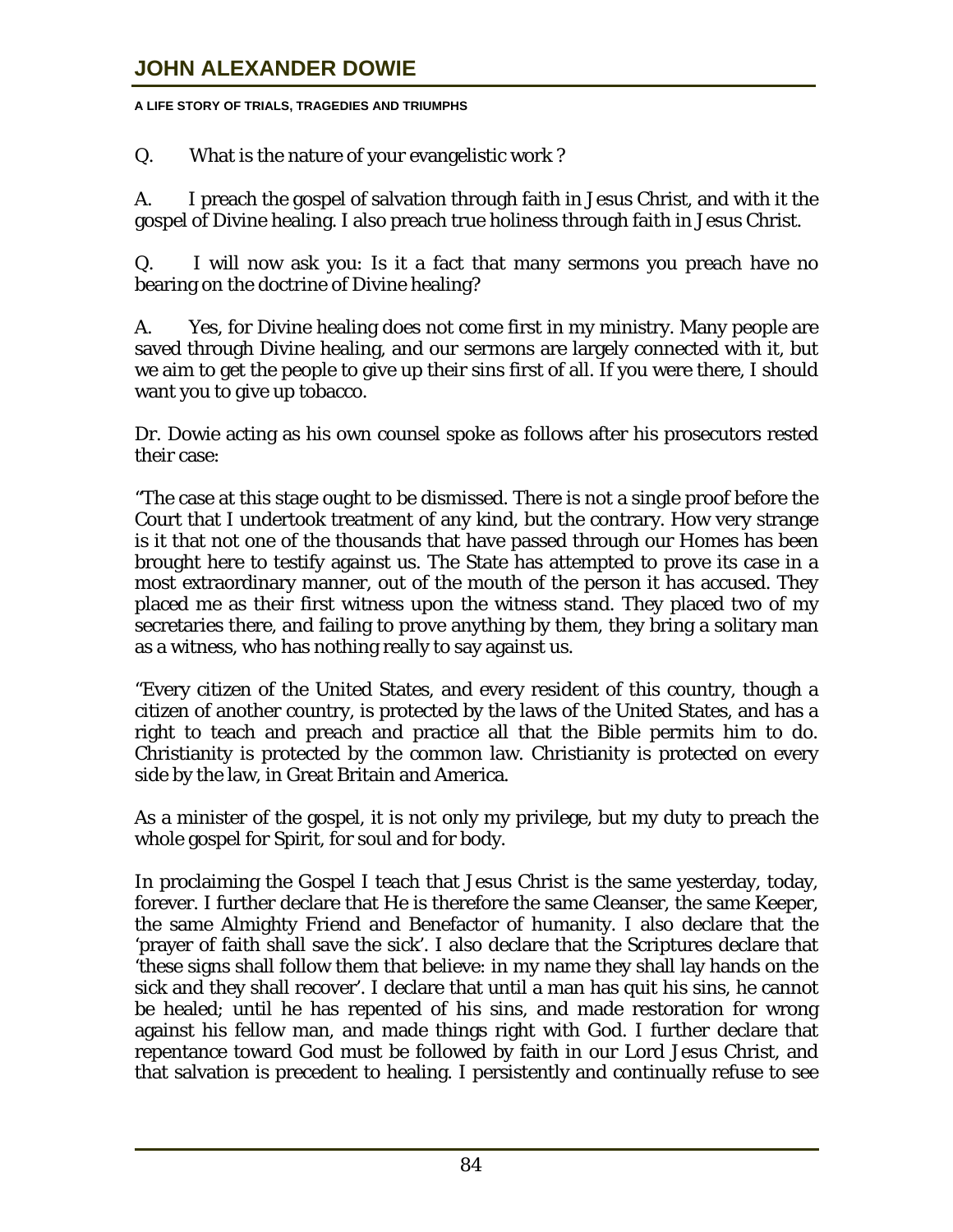**A LIFE STORY OF TRIALS, TRAGEDIES AND TRIUMPHS** 

persons, no matter how much money they offer me, who are not saved. I always say to persons like the learned counsel here, chewing and spitting it out on the floor, 'you are sinning by defiling your bodies'. I call them 'stinkpots'. I say to them that you may call yourself a Christian; but you do not smell like one. You have no right to ask me to ask God to heal you, whilst you are creating disease by your bad practices.

"We are commanded to anoint the sick in the name of the Lord. (James 5:14-15) Many have been healed by my touch. I do not allow the word 'treat' to be used. If I wanted to treat, I should say that I treated; but simply object to the word and I have objected not only now, but at all times and under all circumstances for twenty years. I have simply prayed with the sick as a minister of the Gospel of Jesus Christ. If the Lord Jesus Christ should appear in Chicago today laying hands on the sick as He did nineteen centuries ago, He could be indicted and brought before the court and charged with violation of the State Board of Health Act. This is the first time in all my ministry that I have ever been charged with violating any medical practice act."

Judge Prineville was patently hostile to Dr. Dowie, and the issue was foreseen from the beginning. The judge rendered a decision on the fifth day of the trial which called for a hundred dollar fine in favor of the plaintiff. Dr. Dowie refused to pay, and Attorney Williams presented an order committing him to prison. An appeal was made to the County Court and the defendant gave a bond for two hundred dollars. The case of the State Board of Health against Mrs. Jeanie Dowie was then called. Dr. Dowie demanded a change of venue and got it. In his LEAVES OF HEALING, he had this to say concerning the attempt to prosecute his wife:

"Truly the vendors of poison and pills, and the hordes of surgical butchers in Chicago are proving their cowardice in a very significant manner when they want to fine or imprison a Christian lady for praying for the sick in the name of Jesus. Where are the human serpents who are lower than the beasts if they are not to be found in the skins of these degenerate creatures? Where are your mothers, your wives, your daughters, that do not shame you from your task of persecuting a noble and devoted wife and mother, who has devoted her life to the cause of Christ, and the succoring of the poor and the sick, the sinful and the sorrowing? Call off, for shame's sake, the legal curs whom ye have employed to drive her into the courts and to the prison!"

As it turned out, the case against Mrs. Dowie was dropped, the prosecutor simply failing to appear when it was called. It was evident that Dr. Dowie's adversaries had supposed that when he was called upon to pay a fine of one hundred dollars with the possibility of having to pay a similar one each time he was called into court, he would become discouraged and close up his Homes. They could hardly anticipate that he would go to the trouble of appealing to a higher court, which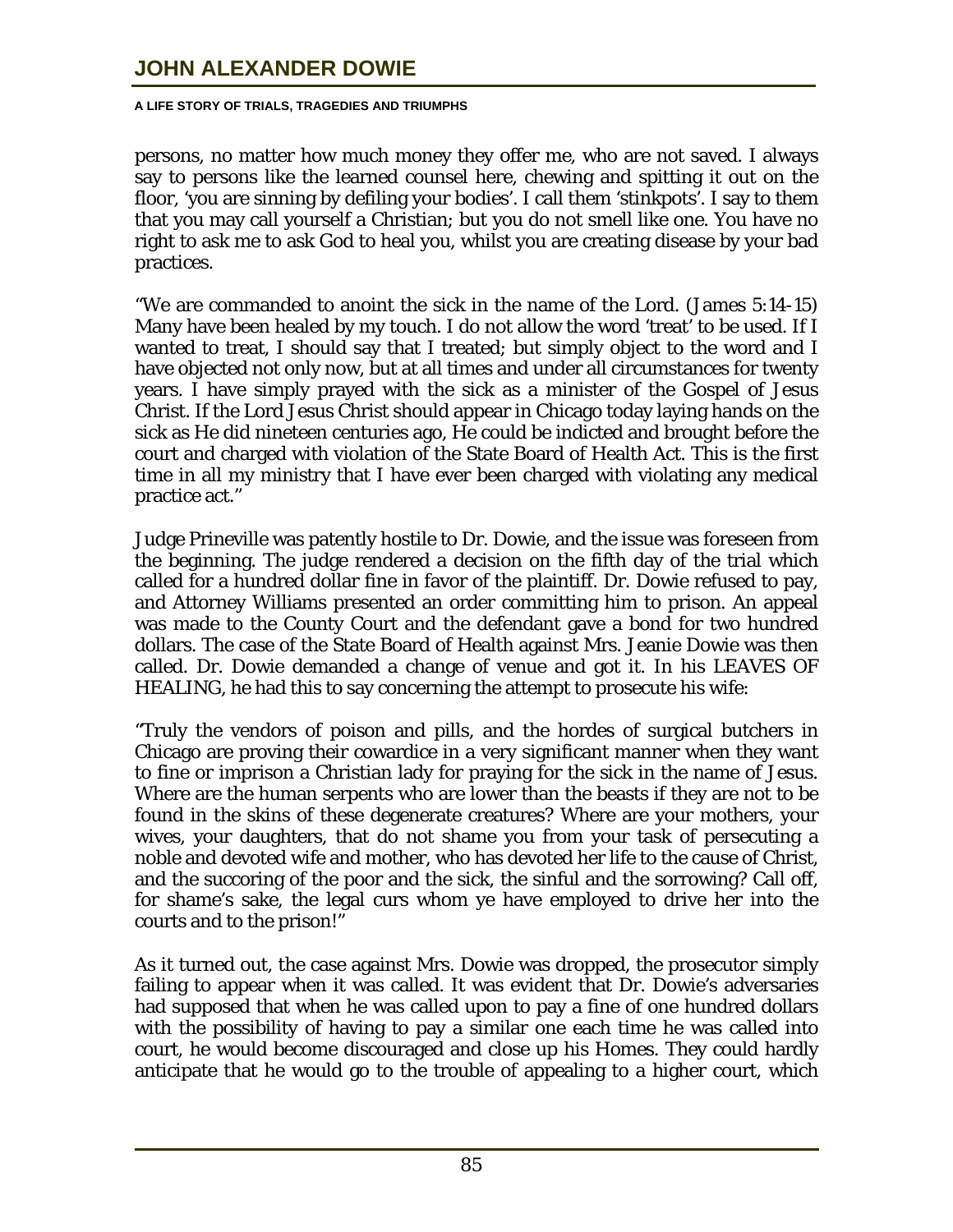**A LIFE STORY OF TRIALS, TRAGEDIES AND TRIUMPHS** 

would and actually did entail expenses of thousands of dollars. It was an understandable miscalculation upon their part, but not the only one that they were to make in the course of events during the year.

The opposition realized that their charge that the defendant was "practicing medicine" was patently phony, and though as they had foreseen, the local magistrate who was under their thumb, had found the defendant guilty, they knew full well, if the case should go to a higher court not under their political sway, the decision would be immediately reversed. For this reason the case pending against Dr. Dowie was dropped.

Though annoyed by this unexpected turn of affairs, the opposition had by no means spent itself. They now cast around for some legal method by which they could "drive Dowie out of Chicago". But in no way could they find a law or statute that he was violating. Following the pattern of Daniel's persecutors, they sought to have an ordinance passed by which they could get at Dowie on legal grounds. A few days later, the conspirators persuaded the city council to pass a so-called "Hospital Ordinance". Dr. Dowie, hearing about it, sent word that such an ordinance was unconstitutional and he would not consider himself bound to obey it. For the sake of appearances, invocation of the "Hospital Ordinance" was delayed for the time. In the meantime, the opposition explored other possibilities of effecting their purpose of arresting Dr. Dowie's work. They did succeed in securing a temporary cancellation of his Second Class mailing privileges, which laid an extra financial burden upon him, but could not prevent continuing the publication of his LEAVES OF HEALING, the story of which is told in a succeeding chapter.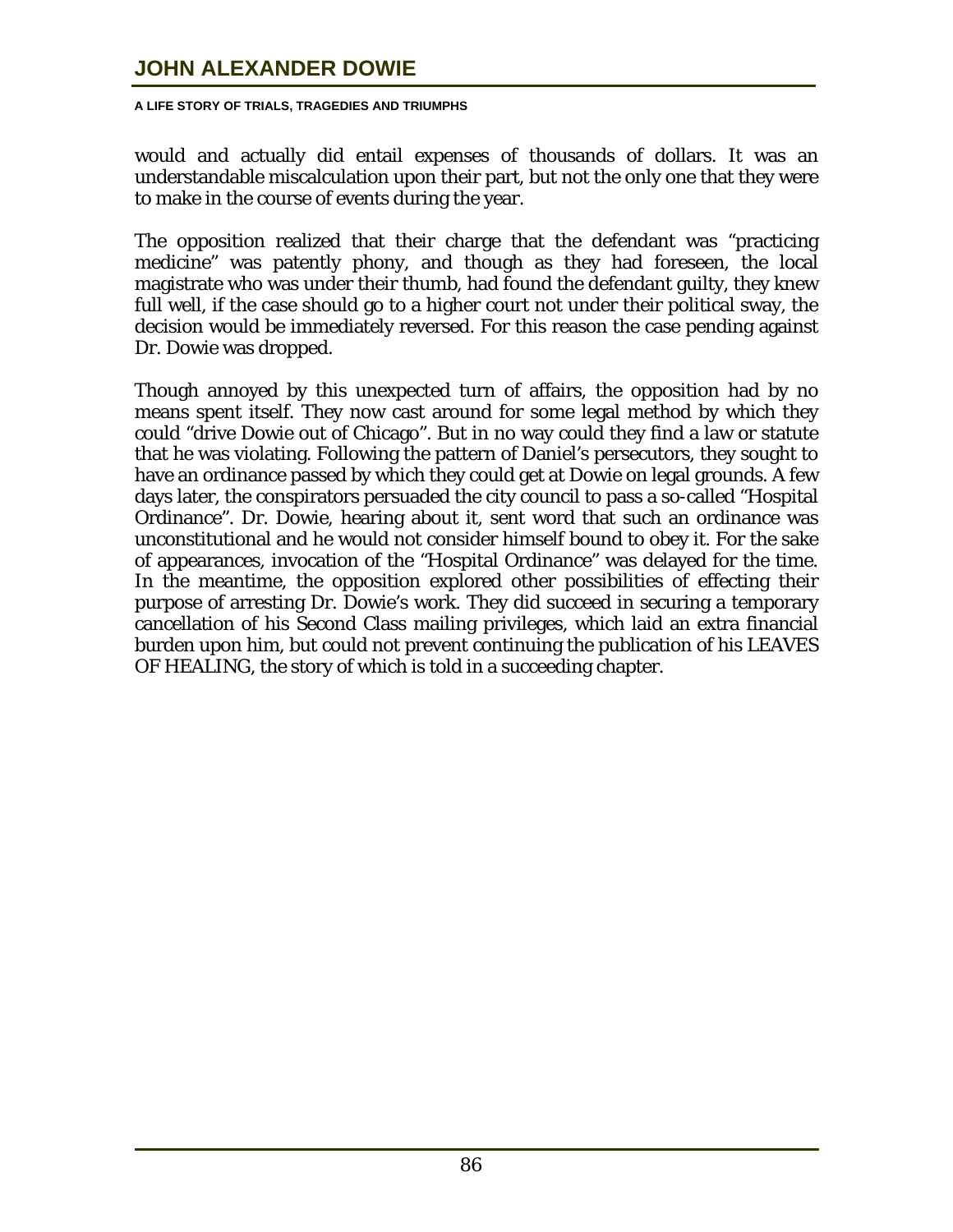**A LIFE STORY OF TRIALS, TRAGEDIES AND TRIUMPHS** 

#### CHAPTER XVIII

#### ARRESTED ONE HUNDRED TIMES!

Spring in the year 1895 had appeared but a little over a month, when one morning Dr. Dowie, upon opening his personal mail, found a brief letter from the Commissioner of Health. With the letter was an application blank to be filled out. From the contents of the letter, it was evident that the so-called "Hospital Ordinance" was now to be invoked! If Dr. Dowie failed to fill out the enclosed form and return it to the Commissioner, he could be arrested and charged with breaking the law. The letter read as follows:

Chicago, May 1, 1895 To the Responsible Head of International Healing home for the Sick,

Enclosed please find printed blank for application for permit required, by ordinance of January 28, 1898, for the conduct and maintenance of "any place used for the reception or care, temporary or continuous, of the sick, injured or dependent, including women waiting confinement, or used for the treatment of mental or physical disease or bodily injury." See copy of ordinance on back hereof.

Arthur R. Reynolds, M.D. Commissioner of Health Arthur Reynolds, Esq., M. D. May 9, 1895

Dr. Dowie's reply follows:

Commissioner of Health

Dear Sir:

The Divine Healing Homes are not hospitals in any sense of the word. No "medicine" is used. No "treatment' is given. No nurses are provided and there are none of the arrangements of a hospital. The Home in which I personally reside is my own private home and all the inmates are treated as my private guests. Services of praise and prayer and teaching of the word of God are held at least twice daily in the large assembly room when I gather the guests of three Homes and pray with them in accordance with the direction of our Lord Jesus Christ in St. Mark: "These signs shall follow them that believe; in my name they shall lay hands on the sick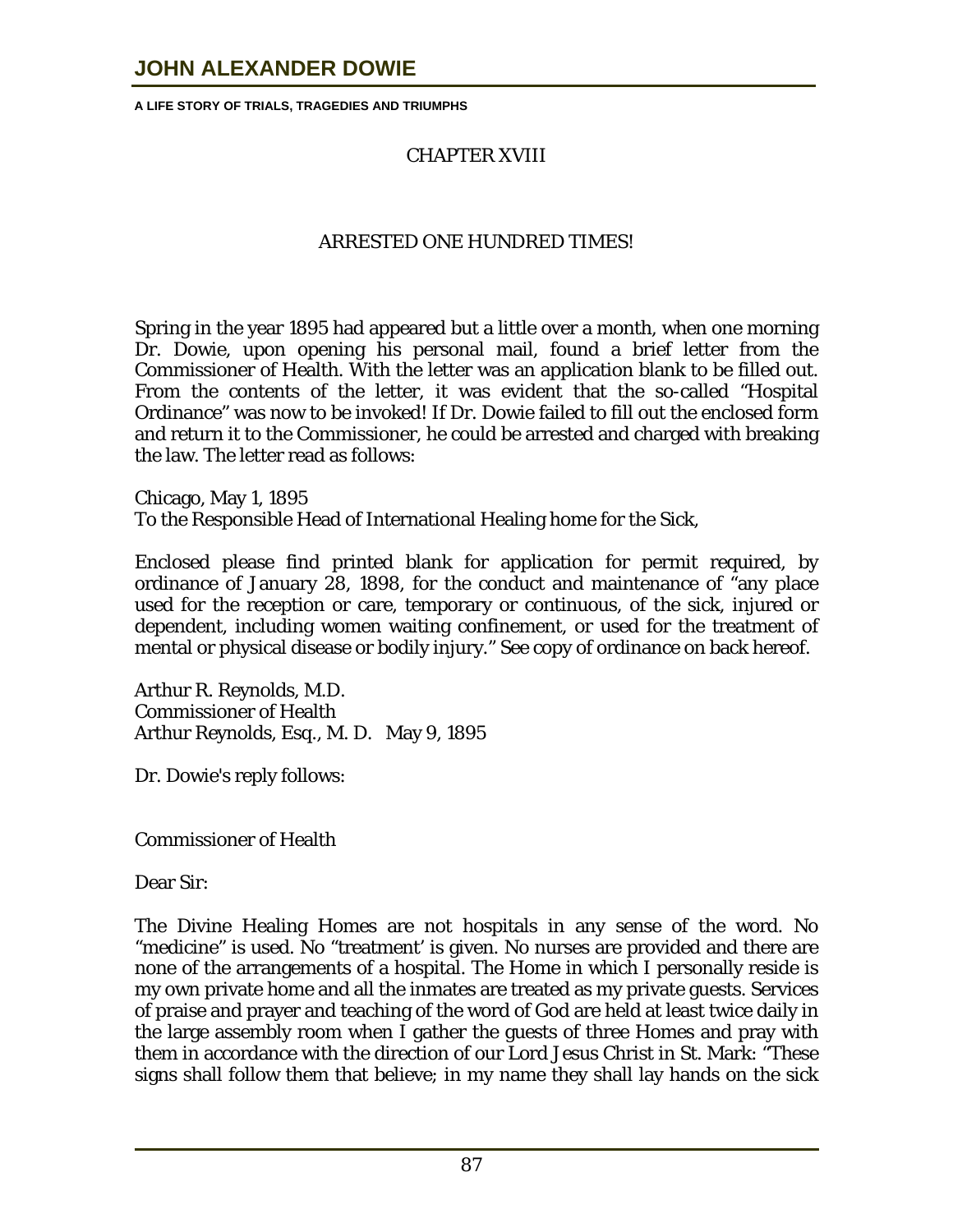#### **A LIFE STORY OF TRIALS, TRAGEDIES AND TRIUMPHS**

and they shall recover." Nothing more is done in these Homes than may be done by every Christian minister in the homes of his people, or even by Christian people in their own homes without the presence of a minister.

Divine healing has no association with doctors and drugs, or surgeons and their knives. Thousands and tens of thousands of persons have within the last two years, passed through these Homes and Zion Tabernacle with its healing rooms, and a vast number have been wonderfully healed, even of the incurably sick who have been abandoned by all physicians.

A long series of persecutions has already resulted in nothing but shame to the persecutors and without injury to God's work. If this is to be taken as the first movement in a new series of persecutions, all that I have to say is that we shall, by all lawful means, resist the cruel endeavors of self interested men to destroy the work of God and to keep back the sick, and the sorrowing from Christ as their Healer and Comforter. It is a pitiful sight to see the State Board of Health and the City Health Department moving against a good work at the instance of a lying press and a concealed band of interested doctors who feel that their craft is in danger because of tens of thousands of persons who are abandoning medicine and seeking and finding healing through faith in Jesus Christ. .

I am, Very Respectfully, John Alexander Dowie

Dr. Dowie had not long to wait before the second storm burst upon him in its fury. On June 14, 1895, just as he was ready to conduct an afternoon service at his tabernacle, four men were at his door to serve a warrant for his arrest, on a charge of violation of Section Six of the new Hospital Ordinance. Dr. Dowie took two of his people and went down to the Hyde Park Police Station. The Justice was not there and the lock-up keeper was about to thrust him into a cell. Dr. Dowie demanded that he at once be permitted to see the officer in charge of the station. Upon this, the keeper reluctantly agreed to permit him to remain at the desk. Soon a justice appeared and a bond of two hundred dollars was presented, and Mr. Dowie was permitted to go.

Actually the one who had sworn out the warrant was a spy, by the name of Zach J. Kehoe, who had come as a guest to the Home, having been hired as a detective by the opposition. During his brief residence in the Home, he had furtively avoided meeting Dr. Dowie. A private individual had uncovered these facts and communicated the information to the doctor just as he left the station house. Apparently the opposition discovered that Dr. Dowie had learned that the man who had sworn out the warrant was a spy. At any rate when he went to the Court on the following morning, the prosecution failed to show up.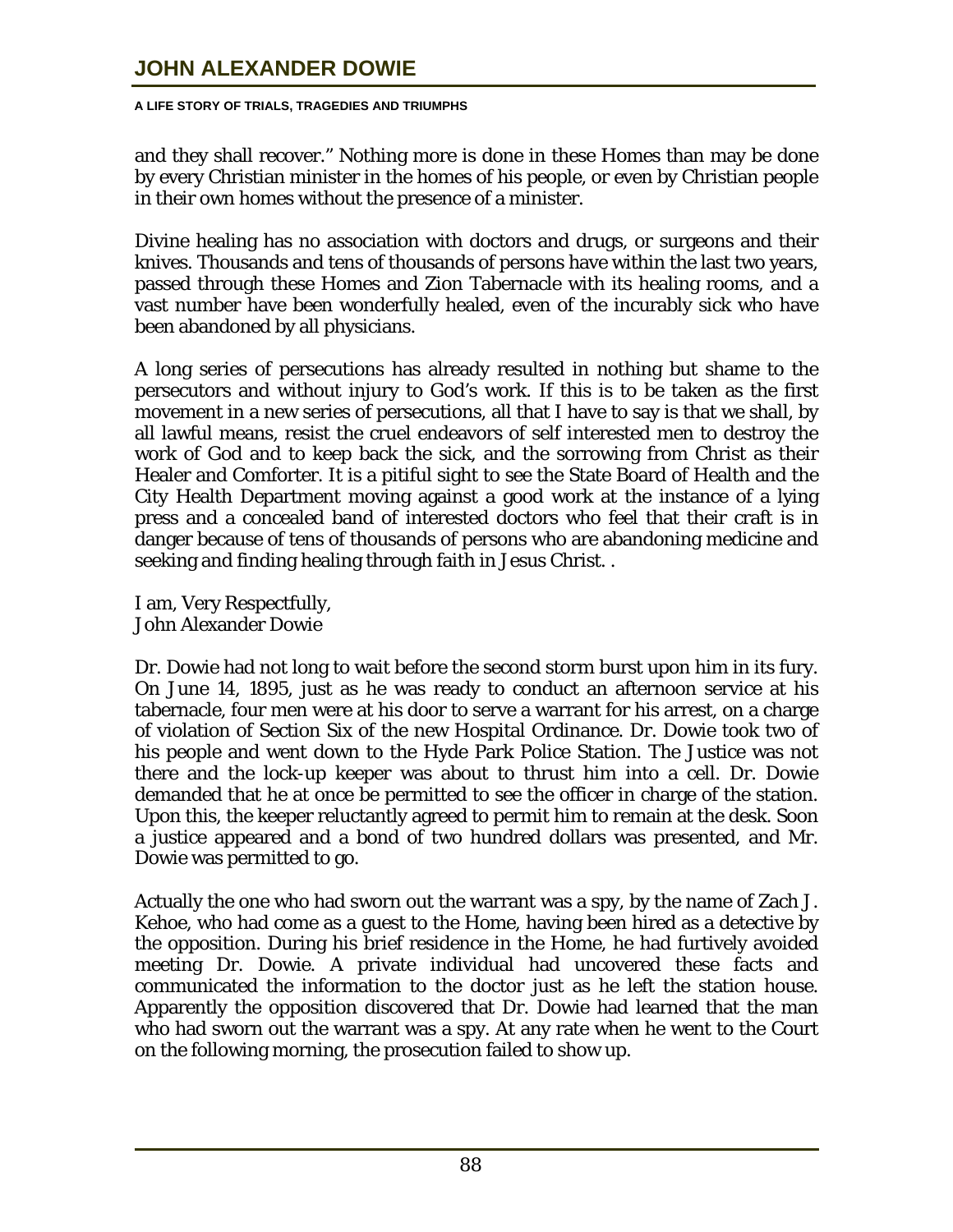**A LIFE STORY OF TRIALS, TRAGEDIES AND TRIUMPHS** 

Now it was at this point that the plan of the persecution began to emerge. Dowie's adversaries, having not a little respect for his skill in defending himself, and not certain that they could get a verdict to stick, were recruiting a band of stooges who would swear out warrants by mass production, as it were, which were to be served in succession. By this method, if by no other way, they hoped to wear him out, so that sooner or later, through sheer exhaustion, he would be compelled to give up the fight.

On the next day, Dr. Dowie was again summoned with a warrant, this time in a most unpleasant manner. In the paragraphs following, he gives an account of the events attending the arrest:

#### **ARRESTED FOR THE SECOND TIME WITHIN TWO DAYS**

"Whilst we were engaged in praying for the sick about 8 o'clock this evening in the Healing Room of Zion Tabernacle No. 2, the Hyde Park Police Patrol Wagon drove up to the door, and a number of police officers entered the building. Finding that the editor was engaged with the sick they were shown into our private room, next door to the Healing Room, and when we entered an officer read a warrant for our arrest. It was issued at the instance of one of our neighbors, Mr. Geo. W. Riggs, 225 61st street, whose home is within a few yards of the Tabernacle, charging us with the offense of 'maintaining an hospital without a permit'. This was the same charge on which we had been arrested the previous day, and to answer which we had appeared at the Police Court this morning.

"It was at once apparent from the insolent and brutal tones and conduct of the officers that every particle of indignity possible would be shown to us.

"We were rudely informed that the 'wagon was waiting,' and when we asked to be permitted to go down to the Police Station in a private carriage which was at the door, we were rudely refused. We induced one officer to telephone to his superior at the Police Station for permission to ride there as we had requested, and after reference, this was also refused by Inspector Hunt, the officer informing us that the Inspector had sent the wagon for that purpose. Our good wife who wished to accompany us in the 'wagon' was roughly spoken to and pushed aside and told that the 'wagon was for officers and prisoners only,' and yet at that very moment the Tribune reporter who so much reminds one of Poe's Raven, stepped into the 'wagon'. We called attention to that fact, and were rudely answered and pushed by the brutal man who conducted the 'wagon'.

"It was now nearly dark; but the 'wagon' was driven with clanging of bells around the little residence block in which our Divine Healing Homes and the houses of our local enemies are situated in Edgerton Avenue, the object being apparently to make a parade of me as a prisoner.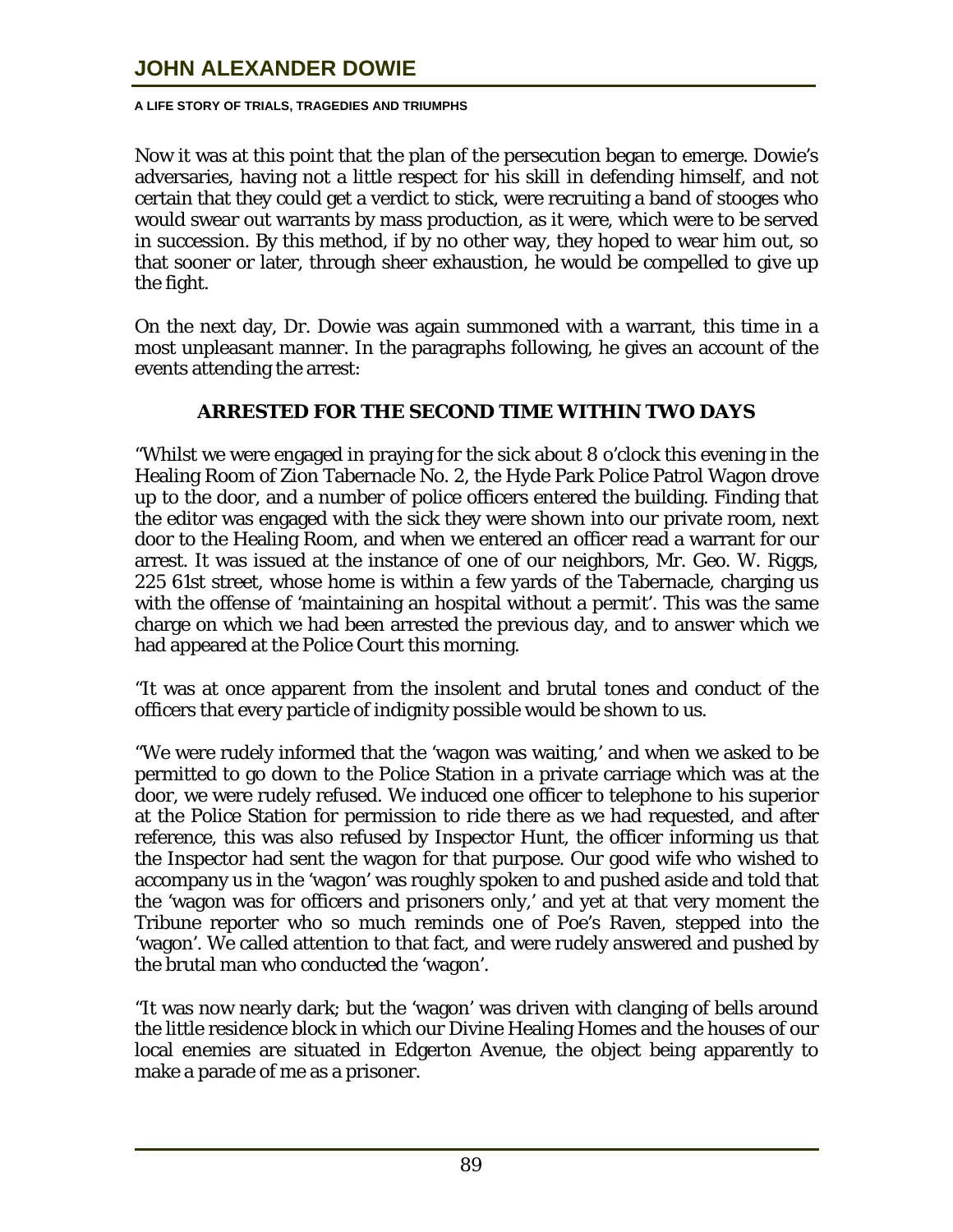**A LIFE STORY OF TRIALS, TRAGEDIES AND TRIUMPHS** 

"This was quite out of the way for the 'wagon', and was evidently a part of the 'instructions' which the Inspector had given at the instance of the vile man who swore out the false charge. We were followed by the carriage containing our good wife and son, and a number of our friends who were ready to become our bondsmen.

"The 'wagon' was driven westward on 60th street, alter leaving Edgerton Avenue, the proper route being directly northward on Stony Island Avenue, and then, after crossing the Midway Plaisance it was driven rapidly eastward, and in and out through various streets, the object being apparently to get away from the carriage in which our friends were following.

"Where that 'wagon' might have gone and what might have been done with its one solitary 'prisoner' no one can tell but God, had the two horsed carriage which was following us, not been driven up rapidly and close behind, after having been out of sight for several blocks. We heard the policemen's muttered expressions of rage when they found that the 'wagon' was in full view of the pursuing party of friends.

"At last, it dashed into the stables of the Police Station, and we were roughly told to 'go that way', and taken at once into the cells, where we were booked, 'searched for concealed weapons', so the man said that thrust his hands into our pockets, and then almost pushed into a cell, with ribald criminals in the next compartment for companions, and told we were to 'stay there until the Judge saw fit to release us'.

"Of course when our friends entered by the front door of the Station, we were already behind the prison bars. Eventually of course, Mr. Justice Quinn, whom we were assured was 'waiting in his office' could not be found. Mrs. Dowie and friends started out on a search for him at his residence, but he could not be found there. However, when the officers of the prison knew that our attorney had been telegraphed for, Justice Quinn suddenly appeared, and was compelled to accept one of the many bondsmen amongst our friends who were waiting to offer themselves; for by this time there were a score or two of our friends who had gathered at the station, and there were more gathering every minute.

"It was therefore time for Justice Quinn to appear, as the likelihood of our being kept in cells all night was likely to be frustrated:

for sooner or later some 'justice' would be sure to be found who would accept bail. Hence, with a bland smile, Mr. Quinn appeared and accepted bonds. We asked if there were any more warrants out for our arrest that night, and were told that he knew of no more.

"Comment upon these facts is needless.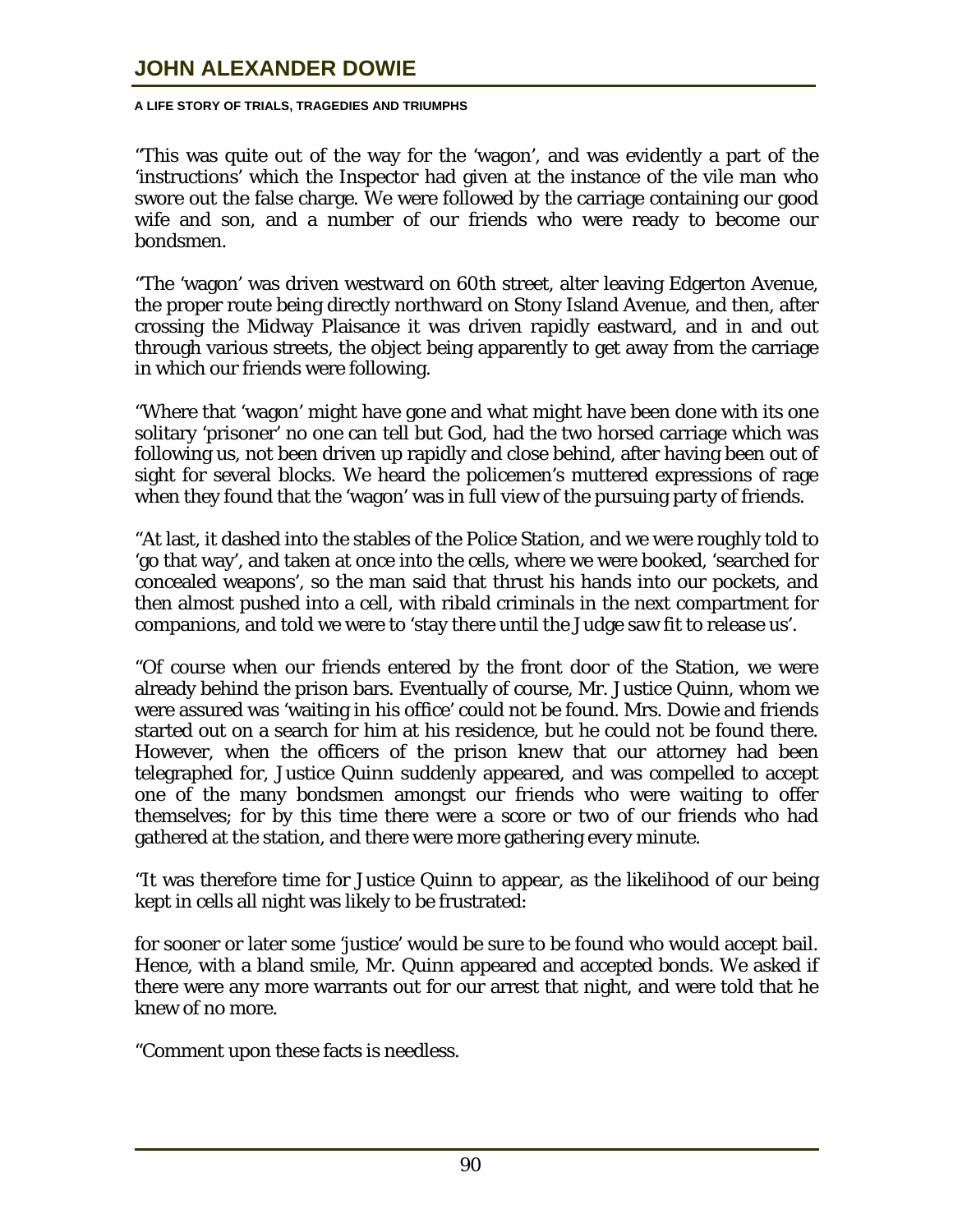**A LIFE STORY OF TRIALS, TRAGEDIES AND TRIUMPHS** 

"Now the question is where are these things to end?

"One thing is certain, by the grace of God we shall continue our work where we are, until the time comes for us to remove to our Zion, outside of the city, from which we can do better work for Chicago, and even in Chicago. There are not demons enough in Chicago, let alone in Edgerton Avenue and its neighborhood, to drive us sway, until we are ready to go. God is mightily with us, and we shall prevail through faith in Jesus Christ our Lord."

On the following week-end, Saturday, June 22, there were seven warrants issued for Dr. Dowie's arrest. He learned from the justice, to whom he presented bond, that actually 37 warrants had been issued altogether, and that they were to be served in batches of ten the following day! The purpose was ostensibly, to prevent his preaching at the three services on the Lord's Day. Fortunately, the justice allowed him to give bail, and his adversaries' plans for the next day were thwarted.

Persecution in that manner went on until the total number of warrants for arrest had reached no less than a hundred! On one occasion he was thrown into the "wagon" where smallpox patients had been, in hopes he would get small pox. On more than one occasion John Alexander Dowie was arrested on his own platform and roughly taken to the Police Station. But those of the opposition were becoming exasperated, for although they had succeeded in getting all these warrants served, yet they saw they were not attaining their objective. As soon as a verdict was secured in the petty court, Dr. Dowie would appeal to a higher court where in every instance the sentence was reversed. Of more serious import of which the persecutors themselves were becoming aware was the fact that public opinion was beginning to turn against them.

In certain ways the persecution had worked a serious hardship on Dr. Dowie, causing him to find it necessary to work late at night in order to fulfill his necessary duties. But the opposition while succeeding in giving him all the trouble of the arrests and other vexations, had little idea that their persecution would eventually give Dr. Dowie the opportunity to put on court record, the great healings that were taking place. But that is exactly what happened! To the dismay of the prosecution, the judge ruled that such testimonies should be accepted as part of the evidence. Bitter as their hatred of Dr. Dowie was, those of the opposition were intelligent enough to realize that the amazing documentation of these miracles of healings in court was of such a nature as to place those of the persecution in a most unfavorable light before the people. Moreover, they noted with increasing alarm that more and more of the respected and solid citizens of the city, including lawyers, professional men, police officers, judges, and city officials were coming to have confidence in the work that Dr. Dowie was doing.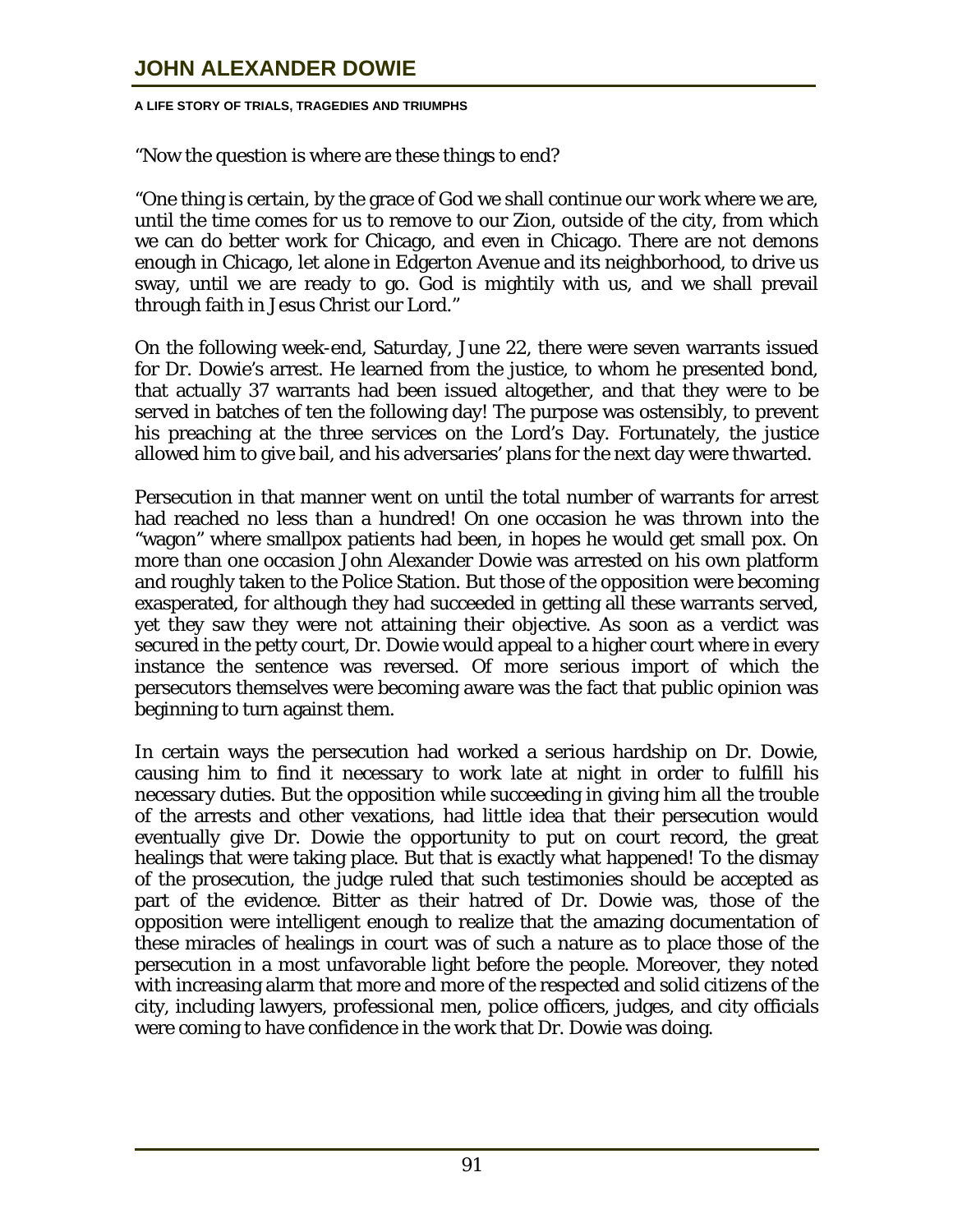**A LIFE STORY OF TRIALS, TRAGEDIES AND TRIUMPHS** 

Hour after hour, testimonies of miraculous healings were presented in a Cook County Superior Court. A jammed courtroom listened with intense interest to the affidavits as they were being read. Dr. Dowie had this to say concerning the presentation of the affidavits:

"This is probably the first time that Divine healing has been demonstrated in this manner and for this opportunity, we have to thank our adversaries. Not one of these affidavits has been impugned, either by our opponents or by their allies in the Chicago press. As long as the Archives of the Court shall be preserved, these affidavits will be found upon its files. It was evident that the reading of them impressed the judge, and the ill-concealed fears and hatred of the opposing counsel could not be covered by the sneering laugh which occasionally broke from his lips. But there was no sneer upon the lips of other persons, except for the few enemies of God and of this work, present. As the reading went on hour after hour, it was evident that incredulity and surprise were giving away to genuine interest, and the fact was being steadily established under oath, in a Superior Court of law, that Jesus Christ is the same Healer in wicked Chicago in this present day as in wicked Jerusalem and Capernaum nineteen centuries ago.

"The affidavits are cool statements under oath of persons of all conditions of society — business men, lawyers, doctors, workmen, honest Christian men and women of all occupations well-nigh. Who has the right to declare them false? Even our enemies dare not enter upon proof that they are. If they are false, every one who has sworn to them can be punished f or perjury and they know it."

The opposition was fast losing its thunder and, chagrined at the developments, was now looking for a way of retreat, but was not finding it. There was an added jarring note to the disappointment. Popular opinion, once in its favor, was turning toward a sympathy for the persecuted preacher, and even the fickle newspapers told the persecutors that they had better call it quits. A few more cases pending went to the superior court, where the verdict was reversed or the case thrown out of court. Finally, the so-called Hospital Ordinance was declared unconstitutional, and that decision practically ended effective opposition. Not long after, the police force that had treated him rather shabbily, were to become his friends, and later on, even went out of the city to rescue him from the hands of assassins who laid wait for him at Hammond, Indiana.

But before we close the story of the Great Persecution we must relate something of how his enemies tried to suppress the publication of the LEAVES OF HEALING by influencing the Chicago Post Office to revoke his Second Class mailing privileges, and how Dr. Dowie eventually won that battle also.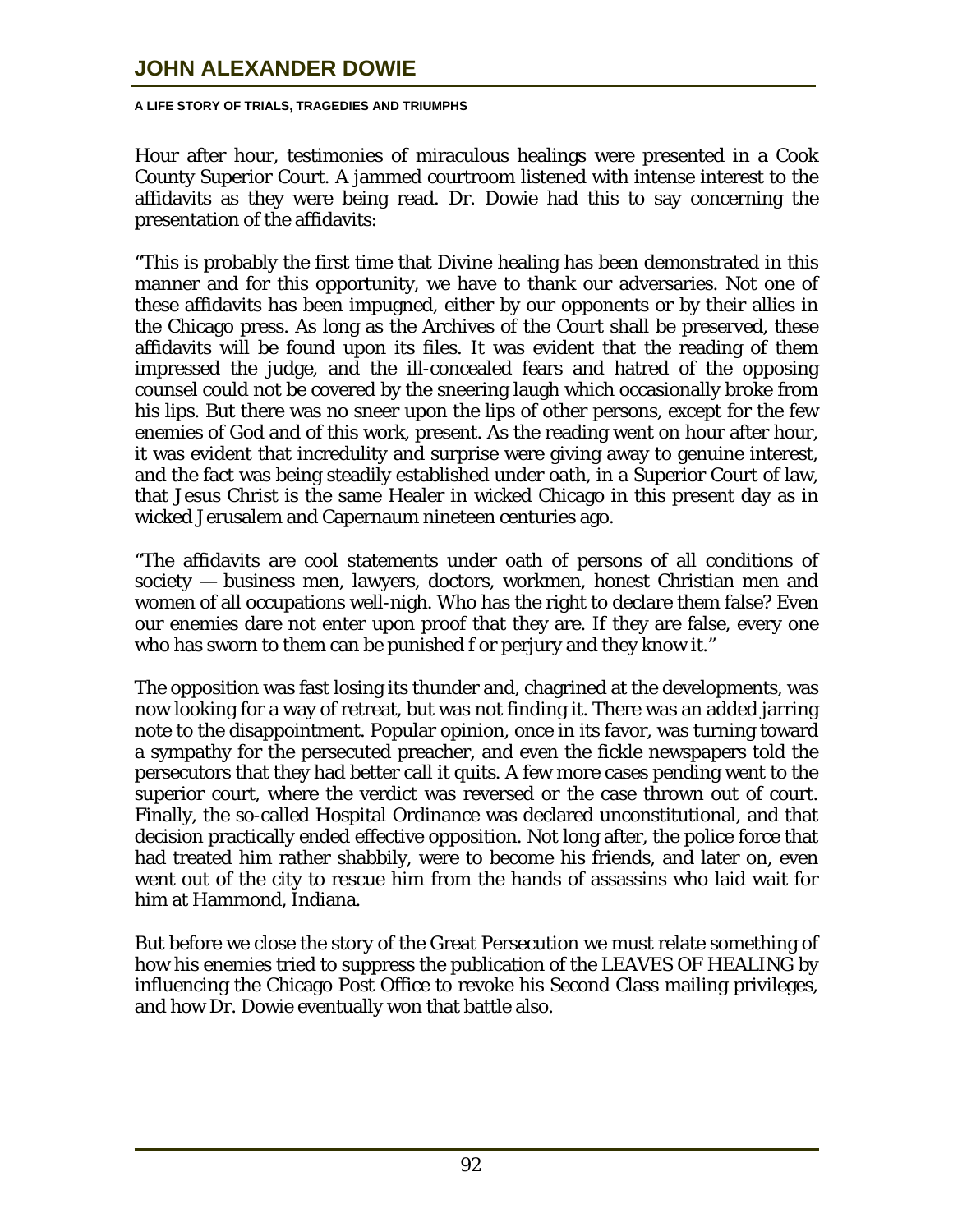**A LIFE STORY OF TRIALS, TRAGEDIES AND TRIUMPHS** 

#### CHAPTER XIX

#### BANISHMENT OF THE "LITTLE WHITE DOVE"

DURING the year 1894, Dr. Dowie began the publication of a weekly periodical called THE LEAVES OF HEALING, which he fondly spoke of, as THE LITTLE WHITE DOVE. There had been some earlier issues published at more or less irregular intervals, but in 1894, it became a regular publication, and through it Dr. Dowie's sermons and writings became available to readers all over the world. Needless to say, its editor never minced words, and without a care for consequences, he denounced sin and wickedness in high places and low, with a force and vehemence that was sure to incur the wrath of many, though at the same time rapidly increasing the circulation of his LEAVES OF HEALING publication.

John Alexander Dowie's persecutors, in casting about for ways and means by which they could hamper and embarrass his work, learned of this new publication. That acquaintance came under unpleasant circumstances, for in scanning the pages, they discovered that Dr. Dowie, master of the invective, had exposed their illegal persecution in terms exceedingly uncomplimentary to themselves. This naturally left them in a most unhappy frame of mind. It occurred to them it would be highly gratifying if they could prevent the publication from being sent through the mails. This they rightly judged might best be accomplished by securing revocation of Second Class mailing privileges for to be denied these privileges would immediately increase the costs of mailing some fourteen times—a serious, if not disastrous blow, to any publication struggling to get established. The conspirators soon found that they had a willing ally in the Chicago Postmaster, who being Catholic, had only to read one of Dr. Dowie's frank articles on the subject of Papal infallibility to be persuaded to send him the following letter:

#### **ACTION TO CUT OFF MAILING PRIVILEGES**

Sir:

At the time your paper was entered at the post office, it complied with the law and was accepted by the department; since then, it has been changed and is now recognized by us as an advertising sheet. We will demand of you a deposit of third class postage on future mail, pending decision of the department.

Postmaster, Chicago, Ill.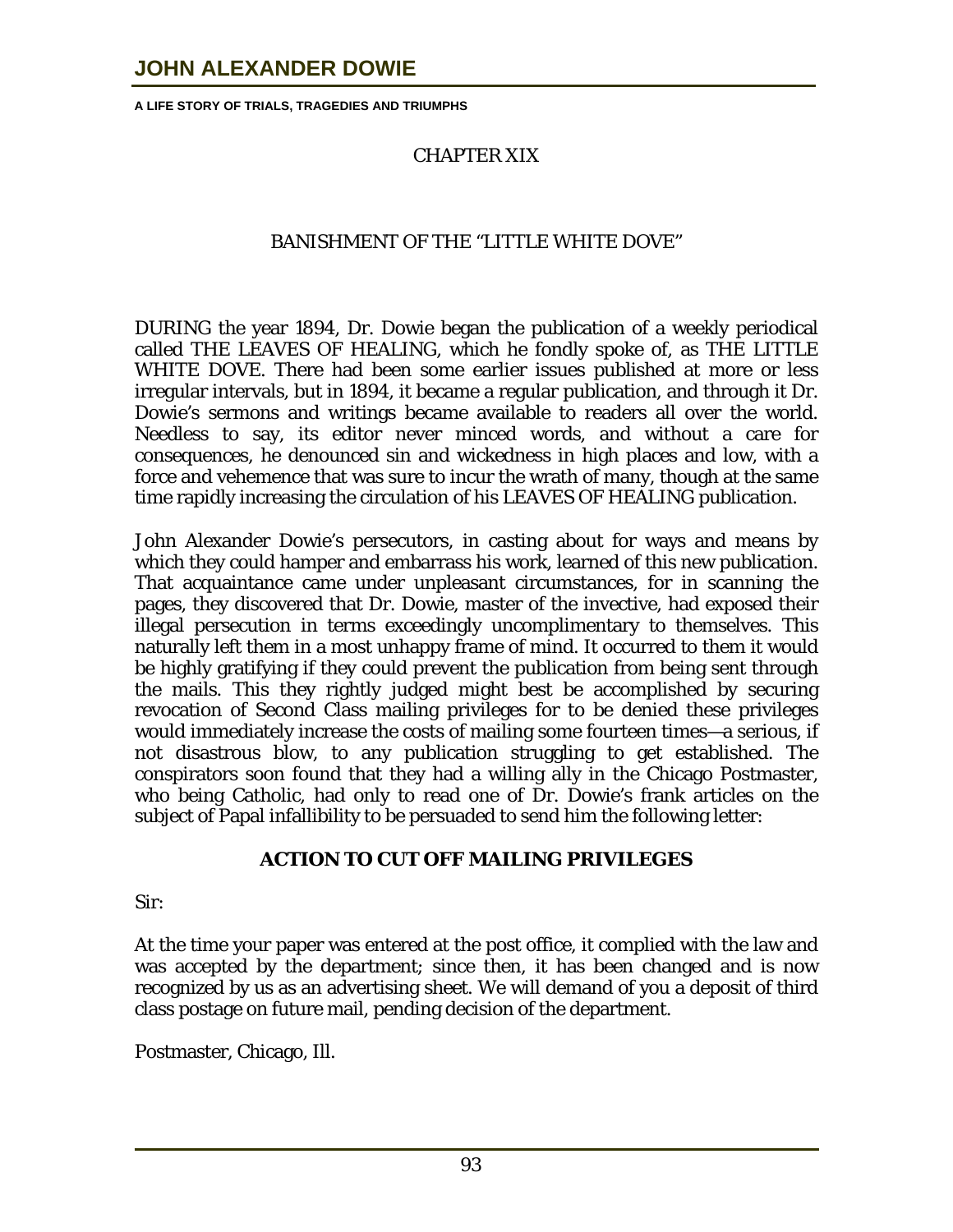**A LIFE STORY OF TRIALS, TRAGEDIES AND TRIUMPHS** 

Dr. Dowie sent the post office the following reply:

Mr. Postmaster Chicago, Ill.

Dear Sir:

Your memorandum of yesterday received. In reply, I beg to say,

First: The character of our paper has not changed in the slightest degree since the first issue, upon which and upon later issues that permission was granted by the Postmaster General to send it forth as second class matter.

Second: It is in no sense an advertising sheet. In fact, any one can see at a glance we have refused all advertisements, and only one column out of thirty-two is given to announcements concerning meetings in our mission.

Third: With reference to your "demand" for a "deposit for third class postage on future mailing pending a decision of the department", I am, of course, powerless to dispute any such demand any more than I could a demand for my money at the point of a revolver. I consider your action is disgraceful in the extreme, and is simply a part of the disgraceful persecution which I am receiving at this time in the city of Chicago. I emphatically declare and shall prove to the Postmaster General that your allegation as to the character of this paper is entirely unfounded, and that your present action can only arise from the desire to please the press of this city, which is filled daily with absolute falsehoods concerning ourselves.

Very Respectfully yours, John Alexander Dowie

The Chicago Post Office, of course, turned a deaf ear to Dr. Dowie's entreaties for restoration of Second Class mailing privileges, without which it was necessary to pay fourteen times the postage fee he had been paying. Dowie did not resign himself to the situation, but at once requested all his subscribers to send petitions to the Postmaster General at Washington, D. C., and moreover enlisted the sympathy of several Congressmen to send protests to the department. Finally, upon invitation from the Postmaster General, he made the journey to Washington, D. C., where he was in conference with that gentleman for an hour and a half.

It is interesting to note that as usual, Dr. Dowie not only presented his own case, but got in a few licks at the work of the devil besides. In this instance, he brought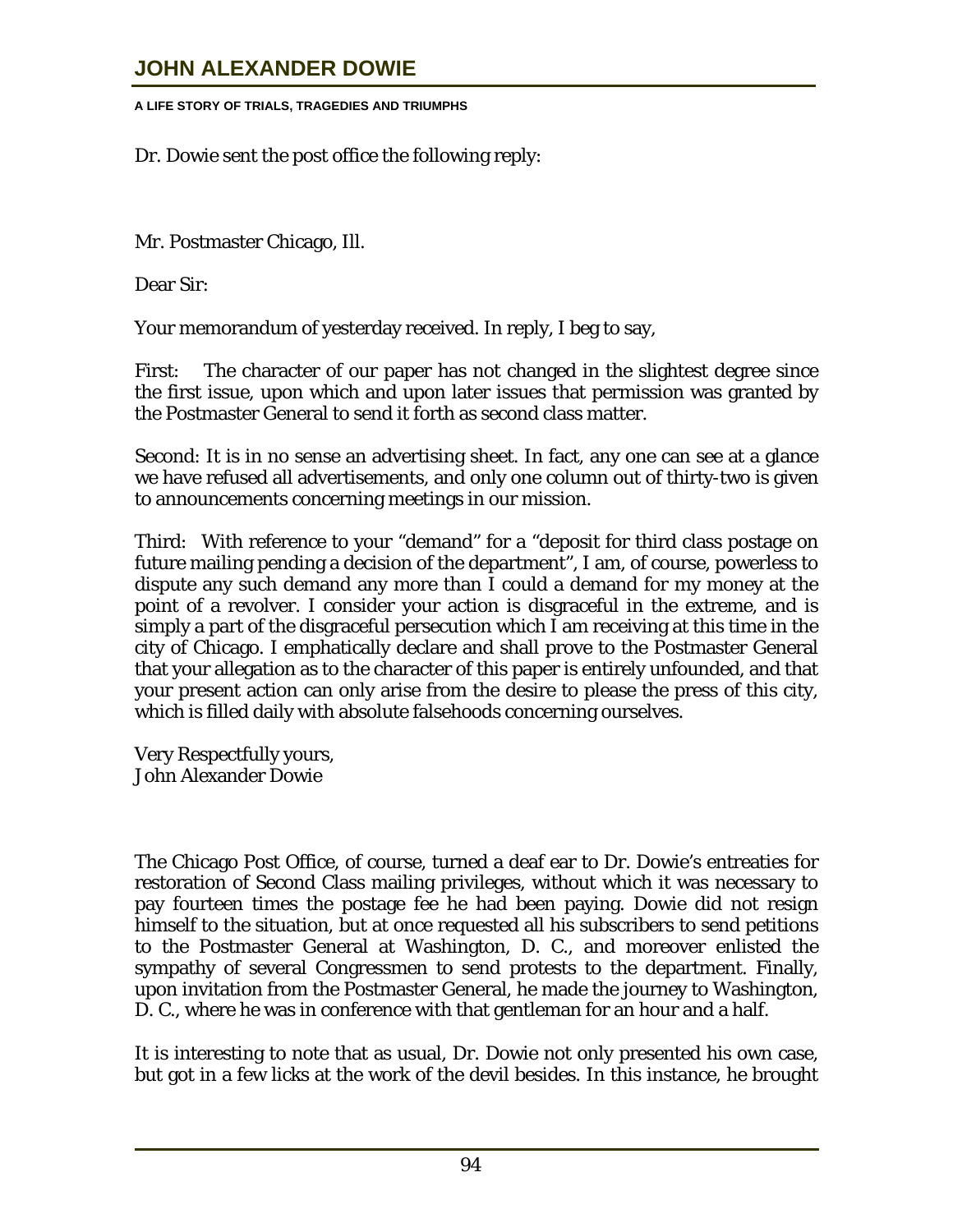**A LIFE STORY OF TRIALS, TRAGEDIES AND TRIUMPHS** 

to the Postmaster General's attention some of the lewd, lascivious literature that was circulating in Chicago, and using Second Class mailing privileges. Dr. Dowie's account of his trip to Washington was as follows:

"We took occasion to show the Postmaster General some of the immoral and obscene publications which the Chicago Postmaster allows to pass through the mails at Second Class rates, and his remark was, as his face flushed with indignation, 'It is not a question as to whether such papers should be allowed to pass through at Second Class rates, but whether they should not be denied the privilege of passing trough the mails at all.' Perhaps the enemies of God and of all purity who persecute our LEAVES OF HEALING may find that it has led to results which they have little expected. We will not pollute these pages with the names or quotations from the vile sheets to which we refer, but we think that there is a gentleman in charge of the United States Post Office who will not permit the mails to be used for the promulgation of the vile announcements of houses of ill-fame, etc.

"We desire to thank the many friends in the Capitol, and in every part of the country who are determined to see that justice is done. Final and complete victory will be the Lord's. At the same time, our experience goes to show that there are powers of evil at work in this nation that are difficult to overcome: for when an injustice is wrought, it is difficult to reverse the decisions of persons in official positions when they are backed by party politics."

Joseph Dunlop, editor of the CHICAGO DISPATCH, and leading figure in the persecution had no idea that when Dr. Dowie went to Washington, D. C., the handwriting was on the wall as far as he was concerned. Nor did Dowie himself anticipate the seriousness with which the Postmaster General was to take his revelations of Dunlop's scandalous conduct of his newspaper. Dunlop had resorted to blackmail and other nefarious practices, and because he was sheltered by local politics, had managed for a long time to evade the arm of the law. However, the post office department was not awed by him as were the city politicians, who perhaps were more or less glad to see the government step in and deal with the man whose wickedness and perfidy was despised by the entire city. Eventually tried in U. S. Courts, and proven guilty, Joseph Dunlop was sent to the Joliet penitentiary, his influence and career ended forever in Chicago. It must have been a bitter blow to this man, that when his own evil persecution had failed in its purpose, and when Dowie was exonerated of all charges against him, he should be found guilty and sentenced to the state prison. The September 20, 1896, issue of the CHICAGO TIMES-HERALD carried the following report of his conviction: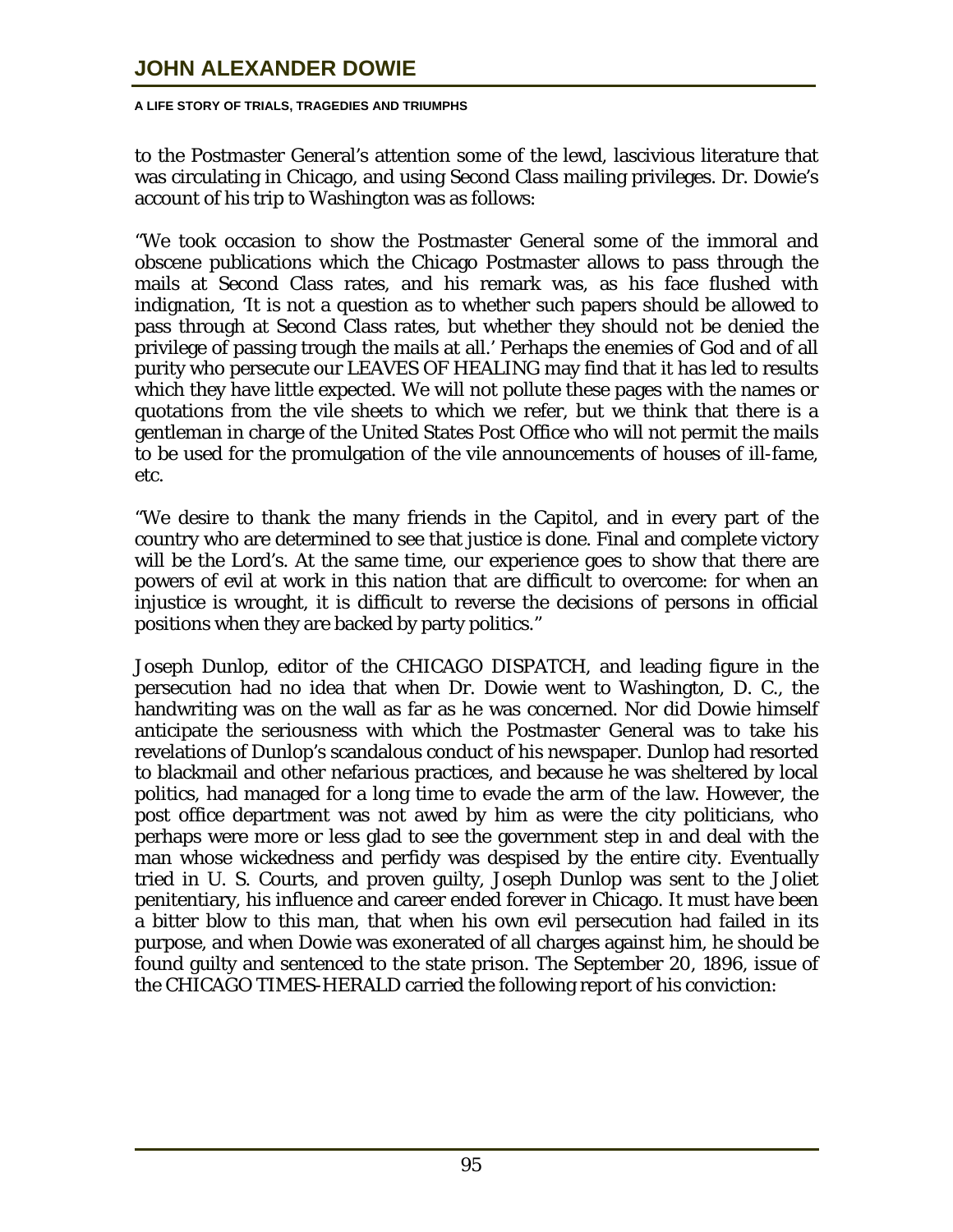**A LIFE STORY OF TRIALS, TRAGEDIES AND TRIUMPHS** 

#### **JOSEPH DUNLOP ARRAIGNED**

"Washington, Sept. 20—A severe attack on Joseph R. Dunlop, who was the editor and publisher of the CHICAGO DISPATCH, is made in the annual report of the Fourth Assistant Postmaster General. He declared: 'There is no more contemptible member of society than the professional blackmailer. Joseph R. Dunlop, the editor and publisher of the CHICAGO DISPATCH, by this sort of journalism earned for himself contempt and bitter hatred, and at the same time cleared a handsome fortune. His paper was published solely for money, and he pandered to the most depraved tastes to attain his ends. Constantly did he transgress the laws of decency in his publication. He, however, made a fatal mistake when he undertook to prostitute the United States mail service to his nefarious purposes by making it a carrier for his objectionable and obscene publication, and when criminal proceedings were made against him in the United States courts, which resulted in his conviction and sentence to the penitentiary for two years and to pay a fine of \$2000 and costs, there was much rejoicing among the better elements of society in those localities where his blackmailing medium had been circulated.'"

Although the Postmaster General had acknowledged Dr. Dowie's right to have Second Class privileges restored to his LEAVES OF HEALING, as is often the case in Washington, D. C., red-tape and other political expediencies retarded the dispensation of justice. The administration then in office was soon to be superseded by the McKinley administration, and during the change, Dr. Dowie's plea got shelved in the labyrinth of pigeon-holes in Washington. After the new administration had time to get established in office, Dr. Dowie again petitioned Washington for redress in the wrongs committed against his "Little White Dove". His petition was favorably received, and he not only met with the post office officials in Washington, D. C., but was granted an interview with President McKinley. It is startling to note in Dr. Dowie's account, how his keen eye immediately discerned that President McKinley was not properly guarded, and with strange prophetic insight, practically predicted what actually took place later—the death of McKinley by assassination.

Dr. Dowie's mission in Washington was successful and we will let him tell the interesting story of events that took place, and how THE LEAVES OF HEALING was freed from the burden of unjust postage, and restored to the privileges of Second Class mail:

#### **DR. DOWIE RELATES HIS TRIP TO WASHINGTON, D. C.**

I am very grateful to God during my twelve days' absence to Washington that I have so much to thank God for in connection with that visit. I was completely victorious and thank God for it. Without going into a great many details, I want to say that I am indebted to Postmaster Gary for his courtesy, whom I saw twice. It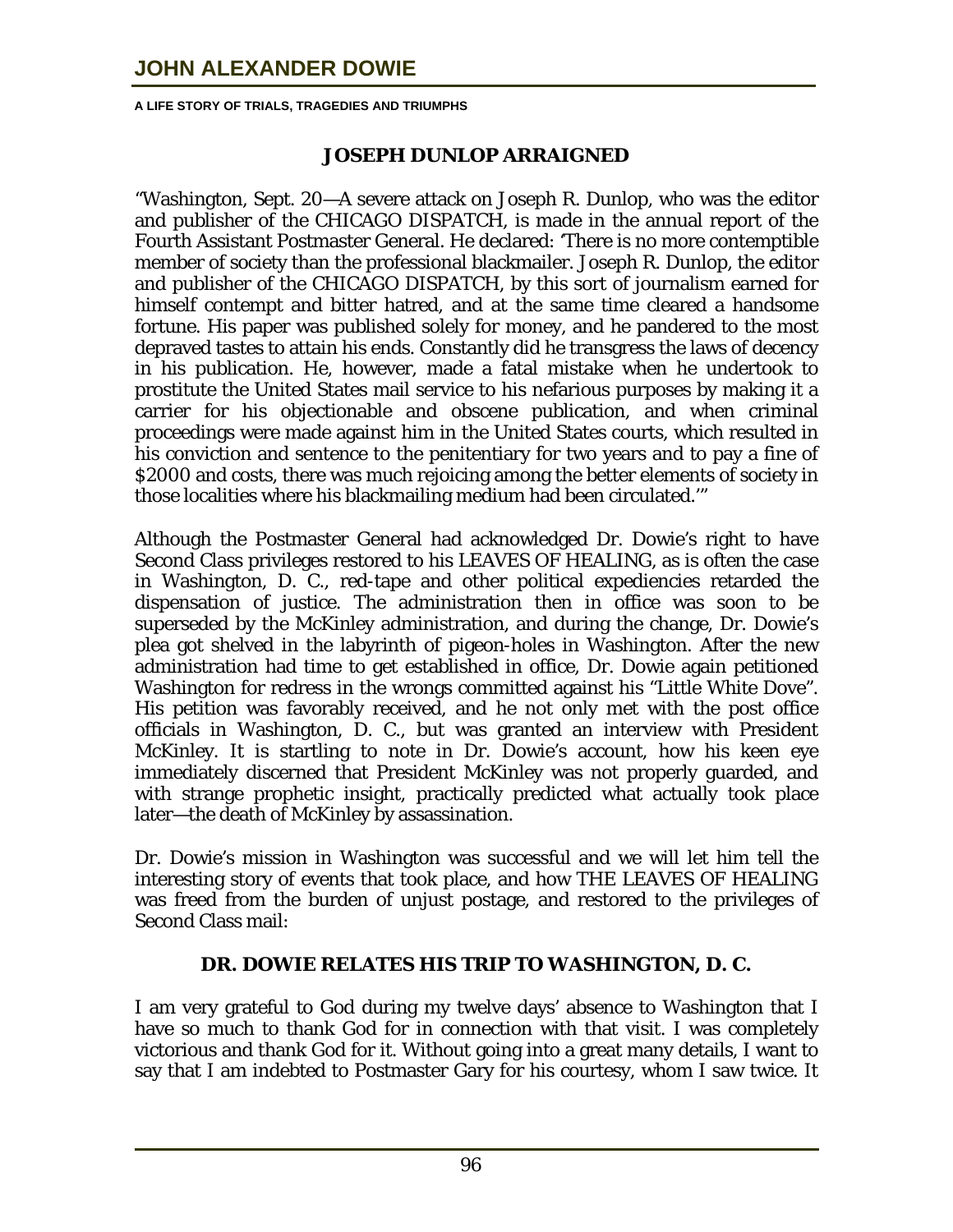**A LIFE STORY OF TRIALS, TRAGEDIES AND TRIUMPHS** 

puzzled the Attorney General to know how the department had acted against us without cause.

I told him the Story of Washington Hesing, whom we washed (put out of office) so completely lately. I told him the story of Dunlop who had fought us for a year or two, and whom the Lord has put where we can find him for the next two years. It was a peculiar coincidence that my previous visit to Washington was to call Postmaster General Wilson's attention to the wrong then done, and I took down with me a copy of the DISPATCH. It was the first copy Mr. Wilson had ever seen, and I said, "Mr. Wilson, I want my paper liberated, but whatever you do, I want this paper thrown out of the mails; this infamous paper that gives the address and the advertisement of the harlots' homes of Chicago; the gamblers' hells of Chicago.

Mr. Wilson looked at me. He said, "You do not say that this is going through the mails in Chicago?" I answered, "I do; but if you, Mr. Wilson are going to do right, it will not." He said, "God helping me, it will not go through the mails. I will see that it goes out and its publisher is punished."

That is the only good thing I ever knew him to do, but he did it. He handed it over to proper authorities, and from that moment they went for the DISPATCH, and the result was, as you remember, that Dunlop was indicted before the Federal Court here. If I remember correctly, there were 4,500 separate distinct charges of publishing obscene and vicious and unclean advertisements, and of course he was found guilty, and is now in the State's prison at Joliet for the term of two years.

I told the Attorney General the story of Mayor Swift, and his fight against me. Nobody knows where to find him now, and his administration. I am told he is growing pineapples in Florida.

I said, "No adequate reason was ever given for refusing Second Class rates to the LEAVES OF HEALING." I said, "The records do not show why it was refused, and all that I can tell you is this:

You look into an old Book which contains Eternal Law, and the Everlasting Gospel, and you will find it written there of One Whom I humbly serve, and 'They hated him without a cause,' and this Little White Dove was hated without a cause, excepting the cause for which the Master himself was hated."

"Yes," he said, looking at me very earnestly, "I can see how this might happen; because there is one of two things. Either one has to believe it, or else look upon it as a mass of abominable lying, or humbug."

Well all that is passed, and the Attorney General gave a decision, as a matter of law, entirely in my favor, to the Third Assistant Postmaster General Thomas. I was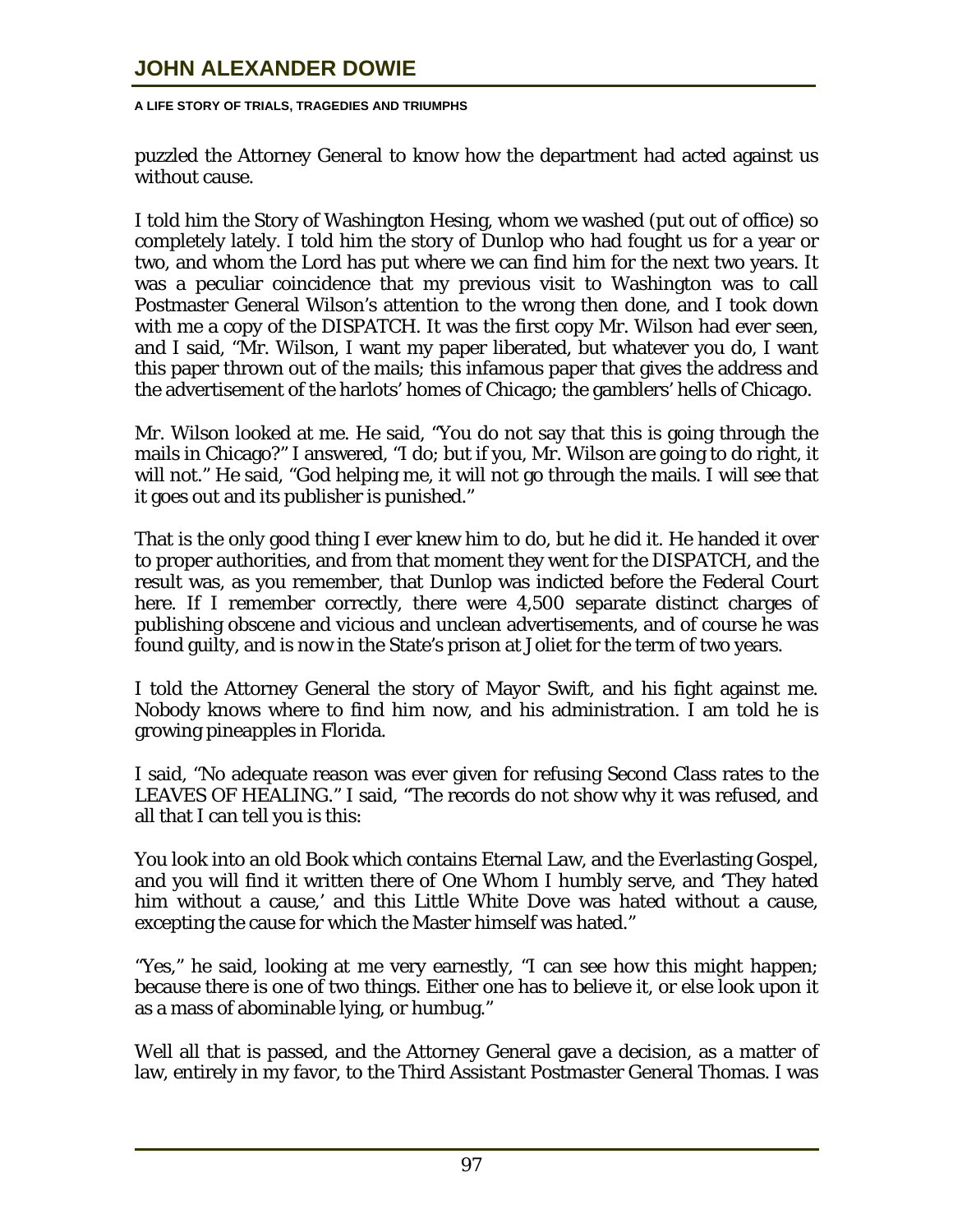**A LIFE STORY OF TRIALS, TRAGEDIES AND TRIUMPHS** 

introduced to him and found him a very pleasant gentleman. He took a little time to consider it, and then gave a perfect decision in my favor.

About the time I got through all my fighting I received a very kind letter from the Executive Mansion, and the White House, and I then waited upon the President; J. Addison Porter, his secretary, was very kind, and arranged that I should see the President privately.

Of course there are many thousands of callers upon the President, and a great majority of them have to be seen publicly, just as they pass to shake hands; that is inseparable from any person who has a large number of persons to see. But the President on Friday afternoon, although engaged with Attorney-General McKenna, who is the political head of the Law Department, apparently on important business, was kind enough when he knew that I was in attendance, to inform his messenger to bring me in, and I had a very pleasant talk with Mr. McKinley, not very long but very pleasant. The Attorney General retired to another part of the room, and I had a few words with the President. He was kind and very cordial. He has a very engaging manner, and is a very dignified gentleman. He holds your hand, or did mine, in a rather soft hand, and he has a way of emphasizing his pleasure in what he says as he holds your hand, by just a little pressure.

As I said to the President "We feel that the best thing that we can do for you is to pray God to sustain you in your high office, and enable you to administer it for good." He grasped my hand just a little tighter and said, "Thank you Doctor, and I know these prayers will do me much good."

I saw a great deal of Washington, but I cannot enter into it fully just now, but I tell you one thing, the great army of office seekers are getting desperate. The President is very quietly and steadfastly going about his work. He is not allowing himself to be agitated or moved by mere consideration of party.

But I can understand now better how Guiteau murdered President Garfield, as I saw the look in the eyes of some of these disappointed office-seekers who were hanging around the White House, a look of hatred because they were not getting what they wanted. One man who had a soldierly bearing, a poor fellow, had one arm off, had evidently thought that the fact that he was a soldier in the army, and possibly an officer of some rank, entitled him as an absolute right to this, that, or the other thing. And that man spoke in such a tone of bitterness when he was told that the President had refused to see him that I could not help remarking about it, as he ground his teeth and said. "He will have to see me, or I will know the reason why," and put his hand upon his hip pocket. I saw that it would not take very much to draw out a revolver and use it. I can stand why Mr. Cleveland protected himself, and all I ought to say about that is, I think President McKinley ought to protect himself a little bit more than he does.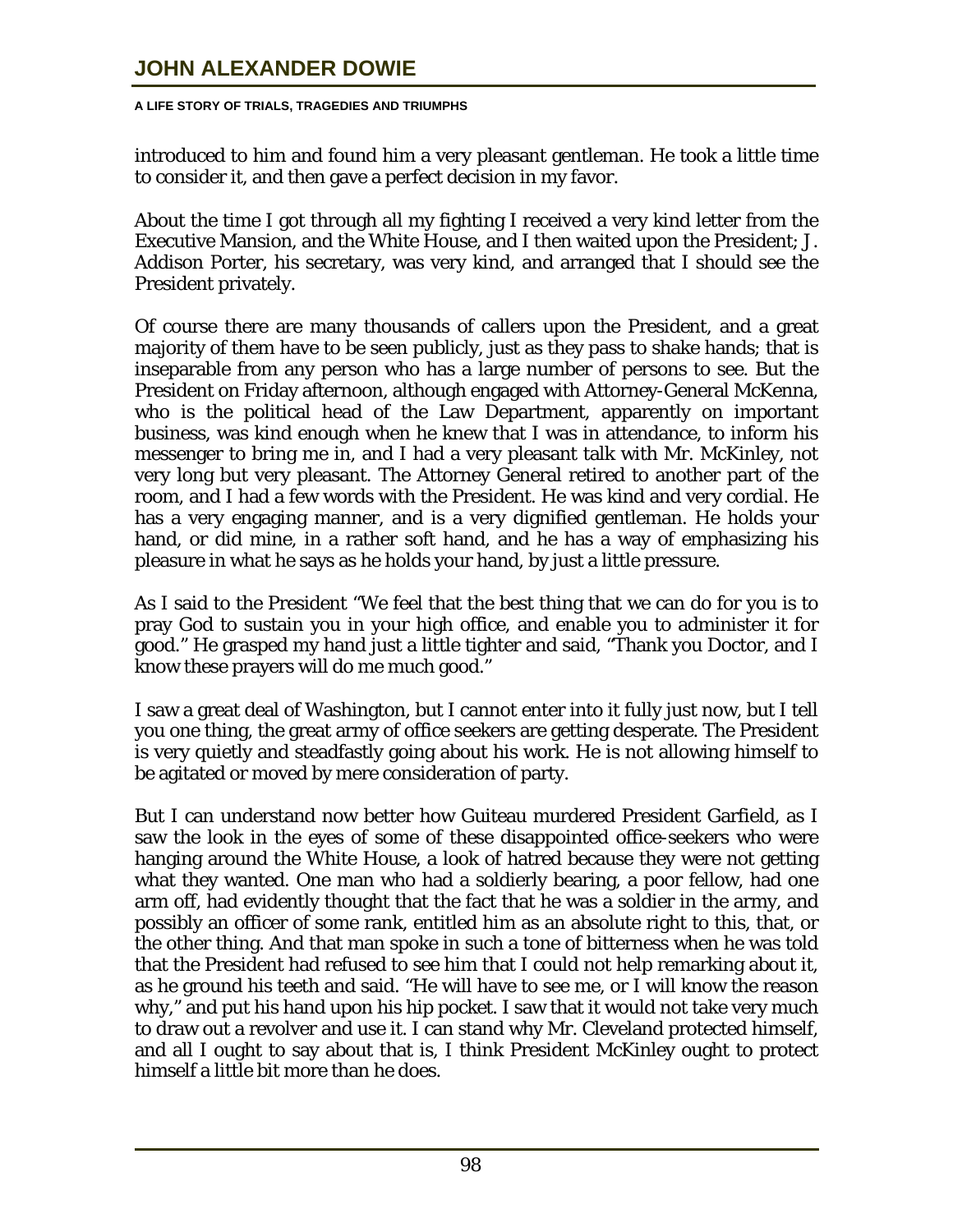**A LIFE STORY OF TRIALS, TRAGEDIES AND TRIUMPHS** 

I feel that we ought to pray for President McKinley we ought to pray that God will guard his life among other things, as well as give him wisdom. It is no simple thing to be in the White House. No man need covet that place. It is a place of tremendous responsibility, and gross ingratitude is shown on all sides.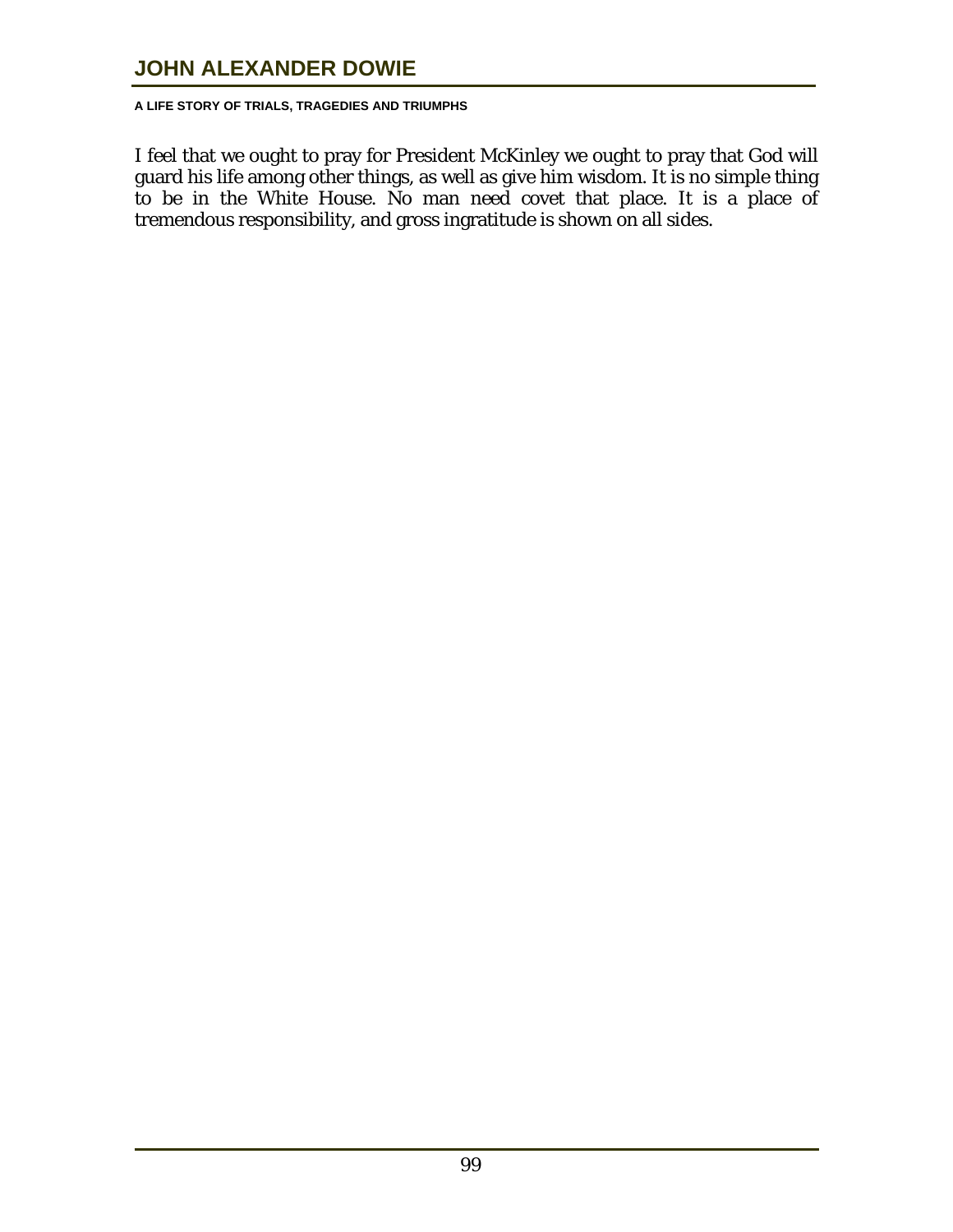**A LIFE STORY OF TRIALS, TRAGEDIES AND TRIUMPHS** 

#### CHAPTER XX

#### SIGNS, WONDERS, AND MIRACLES

PERSECUTION was no new word in John Alexander Dowie's vocabulary. He had met it constantly almost from the beginning of his ministry. But whereas before, the outcome had been defeat and disappointment, this time the battle had resulted in glorious victory. What made the difference? The answer stands out boldly. This time he had discovered and had used the tools that God had provided for defense against the kind of foe arraigned against him. Signs, wonders, miracles! They were now occurring in such profusion that the hosts of hell and their human dupes were being put to confusion. In the Great Commission given by Christ in Mark 16, the "signs following" were to be the credentials of the believer. And when these take place, the people are quick and willing to recognize the authority of the minister. Despite all the flood of persecution that followed him, the people flocked to Dr. Dowie's standard in ever-increasing numbers.

The hundred affidavits testifying to healing presented in the Superior Court affidavits of the healing of prominent citizens such as Amanda Hicks a first cousin of Abraham Lincoln, and Miss Jean Harrison, a niece of President Harrison, not to mention many others of note, were a revelation to the city of Chicago and confounded the opposition. The testimonies were so highly documented that citizens perceived that the possibility of fraud was not to be seriously entertained.

We cannot tell of the multitude of healings that were daily taking place, for Dr. Dowie often prayed for as many as a thousand people a week. But our story would not be complete unless we related a few of the outstanding instances of the healing of people, some who were well-known persons of that time, and whose deliverance was the wonder of thousands. One such case was the healing of Sadie Cody, niece of Buffalo Bill. We gather the story of this from an early issue of the LEAVES OF HEALING. It is told partly in the words of Dr. Dowie, and partly in the dramatic testimony of Sadie Cody:

#### **THE STORY OF THE HEALING OF SADIE CODY, NIECE OF BUFFALO BILL**

The name of Colonel W. F. Cody, "Buffalo Bill", is known throughout Europe and America, as that of a daring, dashing soldier, Indian scout, proprietor and conductor of "The Wild West Show". Kings, princes, and millions of people have seen and heard the remarkable spectacle of American Indians and "rough riders"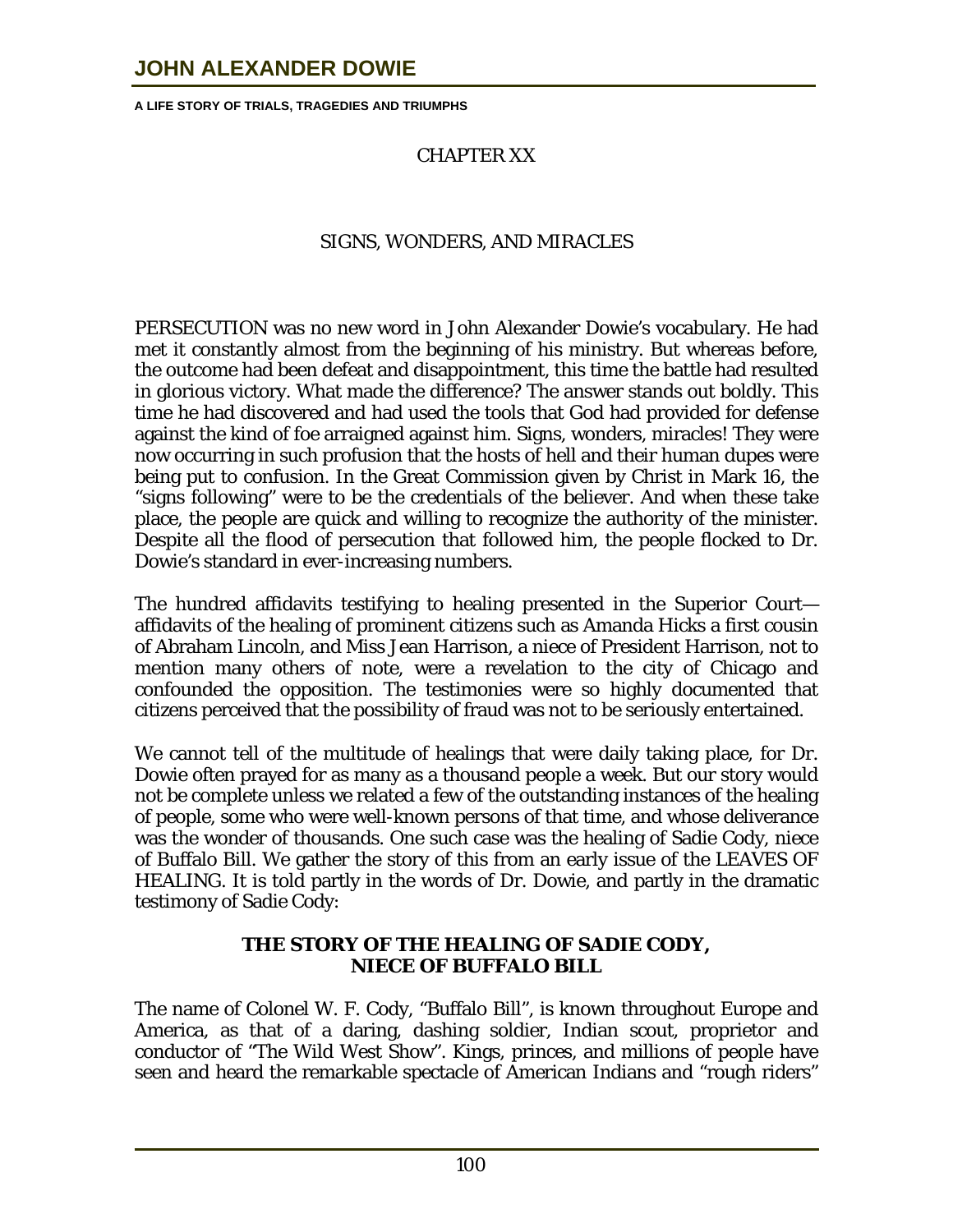#### **A LIFE STORY OF TRIALS, TRAGEDIES AND TRIUMPHS**

of the world in that show. Sunday and week day alike it was our misery to be compelled to hear the yells of the Indians and the shouts of tens of thousands of spectators in the great amphitheater constructed for that show, throughout the whole period of the World's Fair: for Zion Tabernacle was exactly opposite on the other side of 62nd Street. Oh what agonies we suffered all these long months. In defiance of law, the Sunday was the maddest, wildest day of all the week: for the mayor and the police authorities protected Cody in his disobedience to the laws of God and man. There was no rest for us or anyone near the howling hideous cries of Indians who "massacred Custer and his cavalry" or "attacked the stage coach." Whilst reading or praying, showers of small shot would fall on the tabernacle, or the strains of the Wild West band playing "Marseillaise" or "Yankee Doodle" would break forth, in on our hymns.

For six long months Zion Tabernacle floated the flag, "Christ Is All", and held almost daily meetings amidst all this diabolical din. In front was Cody's Wild West, behind us the Midway Plaisance with its carnival of lust, on the left the Vanity Fair of the world, the flesh and the devil, and around us thieves and gamblers and shouting hucksters of every kind. But Zion Tabernacle held its own, though the crowds swept on to pleasure and pain. And now the Dream City has departed amidst blood and fire and smoke, and all the transient hosts of human vampires have disappeared, their haunts swept away, and Zion Tabernacle and homes are left amidst the most peaceful and pleasant surroundings, untouched by the hatred of the hellish host who impotently howl at them from the "Habitations of Dragons", in the center of Chicago, seven miles away.

But what of this quiet, earnest-faced young woman of twenty five years, who stands there patiently waiting to tell her story. Ah! She is a Cody; a relative of "Buffalo Bill Cody", and we have had our revenge on him and the Wild West show! He captured Indians and hung their scalps at his belt. We have captured a Cody from the murderous demons of disease, and here she stands as a witness for God, testifying in the very place where Cody's Indians "massacred Custer" daily.

On November 21st last, four men bearing a cot came out of a house in Rensselaer, Indiana, and lying on that cot, in mortal agony was this witness, Sadie Cody. Following the mournful cortege were a number of relatives and friends including her father and sisters, who were told by the drug defenders, "Sadie Cody will be brought back a corpse".

Transferred to a Pullman sleeping car, she was brought to Chicago, where the police ambulance received her, and in it she was carried to the Divine Healing Home, accompanied by her sister.

It is a wonderful story to simply contrast this picture with the sorrowing cortege which passed through the streets nearby four months ago, bearing her prostrate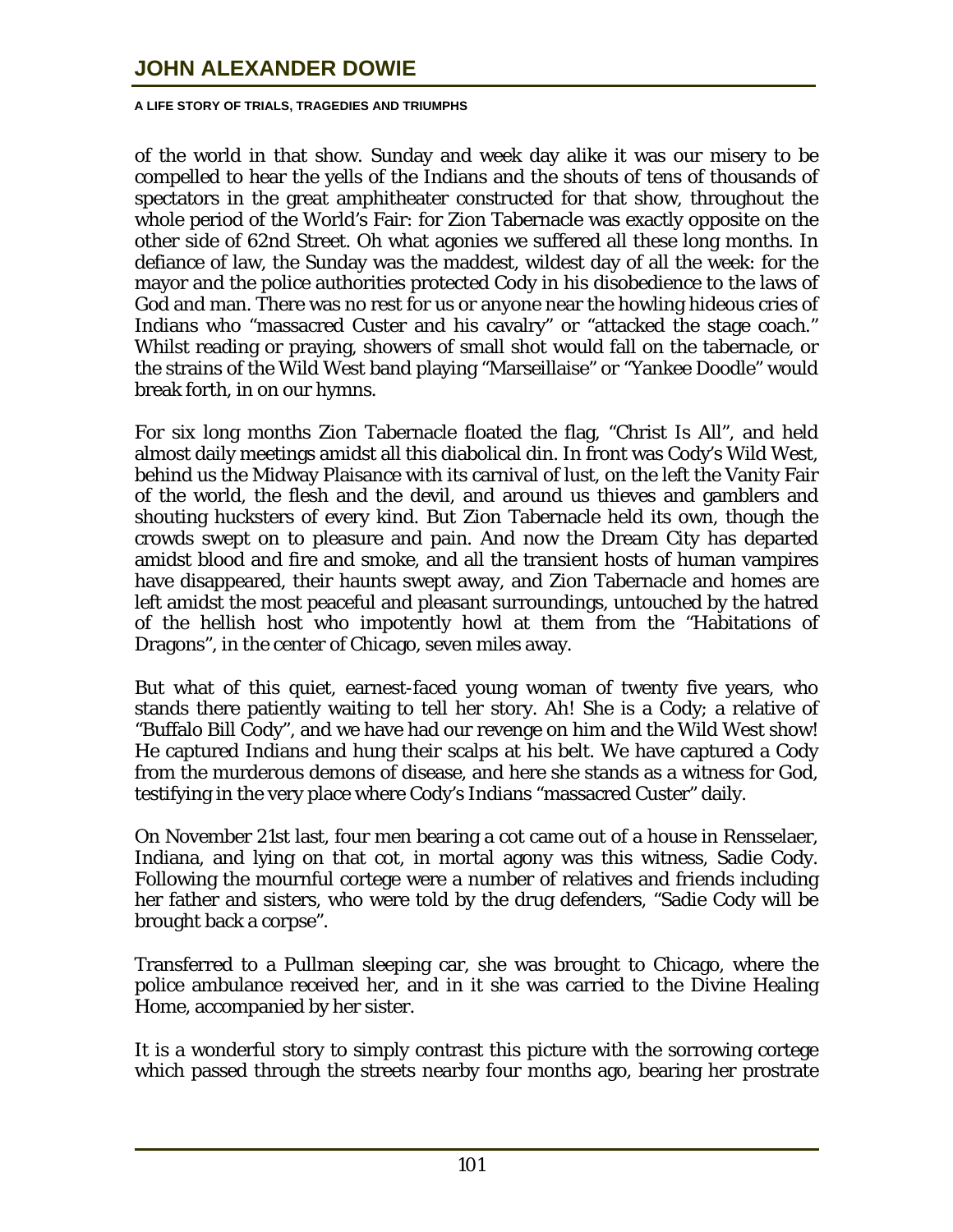**A LIFE STORY OF TRIALS, TRAGEDIES AND TRIUMPHS** 

quivering body, with a diseased spine, abscess, tumor, internal disorders, and her right leg three inches shorter than the left. There she stands—God's witness, justifying Him and justifying His servant, in that every one of these miseries have passed away through the power of God, in answer to the prayer of faith and the laying on of hands in the name of Jesus

#### **SADIE CODY'S TESTIMONY STENOGRAPHICALLY REPORTED:**

"I have touched the hem of His garment, and I stand before you free. A year ago last September I was taken sick at the World's Fair. Nine months ago I became perfectly helpless. I was attended by four physicians and my uncle, Dr. David (brother to Buffalo Bill) an eminent physician in this city. They decided that nothing could be done except put me in a plaster-of-Paris cast. Five of my vertebrae were worse than useless, and an abscess as large as my fist was at the base of my spine; a large swelling was developing into a tumor; my limb was three inches short; and in that condition I was brought to Chicago. The day that they were to put the cast upon me, one of the physicians was called away by a telegrama providential interruption. That same day a copy of the LEAVES OF HEALING fell upon my bed. ... I was brought to Chicago, and Dr. Dowie prayed for me. After he had laid hands on me in the name of the Lord, there commenced a great struggle, as if something inside of me that held my breath, were tearing itself away. It seemed to me as if I went to sleep, but immediately almost I awoke—and what a blessed awakening; I felt new life in me. There was no pain and no aching; I had really awoke to health.

"From that moment I have been rapidly improving, and now I stand before you with both limbs of equal length, my spine which could not be touched with a finger without me fainting can now be rubbed as hard as anyone can rub it; the swelling from the abscess and the tumor are gone. I cannot find words to praise the Lord for what He has done for me. I will give Him my life's service, but that is small compared with what He has done. I consider Dr. Dowie the greatest blessing God ever sent to Chicago, and I hope Chicago will appreciate it."

DR. DOWIE. And so I have had my revenge on Buffalo Bill in a very nice way, through the healing of one of his relatives, Sadie Cody, being healed through our agency.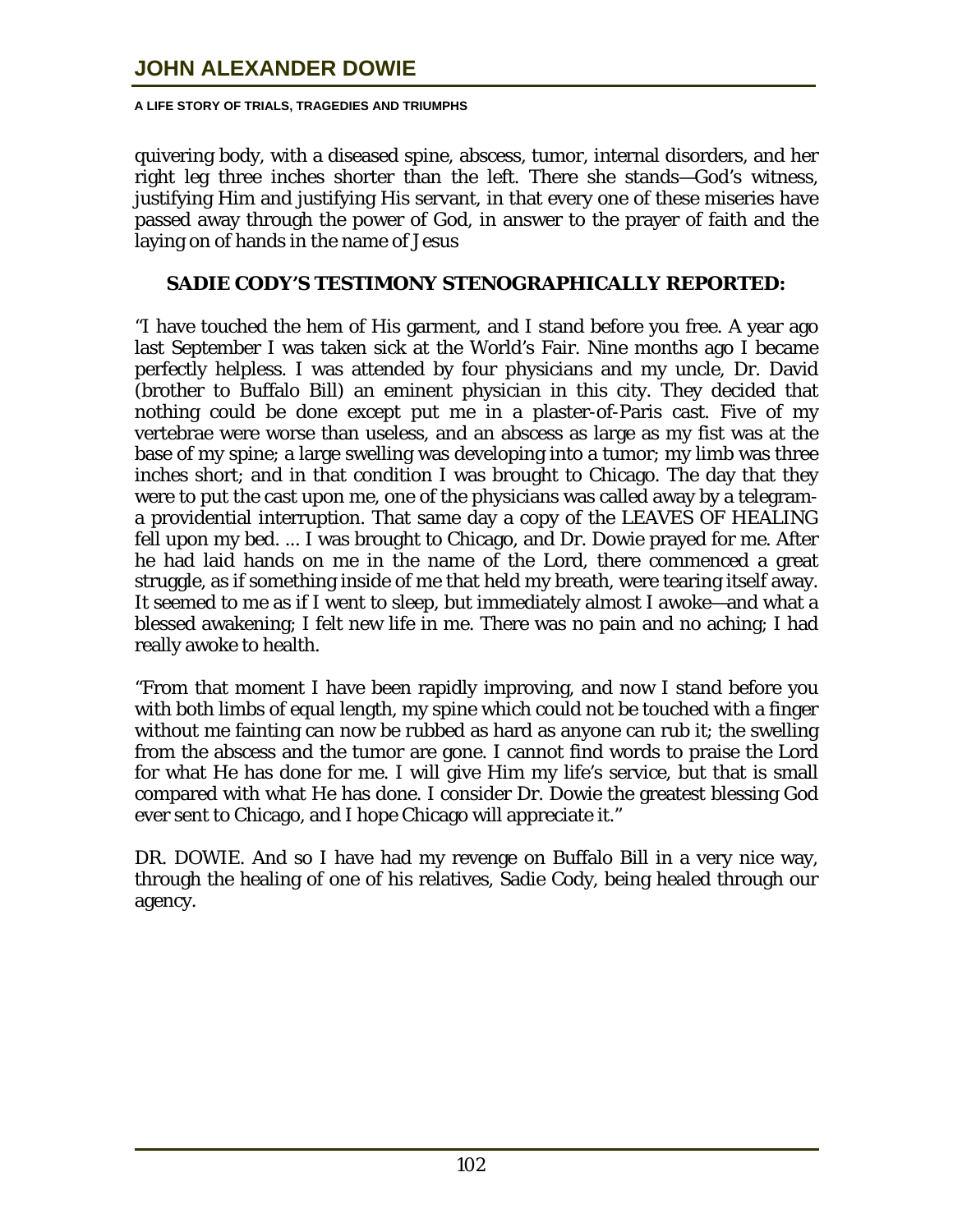**A LIFE STORY OF TRIALS, TRAGEDIES AND TRIUMPHS** 

#### **THE HEALING OF MISS AMANDA M. HICKS, COUSIN OF ABRAHAM LINCOLN**

Carried four hundred miles on a bed, in intense agony, and healed in a moment, was the story of the healing of Amanda Hicks, cousin to President Abraham Lincoln. She was carried from her home in Clinton, Kentucky, where for a number of years she had been President of Clinton College. The cot was made by one of her pupils, after measuring the width of the door of a Pullman sleeping car, so that she might be carried in and transferred to bed, since she could not be lifted.

Weeping, and fearing that they should see her face no more, her scholars and friends bade her a sad farewell. On January 30, she reached Chicago, and was brought in an ambulance to a room on Ellis Avenue. Her companion, leaving at once to inquire for Dr. Dowie, and locating him, told how Miss Hicks had suffered paroxysms of pain, for long months, night and day, and had been only temporarily relieved by large doses of morphine. Physicians failed to diagnose the case, saying it was "wrapped in mystery". The lady further explained that they had been impressed to come to Dr. Dowie after a young student, very skeptical concerning the miracles of the Bible, had come to Chicago to investigate Divine healing and was so impressed that he returned to Clinton, Kentucky, and stood by the sick woman's bedside urging her to come. Miss Hicks, after carefully reading her Bible, was convinced of God's way of healing and as a result had come to Chicago.

The first thing that Dr. Dowie did was to demand that she give up morphine and drugs at once. It was a terrific battle; Dr. Dowie and his wife visited her from time to time, from mid-afternoon until midnight, fighting against the terrible power of the morphine drug. Dr. Dowie describes the battle in the following words:

"We saw that she must be removed to our home, if we were to help her effectually, and to be used of God in the healing. The case was one of the gravest and most immediate peril. Death hovered hungrily over its expected victim, and Satan hoped to destroy a noble and useful life, which longed only to live for Christ and humanity. Therefore, we took the risk of having her removed on a bitterly cold day, with the frozen snow lying deeply on the ground. But disease was to be the victim and Christ was to be the Victor in the fight. That day, we prayed, and laid our hands upon her in the name of Jesus. In a moment, the terrible agony of months departed, and later in the evening she rose and walked freely. Several days of cleansing followed, gallons of cancerous matter passing away, and she was reduced by six inches in circumference. Strength came quickly, good appetite, good food, and above all the infinitely good God, gave her power to go out and to walk even in the snow."

THE CLINTON DEMOCRAT OF MARCH 8, 1894, gives further interesting details of the healing: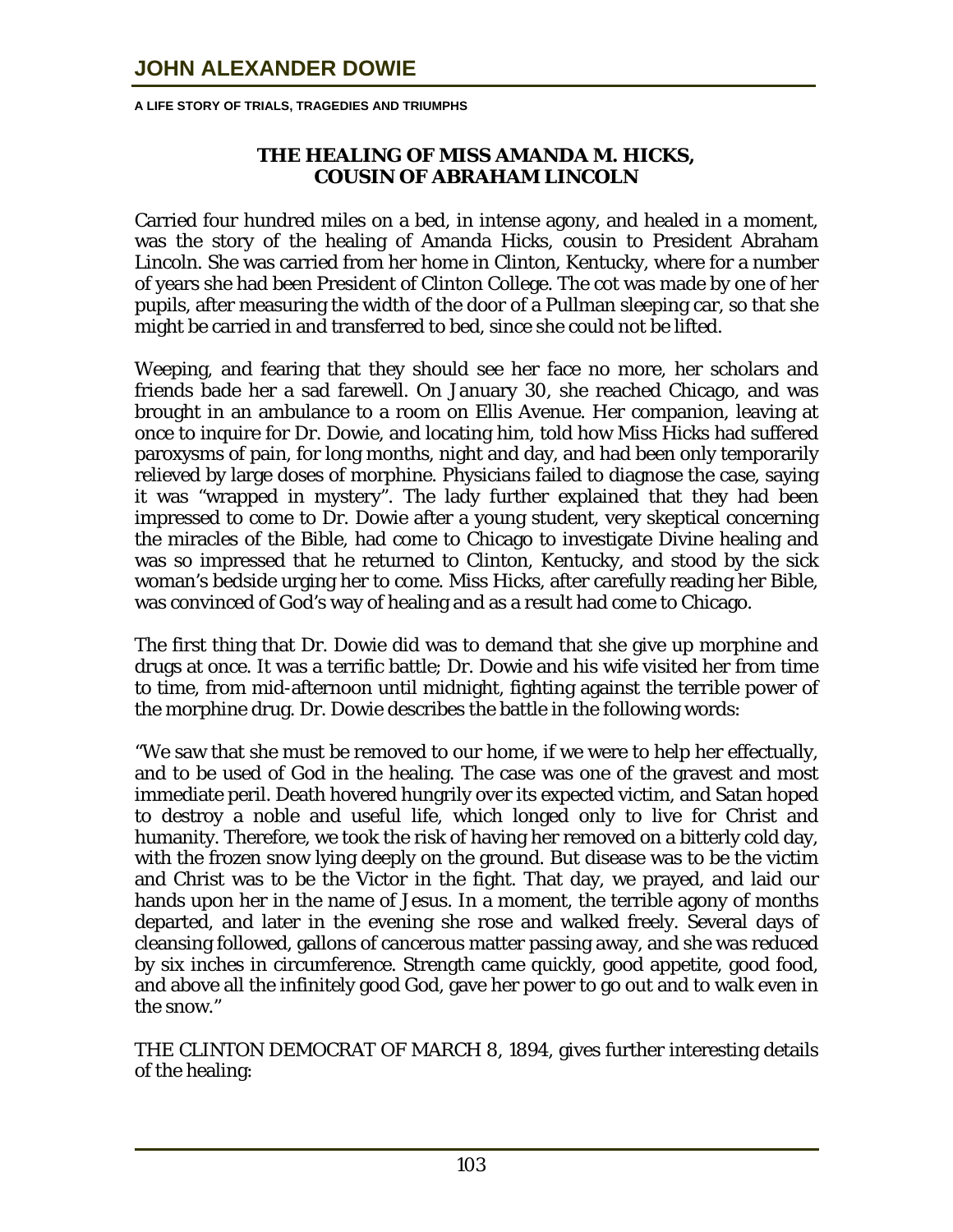**A LIFE STORY OF TRIALS, TRAGEDIES AND TRIUMPHS** 

"More than four months ago, Miss A. M. Hicks, President of Clinton College, was attacked by a malignant disease, which defied the best efforts of several skilled physicians to extirpate it. During those weary days, certain friends of Miss Hicks began to tell her of the 'Divine Healer', Dr. Dowie, of Chicago, and to urge her to go to him. At first she would scarcely listen to these advisers, but she couldn't wholly repel them. She read upon the subject and studied her Bible, and at last yielded an assent to go to Chicago.

"It seemed out of question to undertake such a journey, but deadening her sensibilities with opiates, she was assisted on a couch in the train, where she was made as comfortable as possible in a sleeping car berth. Thus Miss Hicks began her fateful journey. When she arrived, and her companion had visited Dr. Dowie, he informed her that she must take no more morphine. That next day, Thursday, she had a terrible struggle—as she said, 'a hand-to-hand struggle with the devil' and when her poor pain-wracked body, about midnight on Thursday night, had reached the very pinnacle of human misery, Dr. Dowie and his wife again came to her and prayed that she might be permitted to sleep and that her pain might cease. Relief came to her, she asserts, instantaneously and she fell into a sweet and gentle sleep, from which she did not awaken until the morning.

"Refreshed and with slight pain remaining, on the next day, she moved five miles to Dr. Dowie's home. The doctor then prayed for her that she might be healed, and then told her to get up and walk. She answered him that she knew she could, and she did so at once, crossing the room backwards and forwards four times without the slightest inconvenience or pain. He then explained to her that though the disease was dead, its products still remained in the body, and that the body would be cleansed in a few days—

"She returned to Clinton last Saturday, and was received by a great throng of her loved ones, with bounding hearts and warm greetings, at the depot, whence she walked to the college - a distance of about a mile - and her step was elastic, her eye as bright, and her carriage as erect as ever in the days before her illness."

Her testimony created an outstanding sensation, throughout all the region where she lived, but at length, as might be expected, the false-shepherds of her denomination, removed her from the office of president of the college she had largely made; because she would tell the story of her healing and teach Christ as the Healer of His people. She resigned and arranged a trip to Europe, and wherever she went, she told the story of the great things the Lord had done for her.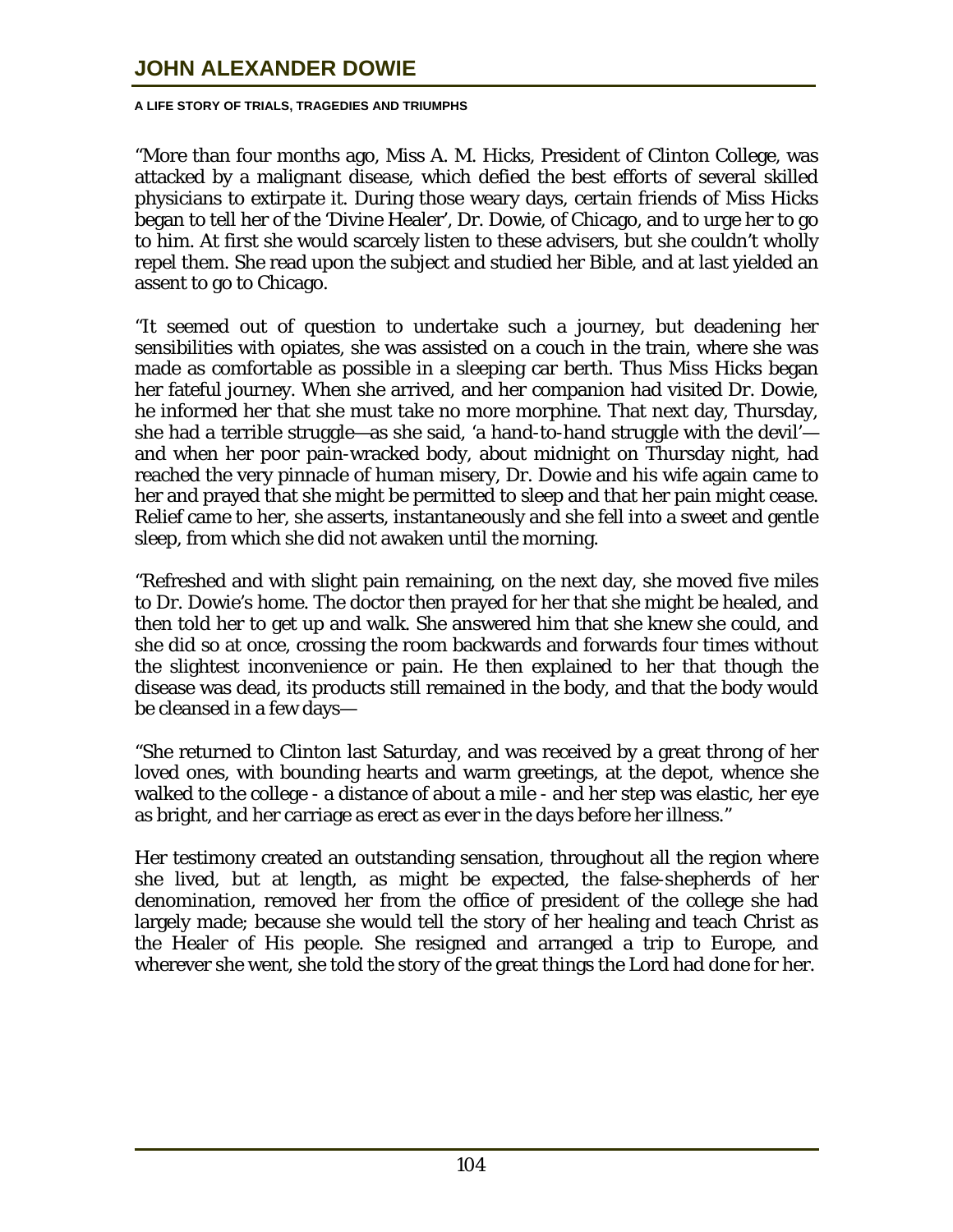**A LIFE STORY OF TRIALS, TRAGEDIES AND TRIUMPHS** 

## **THE HEALING OF DR. LILLIAN YEOMANS**

Many people have heard of Dr. Lillian Yeomans, and have read her excellent books on Divine healing, including Healing From Heaven. They have read that she was healed of a terrible drug habit, but few know the whole story.

Lillian Yeomans came from a family of physicians. Her father was a physician and surgeon in the Civil War. Her mother was also a physician and Lillian became a regular physician, graduating from Ann Harbor in 1882. She was a Christian but as she testified, she was like Peter, following afar off. Needless to say, she did not intend to become a drug victim, but being engaged in very strenuous work, practicing medicine and surgery, she occasionally resorted to morphine, to steady her nerves and enable her to sleep. Then one day she made the terrible discovery that drug had become her master, and what anguish of soul was hers when she realized she had not power to break its grip. We shall let her tell the story, as taken from Volume IV, page 350 of the LEAVES OF HEALING, and also from her own book HEALING FROM HEAVEN:

"When by tremendous exercise of will-power, I abstained from the drug for twenty-four hours my condition became truly pitiable; trembling with weakness, my whole body bathed in cold sweat, heart palpitating and fluttering, respiration irregular, my stomach unable to retain even so much as a drop of water, intestines racked with pain and tortured with persistent diarrhea, I was unable to stand erect, to articulate clearly, or even to sign my name. I could not think connectedly, my mind was filled with horrid imaginings and awful forebodings, and worst of all, my whole being was possessed with the specific, irresistible, indescribable craving for the drug. No one that has not felt it can imagine what it is. Every cell in your body seems to be shrieking for it. It established a periodicity for itself in my case, and I found that at five o'clock each afternoon I had to have it.

"Like a skeleton with a devil inside", one of my nurses said, and I think that her description if not flattering, was accurate enough. My friends had lost all hope of ever seeing me delivered, and far from urging me to give up drugs, advised me to take them as the only means of preserving the little reason that remained to me. They expected my wretched life to come to an early close, and really could not desire to see so miserable an existence prolonged."

(Miss Yeomans fails to mention in her book HEALING FROM HEAVEN that she received her deliverance under Dr. Dowie's ministry, but it is true. We quote her testimony from page 350 of LEAVES OF HEALING.)

"Well my reason for coming to Zion was not that I had lost confidence in the efficiency of means, but because it seemed to me, God told me very clearly that He would not deliver me from this by means. God seemed to say plainly, 'I am the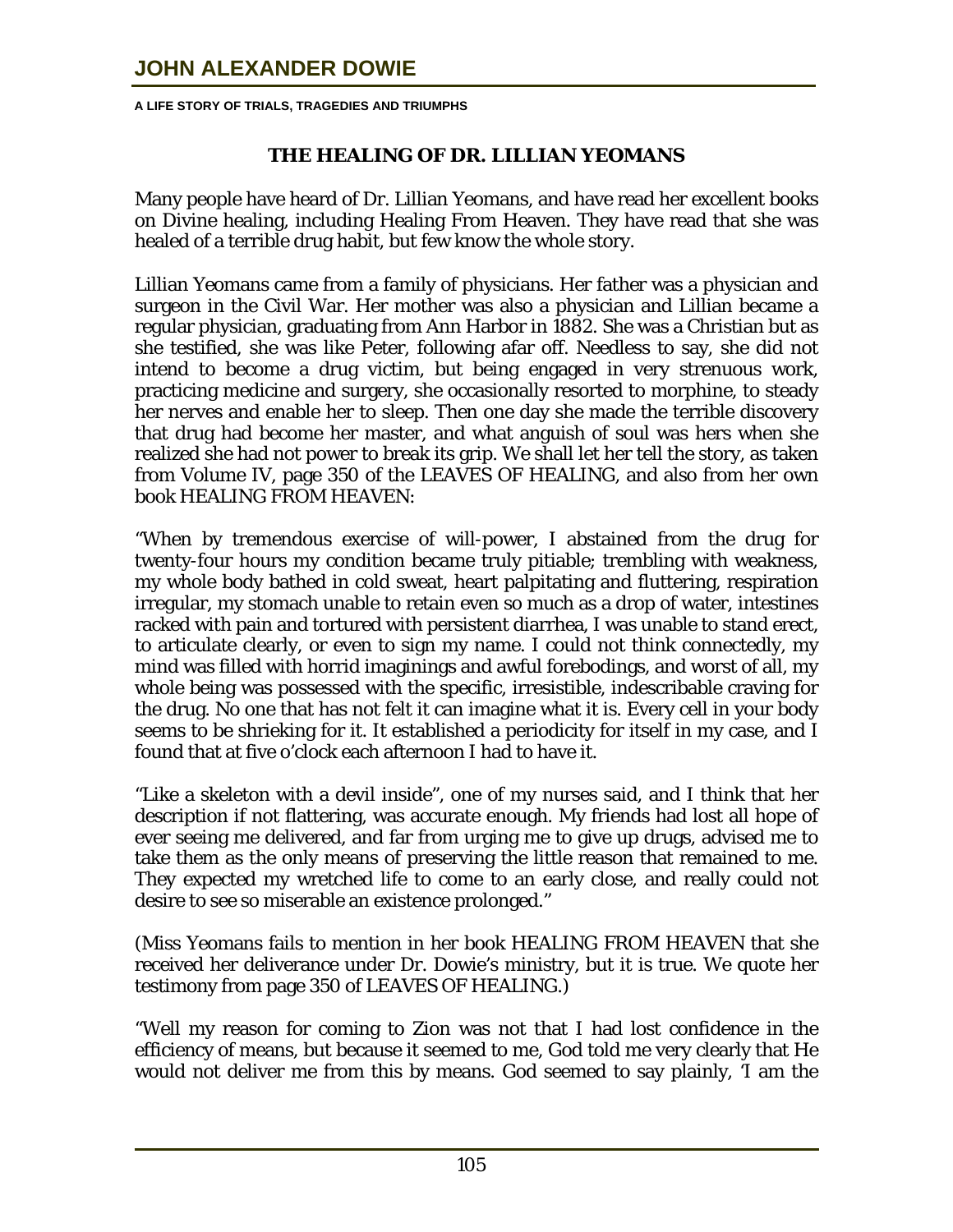**A LIFE STORY OF TRIALS, TRAGEDIES AND TRIUMPHS** 

Lord that heals thee', so I came down to Zion, and brought a large quantity of morphine and chloral with me which Dr. Speicher promptly took away.

"Now I am perfectly free from that craving for morphine. I have gained fully twenty-five pounds I think, and I have a ravenous appetite. I have been sleeping well for fully ten days, and I feel I am completely delivered from morphine and chloral, for which I give God the praise."

## **HEALING OF THE SONG WRITER, REV. F. A. GRAVES**

Rev. F. A. Graves, the famous songwriter, composer of THERE'S HONEY IN THE ROCK, and other familiar hymns, was once a victim of the dread affliction, epilepsy. He was an orphan boy, and added to this misfortune, he never knew what hour during the day that he might be thrown to the floor, wallowing, foaming, and gnashing his teeth from a spell of the epileptic demon. For twenty years he endured this horrible suffering.

Evangelist Graves happened to attend one of Dr. Dowie's meetings when he was in Minneapolis, Minnesota. The evangelist's friends had gone to Dr. Dowie and had talked to him at length about the affliction of this evangelist-singer. The following day, word was sent that he had met with a serious accident and was dying. Dr. Dowie immediately got in a carriage and drove as rapidly as possible to that part of the city where Rev. Graves was staying.

The evangelist had been taking a bath in a friend's home, had shut the bath door, and locked it. He had just filled the bath tub, which was a deep one, with water, when he took a fit and fell over with his head in the water. The noise of his fall was heard outside, the people of the house rushed to the door and tried to communicate with him, but they could not. They tried to break the door down but were not strong enough. Someone ran outside for help and a large heavy man who was passing was summoned in. He managed to break down the door, and they got into the room to find Mr. Graves not only suffering from a fit, but also almost drowned from the fall in the water.

The people worked with him, brought him back to consciousness, but he suffered from a hemorrhage, and lost a great quantity of blood. It was evident that he was injured seriously from his fall. At that moment, Dr. Dowie arrived, and he laid hands upon him. Immediately the flow of blood stopped. He also prayed that the attacks of epilepsy might cease. The next day, Evangelist Graves realized that he was delivered and rushed over to where Dr. Dowie was to tell him that be had been healed. A few times afterward the enemy tried to take possession of him again, but his deliverance became perfect, and for many years he testified all over the nation of being healed from one of the most terrible forms of epilepsy.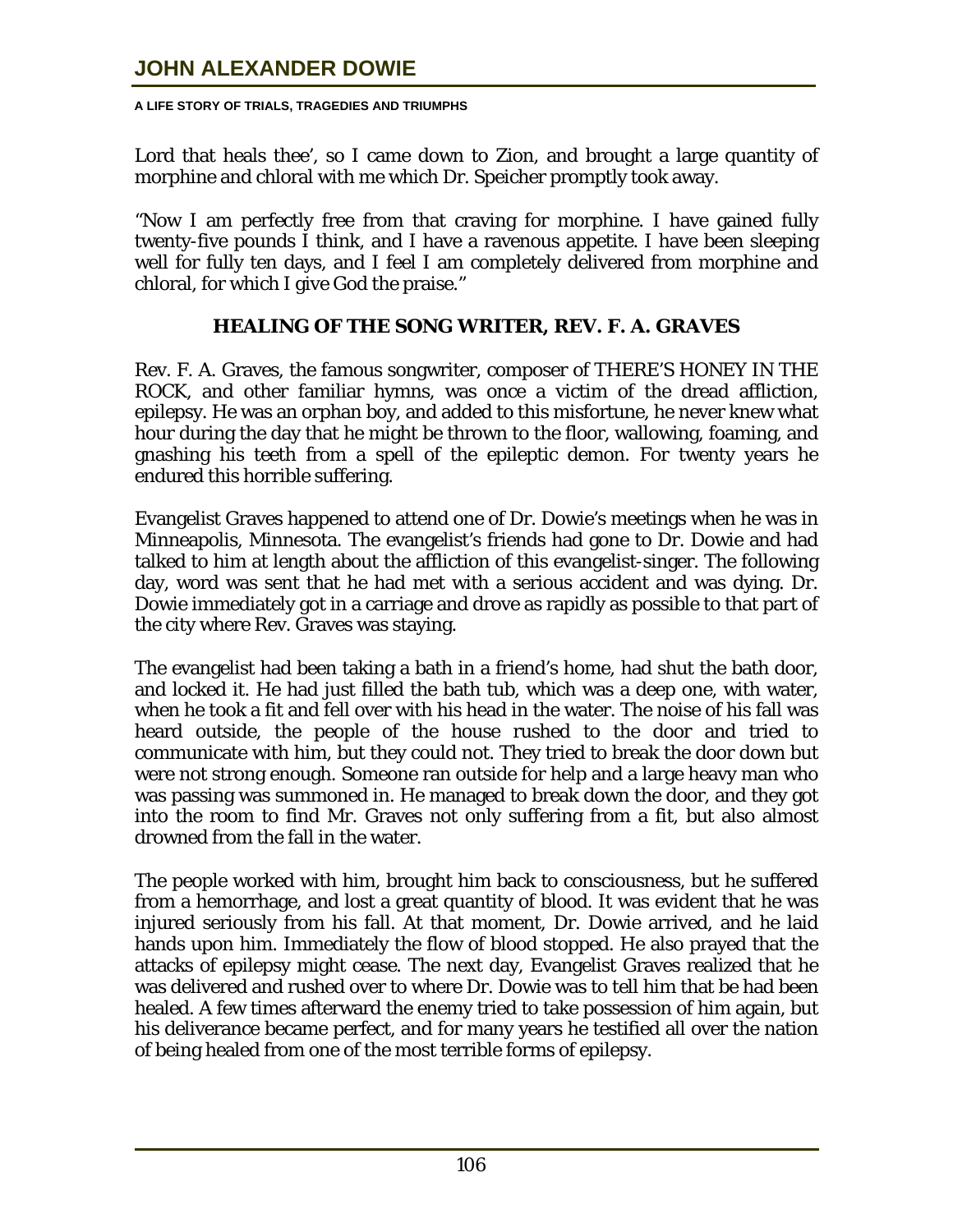**A LIFE STORY OF TRIALS, TRAGEDIES AND TRIUMPHS** 

After Rev. Graves' healing, it seemed that God specially endued him with a gift of song writing; a number of his hymns are still sung today, and find a place in many hymnals.

## **HEALING OF THE CONGRESSMAN'S WIFE**

Late in the year of 1895, a gentlemen came to Dr. Dowie in great distress saying, "I have one of the nicest little wives in the world, but she is dying of cancer. Can you do anything for her?" The man was Colonel W. V. Lucas, member of the last Congress from South Dakota, and now in charge of the Old Soldier's Home. Dr. Dowie hesitated because he knew of the fierce attacks which would be made upon him it anything should happen to this woman before relief came to her. But with the agreement that she was to abandon every means but faith in God, he received her and prayed for her. Instantly the blessing of God came upon her.

Mrs. Lucas who testified of her healing on Dr. Dowie's platform spoke the following words: "I want to testify," she said, "to what God has done for me. I put my whole trust in Him and He has healed me. I am a matron of the Old Soldier's Home, and I call the old soldiers 'my boys', and they call me 'mother'. A rich harvest awaits my return; they have promised that they will turn to Christ if I come home and tell them that He has saved me from death."

In passing, we believe that it would be in order to point out the significance that the Healing Homes had in the ministry of John Alexander Dowie. Every evangelist who ministers to the sick in large city-wide campaigns, realizes his greatest handicap is the fact that people coming from considerable distances, usually because of expense involved, plan to stay only long enough to get prayed for and then to return to their communities. Because of this many do not get sufficient of the Word of God to give them the proper faith for healing. The Healing Homes made it possible for even the desperate cases to receive a repeated ministration of the Word, or until their faith mounted to that degree that the miracle took place.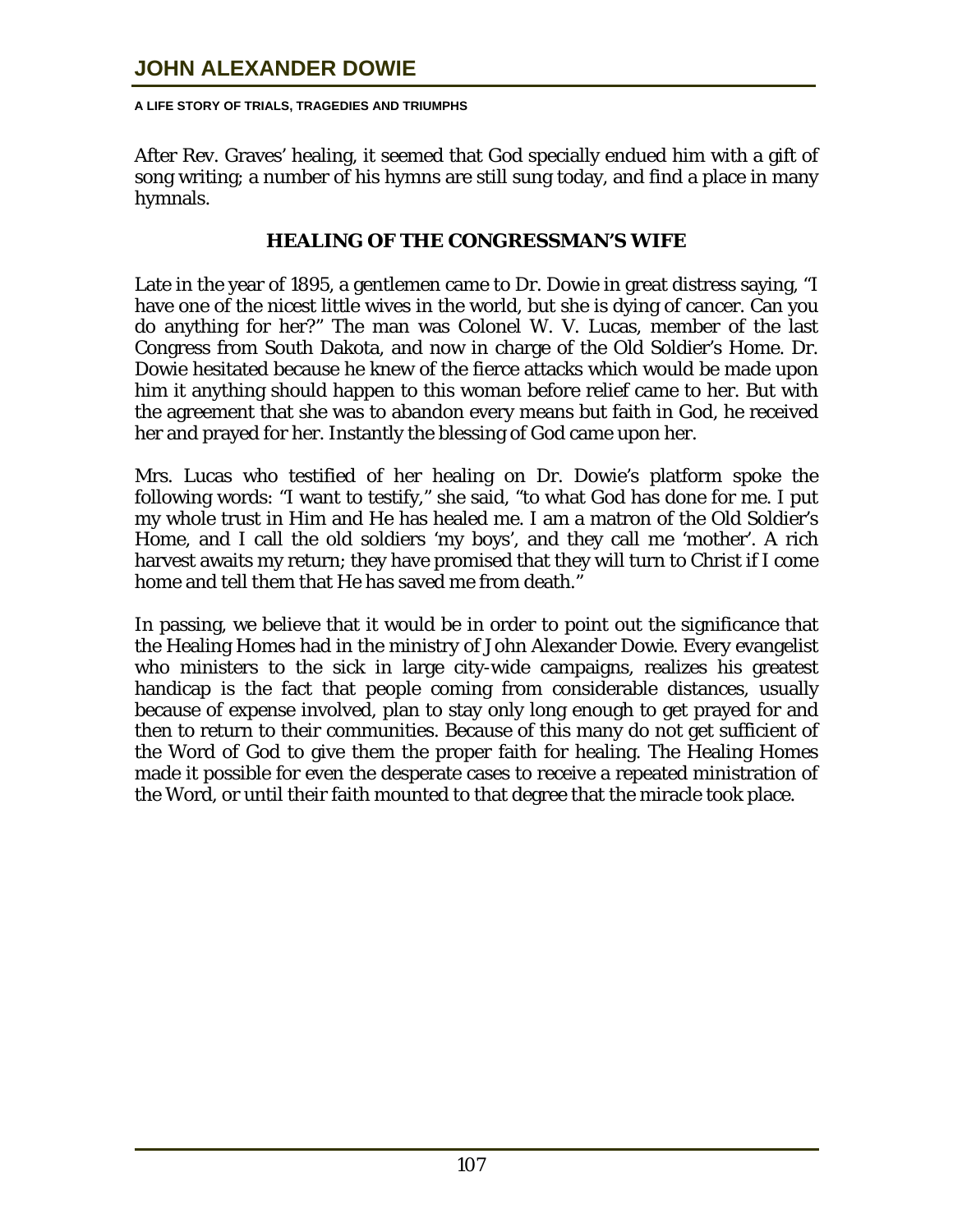**A LIFE STORY OF TRIALS, TRAGEDIES AND TRIUMPHS** 

## CHAPTER XXI

## FOUNDING OF THE CHRISTIAN CATHOLIC CHURCH

FOR all practical purposes, the battle to get Dr. Dowie out of Chicago by his adversaries was over. A few futile gestures were made during the year 1896, but the power of the opposition was broken, and some of the leaders involved in the persecution were discredited, others were dead, and one had been sent to the penitentiary. The most bitter reflection of Dowie's enemies must have been, not that their efforts had gone for nought or that large sums of money had been spent to no avail, or even that popular opinion had swung against them, but their most painful thought must have been the realization that their persecution had, instead of permanently harming Dr. Dowie, resulted in giving him free publicity to the extent that he was able to move from the "Little Wooden Hut" to one of the largest auditoriums in Chicago, and that the crowds flocking to hear him were now rivaling or exceeding those of any other speaker in America.

When Dr. Dowie had come to America in 1888, he read in the newspapers that President Benjamin Harrison had opened the finest auditorium in the world in Chicago, Illinois. At that time he had a feeling that he would "one day speak in the building for Christ". So it turned out that in the fall, with interest in his work rapidly increasing, Dr. Dowie felt the time had come for him to secure this great auditorium. Accordingly, he leased it for a period of six months during which, he proposed to speak there every Lord's day from October 27, 1895, to April 21, 1896.

An audience of four thousand people which included a number of Chicago newspaper reporters attended the first service, and on the Monday after, the following report appeared in the editorial section of THE CHICAGO EVENING POST:

"When John Alexander Dowie went out of town, after a lively experience bordering on persecution, he said prophetically that when he returned, he would hold a meeting in a hall downtown which he would fill with a large and respectful audience. His words were laughed at at the time, but yesterday they were vindicated. Four thousand people collected in the auditorium to welcome him, and at the end of the impressive services, hundreds came up to him and grasped his hand, half knelt beside him and kissed the hem of his coat. Is it cause for wonder that he was deeply affected and that tears streamed down his cheeks?" (This latter statement was a newspaper inaccuracy as Dr. Dowie left immediately after the benediction.)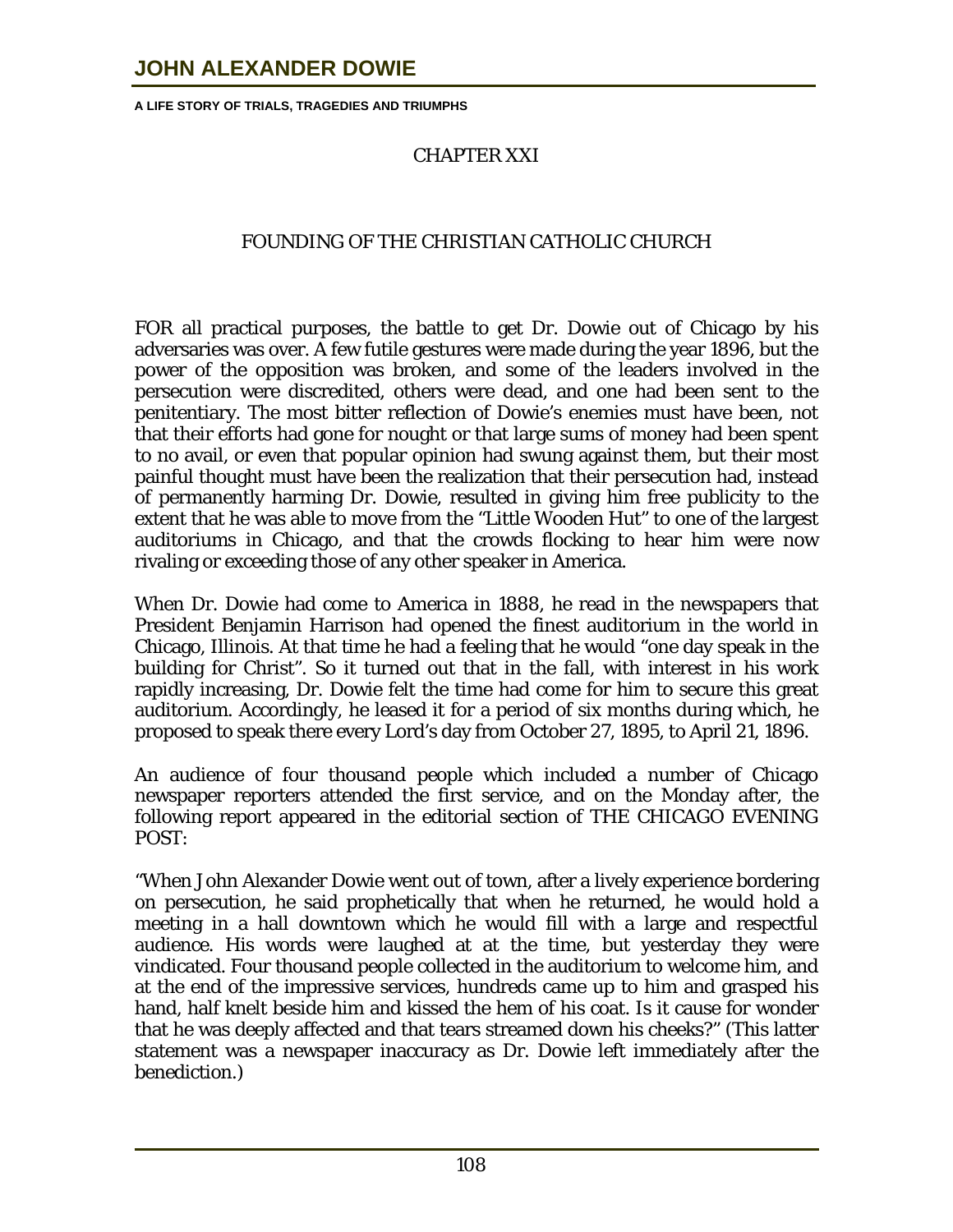**A LIFE STORY OF TRIALS, TRAGEDIES AND TRIUMPHS** 

"In the fact of this popular testimonial it is useless to deny that John Alexander Dowie is vindicated by at least a formidable proportion of intelligence. What this power is, is not necessary to analyze here. But it is a power that rises superior to ridicule, to scoffing, to all sorts of charges of humbug and imposture, and that brings together thousands of persons of intelligence with faith unshaken and confidence unimpaired. Perhaps some people are attracted to these meetings through curiosity, but this is true only of a few, and even if the number were increased by this motive, it would argue nothing to discredit. The point is that Mr. Dowie has the faculty of drawing a tremendous audience and of holding it in respectful attention. With that fact prominently in view, it is only fair to challenge his opinions and teachings with the dignity of argument and not with mere ridicule and laughter."

Interest in the Sunday services at the auditorium continued to mount, and the magnitude of this enterprise was only limited by the seating capacity of the auditorium which was about six thousand.

Robert G. Ingersoll, the notorious infidel, delivered a speech in Chicago at this time in which he made the blasphemous charge that "God must perish, because He is useless, and never answers prayer . John Alexander Dowie took Ingersoll up on his indictment that God never answered prayer, by assembling an impressive array of testimonies of people healed of the most outstanding afflictions, and with documented proof of their healing. This was perhaps the only time Ingersoll was ever effectively challenged in his blasphemous assertions. The infamous agnostic was well aware of the Bible teaching concerning healing and miracles, and in his lectures it was customary for him to point out that these promises were not fulfilled in the ministry of the Church. Until this time, Ingersoll had gotten by, because the Church was impotent to answer his challenge. However, Dr. Dowie, after assembling many witnesses who testified to miracles of healing, called Ingersoll's bluff. The infidel ordinarily would have been quick to accept a challenge of this nature and thus expose Christianity further to his blatant ridicule, but learning of the nature of the challenge he would have to meet, he decided not to accept it and quickly left town, thus revealing that his professed search for truth was only pretence. Not long after, Ingersoll died a miserable death and as one of old, "he went to his own place".

## **ORGANIZATION OF THE CHRISTIAN CATHOLIC CHURCH**

The time had now come when John Alexander Dowie believed it propitious to initiate what be had long dream of doing, the organizing of a church on apostolic principles. Dr. Dowie firmly believed that the same principles laid down by the apostles for the Early Church should be valid even at the present time. He had no sympathy with the generally accepted teaching that the days of miracles were passed or that the Gifts of the Spirit had been withdrawn. It was his desire to bring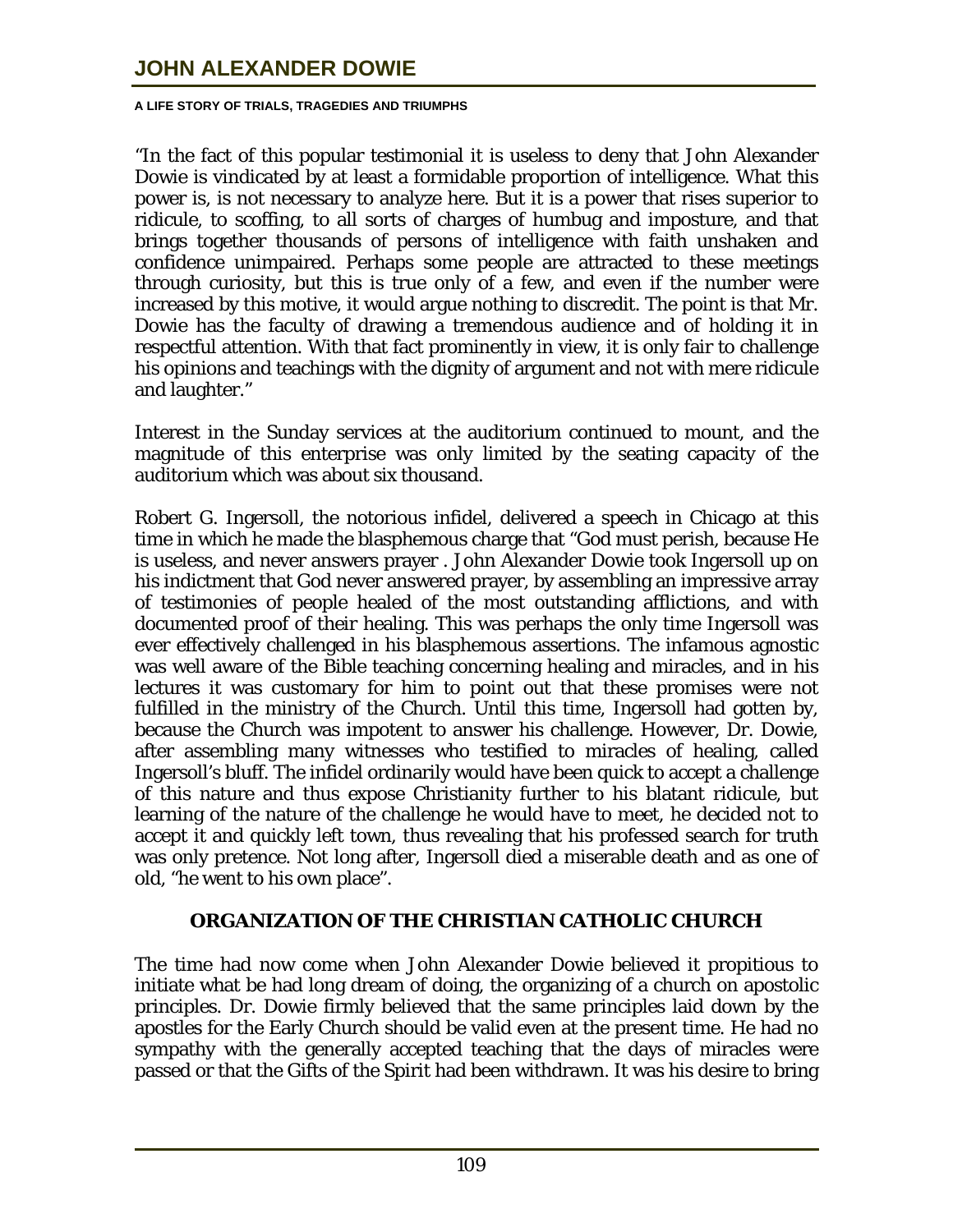**A LIFE STORY OF TRIALS, TRAGEDIES AND TRIUMPHS** 

God's people back to the principles of the Early Church. On January 22, 1896, he held the first General Conference of Believers interested in the organization of the Christian Catholic Church. His message at that service dealt particularly with the subject of apostolic succession, which we cannot report on these pages. (Those who wish to read this sermon may find it in the recently published book entitled, "THE SERMONS OF JOHN ALEXANDER DOWIE". Incidentally the term Catholic has no connection with the Roman Catholic Church, but simply means "Universal".)

On Wednesday evening, February 5, 1896, the Second General Conference of Believers of those interested in the organization of the Christian Catholic Church was called. The service this time was thrown open for questions. We believe that in considering the answers given to these questions, the reader can the more quickly secure an idea of the plan in Dr. Dowie's mind, when he set about organizing this church. We shall for obvious reasons find it necessary to condense to an essence, the answers:

OPENING REMARKS OF DR. DOWIE: "I propose in the Christian Catholic Church to carry out in the letter and in the Spirit the organization of the New Testament. I propose to train Seventies, by the grace of God, who thoroughly understanding the work and prepared first in Zion, shall go forth two by two into all parts of the city, and do their work from house to house. I shall carry forth the work by deacons and deaconesses and elders; by pastors, teachers, and preachers. I propose to carry forth the work upon New Testament lines, by ordaining such persons as I believe God has called and qualified. I propose to carry it forward in a very thorough manner in Sabbath and week-day schools, where they shall not only be taught the letter of the word but its Spirit, and where they shall get a thorough Christian education from the kindergarten to the college, and from the beginning be trained to carry forward the work of God in all parts of the city.

"We shall use the printing press extensively, and by books, newspapers, pamphlets, and tracts in all the various languages which are spoken in this city, until at least we have something in every language for every person within Chicago.

"In things that are essential we demand unity, in things that are not essential we give the fullest liberty, and we must do all things in charity.

"The meeting is open now as a conference for general discussion upon the basis set forth in my address of January 22nd. Feel perfectly free in the Lord to speak anything that God has given you to say.

REV. MR. JONES—May I not ask if there were not some other offices in the primitive church, supposing that we grant your position that the Apostolic Office is permanent, is there not at least one more in the primitive church that in the very nature of things must have been limited, that is to say, the Prophetic Office? Now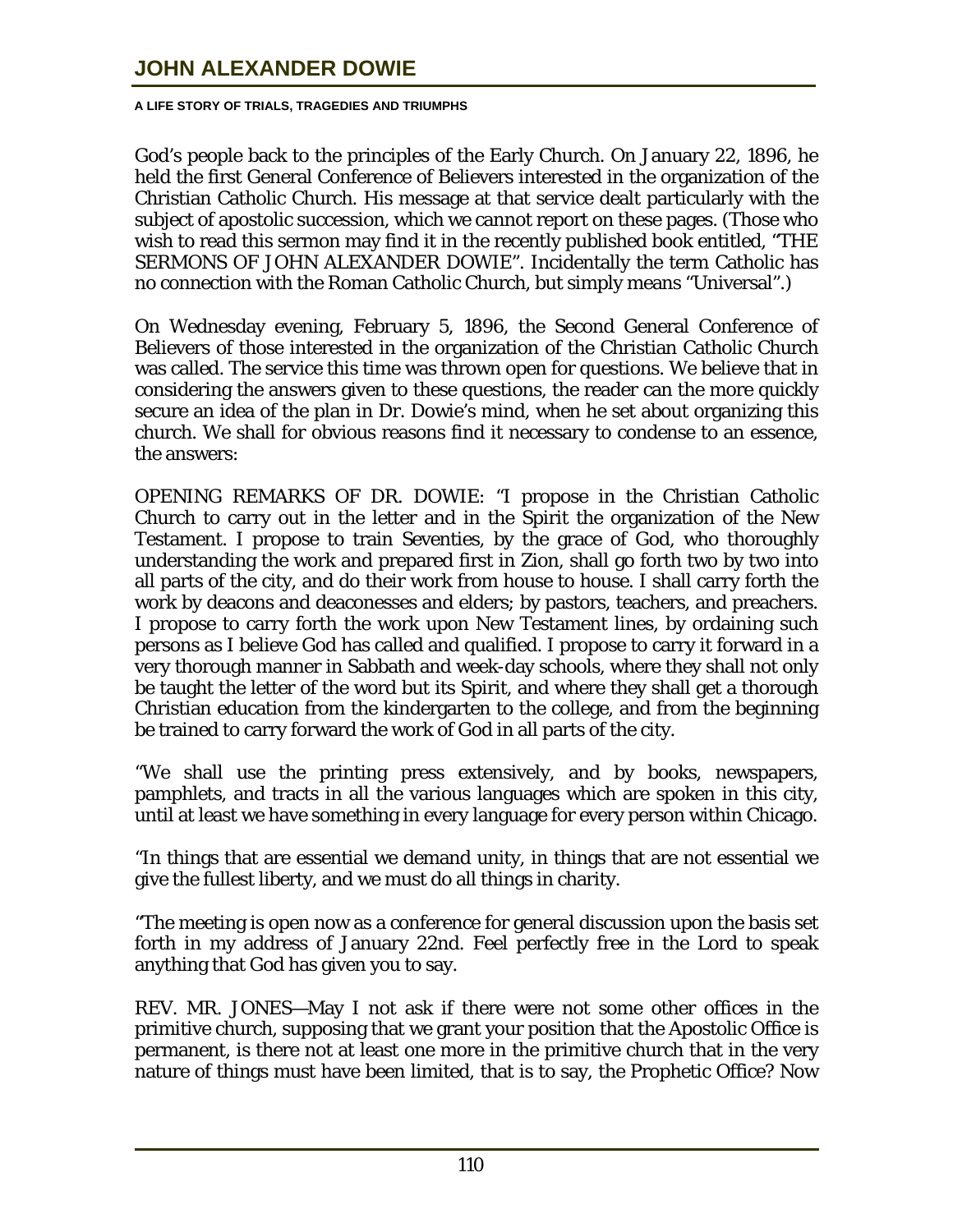**A LIFE STORY OF TRIALS, TRAGEDIES AND TRIUMPHS** 

can there be that office now - giving the power of foretelling future events such as Paul exercised, and also embracing inspiration?

DR. DOWIE: The contention of Dr. Jones is not correct. The Prophetic Office is permanent, as is also the Apostolic and Teaching office; it is as permanent as both. The words are clear in I Cor. 12:28. "And God bath set some in the church, first apostles, secondarily prophets, thirdly teachers, after that miracles, then gifts of healings, helps, governments, diversities of tongues." There is no limitation there as to the time of the duration of the offices of either apostles or prophets or teachers. The word "set" is "etheto" and it means "to build into," as a permanent part of a permanent organization. As regards our brother's suggestion as to the continuation of the Apostolic Office, I would say that the suggestion of its temporary nature is not correct, and that the Prophetic Office continued after Christ's Resurrection.

There were a number of prophets and a number of prophetesses.

There was Agabus, narrated in Acts 21:10-11. Philip the evangelist had four daughters that prophesied. Acts 21:8-9.

I see no reason whatever why the Gift of Prophecy should be limited, and I believe too that it is in existence. The Prophetic Office was a very large one, and a prophet might hold other offices, such as that of teacher, and every apostle was a prophet. The apostolic power was prophetic as well as apostolic; it was didactic, or teaching, as well as apostolic. It included all the gifts and it is possible and probable that one of the "signs of an apostle" was that God used him in the exercise of every one of the gifts set forth in I Corinthians XII. If you take prophecy out of one of the nine, you have simply denied the word of God in one of the most important points of teaching, namely "that the gifts and the callings of God are without repentance." Romans 11:29. If you admit as you must, that the Gift of Prophecy is a perpetual gift to the church, then the office of prophet must be.

REV. MR. JONES: There is one question in regard to inspiration—

DR. DOWIE: With regard to the question of inspiration. There is no doubt that inspiration continues; but such inspiration must be in perfect accord with the Word of God as it now stands. But I believe that every day that I, or any other faithful minister of Christ, utters a word that is from God, it is inspired.

MR. MARCH: But it makes no addition to the inspired words of the Bible?

DR. DOWIE: Precisely so, and any man that would add or take away from the words of the prophecy that are in this book would come under the declaration of judgment of Rev. 22:18-19.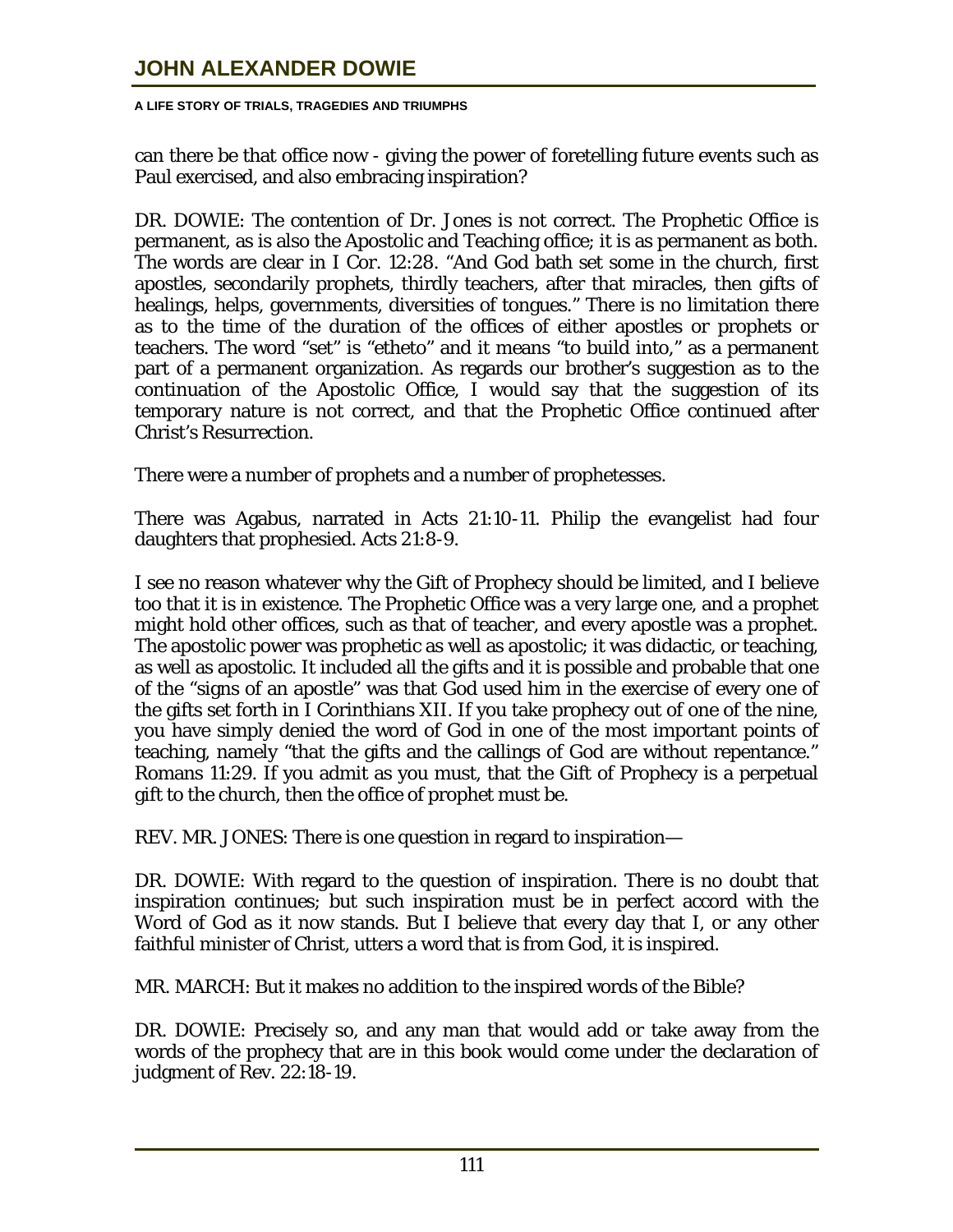**A LIFE STORY OF TRIALS, TRAGEDIES AND TRIUMPHS** 

While I would never allow any man to bring me anything in addition to the Word, yet the Gift of Prophecy has of necessity a very large place of exercise within the limits of Divine revelation as it is now given, and the application of the principles and the teaching of the New Testament. The application of these principles to the Church of God gives a tremendously large room for inspiration in word, teaching and prayer, and in the Prophetic Office. Within the bounds of the constitution of the United States, there is and there ought to be, ample room for the application of every principle of liberty, and so, within the bounds of the Word of God, there is ample room for the explanation of and the application of it to present day conditions.

REV. DR. BURNS: It seems to me as regards the foundation of the church that we are built upon the foundation of the apostles and the prophets, Jesus Christ Himself being the chief Cornerstone. It seems to me that there can be but one laying of the foundation, and the foundation once laid, we cannot build a new church.

DR. DOWLE There never can be a new church unless it be a false church. That which is true, in regard to church organization is not new, and that which is new is not true. We need the old time Christianity of the first century, and therefore we are seeking for the old time organization of the church and hope to find it in the Christian Catholic Church.

REV. DR. BURNS: Are we to understand that if there should be some future apostles, that we are to be built upon them as upon the first apostles?

DR. DOWIE: The Church of God in each generation must be a building whole and complete in itself, and must be such a building today in this Nineteenth Century, on earth as it was 19 centuries ago. It is as necessary for His work that it shall be just as perfectly equipped and organized today as it was then. Since this is clearly true, and since the organization of the Primitive Church was apostolic and prophetic and didactic, and so on, that same organization is just as necessary today as it was then. That is the position.

MR. CALVERLY In regard to one point: I remember Dr. Dowie saying in a kind of a sad and gloomy way, "I don't know that I can see any of the apostles yet." But I think I can see one, and I think he is the chief of modern apostles. (Looking to Dr. Dowie amid great applause.)

DR. DOWIE: I have not the slightest idea but that our dear Brother Calverly spoke with that perfect honesty which has always characterized him, and that he would not have been guilty for a moment of flattery. But I too am perfectly honest when with no mock humility, I say to you from my heart, I do not think that I have reached a deep enough depth of true humility; I do not think that I have reached a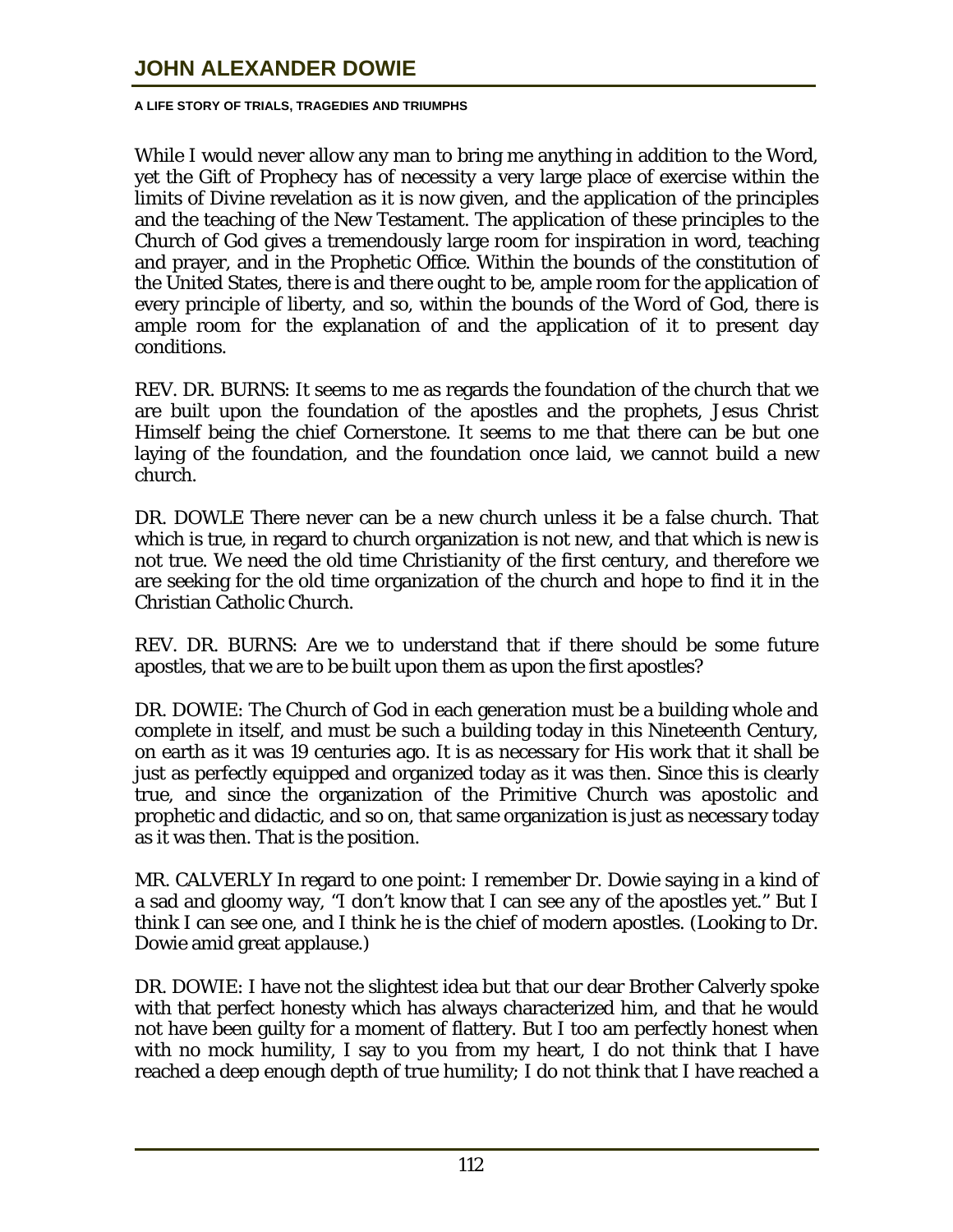**A LIFE STORY OF TRIALS, TRAGEDIES AND TRIUMPHS** 

deep enough depth of true abasement and self-effacement, for the high office of an apostle, such as he had reached who could say and mean it too, "I am less than the least of all the saints, and not worthy to be called an apostle." But if my good Lord could ever get me low enough, and deep enough in self-abasement and selfeffacement to be truly what I want to be, and hope in a measure I am, "a servant of the servants of the Lord," why then I should become an apostle by really becoming the servant of all.

In becoming an apostle, it is not a question of rising high, it is a question of becoming low enough. It is not a question of becoming "a Lord over God's heritage," but it is a question if a man shall be called to be an apostle whether he can get low enough, low enough to say from the depths of his heart, to say the words that Paul said, "It is a faithful saying, worthy of all acceptation, that Jesus Christ came into this world to save sinners of whom (not I was chief but) whom I am chief."

I do not know if any persons here have a notion in their minds that the Apostolic Office means a high pompous position, wearing a tiara, and swaying a sceptre. If so they are entirely wrong. It means a high position truly, but the power of one that can take the lowest place.

I think some of you have got a very false conception of power in the Church of God. Power in the Church of God is not like power in the government of the United States, where a man climbs to the top of the pyramid of his fellows to the acme of his ambition, and there makes it fulfill his personal pride and purpose. Power in the church is shown in this, that a man gets lower and lower, and lower and lower, until he can put his very spirit, soul and body underneath the miseries and at the feet of a sin-cursed and a disease-smitten humanity and live and die for it and for Him who lived and died for it. That is what I understand by the Apostolic Office.

As the convention came to a close the following statement of the basis of fellowship was presented to the audience for their acceptance:

First: That we recognize the infallible inspiration and sufficiency of the Holy Scriptures as the rule of faith and practice.

Second: That we recognize that no persons can be members of the church who have not repented of their sins and have not trusted in Christ for salvation.

Third: That such persons must also be able to make a good profession, and declare that they do know in their hearts, that they have truly repented, and are truly trusting Christ, and have a witness in a measure of the Holy Spirit.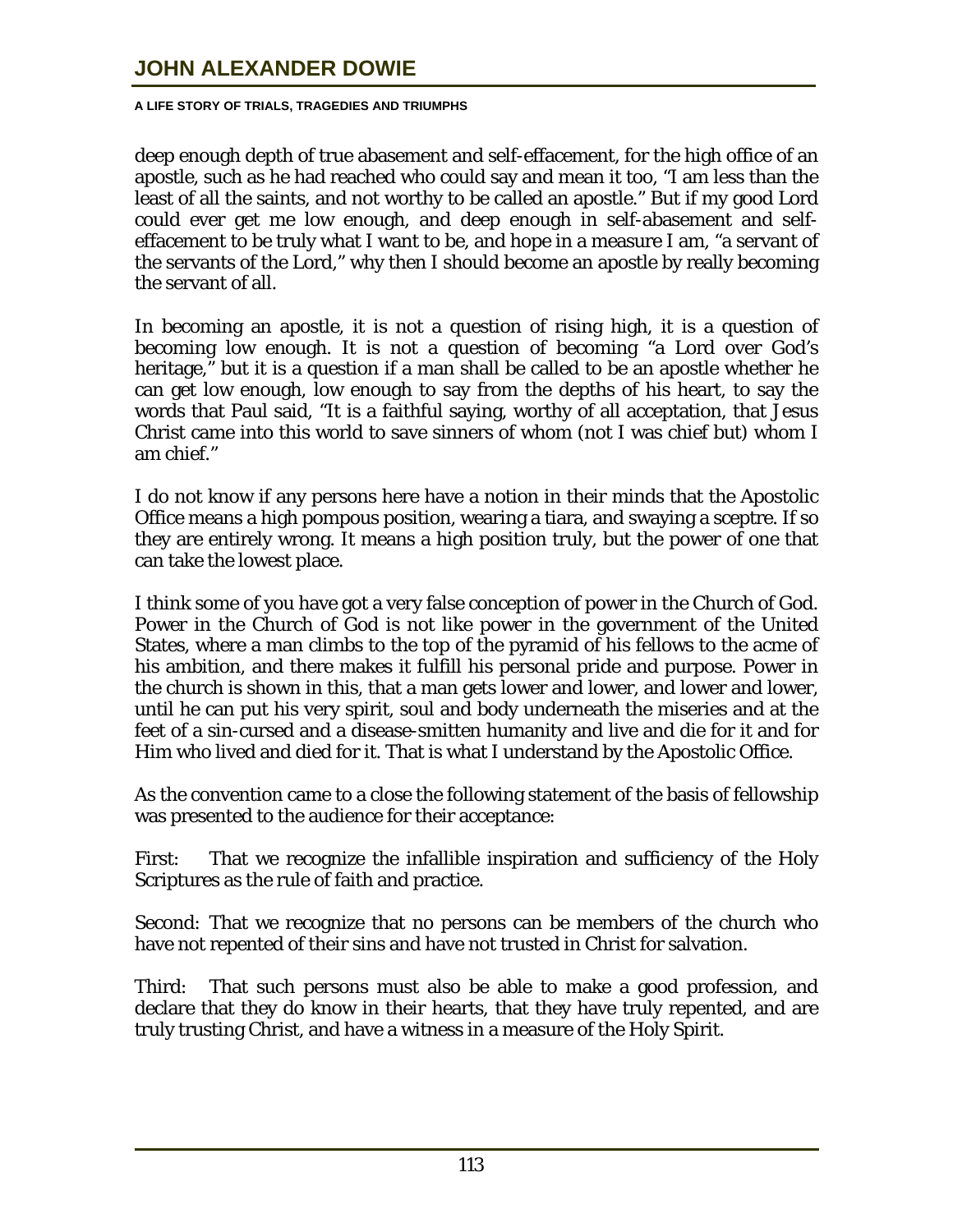**A LIFE STORY OF TRIALS, TRAGEDIES AND TRIUMPHS** 

Fourth: That all other questions of every kind shall be held to be matters of opinion and not matters that arc essential to church unity.

As will be seen, by those familiar with the later history of Zion, John Alexander Dowie's plan for reviving the apostolate did not prove successful. Some years after the death of Dr. Dowie, the church he founded abolished that office altogether. Other organizations which have created the apostolic office, have found that it is a simple matter indeed, to appoint "apostles," but alas, such appointments do not create by the act, the power needed by an apostle. What is needed today is an apostolic ministry of men, who will neither seek nor accept the title of an apostle a title which has the effect only of embarrassing their ministry. An apostolic ministry is what made Dr. Dowie's ministry what it was, but when he ultimately adopted the title of an apostle, his ministry did not increase but declined.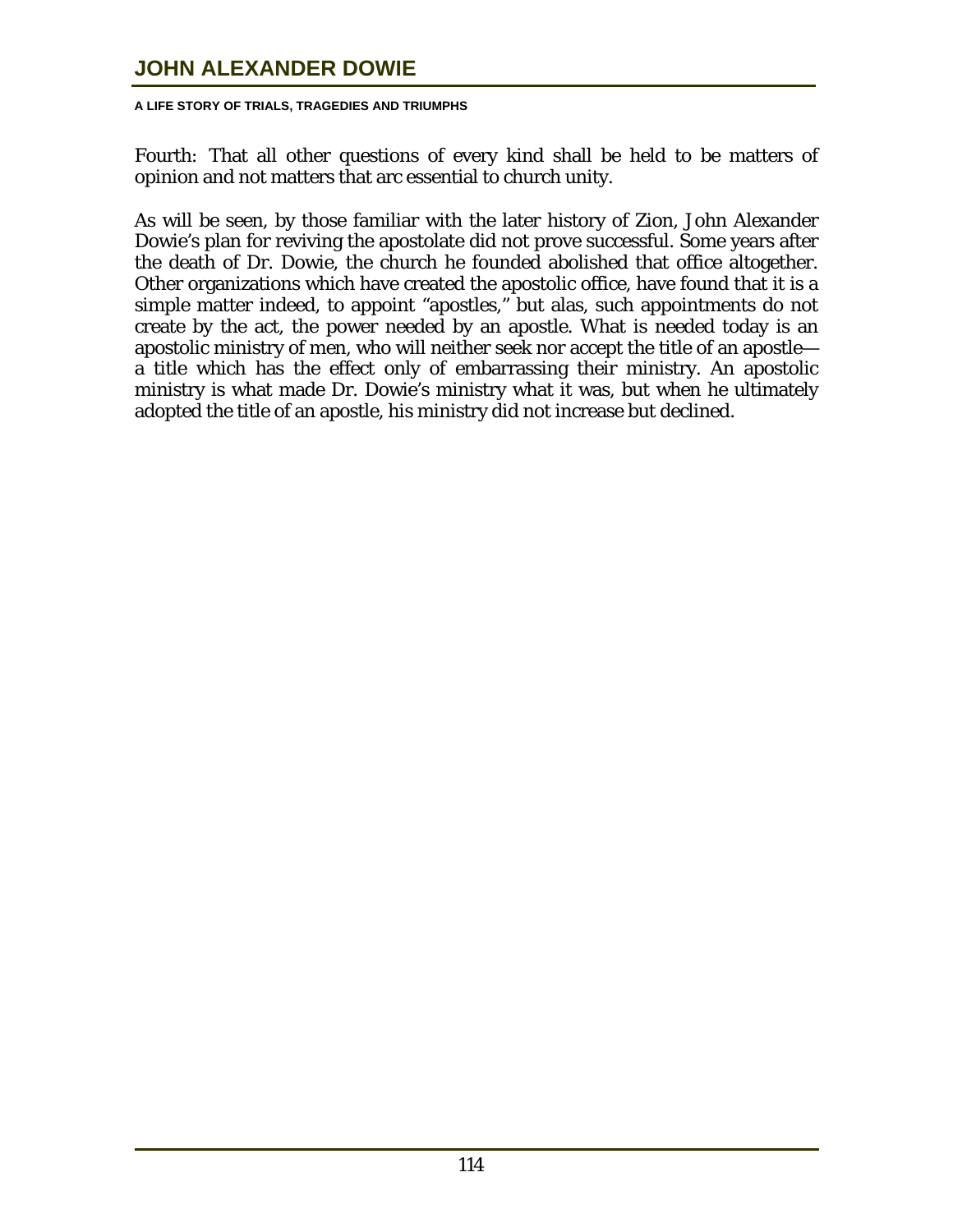**A LIFE STORY OF TRIALS, TRAGEDIES AND TRIUMPHS** 

## CHAPTER XXII

## ORGANIZATION OF THE SEVENTIES

THE story of the organization of the Zion Seventies and their work of carrying the Gospel to the unchurched multitudes of Chicago is not without interest. The labors of the Seventies in the streets and the slums of Chicago were marked by many a dramatic incident revealing the redeeming love of Christ.

This onward movement of Zion in the Year 1898, was occasioned, as told by Dr. Dowie, by the story published in the Chicago press of a youth about twenty years of age, named Butch Hutchins, who having committed many crimes, even that of murder, but a short distance from the Zion Tabernacle on Michigan Avenue, was at last sent to Cook County jail, and when sentenced to be hung, cried out, "I never had a chance." He had been born of criminal parents.

When Dr. Dowie read the pathetic story, he said, "That cry comes to me. He lived within a stone's throw of my home, and I never gave him a chance. That shall not be said of me again in Chicago." Before that week was past he began sending out Zion Seventies, and he began just where poor Hutchins had committed the murder.

It was on Lord's Day, September 18, 1898, in Chicago, that Zion Seventies were first organized and given their commission after the reading of the Tenth Chapter of Luke. Dr. Dowie in sending out the Seventies spoke as follows:

"For long years it has been our great desire to see this moment when having trained some hundreds of God's own children, we should have the joy of sending them forth two by two into every street of this city of Chicago, knowing that the Lord wants to come into every street, and enter into every house in this city. We have not been idle as individuals, but we have been looking forward to the time when the church could organize its bands, and send them forth to do this work. Those that serve in this way must be called, chosen and faithful . . . You are not to look at your weakness, your ignorance, or your inefficiency, but you are to look to Jesus, every step of the way . . . You can enter no house, and tread no land, and no weary street and no hard climbing stairs, and no cellar or den in this city, where you will not find Jesus with you.

"You are witnesses as to what God has wrought in this Christian Catholic Church. You must carry to this people a Gospel of facts, not nineteen hundred years old,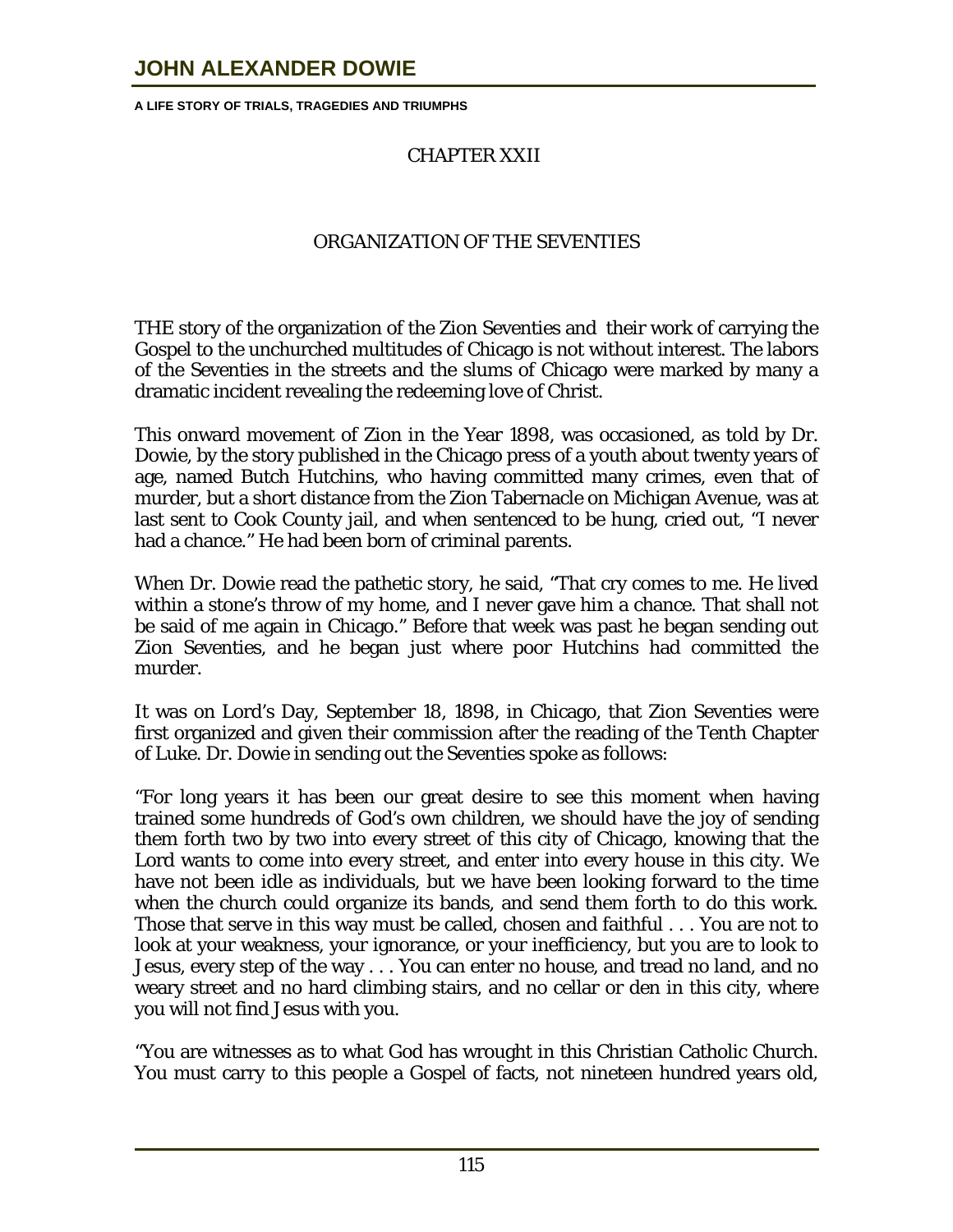**A LIFE STORY OF TRIALS, TRAGEDIES AND TRIUMPHS** 

but living facts today in this city and land. The Spirit of God must enable you to know how to listen in patience, and how to answer in love. How to deal in prudence, how to deal in sympathy, how to deal in tenderness. Remember it is courteous and it is right to patiently listen to those that speak. In this fight no feeling of enmity against man must be in your heart. Take with you the holy fire of love Divine, and in these darkened homes of poverty, and of sin, and of sickness, bear with you the living water. Take with you the living bread, carry with you the living Gospel of the Living God, and a great multitude will rise up and call you blessed.

"Hand your little message and say, 'Peace be unto this house,' and if they say, 'Thank you,' you say, 'Would it be convenient for me to enter; will you let me tell you about Jesus?' And if you can get an entrance, go; and if you are shut out, go away, but be sure to come back again. Always come back, no matter how you are sent away. I charge you before God to be 'faithful unto death.' I charge you to lead them who are unsaved to repentance through faith, to hope, to love, by the Grace of God, to their Father, that they may receive the blessing of eternal life. I charge you to carry to the sick the message: 'I am the Lord that heals thee.' I charge you to carry the message of Him Who is the Resurrection and the Life, and to bid men to know that in Him there is salvation, healing, and holiness and everlasting life, and may God go with you."

This was the substance of the commission given to the army of six complete Seventies organized that day and sent forth into the homes of the City of Chicago, which had been divided into districts, so that each person in the district could be visited by two people of the Seventies during the week. The number of the Seventies soon increased to 3000 men and women who devoted a part of their time each week in active Gospel work of going from house to house. Millions of tracts were distributed to the homes of the people in Chicago, and LEAVES OF HEALING were given a wide circulation. As a result of the personal work done by Zion Seventies, many people were brought to the meetings to hear the preaching of the Gospel. Within but a few years the entire city of Chicago was stirred to its utmost depths. As a result of the work done by the Seventies, prayer meetings were organized in many parts of the city of Chicago. Branch Tabernacles were started in various parts of Chicago, and also in many others cities, as in Cincinnati, Cleveland, Philadelphia, New York, and many other large and small centers in the United States. Soon the message of the Full Gospel was reaching to many other countries, and branches were being started in Europe, Australia, South Africa, England and Scotland.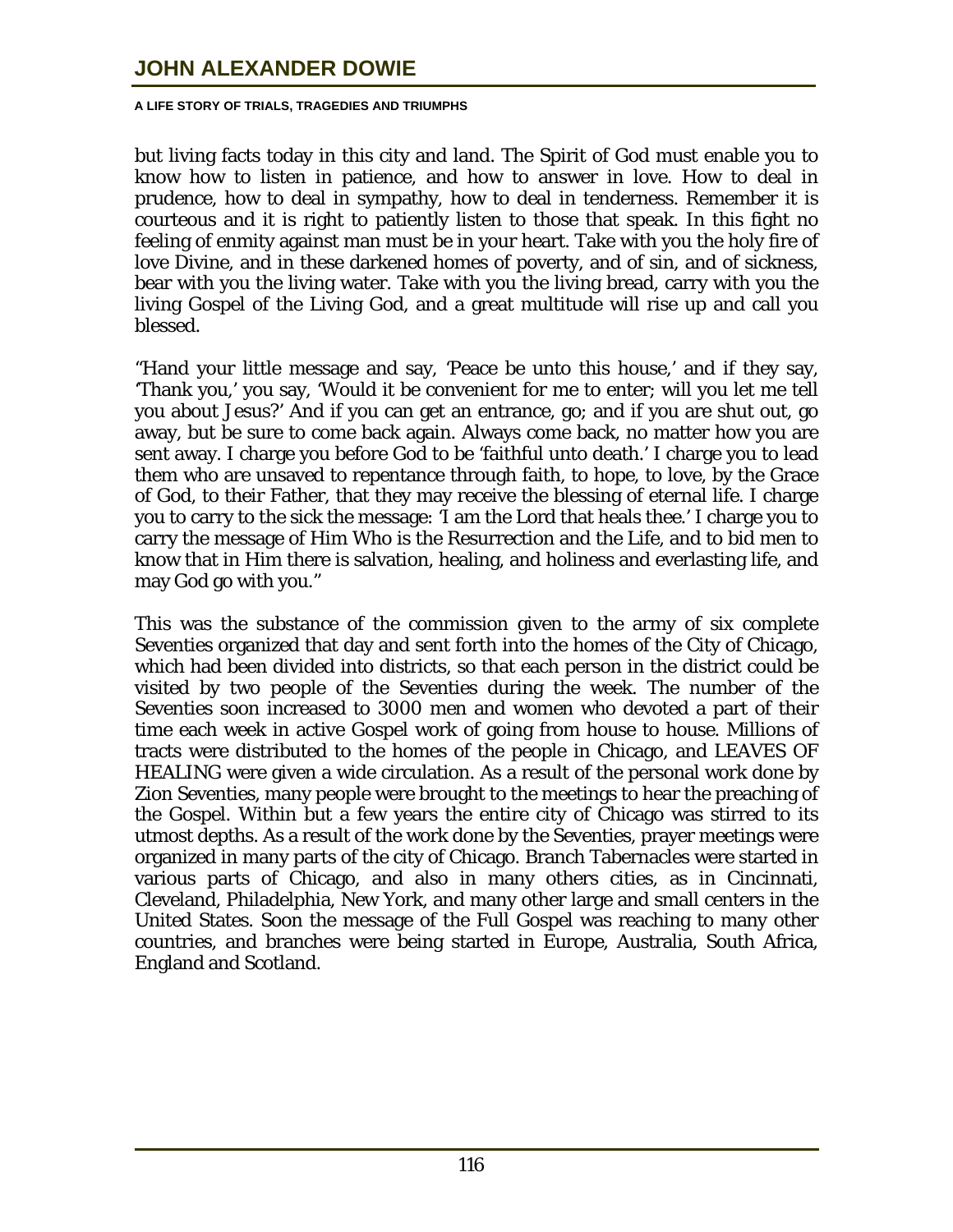**A LIFE STORY OF TRIALS, TRAGEDIES AND TRIUMPHS** 

## CHAPTER XXIII

### THE HOLY WAR

AFTER the organization of the CHRISTIAN CATHOLIC CHURCH, Zion enjoyed a period of remarkably rapid growth. After the six month's lease on the Chicago Auditorium had expired, Dr. Dowie secured a building known as St. Paul's, on Michigan Ave. at 16th, which he completely renovated and refitted so that it would seat over three thousand persons. He also leased a large office building which was located and still stands today at 12th St. and Michigan Ave., just across from the Illinois Central Railway Station. His offices and residence were located in this building, and it also provided space for many people who came to Chicago to be healed.

The period of 1896-1900 might be called the golden years of Zion. During this time of phenomenal growth, the number of adherents to the CHRISTIAN CATHOLIC CHURCH multiplied into tens of thousands. It was a period of comparative quiet when Dr. Dowie was formulating his plans for the building of a city. This period of quiet came to an end when in the fall of 1899, John Alexander Dowie suddenly announced a three month's Holy War. And war it turned out to be on more occasions than one. The General Overseer, by which title he was now called, had more purposes than one in invoking his Holy War, and one of these which was obscure at the time, we shall mention presently.

On the third week of the Holy War, the students of the College of Physicians, upon hearing that Dr. Dowie had announced that he was to preach on the subject, "Doctors, Drugs, and Devils", a subject title obviously unflattering to them, instigated a riot at the Zion Tabernacle, the story of which is graphically told by Dr. Dowie himself in his editorial of October 21, 1899:

Truly we have drawn upon us the fire of the enemy: for the doctors of this city, who have subsidized the press, took counsel together and determined that they would stop the rising tide by the most disgraceful and riotous proceedings within their power—hoping, doubtless, that they could in the confusion and darkness seriously injure, or perhaps, destroy our life. With the full knowledge and consent of the professors of several medical colleges, notices were posted, summoning the students to riotous proceedings. We give the following copy of the notice posted in the Rush Medical College as quoted in the Chicago Tribune, of Thursday, October 19: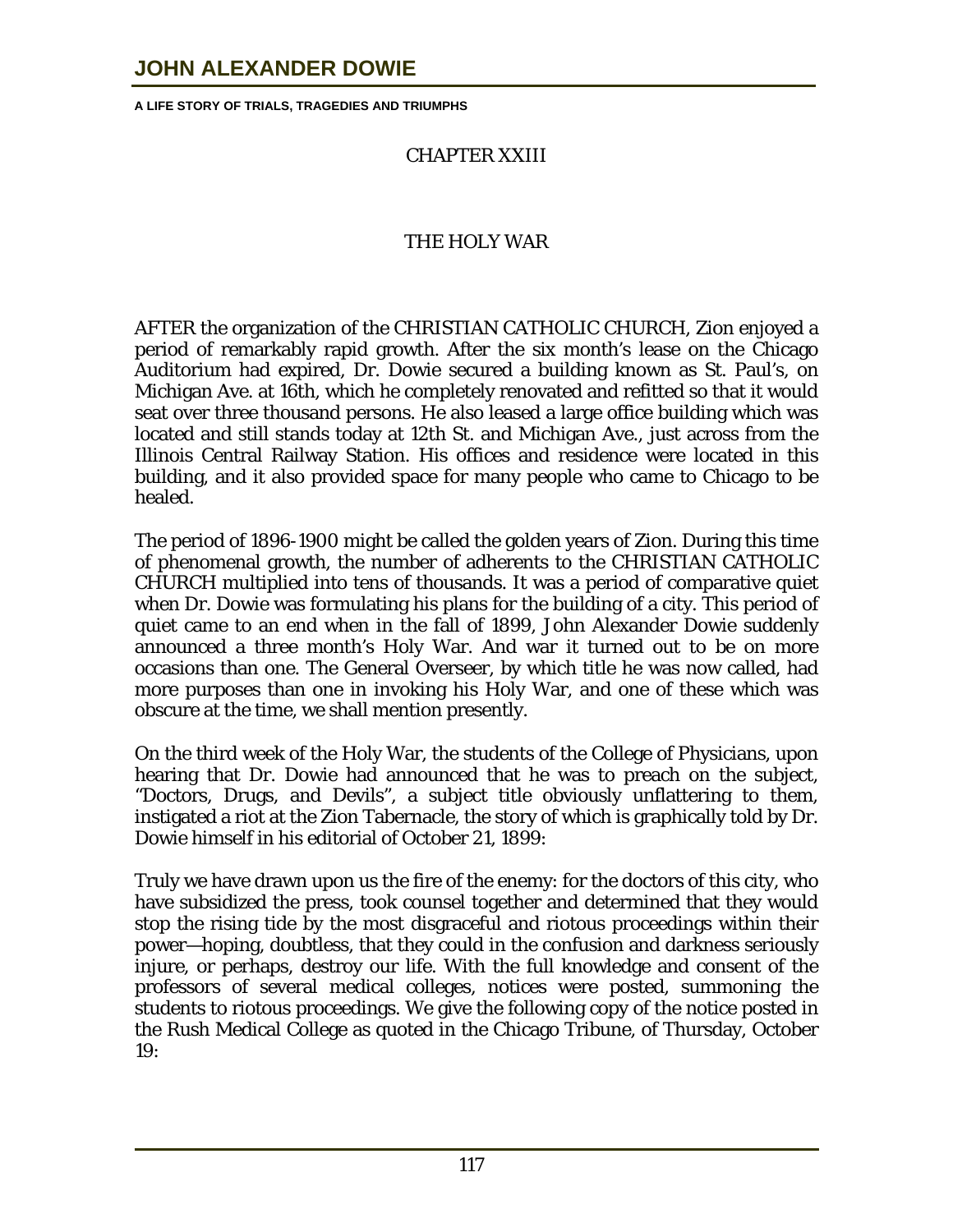#### **A LIFE STORY OF TRIALS, TRAGEDIES AND TRIUMPHS**

*All Students of Rush Medical are requested to meet at the corner of Harrison and Wood Streets to attend (Dr.?) Dowie's lecture at the hail at the corner of Madison and Paulina Streets, Wednesday evening, October 18, at 7:15 P. M. Subject: "Doctors, Drugs, and Devils." WE WANT TO GIVE HIM A HOT RECEPTION.*

## *By Order of Committee. Note—All medical and dental students should go.*

The result was that for several days the students of these institutions engaged in the manufacture of sulphuretted hydrogen, carbon bisulphide, and other bad smelling compounds. They arranged to meet very early in the evening and occupy the new Zion Tabernacle, immediately the doors were opened. The consequence was that the building was filled, with the exception of about one hundred seats, with the great part of a thousand noisy, yelling rowdies in the form of medical students.

But this left fully two thousand of their number outside, since the Chicago Tribune carried an estimate of 2900 students. Immense crowds were attracted by the continuous yelling of the students, and when we arrived at the entrance at 7:30 o'clock, there were probably six or seven thousand persons in the streets.

By this time Lieutenant O'Hara, with a large number of men from the Twentyeighth Precinct, had arrived, and was doing his best to keep a passage way open for us when we reached the tabernacle. We left our carriage amidst a storm of yells and curses and the throwing of bottles containing filthy smelling liquids. None of these however, touched us, and we entered the tabernacle amid the derisive cheers of the congregation of students whose pockets were filled with noxious chemicals, and whose hearts were filled with fierce and murderous passions.

However God gave us glorious victory, for during the two hours that we spoke, although the attempts to interrupt us were frequent, we did not lose five minutes. God compelled these young men to listen to His Word and to our exposure of pharmacy, medicine and surgery as being wholly unscientific. After we spoke, Elder Mason and Overseer Piper spoke briefly and the audience was dismissed quietly.

But during those two hours the riot in the street reached fever heat, and the shouts and the shrieks and the cries of the students, punctuated by the crashing of stones through the numerous windows of the tabernacle, made the Holy war seem a great reality.

Never in all our years of ministry have we felt so supremely joyful and happy, even though sad and sorrowful for those who were doing the devil's work, because we felt beyond all question the lecture had been magnificently illustrated by the facts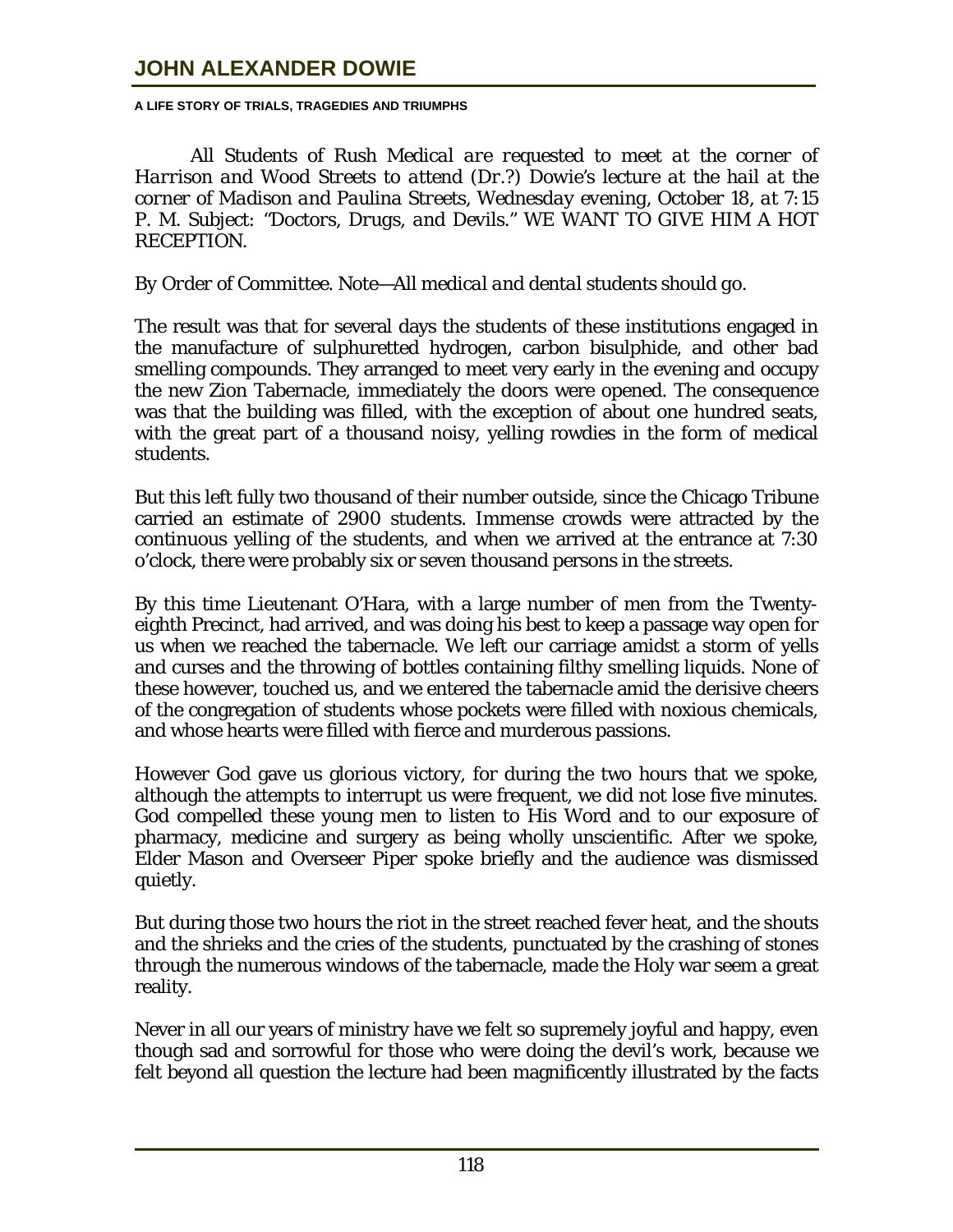**A LIFE STORY OF TRIALS, TRAGEDIES AND TRIUMPHS** 

which all could see, hear and smell. No arguments or facts that we could adduce were half so potent as those which these foolish doctors and students supplied. The foulness of their arguments fairly stank the young men themselves out of the building, for they emptied their vials on the floor and were compelled to hold their handkerchiefs to their noses to escape suffocation, and were glad at last to retire. The diabolical nature within them was illustrated by their blasphemous and foolish remarks and actions.

Meanwhile out in the streets, the police, who had been largely reinforced until they were the greater part of one hundred men, under the command of their officers, were charging the crowd and using their batons freely upon them in every direction. When the resistance of these young doctors, assisted by a number of their professors, reached a height, the patrol wagons were summoned from all parts of the west side of the city, and large numbers of the rioters were arrested, pushed into wagons and taken to police cells.

When we left the building there must have been nearly fifteen or twenty thousand people congregated in the streets. But the gracious protection of our God never was so signally shown to us as in the fact that neither in the building nor in leaving it did we or any of our people, so far as we know, receive the slightest injury. It was with difficulty however, that the police literally cut a way through the crowd, for our carriage, which was attended by a patrol wagon filled with stalwart policemen detailed for our protection, as far as Jackson Street bridge crossing the Chicago River.

On the following day, the morning and evening papers were filled with many columns and illustrations devoted to the riotous scene. But the students had gone too far and public indignation was aroused by their actions. When a similar riot was attempted a few days later, it was nipped in the bud and some were taken to jail. Inspector John D. Shea sent out word that any further provocation would be dealt with severely. He declared, "These would-be doctors must behave themselves or the entire lot of them—I don't care how many—will be bundled into patrol wagons and locked up. They will not get off so easy as they did before."

The Holy War continued, and while there were no further riots in Chicago on any large scale, it was only a week later when apparently a direct attempt at murder was committed by an unruly mob who set against Dr. Dowie in Hammond, Indiana, a city located to the south of Chicago. It appeared that the enemies of Dowie, convinced that any further attempts upon his life where the Chicago Police Force had jurisdiction would be frustrated, changed their field of operations to smaller cities, where the police forces were small and largely influenced by petty local politics. We shall take from the November 4, 1899, issue of LEAVES OF HEALING, the story of the attack by the mob in Hammond and the determined attempt at assassination of Dr. Dowie in Oak Park four days later: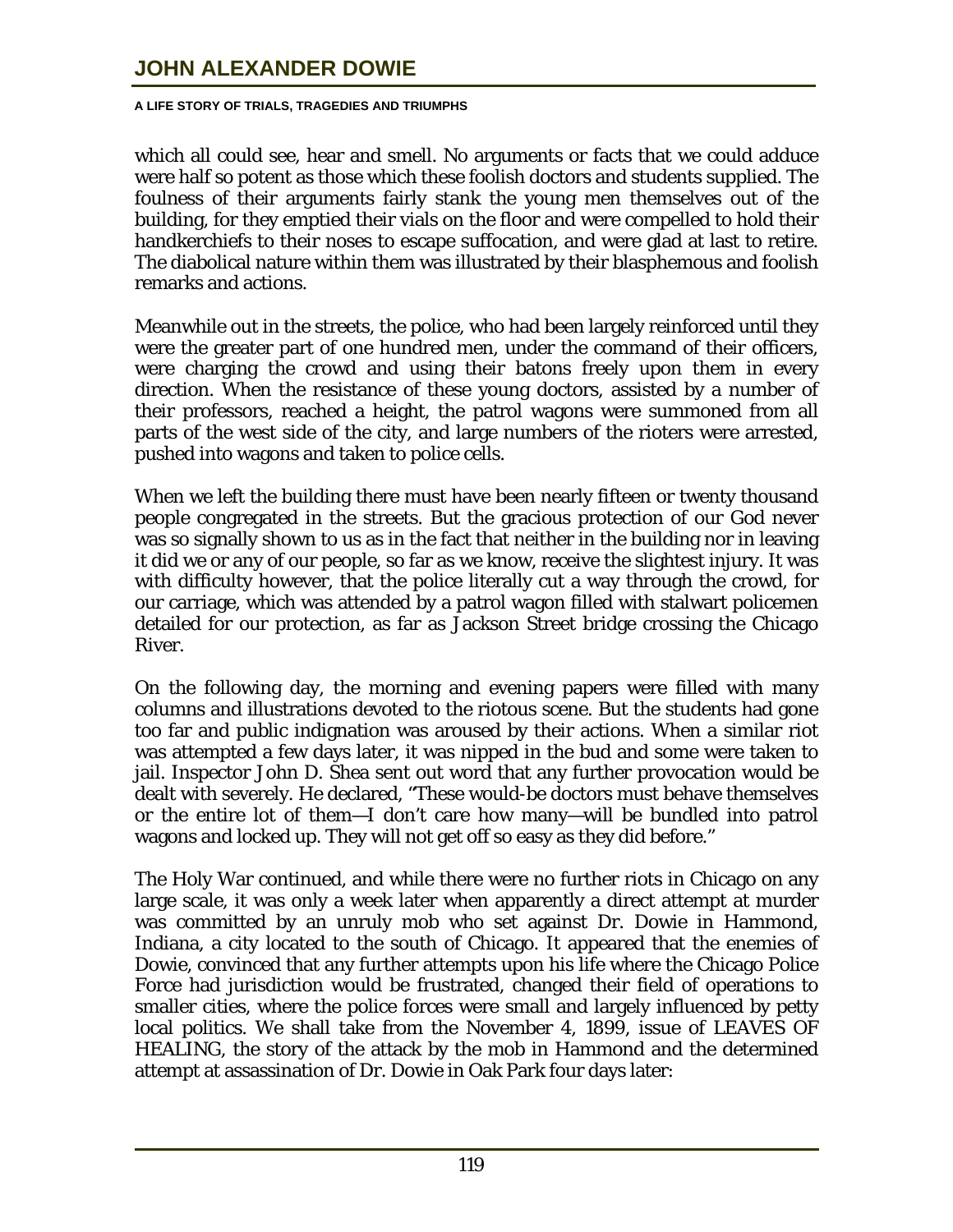**A LIFE STORY OF TRIALS, TRAGEDIES AND TRIUMPHS** 

## **ATTEMPT TO MURDER MR. DOWIE AT HAMMOND, INDIANA**

"When the meeting had ended, a gang of murderous-looking thugs gathered in the stairway leading down to the front street, their evident purpose being to close in upon the General Overseer as he started down the stairway, and in the melee, to strike him several blows upon the back of his head with sharp railroad spikes, thus cruelly murdering him in such a way as to make detection of the murderer difficult, if not impossible.

"Divining their dastardly intention, the General Overseer continued calmly making his preparations as though he were going out by the front stairway. Then be quietly slipped out by a side door, thus doubtless saving his life. His presence on the street was soon detected by the bloodthirsty mob, however, and he was quickly surrounded by a half-thousand fiends incarnate. Hissing through their clenched teeth the most terrible execrations and shouting, 'Kill him!' and 'Do the old fakir up!' and other cries of similar criminal import, they hurled heavy bricks, stones, pieces of iron, railway spikes, mud and sticks at the man of God.

"The distance of several blocks had to be traversed before the waiting electric cars were reached. The scenes enacted during that short walk baffle description. With a living wall of loyal men and women ready to lay down their lives all about him, the General Overseer walked calmly, amidst a perfect pandemonium of yells and curses and a shower of mud and missiles. Attempts were repeatedly made to drag away the guards, but God gave strength and the little band of men and women held closely together. When the bridge was reached there was a shout, 'Throw him over into the river,' but the structure was being repaired and so narrow a passageway was left that the little Zion band quite filled it, thus keeping the murderers away.

"At last the electric car was reached, and quickly the General Overseer and his people got on board. Realizing that their prey was thus slipping through their fingers, the criminals who thirsted for life, redoubled their furies. Every pane of glass in the car was broken, and it was here that some of the most serious injuries of Zion People were inflicted. The conductor of the car was also slightly injured.

"But here again the brave men and women of Zion rallied around their leader, and by their own bodies shielded him from harm.

"And all unseen by that howling mob, the hand of God was in that fierce conflict, and the death-dealing missiles were turned aside, so that mortal injury was not inflicted on the General Overseer nor any of the brave Christian heroes and heroines who surrounded him. Of serious and painful wounds there were a few, and of slight bruises and cuts a large number. The General Overseer was struck a heavy blow on the head, inflicting a bruise, a cutting blow behind the left ear, breaking the skin and stunning him, for the moment, and also a painful blow on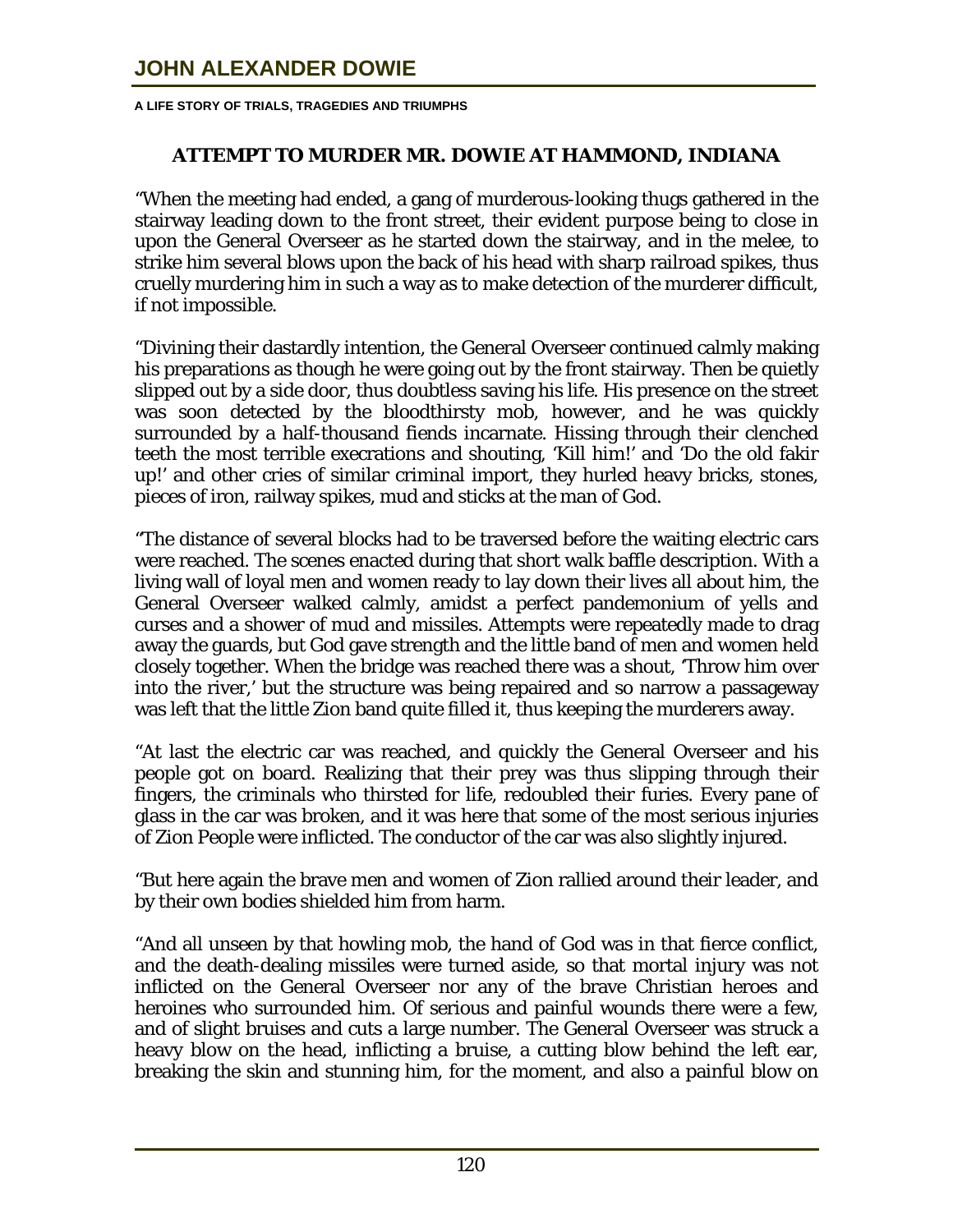**A LIFE STORY OF TRIALS, TRAGEDIES AND TRIUMPHS** 

the back. In answer to his prayers however, God quickly healed him and removed all pain and all harmful effects, so that he was enabled to spend the remainder of the night working upon THE LEAVES OF HEALING."

## **THE ATTACK AND RESCUE AT OAK PARK**

But the enemies of Dowie were not through yet. They learned that four days after the incident mentioned above, he was to speak at Oak Grove. Careful plans were laid by a band of desperate men to take his life immediately after the close of the service. Accordingly some two hundred assassins gathered early in that village, and laid in wait to assassinate him, when he left the meeting. THE LEAVES OF HEALING give a detailed account of what followed.

"Failing in Hammond to carry out their craven designs, members of the mob seized with eagerness upon the opportunity presented by the General Overseer's widely advertised visit to Oak Park. That a determined attempt would be made upon his life by hired assassins, the General Overseer received very plain and wellgrounded warnings for several days before time set for the meeting there.

"Nevertheless, he set out upon his mission, confident that God, in Whose name he went, would graciously protect him, as in the past. He was accompanied by Mrs. Dowie, who knew of the danger to her husband's life, and was determined to share it. Alexander Gladstone Dowie, their only son, also accompanied his father and mother. Many members of Zion choir and ordained ministers of Zion, with numerous members of the church were there. Probably three hundred in all came from Chicago.

"Early in the evening, and until about midnight, the majority of the crowd, which was variously estimated from two to six thousand, in the streets, was composed of High School boys and girls and other young people, who evidently knew little of the meaning of it all, but simply screamed and blew their tin horns as a Halloween prank.

"During the course of the evening, some of the bolder spirits in this youthful mob were inspired to the highly intellectual amusement of smashing the windows of the tabernacle and pelting Zion's faithful guard with eggs, stale bread, and vegetables.

"In spite of all the pandemonium which was raised by the horns and the crashing of windows, the meeting proceeded with scarce an interruption, every word of the General Overseer being easily heard by the five hundred present, and listened to with the closest attention.

"At midnight a great portion of the crowd dispersed, including all the boys and girls, and young men and women. But a determined band of men, whose number is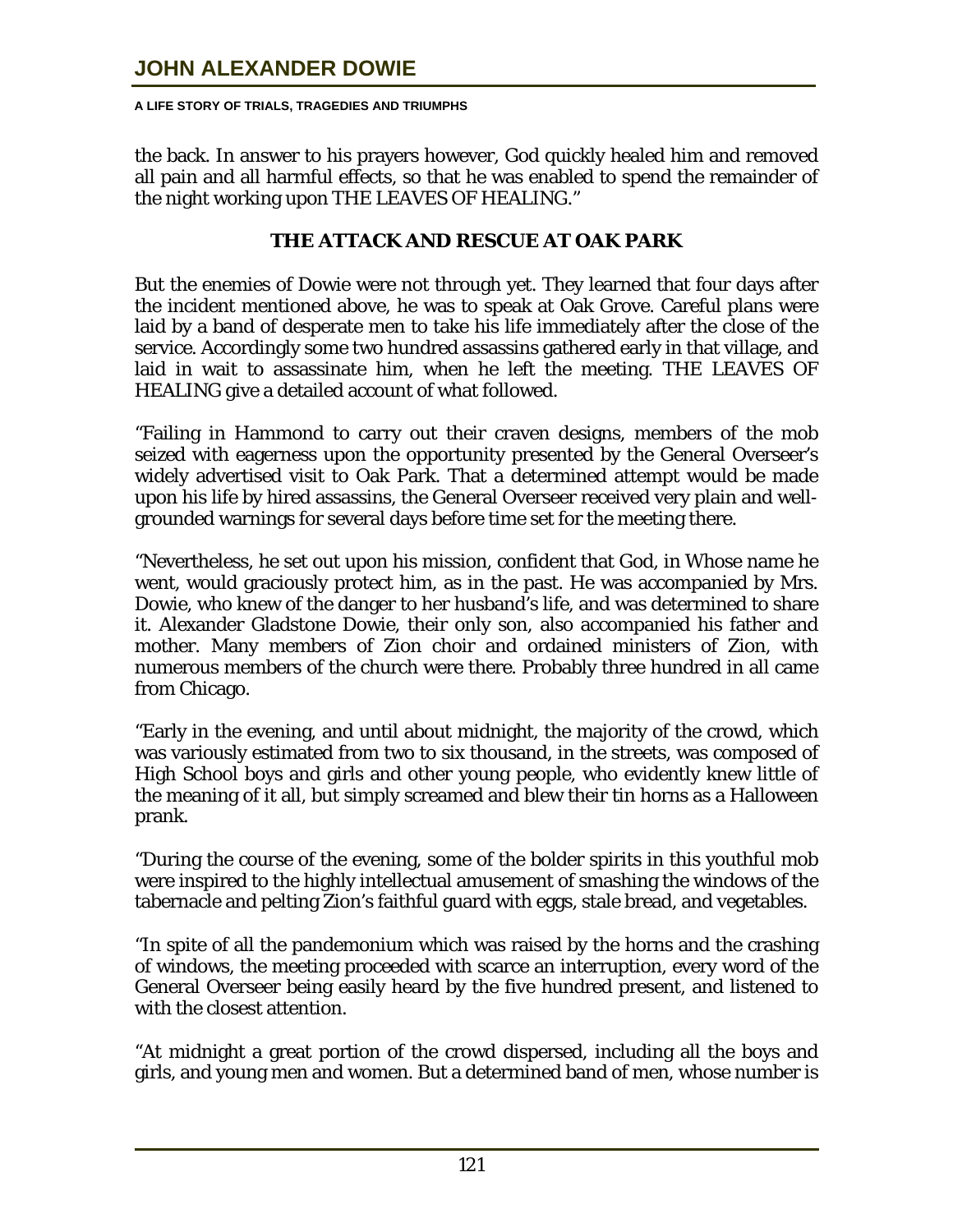**A LIFE STORY OF TRIALS, TRAGEDIES AND TRIUMPHS** 

variously estimated at from one to two hundred, refused to leave the field. They left the vicinity of the tabernacle, but remained near, hiding in the dark corners and in alleys in group of ten or a dozen each.

"Zion's guard did scout duty again and again, and each party brought back reports that these suspicious characters were still skulking about. With this knowledge in mind, and remembering the insistent 'warnings which he had received from several reliable sources, the General Overseer wisely decided that he and his people were far more safe inside the Zion Tabernacle, surrounded by Zion Guard, than in an open street in a carriage. He accordingly respectfully declined to act upon the advice of the Chief of Police of Oak Park, who assured him that the crowd had all dispersed, and those that were left were mere 'curiosity seekers'. Curiosity seekers do not stand all night in disagreeable weather, despite the efforts of the police to send them home.

"The General Overseer accordingly announced an all-night of prayer and praise. The announcement was received with great enthusiasm by the three hundred faithful Zion people.

"When all was very quiet and some splendid testimonies were being given, following the prayer, at about a quarter before three, suddenly, the sonorous peal of a police patrol gong came ringing up from the streets below. On this occasion, if on no other it had to the ears of the prisoners of Zion a most musical beautiful note. Accustomed to remaining unmoved in the midst of outside confusion, the audience kept its seats, only a few of Zion's guard leaving the room. Then there was a heavy tread on the stair, and a moment later the door opened and a tall splendid looking sergeant of the Chicago Police, followed by a few broad-shouldered officers, stepped into the room.

"Respectfully saluting the General Overseer, who had remained upon the platform, Sergeant Muldoon said, 'Doctor I report myself and my command from Chief Kipley, with instructions to protect you and escort you home.' Instantly there was a burst of applause after which the General Overseer expressed his appreciation of this graceful act on the part of the Chicago Police Department, briefly but warmly.

"This squad of policemen, from the Forty-third Avenue Station, had been waiting for hours, ready at any news of danger to 'the doctor'—as they affectionately call the General Overseer—to come to his defense. They had driven rapidly to Oak Park as soon as word had reached them that it was dangerous to leave the Tabernacle.

"Guarded by the greatest care by these strong men and by Zion's Guard, Dr. and Mrs. Dowie and their son entered the carriage, and followed closely by the police patrol wagon, they arrived home at five o'clock A. M."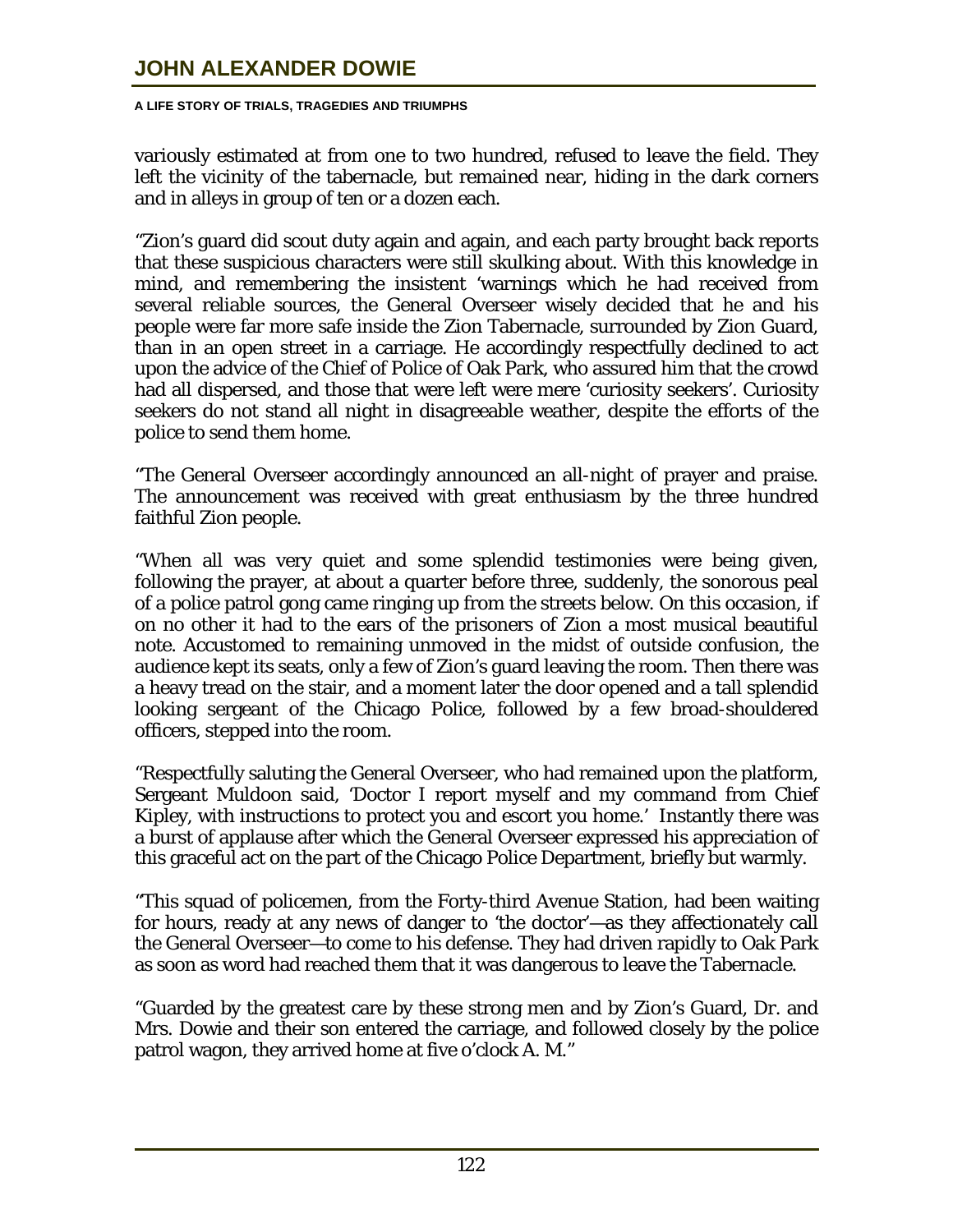**A LIFE STORY OF TRIALS, TRAGEDIES AND TRIUMPHS** 

It will be noted that this friendly protection by the officers was in sharp contrast to the circumstances of the illegal arrests he had suffered several years before at the hands of the police. The political party that had been in power had been overthrown some time before, and Dr. Dowie was popular with the present administration. The previous election had been very close, and Dr. Dowie had advised all his people to vote for the candidate, who, as it turned out was declared mayor. He had also exacted a promise that Joseph Kipley his friend be retained as Chief of Police.

### **CONCERNING DR. DOWIE'S ATTITUDE TOWARD THE MEDICAL PROFESSION**

Readers will have noted that Dr. Dowie severely criticized and took to task the medical practice of his day, which it must be admitted, was rude and elementary in comparison with the status of the medical profession today. While the Scriptures plainly teach that the child of God, if and when, sickness comes, should look to God rather than to man (II Chron. 16:12-13 and Luke 8:43), there is no wholesale condemnation of those who minister to the sick by natural means. (Luke 5:3l; l0:33-34) Apparently Christ during His ministry, showed a friendliness to the physicians as He did to all who wou1d receive Him. Indeed Luke, "the beloved physician", wrote a Gospel that bears his name. It was in Divine healing that Christ, as the Great Physician showed men "a more excellent way".

Yet we must bear in mind that it has often been the case that when God seeks to reestablish some great truth in His Church, those instrumental in accomplishing this, seem impelled by human necessity to almost over-emphasize certain phases of the truth, in order to awaken people and to counteract the damage caused by centuries of neglect or under-emphasis. There was certainly no ulterior motive in Dr. Dowie's hostility to the doctors. He was well aware that his opposition to them brought great persecution upon him from many quarters. His motive seems evident and sincere. He believed that those who desire Divine healing must definitely transfer their faith in "the arm of flesh" to that of faith in the Living God.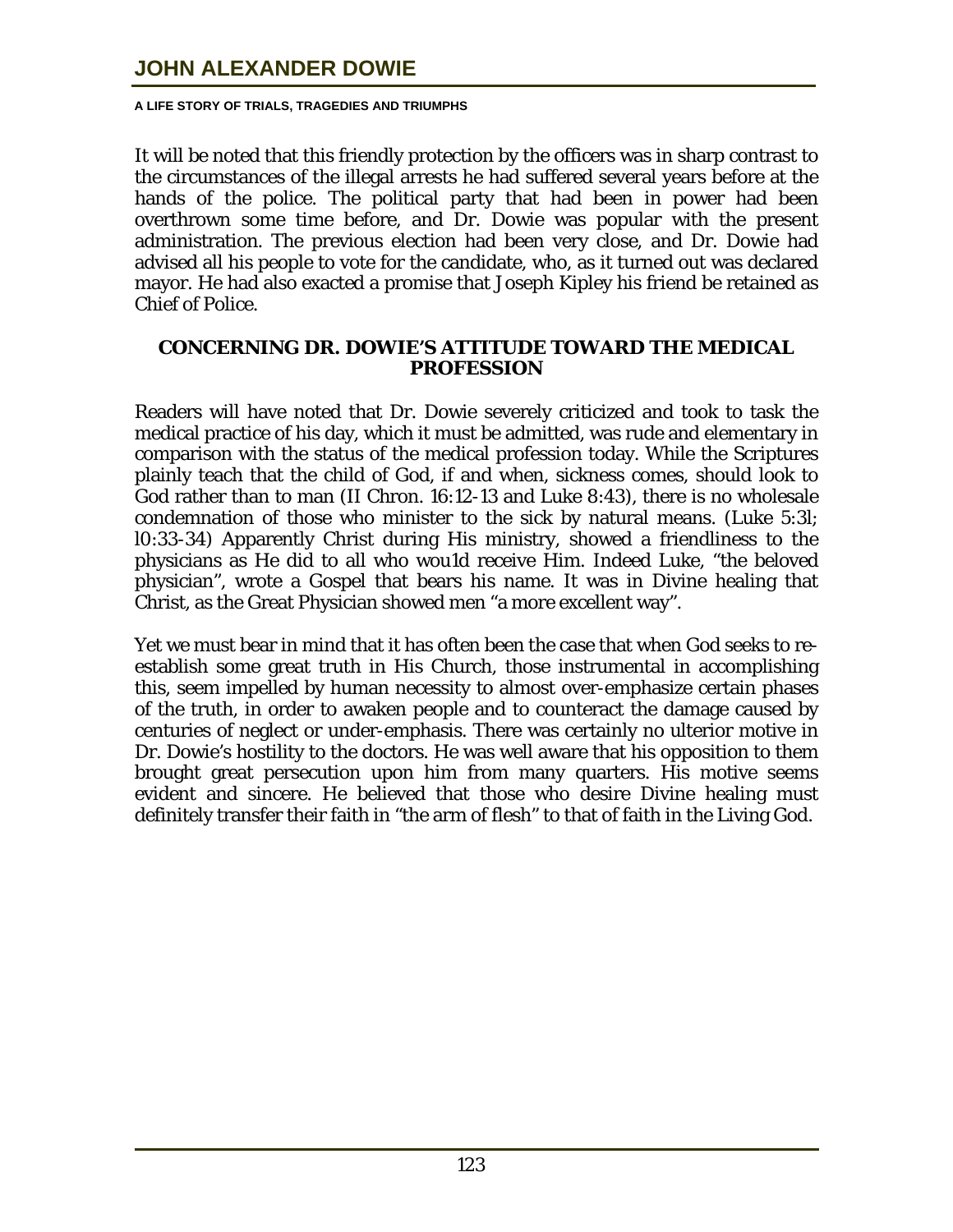**A LIFE STORY OF TRIALS, TRAGEDIES AND TRIUMPHS** 

## CHAPTER XXIV

#### THE DREAM CITY OF ZION

THE three months of Holy War proclaimed by Dr. Dowie were drawing toward a close. Day by day, the newspapers of Chicago as well as those of many other cities had carried a running account of events that were taking place. The riots, the attempts by assassins to take the life of the General Overseer, his outspoken crusade against the evils of the city—all these things had kept the news reporters busy. They had no time to take note of a man dressed in the attire of a tramp who was seen on several occasions strolling about from farm to farm in a certain section of the country north of Chicago. The newspapers, indeed, had heard rumors that someone was buying up farms in that area, but the project was of such a vast scope that it was inconceivable that any purchaser, other than a great corporation, was involved. The fact was that public attention had been so focused on Dr. Dowie's Holy War, that the reporters could hardly be blamed if they failed to associate the land buying with one of the most astounding of religious undertakings in the history of America.

Actually the person seen in the shabby clothes was none other than John Alexander Dowie, masquerading as a tramp. His special agent, sworn to secrecy, had been quietly buying up farms all during the fall, in anticipation of securing intact a tract of land about ten square miles, in the area north of Waukegan. It was here that Dr. Dowie planned on building his dream city. Secrecy had been required else farmers hearing about the plan would be tempted to raise the selling price of their properties. So it was, that while public attention had been diverted to the Holy War, the large estate of well over 6000 acres in extent was successfully secured by option.

Thus it had come to pass as the year 1900 drew nigh, Dr. Dowie was ready to launch into the greatest venture of his life—the building of a dream city where drugs, tobacco, liquors, theaters, brothels, dance halls, and the like were to be forever barred. The General Overseer had spoken of his plan many times, though, of course, the location of the proposed city was kept secret. Nevertheless, popular interest among the members of Zion had gradually increased in the project, until it had reached a pitch of feverish excitement. The idea of living in a community where the grosser sins and the temptations of the large cities should be barred had captured their imagination. Here, at last, was a chance to have a little heaven on earth. It was an alluring prospect and many reveled in the anticipation of the time when they would have a home in this dream city.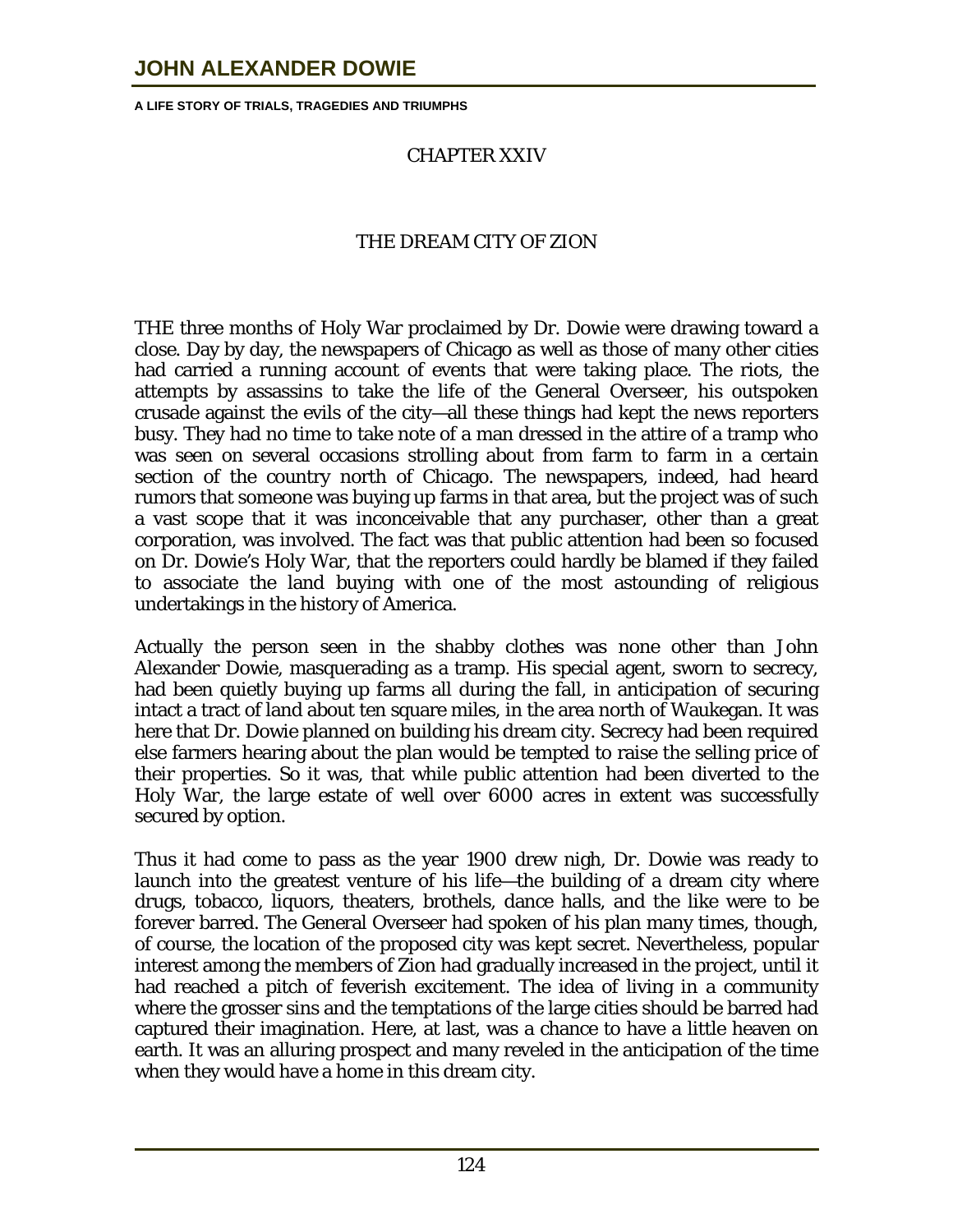**A LIFE STORY OF TRIALS, TRAGEDIES AND TRIUMPHS** 

On the eve before the New Year, 1900, the members of Zion thronged to their large tabernacle at 16th and Michigan Avenues, for the scheduled watch-night service. There had been whisperings that the General Overseer had some important announcement to make, and the people were filled with expectation and wonder. As they entered the building they observed a mysterious sheet of canvas, twentyfive feet square, suspended over the choir gallery behind the platform. Veiling the canvas was a curtain.

What did the curtain hide? No one was certain. Interest and speculation gripped the audience while the dying hours of 1899 sped away. As midnight drew near, the Communion of the Lord's Supper was observed, and following that, the congregation repeated after Dr. Dowie the prayer of consecration.

The hands of the clock crept to the hour of twelve. Across the city, whistles and horns began to blow. But within the tabernacle, at that moment, the fascinated members of the audience were oblivious to all except the drama that began to unfold before them. For at the striking of the clock, Dr. Dowie reached up and pulled a slender cord. The curtain rolled back from the canvas. And lo! There revealed was a great map which showed the site of the dream city, located forty miles north of Chicago and on Lake Michigan.

Before the people could scarcely recover from their surprise and pleasure, they were to witness something more. This time Dr. Dowie's hand took hold of another cord and now the map slid away, and there, stretched out, was a huge painting of the proposed city of Zion, in the center of which stood the towers of the dome of Zion Temple! The audience gasped as they began to grasp the magnitude of the project unveiled before them. Long into the wee, small hours of the morning, the congregation lingered as Dr. Dowie talked and discussed plans for their city of the future. Darkness had gone and the flush of dawn had spread across the sky when the last member of Zion left the tabernacle that New Year's morning.

It was not Zion alone that was impressed. Real estate men and others took a new view of Dr. Dowie's business ability. One big-scale operator, who specialized in suburban cities, offered to give Dr. Dowie a million dollars profit if he would sell the land that he had acquired. Money poured into the Zion Land Investment Association. Popular interest was so great that it appeared urgent to hasten the opening of the subdivisions so that building of homes could get under way.

The Zion project was no doubt one of the most stupendous ventures ever conceived and entered into by a minister of the Gospel. It envisioned the expenditure of millions of dollars. Everything about the plan was unique. The land was not to be sold, but to be leased for a period of some eleven hundred years. The terms of the lease strictly forbade the possession or use of tobacco, liquor, and swine's flesh anywhere within the limits of Zion. No drug store or doctor's office was to be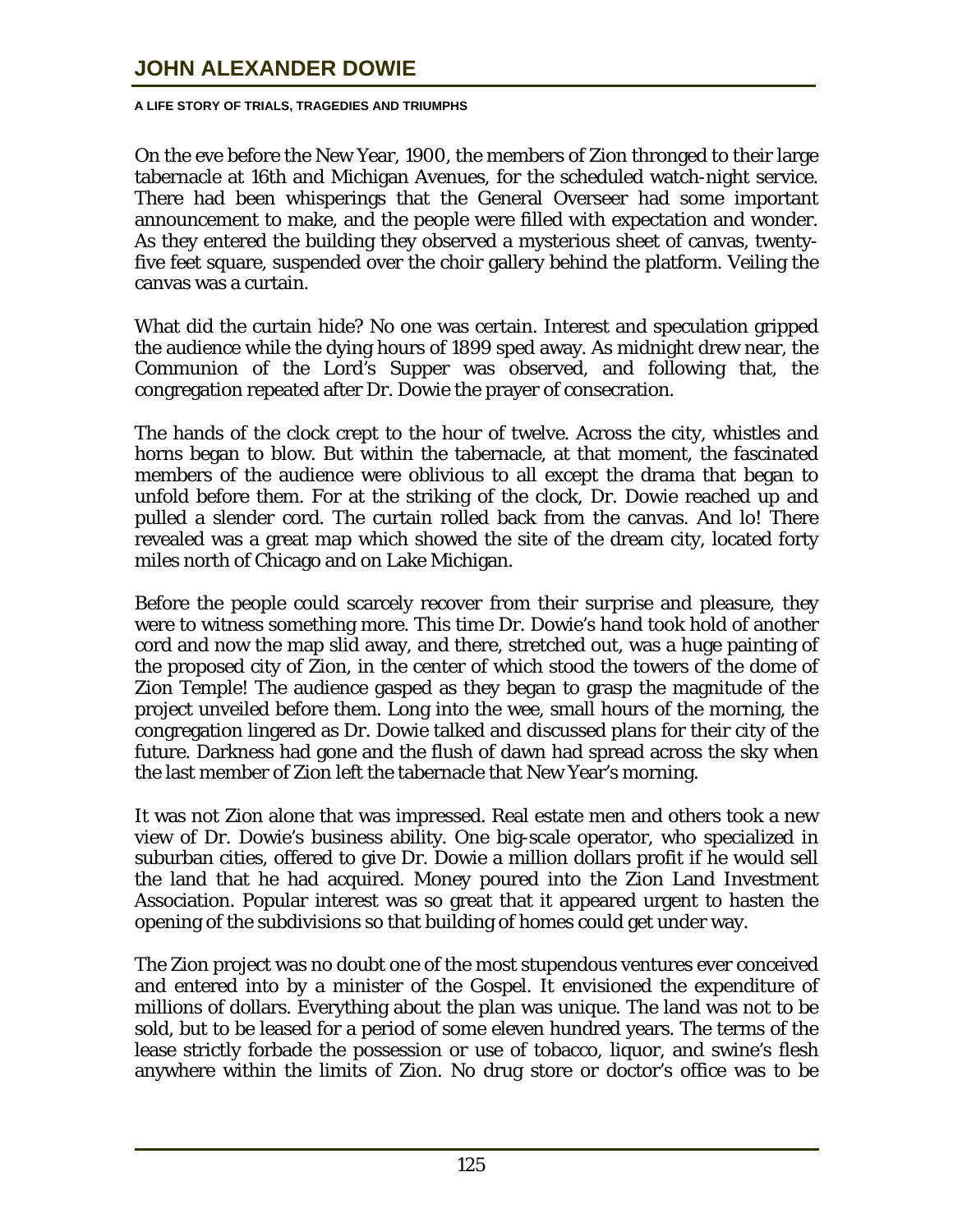**A LIFE STORY OF TRIALS, TRAGEDIES AND TRIUMPHS** 

located there. No gambling house, theater, nor dance hall was ever to receive a license to operate within that community. Parents were to be provided with a clean atmosphere in which they could bring up their children without their coming into contact with corrupting influences such as existed in Chicago and other large cities. All in all, it was an alluring prospect to many Christians whose souls abhorred the omni-present evil of the cities where they were forced to dwell.

On July 14, 1900, members of the Zion congregation made an excursion to the site. (An earlier one had been made on Washington's birthday.) Dr. Dowie turned the first sod on the proposed Zion Temple. During the afternoon, the General Overseer preached a sermon depicting the future of Zion, in glowing terms. Arthur Newcomb who writes unfavorably of Dr. Dowie, sums up the message delivered on that occasion:

"In the General Overseer's prophetic sermon, vision paled before brighter vision, emotion mounted to higher emotion. This little band of a few thousand people saw themselves the favored instruments in the consummation of the plan of the ages, nucleus of the chosen company of kings and priests of God, which ere long should rule the whole world. Here upon this consecrated land should rise the first material evidence of their universal empire. Other Zion cities would be built near all the other great cities of the world until, at Jerusalem, their work should be crowned by the city of Jesus the Great King, with Whom they should reign over a world from which all evil, all sickness, all poverty, and all unhappiness should be purged."

Through the balance of the year 1900, until the winter season set in, surveyors and road crews pushed the preliminary work. With the opening of spring of the following year, crews were put to work in large numbers on various projects; some surveying, other grading streets, some planting trees, still others working on a draining system. All work was rushed in anticipation of the expected stampede to secure lots by the many families who had declared their intention of moving to Zion as soon as the property was put on the market.

Plans had been set in motion to get a variety of industries into the city. This was important as a means of support was necessary for the population when it arrived. A modern lace factory was imported, personnel and all, from Great Britain. This, as a matter-of-fact, represented the introduction of an altogether new industry into America.

It had been planned also to lay out a civic center, residential zones, and landscape architecture, but before these plans could be properly executed, the pressure of thousands of people, impatient to build before the summer was gone, was so great that it was decided to make the lots available at once.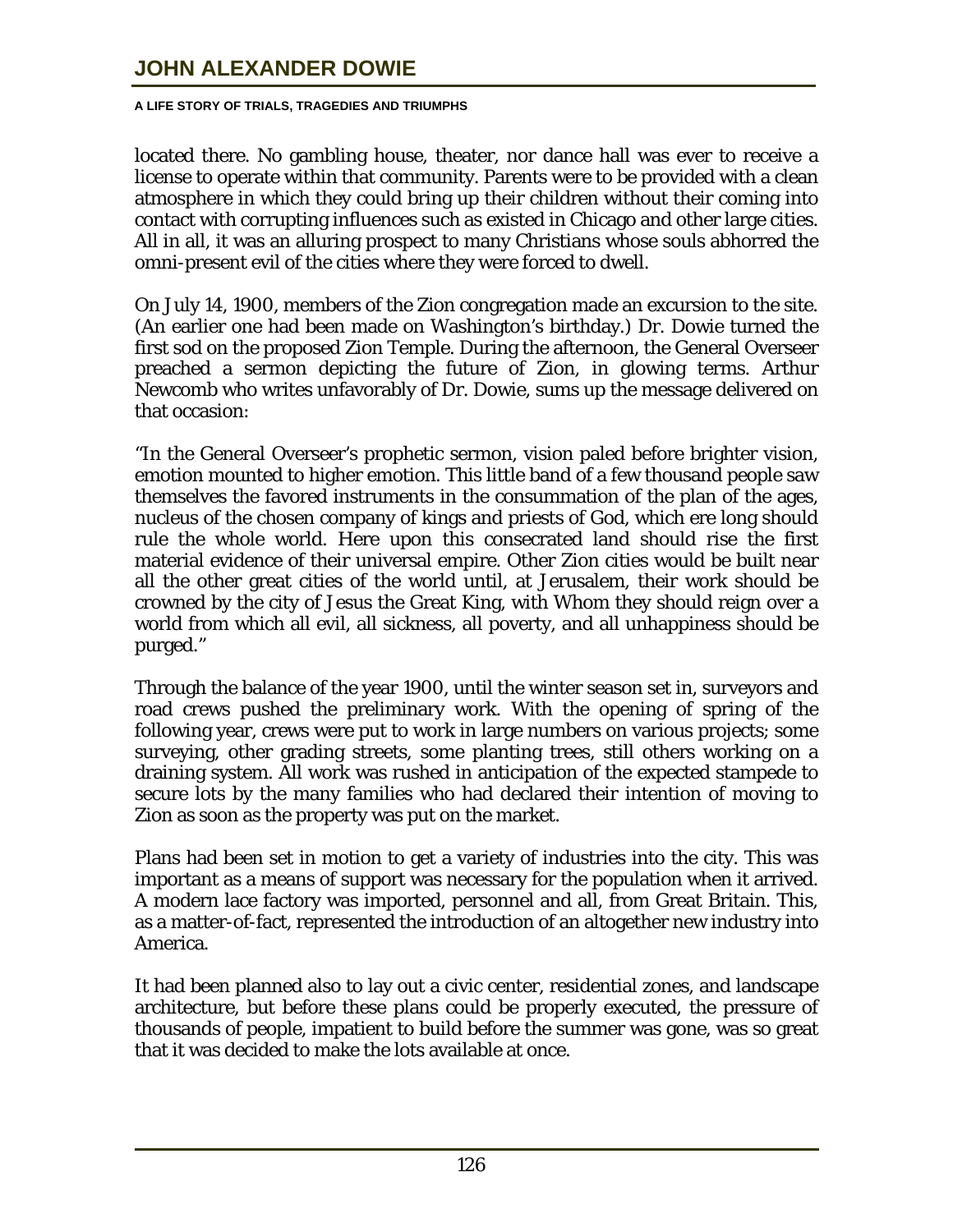**A LIFE STORY OF TRIALS, TRAGEDIES AND TRIUMPHS** 

So it was that on July 15, 1901, several subdivisions of the Zion estate were thrown open and the lots offered for lease. As was expected there was a stampede at the Zion Land Office. Building operations commenced almost immediately. People pitched their tents and went to work. Some of the houses were of excellent construction; others were ugly makeshift shacks. But the boom was on, and the hammers and saws could be heard at all hours during the summer days.

It is not the purpose of this volume to go into detail in the recording of events attending the building boom. Suffice it to say that while it did not proceed altogether according to plan, it nevertheless moved forward at a tempo that was very gratifying to Dr. Dowie. Even to his enemies, it appeared that his dream of a city was actually corning true. Lots in the subdivision were being snapped up by the hundreds. Tens of thousands of dollars poured into Zion Batik by investors anxious to secure the high rate of interest that was promised. Enthusiasm in the project continued to mount. Newspapers, far more respectful then they had ever been before, carefully followed and reported the progress that was being made.

Winter forced a temporary lull in operations, but with the coming of spring of 1902, the work was resumed at an unslackened pace. In a short time several of the administration buildings were completed. The Elijah Hospice, one of the largest frame buildings in the country, was finished and made ready to take care of guests. The lace factory had been built and that establishment was already busily turning out fine lace, which Dr. Dowie proudly proclaimed, and with truth, to be very acceptable to American markets. By the time the summer of 1902 was over, many houses had been erected and the semblance of a city was taking shape.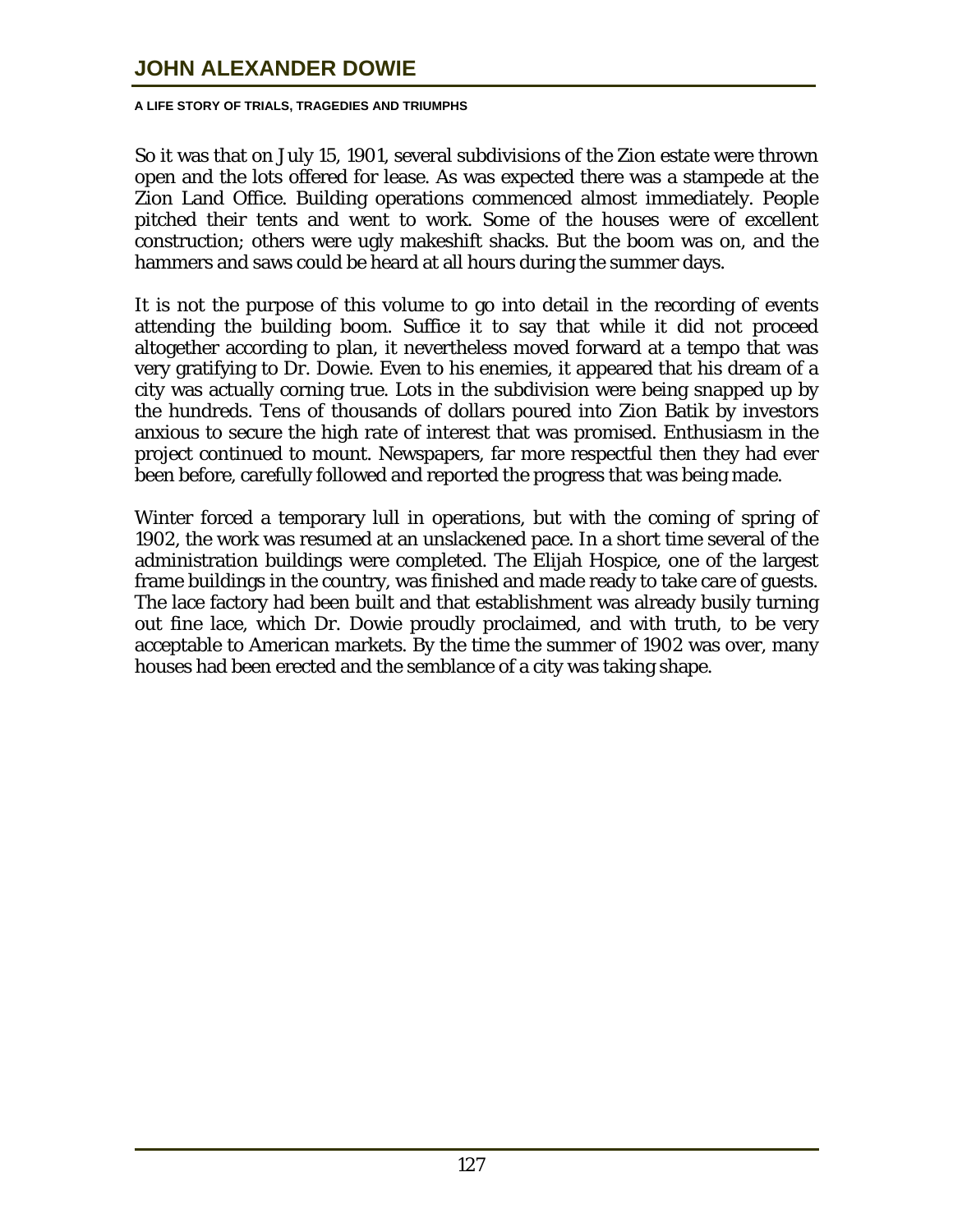**A LIFE STORY OF TRIALS, TRAGEDIES AND TRIUMPHS** 

## CHAPTER XXV

## AN UTOPIA ON EARTH

THUS we have traced the history of John Alexander Dowie up and until the winter of 1901-02. His star of destiny as far as the casual observer might see, seemed to be well in the ascendancy. Despite some unpleasant circumstances that had arisen, the General Overseer was satisfied with the progress that had been made. "In the next five years", said he, in a burst of enthusiasm, "there should be 50,000 people living within the boundaries of Zion". He called attention to the foresight that had been exercised in securing enough land to take care of a city of 200,000 inhabitants. Already, however, Dr. Dowie was looking beyond the Zion on Lake Michigan. Flushed with success that he believed was already his, he began dreaming of more Zions to be built in other parts of the world.

Thus far the dreams and plans of John Alexander Dowie had been startlingly fulfilled. He now had a congregation consisting of many thousands of devoted members, most of whom were solidly behind him. Some, had they been given the opportunity, would have laid down their very lives for him. The people had a feeling that they were part of a great crusade that was about to inaugurate a new era on earth, and they were ready to labor, toil, and to put their all into the venture, which they were sure only end in success. That there could be any other alternative was unthinkable.

But a few in Zion had a presentiment that all was not as it should be. These were not enemies of Dr. Dowie. Some were numbered amongst his most devoted I friends - people who had been healed under his ministry and who loved him dearly. For various reasons they had become vaguely uneasy, and their feeling of anxiety increased as the days went by. There were certain developments taking place that were impossible to altogether ignore and, frankly speaking, they were disturbed. Unknown to them at the time, another event was about to take place that would more than disturb them—it would actually cause alarm. We shall speak of this presently.

One thing that troubled those who had more experience in the affairs of life than others, was the manner of administration proposed by the Overseer. At first it had not been certain how the government of the new city was to be administered. Dr. Dowie had not fully revealed his plans. Gradually, however, the blueprints became clear. The rule of Zion was to be held firmly and absolutely in the hands of the General Overseer. There was to be no balance of power such as is ordinarily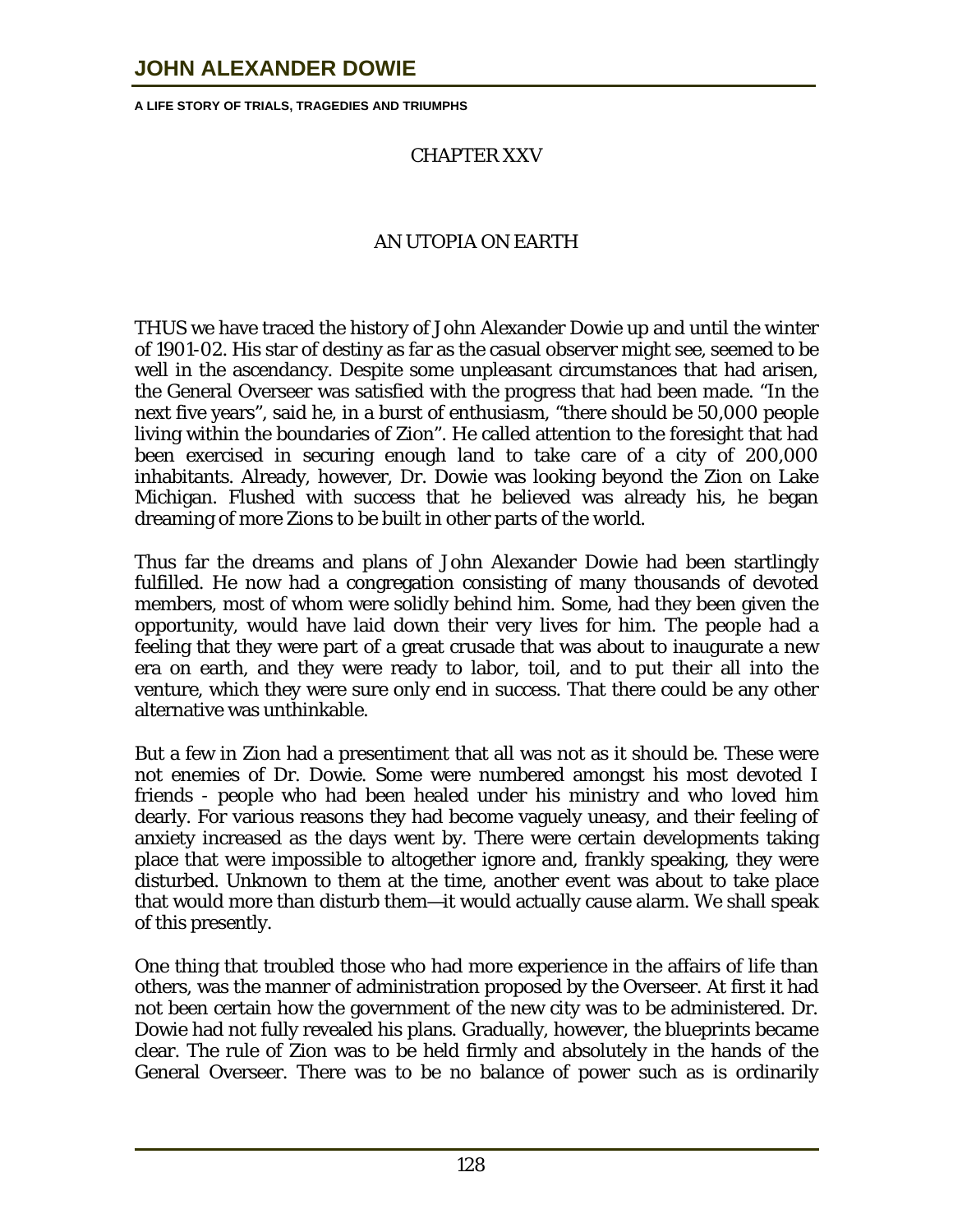**A LIFE STORY OF TRIALS, TRAGEDIES AND TRIUMPHS** 

exercised in democratic institutions "Zion is to be a theocracy, not a democracy", so declared the leader. It soon became evident that Dr. Dowie intended not only to guide the major issues of the great enterprise, but also planned to assume personal control over the smallest details of the community's existence. Those who knew something of the limitations of human beings asked themselves whether any man, who was flesh and blood, could achieve so formidable a task.

Nevertheless, as concerning Dr. Dowie's plan for the establishment of a religious city, certainly the proposition was not to be dismissed as an irresponsible dream. His desire to shield the families of his congregation from the unspeakable degradation and wickedness that existed in the great cities was something which any godly person could only view with sympathy. All during the past church age there have been many of God's people who have longed to insulate themselves from the sin and iniquity of the world. Indeed, the first act of the early Christians was to sell their possessions and lay the money at the apostles' feet. These people, blessed with the indwelling power of a mighty baptism of the Spirit, thought only of "eating their meat with gladness and singleness of heart", and sharing with their neighbor their temporal blessings in a Holy Ghost fellowship.

But this spiritual Utopia could not, nor did it last long. Hypocrites immediately sought to join themselves with the communal church, and were detected and eliminated only because the Gifts of the Spirit were powerfully in operation—as happened in the case of Ananias and Sapphira. The plan of a Christian community worked for a short time, though because of the inherent difficulties of the system, it soon ran up against real problems. The Grecian widows thought they were being discriminated against, and perhaps were, since the apostles found it necessary to reorganize the method of ministration. The leaders of the Early Church realized that more and more of their time was being taken up with temporal responsibilities. After counseling with one another, they decided that they dare not neglect their prayer life and the ministration of the Word. So they turned over the whole communal problem to seven deacons whom they did not appoint, but who were elected by the people.

Actually the Scriptures do not seem to favor any plan of insulation of Christians from the world. The duty of the Children of Light is to let their light shine in the world—they were to live in the world, though not to become identified with the world. At any rate, in the providence of God, a great persecution was allowed to rise against the Early Church at Jerusalem, which resulted in the scattering of the Christians in every direction. Significantly we read that those scattered abroad went everywhere preaching the Word, thus fulfilling the Great Commission. (Acts 8:1, 4) So ended the communal system in the Early Church. History does not record that the plan has ever been successfully revived, at least for any length of time. That it held together as long as it did (Bible scholars believe it lasted only about a year), was not an argument in its favor, but a signal evidence of the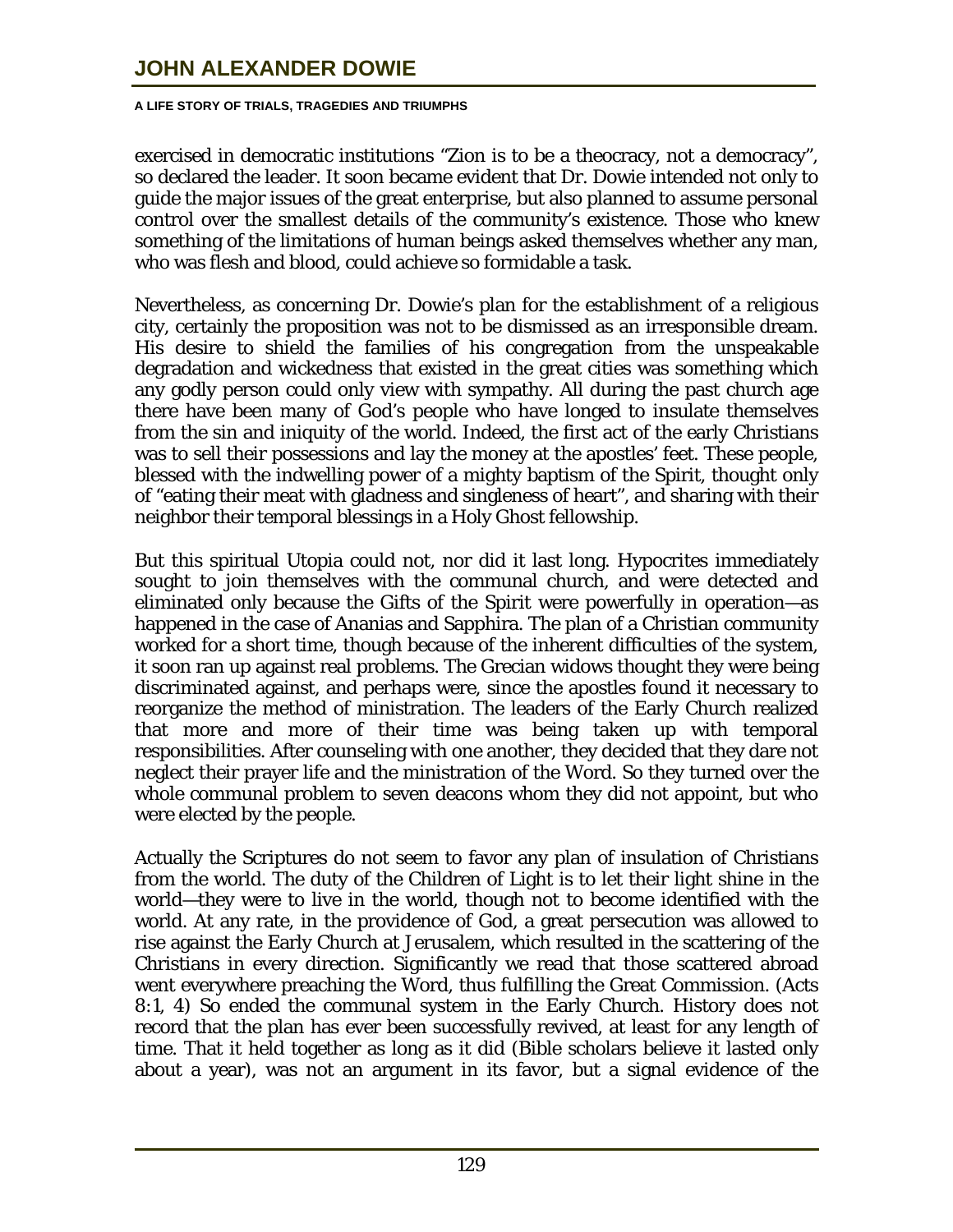#### **A LIFE STORY OF TRIALS, TRAGEDIES AND TRIUMPHS**

unusual spiritual grace of the converts of the Early Church. There are basic reasons why a communal system, even one greatly modified such as Dr. Dowie's proposal (he did not advocate all things in common), has little chance of succeeding in the present state of society. We cannot enter into a detailed discussion of this, but as a matter of fact, such a system ordinarily is maintained for any length of time only by force, such as is employed in the slave state of Soviet Russia.

As we have seen, John Alexander Dowie was not satisfied to build a city and turn the temporal affairs over to business men to run. In this be took the opposite course of that of the apostles, who refused to be involved in temporal matters and who turned the administration of such to elected deacons. Dr. Dowie sought to guide and control every phase and department of the city's life. The chances of achieving success by such a method were slim indeed, and as the interests and involvements of the community continued to expand, the more impossible it was for one man to guide and direct efficiently every department of such an enterprise.

Incidentally, the writer's parents came to Zion about the time of the founding of the city. Thomas A. Lindsay, then a young man, was much impressed by Dr. Dowie's ministry of healing and the remarkable testimonies that he heard. When Zion city was opened, he decided to move there, and in the course of time met a young woman, daughter of Charles Ramsay, who worked in the local department store. Later they were married and established their home at the southern end of Emmaus Street. In that home the writer of these pages was born. As a matter of personal interest, Jennie Paddock, whose remarkable healing Dr. Dowie regarded as a sign to initiate his work in Chicago, attended his birth.

The reader may pardon the above diversion, as perhaps we have not gone far afield. It was testimonies such as that of Jennie Paddock which attracted wide attention to Dr. Dowie's ministry and were, in fact, the cause of the writer's parents and many others, moving to Zion. But it was not long after locating in the new city that they began to notice signs of dissatisfaction. The difficulties which appeared in the communal system of the Early Church also began to appear in Zion. People, for real reasons or fancied, became dissatisfied. Some left the city, but others remained to join in an undertone of discontent. All these problems diverted Dr. Dowie from his healing ministry which had been the vital force that had given him success.

Aside from what has already been mentioned, there was another fundamental weakness in Dr. Dowie's conception of establishing a purely religious community. The experience of the new birth does not pass from father to son by natural generation. To every man who would be a Christian there must come a personal revelation of Christ's Lordship as well as of his own sinful condition. It is the sad experience of many, of whom Dr. Dowie was not excepted, that the son of godly parents develops a decidedly less spiritual outlook on life. In a Christian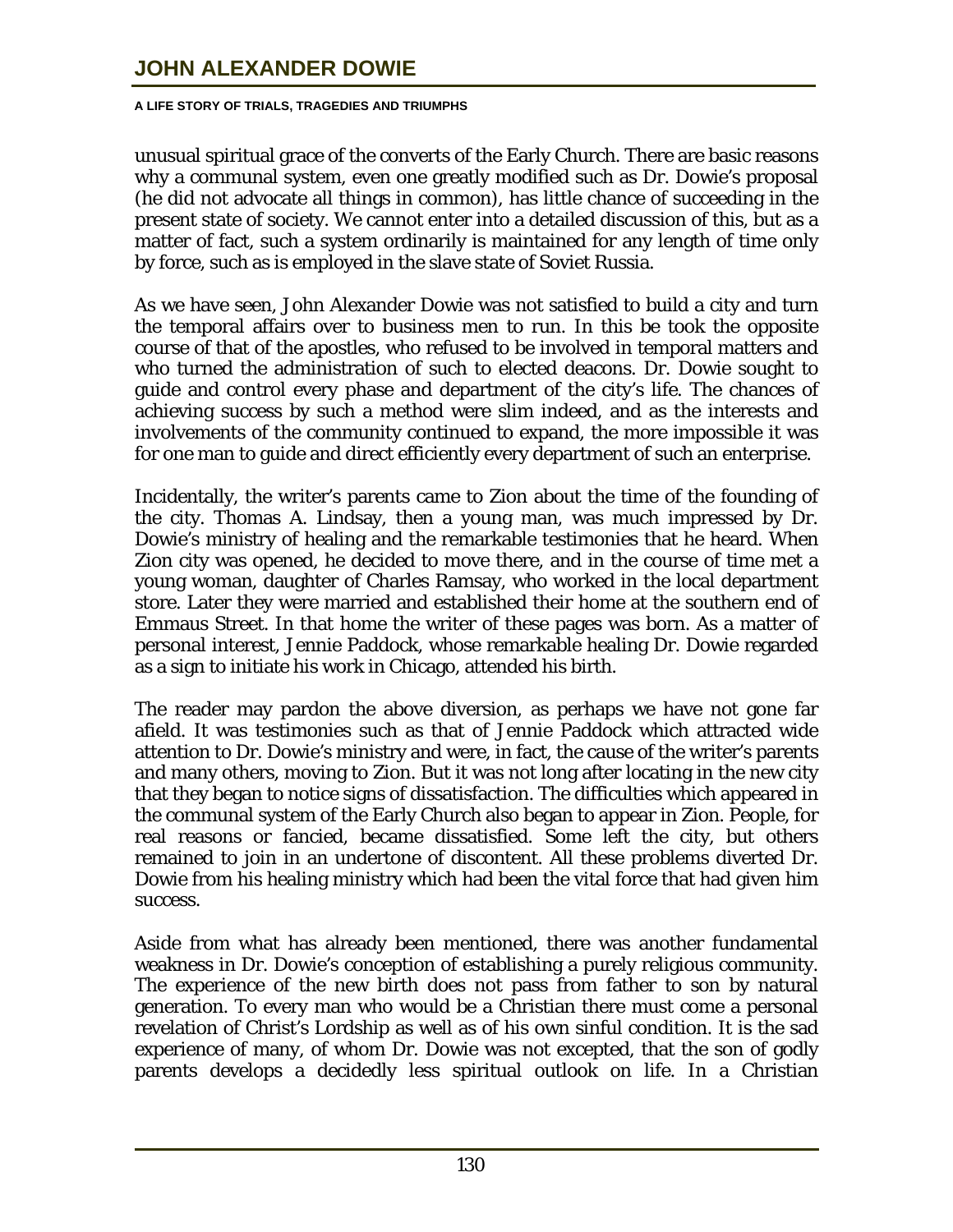**A LIFE STORY OF TRIALS, TRAGEDIES AND TRIUMPHS** 

community, the leavening process goes on rapidly. A heathen religion may be propagated from father to son, and the more pagan a religion is, the more natural the process. Not so with Christianity, the vital principles of which are at variance with unregenerate human nature. The latter must be subdued by the power of the Spirit of God before a man can become a true Christian.

Parents moving into Zion whose children were unsaved, entertained the hope that the influences of Zion would have a beneficial effect upon their sons and daughters. In this expectation they were to be sadly disappointed. Actually in some cases the youngsters were already out of parental control, and in their unconverted state they naturally had little sympathy with the purpose for which the city was founded. The subsequent financial difficulties and other problems that multiplied in Zion, definitely hindered the spirit of revival that had formerly prevailed, which, had it continued, might have caused these young people to receive a real religious experience. The rigid rules and regulations governing conduct, formulated by Dr. Dowie and imposed by his deputies, were looked upon with hostility by many of the young people who, as might be anticipated, evaded them as often as possible.

A true Christian community, if it ever has existed since the brief period in the Early Church, must certainly have been short-lived, for it inherently lacks the power to perpetuate itself as such. Historically, a communal system has never flourished for any length of time, much less proved a successful means of spreading vital Christianity. Against Scriptural and historical precedent therefore, the plans for Zion City were conceived and set in motion. Under the most favorable circumstances it is exceedingly doubtful that the sanguine hopes for the dream city could have ever fully materialized. That is not to say, however, that had not certain ill-fated circumstances of another nature transpired, the subsequent history of Zion might not have been vastly different. Unfortunately, circumstances of sinister import, which we must shortly examine, were emerging, and it was these unexpected developments that distressed and put ill at ease the minds of those whose hearts were burdened for the welfare of Zion.

Actually Dr. Dowie's plan for Zion City on Lake Michigan was just the beginning of his greater project for establishing Zions all over the world, with Jerusalem as the final objective, which he envisioned becoming the capitol of all his cities. He had come to believe that God's plan for Zion as outlined by the prophets, was to be fulfilled by the church. The material glory that was to be ultimately enjoyed by Zion, Dr. Dowie therefore believed was for his church, and he set his plans accordingly.

Thus it was that one of the main purposes that John Alexander Dowie had in mind in building Zion City was to pave the way for the eventual purchase and control of Jerusalem. In the LEAVES OF HEALING of June 7, 1902, he said, bearing on this subject: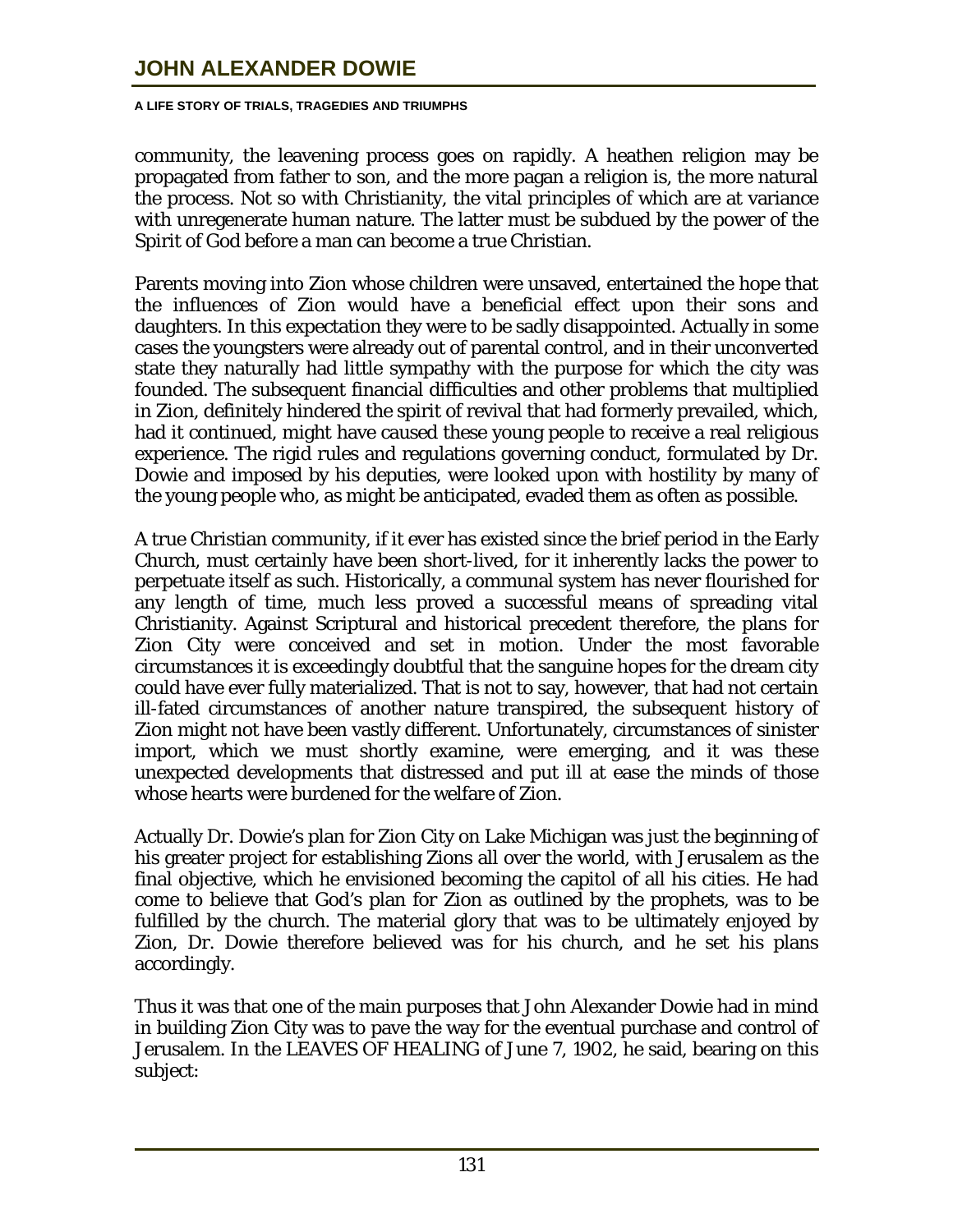**A LIFE STORY OF TRIALS, TRAGEDIES AND TRIUMPHS** 

"ZION WILL BUY UP JERUSALEM FOR THE KING. If we can establish three, four, five, six, seven or more Zion cities, and can get a million dollars a year, we can buy out the Turk, we can buy out the Mohammedan, we can buy out the Jew, we can buy out the infidel, and we can get possession of the sacred site of Jerusalem, and build it up in preparation for the Coming of Christ our King to His holy hill of Zion."

His belief that the Zion that he was engaged in building was the Zion of prophecy, is shown in his editorial in the May, 4, 1901, issue of THE LEAVES OF HEALING:

"'They shall call thee the City of the Lord, the Zion of the holy one of Israel.' These words form a part of the glorious prophecy concerning the Zion of the latter days, which God gave to Isaiah the seer. 'The little one shall become thousand and the small one a strong nation.' Its time has come. We have become a thousand. We have become ten thousand. We have become ten thousands. The small one shall yet become a strong nation. We tell with joy the apostate church, Zion has come. With joy we send forth the message to God's people in every land, Zion has come... It is not as yet the fullness of the flower; it is not the fullness of summer, but Zion has come."

Strange as it may seem, to John Alexander Dowie was given a premonition of the danger that he might suffer as the result of going on with this new venture of building a city for God. It was on a Lord's Day in 1899, in Central Zion Tabernacle, at a communion service while giving one of his family talks to the church, that he stood with uplifted hands, and while weeping with copious tears: "I sometimes fear that I shall be like Moses, having led this people on, I shall be set aside—yea God Himself setting me aside and choosing another to lead the people on. I fear that I shall sometime say: Dowie did something, when Dowie never did anything. I shall thus grieve God by taking some glory for myself, when it all belongs to Him."

Anton Darms writing of this says: "This premonition may have been a Divine warning to drop the project of building of the city of Zion and devote himself to the preaching of the Gospel, and especially to the teaching of Divine healing, and exercising the ministry of praying for the sick in the Name of the Lord. However he believed that by building of a city for God named Zion, he would be preaching a greater sermon than he had ever done before."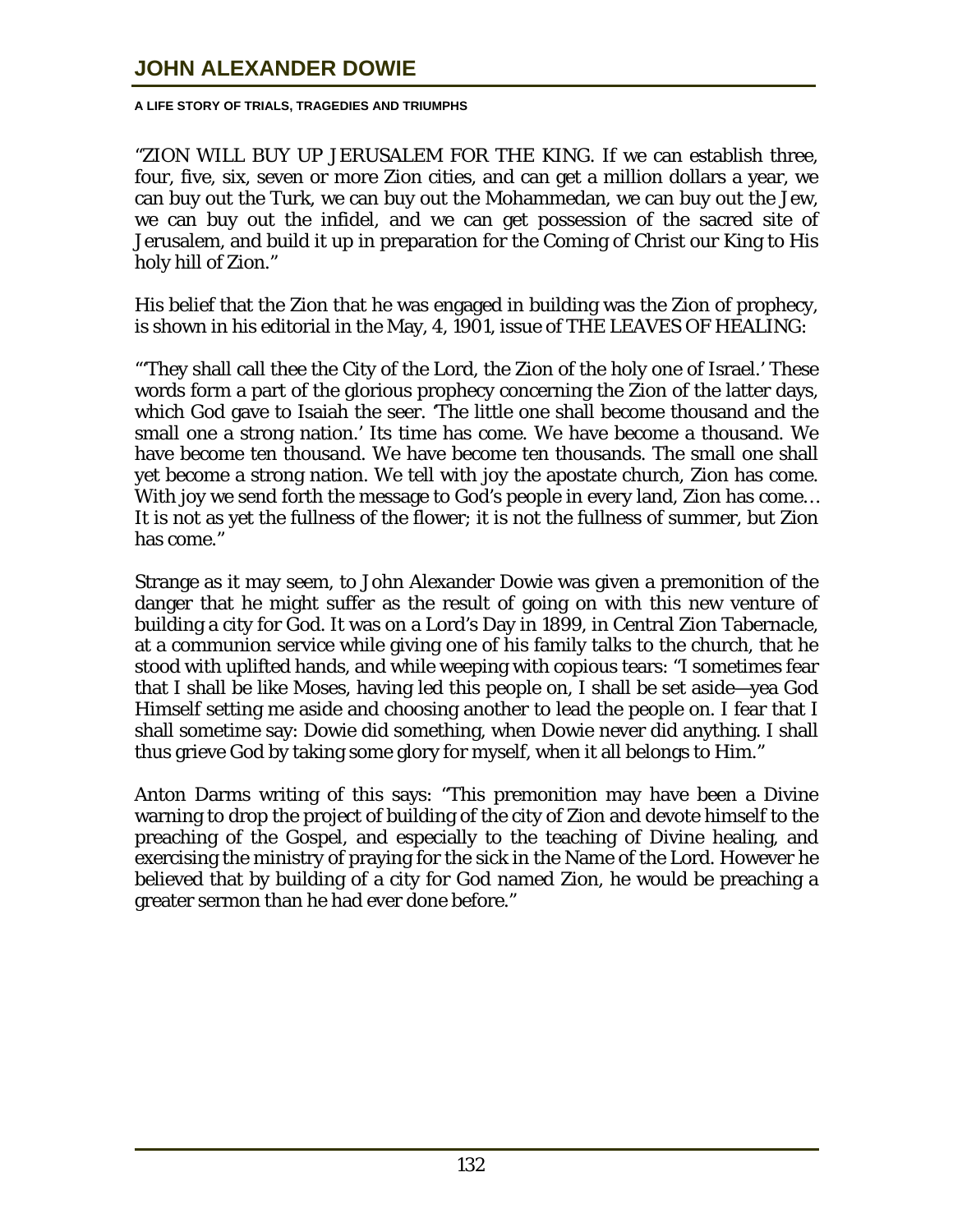**A LIFE STORY OF TRIALS, TRAGEDIES AND TRIUMPHS** 

## CHAPTER XXVI

## THE ELIJAH DECLARATION

IT was usual when people entered Dr. Dowie's tabernacle for the first time, to be deeply impressed with his services. Standing in the pulpit with long, flowing white beard, thundering against the sins of a careless and sinful generation, John Alexander Dowie was the veritable picture of a prophet. His appearance inspired confidence, and his words had the ring of authority. Newcomers looking about the tabernacle witnessed a unique and arresting sight—a display of crutches, casts, braces, and canes of all kinds, discarded by people who had been healed. Emphasizing the authenticity of the display were the testimonies of those who had been delivered from these very instruments which hung upon the walls. Others would testify of healing from serious afflictions, and some would relate how that in their deliverance they had been snatched from the very jaws of death. And so, as the days went by, new members were being added to Zion's rolls by hundreds and even thousands. And it should be mentioned that these people who united with Dr. Dowie's church were not just "joiners", but, for the most part, were intelligent Christians who were devoted to their leader with a loyalty and love rarely found in so great an enterprise.

Many things could be said concerning the amazing career of John Alexander Dowie, but the compass of this book does not permit. His prophetic insight was remarkable and he predicted things which only recently have come to pass. For example in a meeting held in Chicago, on Sept. 5, 1897, he prophesied of radio in the following words:

"Am I going to speak to 300,000 people every Sunday afternoon? Why, we are going to do it. Do you not know that one day in the big Zion Temple that we will have, we are going to have a great big thing to catch the sound and I am going to have them TURN ON ZION TO ZION'S FRIENDS IN NEW YORK. See! And by the beds of sick and sorrowing, some day, I am going to have them hear the testimonies that they cannot hear except from dying beds. Going to get it some day. It has to be done. It is going to be done, because the mouth of the Lord spoke that a long time ago. Do you know it?"

At another time he prophesied of the advent of television, speaking of its possibilities in a sermon preached October 16, 1904.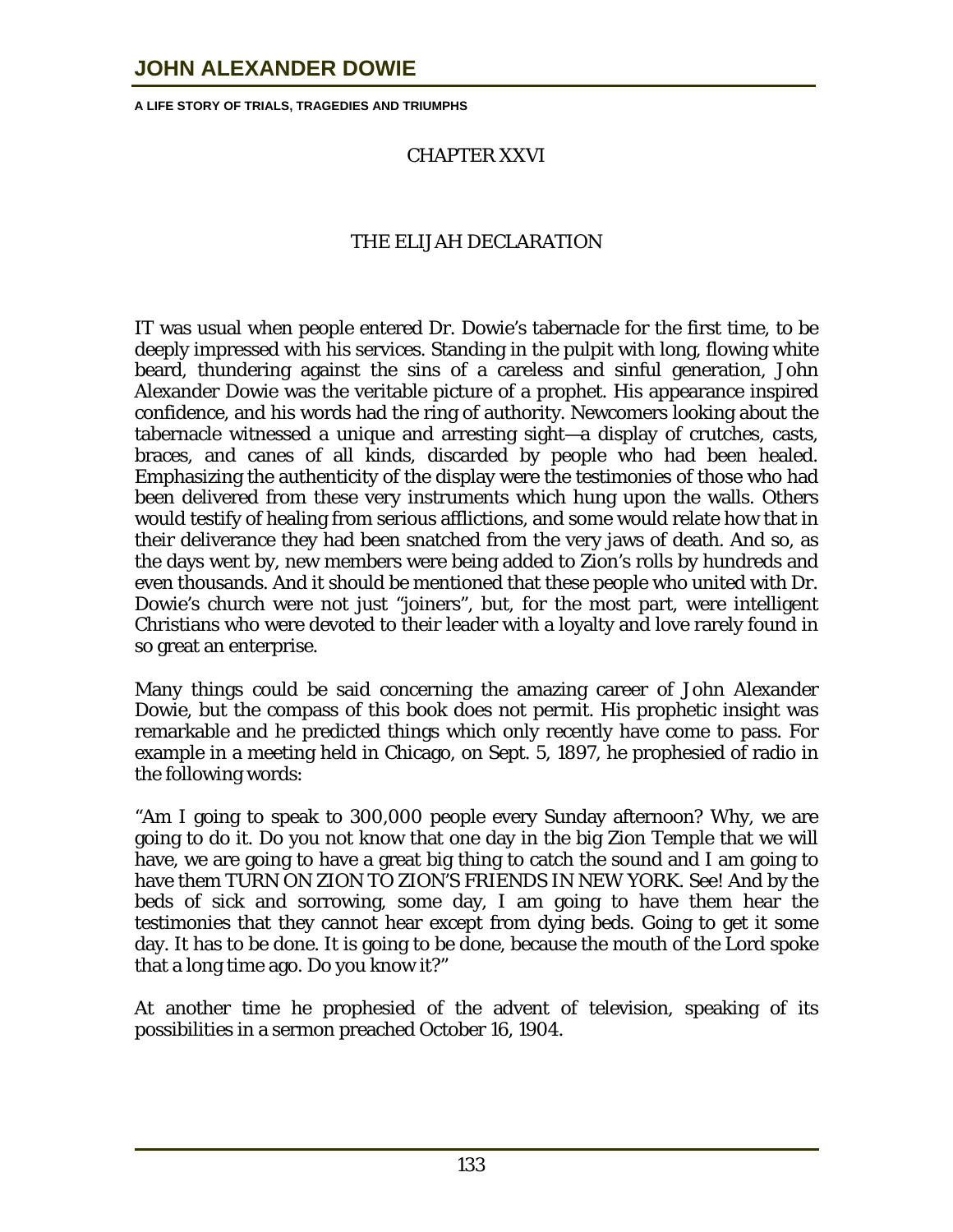**A LIFE STORY OF TRIALS, TRAGEDIES AND TRIUMPHS** 

"I know not the possibilities of electricity. It is possible that it may yet CONVEY THE FACE OF THE SPEAKER, and, by photo-electricity, show the man as he is talking. Perhaps a discourse delivered here may be heard in every city of the United States. SOME DAY THAT WILL BE SO AND THE WORD SPOKEN IN SHILOH TABERNACLE WILL BE HEARD EVEN IN THE FARTHEST CORNERS OF THE EARTH." (Leaves of Healing Vol. 16, No. 1, Page 15.)

The only miscalculation on the part of Dr. Dowie was his part in the fulfillment of the prediction. Actually years later, Zion built a 50,000 watt station that carried its message over a wide area. Though that was long after Dowie passed from the scene, this fact does not materially detract from his remarkable apprehension of future world development. The keenness of his prophetic perception was unrivalled by any minister of his time.

But those who knew Dr. Dowie from the earlier years of his Chicago ministry, and had associated with him most intimately, were vaguely conscious that something was happening to their leader. A change was taking place, yet a change so exceedingly subtle as to be almost imperceptible. Yet although it was difficult to lay a finger on the tangible evidence of the change, one thing was certain—the John Alexander Dowie who lived in the Twentieth Century was not the same John Alexander Dowie who had preached in "The Little Wooden Hut" outside the gates of the World's Fair in Chicago.

When at the time that the organization of the Christian Catholic Church was being consummated, it will be recalled (note Chapter XXI) that one of Dr. Dowie's admirers made the statement that the latter, in his opinion, bore the marks of an apostle. The reply that Dr. Dowie made was a classic answer of humility and grace: "I do not think that I have reached a deep enough depth of true humility; I do not think I have reached a deep enough depth of true abasement and self-effacement, for the high office of an apostle, such as he had reached who could say and mean it too, 'I am less than the least of all the saints, and not worthy to be called an apostle.'…In becoming an apostle, it is not the question of rising high, it is the question of becoming low enough. It is not a question of becoming Lord over God's heritage, but it is a question if a man shall be called an apostle, whether he can get low enough. I think some of you have a very false conception of power in the church of God. Power in the church is not like power in the government of the United States, where a man climbs to the top of a pyramid of his fellows to the acme of his ambition, and there makes it fulfill his personal pride and purpose. Power in the church is shown in this, that a man gets lower and lower, and lower, and lower, until he can put his very spirit, soul, and body underneath the miseries and at the feet of a sin-coursed and disease-smitten humanity and live and die for it and for Him who lived and died for it."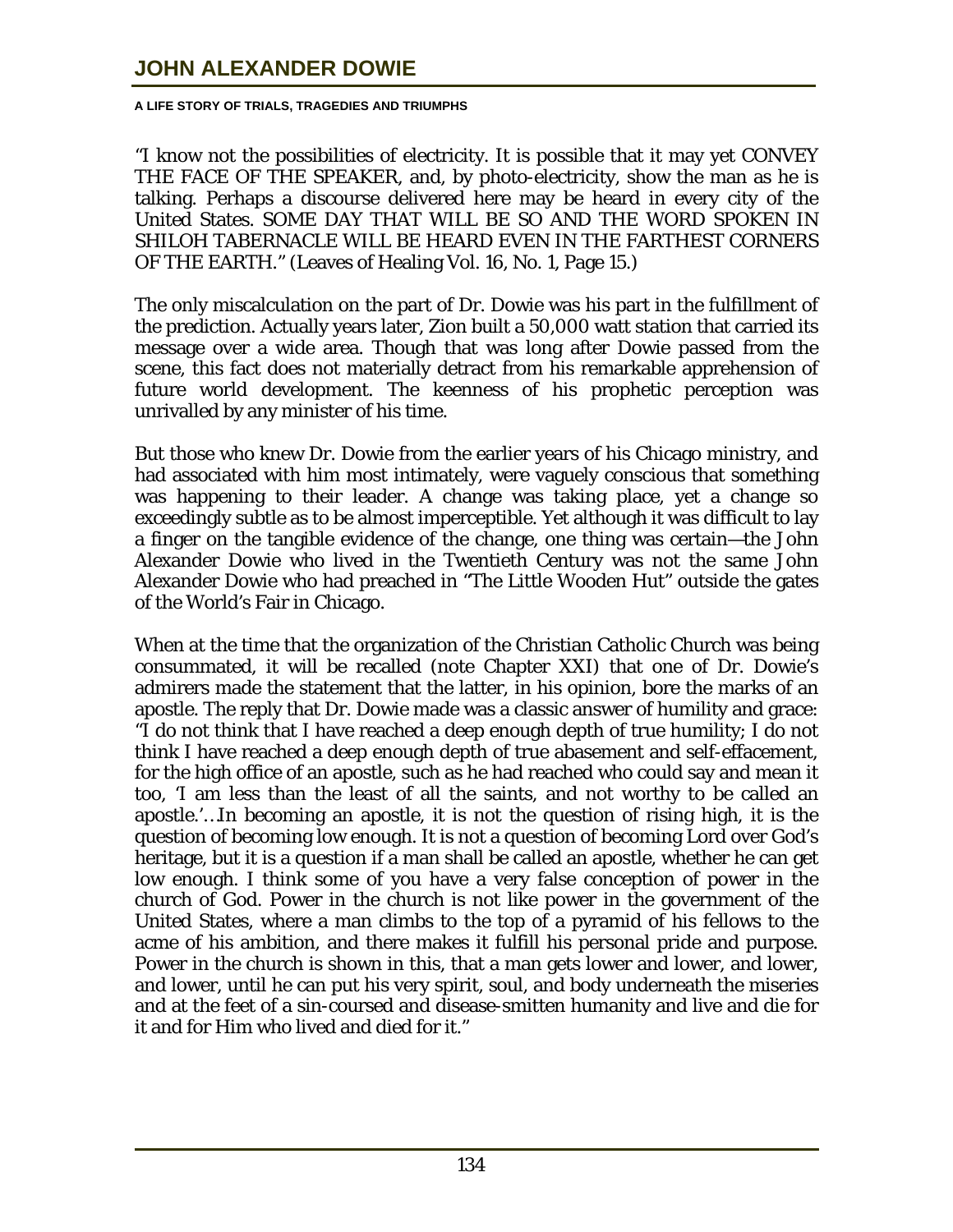#### **A LIFE STORY OF TRIALS, TRAGEDIES AND TRIUMPHS**

The man who uttered these words was the John Alexander Dowie of 1896. They had been spoken sincerely and extemporaneously from his heart as a direct answer to a statement which sought to attribute to him an honor which he did not consider himself due. They reveal a man possessed of a clear insight into the dangers of selfexaltation and who wanted none of it. But the man who spoke those words in 1896 was not the Dowie of 1900. Something deep within him, something fundamental in his nature, had changed. There had been a peculiar erosion of a certain vital quality in the faculties of John Alexander Dowie, of which he himself was unaware, but which resulted in a definite altering of his outlook and judgment. As to the causes which were responsible for this circumstance, we shall inquire directly. But first let us notice how this mental metamorphosis led to a strange declaration that Dr. Dowie made in June, 1901, just before the building boom got underway that was to cause a city to rise where meadows and pastures had existed only shortly before. The declaration was so startling in its nature as to leave his own people, when they heard it, almost breathless with astonishment. For it was nothing less than an avowal that he, John Alexander Dowie, was Elijah, the Restorer, whose return to earth was spoken of many centuries before by the prophets!

It had so happened during the earlier years of Dr. Dowie' s ministry in Chicago that certain unnamed persons had approached him with what they claimed was a direct revelation from God. In confidential conversation, they solemnly affirmed that the Lord had revealed to them that the man to whom they spake was none other than Elijah, the Restorer, whose coming to earth just "before the great and terrible day of the Lord" was prophesied in the last two verses of the Old Testament. For their trouble, Dr. Dowie promptly and unceremoniously administered a sound rebuke to these self-appointed prophets, and abruptly dismissing them from his presence, warned them never to mention such things to him again. But there was a strange aftermath. Ever and anon the suggestion that had been planted that fateful day, kept ringing in his ears. According to his own testimony, he tried to rid himself of it, but could not. A voice seemed to say, "Elijah must come, and who but you is doing the work of Elijah?" Time passed. Then one day there came flooding into his consciousness a strange and intense conviction that he was indeed Elijah—the one spoken of by the prophets who was to come and restore all things. The impression came with such overwhelming power, that his entire personality became absorbed with it. From that hour John Alexander Dowie was convinced that he was verily Elijah, that his mission was that foretold in the Scriptures, and that he must at once set about the task of restoring all things as spoken by the prophets.

In the following chapter we shall speak of the causes which brought about these strange developments, but at this point we cannot refrain from asking this one question, without attempting to answer it: Was it possible that the great success enjoyed by John Alexander Dowie, made possible by the ministry of healing, which gave him unprecedented power and authority to move and influence people, a ministry into which he had entered as no other man of his day had done…. was it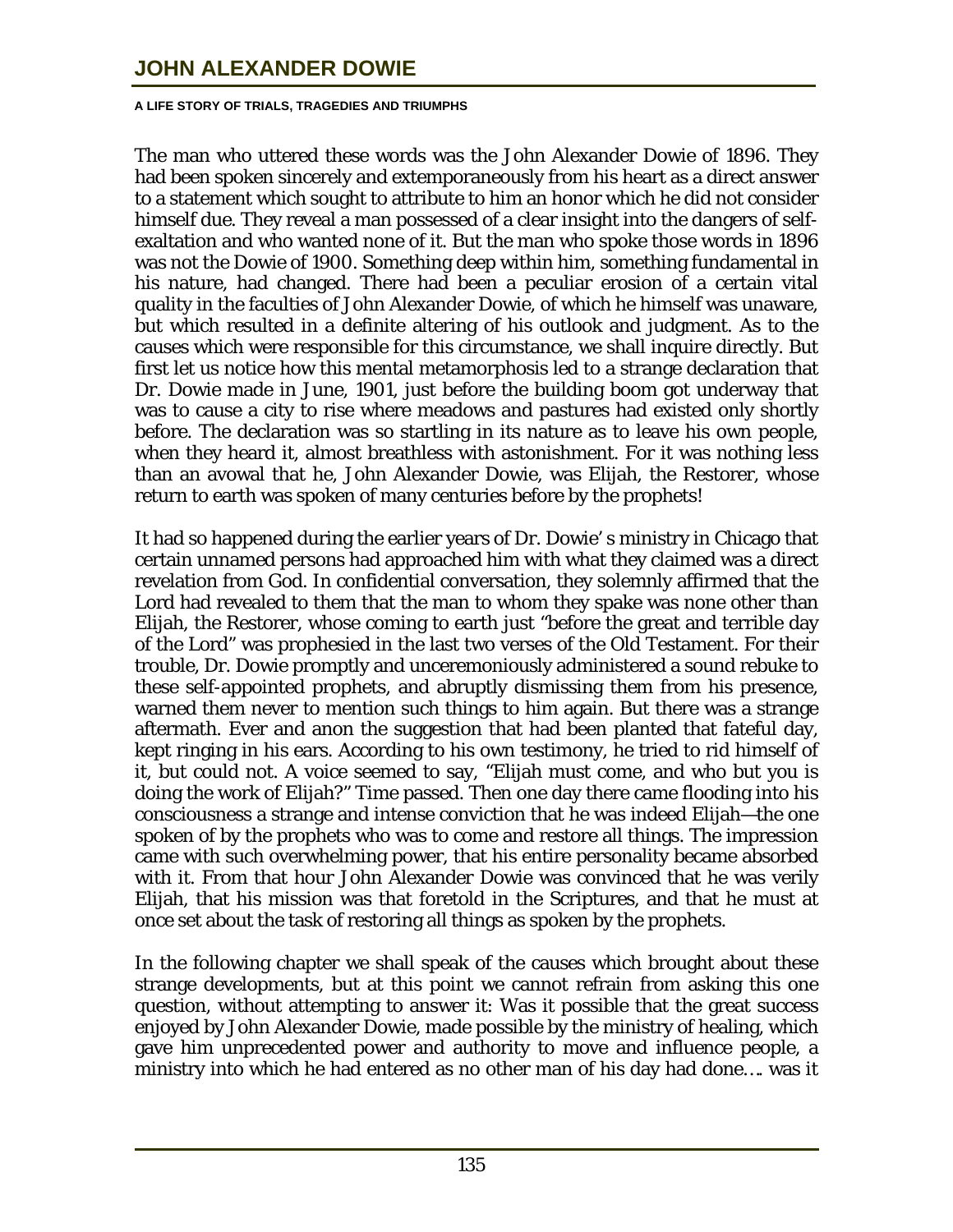**A LIFE STORY OF TRIALS, TRAGEDIES AND TRIUMPHS** 

possible that he mistook this as a sign from heaven to attempt ventures and enter into enterprises which were dispensationally and prophetically unwarranted?

About the same time that Dr. Dowie made his statement of the Elijah identity, he also declared that this same inner spiritual compulsion had revealed to him that he was the fulfillment of the prophecy of Moses in Deut. 18:18-19, which says, "I will raise them up a prophet from among their brethren, like unto thee, and will put my words in his mouth; and he shall speak unto them all that I shall command him." As the reader may verify for himself, this prophecy unmistakably was applied by Peter to the Lord Jesus Christ (Acts 3: 20-23), of whom the apostle was passionately preaching to the Jews as their Messiah.

Still one thing more. Dr. Dowie went on to add that this same spiritual intuition also declared him to be the Messenger of the Covenant as foretold in Malachi 3:1- 3—a prophecy which practically every Bible commentator agrees, as referring to Jesus Christ.

Dr. Dowie therefore regarded his prophetic office as three-fold: as Messenger of the Covenant; as the Prophet foretold by Moses; and, as Elijah, the Restorer…. and thus the office was described in the Vow taken by each member of the Zion Restoration Host which Dr. Dowie organized just before the New York visitation.

We shall not discuss further Dr. Dowie's personal interpretation of the two above mentioned prophecies, for it was the Elijah Declaration that really drew universal attention. This astonishing statement made in June, 1901, that he, John Alexander Dowie, was Elijah, the Restorer, was immediately challenged and denounced by religious leaders all over the world. From hundreds of pulpits Dr. Dowie was declared an imposter and a mountebank. Others who had believed in his ministry, with sadness of heart were convinced that he had become a victim of a paranoiac delusion. Nevertheless, the majority of the people of Zion though with some hesitation and misgivings, followed along with the Declaration.

It is not the purpose of this volume to judge the truth or the falsity of the Elijah Declaration. The reader will no doubt have little difficulty in reaching his own conclusion on this. However, it must be acknowledged that in some ways, Dr. Dowie's ministry had a startling resemblance to the ministry of Elijah. Certainly in the matter of miracles, it was more like that of Elijah's than the ministry of John the Baptist, whom Christ said was "Elijah which was to come'. For John did no miracles. Certainly Dr. Dowie was used of God in a most unusual way to bring a return of faith in God as the Jehovah-Rapha, Healer of His people. Moreover, as Elijah of old, he challenged, and with great effect, the apostasy of his time.

But, had he been the very Elijah, what an unfortunate mistake was made, in proclaiming himself as such! John the Baptist was satisfied in declaring himself "a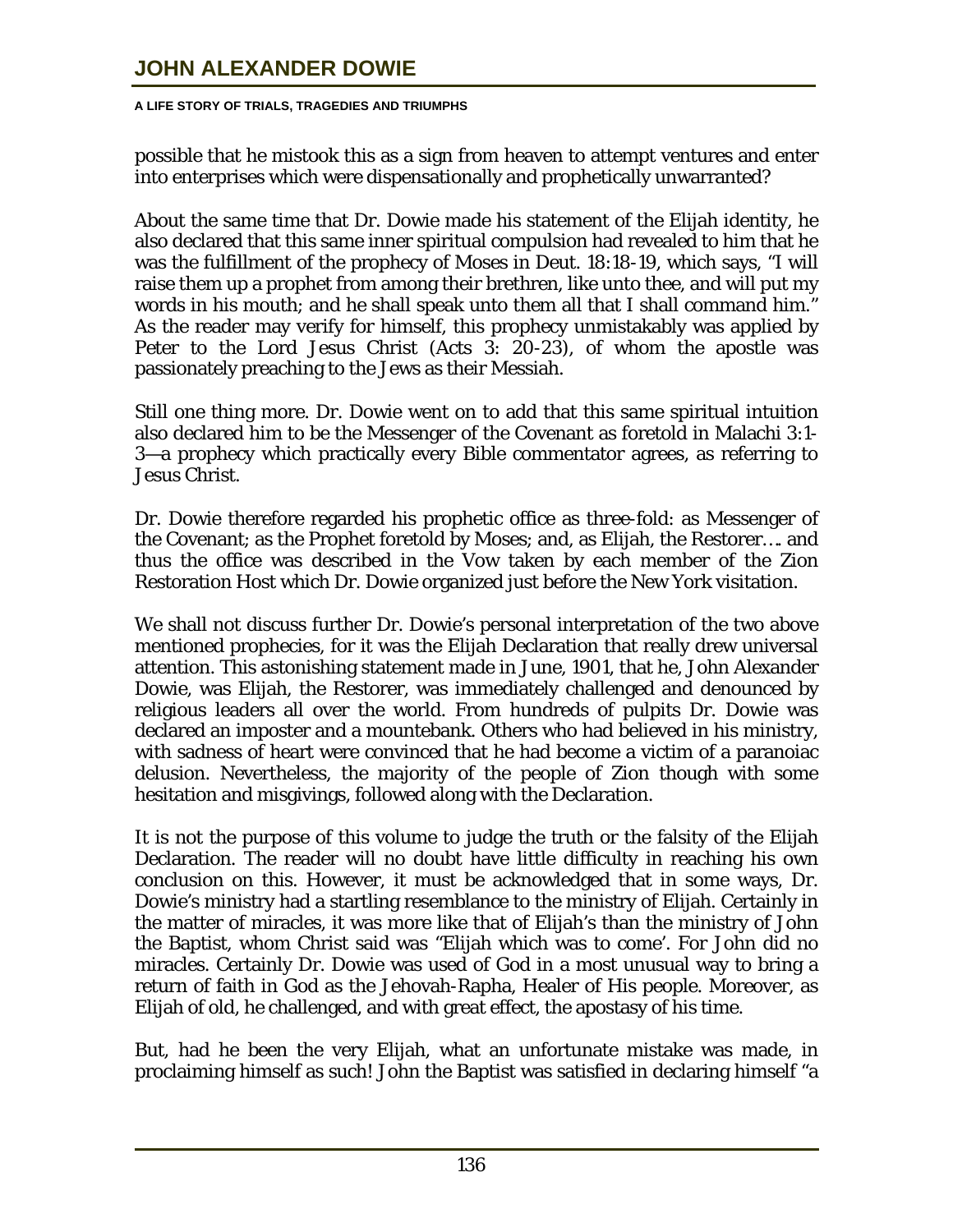**A LIFE STORY OF TRIALS, TRAGEDIES AND TRIUMPHS** 

voice crying in the wilderness". When they asked John if he were Elijah, he said he was not. Yet Christ later said that he was! (Matt. 11:14) Jesus commended the humility of John who said, "He must increase, but I must decrease", and declared that none born of women was greater than he.

It would appear therefore that Dr. Dowie had begun his Zion City venture by committing a tragic error. The whole proposition of the Declaration has an unscriptural flavor. In contrast, notice the remarkable reserve of even the Lord Jesus Christ when revealing His Mission. Instead of publicly declaring His Messiahship, again and again He forbade His disciples to reveal His identity. (Matt. 16:20) Attempts by those of the multitude to proclaim Him Israel's king which He indeed was—He deliberately thwarted by eluding them and escaping to the mountains.

To what purpose or gain were the proclamations of John Alexander Dowie? He already had a firm hold on the affections of his people. The Elijah Declaration was not needed to strengthen that grip—if anything, it weakened it. The people were devoted to him. Families living as far away as Australia eagerly pulled up their roots and came all the way to America to invest and risk their all in Zion. Moreover, the declaration gave real ammunition to his enemies and they made the most of it. It aroused intense opposition everywhere, and caused Dr. Dowie to be denounced as an imposter and a fraud. From that time on, Zion's growth which previously had been phenomenal, slowed to a snail's pace. Regardless of the validity or falsity of the claims, the fact must stand unchallenged that John Alexander Dowie's decline began at the hour that he made that declaration.

For if Dr. Dowie were not Elijah, in not making such a declaration he would have saved himself from a horrible delusion. And if he were Elijah, just as much and more would have been accomplished without the declaration. For John the Baptist, who came in the spirit of Elijah, as witnessed by Christ, did not declare himself as Elijah, yet who will contend that his ministry was not eminently successful? John Alexander Dowie, in withholding such a declaration, had everything to gain and nothing to lose. History shows that before Dr. Dowie made this avowal of his supposed Elijah identity, his ministry had many marks of an Elijah ministry. But as soon as it was made, the marks began to disappear.

The John Alexander Dowie of 1896 would have opposed such a declaration with might and main. What had happened that caused the Dowie of 1901 to seize upon it, embrace it, and risk all, that he might advertise it to the world? Certainly there was no insincerity in the announcement. The Dowie of 1901 believed in his Elijah identity positively, and with intense tenacity. The question, therefore, that confronts us, is what cause, or series of causes, produced this strange metamorphosis in the character and mental processes of a man who had been used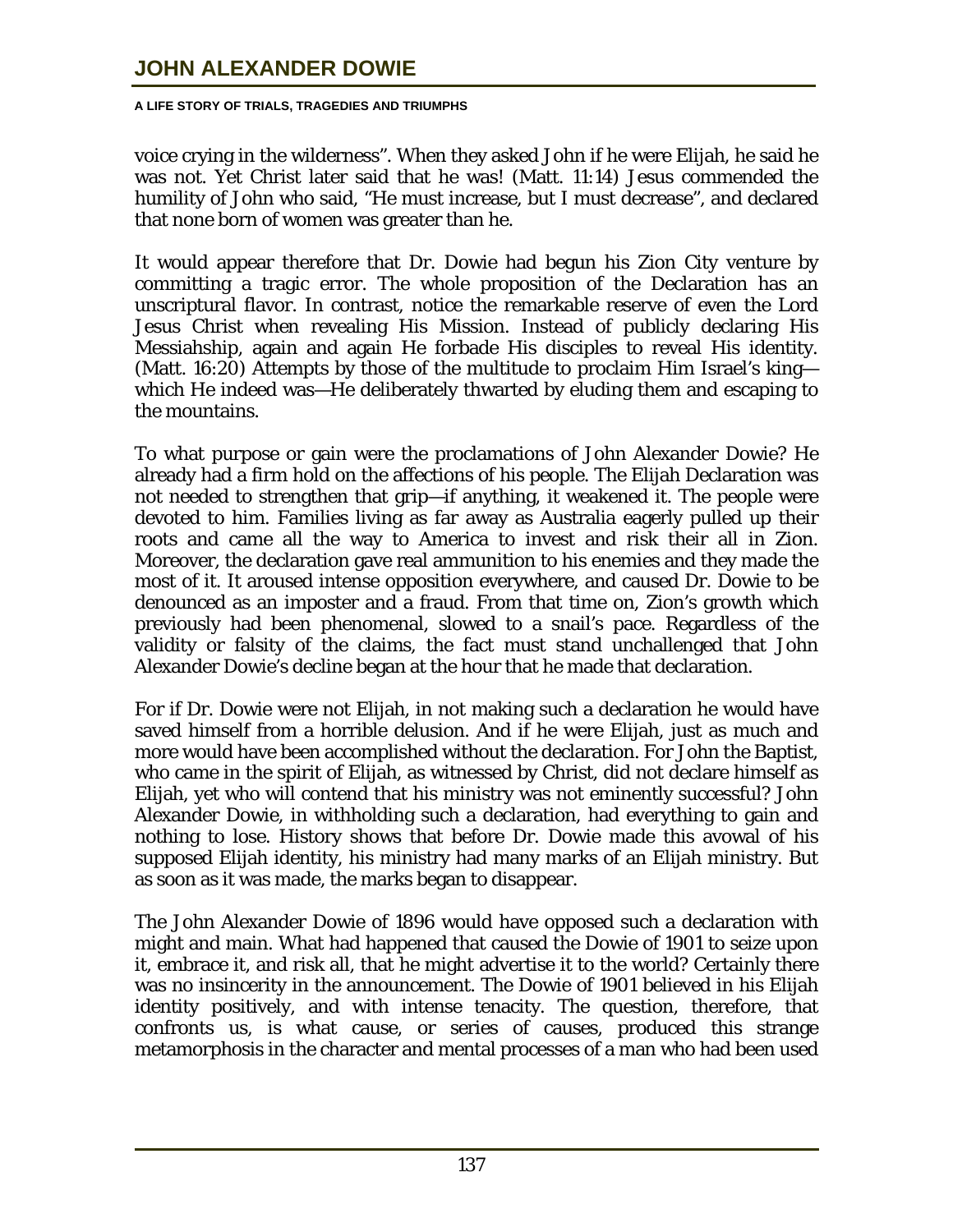**A LIFE STORY OF TRIALS, TRAGEDIES AND TRIUMPHS** 

of God in a measure that few men have ever been? To this inquiry we address ourselves in the following pages.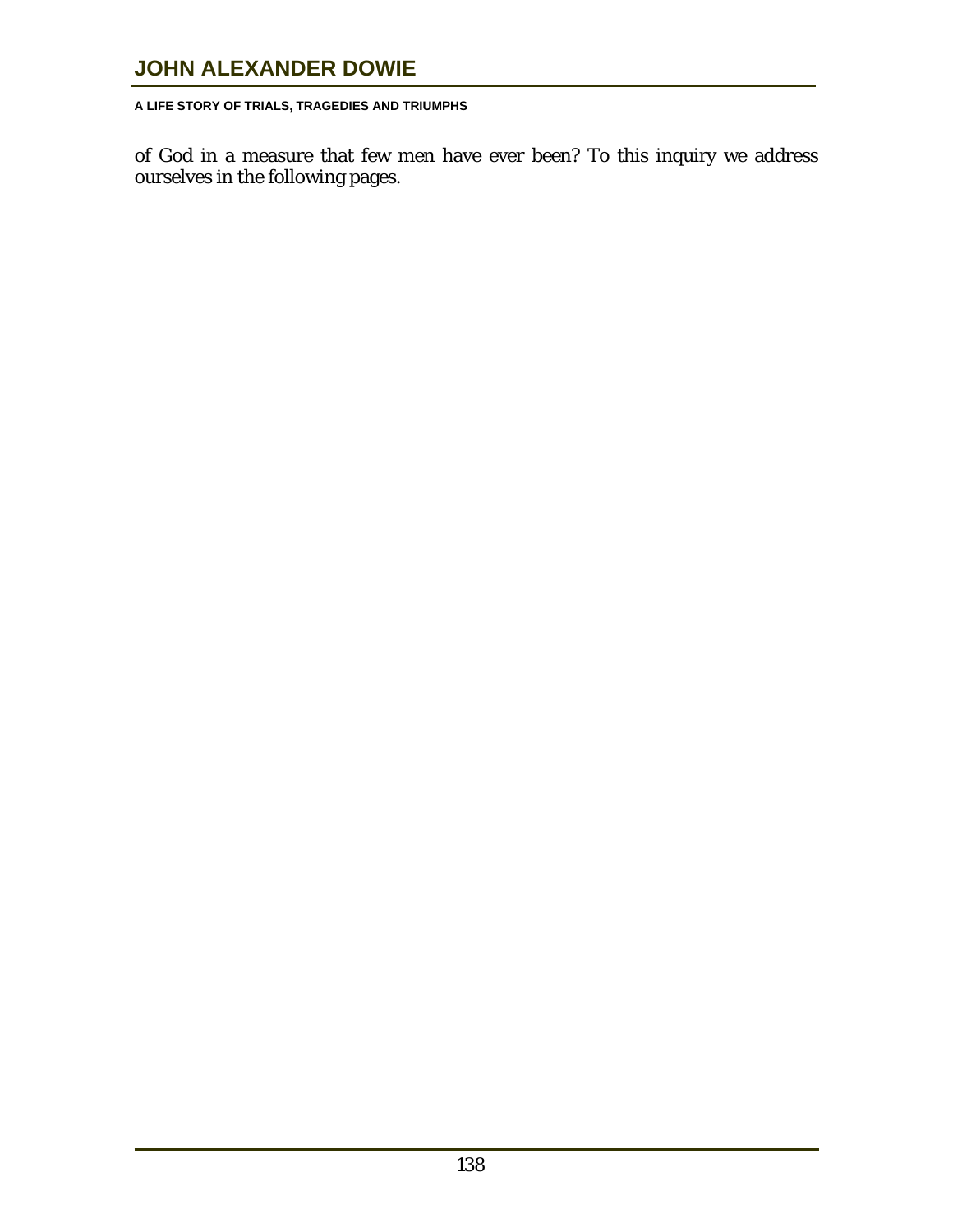**A LIFE STORY OF TRIALS, TRAGEDIES AND TRIUMPHS** 

## CHAPTER XXVII

#### SHADOWS OVER ZION

THE reader who is not familiar with the whole Dowie story, after following the record of a man of God who was blessed as few men have been, may be, perhaps, a little bewildered by these developments in Dr. Dowie's life. How could a man so used of God, make such a mistake as to impair so great a ministry? In answering this question, we must not forget that the Scriptures abound with illustrations of men who were greatly used of God, but who afterward failed.

There was Balaam whose inspired prophecies marked him as the possessor of a beautiful gift of prophecy. Yet he was found a teacher of false doctrines (Rev. 2:14) and finally perished as a soothsayer. (Joshua 13: 22) Saul at the time that he was anointed king, was of so retiring a nature that it required the services of a prophet to locate him and to bring him forth before the people. (I Sam. 10:21-22) Nevertheless, pride and jealousy brought him to a suicide's grave. David, his successor, the sweet singer of Israel, lamented for Saul saying, "How are the mighty fallen". (II Sam. 1:19) And David himself, a man after God's own heart, through spiritual neglect, sinned grievously, even to committing adultery and murder. (II Sam. 11) The story of the failure of some good kings such as Solomon and Asa are all warnings which only the foolish will ignore. Of course, their final judgment rests with God, who, no doubt will fully consider the light and responsibility involved. Our own judgment of John Alexander Dowie is, that this man of God with all the mistakes that he made, died with the peace of God in his soul.

Nevertheless somewhere along the line, John Alexander Dowie made fateful decisions that had far-reaching effects. It is important as we examine this man's life that we find just what the causes were that brought such a sad termination to so extraordinary a career and ministry.

Coming events cast their shadows before. Effects must have their causes in a world governed by law and not chance. The life of John Dowie affords perhaps the most solemn object lesson of any character in Church history. And, if studied dispassionately for the purpose of learning the secret of his success, and again the cause of his failure, one will perhaps have learned the most valuable lessons that the life of one man can teach another.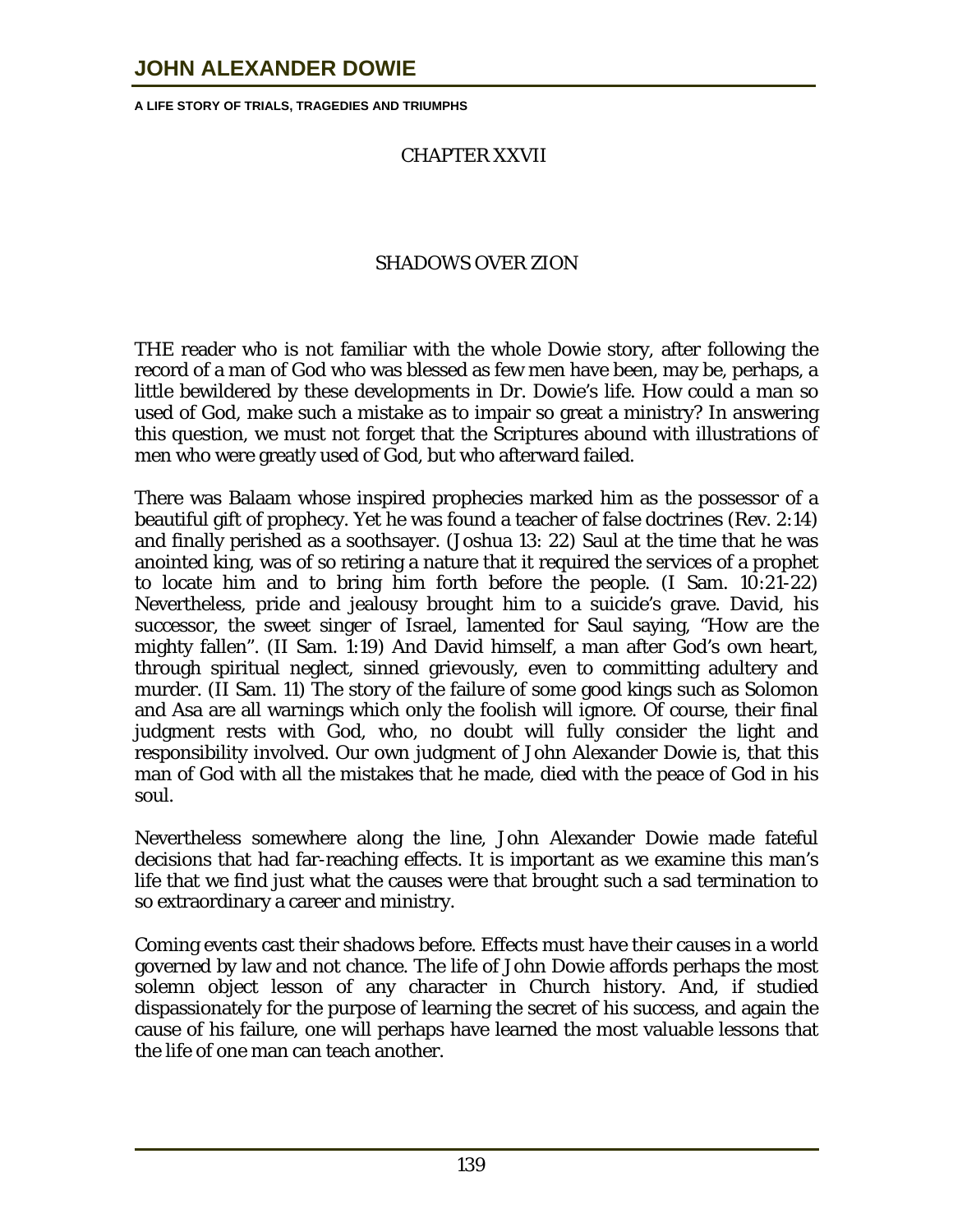#### **A LIFE STORY OF TRIALS, TRAGEDIES AND TRIUMPHS**

In the days of adversity, John Alexander Dowie learned to lean heavily upon God. When every other resource failed him, he abandoned his life to the mercy and graciousness of God. But after success had come, when thousands of people almost idolized him, he apparently did not feel so strongly that same need. He allowed himself to become so very busy…. A fateful mistake! How many sorrows would John Alexander Dowie have saved himself had he taken the time to get the mind of God on decisions which were so all important? How many fatal mistakes men of God have made because they did not pause to take counsel with the Lord when they had some vital decision to make? The LEAVES OF HEALING, which carry a detailed picture of Dr. Dowie's activities, show him as a man given to ceaseless toil. Often he labored all night to finish work he had laid out for himself. We search in vain for scenes such as had occurred in Australia, when he spent those hours alone with God under the starry canopy of the heavens.

A Christian warfare is truly a prayer warfare. John Alexander Dowie antagonized all the powers of hell by his bold ministry of faith. But as long as he dwelt in the secret place of the Most High, demons gnashed their teeth in impotent rage. Errors of the centuries were being uprooted, and the kingdom of hell trembled in frustration. But what? For Satan it was too good to be true. John Alexander Dowie had now engaged himself in a multitude of secular activities that were gradually absorbing every spare moment of the day, and often much of the night. He took not the time to make certain that the Divine Hedge about him was intact—a Hedge that had made him previously invulnerable to the most desperate attacks of the enemy. (Job 1:10) Of course John Alexander Dowie was not the only minister to make this mistake. Middle age is a dangerous period and not a few succumb to the temptation at that time of life to spiritually relax (something quite different to physical relaxation). The great difference between Dr. Dowie and others was that he had become a world leader whose actions were watched by the eyes of multitudes. Others who make mistakes may quietly fade into obscurity, unnoticed by the pages of history. But this can never be the case of one whose ministry achieves world prominence, such as Dr. Dowie's had.

Continuous toil without interruption can cease to be a virtue, and may even be a sin against the body. Jesus taught the need of physical relaxation. On one occasion He called His disciples to Him, and together they went apart to a desert place where they could be alone and rest. By this act Jesus taught that a certain amount of relaxation is necessary to the human body. Not only will the body break and the nerves suffer if not given the proper care, but the mind also becomes weary, and as a result, the faculties for exercising balanced judgment may become impaired and erratic.

Judge V. V. Barnes, a devoted friend of Dr. Dowie, but who did not overlook his mistakes, declared in the memorial message, that the General Overseer was one of the most persistent toilers that ever lived. He said: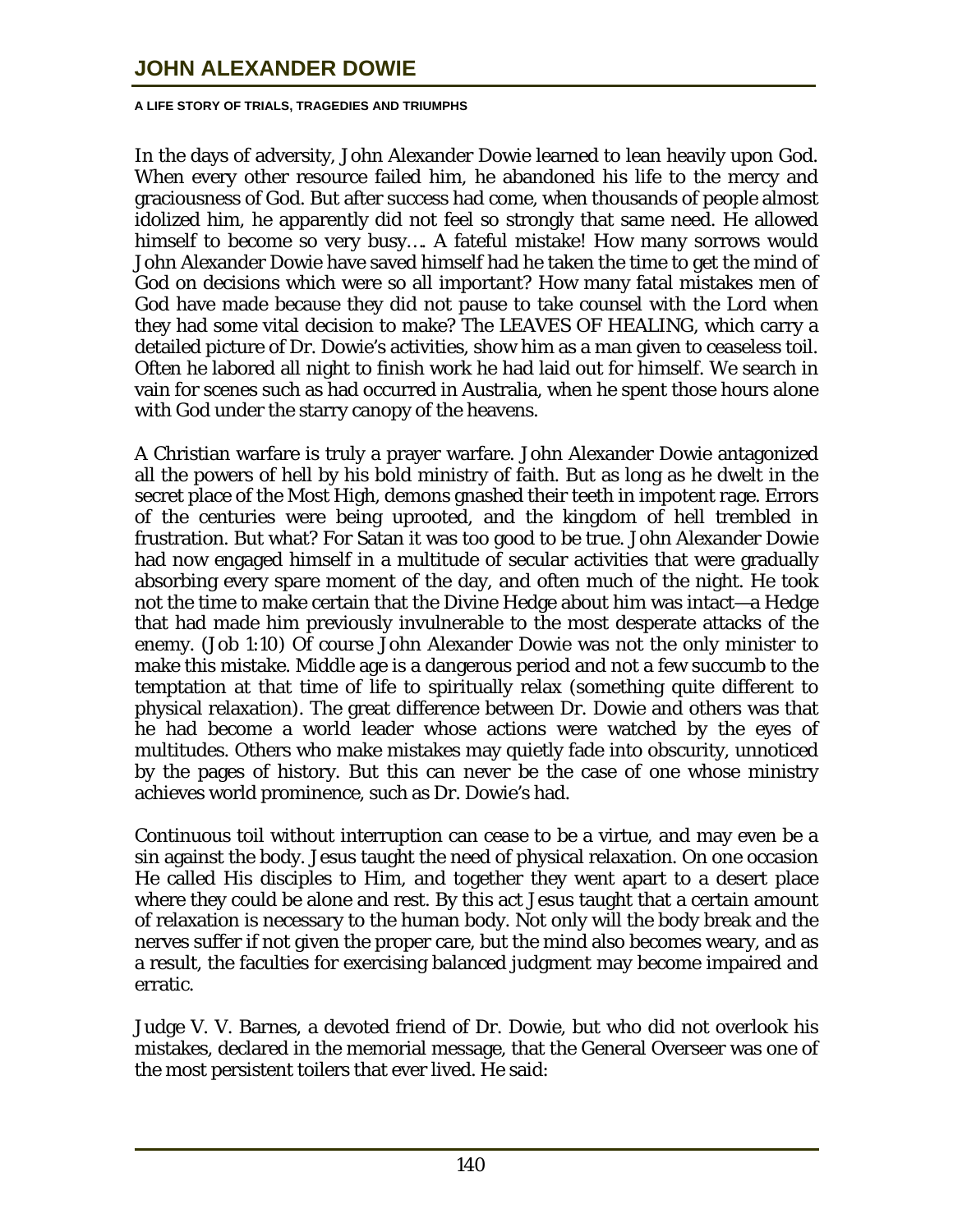**A LIFE STORY OF TRIALS, TRAGEDIES AND TRIUMPHS** 

"Dr. Dowie knew no rest, not even one day in seven; for after the conduct of the duties of the business week, in his work in the lines of education, in editorial work, in ministerial departments, in Divine healing meetings, in instruction of the people, in public addresses, in leading in difficult business affairs of this city, then he went on the platform on the Sabbath day—speaking many a time from four, five, up to six, eight or nine hours in a single day. It was this that caused him to break, and when we began to remonstrate with and tell him he ought to be more temperate in his labors, he considered the matter, and oftentimes made promises to reform—I have known him to work steadily forty-three hours in succession.

"True he was intemperate in his work. He might, I think, have adjusted his work so as to not have exhausted himself; but it is very difficult to prescribe limitations to genius. The time came, however, when he could not exercise one of the most extraordinary faculties given to men—the faculty of sleep… when he could not sleep, disorders began to accumulate upon him and he began to feel the sense of weariness and pain…. There came a time when it could be truly said of him, 'He saved others: himself he cannot save.'"

Elsewhere in Judge Barnes' address he spoke of Dr. Dowie's promise to be more temperate in his work, and he declares: "…Gradually he fell away again and lapsed into the old habits of life. It is a sin to violate law; not a sin involving moral transgression in the ordinary sense, but an infraction of the law of God that must receive its penalty. No man can violate the laws of God by leading too strenuous a life, no man can fail to regard the laws that pertain to sleep and work, with impunity, no more than he can disregard the laws of gravitation."

There seems to be a unanimity of belief among those qualified to know, that Dr. Dowie's habit of pushing himself beyond what the human constitution will bear, gradually undermined his physical strength, and made him subject to his own weaknesses and frailties, and finally resulted in an impairment of his faculties of judgment and discrimination.

There was another peculiarity that had developed in the character of Dr. Dowie, which in one respect, had enabled him to move with dispatch in the swift development of his work, and yet in another way was a distinct hazard. That was his habit of taking no counsel with others on important matters. In understanding how this came about we must remember that John Alexander Dowie had spent many years of his life among ministers who were lethargic, and whose ministry was spiritually weak and ineffective. He completely lost confidence in them when he came to understand that they willfully ignored and opposed great gospel truths, such as Divine healing. A lukewarm condition dominated many a church that came under his observation. In the formative years of his ministry, he found few who could sympathetically counsel with him and at the same time help him in his quest for power with God.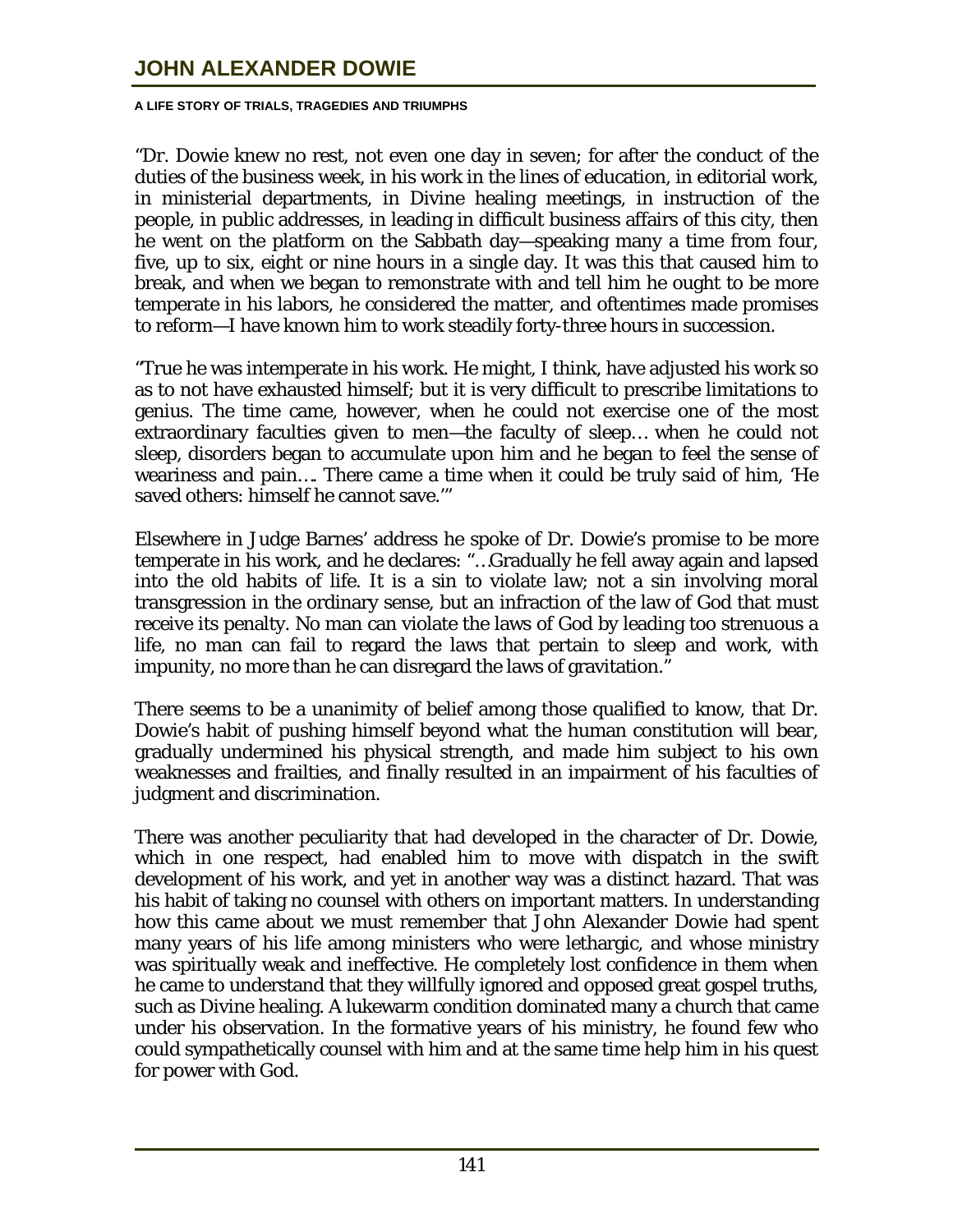**A LIFE STORY OF TRIALS, TRAGEDIES AND TRIUMPHS** 

It came to pass in the course of time, that the more and more, he was thrown upon his own resources and judgment. For years he stood practically alone as far as he was aware in preaching the Gospel of healing. He was an object of persecution by practically all ecclesiastical authorities. It is not any great wonder that at last he came to the place where he confided in no one but himself, and gradually, he assumed the same complex that Elijah had—a feeling that there was no one left on earth that contended for the true faith, but he himself.

Such was an unfortunate mistake, for it cut him off from the counsel of others—a most serious circumstance. For God had ordained that ministers as members of the Body of Christ should be open to advice one of another. In the Early Church, they did not just depend on revelations. When important circumstances developed which required that a vital judgment be made, the apostles and elders came together in a body, consulted together, and arrived at an official decision. Dr. Dowie made all his decisions, and consulted no one except in subordinate matters. He thus deprived himself of valuable counsel, and removed from before him the ordinary restraints that might have checked him in the making of rash decisions.

He should have known better. A man who had been as completely fooled as he had been by a confidence man, should not have relied too much on his own sagacity, but should have been more cautious and more willing to have accepted the counsel of others. This was a serious defect in the character of Dowie—certainly a contributing factor in mistakes that would have never been made if he had allowed himself to take counsel on important matters.

While Dr. Dowie led the way in reintroducing certain great truths to the church, yet on many of the more simple matters of life, his judgment was faulty and inferior to that of other men. This is often the case with leaders who have obtained eminence in some particular field, but usually such men are wise enough to rely on the counsel of others whose judgment concerning certain things may be more reliable than their own, especially in matters of business.

For a long time Dr. Dowie stood nearly alone in his battle for Divine healing. (There were others, of course, such as Dr. A. B. Simpson, but he attracted only national attention.) When he first came to America, some of the churches accepted his message and he was given invitation to speak before large groups of ministers. Dr. Dowie, in those days, always manifested a graciousness in the pulpit and showed fine courtesy in speaking to ministers of other denominations. But this state of affairs was not to last long. Leaders in ecclesiastical circles frowned on the ministry of healing, and they were convinced that if Dr. Dowie continued to speak in their churches, it would lead to trouble, and sooner or later would upset the general ecclesiastical equilibrium. Church periodicals began to carry attacks against him and his ministry of prayer for the sick.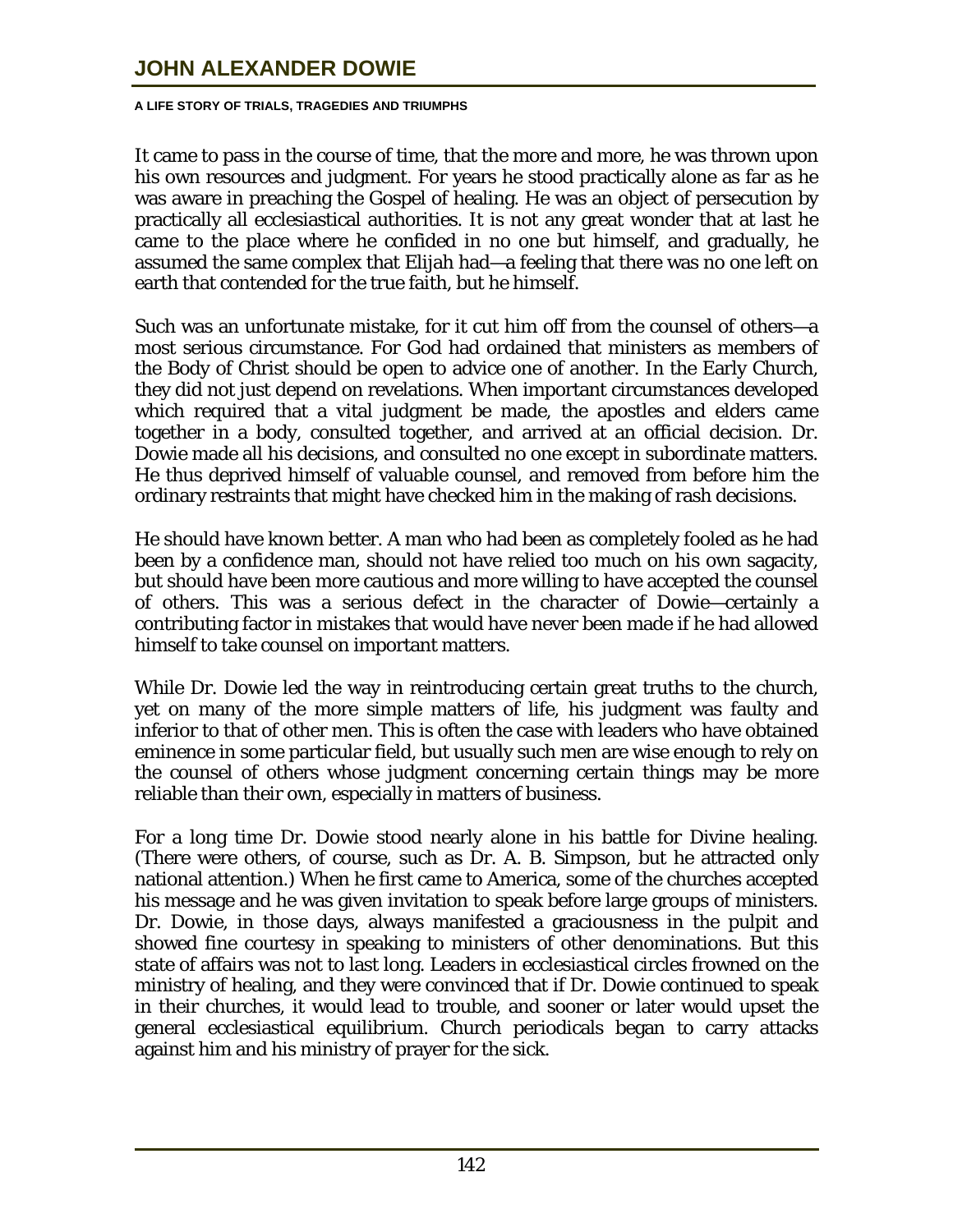**A LIFE STORY OF TRIALS, TRAGEDIES AND TRIUMPHS** 

When John Alexander Dowie perceived that the church authorities had turned against him, he did not spare them. Master of the invective, he denounced the apostasy that had caused the ecclesiastics to deny God's power of healing. So far, so good. But a man who is master of the invective must be careful that his own spirit is not carried away by the fires of controversy. However, Dr. Dowie who always was sensitive to criticism - which flow rose against him in full flood - began to spend more and more time in his pulpit, especially after the Elijah Declaration, in denouncing and castigating his enemies. As a natural result, his ministry of the Word which had been a great blessing to many, began to suffer. This change in his style of preaching was noted with sorrow by the more spiritual members of Zion's congregation. The situation, however, did not improve. Apparently Dr. Dowie came to the conclusion that God required him to pass judgment on all men. Thus the broad scope of his ministry which had attracted worldwide attention narrowed down to a strongly sectarian character, practically restricting God's program to his own projects. Subsequently, his preaching gradually deteriorated into a denunciation of his enemies, lectures on political views, exhortations to invest more liberally in Zion's business projects, etc. Slowly but certainly, Dr. Dowie was becoming hopelessly involved and entangled in the natural affairs of life.

## **MRS. JEANIE DOWIE**

What part, if any, did Mrs. Dowie play in the mistakes of her husband? Some have felt that she was a contributing factor in his decline. They have asserted that when prosperity came to the Dowie family, she lost her simplicity of life; that she bought gowns in Paris and indulged in extravagances. Some have said that she was given to nagging. Certain it is true that in the last year of Dr. Dowie's life there came a rift between husband and wife which was most unfortunate.

Nevertheless, the evidence shows that there were things in Mrs. Dowie's favor. During the dark years of poverty and misfortune she stood faithfully by her husband and shared his troubles, his sorrows, and his trials without complaint. More than once she witnessed the sale of her household furnishings in order that her husband might obtain money to promote the cause of Christ. Not every wife would agree to as painful steps as these. She spent many hours with her husband while he was visiting and ministering to the sick. She knew what it was to suffer for the cause of Christ. In later years Mrs. Dowie preached not infrequently and ministered from the platform in an acceptable manner. Some of her messages are recorded in LEAVES OF HEALING, and they reveal a woman who had genuine interest in the work of the Lord. Most significant is the fact that up until the last year or two of Dr. Dowie's life he always spoke highly and devotedly of his wife.

Nevertheless, it seems to be partly true that in later years there was some measure of decline in Mrs. Dowie's spiritual life—a decline that often results when one is thrust into unexpected affluence. At the crucial time of Dr. Dowie's life, when he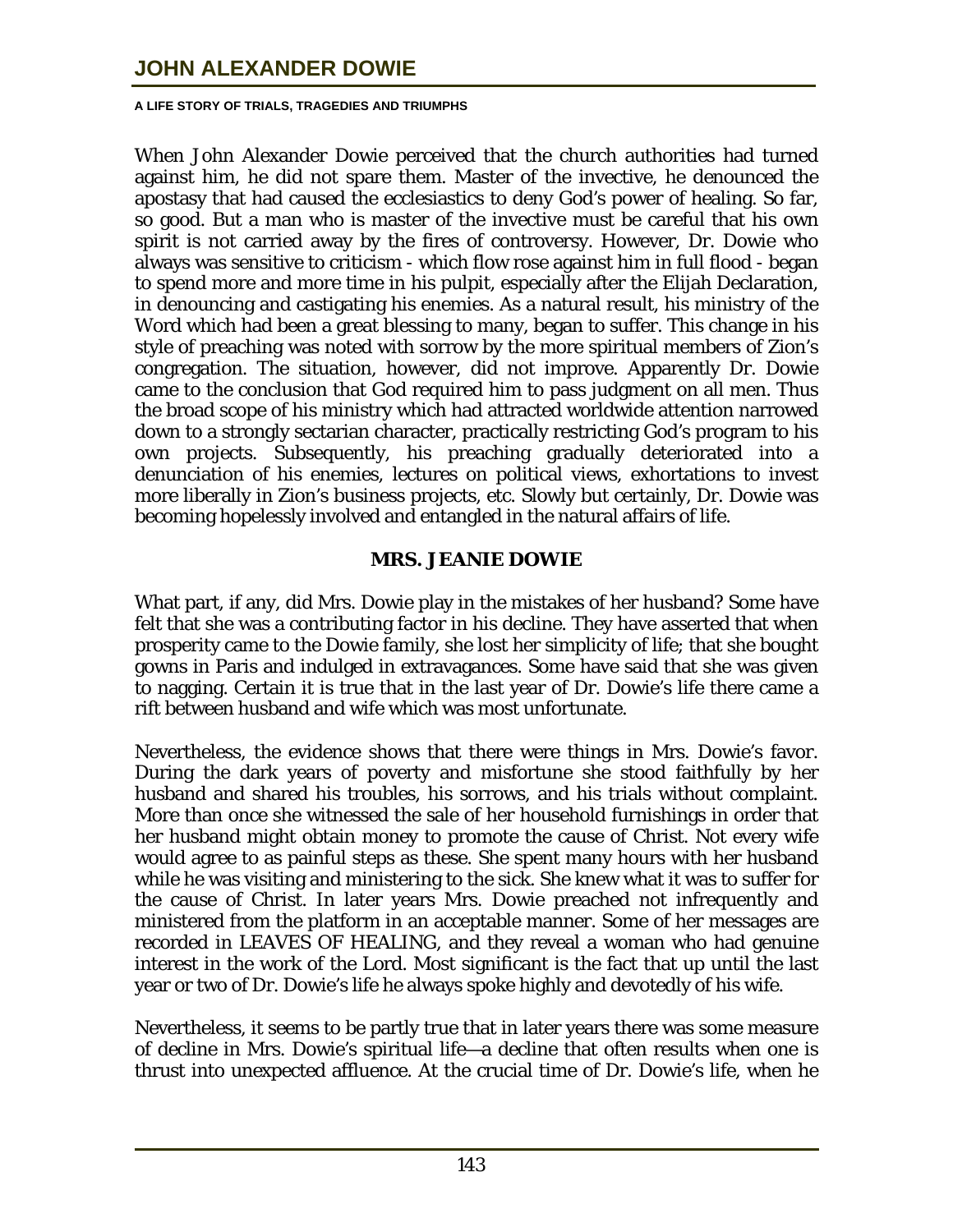**A LIFE STORY OF TRIALS, TRAGEDIES AND TRIUMPHS** 

needed help so desperately, it does not appear that his wife was a spiritual reservoir of strength that he could fall back upon. It was a great opportunity to be a stabilizing factor in the life of a man who had been so signally used of God. Admittedly Mrs. Dowie faced a very difficult problem, and perhaps few women would have been equal to the demands of the situation.

There are those who tell us that having sudden access to money after her husband's success m Chicago, Mrs. Dowie succumbed to the allure of finery and fashion. Some believe that she influenced her husband to spend extravagantly in the building and the appointing of Shiloh House. Yet John Alexander Dowie can not blame his wife for his mistakes—at least, only slightly. Perhaps she failed him in his hour of need, but it is difficult to see that her part was more than a minor contributing factor in his troubles. After her husband's death in 1907, she lived until 1933, and as I an as the record goes, she lived and died a Christian woman.

Whatever the cause, John Alexander Dowie apparently lost the simplicity of the years when he had his greatest power with God. To his credit it must be observed, that in his earlier ministry, he deliberately chose the hard way when he could have enjoyed the comforts and conveniences of a prosperous pastorate. When he left Newtown, Australia, he sold many of his possessions and took a humble residence, that he might accomplish what he believed was God's will for him.

But with the prosperity that came to him in America, eventually the simplicity of his life was altered. He came to the conclusion, and apparently Mrs. Dowie abetted his proposals, that it would be to his advantage to build a costly executive mansion in which he could entertain important personages. This large edifice when finished was elaborately appointed with expensive furnishings.

But the common people of Zion, who lived in their humble dwellings, furnished with the barest of necessities, and who eked out a meager living on ten or fifteen dollars a week, could hardly look upon this imposing structure of several stories without feeling the great contrast, and wondering if there had not been an extravagance. Gradually, Dr. Dowie was losing the sympathetic contact and understanding with his people which had been so marked while he was at Chicago.

All these things were warning signals, for history has shown that when a man of God begins living in a manner that his neighbors feel is extravagant, his spiritual influence begins to decline.

Those who have attempted to evaluate the life of John Alexander Dowie, have usually followed one of two patterns; either they denounce him as a mountebank and an impostor, or else they contend that he could have done no wrong. We cannot believe that either view is the correct one. After carefully studying the events of his ministry and analyzing the significant portions of his life, we are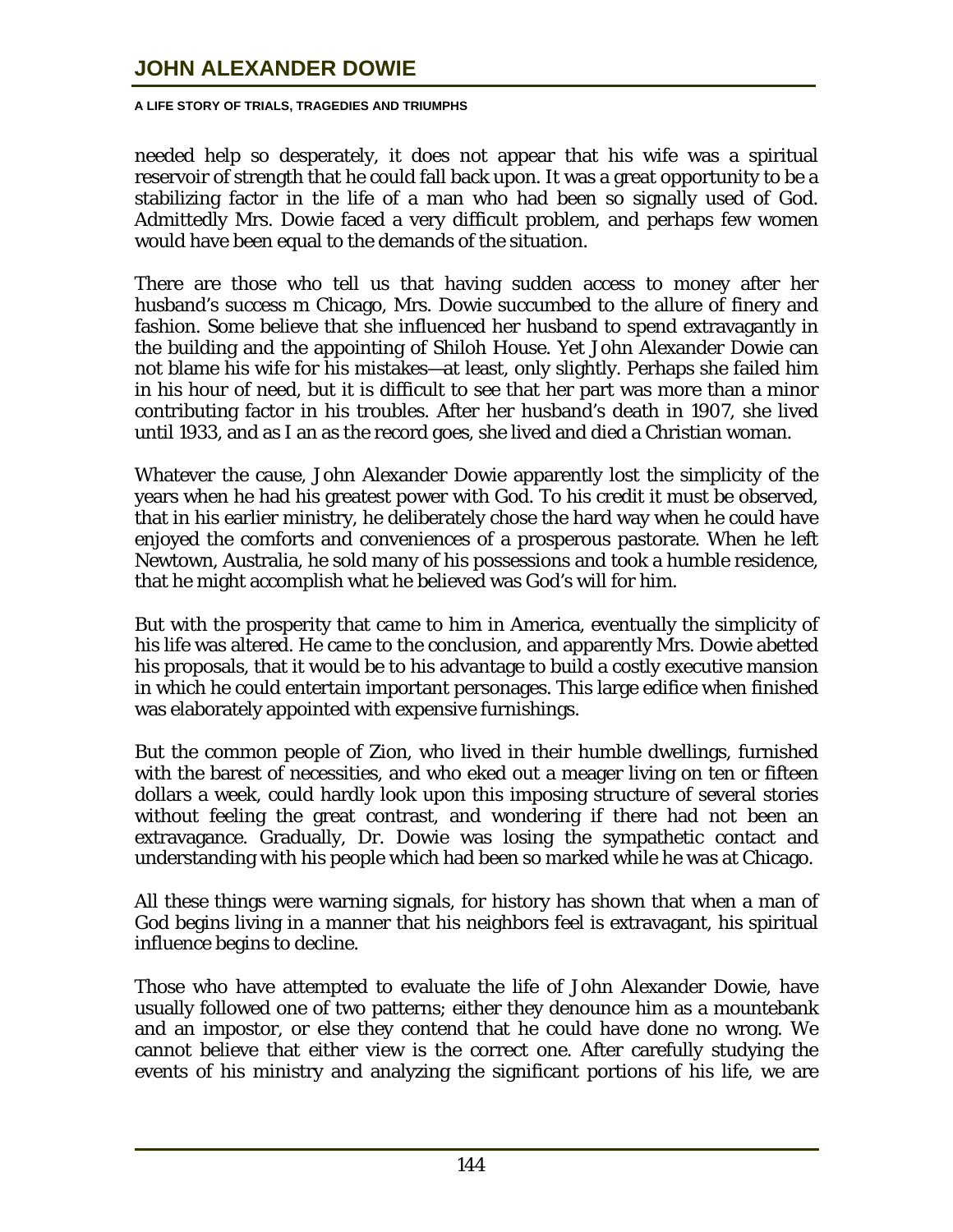**A LIFE STORY OF TRIALS, TRAGEDIES AND TRIUMPHS** 

compelled to believe that he was a man specially raised up to usher in a new era of faith in the church, and that to no small extent he fulfilled that purpose, but that toward the close of his life, due to fundamental causes, to which he no doubt by neglect contributed, his habits of life became unnatural, and he succumbed to impressions that affected the soundness of his judgment.

Some have supposed that Dr. Dowie lost his mind, but this contention is inaccurate, if we consider the term in the ordinary sense that it is understood. John Alexander Dowie's mind even to the close of his life was characterized with remarkable clarity of thought, except for a peculiar impairment of which we shall shortly speak. When a few months before his death he defended his position in a published statement his writing shows the same preciseness which characterized his thinking throughout his entire life.

Nor is there evidence of a so-called split personality in Dr. Dowie, which involves that strange dual reaction of the mind that is commonly known in its extreme form as the "Dr. Jekyl and Mr. Hyde" complex. Such aberrations are not uncommon, but this was not Dr. Dowie's trouble. His nature was the very opposite of one afflicted with emotional stability. In times of stress and tension there was an intensity of purpose that never wavered. Some have thought he had a tendency to a persecution complex, but actually most of Dr. Dowie's persecution was very real, and far from fancied or imagined.

Having made these reservations, it must necessarily be admitted that a very definite mental phenomenon occurred in the life of John Alexander Dowie that was to profoundly affect his ministry. Through some weakness developed by overwork, or other causes which we have mentioned, there developed in the mind of Dr. Dowie a "fixation" which strangely altered his personality. By a fixation we mean that peculiar attitude of the mind by which it accepts a certain impression or fixed idea, of which there is no adequate proof of its reality.

It is not generally realized, but it is a fact that fixations are rather common things, and more people than might be supposed are affected that way, or are on the border-line of such an affliction. Such persons are often called queer or eccentric. Sometimes, however, they hold positions of power and trust. These eccentricities usually are of a nature that they do no one any particular harm, although unfortunately, this is not always true.

As in the case of Dr. Dowie, the person so affected may be brilliant, highly intellectual, and absolutely rational on all subjects, until the mind strikes a certain channel of thought. Then rationality is lost, being overshadowed and dominated by the fixed idea. In the case where a man holds a position of power and authority, the mental eccentricity is not always immediately recognized for what it is. Especially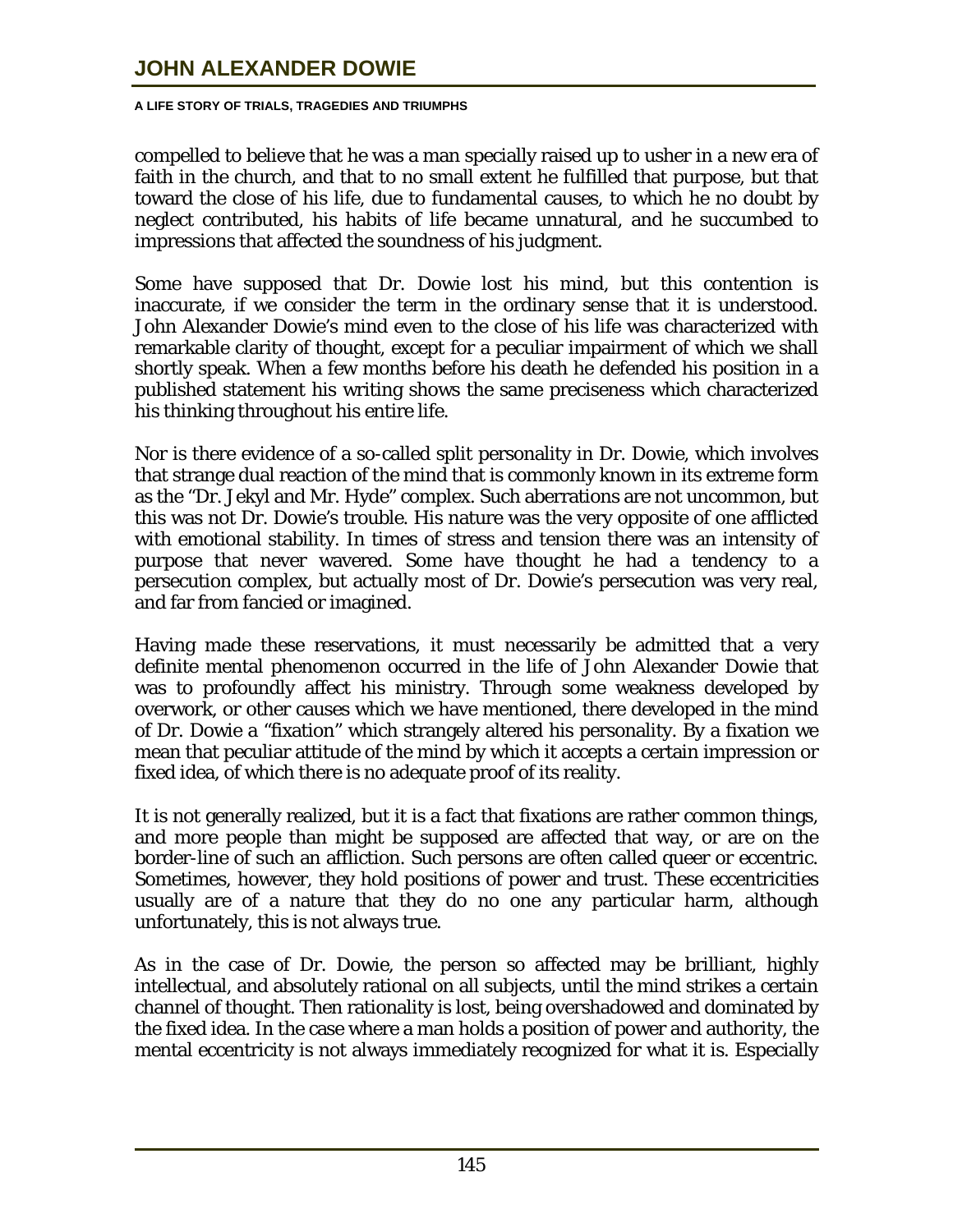**A LIFE STORY OF TRIALS, TRAGEDIES AND TRIUMPHS** 

was this true of Dr. Dowie, whose followers had become used to his venturing into bold and unusual undertakings.

A fixation has that peculiarity that it completely dominates the mind of the individual. It may be compared to the impression that the mind receives when it is asleep. The sub-conscious mind believes whatever impression is conveyed to it by the imaginative powers of the brain. Upon awaking, of course, the conscious mind with its faculty of discrimination instantly dissolves everything but reality. In the case of a fixation the impression persists at all times.

This peculiar mental belief, which we are considering, is therefore something quite different than the knowledge one learns through his senses, which has an agreement with the laws of physical proof. It is also quite different from that which one learns by faith, which likewise is in harmony with the laws of spiritual proof. For example the born-again experience is known by faith—yet, it is not something mysterious, bizarre or incapable of proof. The born-again experience is a reality that can be proved as often as there is a needy repentant sinner who will ask God to save him.

But the mind which has been affected by a fixation needs neither spiritual nor natural proof. It neither requires nor asks for proof. The less sound or reasonable the fixed idea is often has a direct relation to the tenaciousness with which the individual clings to it. The obsession becomes a part of his mind, and its importance overshadows everything else.

Fixations are common things affecting the beliefs of people both in the secular and religious worlds, although not always recognized as such. For example, the theory of evolution so obviously fallacious, is held with an unrelenting tenacity by some, who on other subjects may be profound thinkers. That this incredible theory which assumes that something came from nothing, violating the fundamental law of the natural world – the law of conservation of matter and energy, violating every other law of evidence and experience should be seriously entertained by mature men can only be explained by the fact that their minds have come under a delusion. Such persons hold to the error with an unyielding grip but with a fanatical devotion to it; they insist on imposing their views upon others, even seeking to force the teaching of them in the schools. Such a fixation is apparently of the order expressed in II Thess. 2 11-l7—"a strong delusion" - which is permitted to come on reprobate men, committed to unbelief.

There are lesser obsessions of not so serious a nature, and which do not so seriously affect the soul. Many prominent men who have achieved fame in their respective fields, have had fixations. A well-known example is the late William Randolph Hearst, who became obsessed with ideas which caused him to do extremely eccentric things. Collecting antiques became a mania with him. Once he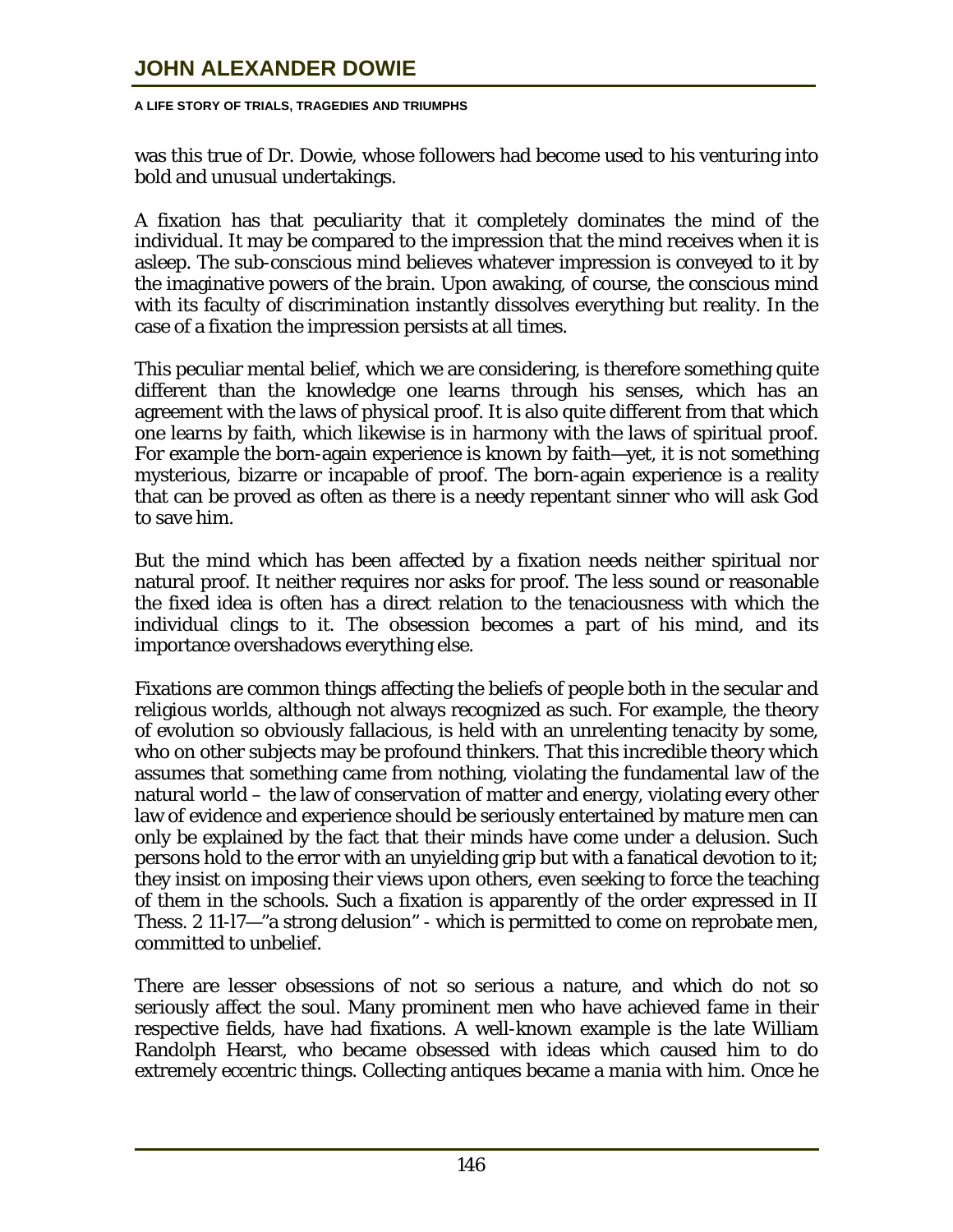**A LIFE STORY OF TRIALS, TRAGEDIES AND TRIUMPHS** 

bought a European castle, had it dismantled and shipped to America. It was never uncrated for he had no use for it. Henry Ford, who built the Ford Empire and through his Model T, in some respects, revolutionized the American way of life, developed in his later years strange phobias. He imagined that phantom enemies were out to get him, and he had his great manufacturing plant filled with spies to guard against the supposed menace. Persistent beliefs which have no basis in reality are fixations. Henry Ford imagined he could stop the great European war, by sending out a peace ship—a gesture so hopeless, considering the magnitude and desperate character of the great conflict, that even a schoolboy would have known it had no hope of succeeding.

The same frailties that exist among men in the secular world have a way of manifesting themselves among believers unless they are spiritually on the alert. To truly understand the mysteries of God, requires a pure heart, balanced judgment, and prayerful and reverent inquiry into the things of God. There is no more fertile field for error than in the case of those who with unspiritual or reckless minds explore the great vistas of Divine revelation. The Apostle Paul oft repeated the warning that believers should adhere to "sound doctrine." The alternative is to ride some "hobby horse," or get off on some tangent that violates the spirit of evangelical truth—thus further dividing the Body of Christ.

The great practical doctrines of the Bible are well established by the Scriptures and require no subtle arguments to sustain them, and their benefits can be easily demonstrated. On the other hand, there are doctrines which because of their nature are to some extent involved in mystery—which are better to be believed rather than to become the subject for un-Christian disputations or profitless speculation. Yet often it has been that men have gotten their attention fixed on some minor doctrinal detail, and have magnified it, enlarged it, added to it until the position finally held becomes a wholly distorted truth. How sad it is to see a man with abilities which, no doubt, could be greatly used of God, lose interest in the great evangelical truths, the salvation of lost souls, and become obsessed with a "hobby horse" that immobilizes his talents for God, and reduces his value to God and humanity to that of a cipher!

Practically all false teaching involves a fixation in the mind of the victim who embraces it. Almost invariably the person will become more zealous for that which is false than that which is true. Such is the case of those who follow after Millennial Dawnism, Mormonism, Spiritualism, Christian Science, Unity, etc.

An interesting example is the peculiar state of mind of those who embrace Christian Science. It is hard to believe that any one would imagine that God permitted eighteen centuries to pass by before He raised up Mary Baker Eddy, to explain to the world what the Bible means, and who in so doing, propounds such astonishing inanities that there is no sin, no sickness, no death! Yet despite such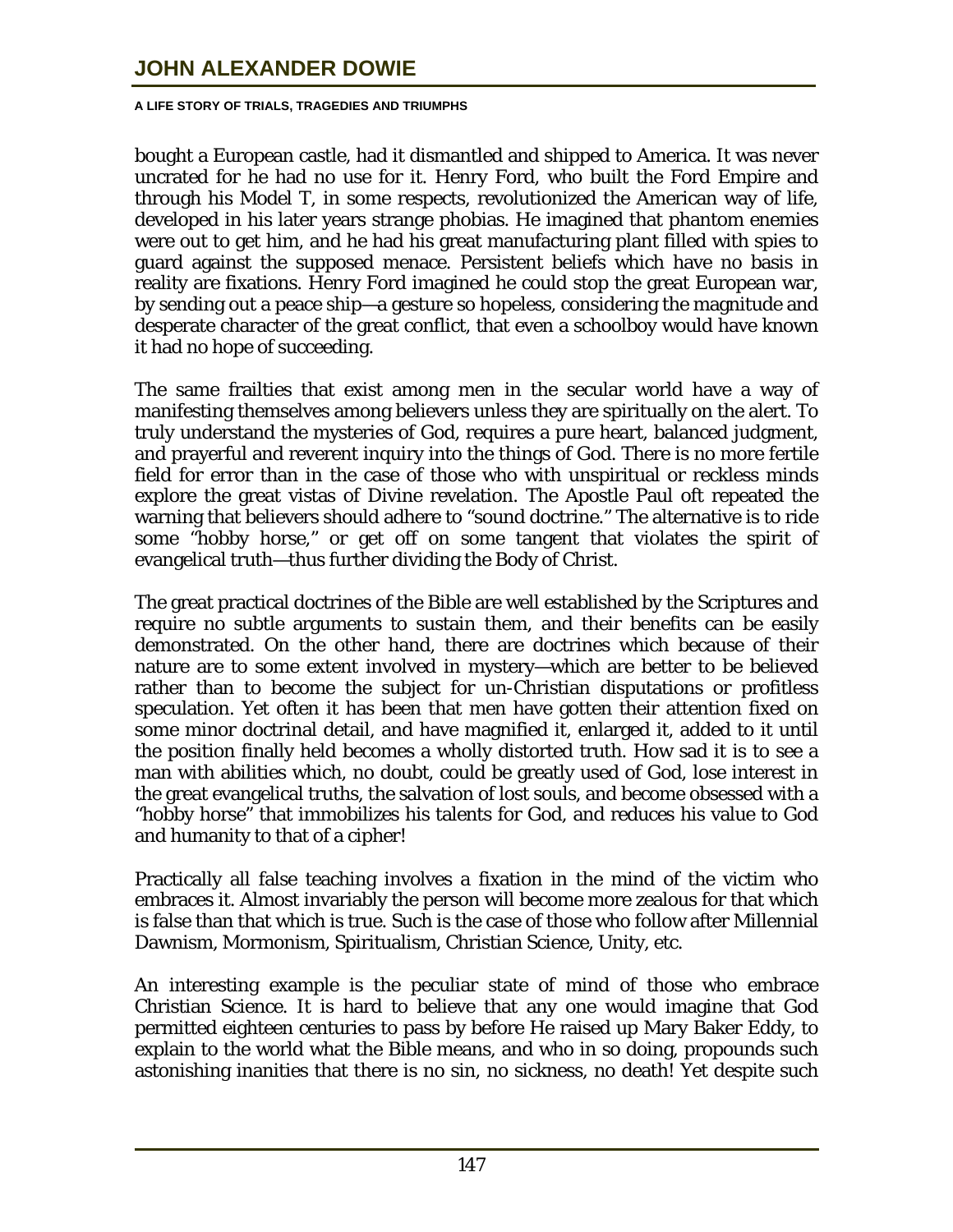**A LIFE STORY OF TRIALS, TRAGEDIES AND TRIUMPHS** 

vaporings which are so utterly at variance with the Scriptures and all experiences and defy all proof, there are those who permit themselves to come under their spell. Once under that influence, the victims' powers of discrimination are lost, and rarely they escape its grasp.

Even godly people unless they reverently seek the Mind of Christ, are open to fixations, which, though of a less dangerous kind, result in senseless divisions and schisms. There are fixations involving the doctrine of Divine sovereignty, of prophetic interpretations, of modes and formulas of water baptism, of the definition of sanctification, on the manner of impartation of the Gifts of the Spirit, all of which if allowed a loud voice among Spirit-filled people, seek to divide the Body of Christ. The mark of error always is, that it demands emphasis above and beyond the great evangelical truths. Moreover, the spirit of error always seeks disagreement rather than unity and agreement of God's people.

And now to return to Dr. Dowie, who came under the fixed belief that he was Elijah the Restorer as foretold by the prophets. As we have said before, we desire not to judge, except to point out that the record of history after he made the Declaration shows that the things that he dreamed of doing as Elijah the Restorer, failed to come to pass.

Could Dr. Dowie have saved himself from this particular obsession which took possession of his faculties? In attempting to answer this question, we would probably be violating the principles declared in I Cor. 4:5 where we are admonished to "judge nothing before the time". But we can at least call to attention the fact that a Christian's safety, especially when he is in a position of great responsibility, is ever to seek a humility of spirit, until that humility permeates the deepest recesses of his nature. Then delusions of exaltation will no doubt find poor soil to work on.

In considering the closing years of John Alexander Dowie, it is only as one bears in mind the things which we have discussed, that he will be able to understand the mysteries and paradoxes which appear in the final chapters of his life.

Summed up, the situation as respects Dr. Dowie's changed outlook after the Elijah Declaration, is reduced to this. He utterly believed that as a fulfillment of prophecy, God raised him up to bring about a restoration of worldwide extent, of all things spoken by the prophets. This if true actually involved and anticipated nothing more nor less than a dispensational change in God's dealings with the human race. John Alexander Dowie so regarded it. He believed that the ministry of his office, and the ministry of his Restoration Host would affect world changes prophetically incident to the ushering in of the Millennium and the Return of Christ. In the exalted position of such an office, he assumed that the ordinary laws that governed business, economics, and the general conduct of human affairs,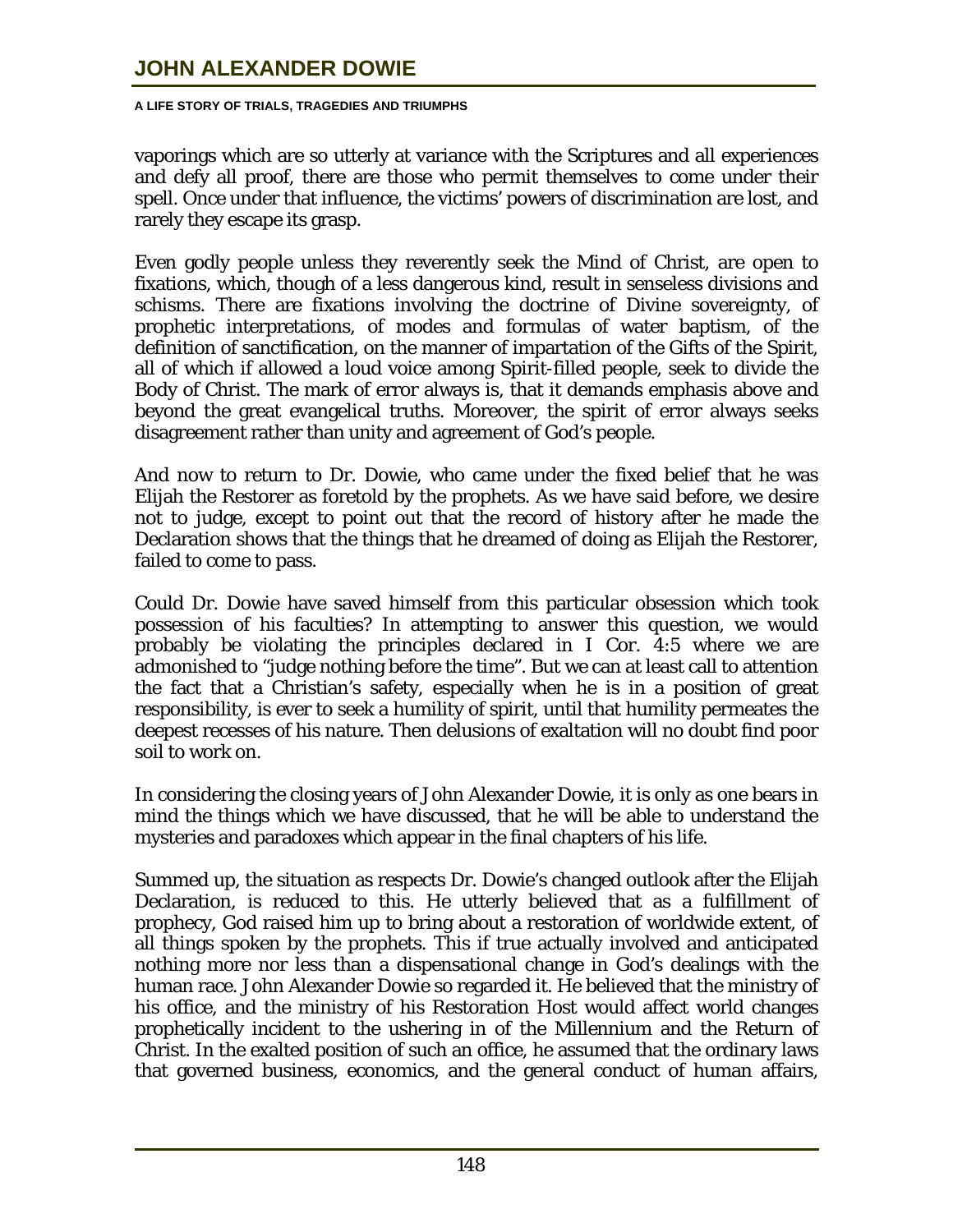**A LIFE STORY OF TRIALS, TRAGEDIES AND TRIUMPHS** 

could not apply to him. Such considerations were too minor, so he believed, to be involved in the supreme destiny of his mission. Thus did John Alexander Dowie set the stage for ultimate disaster. He was not only attempting more than any man could accomplish, but he was also dispensationally out of step with God's plan.

As we view the situation from the vantage point of a half a century later, we see that it was patently Satan's master scheme to interrupt the work which God really gave him to do. But, alas, the man of God could not realize, nor understand this. The great ministry of healing which God had committed to him, and by which means he achieved his great success, gradually diminished in power and results, chiefly because he had so many other problems confronting him, that he was forced to neglect it.

Had any other man living announced such a program, or tried to undertake what John Alexander Dowie attempted, the unreasonableness of the undertaking would have been obvious to all. But because of the unique power of his earlier ministry, which had gained so great a momentum during those years in Chicago, and which placed at his disposal or made available to him large sums of money, he was able for a time, before the inherent flaws of his plans became discernible to his followers, to make a fair showing.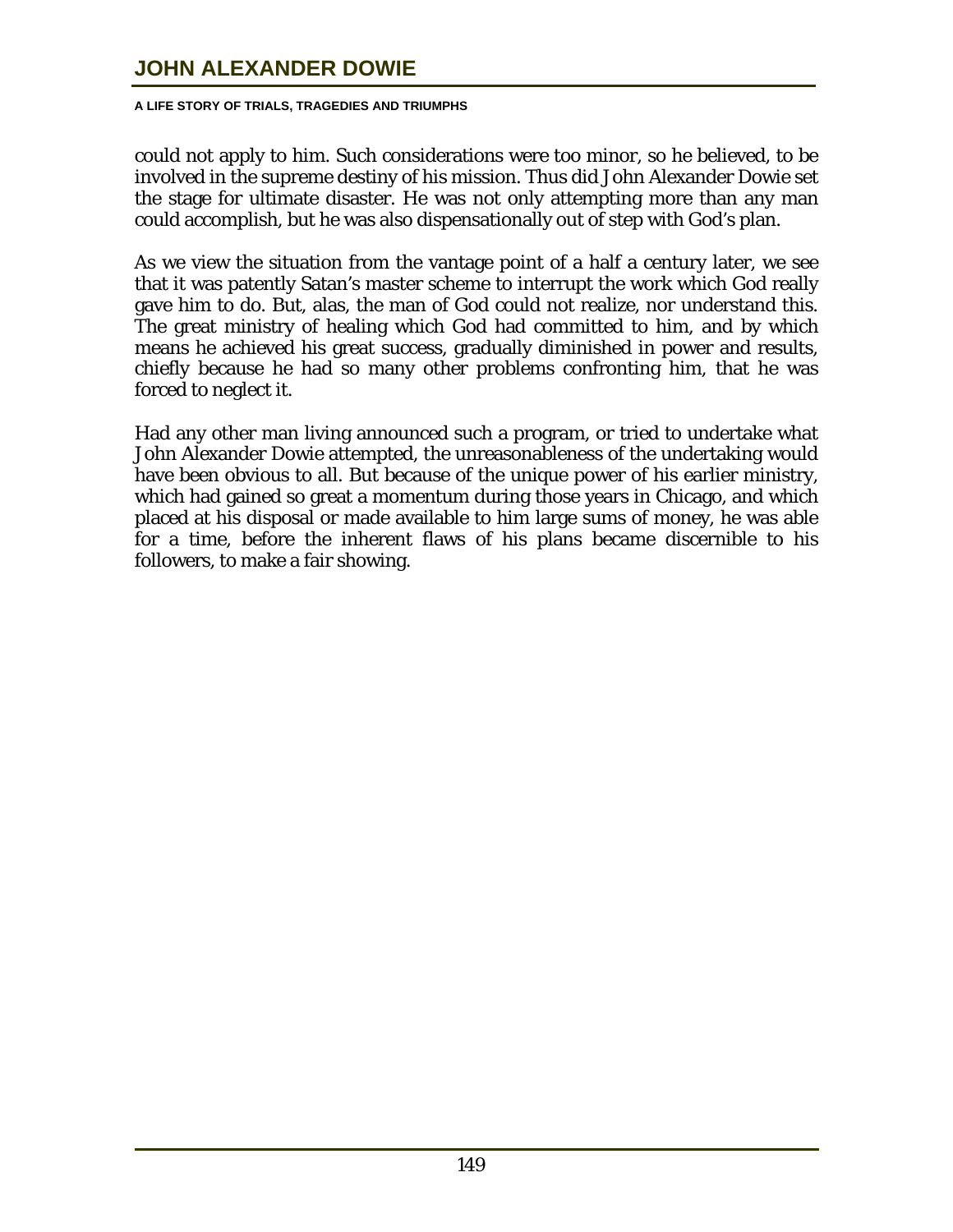**A LIFE STORY OF TRIALS, TRAGEDIES AND TRIUMPHS** 

## CHAPTER XXVIII

#### A TRAGIC DAY IN MAY

IN a visitation of sorrow there is a strange, cleansing action that tends to purge away the dross and the vanities to which the soul clings. Many a person in the time of sorrow has been led to surrender his life to Christ, through that experience having realized the folly of earthly things and the brief duration of the brightest hopes of man. Perhaps in the hour of sorrow that was to come to Dr. Dowie, there might be a chance for a restoration of simplicity to his life—perhaps there might be a change in the drifting tide of events that seemed to be directing the course of the ship of Zion toward the shoals and rocks of disaster.

Any interpretation of the significance of a sorrow that comes to a life, should be made with the greatest of reserve and diffidence. Sorrows have a way of coming to all, the saint and the sinner, the good and the bad. Christ was "a man of sorrows and acquainted with grief". Those who have studied the Scriptures and reflected its teachings in the light of common experience know that sorrow and trouble do not indicate necessarily that one is out of the will of God. Some godly people have had sorrow upon sorrow. There is no more risky thing than to point to someone who has suffered severe trials in his life and say, "This would not have happened, if you had not sinned". He who says that may live to see tragedy come to his own doorstep, and he will find poor consolation then in the record of the words that he has spoken. Life is a complicated thing that will not reduce itself to oversimplification. As the Psalmist observed, the wicked sometimes prosper and "spread themselves like a green bay tree," while the righteous often suffer bitter trials and pass through waters of deep sorrow.

Having made this qualification, we cannot overlook the fact that disaster in one's life can also be a signal, that somewhere along the road, one may have wittingly or unwittingly stepped aside from the charted path of God's will. The defeat at Ai was a warning to Joshua that something had gone wrong, and it was time for him to find out where the trouble was. "Whom the Lord loveth he chasteneth." This does not mean that the Lord directly sends sickness and disease upon an individual, but it can mean that the person is living at a level where he is vulnerable to the attacks of the enemy. Occasionally when people go afar from the course, the only way that God can arrest them, if at all, is through tragedy. The Psalmist said, and he knew by experience the truth of his words, "Before I was afflicted I went astray: but now have I kept thy word". (Psalms 119: 67) It is evident that when the "still small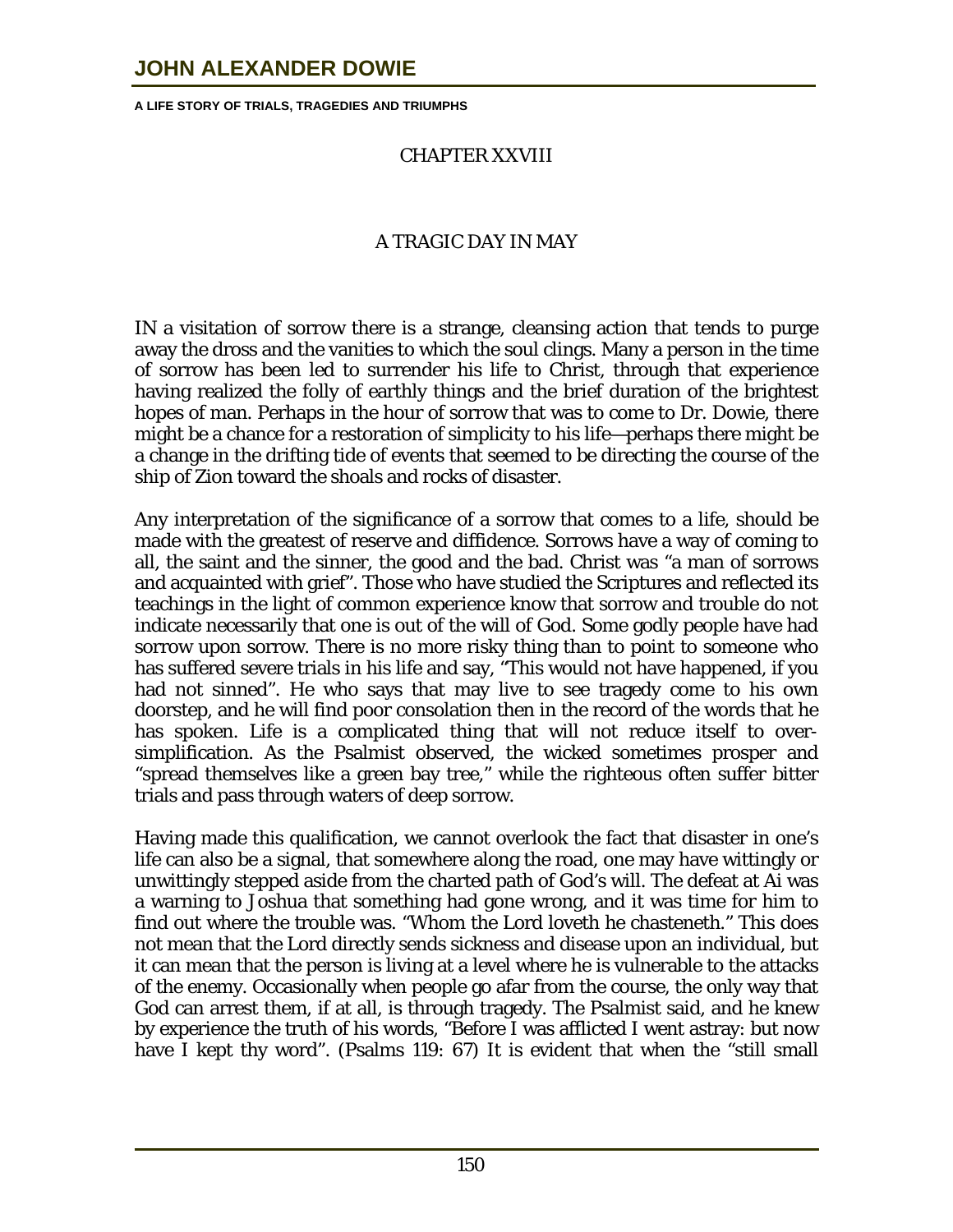**A LIFE STORY OF TRIALS, TRAGEDIES AND TRIUMPHS** 

voice" of the Spirit is no longer heeded, God may, and often does, speak through tragedy.

What the true circumstances were in the case of John Alexander Dowie, we do not say, nor shall we attempt to judge. The events which follow perhaps speak for themselves.

It was May of the year 1902. Winter was breaking up rapidly, and after the temporary lull imposed by the frost, there was a rush to renew building in the city. People were now moving into Zion in large numbers. All over the settlement, foundations for new homes were being laid, and the sound of the saw and the hammer rang out even into the night as men labored by the light of lanterns. All this was pleasant music to the ears of John Alexander Dowie. This year he envisioned Zion's greatest progress, and the scene he was now witnessing indicated to him he had estimated correctly.

The city of Zion was indeed taking shape. People passing through who were previously familiar with that area, scarcely recognized it now. The large Elijah Hospice was finished or nearly so. Other administration buildings were nearing completion. The wheels of the lace factory were busily humming in the process of turning out thousands of yards of fine lace. Dr. Dowie observed all this, and regarded it with no little pride and satisfaction.

The General Overseer now worked harder than ever. His natural buoyancy of spirit made him believe that he had an inexhaustible well of energy, and he proceeded as usual to burn the candle at both ends. There were those in Zion who could have given him prudent counsel on this and a number of other matters. They could have warned him that seeds of trouble had been planted, that required only time to bring forth a harvest. But success had made Dr. Dowie supremely confident. He regarded caution as a lack of faith, and was in no mind to give attention to it. Some of his best business men felt that things were not being judiciously handled. But seeing no hope of making Dr. Dowie aware of the situation, they quietly withdrew their membership and moved from the city.

One thing was certain. John Alexander Dowie was unshakably convinced of his Elijah identity. The previous fall, he had begun a series of Elijah Restoration messages. By the first of May, 1902, he had preached a series of thirty-five of these sermons. In his preaching he severely took to task all those who had opposed Zion. It was evident that he believed that God had commissioned him to pronounce judgment on all the churches. Dr. Dowie declared that all were apostate, and their only hope was that they come into Zion. He firmly believed that he had been sent on a mission of restoration that he was the actual fulfillment of certain Old Testament prophecies. For him the Rubicon was crossed. There could be no retracing of his steps. It was up to history now, to record in its relentless way the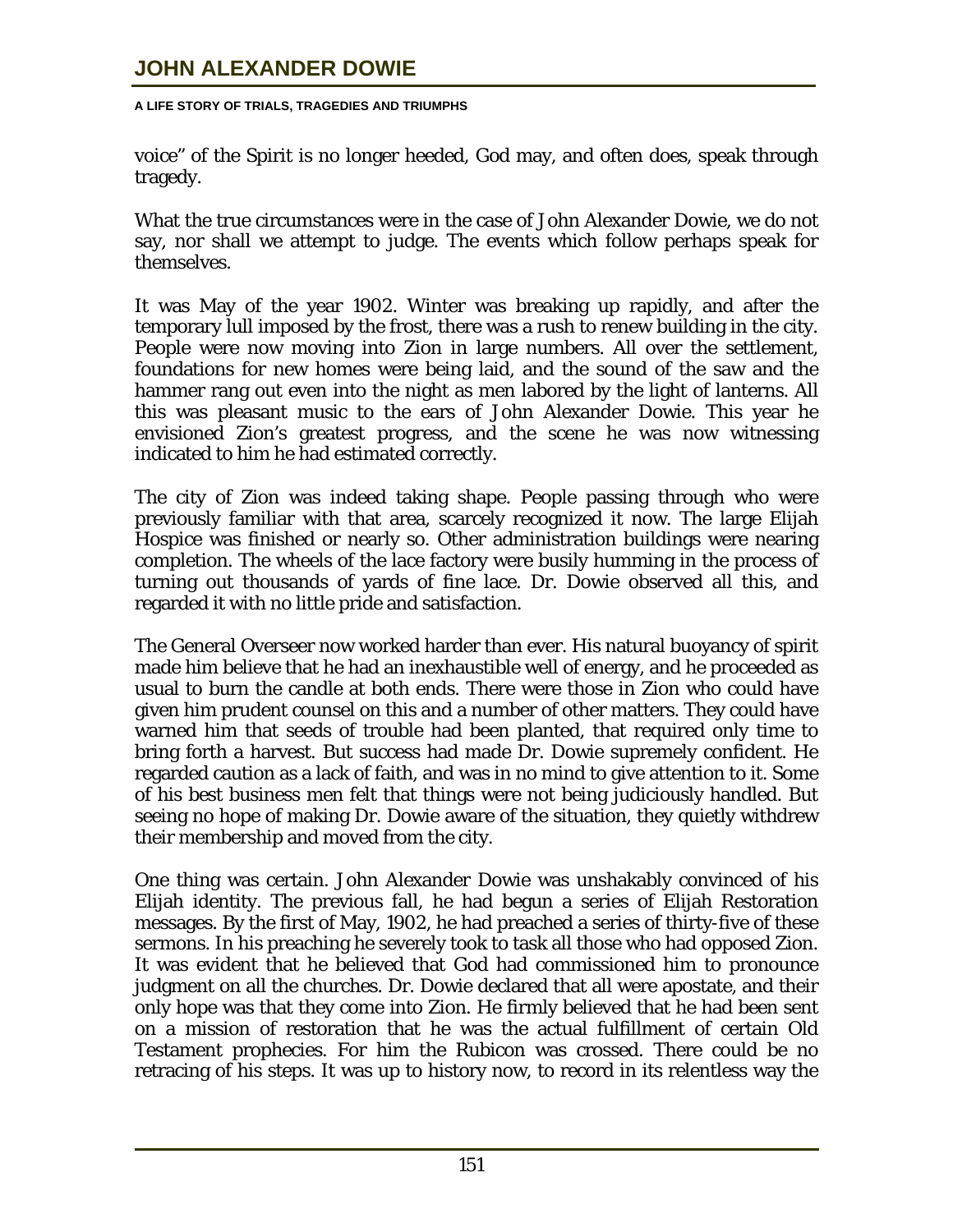**A LIFE STORY OF TRIALS, TRAGEDIES AND TRIUMPHS** 

result of the Declaration. Would the course of events justify the path that had been taken?

Mrs. Dowie had made a trip to Paris and had returned. The gowns she brought back with her were a far cry from those she had worn when she had arrived from Australia fourteen years before. That her wardrobe had an up-to-datedness and smartness of style was not to be denied! Certainly, her new finery attracted the attention of all the ladies of Zion. It is possible that she would not have been flattered by some of the remarks that were being made on the subject. More than a few thought she was "putting on airs". It is doubtful, however, that such remarks reached her ears.

Shiloh House was nearing completion, and Dr. Dowie had given careful instructions concerning its appointments. He expected soon to remove his offices from the suite of rooms in Chicago where his son and daughter still lived. Gladstone at the time was attending college and his daughter, Esther, was also attending school in the city.

This in brief was the state of things in Zion, when the specter of tragedy was about to cross the path of John Alexander Dowie. On May 14, early in the morning, while the General Overseer was in Zion, a terrible and tragic drama swiftly unfolded in his suite of rooms in Chicago.

His only daughter, Esther, now coming into womanhood, for whom he felt the greatest pride and fatherly affection, was to meet with the terrible accident caused by a fire from an upset alcohol lamp. The flames wrapped around her; burning her so severely that three fourths of the skin of her flesh was reduced to a crisp. From the LEAVES OF HEALING we get the details of the poignant and heart-breaking story.

## **THE TRAGIC DEATH OF HIS DAUGHTER**

It was on Wednesday, May 14, 1902, when the tragic event occurred. At about six o'clock in the morning, Esther Dowie had arisen and was curling her hair by the means of an iron heated with an alcohol lamp. Her father, who never had any use for alcohol no matter what it was used for, had forbidden it ever to be brought into his home. Esther had always been known as a sweet, dutiful daughter, but this time she had disobeyed. Somehow, on that fateful morning, she upset the lamp so that the fluid poured on her dress and the carpet. Immediately a brilliant flame shot into the air and in an instant she was encircled in fire. Poor girl! Had she thought to have rolled herself immediately in the bed clothing, the fire would have been smothered and she no doubt would have been only slightly injured. But, panic-stricken by what had happened, she screamed for help. Alas, the door was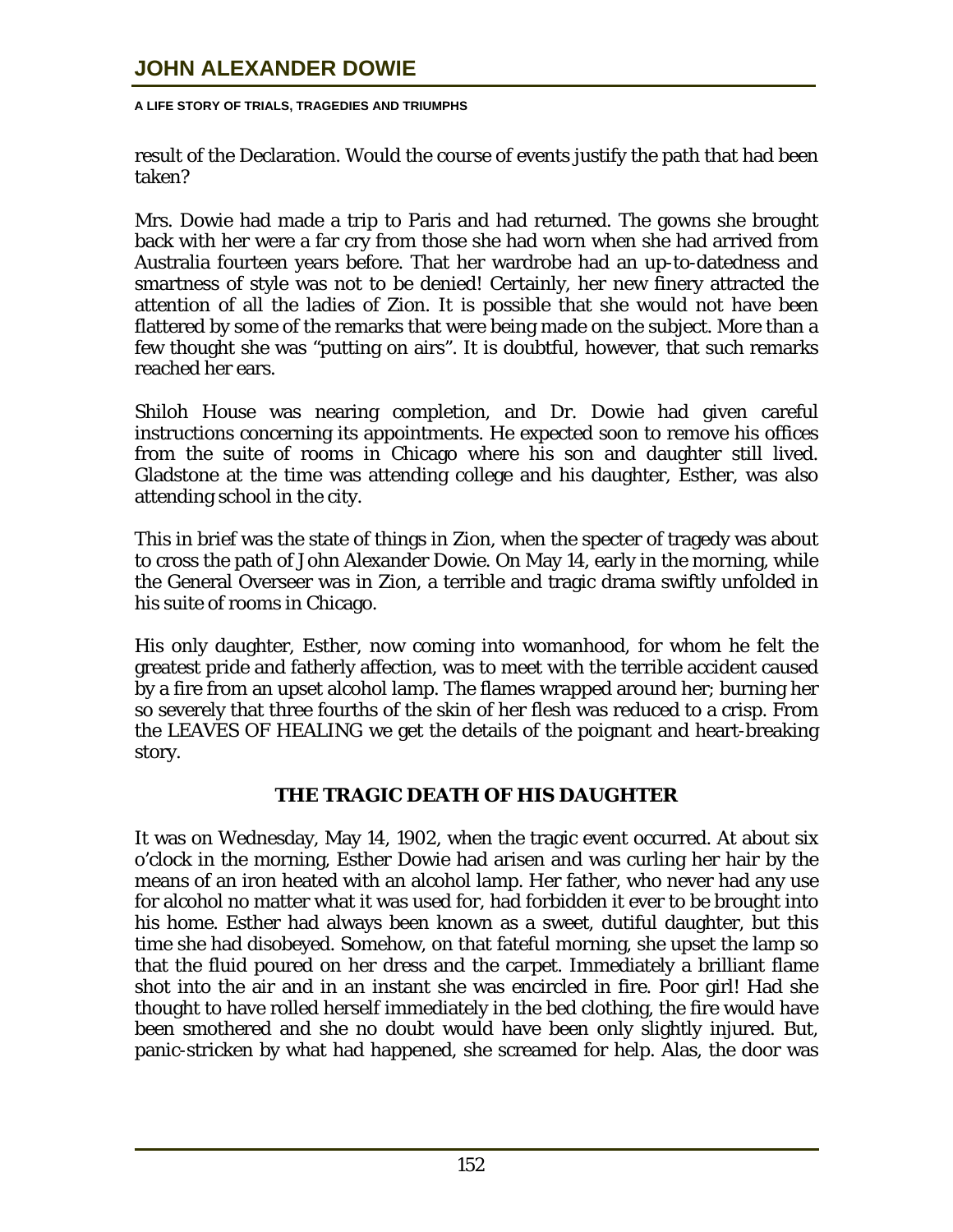**A LIFE STORY OF TRIALS, TRAGEDIES AND TRIUMPHS** 

locked! The poor girl with her clothes blazing and she rapidly becoming a flaming torch, was compelled to unlock the door before anyone could reach her.

At the sound of her agonizing cries for help, the maid and others ran frantically to the door, where with horror they could see the flames as they leaped above the level of the transom. At last as Esther got the door unlocked and it was flung open, they beheld the terrifying sight of the unfortunate girl burning to death. She was tugging at her night dress trying to get it off. Willing hands tore the burning garments from her, but, alas, her rescuers were too late. She had suffered burns that had destroyed the skin on nearly three fourths of her body. Her face, however, was untouched by flames, and she not only remained conscious then, but also throughout the day.

The tragic news was telephoned to Dr. Dowie, who was in Zion City. Shocked beyond measure, he recovered enough to send the following word to his daughter, "Go to her at once and tell her to hold on to God, that Father is praying for her and that Father and Mother will come as quickly as steam and horses can carry them."

He called his wife and broke the terrible news to her. They hastened to get ready. In a matter of minutes the coach appeared at the door. The coachman, realizing the gravity of the situation, urged the horses at full gallop to Waukegan, six miles away, in time to catch the 7:45 train. It must have seemed a long journey that morning to the Overseer, frantic with anxiety for his only daughter, fearing the worst, but hoping against hope that the situation was not as bad as he had been informed. At 9:15 he entered his daughter's room, and found her in great pain. After prayer the pains gradually lessened, and within an hour she was resting more easily and able to carry on a conversation.

But the father and those who attended her were not deceived; they knew that nearly three fourths of the skin was gone, and in the natural order of things, she could not last long unless a great miracle were wrought. Not only did the burns cover so great an area of the body, but some of them were so deep that they had turned black.

By three o'clock the daughter realized the possibility of a fatal termination of her case, but she was remarkably cheerful. As the afternoon waned all realized there was no chance for recovery. At nine o'clock that evening to the utter grief of her parents, she passed away.

On Friday the memorial service took place, with seven thousand in attendance. Two trains brought many from Chicago to Zion City. When the funeral trains arrived, practically the entire population of the city was at the depot. The casket was removed from the train and the procession moved slowly up Shiloh Boulevard and then turned south to Lake Mound Cemetery. Dr. Dowie felt that he could not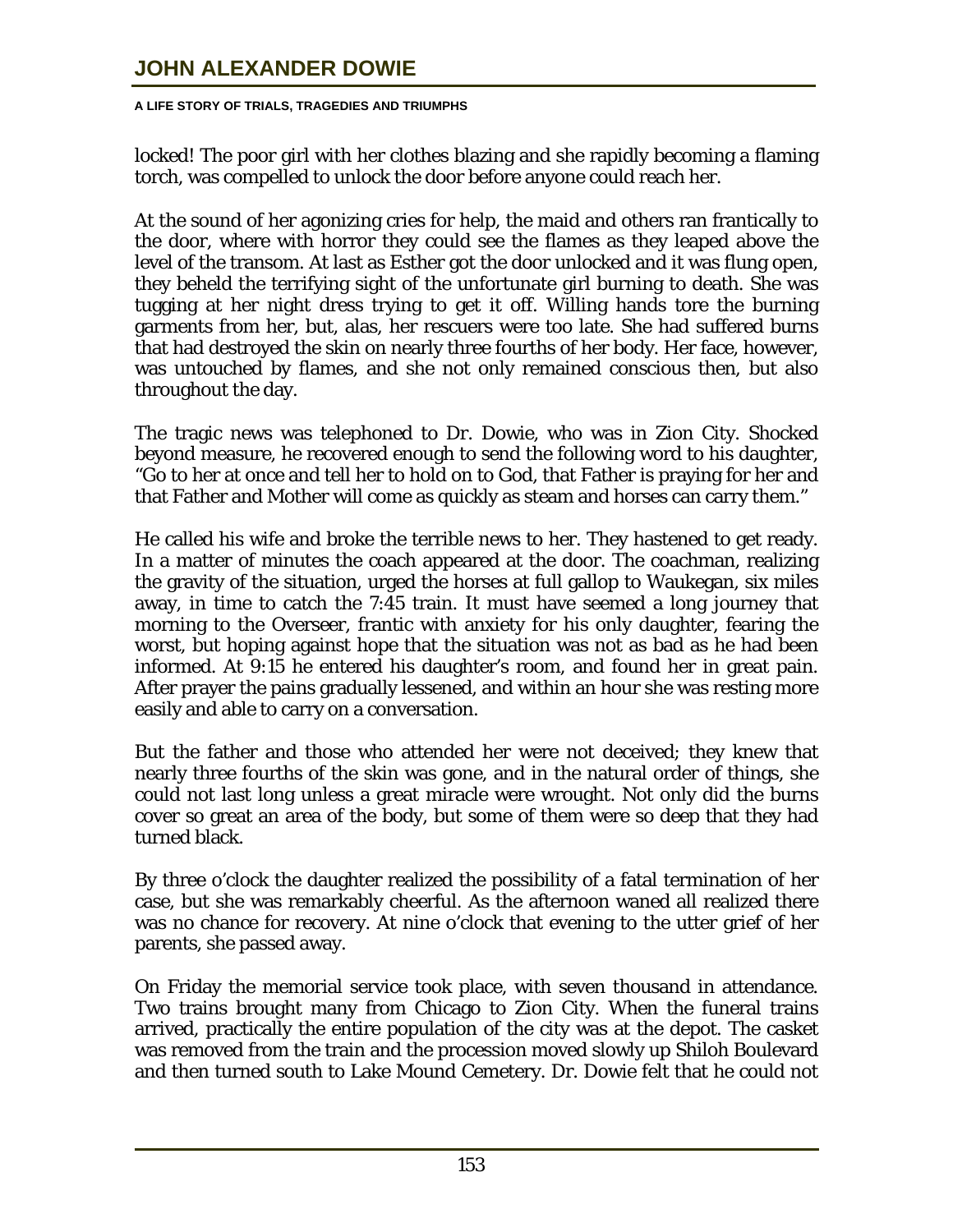**A LIFE STORY OF TRIALS, TRAGEDIES AND TRIUMPHS** 

give the task of preaching the memorial message to another. We give a portion of his address at the grave, to which thousands listened with tear-dimmed eyes:

## **THE GENERAL OVERSEER'S ADDRESS**

My beloved friends, I could not give this sacred task to another. How hard it is to keep the bitter tears from flowing, God knows. It has seemed many times these last two days as if this heart would break and I must go with her who twined herself about my heart, from infancy up through the lovely, sweet Christian maidenhood that has just passed into womanhood.

Beloved, I stand amid peculiar circumstances. The sweet daughter whose body lies here was with me in our service in the auditorium on Sabbath day; the lovely, sweet, gracious maiden, longing for the time when school days would be past, and she could give all her heart, life, and thought to the development of God's work in Zion City.

I will not enter upon the details of the heart-rending accident which plunged lily dear daughter from the midst of life into death. When I saw her after the deadly horrible burns, the first word she said to me was, "Papa, before you pray—I sinned in disobeying you. It is all my fault. Forgive me before you pray. I know God has forgiven me."

"Oh," I said, "you knew Papa would do it before you asked him, almost, but I am glad to say, yes." And I kissed her lips within which the fire had entered. This was the dreadful thing. It had entered into her breast and we did not know it at first.

But, oh, we had a most precious twelve hours! The pain was all taken away, thank God! From within half an hour of our going up to her to the moment of her departure her poor, burned body did not suffer any pain at all. She was not insensible for a moment, and remained conscious and bright to within five minutes of her departure, having me sing for her, "Lead, Kindly Light", and repeat God's words. Oh, those precious hours will never be forgotten!

The only act of disobedience, willful or direct, that I ever knew her to commit was this one. She only once stepped aside from the path of obedience, and then the devil struck her with that "liquid fire and distilled damnation", which I have fought against all my life, and which I forbade her ever to use. Oh, the grief to us that this glorious life is put out by one blow of the devil!

My own daughter was beloved as none can tell: for she was a part of my life. It will be so dark without her. I do not know sometimes how to live. But I must live for you and for God and for His work.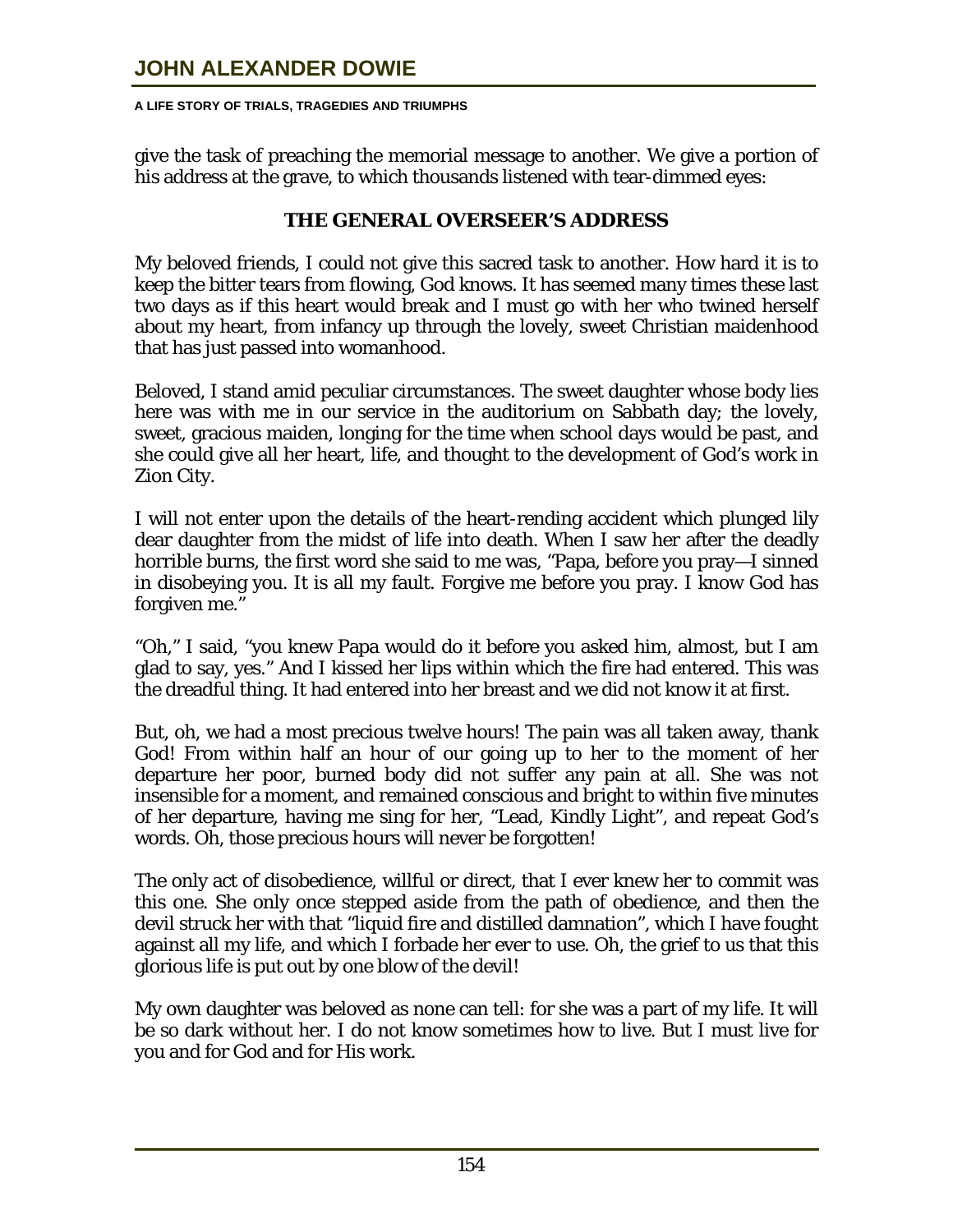**A LIFE STORY OF TRIALS, TRAGEDIES AND TRIUMPHS** 

When at two o'clock, Wednesday afternoon, I told her that God was not hearing prayer, and that a succession of miracles would have to be wrought, which God was not apparently going to work, she asked, "What does that mean, Papa?" I said, "It means that you are to go from us, daughter, within a few hours. The conditions are now such that I must tell you with my own lips." She said, 'Tell me the conditions of my body." I explained them to her pathologically. She said, "I understand; I must die unless God works an almost impossible succession of miracles."

"Now," I said, "darling, I am going to hold on to Him about it, peradventure He will."

Her body, two thirds or three fourths of it, was burned to a crisp. Thank God, her face was not burned. Oh, her face was so sweet! It was the only thing left to us, and the great dark eyes looked out of the face. I gave her some messages from some she knew so well, and one was, "Peace I leave with you". She turned right around and said, "Papa, I am not afraid; you cannot suppose I am!" I answered, "No, dear, there is not a drop of coward's blood in either of us; we know in Whom we have trusted."

She said, "Oh, God has forgiven me." Then she cried, "Whether living or dying, I am the Lord's; and if I should pass through those deep waters, they shall not overflow me. I know they shall not! 'For thou art with me!'"

Then we talked together. We had a very sweet talk. It was so beautiful to find her body free from pain, until the blood began to rise and choke her breath. She asked, "Father, will it be long?" I said, "Not long, dear." "Lord, take me," she said; and we prayed it at last, because we could not bear to see her suffer any more. Then I sang, "Lead, Kindly Light." We repeated the Shepherd's psalm. She repeated until the words, "Yea, though I walk through the valley of the shadow of death, I will fear no evil". And that was all we could hear. She closed her lips. And she was sleeping.

I sang to her the song I have sung so many times to those who were sleeping in Jesus, and when I had finished it she had departed without a sigh, without a tremor. My hand was upon her head, and my hand upon her body, and I felt no quiver.

And now I stand here, and I have no daughter on earth. I had only one. Mother has no daughter, and oh, we miss her. And we are going to miss her more.

As the General Overseer was seated, very softly the Zion choir sang the words of the good-night song which their daughter had heard her father sing as she fell peacefully asleep in Jesus:

Sleep on, beloved, sleep and take thy rest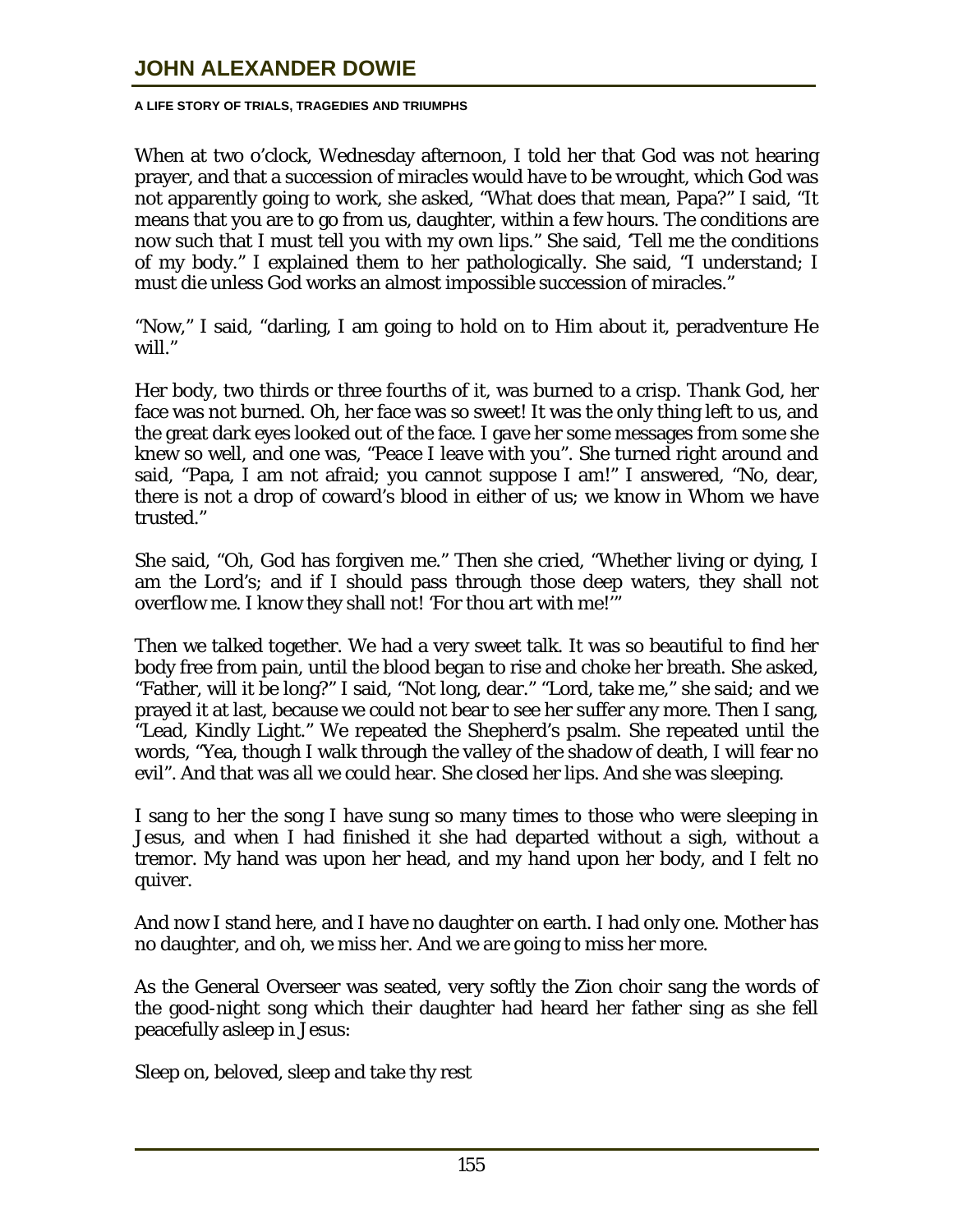**A LIFE STORY OF TRIALS, TRAGEDIES AND TRIUMPHS** 

Lay down thy head upon thy Savior's breast;

We love thee well, but Jesus loves thee best—

Good night! Good night! Good night!

The last words of the Overseer before he left were, "Oh, I can scarcely tear myself from the grave! She was our blessing for twenty-one years, but 'it is better to have loved and lost, than never to have loved at all,' because she was so precious in our sight."

The man of God could say no more. "The courage that had buoyed him up could bear no more. As the flower-laden casket was slowly lowered, he sat on the bank of fresh earth at its side, head sunk upon his breast, hands clasped between his knees, and wept aloud. And while he wept, the thousands of men and women stood by him, bent, sobbing, and sharing with the Overseer and his wife their great sorrow. For he appeared as a man who had received a mortal wound, and could not recover."

And now in this hour of sorrow, there was the hopeful possibility if ever it were to be, of a clarification, a resolving in the mind of John Alexander Dowie, of the Divine purpose for all men, great or small including himself of the eternal importance of humility of spirit, that out of it all might be born a new simplicity of life. But with sadness we must record that apparently no change occurred in the drift of events nor in the attitude of Dr. Dowie. He still regarded himself as the man of destiny, appointed to fulfill prophecy, who must restore all things spoken of by the prophets. He would brook not the slightest criticism of his conduct of affairs and he seemed more unwilling than ever to heed advice on anything except minor matters. The fixation was so strong that it could not be affected by tragedy or the deepest sorrow.

The last hour, when there might have been hope, or reason for hope, in a reversal in the fateful course that events were taking in Zion, seemed to have passed.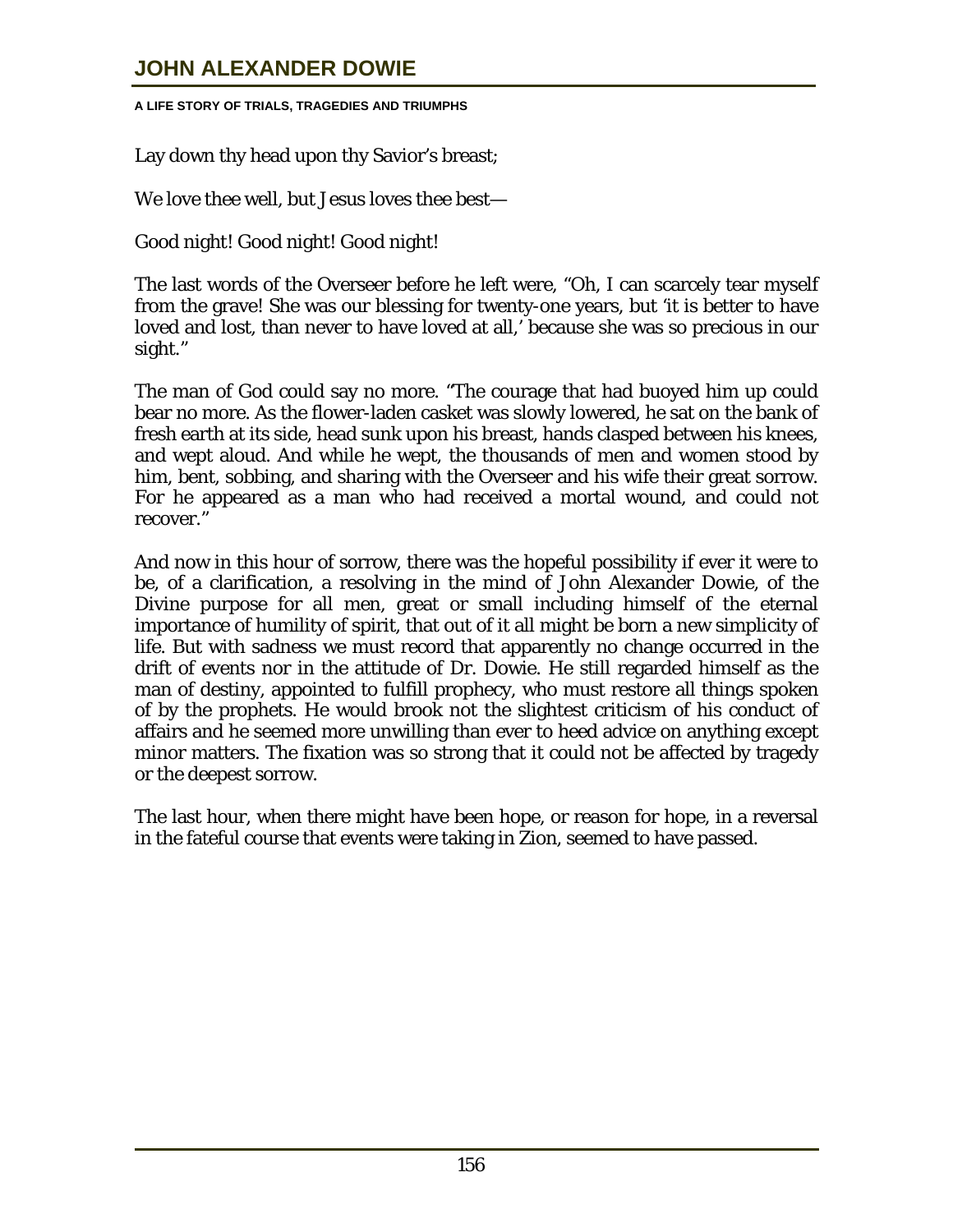**A LIFE STORY OF TRIALS, TRAGEDIES AND TRIUMPHS** 

## CHAPTER XXIX

#### THE NEW YORK VISITATION

EVENTS were now moving swiftly in the life of John Alexander Dowie. The few remaining years of his career were to be marked by a fast changing drama of developments. Though absolutely sincere in his beliefs, he no longer as in days before was the master of events, but rather the victim of them.

Strange as it might seem for a man who was handling so vast an enterprise, and who spoke as intellectually and brilliantly on almost every subject, the enemies of Dr. Dowie found him credulous and gullible. There was a definite reason for this. Since he was convinced that he was indeed Elijah the Restorer, and that through his ministry all churches in time, must fall in line with his program or be destroyed, he was on the alert for some signs of developments of this kind. So it came to pass that when the bishop of the Methodist Church for the Chicago district called him on the phone, he was all interest.

"Doctor," the bishop said, "I have long wished to see you and talk with you, but we are both busy men. Now, however, Dr. Buckley, who is editor of the New York CHRISTIAN WORLD, our leading denominational periodical, is here in my study. He also wishes to see you. Would you kindly consent to see us privately if we were to come to your office at once?"

Not realizing that only curiosity prompted the visit of these denominational leaders, Dr. Dowie granted the interview. Upon their arrival, the three pledged themselves not to make public anything that was said. However, at the close of the conversations, the General Overseer concluded that he had made a deep impression on these two leaders of Methodism. Believing that Dr. Buckley had become a friend of Zion, he some time later sent written word through a young reporter who was preparing an article on his work, that he would release Dr. Buckley from his pledge and that he might write whatever he desired. He did this, of course, believing that the editor of the CHRISTIAN WORLD would give a favorable introduction to the reporter's article. This was utter naiveness on Dr. Dowie's part, for immediately upon his Elijah Declaration, he lost forever the confidence of practically every religious leader in the country, not to speak of the astute Buckley, who had fought Dr. Dowie with his pen for many years. It was therefore a stunning blow when Dr. Dowie read the October issue of the CENTURY MAGAZINE which carried a most unfavorable account of his activities. But he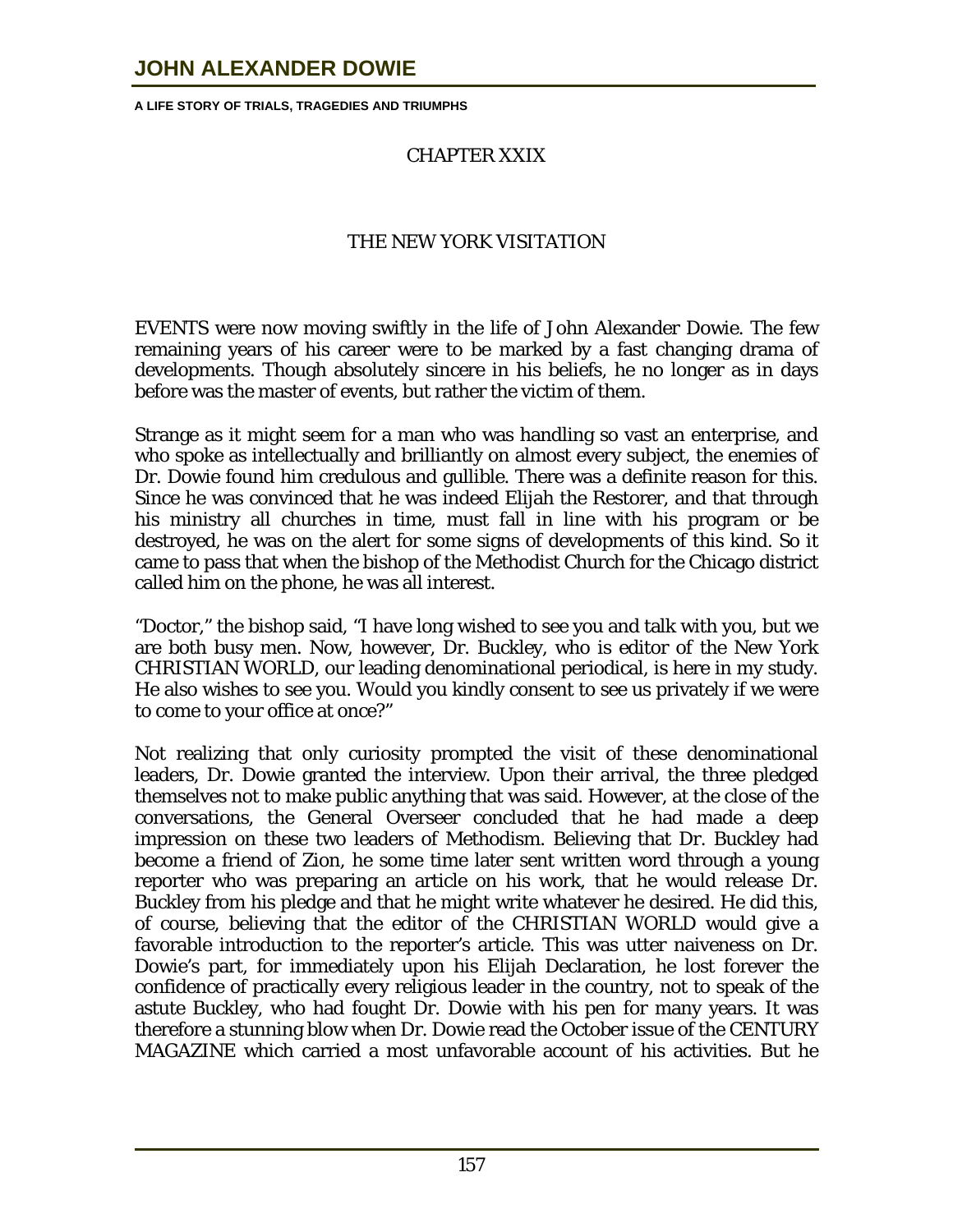**A LIFE STORY OF TRIALS, TRAGEDIES AND TRIUMPHS** 

received his worst shock when he noted the introduction that been written by the pen of Dr. Buckley which included the following words:

"Reason must first be paralyzed, faith drugged; and this done, it would still seem too large and abnormal a conception for open-month credulity to believe that the Christ of the New Testament should choose the evolver and center of such a flamboyant mixture of flesh and spirit to be the Restorer and His special forerunner. If Dowie believes it, he is in the moonlit borderland of insanity where large movements of limited duration have sometimes originated. If he believes it not, he is but another imposter."

When Dr. Dowie read this article and realized that Buckley's friendliness was only feigned, and that he had been duped by him, he was exceedingly angry. Indignation because of such an attack would perhaps be the reaction of a normal person, but the result that developed from Dowie's reading that simple paragraph, was so out of proportion to the cause, that it could be classified in the realms of the bizarre. For during those moments of exasperation for the way he had been fooled, a strange plan was born in the mind of the man who governed the destinies of Zion. He would go to New York City, taking the thousands of his faithful Zion members with him. There, before a vast assembled audience, he would properly reply to Dr. Buckley for his act of folly! He would make him an object lesson to all—he would show that no one could attack the Restorer with impunity. He would also demonstrate to the world the soundness of his mind and his mental capacity. Under these circumstances was the plan for the great New York visitation born.

How different was John Alexander Dowie the founder of Zion City, and the Dowie of Australia who, on an occasion after he had been persistently assailed by many, could testify that only once did he make a public reply to his critics—yet in the end, triumphed with a ministry that stirred that southern continent! But decisions were no longer made as in those days when he spent many hours waiting on God. One thing dominated his mind after the attack by Dr. Buckley—an implacable desire for personal vindication.

John Alexander Dowie was always a man of action. The whole plan of the visitation developed swiftly in his mind. He would charter several trains, and with his Restoration Host, would go to New York City. There he would rent Madison Square Garden. The venture would cost a quarter of a million dollars, but that, he felt, was only a minor consideration in view of the objectives he hoped to achieve. In New York City he would be able to show to the world how great Zion was. When he was through, people would show a new respect for his Restoration Program. And he would not forget, while in the great city, to take the "deceiver," Buckley, apart and make him a public example.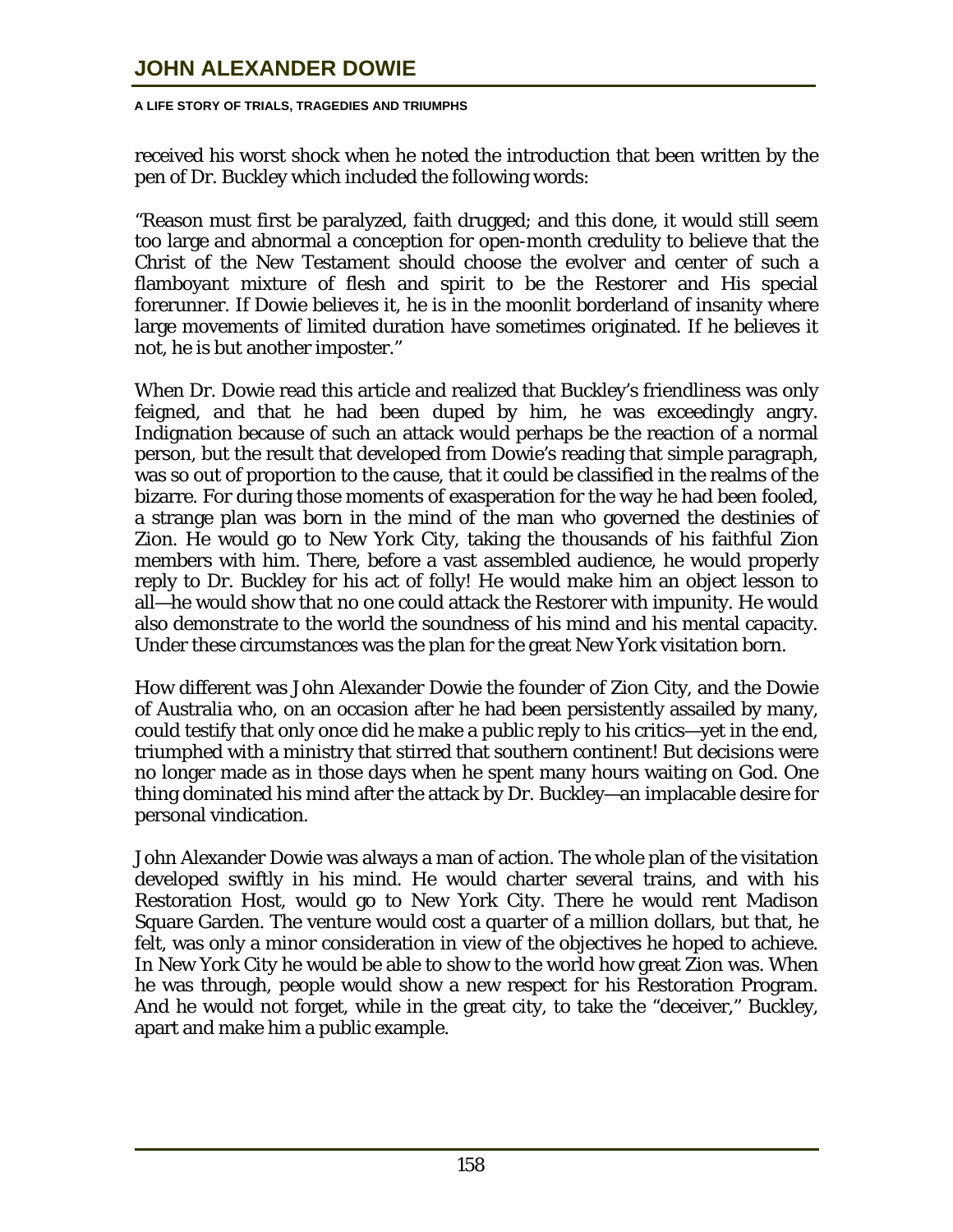**A LIFE STORY OF TRIALS, TRAGEDIES AND TRIUMPHS** 

In this spirit Dr. Dowie began laying plans for the Visitation. The Seventies which had been organized for over a period of four years were disbanded. In their place he organized the Zion Restoration Host. Those who became members took the following solemn vow:

"I VOW in the name of God, my Father, and of Jesus Christ, His Son and My Savior, and of the Holy Ghost, who proceeds from the Father and the Son, that I will be a faithful member of the Zion Restoration Host, organized at the Shiloh Tabernacle in the city of Zion, on Lord's Day, September twenty-first, nineteen hundred and two, and I declare that I recognize John Alexander Dowie, General Overseer of the Christian Catholic Church in Zion, of which I am a member, in his threefold prophetic office, as Messenger of the Covenant, the Prophet foretold by Moses, and Elijah the Restorer.

"I promise to the full extent of my power to obey all rightful orders issued by him directly or by his properly appointed officers, and to proceed to any part of the world, wherever he shall direct, as a member of Zion Restoration Host, and that all family ties and obligations and all relations to all human government shall be held subordinate to this Vow, this Declaration, and this Promise.

"This I make in the presence of God and of all the visible and invisible witnesses."

During the summer of 1903, plans for the New York Visitation moved along at rapid pace. Eight trains were chartered for the trip which was scheduled for October and was to last for two weeks. The round trip fare per person was only fifteen dollars, and pressure was put on every member of the Zion Restoration Host to go. Zion Guard was organized into a regiment and the great choir was drilled and prepared for their part in the undertaking.

Then on Thursday, October 15, 1903, the eight trains departed from Chicago, each going by a different route, but all meeting the following morning in New York City. The story of the Visitation was good copy for the newspapers over the country. Each one was carrying minute details of this strange expedition. No religious mass movement of its size and scope had taken place since the Crusades, and in New York City, shrewd and sophisticated reporters prepared lengthy reports for their respective papers. With few exceptions these reports appearing in the newspapers were unfriendly, and some were filled with ridicule and derision, which of course caused Dr. Dowie to be in a most unhappy frame of mind.

Sunday afternoon, Dr. Dowie was scheduled to preach his first sermon in New York. Long before the hour, Madison Square Garden was jammed and the streets outside were thronged with uncounted thousands more. The Zion City Band played while the crowd was being seated. After this the great white-robed choir marched in, and then the three thousand members of the Restoration Host—an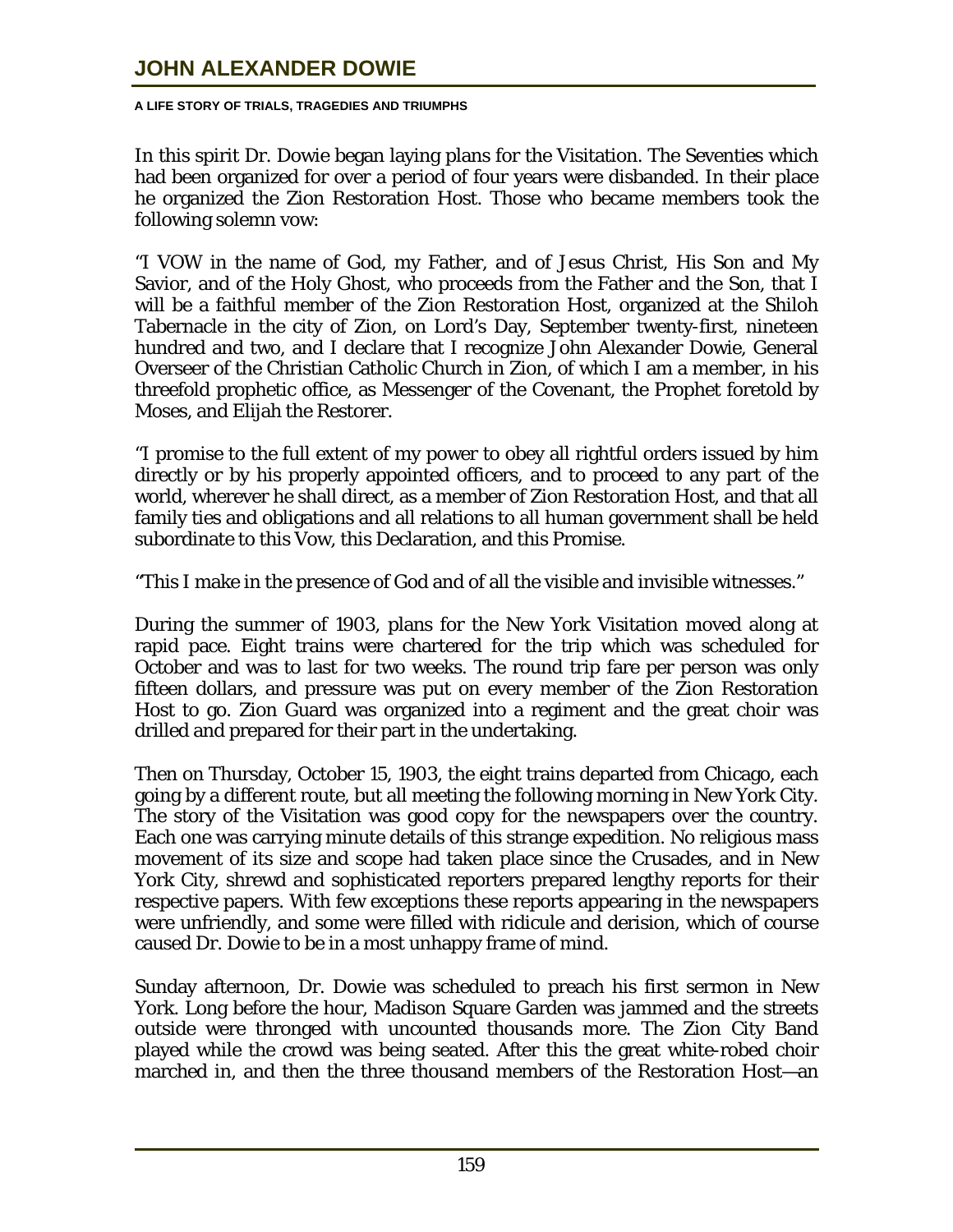**A LIFE STORY OF TRIALS, TRAGEDIES AND TRIUMPHS** 

imposing spectacle—took their places. The seating of the Host was the cue for the singing to begin.

It was a moving scene. The great audience inside the auditorium watched with solemn interest as the service progressed. Finally, it came time for John Alexander Dowie to take his place at the pulpit. He walked forward and surveyed the vast audience before him. It appeared to him that he had laid his plans well—the hour that he had been waiting for nearly a year, had struck. But he was soon to discover someone else laid plans, too. The scheme of these planners was simple and effective. At a pre-arranged moment, a few persons at strategic places got up and began conspicuously to make their way to the exits. Then more left and after them, still others. Dr. Dowie could not help notice it and it confused him. He shouted for them to stop, but a steady trickle of people kept leaving. Anyone experienced with crowds knows what this means. The suggestion received by the audience had a chain reaction effect. Dr. Dowie saw his hold on the audience was being lost. Frivolous and mischievous persons, who had no part in the original scheme, were now joining the march to the doors. Though Dr. Dowie shouted at the guards to stop all that were leaving, it was impossible for them to check the tide, and the exodus continued. Before it stopped, several thousand people had left the building.

The battery of newspapermen and other writers who had been given choice seats were busily taking notes. Dr. Dowie, veteran in handling audiences, knew something had happened in this first crucial service that would affect the impressiveness of the entire visitation. Baffled, he preached as best as he could, but everyone realized that something had gone wrong. The Restoration Host looked on with embarrassment, but was powerless to help the situation.

Another strange happening took place during the New York Visitation. The NEW YORK WORLD published a series of letters that had been obtained from Dr. Dowie's father, which had been written by his son. In those letters Dr. Dowie repudiated kinship with his father, declaring that the pretended relationship was false. Actually, John Alexander Dowie looked so much like his father that people often mistook them, one for another. Never again did his father, a genial old man, ever set foot in his son's home. Dr. Dowie spent an evening of the Restoration Visit giving his side of the story. Many a person was heartsick that night. They thought of the John Alexander Dowie during the days when he was in Chicago and when his ministry caused multitudes to marvel and give praise to God for His great works. Now the opportunity to do good in an audience of many thousands in New York City, was slipping away while Dr. Dowie occupied his time with such things as defending his position in his break with his old father. Truly, it was not the same Dowie of the years before.

The writer's mother was one of the thousands who went to New York City. She enjoyed the exhilarating effect of the trip, but her memory of the Visitation was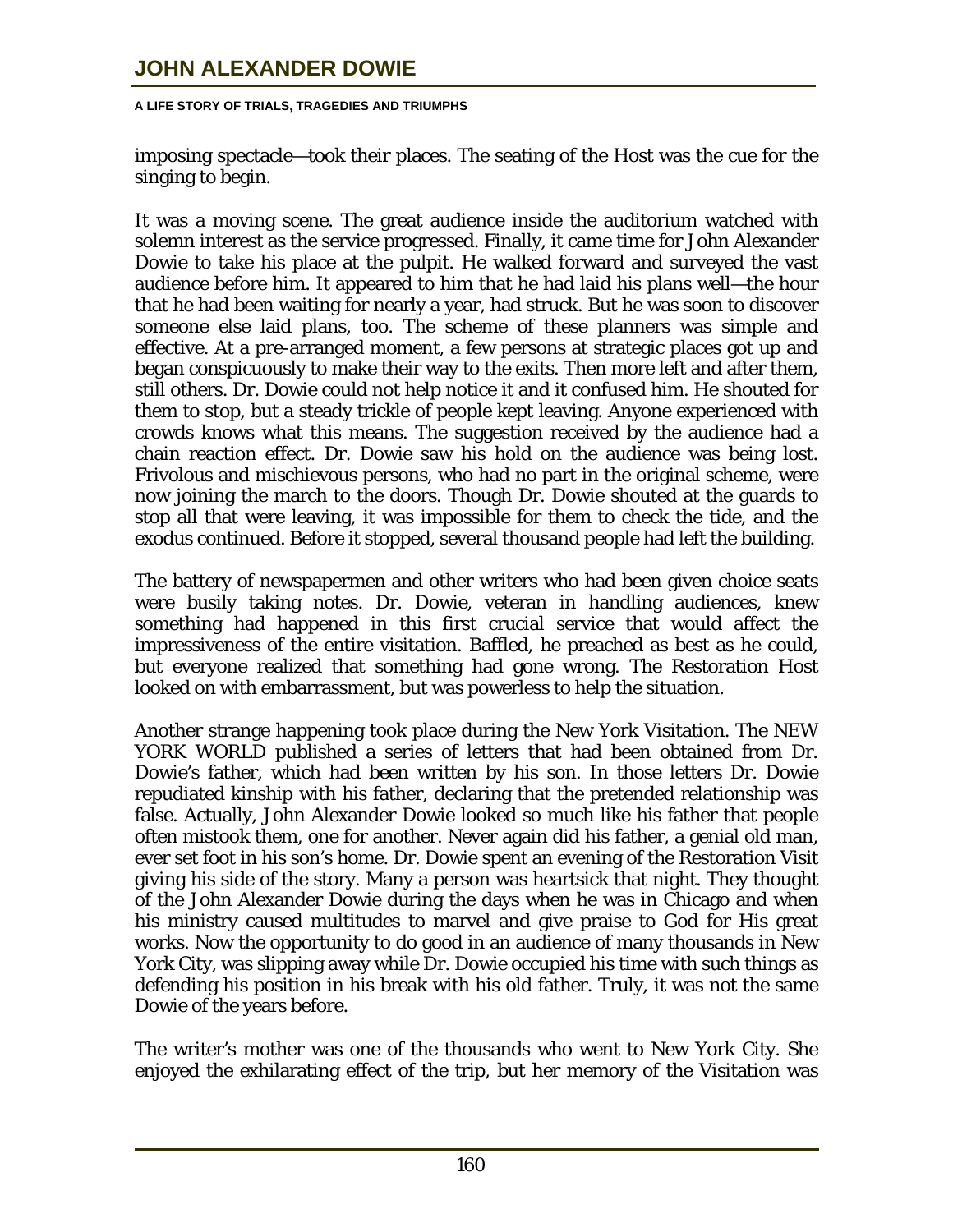**A LIFE STORY OF TRIALS, TRAGEDIES AND TRIUMPHS** 

that in many respects it seemed disappointing. The articles in the newspapers, the exodus in the first service, Dr. Dowie's controversy with his father, his sermons against Dr. Buckley and others, riots on some nights by medical students, seemed to throw a cloud over the meetings. As far as could be seen, the results were disproportionate in consideration of the tremendous effort that had been put forth. Certainly there was little evidence to show that New York City had been greatly affected either for good or bad by the visitation.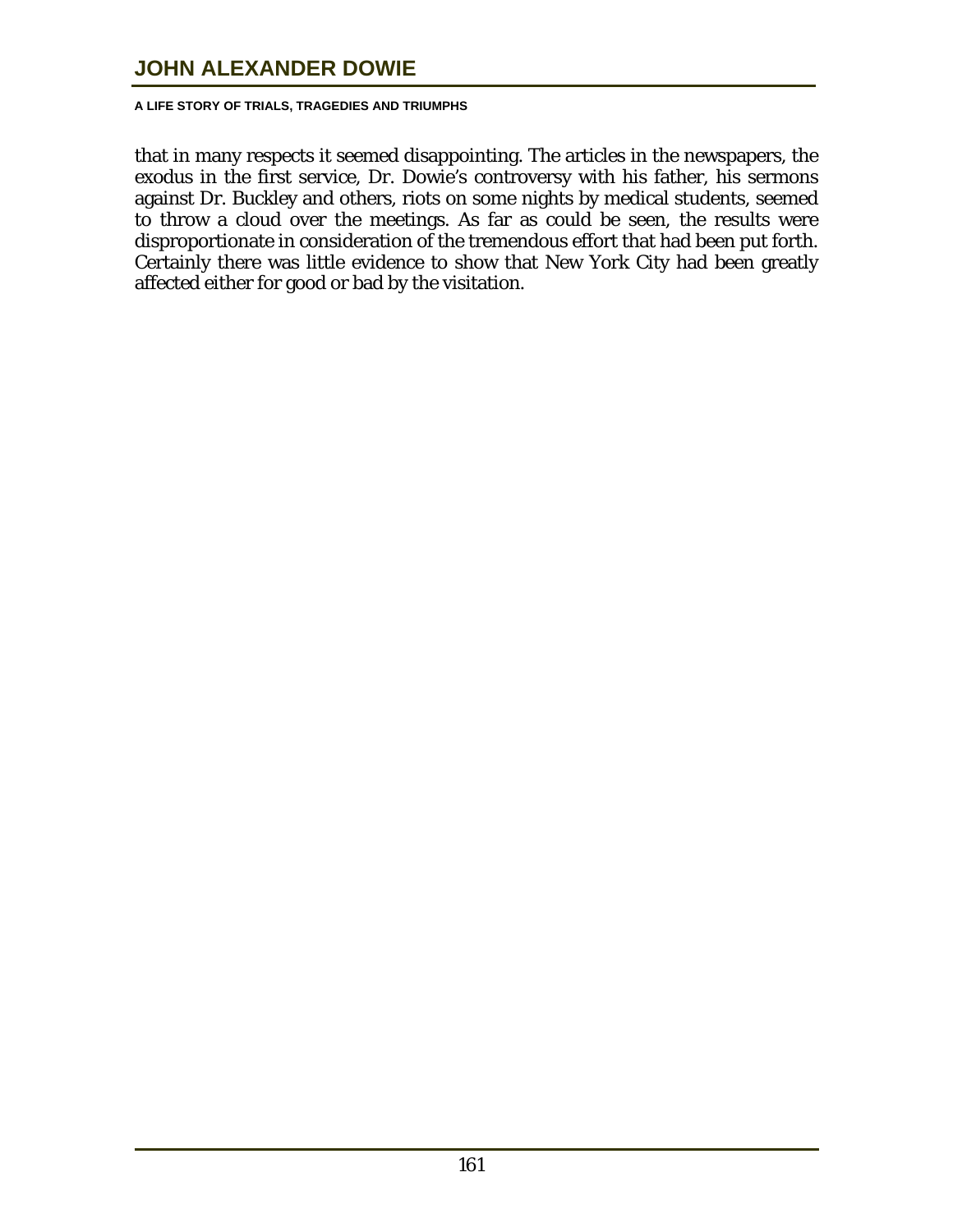**A LIFE STORY OF TRIALS, TRAGEDIES AND TRIUMPHS** 

## CHAPTER XXX

#### ROUND-THE-WORLD TOUR

ON January 1, 1904, Dr. Dowie with a party of several of his associates boarded a private car at Zion City station, to begin the long planned round-the-world tour. They went by way of San Antonio, and while in Texas, Dr. Dowie looked over several large tracts of land which he contemplated buying - another one of his numerous projects. From there the party went on to Los Angeles.

Reporters boarded the train at Pomona. They informed the party that a severe drought had come to Southern California, and no rain had fallen for eighth months. The reporters pointed out that "Elijah of old prayed for rain after three and a half years of drought and his prayer was answered. Wouldn't the Elijah of this day pray for rain after only eight months of dry spell?" Dr. Dowie gave them no answer except to send word that "he did not reveal his plans to the press".

Arthur Newcomb, who as Dr. Dowie's associate editor, was a member of the party gives this colorful picture of the event which followed:

"During all this week the newspapers kept challenging Dr. Dowie to pray for rain some seriously, others humorously.

"Hazard's Pavilion was crowded at three o'clock on that Sunday afternoon. The day was warm. California's sun blazed down upon the scene from a sky upon which no cloud appeared. Outside, dry and dusty eucalyptus leaves rattled in a scorching Santa Ana wind. Inside, one could feel tension in the audience. 'Will he dare pray for rain? The newspapers have put him in a hole. If he does and no rain come, then he's not Elijah. If he doesn't, then he's afraid to — and that's almost worse.'

"At last the preacher dropped on his knees behind the pulpit. Never before had an audience followed his prayers with more strained attention.

"In its early sentences the General Overseer's prayer was calmly, majestically eloquent. As the strong rasping voice went on, there was rhythm, beauty, earnestness, but always serenity. Dr. Dowie never ranted or became hysterical when he prayed. The great audience sat almost breathless. At last he came to 'this great and beautiful city, so happily situated between the mountains and the sea.' The assembled multitude leaned forward, hanging on every word.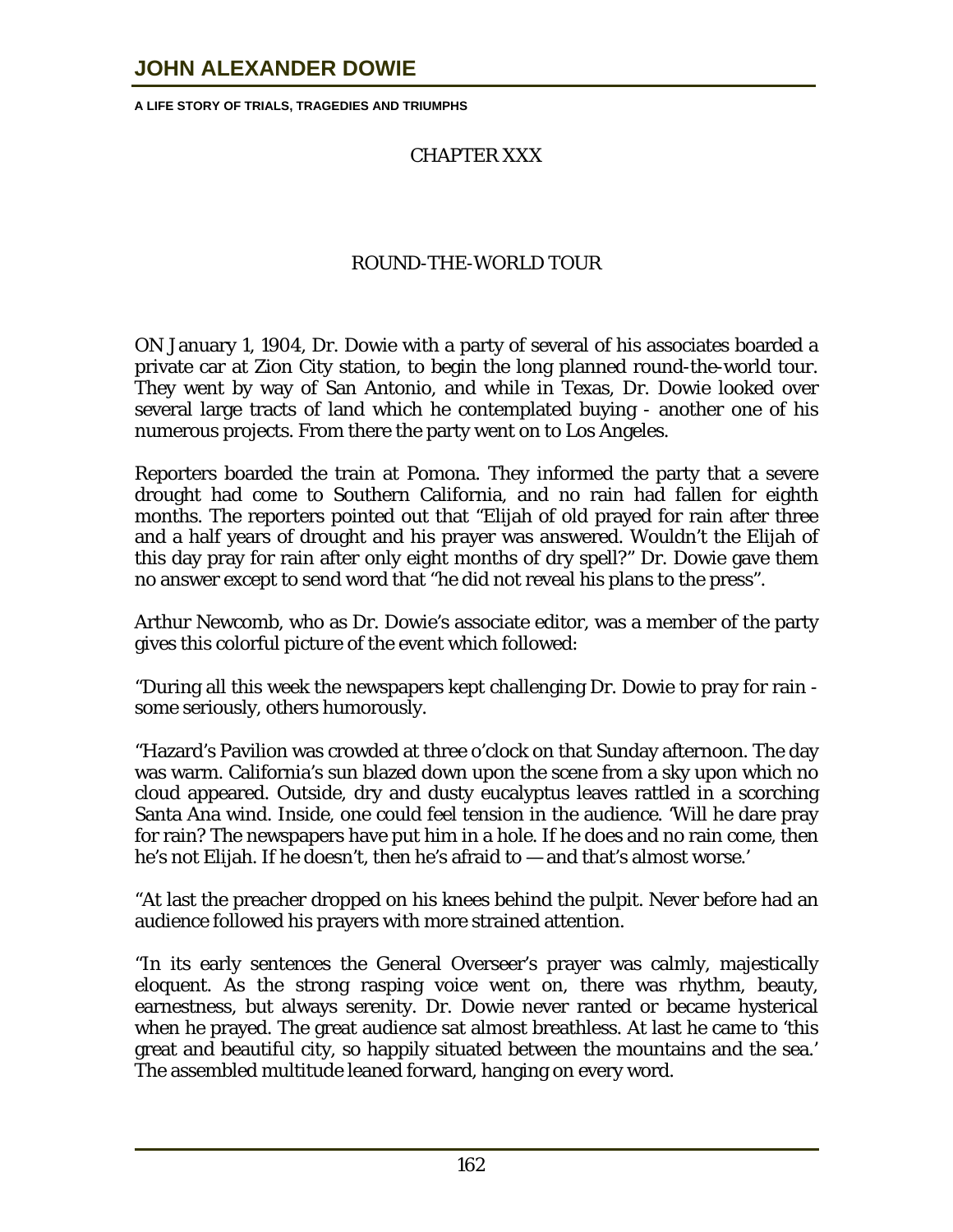**A LIFE STORY OF TRIALS, TRAGEDIES AND TRIUMPHS** 

"But, God, our Father, we have seen the distress of this land, which Thou has made so fair and fruitful. Look upon it now in Thy Mercy and send rain— Thy refreshing, life-giving rain—as Thou didst send the rain upon Israel in that day when Thy servant, Elijah the Prophet, bowed himself before Thee on Mount Carmel and besought Thy Divine favor. Hear and answer the prayer of Thy servant, O God, that this people may know that Thou art God and that he who speaks to Thee is sent in the spirit and power of Elijah to turn the hearts of the children to the fathers and the hearts of the fathers to their children, lest Thou come and smite the earth with a curse.'

"Over the audience there swept a sibilant, rustling wave of sound like sudden rushing of wind through a wood. They had come for sport—now they were a little awed and more than a little uncomfortable. Here was simple faith and courage they could not understand and they were afraid.

"The General Overseer finished his prayer and the services went on. He preached with more than usual fire. Whether the people believed all he said or not, they were impressed, deeply attentive.

"As his sermon drew to its close the great pavilion began to grow dark. Windows which had been bright with sunshine were now gray. The hot, dry Santa Ana wind was felt no more. Sounds died away and there was fear in the stillness. People looked at one another with wonder and awe.

"Suddenly the General Overseer stopped, calling as always for a rising profession. Apparently every one rose and many repeated after him the prayer of consecration. He called upon them to sing one stanza of a hymn. When they had sung it, he pronounced the benediction, then said, 'Get to your homes quickly, for there is sound of abundance of rain.'

"But he was too late.

"Just as the multitude turned to go, rain descended in torrents."

From Los Angeles the party went on to San Francisco, where two services were conducted in a theater. Then as had been planned the party embarked on an ocean liner that carried them through the Golden Gate and westward on the long journey to Australia, via Honolulu, and Auckland, New Zealand. Arriving in Australia, the party was received by Wilbur Glenn Voliva, who had been placed in charge of the Zion work in that country. Overseer Voliva was one of Dr. Dowie's outstanding ministers and his labors had borne considerable fruit during the four years of his residence there. In anticipation of the visit, he had made arrangements for Dr. Dowie's engagements in several of the larger cities of Australia.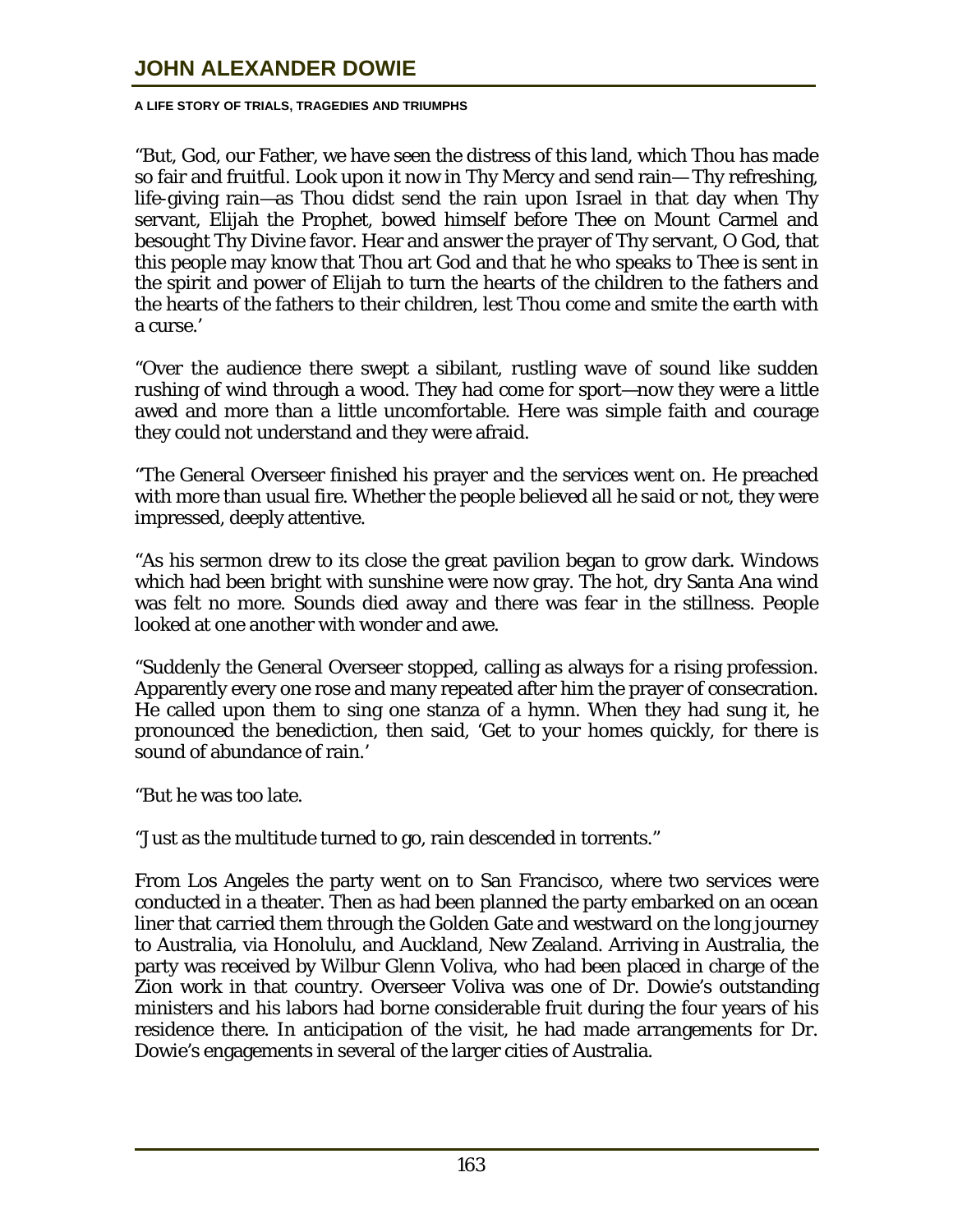**A LIFE STORY OF TRIALS, TRAGEDIES AND TRIUMPHS** 

John Alexander Dowie preached a week in Sydney and then went to Melbourne. After fulfilling several engagements there, the General Overseer and his associates went on to Adelaide - -his old home town. It was while in this city that Dr. Dowie ran into real trouble. One afternoon while speaking in the Town Hall, hoodlums in the audience started to make trouble. Becoming bolder as the service progressed they began hurling song books and other articles at the speaker. Three times they rushed him, but each time the advance melted just before it reached the platform. The mob which had gathered outside now began rioting, yelling and throwing stones at the windows, shattering the panes and causing glass to fly in all directions.

The chief of police sent word to Dr. Dowie that he had better get out while he could, as the unruly mob was getting out of hand. Realizing now that there was actual danger, the party slipped through the rear door and into a waiting carriage which was guarded by the police. The coachman cracked the whip and shouted to the horses as they leaped forward. The iron portals of the gate were opened just in time as the horses galloped madly through, and the snarling cursing mob cringed back to escape being trampled on. Ruffians in the foreword part of the crowd hurled brick-bats and cobblestones after the coach as it careened drunkenly from one side of the street to the other. It soon righted itself, however, and in a moment outdistanced the pursuers. All escaped injury except the coachman who suffered a painful though not serious injury from a flying missile.

It might have been supposed that after this harrowing incident, the General Overseer would have learned caution, but apparently not. During the next afternoon service while speaking on the Coming Age, he chanced to make this statement:

"The kings of this earth who now rule in unrighteousness will have to take a back seat, and some of them mighty low down. King Edward will have to step down from his throne. He cannot rule under the King of kings. Everybody knows he has no religion to spare."

There was an angry interruption. Dr. Dowie told the interrupter to sit down. "You be still or I will say more. I will take no dictation from you or anyone else, but God Almighty as to what I will or will not say."

That afternoon the newspapers blazed with the headlines, "Dowie Vilifies the King". Before long, reports came that mobs were forming "to string Dr. Dowie up". It was soon discovered that the rumors were not empty threats, and indeed, the lives of other members of the party were also in danger. So great was the hostility that had been aroused that it was suicide to attempt any more services in Adelaide. Dr. Dowie, nevertheless, stubbornly determined to continue his engagements, and no doubt would have, had not indignant authorities sent a peremptory notice that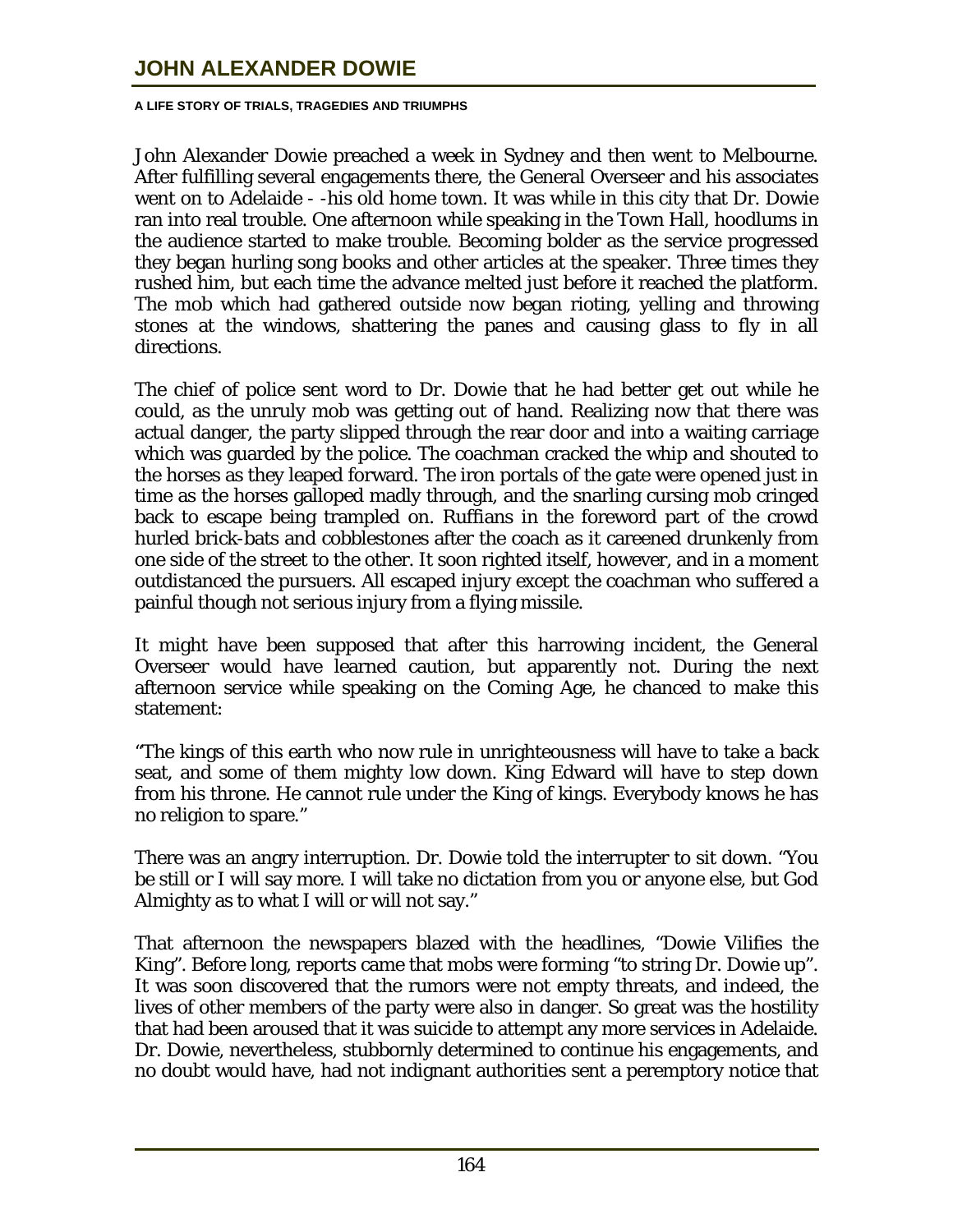**A LIFE STORY OF TRIALS, TRAGEDIES AND TRIUMPHS** 

leases on all buildings were cancelled. This decree which was found to be irreversible, wrote "finis" on further meetings in the country. Incidentally, the General Oversee was required to pay twenty pounds for damages for the broken windows in the Town Hall which had been destroyed by the mob.

The party engaged passage on the liner MONGOLIA which was scheduled to leave Australia, April 7. Embarking from Adelaide, the next month was spent on the long trip to Europe, the ship docking at Marseilles, May 7, having spent just thirty days on the high seas.

Actually, the rest of the trip was not much more than a sightseeing tour. Dr. Dowie required the services of interpreters, and his audiences were small. In Germany he hoped to have an audience with the Kaiser, but in this expectation he was disappointed. He spoke two nights in a Berlin Auditorium while police reporters were present to take down, in shorthand, everything that he said.

Reports of his words against the British King spoken at Adelaide had, of course, reached London and had been published in the newspapers. As a result when he arrived in London, Dr. Dowie was turned away from one hotel after another, and finally, was obliged to find quarters in a suburban flat. He conducted one service in Zion Tabernacle on Euston Road, during which time a mob gathered outside and threatened "to hang him up". The General Overseer escaped at last in the darkness by the aid of a disguise.

Resentment against Dr. Dowie in London had reached such a pitch that it was useless for him to stay longer in England. But it was two weeks before sailing time of the LUCANIA, on which the party had engaged passage. Because of the inflamed feeling of the populace against him he found it expedient to leave London and wait at Boulogne, France. It was a relief to the members of the party when all were safely aboard the LUCANIA on the day she lifted anchor for America. The ship, however, was no sooner out to sea than it ran into a storm that lasted for four days. Eventually the lashing gales abated and heavy rolling seas smoothed out for pleasant sailing during the balance of the trip.

On June 30, 1904, Dr. Dowie and his party arrived back in Zion City, having been gone exactly six months. Most of the population were waiting and cheering at the station. The band played, the choir sang, and everybody marched to the new, white-painted arch at the corner of Shiloh Boulevard and Elijah Avenue. It was beautiful weather, although on account of the long drought, the crops had been seriously affected. The people had been anxiously hoping for rain, and now that the General Overseer had returned, they expectantly looked for him to pray for rain as he had done in Southern California when, as a result of his prayers, the protracted drought was broken.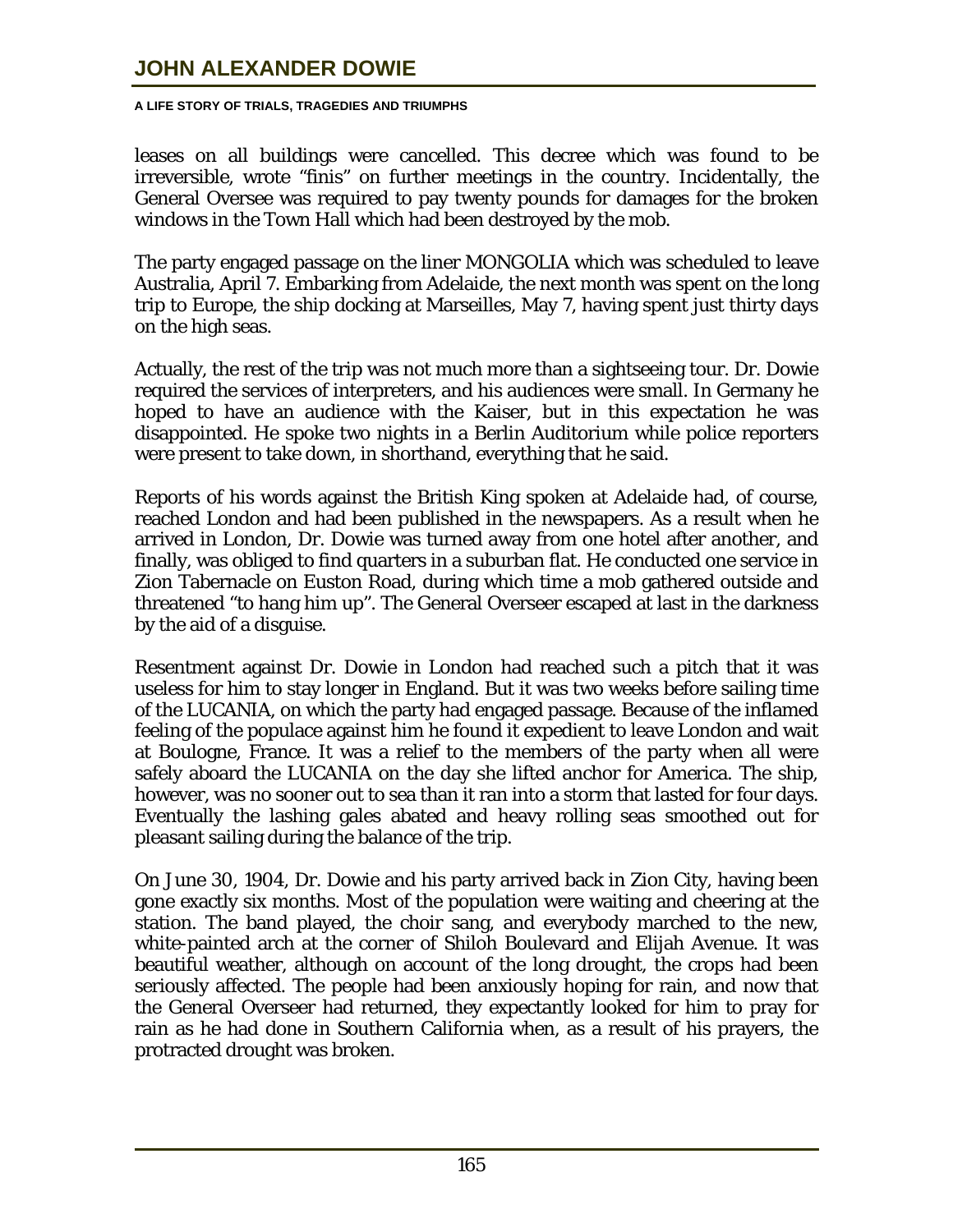**A LIFE STORY OF TRIALS, TRAGEDIES AND TRIUMPHS** 

Dr. Dowie was in high humor, and in his address said, "God has answered prayer and sent this glorious sunshine. But I have heard requests of many people here, and have prayed that His reviving and refreshing rain may follow."

He spoke about twenty minutes and then several other members of the party and the elders said a few words. But in the meantime, heavy clouds had spread across the sky. Before the people realized it, large drops of rain were falling. Minutes later a cloudburst was descending upon the city which drenched the town and surrounding countryside with water.

Actually it seemed when John Alexander Dowie looked to God for a manifestation of His power, the answer came almost invariably in a miraculous manner. Alas, that so much of his time and energy was given to secular enterprises, in plans for new business projects for the defending of his claims as prophet of the restoration, instead of to the preaching and ministering of the great gospel of deliverance, which had been committed to him. It is perhaps an academic question as what Dr. Dowie might have accomplished had his ministry continued in its original simple lines. It could hardly be denied that it would have become the greatest ministry of centuries.

Right now, however, his mind was not on the ministry of healing. He was exercised with plans for the creation of an apostolate, and the declaration of himself as the First Apostle. Less than three months later, he did this very thing. If he could have only realized that for him, how rapidly time was running out....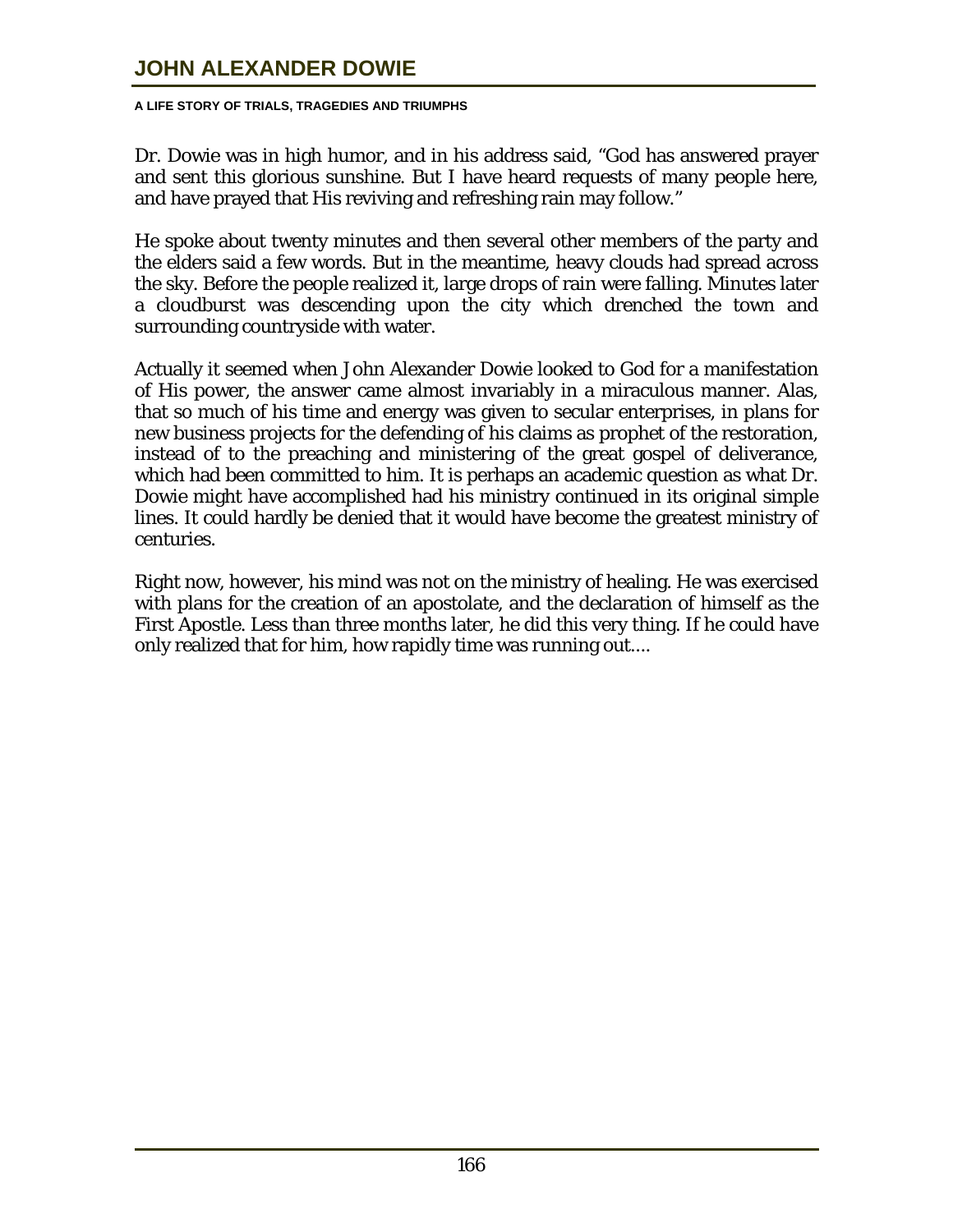**A LIFE STORY OF TRIALS, TRAGEDIES AND TRIUMPHS** 

## CHAPTER XXXI

## THE FIRST APOSTLE

AT the time that the Christian Catholic Church was organized, Dr. Dowie discussed at some length what of the Apostolic Office. He had remarked that as he did not have all the gifts of the Spirit he did not believe that he was qualified to be an apostle. He further added that he believed an apostle must have an unusual measure of humility—more than he believed that he possessed.

Several years later when he made the Declaration that he was Elijah the Restorer, he changed his viewpoint concerning his qualifications. As Messenger of the Restoration, he believed that he was not only an apostle, but the First Apostle. Thus it was that some eight years after organization of his church, John Alexander Dowie stood in Shiloh Tabernacle and publicly assumed that office. At that time he made the following proclamation:

"I declare in the name of the Lord Jesus Christ, in the power of the Holy Spirit, in accordance with the Will of God our Heavenly Father, that I am, in these Times of Restoration of all things, the First Apostle of the Lord Jesus Christ, in the Christian Catholic Apostolic Church in Zion."

After the Declaration had been made before a large assembled audience, he addressed the Restoration Host with the question, "Do you accept me?" The Host replied, "Yes." He then remarked that because of excessive toil, he had become weary in body, and had decided to take some time for rest in preparation for work that the Apostolic Declaration made necessary. This he explained included among other things the bringing of the entire apostolate into existence. Actually, instead of taking rest, his attention became diverted into making plans for a Zion Plantation paradise in Mexico.

Though many of the congregation had been prepared to accept the Apostolic Office, they were not a little startled when Dr. Dowie appeared on the platform, clothed in a priestly robe of many colors, similar to the robe of the High Priest of the ancient theocracy. The robe was elaborately embroidered with a satin miter emblazoned with gold. Standing before the Restoration Host he made the following proclamation: "Clothed by God with Apostolic and Prophetic authority, I now have the right to speak as the instructor of the nations."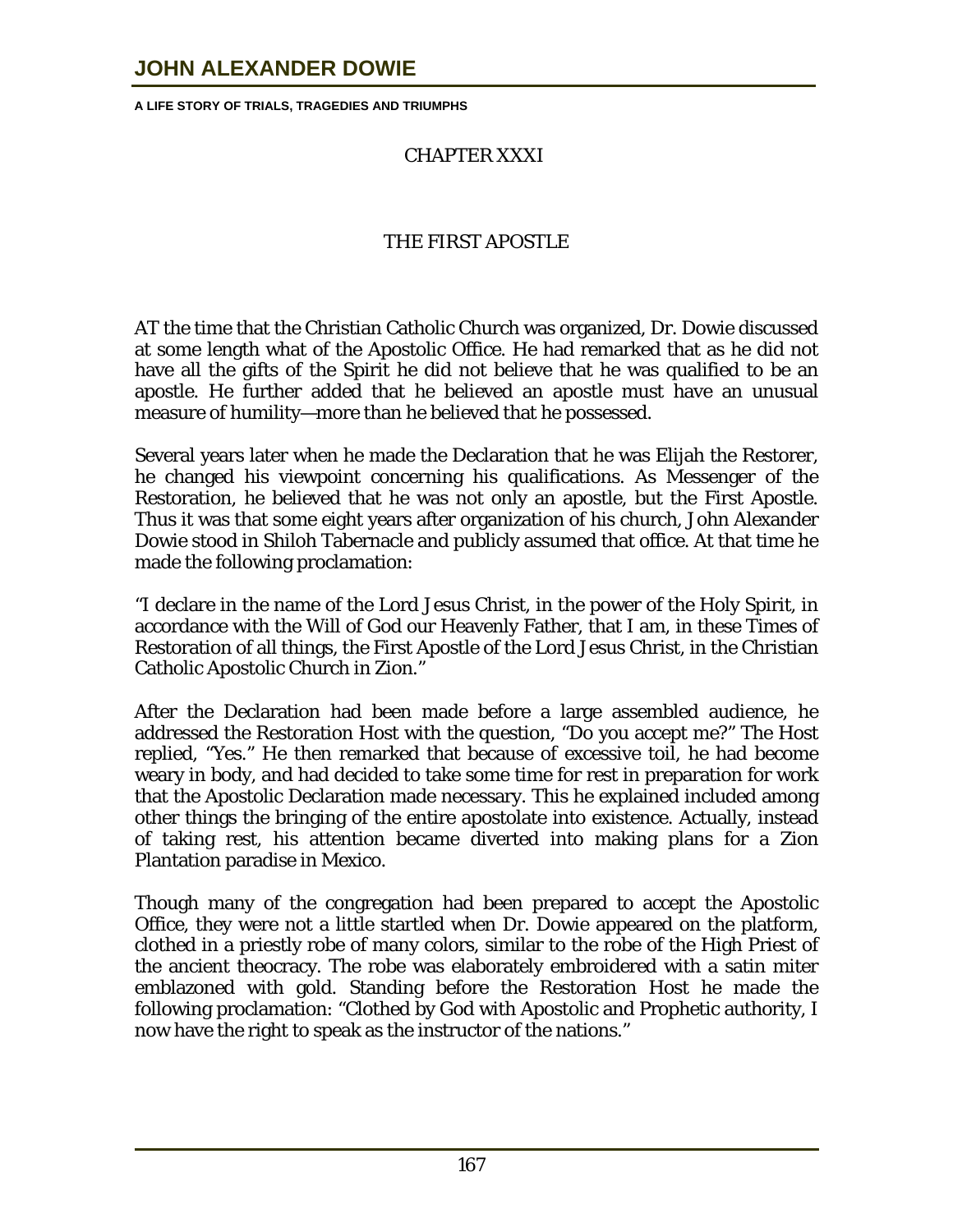#### **A LIFE STORY OF TRIALS, TRAGEDIES AND TRIUMPHS**

Few who heard the First Apostle speak that day doubted his sincerity, as he said: "I would rather be killed now, and be clothed in my grave clothes before three o'clock this afternoon, than walk up here in my Apostolic robes, if I am not God's First Apostle, in these times of Restoration. I would rather my life should end now than I should take a step that God would not approve. I have no desire to take it for my part."

In the weeks following the Declaration, Dr. Dowie ran a series of special Apostolic messages in the LEAVES OF HEALING, signing each of the letters with the name, JOHN ALEXANDER, FIRST APOSTLE. Thus he repudiated the name Dowie, which he claimed did not belong to him.

Instead of taking the rest which he had promised himself, Dr. Dowie, shortly after this Declaration, became deeply interested in a business venture in Mexico. With a large party accompanying him, he made the journey southward to look over land for his long-talked-of Zion Plantation Paradise. He was received in state by President Porfiro Diaz, who was interested in the development of Mexico's vast uncultivated areas. Dr. Dowie also met and conversed with a number of other high government officials who no doubt were impressed by his ability to talk in large figures. Returning to Zion, the First Apostle spoke enthusiastically of securing millions of acres in Tamaulipas, Mexico. He promoted the sale of Paradise Plantation stock for the purpose of securing money for the immediate purchase of the land. Practically every one in Zion, however, believed the project was ill-timed, to say the least. It would require millions of dollars of investment, and those in the "know" realized that Zion's finances were not only in a precarious condition, but were fast approaching a crisis. Though the people were not fully aware of the true state of things, nevertheless they sensed that all was not well, and there was little enthusiasm shown in the project. It was evident that the day when John Alexander Dowie could float a new loan and secure a flood of investments was over. But he was not discouraged. Did not God send him to restore all things? Then surely he must not let the lack of a few hundred thousand dollars keep him from doing the things he believed should be done. Some day when the Mexican project would be consummated, millions in that southern country would rise up and call him blessed. He looked upon the Zion City Bank as his own personal bank, and as long as there was any cash in it, why should he not put it to work? He was certain that in a short time, money would come in above what would be needed and to spare. He therefore decided that he must be firm in not listening to those who sought to plead caution. Thus he continued to press his plans for the Zion Plantation Paradise.

But as September, 1905, drew nigh, an event was about to take place that was to bring a swift conclusion to further plans and dreams of John Alexander Dowie. On the 24th of that month which was a Sunday, Dr. Dowie entered the pulpit of Shiloh Tabernacle to preach his farewell message before going South again to further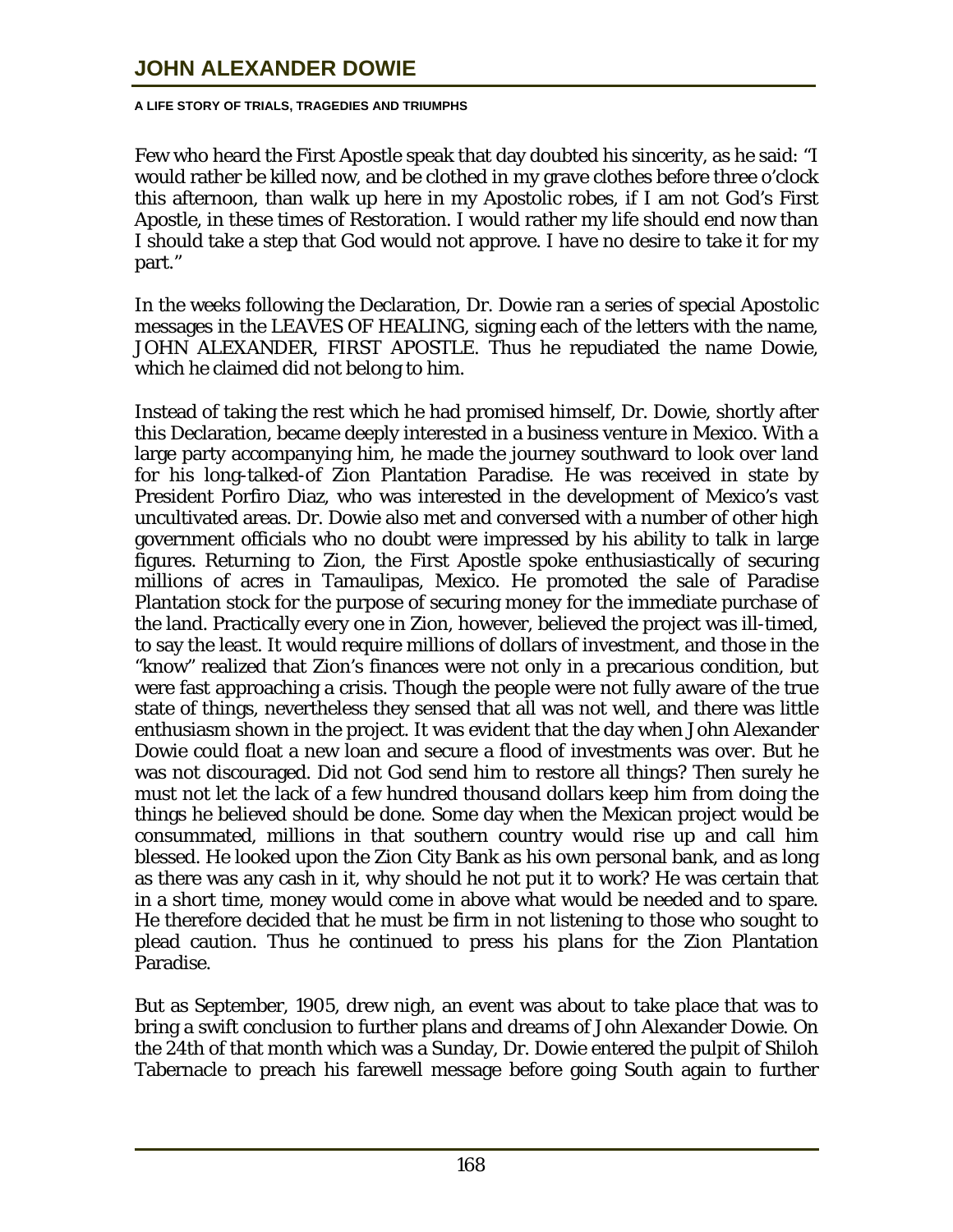**A LIFE STORY OF TRIALS, TRAGEDIES AND TRIUMPHS** 

make arrangements for the Zion Paradise Plantation Project. Though he did not know it, that day was to be a fateful day in the life of the man who, just one year before, had declared himself the First Apostle of the Christian Catholic Church.

Arthur Newcomb in his book, DOWIE ANOINTED OF THE LORD, tells the story of what happened that afternoon:

"IT was the last Sunday afternoon in September. Mellow, golden sunshine flooded Zion City's tree-crowned hill.

"Solemnly a long procession marched around the square of tawny grass which, more than five years before, had been consecrated to Zion Temple.

"Proudly the erect, gray-bearded figure stood at the entrance of Shiloh Tabernacle and reviewed them as they entered.

"In every direction from his place of vantage he looked upon the solid material into which these people, in obedience to him, had wrought the stuff of his dreams. He held title to every foot of land his eyes surveyed. Surely, on this second anniversary of the organization of Zion Restoration Host he might be forgiven a smile of quiet triumph at what he had accomplished in the twelve short years since, an itinerant and all but penniless evangelist, he had built his Little Wooden Hut at the gates of the World's Fair.

## **The overseers passed gravely into the Tabernacle.**

"With one last look upon the city, he turned and followed them. When at last he stepped upon the high platform there was a hush. He stood, robed in splendor, prophetic, apostolic, majestic. All eyes were upon him, all ears awaited his utterance. He knew his people. They had never failed him. Step by step he had led them from acceptance of him as a simple, earnest preacher of the plain old-time religion, until today they looked upon him as one who came in fulfillment of a divine plan foretold by prophets, from Moses to Malachi, and even by Christ Himself. Which of his dreams for future triumphs could be impossible with such a people behind him?

"His queer, rasping voice filled the Tabernacle, opening Zion's now elaborate and impressive ritual. This consummated, he began his sermon.

"It was magnificent.

"His sermon ended, the First Apostle retired. A table for the sacrament of the Lord's Supper was prepared.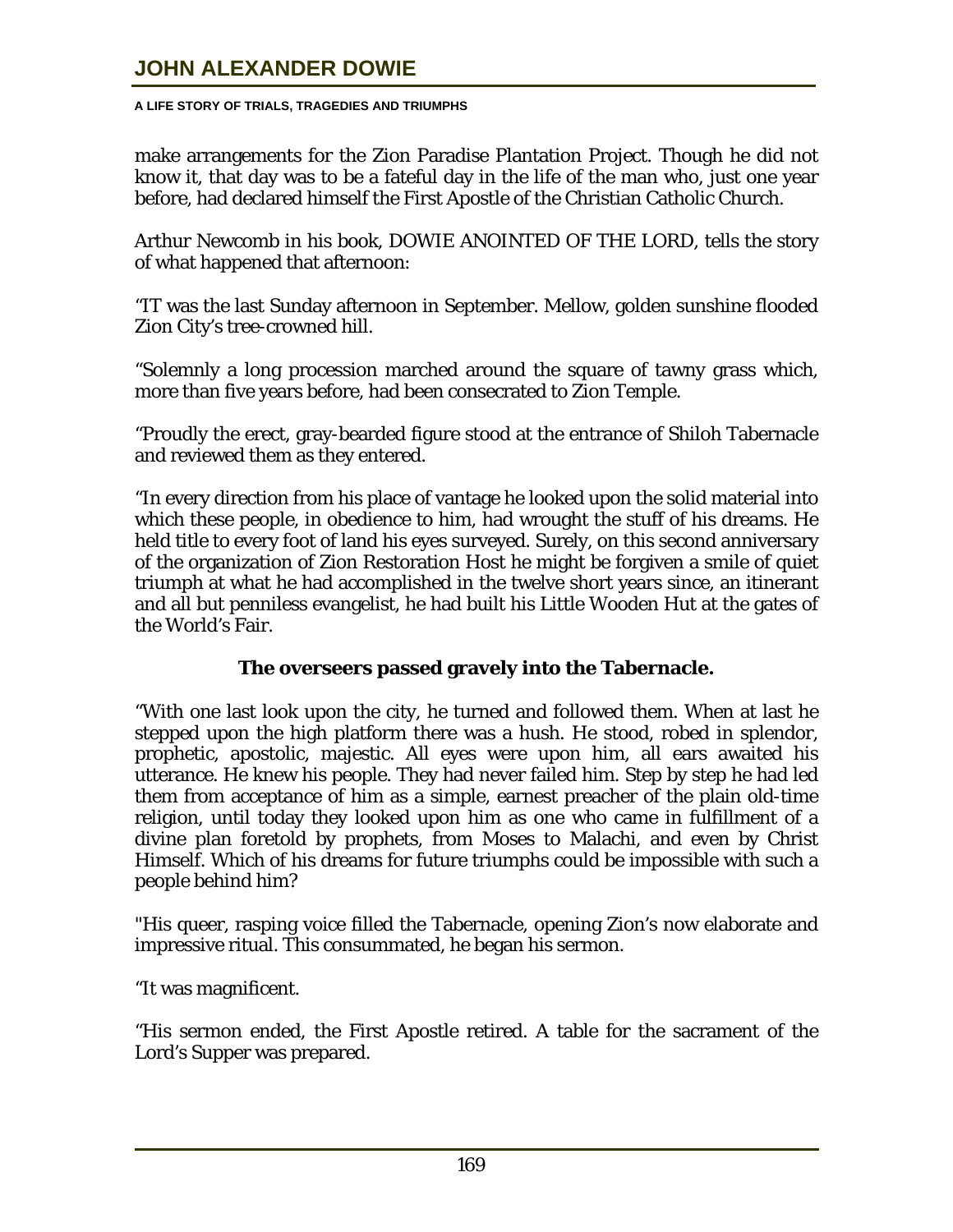**A LIFE STORY OF TRIALS, TRAGEDIES AND TRIUMPHS** 

"It was now late afternoon. In solemn stillness the worshipers waited, while dusk stole softly over them. Silently the First Apostle appeared in his white "robes of expiation." His voice rose in the old familiar prayer, carrying his people back, in memory, to earlier, simpler days, days of miracles of healing, of selfless zeal, of bitter persecution. The same leader, the same voice, the same prayer! Irresistibly the same emotions rose, like a full tide, in their breasts. Hushed to a breath, yet because of their number a mystic volume of melody, hundreds of voices sang the old, old communion hymn:

'Tis midnight; and on Olive's brow,

The star is dimmed that lately shone.'

'Tis midnight; in the garden, now,

The suffering Savior prays alone.'

"Slowly light drained away until thousands sat bowed in shadow. The preacher, seated as always at this sacrament, read from the Scriptures, blessed bread and wine, sent his robed deacons among them, led his choir in softly intoned hymns. It was Zion's holy hour. Dr. Dowie and his people were one again, around that sacred table.

"The sacrament was all but finished. Only a few more words remained to be spoken.

"Again the people waited.

"Suddenly their leader shook his right hand as if some foul thing clung to it. He beat it upon the arm of his chair. Those near him saw him sway.

"He turned, ghastly pale, to an attending deacon, who hurried to his side. Dowie was half led, half borne away.

"Never again was he to lift his voice in Shiloh Tabernacle."

John Alexander Dowie had suffered a stroke. Friends helped him to his room at the rear of the platform and he was placed in a reclining chair. For a number of moments he seemed to sleep. Then consciousness returned. But upon awakening his side was paralyzed. Prayer was offered and hope for a complete restoration was expressed by officers to the waiting congregation – a hope that was never realized, although for a time there was sufficient improvement that he could get about awkwardly and use his hands to some extent. But he was never again to be the same.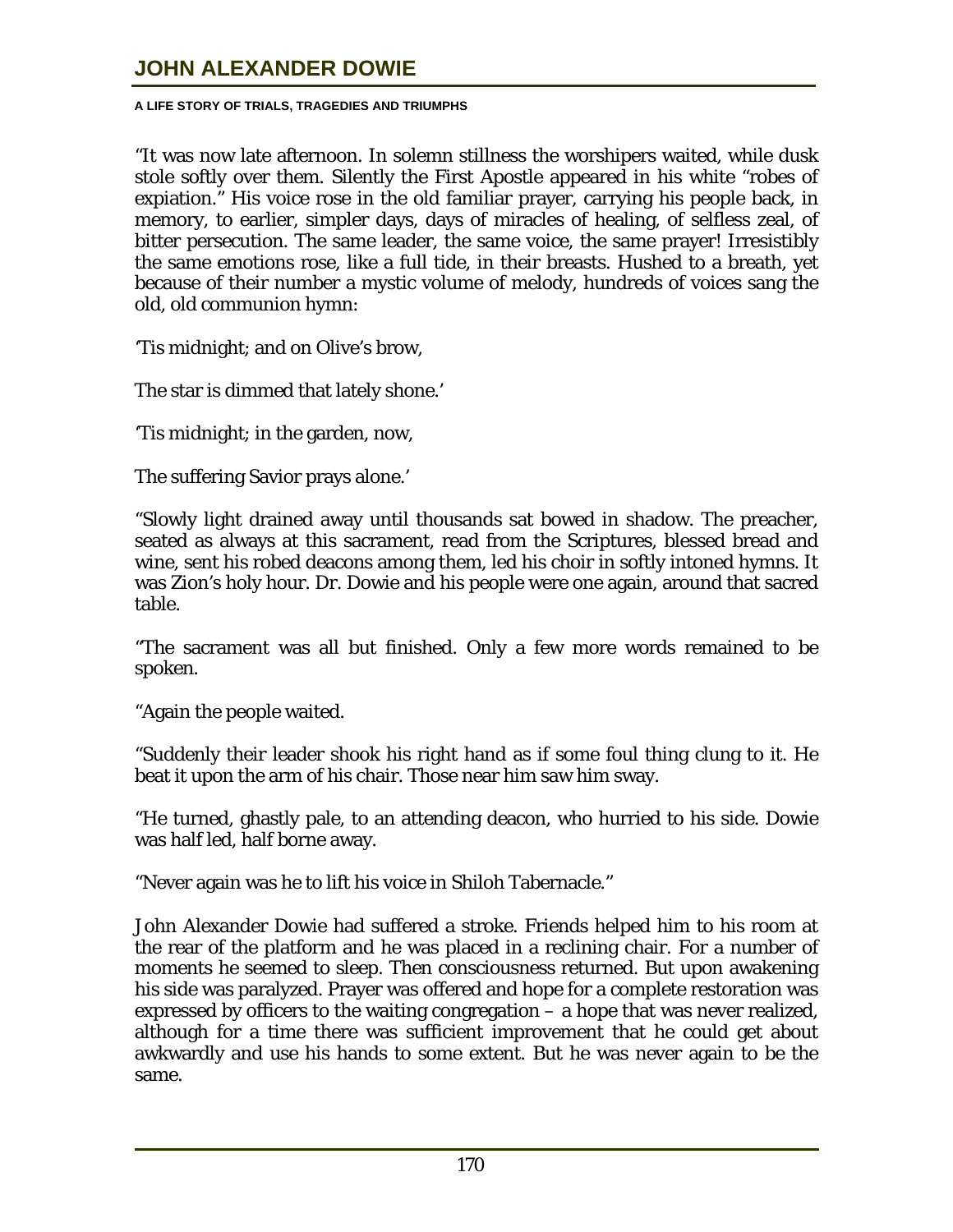**A LIFE STORY OF TRIALS, TRAGEDIES AND TRIUMPHS** 

Despite the stroke and against protestations of his advisers, Dr. Dowie determined to take the trip to Mexico as bad been planned. On the following Thursday, he, with his wife and son and a party of about ten, set out on the journey to Mexico. For two months he remained in that country, sending back optimistic letters of the improvement of his physical condition and speaking in glowing terms of the splendid prospects of the Paradise Plantation project.

Returning about Thanksgiving, he was welcomed at the station by the Zion City Band, and most of the population of the city. Dr. Dowie emerged from the train, waved his hand, and was rushed into his carriage. But those who saw that haggard countenance realized that they were looking at the face of a very sick man.

On Thanksgiving Day, Dr. Dowie attempted to address the people in Shiloh Tabernacle, but his strength permitted him to speak but a few moments. The sands of life for John Alexander Dowie were fast running out. By the middle of December, he was so weak and sick that he could not lie down, could scarcely speak, and breathed with difficulty.

In hopes that a change of climate would help him, arrangements were made for him to go to Jamaica. He arrived there about the first of the year, and remained for a period of over a month, during which time he seemed to grow stronger and better. Meantime in Zion, during the absence of the Overseer, decisive events were taking shape.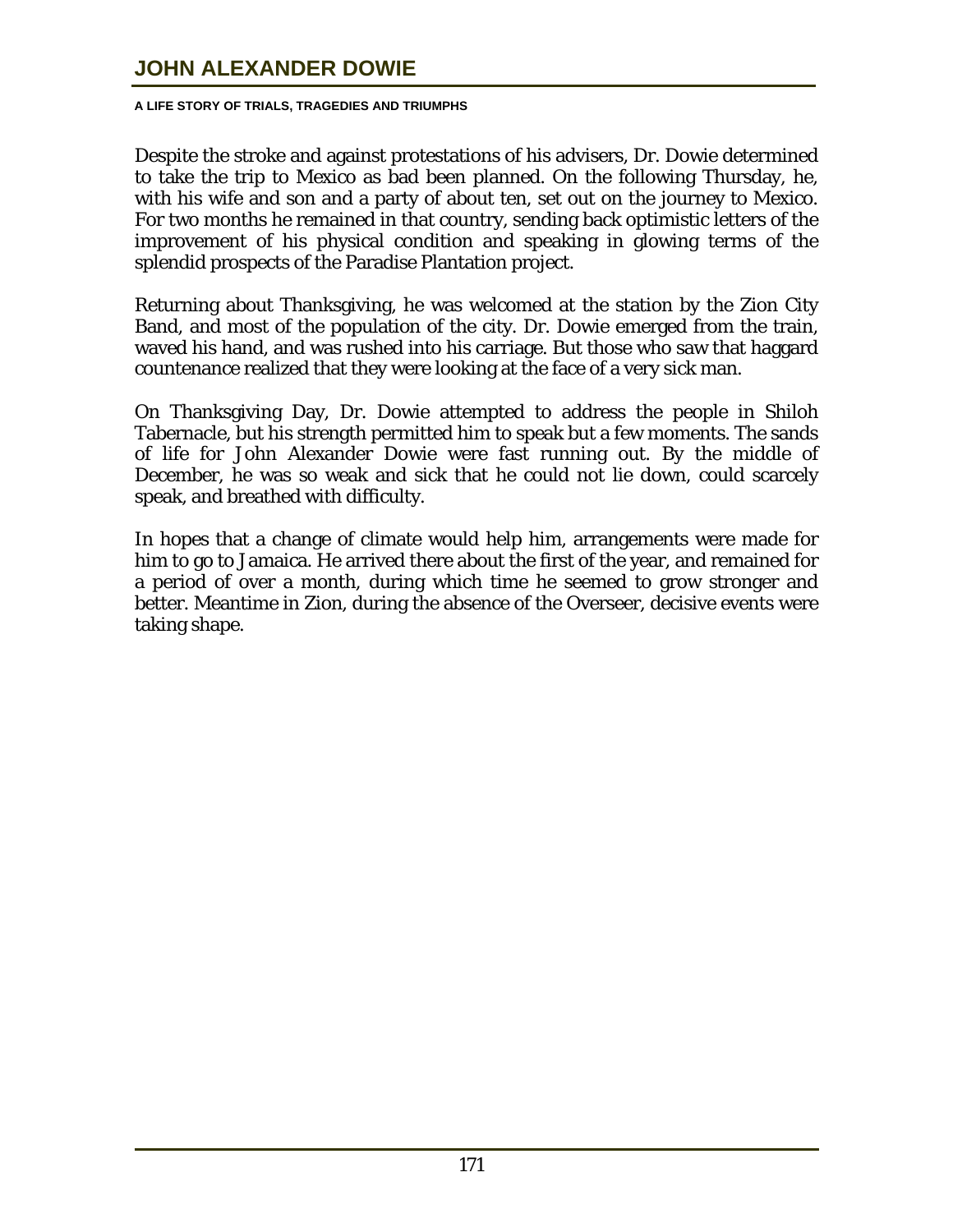**A LIFE STORY OF TRIALS, TRAGEDIES AND TRIUMPHS** 

## CHAPTER XXXII

#### WINTER OF RECKONING

IN Zion City the hour of crisis was at hand. News arrived of improvement in the First Apostle's physical condition, but this information did not inspire enthusiasm among the resident overseers, whom Dr. Dowie had appointed during his absence to take charge of Zion's affairs. The reports only meant that he would soon be in Mexico, pursuing plans for the purchase of vast tracts of plantation land. When some weeks later in February, Dr. Dowie arrived in Mexico, a series of letters and telegrams began to reach Zion, each one containing glowing accounts of the possibilities of the Paradise Plantation Project. Those who bore the responsibilities in Zion could hardly share this optimism. They had barely gotten through the winter without going under, and now creditors were crowding them for payment on bills long overdue. Because of the lack of raw materials, several factories had already shut down, and many people had been thrown out of work. Even the LEAVES OF HEALING was forced to suspend publication because of the lack of funds to purchase paper.

The men who had been left in charge of Zion were desperate. Earnestly they had written Dr. Dowie, pleading with him to recognize the grave nature of the crisis that faced them, but their appeal had little success. Though all evidence showed that the city was at the brink of financial disaster, he would not acknowledge it. Sadly, the officers of Zion were at last forced to the conclusion that the deteriorating physical condition of their overseer had incapacitated him for his responsibilities. The practical necessities imposed by the crisis had to be faced. As they saw it, the only hope of a solution lay in Dr. Dowie's being relieved as soon as possible from further responsibility. It was a sad decision, for these men had been for years numbered among his most devoted friends.

For the information of our readers permit us to retrospect for the moment and consider the causes that had brought about this unfortunate situation. Actually, the seeds of trouble were sown at the very beginning of the city's history. During the period just before the opening of the subdivisions in 1901, and for a while after, several millions of dollars in all were deposited in Zion's Bank in savings accounts or as investments in Zion's stocks. The large sum of money thus made available resulted in, for a time, a spurious prosperity. Money deposited in the bank was used to build up the city and to pay the high rate of interest on investments. But this reservoir of funds was gradually depleted. Besides the above mentioned use of the money, Dr. Dowie spent large sums in ventures such as the New York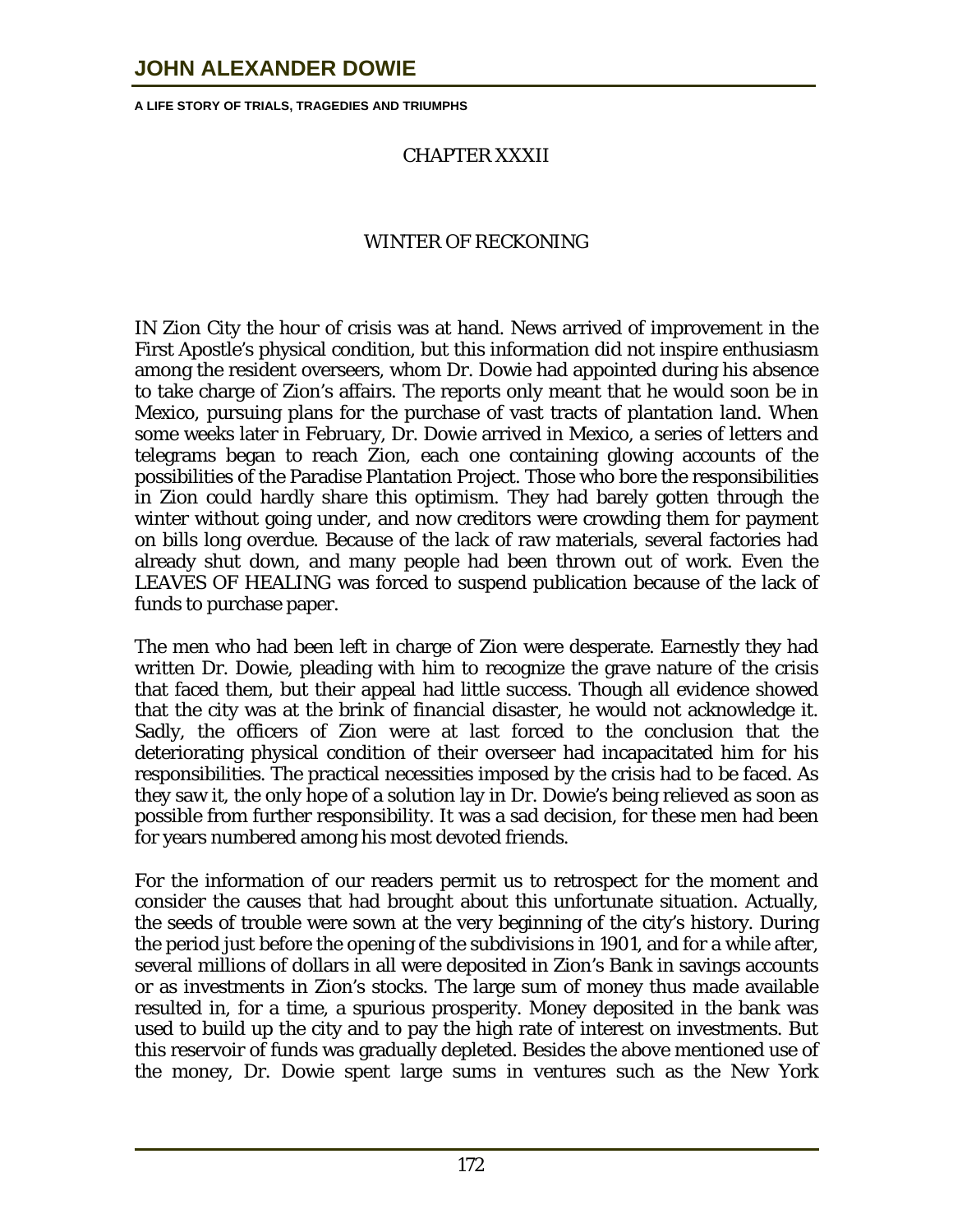**A LIFE STORY OF TRIALS, TRAGEDIES AND TRIUMPHS** 

Visitation and his trip around the world. As a result of these policies, Zion, as early as 1903, began to get into serious financial difficulties. In fact, in December of that year a receivership had been appointed. However the receivers, after an examination of the situation, decided that with proper caution, the difficulties that had arisen could be worked out. Unfortunately, no steps were taken by Dr. Dowie to correct and remedy the problems which even at that time were critical. And so things steadily went from bad to worse.

The time came when bills could not be paid promptly, and credit was refused by outside firms. The various industries of the city had been required to place their receipts in the bank's general fund, and when that was exhausted, they had no means to buy their raw materials nor to pay their employees. In an attempt to remedy this situation, John Alexander Dowie had foolishly instituted a most unsound practice of issuing coupons to the employees in lieu of legal tender. The coupons dropped rapidly in value. Unscrupulous persons forged and counterfeited them, and at length even the department stores of the city had to refuse to accept them.

Arthur Newcomb, writing in the LEAVES OF HEALING, April 7, 1906, reviews these circumstances:

"The policy of keeping all funds in a common treasury, and of having this treasury at the absolute command of John Alexander Dowie had another destructive result. Money that came in from the sale of products of various industries was used up, instead of being turned over to those industries to pay their employees and purchase merchandise, supplies, and raw material to keep the institution going. It was inevitable, therefore, that the various enterprises should soon find themselves without working capital, in debt to their employees, and unable to proceed with their business and manufacture.

"The conditions were aggravated, of course, by the fact that hundreds of breadwinners were also idle, and the families of many of them dependent upon charity. Add to this fact that for two years the many who had invested their savings in Zion's institutions and industries were paid only a small part of their interest and dividends. Some of these people were old, some were infirm, some were widows with families to support, some were merchants and manufacturers who had invested their working capital in Zion, expecting to use the interest and dividends to carry on their business.

"But while this sad state of affairs was developing, John Alexander Dowie was touring the world, traveling in the most expensive way, taking the highest-priced suites at the finest hotels, entertaining lavishly at various places, and purchasing considerable costly clothing and other merchandise.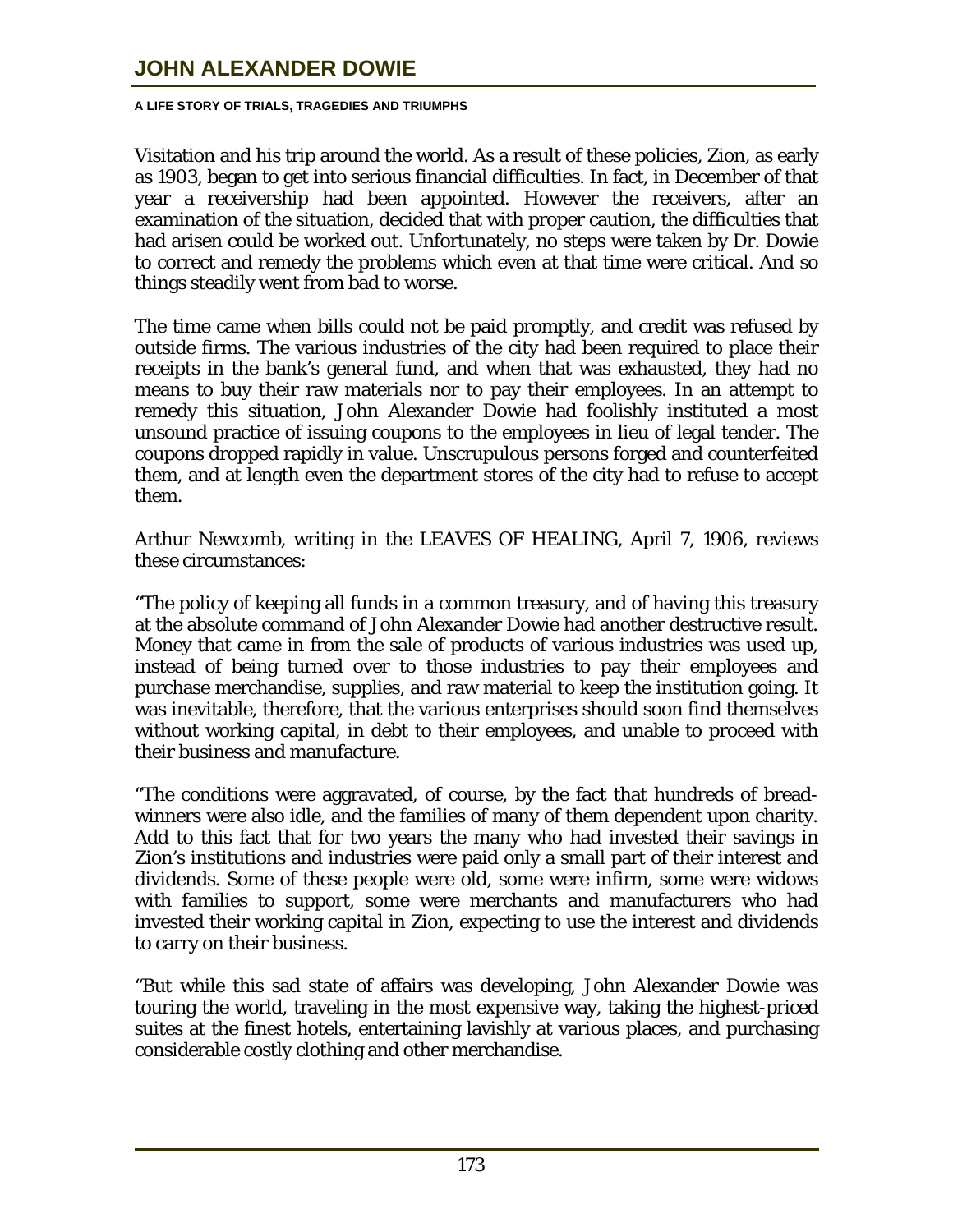**A LIFE STORY OF TRIALS, TRAGEDIES AND TRIUMPHS** 

"While Zion City was in this crippled financial condition, he launched the proposed Zion Paradise Plantation enterprise, and spent many thousands of dollars of the money invested for that purpose; some in trips to and through Mexico, some for other purposes, including personal expenses."

As has been already mentioned, when Dr. Dowie left for Jamaica, he had appointed certain men to be in charge of the affairs of the city, a "triumvirate" which included Dr. John G. Speicher, Deacon V. V. Barnes, and Deacon Alexander Granger. These men were given full power to act in all matters of business. With Dr. Dowie away, this new management went immediately to work rehabilitating the financial, commercial, and industrial affairs of Zion. Then without warning, there came a telegram suspending Dr. Speicher. Apparently fearing that the other overseers were not working along lines that he desired, Dr. Dowie cabled Wilbur Glenn Voliva, Overseer of the Zion work in Australia, giving him power of attorney, and requesting him to leave Australia, to come at once to Zion.

Wilbur Glenn Voliva read the cablegram and pondered thoughtfully his course of action. He was a dark-haired man, with heavy eyebrows and features not unlike those of Napoleon. He had shown considerable ability in his ministry in Australia, having built up a strong work there during four years of residence. After carefully considering the cablegram, he made his decision, and secured reservations on the next steamship for America. He arrived in Zion, February 12, 1906, after traveling twenty-two days on water and six days on land.

For several weeks Overseer Voliva studied the conditions that existed in the city. Because of the distance of Australia from America, he had not been fully aware of the extent of the crisis that had developed. As his investigation probed deeper into the circumstances and the causes of the difficulties, he became increasingly disturbed by the seriousness of the situation. It was plain that financial disaster was imminent. Worst of all was the news that Dr. Dowie, apparently all unaware of what was about to take place at home, was in Mexico, all set to purchase land for his Paradise Plantation enterprise, and would soon be making demands for money. Wilbur Glenn Voliva agreed with the other overseers that the time to act had come, if it ever had.

At a cabinet meeting in late March, 1906, the new overseer with members of the cabinet, discussed for many hours the impending crisis. All were agreed that something must be done and done at once. At length a drastic course of action was proposed and decided upon. The entire estate was to be sold to Deacon Granger for the nominal sum of one dollar. Since power of attorney had been given to Wilbur Glenn Voliva, it was believed that he had the legal right to execute this transaction although no one doubted that its legality would be challenged by Dr. Dowie, in the courts. At any rate it would give the situation leadership, which John Alexander Dowie because of his physical incapacitation seemed unable to give. For if the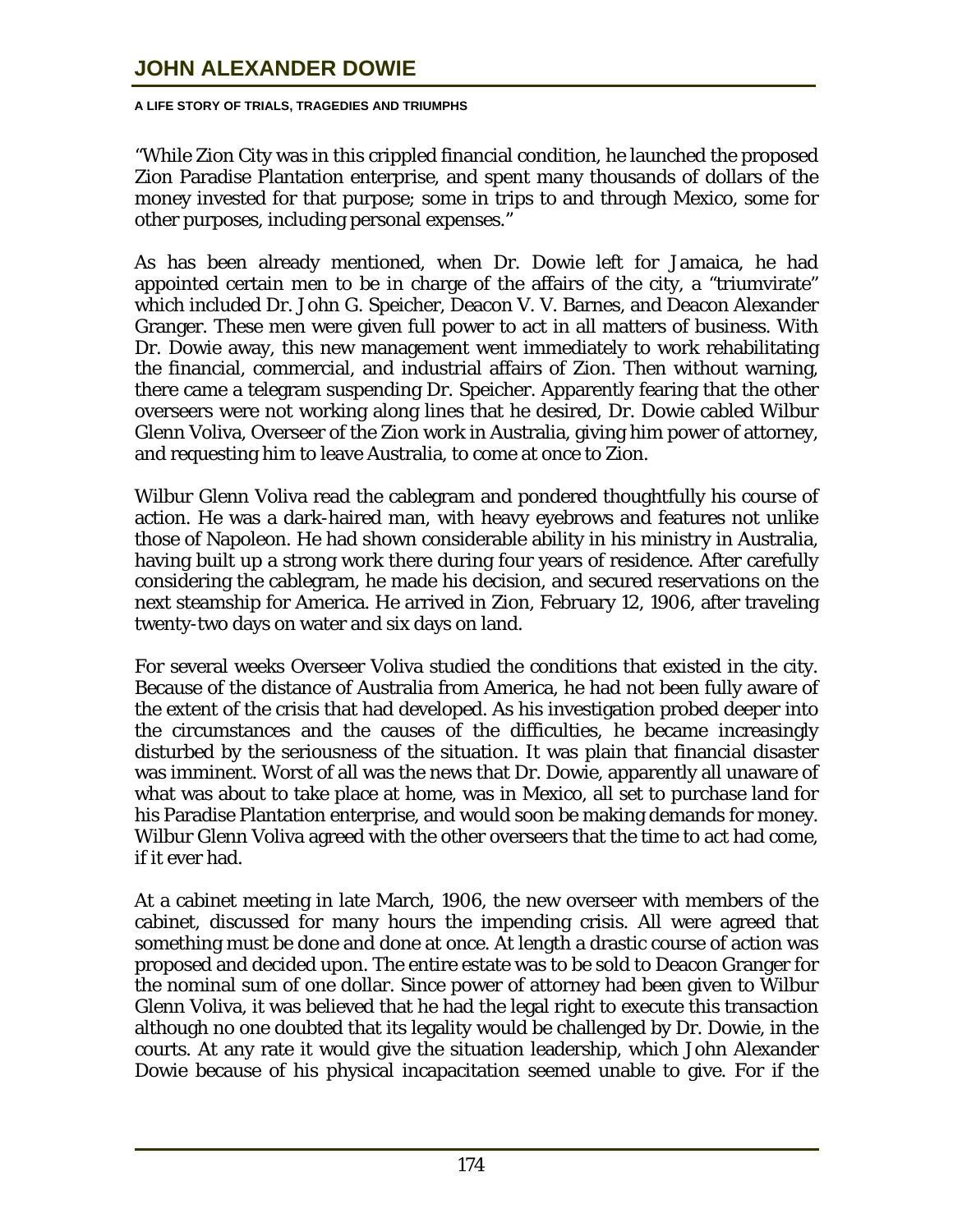**A LIFE STORY OF TRIALS, TRAGEDIES AND TRIUMPHS** 

estate went into receivership without any evidence that there was available a responsible leadership, the chances were that the property would be sold to satisfy the creditors, and in that case the people would lose everything including their homes.

Under the arrangements of the transfer, Deacon Granger executed a deed of trust, declaring that he held all this property in trust for the creditors of John Alexander Dowie, including all investors and members of the church.

April 1,1906, was the people's day of decision. Some thirty-five hundred people gathered in Shiloh Tabernacle. Overseer Voliva took the floor and presented the story as he saw it. The other members of the cabinet spoke briefly also. It was not difficult to convince the people that a drastic change was needed. The long winter of privation, during which people had been unable to secure any return on their investments or have access to money that they had on deposit in savings accounts, the worthless coupons which they had received in payment for their labor, and many other such circumstances, had already proved to them that something was fundamentally wrong with the administration. It was a relief to the people that something was being done about it. When a standing vote was called for, some ninety-five percent of the people elected to go along with Wilbur Glenn Voliva. With the voice of the people behind him, the new leader now sent a telegram to John Alexander Dowie, suspending him from his position of General Overseer.

John Alexander Dowie was utterly stunned by the turn of events. Threatening legal action, he started north immediately, but when he arrived in Zion on an afternoon, in the midst of a thunder shower, there was only a little handful of followers there to meet him at the station. He retired immediately to Shiloh House. (Upon the advice of Judge V. V. Barnes, the cabinet granted permission to him to occupy Shiloh House, though it, too, was also included in the transfer.)

Weeks later in the courtroom of Judge Kenesaw Landis, John Alexander Dowie met his antagonist, Wilbur Glenn Voiva. There were two weeks of hearings, and the daily sessions were marked by sharp clashes between the counsel retained by the opposing parties. Judge Landis, a noted jurist, who presided, handled the case with as great a fairness as possible to both sides. In the end a receivership was appointed which was to be responsible for all the money and property involved. Every member of the Zion Restoration Host was ordered to publicly renounce his oath of allegiance to Dr. Dowie. The court then ordered that an election by secret ballot be held to determine who should be the General Overseer. John Alexander Dowie, realizing the sentiment against him, refused to run. The election which was held a short time later gave an overwhelming majority of Zion's votes to Wilbur Glenn Voliva. Zion's creditors decided to give the city another opportunity to pay her debts, realizing that with Zion a going concern, there was greater possibility of getting their money than if the whole enterprise were allowed to dissolve.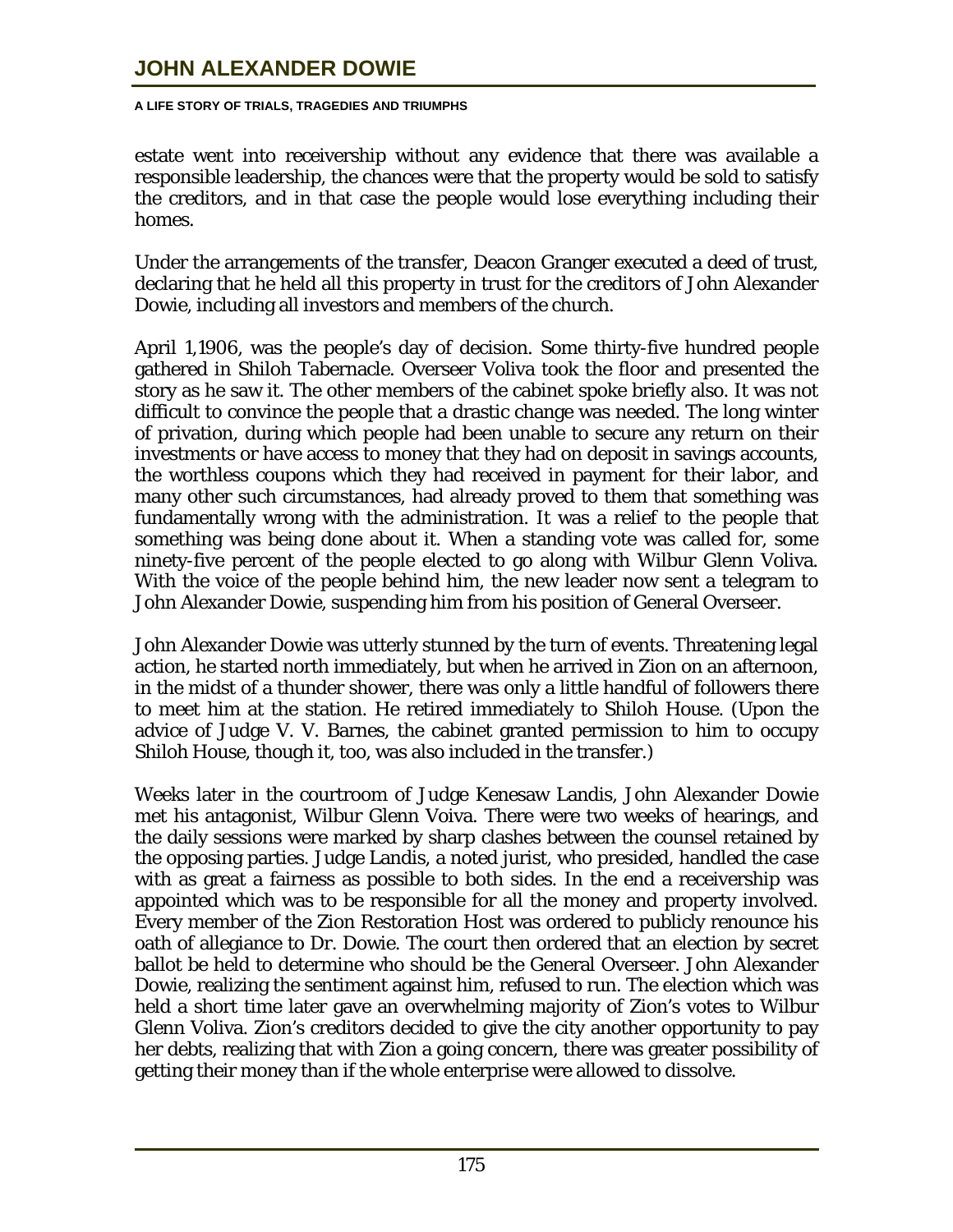**A LIFE STORY OF TRIALS, TRAGEDIES AND TRIUMPHS** 

## CHAPTER XXXIII

#### THE LAST DAYS OF JOHN ALEXANDER DOWIE

THE last days of John Alexander Dowie had come, but for a while he did not know it. During the period of the court proceedings, he wrote a defense setting forth his side of the case. His words show the same precise command of language that he always possessed. The article was capably written, and is an interesting document, being his last published statement so far as we are aware, and it gives us an insight into the state of his feelings in the days when he realized that the city he founded was slipping away from him.

In his statement there is an acknowledgement that he had made mistakes, though it is doubtful that he had much realization of the magnitude of those mistakes, or of the suffering that had resulted because of them. That he entertained the strong hope that he would be healed and that Zion would be restored to him is revealed in the following words:

"After fifty-nine years of toil, so arduous that the work of man's allotted time has been pressed into them, I had thought that perhaps my work on earth was finished and I would be allowed to enter heaven and be with my Redeemer, my blessed Lord.

"I would rather pass away and go to heaven than anything else. I am tired; I am weary; I have worked hard; I have done enough work, I think to earn some rest; but if my Lord says that I am to work a little longer, I am willing to give that last ounce of my strength for my people and the protection of Zion. I love you. I have never consciously wronged you. I have lived for God and my people. And I will continue to live for you and give you the last bit of life that I possess. I will not say that I have not made mistakes; God forbid. But I will say that all my life I have lived for God and for my people. And, by the grace of God, I am going to live for you still!"

That he did not understand nor realize the causes for the crisis in Zion is reflected in his next words. He thought that the troubles which had come were mostly caused by perfidy of his associates, not realizing he was to blame for his neglect and refusal to face the problems that had daily mounted higher until stark tragedy faced the city. Concerning this he wrote: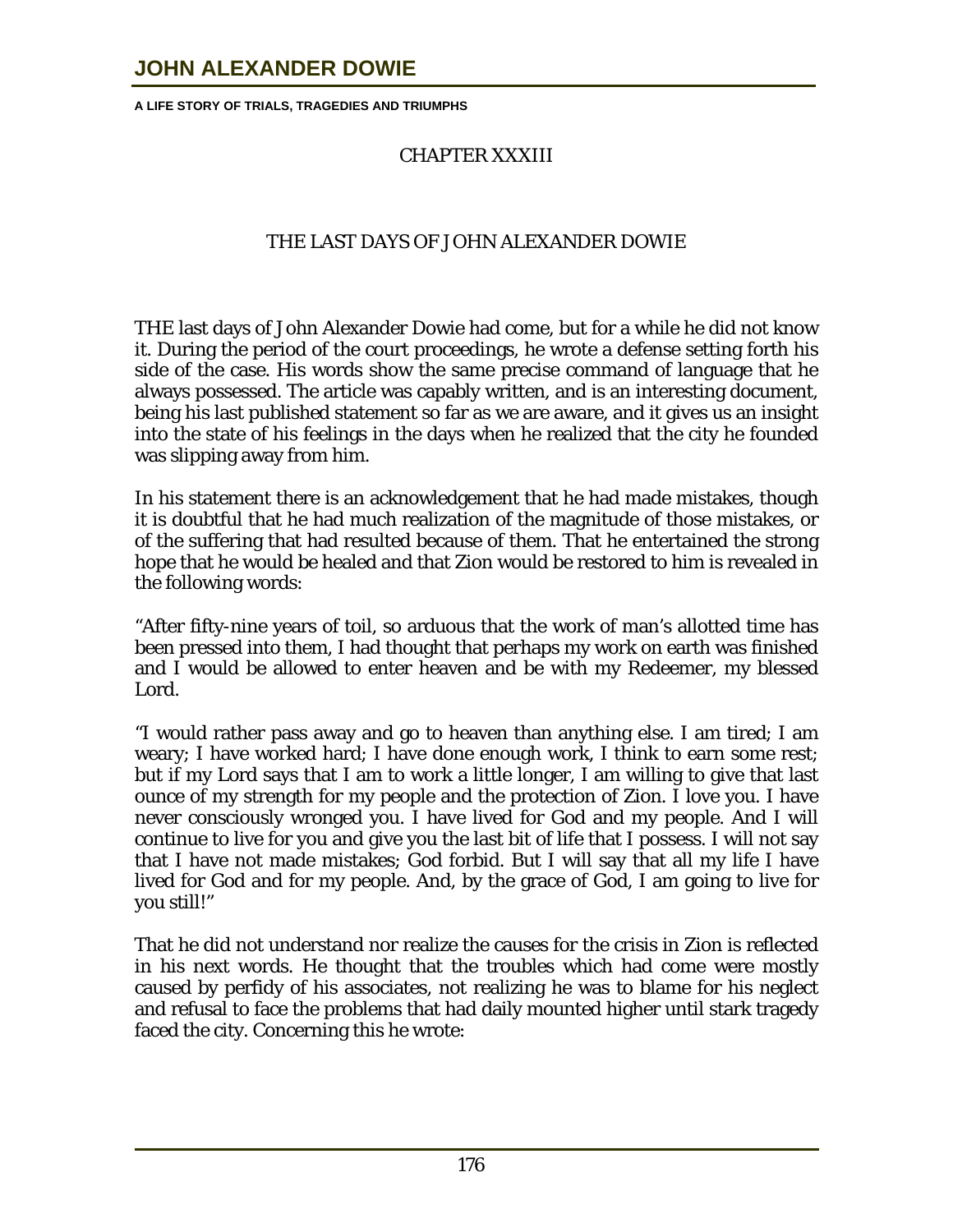**A LIFE STORY OF TRIALS, TRAGEDIES AND TRIUMPHS** 

"The world has stood aghast at the strange conduct of my faithless officers, who have betrayed my confidence and sought my ruin at a time when I needed their loyal support. In return for my kindness to them, calling them from obscurity to positions of trust, they have led my people in revolt and imperiled the very foundations of Zion, while I was absent and weak in body through excessive toil."

As to the impending proposal of the court to have a democratic election in Zion, he disclosed his displeasure:

"I…. refer to the proposition to substitute a democratic rule in Zion for the established theocratic rule, and the attack upon the Restoration Host Vow.

"It is not strange that the distinguished jurist (Judge Landis) should see all things with democratic eyes and fail to discern the spiritual order of things in a spiritual kingdom. I have subscribed allegiance to the American constitution and no man has been more loyal and regardful of law than I. We have been taught in Zion that the republican form of government is the best of all governments and the one that leads most directly to the rule of God….; meanwhile we were working out the model in Zion, crude and imperfect though it may have been from the beginning. To undertake to force democratic methods upon us within our own precincts, where we have the inalienable right to worship God according to the dictates of our conscience, is striking a blow at the very heart and core of the Christian Catholic Apostolic Church in Zion."

In this document written in August, 1906, however, John Alexander Dowie betrays the fact that he was aware of the strong possibility that his days as a leader of Zion had drawn to a close, for he wrote:

"I do not force for a moment my views upon any human being; I submit them strongly; urge them strongly because I believe they are true and ought to be received and obeyed; but I recognize the rights of others and I also recognize the fact that it may take time to see God's way. Therefore, let no one think I am arbitrarily demanding allegiance to my thoughts because they are my thoughts. I believe they are God's thoughts and ways; and I have patience to wait as well as to work. There are a thousand Millennium years of work after I return in the blessed rapture, and I can wait as well as work."

It was a sad blow to Dr. Dowie when by decision of the court an election was authorized to determine who should be overseer of Zion. He retired to Shiloh House a broken man, but still believing that by some miracle Zion would be restored to him. This hope, however, was never to be fulfilled.

A Chicago newspaper of the time carried an interesting comment on the tragic circumstances which had befallen the city: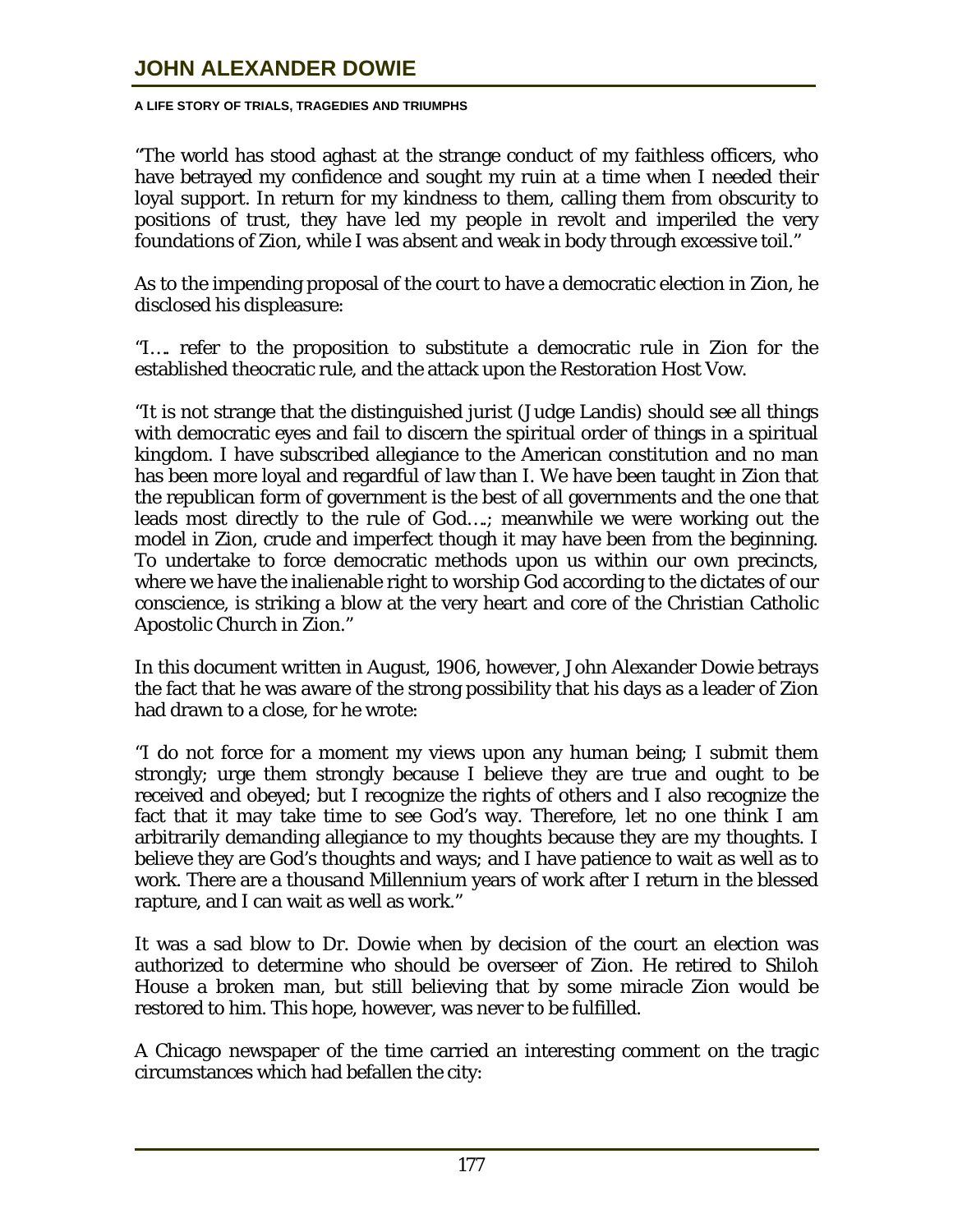**A LIFE STORY OF TRIALS, TRAGEDIES AND TRIUMPHS** 

"The curtain is about to fall. The star has left the stage; the prompter has closed his book; the scene-shifters are shuffling in the wings; and the stage manager has his finger on the bell. Only a few more phrases that the audience could easily supply and the words 'ring down' will be given and we shall have looked for the last time upon the tragedy of Zion City.

"It is a city hopelessly bankrupt, facing an indebtedness of six million dollars—a city built upon sand. The dream of Zion as conceived by Dowie is gone forever. The vision has faded. A receiver from the courts held the keys to the administration building, the factories, the hospice, the bank. The venture into commercial enterprises, a field in which Dowie was an amateur, overthrew the church. Dowie, sick, suffering from hallucinations, still sat in the Shiloh House. The fire of ambition still burned in his eyes, and a note of defiance still sounded in his voice. But his eyes were deeply sunken, and his voice quavered in disappointment."

## **The Author Sees John Alexander Dowie**

Once in his life, the writer saw John Alexander Dowie, although he does not remember the event. When he was about three months old, his parents took him with them when they made a visit to Shiloh House to hear Dr. Dowie, as he spoke to a small audience on a Sunday afternoon. They remember him that day as a very sick man, sitting in a wheel chair with sunken eyes and pale drawn face. He still expressed his belief that things would finally work out and he would again be back in Shiloh Tabernacle.

But John Alexander Dowie grew steadily weaker in body, and finally was unable to speak in public even from his wheel chair. It seemed that every form of disease had fastened itself upon his body, and his life strength was slowly ebbing away. The time at last came when even he had to acknowledge that the end could not be far off.

Few came to see him in those days. The great disappointment that had come to the people, their shattered hopes, the loss of investments reducing some to poverty, had created a reaction that was not healed during the brief period while Dr. Dowie lingered in his illness. Still a few were loyal to him. They had not forgotten the prayers of the man through whom to them deliverance of soul and body had come. They did not forget him now.

The writer in one of his visits to Zion had the good fortune to make acquaintance with an old gentleman some eighty-six years of age, who attended Dr. Dowie during the last months of his life. At our request, this gentleman, a Mr. Samuel Shadd, recalled a number of interesting incidents of those days. He explained that he had always wanted to get personally acquainted with Dr. Dowie, whom he loved and admired. But during the years of the General Overseer's busy life there was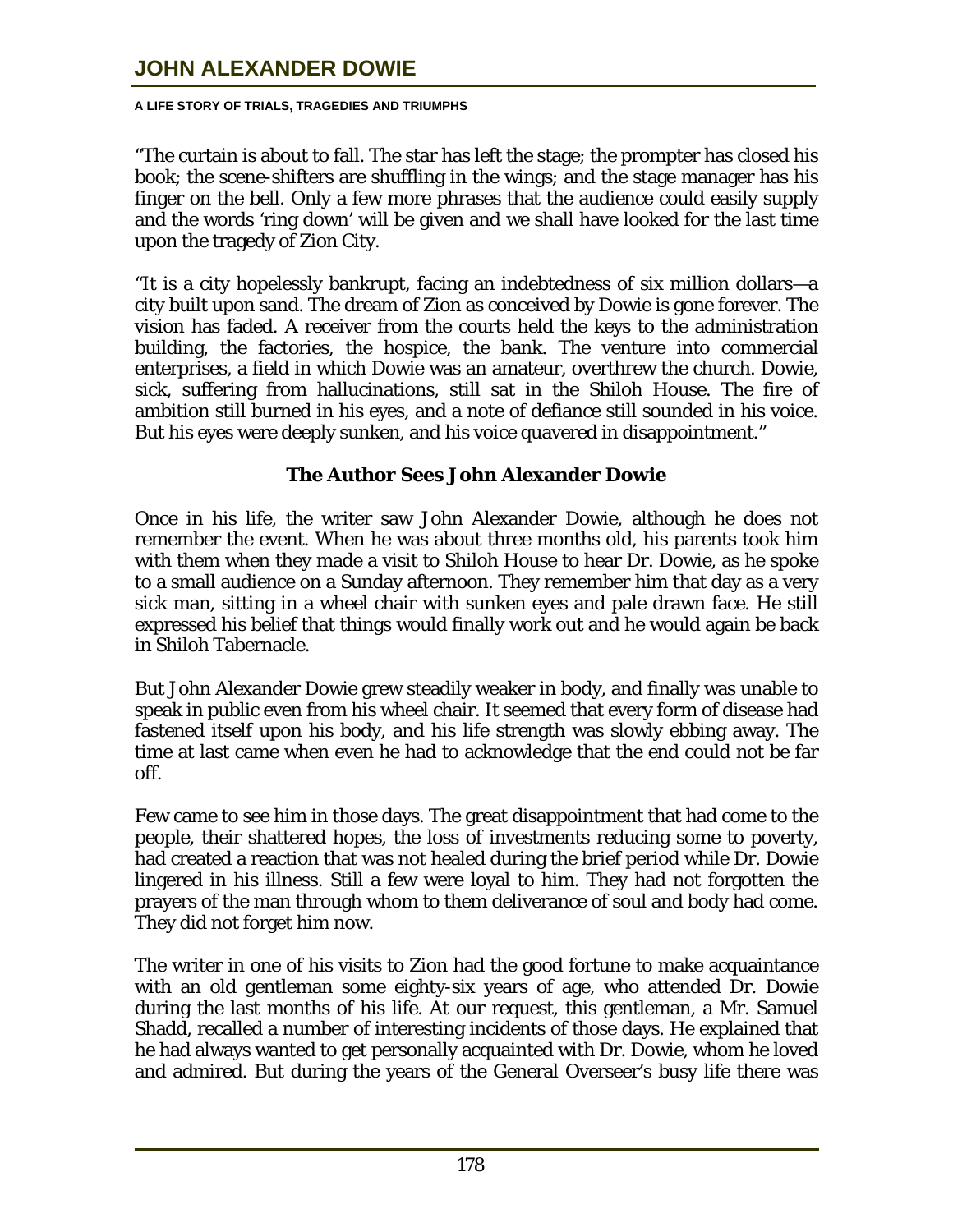**A LIFE STORY OF TRIALS, TRAGEDIES AND TRIUMPHS** 

little chance for the rank and the file to have much personal contact with him. Now when John Alexander Dowie had been deserted by the multitude, here was his opportunity. He gladly gave of his time and substance ministering to the man of God who in the closing chapter of his life had come upon evil days.

One of the questions that we asked was whether Dr. Dowie, during those last months, made any reference to his Elijah Declaration, but the reply was that as far as could be remembered, Dr. Dowie never mentioned nor alluded to it. In this connection it is interesting to note that in the article which he wrote in the summer of 1906, defending this position, he signed his full name and left off the title, FIRST APOSTLE.

Mr. Shadd emphasized that in those last days, Dr. Dowie seemed unusually cheerful considering the circumstances, and was never impatient nor cross with those who waited on him. Seeming to fall back into the simplicity of his early years when he was dependent on God for his daily bread, the virtues of those years appeared to return to him. Released from a yoke which he himself had assumed, it seemed that a distinct change in his disposition was wrought and a new patience and kindliness for his fellowmen appeared. Once as he looked through the window of his room in Shiloh House and saw a crowd of people passing, talking and laughing, all unmindful of their old leader who lay a few yards from them on a bed he was never to leave alive, he was heard to exclaim, "O, my people, I love you, I love you, though sometimes you are naughty children."

As the days slipped by, and he knew that his time of going was at hand, he became very gentle, and he expressed his resignation to all that had come upon him and no longer struggled against it.

True it was that he did not seem to understand his own part in the tragedy. He just seemed to know that something terrible had gone wrong, and all he could do was to resign himself to the mercies of God. A reconciliation with his wife was never effected, however. Perhaps her coming to him now would have revived a thousand painful memories of the past which he wished to forget.

There were sad moments, too. As the end drew nearer, he sent word to his son, Gladstone, that after he was gone, for him to remember always to serve and live for God. The young man, no doubt confused by the events that had taken place, had sent back a careless reply inferring that he wasn't interested in religion. Upon hearing this, the poor man fell back upon his pillow and burst into tears, grieving for his son in a manner that reminded one of David as he sorrowed for his sort, Absalom. In reading Gladstone's account of his father's life, however, it is evident that he had not renounced his faith in God. He later became an Episcopal minister, and preached in that denomination for many years. According to his account he believed that his father was sincere, but that he possessed "a strange ability to be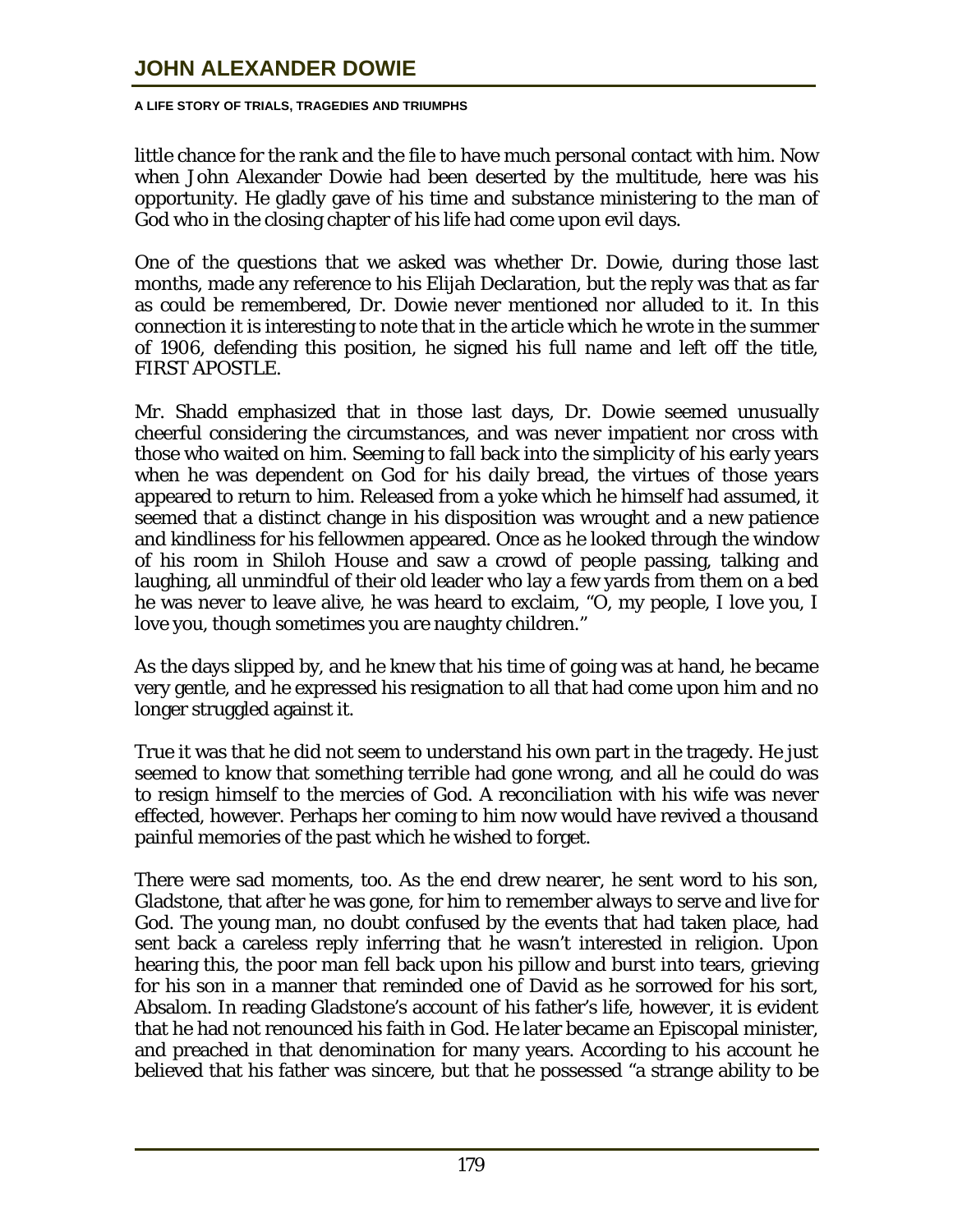**A LIFE STORY OF TRIALS, TRAGEDIES AND TRIUMPHS** 

deceived." Years later Gladstone lost an arm as a result of an accident. He died in the year 1945, and now lies buried in the family plot in Lake Mound Cemetery in Zion.

The time came when John Alexander Dowie no longer had strength to move himself. Once when those who took care of him tried to move him, they lost their grip and his body fell with a hard thud on the floor. With deep concern, those who attended him apologized for their carelessness, and although Dr. Dowie must have suffered severe pain from such a sharp drop, being unable to protect himself, he summoned a smile and told them that they must not feel badly. He kept reassuring them that he was quite all right.

Even during the closing days of Dr. Dowie's life, he had definite answers to prayer. Though he couldn't get prayers answered for himself, God answered many that he prayed for others. There were definite healings. Once when Dr. Dowie was in need financially, Mr. Shadd gave him fifty dollars in cash which he sorely needed to meet a payment on his own house. John Alexander Dowie thanked him and prayed a short prayer that God would supply his needs. The next week to his intense surprise, Mr. Shadd received a communication from his brother in which he promised to pay off the entire mortgage, a promise which was fulfilled.

During the last days of Dr. Dowie's life, a friend by the name of Edna Sheldrake, who had been a reporter for a Chicago newspaper years before, visited the home often. She tells of a significant incident:

"In those last days, when disease had clouded his mind and battled for supremacy, the writer was associated with him almost daily.

"As the life forces visibly ebbed, the immortal spirit looked forth from the dim, sunken eyes—clear, undaunted, triumphant, compelling.

"On one of these days he sent for me, and after some instruction concerning certain matters, his features relaxed and his eyes, closed, betokened sleep. Suddenly opening them, he fixed his gaze upon me, and earnestly said: 'Write write, tell it.'

"I shook my head negatively, but again he insisted—commanded:

'Write. You will find some letters—I give them to you—they will tell the story.' A few weeks later he died."

Edna Sheldrake then relates that after a strange series of coincidences some months later, she happened to ascend to an attic and yielding to a strange whim, she looked "over a pile of debris fit only for the ash heap". Her attention was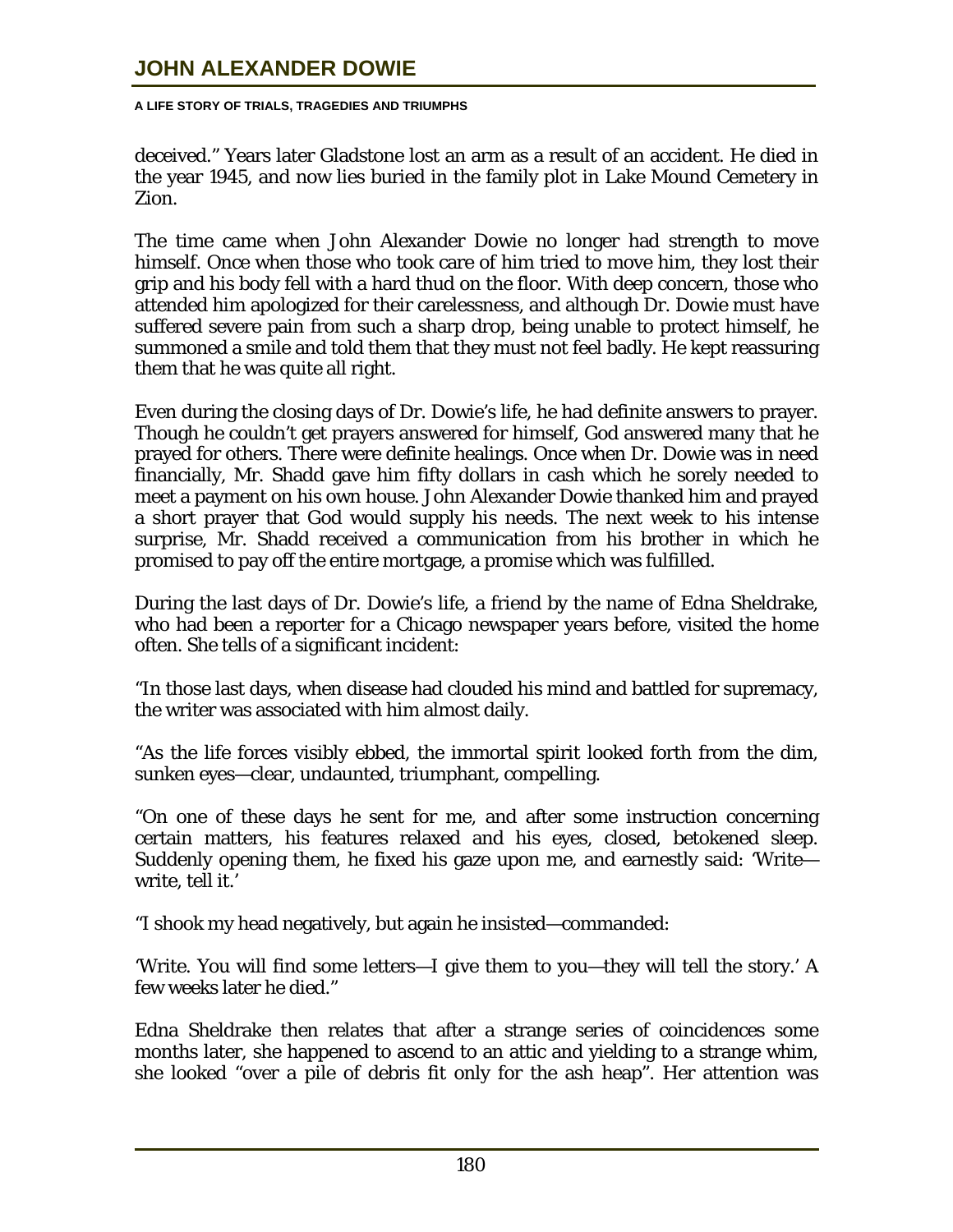**A LIFE STORY OF TRIALS, TRAGEDIES AND TRIUMPHS** 

caught by some old letters, and looking more closely, she recognized the handwriting to be that of John Alexander Dowie. These were the letters that Dr. Dowie had referred to, and which she remembered, he had said she would find, and which it was his desire should "tell the story".

Edna Sheldrake gathered the letters together, and later had a large number of them published in a volume. This published collection of letters has been a valuable source of material for this present work. Unfortunately the last volume was never published so far as we have been able to ascertain.

It was March 9, 1907, when the tired spirit of John Alexander Dowie slipped out of its tumbling tenement of clay, and returned to the God Who gave it. It was the firm belief of all who attended him during the last moments that the peace of God rested upon his soul. The events of those last moments are told by Judge V. V. Barnes who was with him at the end and who gave a most beautiful memorial tribute of the man whose face they were to see no more.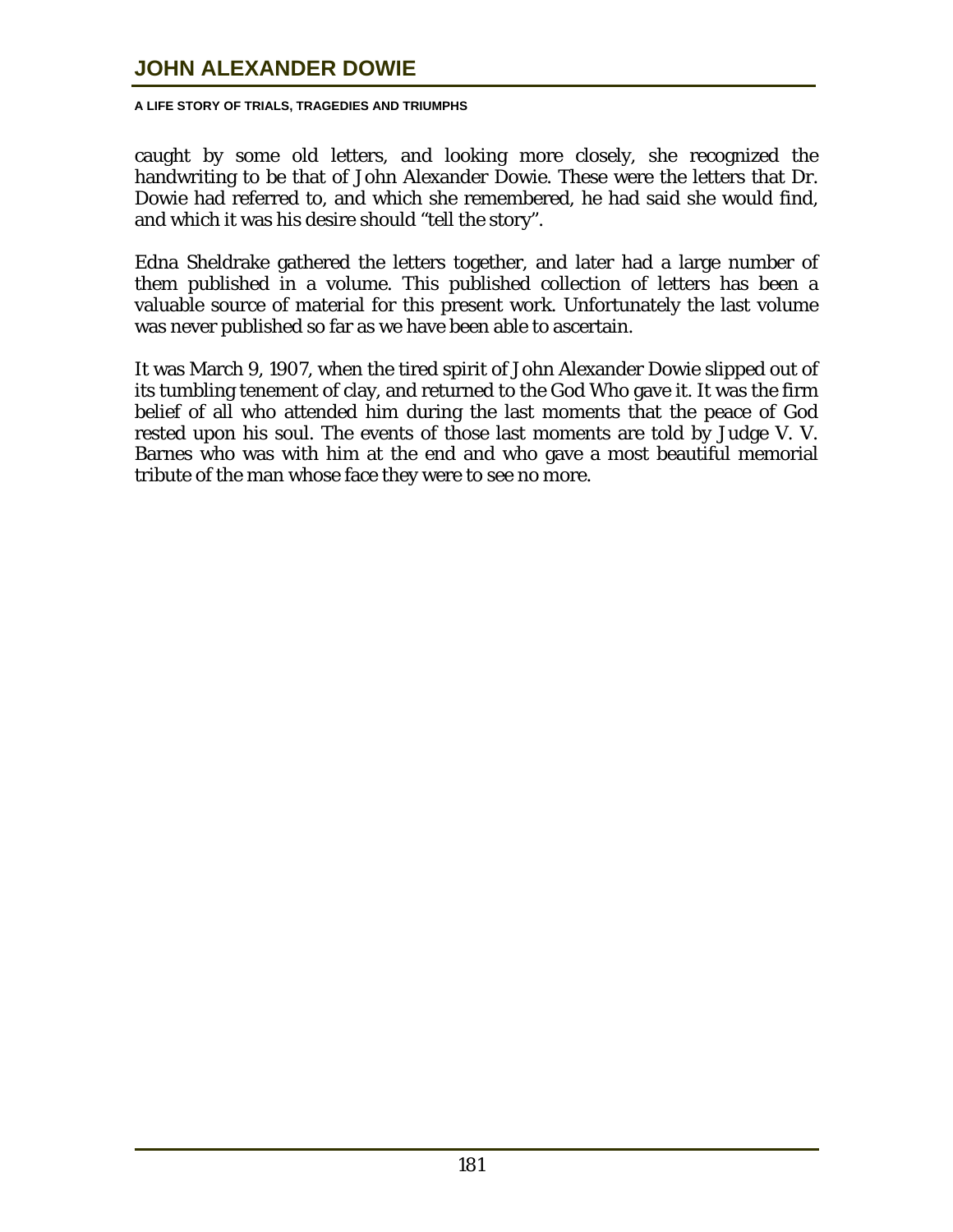**A LIFE STORY OF TRIALS, TRAGEDIES AND TRIUMPHS** 

### CHAPTER XXXIV

### MEMORIAL MESSAGE BY JUDGE V. V. BARNES

THE tallest cedar in Lebanon has fallen, and we, as I friends and members of Zion have been called upon to mourn. The end came indeed suddenly, yet the approach of the dread messenger was most insidious, and more subtle than the people of Zion thought.

My friends, we have come together today with one accord to consider the life and character of the man whose ashes we are to lay away forever. Let us ask what was the character of John Alexander Dowie, and what has he accomplished for mankind.

As we examine the work of this great man we find that his was a character of many sides. He possessed manifold genius as one of the great controllers and rulers among men, and he performed three great, distinct, and specific works. He founded a city; he established a new industry in a nation, and he has unveiled to the world a great and glorious truth that has been hidden for generations, and even centuries. He has brought this truth forth to the consideration of the Christian world in a light in which it never had been viewed before, since the foundation of the Christian era….

Let me say to you, my friends, what some of you may not fully realize, that in this city of Zion, we see one of the most wondrous exemplifications of the right principles of human government that the world has witnessed since the beginning of the Christian era. In this city of many thousand people, there is not now a saloon for the sale of intoxicating liquors. There never has been any nicotine or tobacco in any form placed on sale. Neither has there been a brothel, a gambling institution, a guilded palace, nor the home of her whose ways decline to Hell. It is wonderful how all these various nationalities have come together with this common purpose and end.

The influence and genius of this man has concurred to set into practical operation those principles of the Sermon on the Mount, which when properly applied, mean nothing more nor less than the government of God among men. In this city of Zion, John Alexander Dowie found it was necessary to establish schools for parents who came from all parts of the earth to have some way of educating their children. This was not an immediately paying institution from the standpoint of the investment of money because the public schools have returned no immediate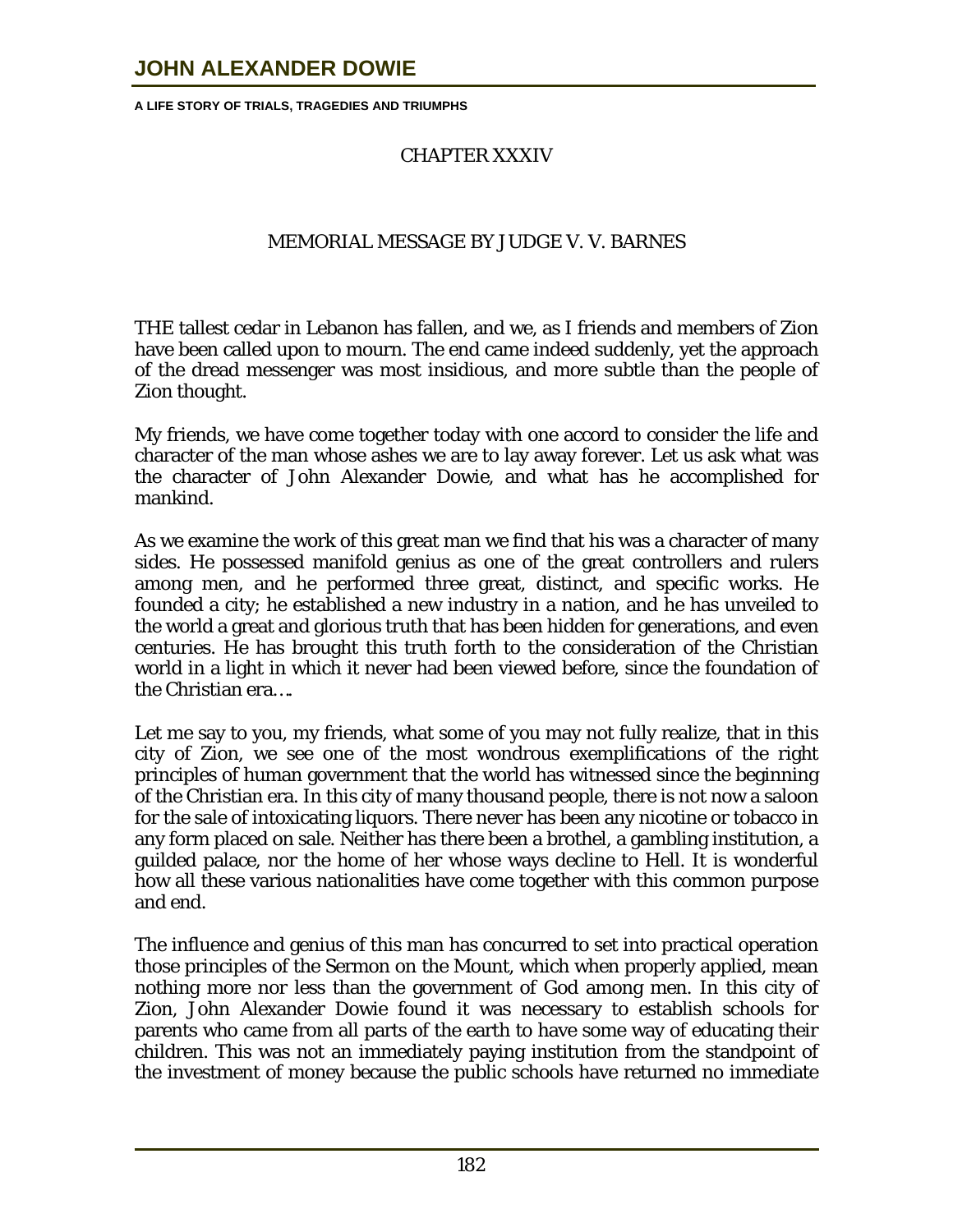**A LIFE STORY OF TRIALS, TRAGEDIES AND TRIUMPHS** 

profits in the way of cash. The investment was in boys and girls, and it takes years, almost a generation to bring a return. A large amount of the expenditures of Zion were for the establishment of schools.

In order that a community might exist it was necessary to provide large industries to sustain the people; and on casting about, a number were established; the principle one was the great lace industry which has now been in operation for about five years. If there are any who imagine that a great industry can be established easily in spite of the opposition of thousands of people; that such things come about without a large expenditure of money; without a great deal of time; without a vast exercise of dominating force; without an inspiring and controlling genius, they make a very great error. For you will find that new industries do not number many, even considering the length and breadth of the entire land.

John Alexander Dowie was a man, who in many respects, was more fully understood by many of the great leaders, statesmen, and other public men belonging to the nation. He was a man familiarly acquainted with many of our greatest politicians and statesmen, and with them he often discussed the principles of government. Judge Gary, the distinguished jurist of Chicago who knew him well, and who was for many years his warm, personal friend, said truly from the bench when John Alexander Dowie was admitted to citizenship of this republic, "No greater and more honorable accession had been made to the citizenship of America since the Declaration of Independence". This warm friendship Judge Gary maintained until the day that he passed away.

But those things that I have mentioned, great as they are, have not been the greatest of the works of John Alexander Dowie. He unveiled a new and great truth for the consideration of the Christian world. He inspired men with an appreciation of those great principles of the Gospel that in their application had been forgotten for generations. He it was who stood as the exponent of the great principle of what is called "Divine healing". Were I to ask the question here today, at the performance of these last sad rites, "How many present believe in the principles and teachings of John Alexander Dowie, and how many have really benefited; how many have been restored and preserved in health; how many have been delivered from death by exercise of the truths he taught, and by the laying on of hands?," I have no doubt, whatever but I should get a thrilling response from hundreds and even thousands of those that are here present assembled. (Here a great movement in sympathy with these sentiments could be plainly felt throughout the assembled thousands.)

Let me inquire as to what was the great fundamental and controlling principle in the life of John Alexander Dowie, the greatest principle that actuates men anywhere in civilization. I can express it in one word, and that word is the greatest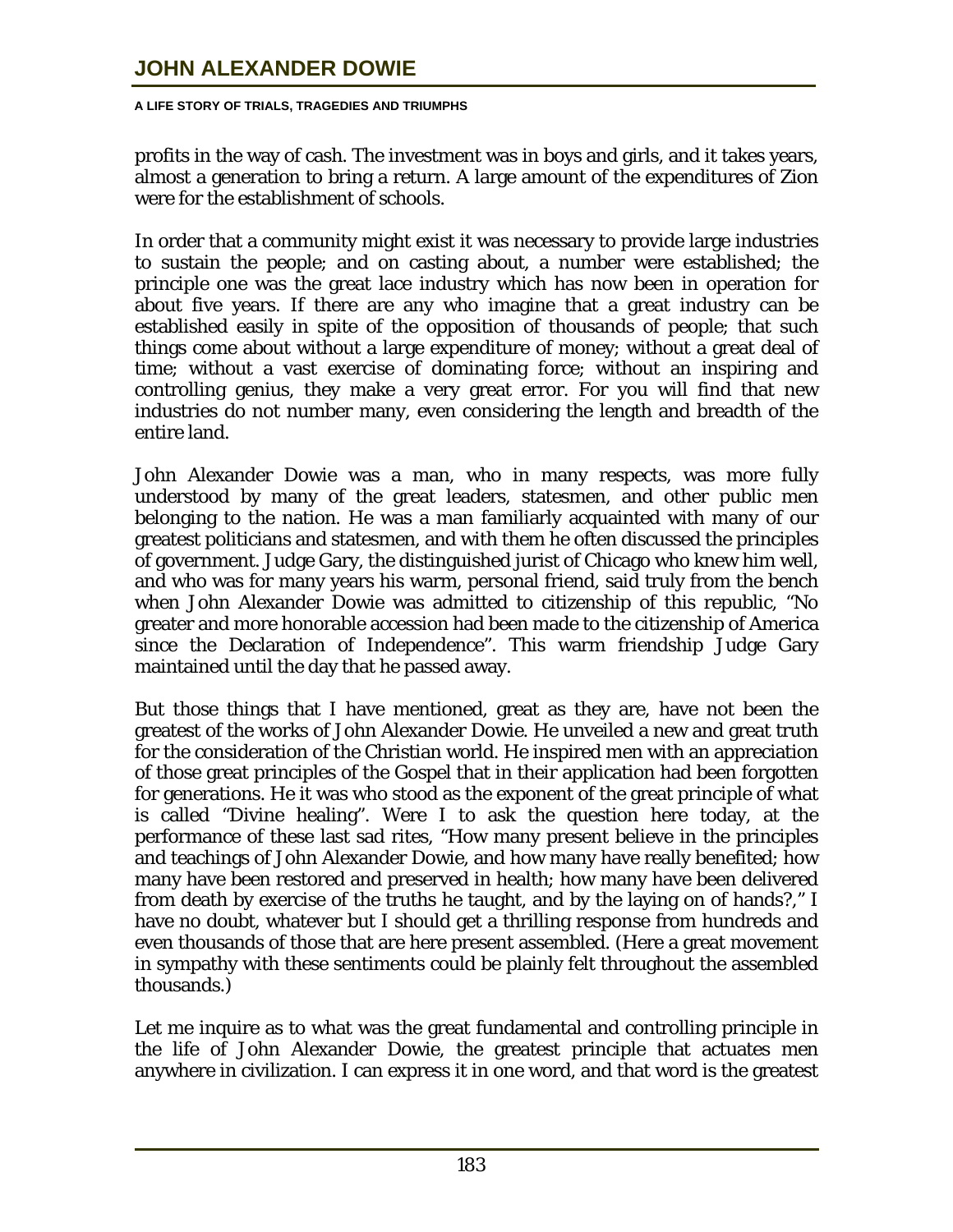**A LIFE STORY OF TRIALS, TRAGEDIES AND TRIUMPHS** 

word of the English language. I say after closely observing John Alexander Dowie through many years and in very intimate relations with him, that I believe that the chief element of his character was love.

There is no more common mistake made among men than that John Alexander Dowie dominated the people through tyranny; that he tyrannized over the people. There were times when the assembled thousands of Zion would have gone singing to the stake for John Alexander Dowie, because they loved him. And it was only when the pale hand of the Destroyer came; when the clouds came down upon the mountains; when misunderstandings arose; when he reached a condition in which he was not really himself, that he lost any of the love and the affection and the following of the people of Zion.

(Judge Barnes' remarks concerning Dr. Dowie's indefatigable and excessive toils are omitted, having been recorded in an earlier chapter.)

John Alexander Dowie's bow abode in strength, and the quiver was well filled with arrows; but he used that bow too often; he drew the string too hard. The time came when he fixed the arrow and drew the string to its fullest capacity and the bow broke. There came a time when it could be truly said of him, "He saved others; himself he cannot save". We cannot of ourselves judge of these things, whether the violation be always warranted or not; but where there is a violation there must, necessarily, be the reckoning.

The great work of John Alexander Dowie was in preaching the Gospel. He recognized good Christian men and women in every denomination; but he simply taught to the world the apostasy of the church; and in this, again, he was greatly misunderstood, for it was with a kind and loving heart that he opposed the apostasy of the churches, and he denominated it, and as I think truly.

He exercised this great influence as an orator, as well as a man of affairs. You have heard him many times, and so have I, deny possessing any powers of oratory. It was a common remark of his that he was no orator, that he was only a business man in the pulpit. Yet he was an orator of the highest order. I have known services to begin at half past two in the afternoon and last even until midnight. It tests the power of an orator and a speaker to create interest when all ages, from boys and girls up to the aged and gray-haired men and women, are prevailed upon to sit and listen with continued and increasing interest for three and four hours at a sitting, as I have often seen to be the case. Though he made no claims along this line for himself, he possessed a power of delivery which he exercised to bring multitudes of people to Christ in a way that wrought conviction on the human heart; but the time came when he was stricken and no longer able to do his work.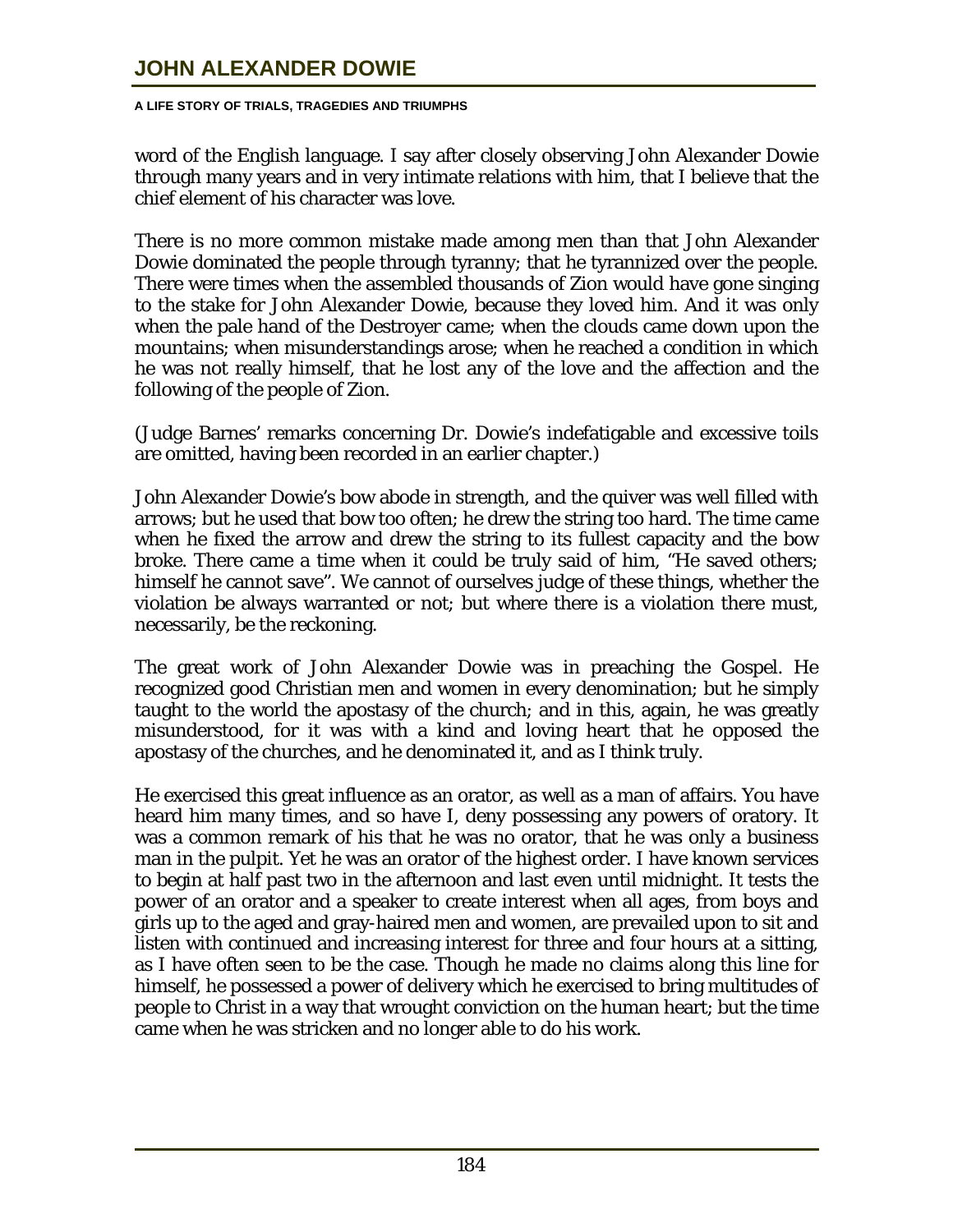**A LIFE STORY OF TRIALS, TRAGEDIES AND TRIUMPHS** 

## **The Last Words of John Alexander Dowie**

Last Friday night, the last night that John Alexander Dowie spent on earth, he was again in spirit upon this platform talking to the assembled multitudes of his people. He preached during that night and thought he was preaching the principles of the Gospel to the assembled thousands. As he taught the same old truths, recognized such by his faithful attendants who stood about him, he lapsed again into slumber, awaking from time to time and continuing the dispensation of the old gospel message. At last he sang, "Joy to the world, the Lord has come," and he sang it strong and clear. Then again he sang as it approached morning, "Joy cometh in the morning". The last song that he ever sang as the morning light began to appear was, "I am a soldier of the Cross." Then they listened for his last sentence, and he said, "The millennium has come; I will be back for a thousand years."

These were the last words that he spoke; the last sentence he uttered. We gathered about him as he lay resting peacefully upon his pillow upon his right side; as we watched him very closely, the breath came gently and even more gently and the time came, as he passed over, that we could not distinguish the demarcation between the peaceful slumbers of this world and the last long sleep of eternity. As we watched we saw a slight tremor of the eyelids, the last sign of life, which seemed like the faint ripple created upon the surface of the placid stream by a passing morning zephyr and as we looked and watched for the return, it came not again, and all was still. So passed out of this life the remarkable man whom we have known going in and out for many days and year in the past; the man we have loved and revered; the man who has made his mark upon his day and upon his generation.

During all these years of toil for a quarter of a century, and until the clouds came and settled upon the mountains, there labored and toiled with him his faithful wife and companion. Then came times of darkness and misunderstanding then came the work of the Evil One. John Alexander Dowie had performed great labors, and a great service of toil, and he suffered many griefs and sorrows; and we would say to his companion, who wrought with him so many years, with love unchanged and still abiding, "There is a balm of healing of every woe."

But the time has come for us to lay away all that is mortal of our former beloved friend and leader. It was his last request that he be permitted to rest awhile under the green grass and beneath the trees of Lake Mound Cemetery, by the side of his beloved daughter, Esther, who passed away nearly five years ago, and was interred here.

When Esther suddenly left us, the light of his life for a long time seemed to be gone, for he loved her as very few love a child; and she was a girl possessed with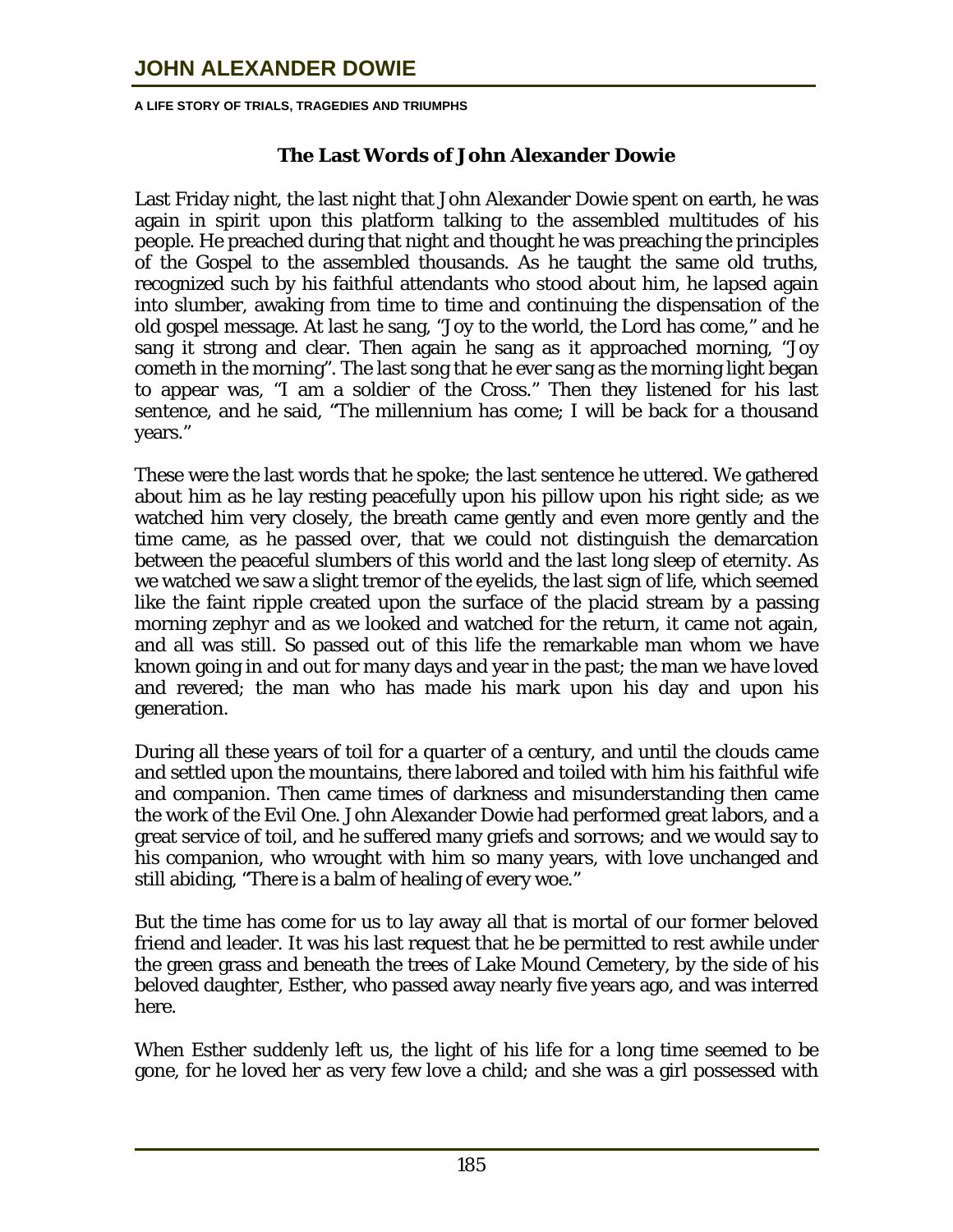**A LIFE STORY OF TRIALS, TRAGEDIES AND TRIUMPHS** 

gifts accorded to very few. When she passed away and the light of her life went out there was taken with it a multitude of the brightest hopes of John Alexander Dowie. He was pierced through with a sorrow from the poignancy of which he never fully recovered; and it is no wonder that in his last moments his heart fondly turned to her memory and he desired to slumber under the green trees in Lake Mound by the side of his beloved daughter, Esther.

My friends, there have been many things very greatly misunderstood in the life and character of John Alexander Dowie. There have been many misunderstandings among our own people; and yet as a people, all of us love Zion. I say to you now, and I beseech you all as members of Zion, as friends and Christian brothers, as we stand here now when the mists and the clouds have begun to show a rift, let us reach our hands across the bier. It is time for the passing away of misunderstandings.

I would not stultify myself, nor bring a reflection upon the memory of John Alexander Dowie, by claiming that he was perfect. The character of very many great men of affairs and intelligence is writ large, and their faults are written large with them. But though there was a pride, though there was a love of power, though there were other faults which he never denied, it is my solemn conviction, and has been since the time of the beginning of these troubles, that there was nothing that could be assigned to John Alexander Dowie that marked him in any way with any degree of criminality. If you will only watch and wait with patience; if you will let the past remain until you see it more clearly; if you will watch the mountains and see the mists and the clouds and the smoke depart, you will see the clear forms come to view that will remain, and will remain for generations to come.

When John Alexander Dowie left us he had freely forgiven all and cherished no resentment against any man or woman living. He was a remarkable man. He was a master of invective. He had extraordinary powers as a speaker; and as an antagonist he had the faculty, he had the unerring instinct of detecting the weakness in the armor of his antagonist, and he thrust into it with all the vigor that he could command. Yet he was generous to a foe and ready at all times to forgive any who sought his forgiveness, whether they asked forgiveness or not.

Now my beloved friends, I have talked to you as I would my own brothers and sisters. We are members here together of the same family, and I have often remarked, and I believe it to be the truth, that the ties binding the members of Zion together are even much stronger than those that ordinarily pertain in the common relations of the life of a family. We find a joy in greeting one another; we find a joy in carrying on this work together. Let us take one another by the hand today, and look into each other's faces, realizing what is before us, and all that has been, let us forgive and forget. Let us say in the name of the Lord Jesus Christ, and through the influence and power of His Holy Spirit, let us say to one another and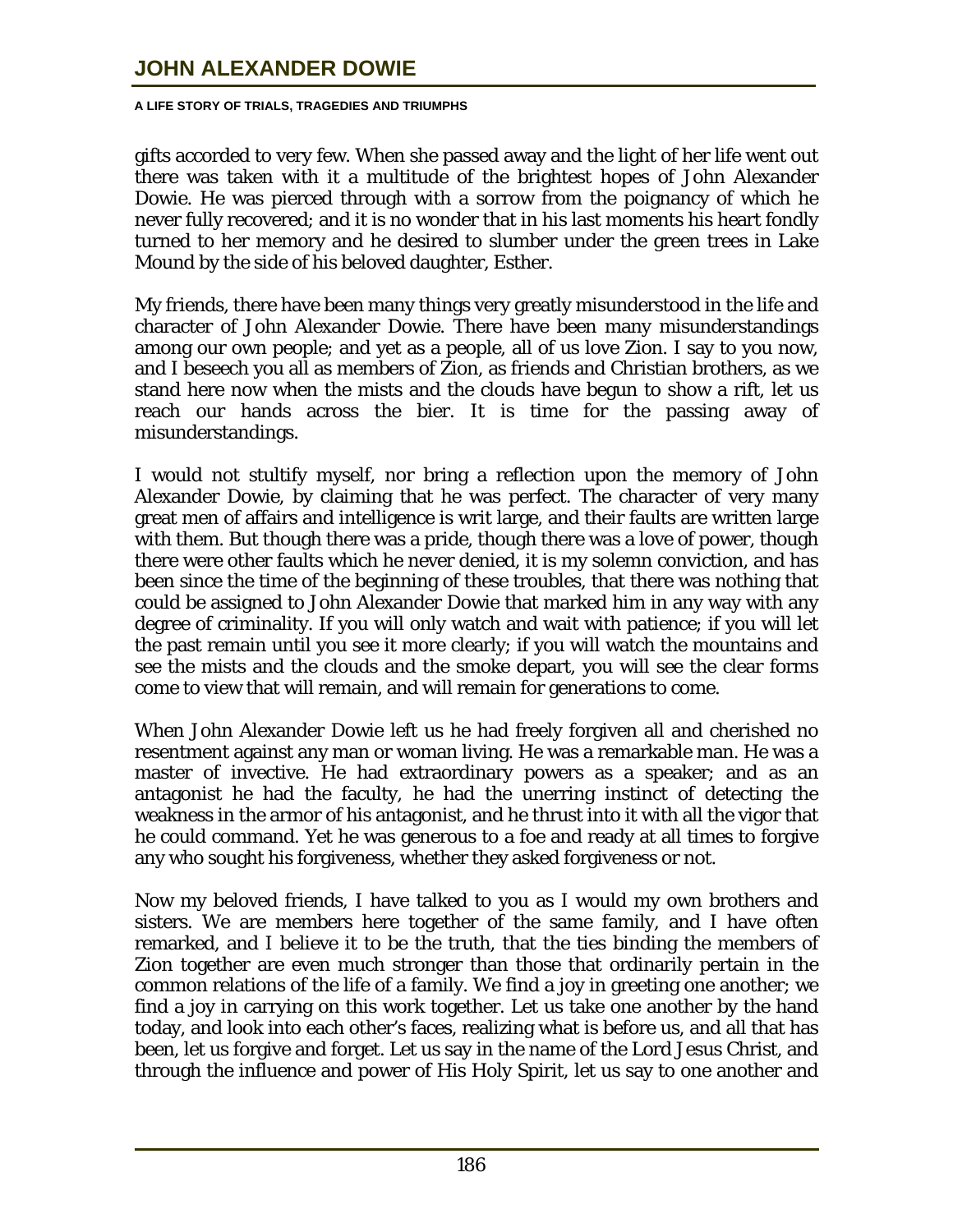**A LIFE STORY OF TRIALS, TRAGEDIES AND TRIUMPHS** 

to the illustrious man who has departed, whose face we shall see no more till the Resurrection morn –"Peace to thee! and Peace to thee be multiplied! Arise, let us go hence."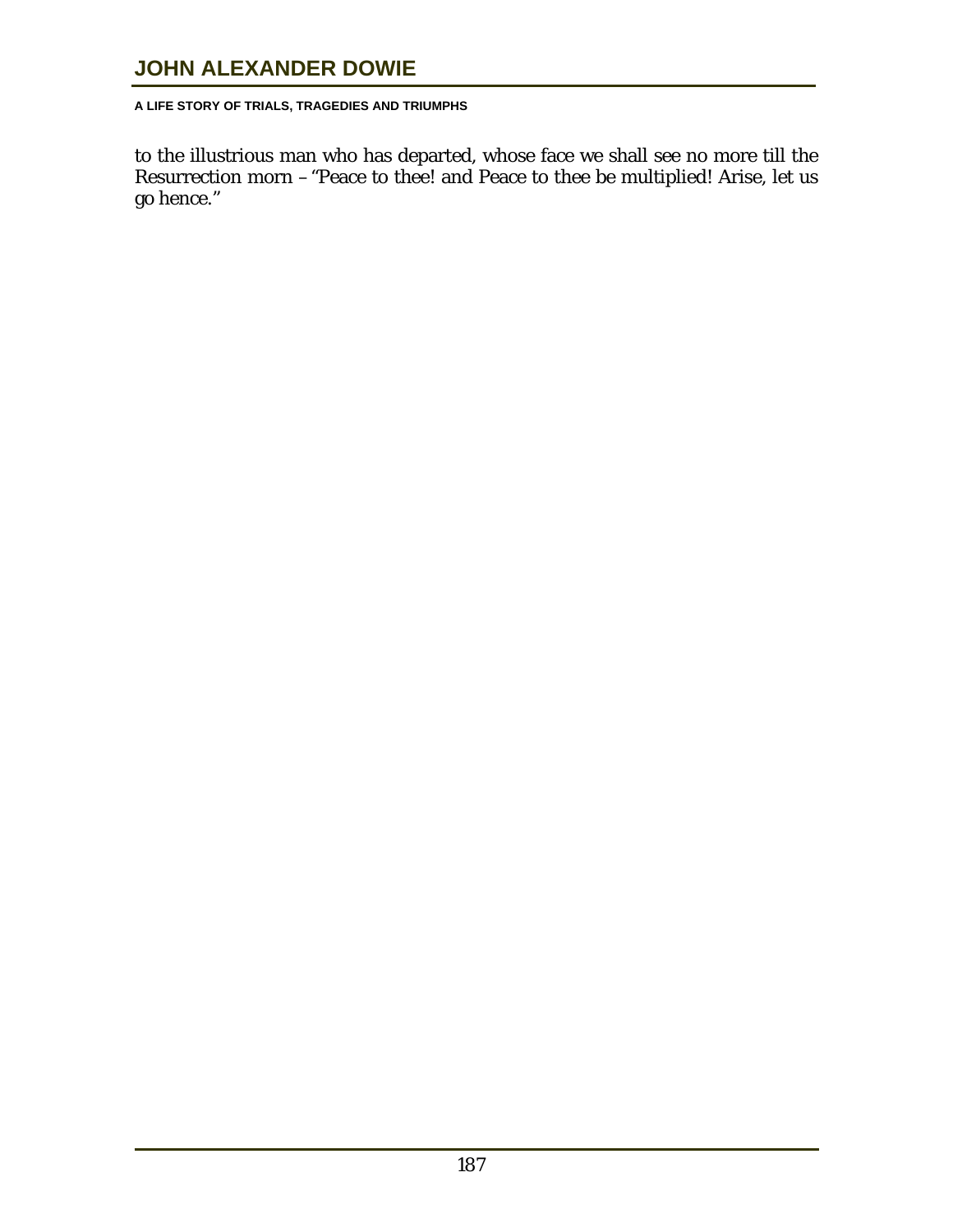**A LIFE STORY OF TRIALS, TRAGEDIES AND TRIUMPHS** 

## CHAPTER XXXV

### A HALF-CENTURY PASSES

ONE afternoon while standing before the grave in Lake Mound Cemetery, where lies all that is mortal of John Alexander Dowie, the writer asked himself the question whether, as some thought, that because of his mistakes, this man's life and works were in vain. As we weighed the circumstances, in meditation before the silent grave, we were forced to the conclusion that such an appraisal was far from the truth. No one would deny that had Dr. Dowie avoided those tragic errors of judgment, the sunset of his life would have been infinitely more happy, and his later ministry far more fruitful. But we have no doubt that the Lord took into consideration the great odds that this man labored against, and the years when he was buffeted by an unfriendly world, as he stood almost alone for a great truth that now, due in no little part to his labors, millions believe. Though, as David of old, he was chastened, God did not forsake him. In his final days, his soul had peace, and he expressed his trust in the God of mercy of Whom it is written, "He knoweth our frame; He remembered that we are dust." (Psalm 103:14)

Our narrative is not a history of Zion City, nor of John Alexander Dowie's successor, Wilbur Glenn Voliva, except as events associated with them had direct relation to the life and ministry of Dowie. Our words therefore shall now be brief. It is true that Overseer Voliva was unable to secure the confidence of all the people of Zion as had the city's founder. It is doubtful that any man could have. A great controversy for years raged over the ethics and methods of Mr. Voliva. As to the initial act of taking over Zion from the failing hands of John Alexander Dowie, we have only this to say. Judge V. V. Barnes, a man of the finest Christian character, a friend of Dr. Dowie if ever there was one, and who preached the beautiful memorial message, concurred in that decision. Those on the scene who saw the rapid dissolution of the financial situation, the apparent incapacitation of Dr. Dowie, the pitiful hardships endured by the people who were unable to get access to the funds that they, in good faith and high hopes, had deposited in the Zion Bank, and who saw disaster and receivership steadily approaching, could hardly be blamed for putting forth some effort to save the situation. However, some believe that a carnal method was used to attain an end which, had faith and dependency on God been exercised, could have been achieved without the bitterness and divisions which resulted. Only the Judgment Day will fully decide this question.

Assuming that the best decision was made, it is a question in the minds of some whether Wilbur Glenn Voliva followed the wisest course in other matters. He was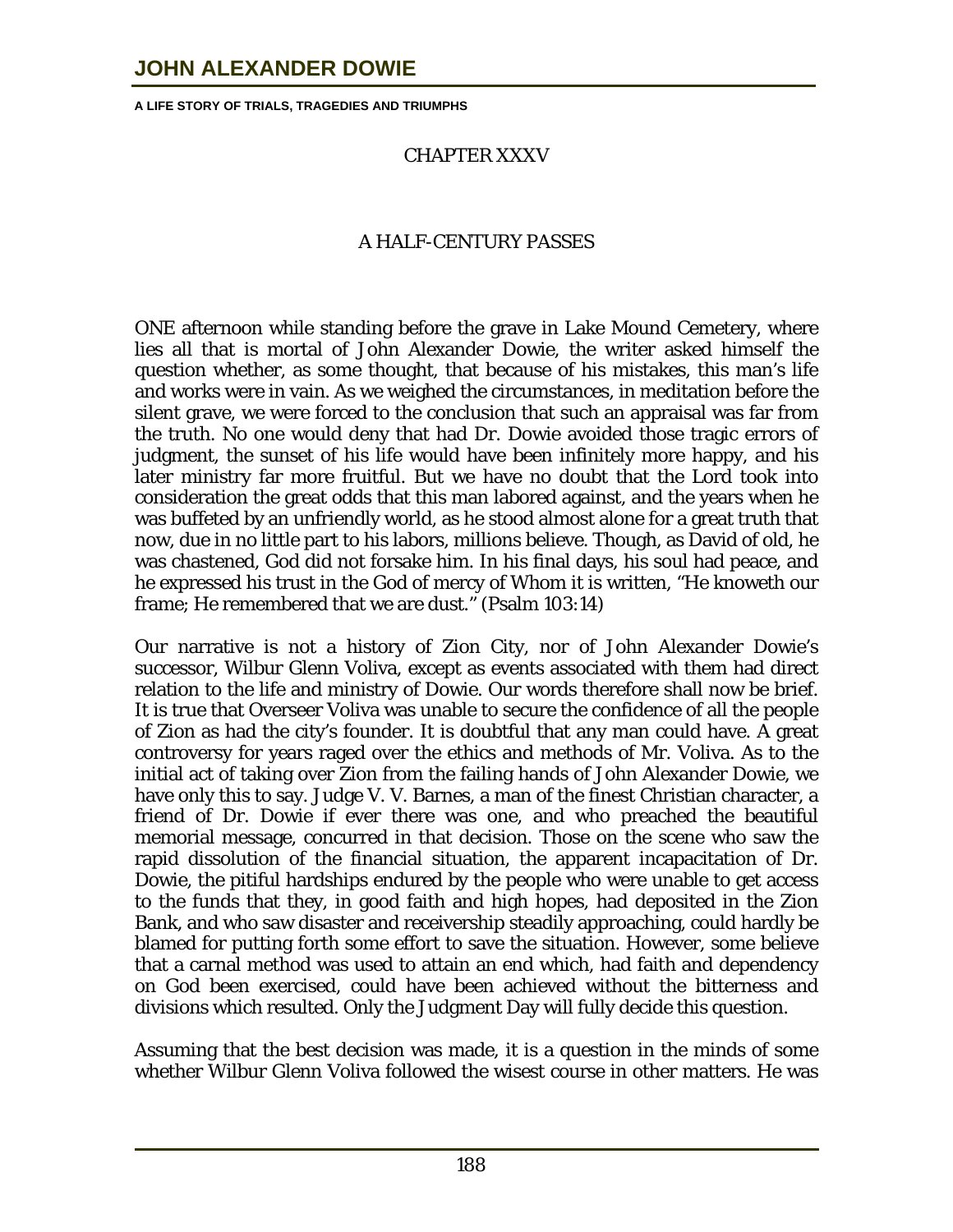**A LIFE STORY OF TRIALS, TRAGEDIES AND TRIUMPHS** 

thirty-six years of age at the time, and at the zenith of physical vigor, although not what we would say the age of a man's maturest judgment. It is evident that he brought business methods into Zion that were instrumental in saving the city. He was definitely an organizer, and a shrewd business man. Bold and fearless, when he arrived at a decision, he never wavered nor manifested uncertainty. After the initial splits that occurred during the time of Dr. Dowie's illness and passing, Overseer Voliva was able to hold the loyalty of most of the people, and this for a period of 35 years, which was, in fact, until the day of his death. All in all, it seems improbable that there was available a more capable man to have taken over Zion than he.

There are those who believe that Wilbur Glenn Voliva could have been more gracious during the early years of his administration. His sermons show him to be a stern, unyielding disciplinarian, although those who knew him best declare that there was a kindly side to his nature. But with the chaos and confusion to meet on every side, it perhaps required a man with "steel to meet steel". It is claimed by more than a few that he was unduly severe on those who lived in the city who did not line up with him. If true, yet it must be said that he was not so inflexible that he could not change his mind, if it could be proved that he were wrong - something that Dr. Dowie in his last years found exceedingly difficult to do.

It would be regarded as an omission that would demand explanation if, when discussing Wilbur Glenn Voliva, nothing were said of his widely publicized views regarding the geography of the world, which gave his name world-wide publicity, and found for his teachings, in this respect, a place in the Sunday magazine supplements from time to time. Mr. Voliva taught and emphasized the doctrine of the "flat earth", and established that teaching in the schools of Zion. He was able to convince a number of his followers of the correctness of his views. At length, however, even those who agreed with him on the subject came to the conclusion that the matter was being pressed and emphasized out of proportion to its significance.

Overseer Voliva's contention was that the North Pole was at the center of the "flat earth" and the "so-cal1ed South Pole" was a hypothetical area hemmed in with high impassable mountains that could never be traversed. In more recent years, the enemies of Voliva have pointed out that great airliners fly in every direction, over the Poles, and around them, and pilots find no "high impassable mountains". They also call attention to the photographs being taken at immense heights from rockets, which now show the expanse of a continent, and clearly reveal the curvature of the earth. Which ever way the reader views these idiosyncrasies, it should not be taken as a full index to the real character of Overseer Voliva.

Wilbur Glenn Voliva did not accept the broad universal scope of Dr. Dowie's original plan for the Christian Catholic Church, which he set forth at the time of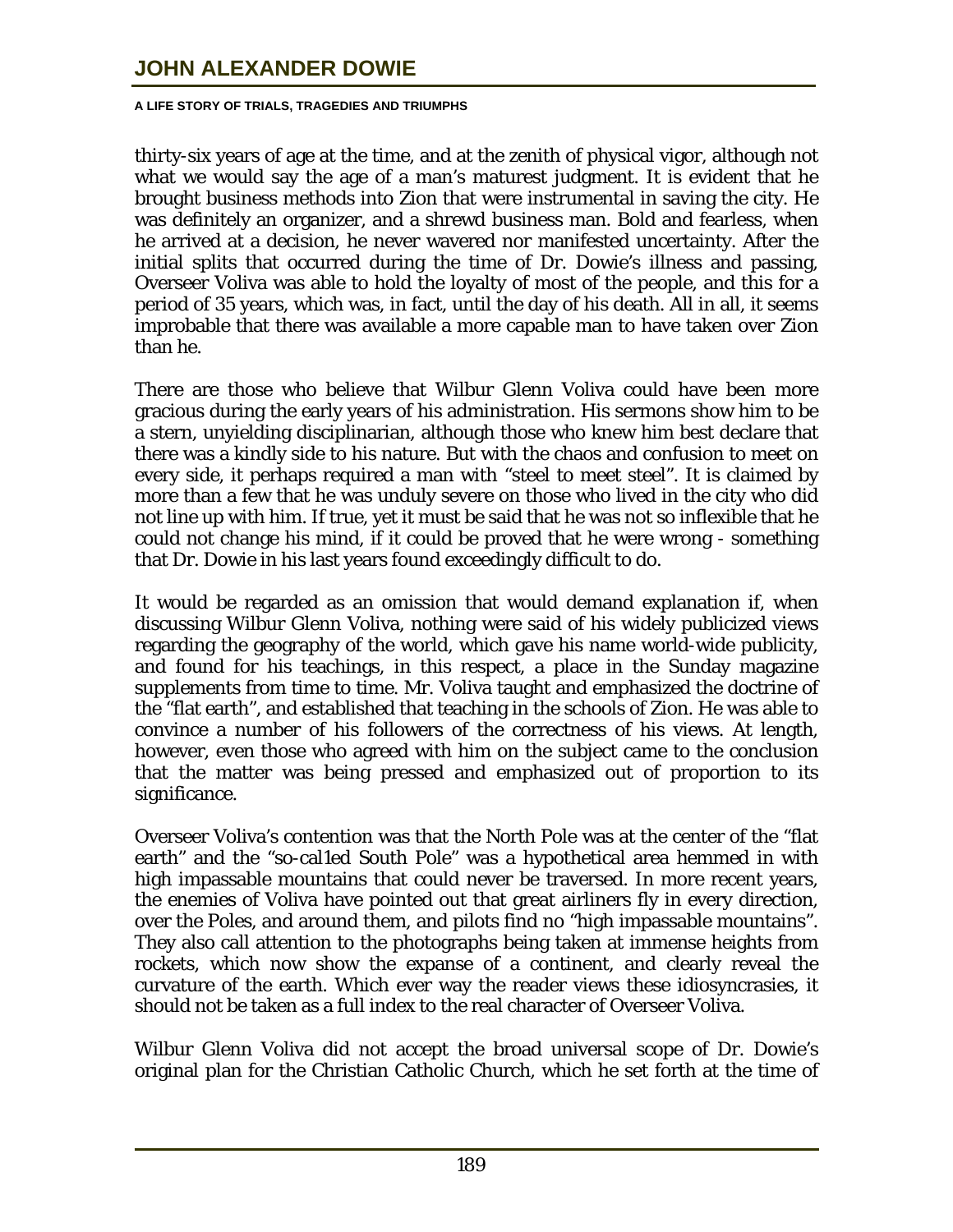**A LIFE STORY OF TRIALS, TRAGEDIES AND TRIUMPHS** 

the founding of the church, as fundamental to its future. Rather he chose to follow the later views of Dr. Dowie, which reduced the perspective of the Divine plan down to the measure of Zion's program. With Overseer Voliva, it appears that when the desperate financial situation was alleviated somewhat, and he had time to study Dr. Dowie's plan of a World Zion, there was inspired an ambition to revive that dream, and perhaps succeed, where John Alexander Dowie had failed. At length, however, when the reverses of the Thirties came, it became evident that these hopes would not be realized.

Wilbur Glenn Voliva was to experience troubled times in those later years. During the heart of the Depression, taxes could not be paid on the vast holdings of the church, and Zion was again forced into receivership. Ultimately a large portion of the idle land was released and the finances of the church were reorganized. In 1937, there came another heartbreaking blow to the Overseer. The great Shiloh Tabernacle and the 50,000-watt radio station, were set on fire by an incendiarist and destroyed, a loss which in some respects was irreparable. Much equipment and valuable records were lost in flames. The Overseer lived to see another beautiful structure built and dedicated, but the radio station was lost for good.

Wilbur Glenn Voliva adhered to many of the theocratic principles propounded by Dr. Dowie. Nevertheless, little by little, the outside world made gradual but irresistible encroachments on the city. When at last the newcomers exceeded the Zion people, a change in city laws became imminent. A municipal election found sufficient voters to repeal the "theocratic laws" originally instituted by John Alexander Dowie. Tobacco and liquor began to be sold in the city. Theaters and other worldly places of amusement were built. These developments, of course, were a bitter blow to Overseer Voliva, who had striven so hard to keep these things from getting a foothold in the community.

As we have mentioned, Wilbur Glenn Voliva, though not easily changed, was more open to counsel than Dr. Dowie. Advisers exercised a moderating influence on some of the doctrinal extremes that had crept in during the transition years, so that today, the teaching in Zion is on the whole, evangelical and sound.

Overseer Anton Darms, one of Zion's officers, for years vice-president of the parochial schools and for ten years associate editor of THE LEAVES OF HEALING, has exercised a profound influence over the church. The writer found him a spiritual man, of high culture, and one whose friendship he highly esteems. Overseer Darms has shown every courtesy in making available to him records including rare documents, which have made it possible to get a well-rounded picture of the whole Zion story. The Overseer also introduced the writer to a number of the officials of the church, and most all that he met were found to be congenial, friendly, and sincere. Incidentally, Mr. Darms, himself is a writer of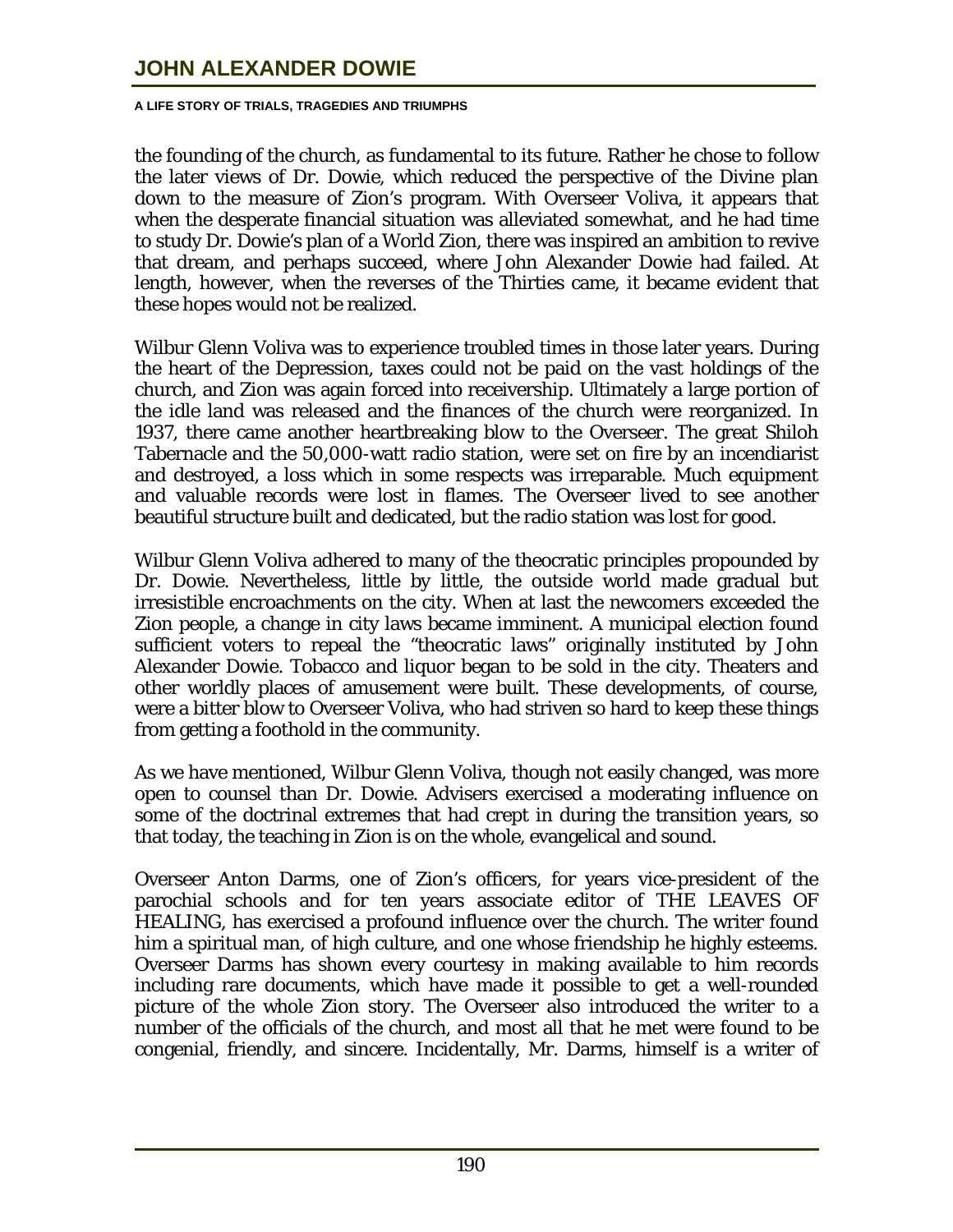**A LIFE STORY OF TRIALS, TRAGEDIES AND TRIUMPHS** 

considerable note, and his books and articles have had wide circulation throughout the country.

Wilbur Glenn Voliva died on October 11, 1942, and was succeeded by General Overseer M. J. Mintern, who is generally regarded by his people as a kindly and able administrator.

The WAUKEGAN NEWS-SUN makes this editorial comment on Overseer Voliva's passing: "In the death of Wilbur Glenn Voliva, General Overseer of the Christian Catholic Church of Zion, this region loses a colorful and dynamic figure, whose name and exploits were known throughout the world.

"Whether or not one agrees with the ideas that Overseer Voliva preached, or the means that he used to attain his ends, one cannot but admit that he was a vigorous personality with the strength of character sufficient to mold a large segment of humanity according to his inspired plans. Any man who can direct a church for thirty-five years and stand out as a political and financial leader in the bargain must have plenty of determination, will power, and ability."

It is natural to speculate on what the issue would have been in Zion, if Dr. Dowie had retained his good judgment and the vigor of ministry that he possessed when in Chicago. While we may regret that such a sad termination came to his plans for a city in which the principles of a theocracy were to be set in force, yet we must not overlook that perhaps much that was intended in the plan and purpose of God for Dr. Dowie was in the over-all picture, actually fulfilled—to wit, the return of the ministry of healing to the church.

As we have noted elsewhere, God did not permit the communal plan of the Early Church to long continue, as, no doubt, the apostles and their followers had hoped would.

The fierce persecution that arose resulted in practically all believers of Jerusalem being scattered abroad. But wherever they went, they preached the Gospel. Thus was God's dominant purpose, world evangelization, furthered during this age, although had the disciples been permitted to remain at Jerusalem, it might have been much more pleasant for them and their families. But it is doubtful in that case whether the other cities of the Jewish Nation would have been evangelized before the terrible judgment of A. D. 70 came.

Out of Zion came F. F. Bosworth, and his brother B. B. Bosworth, whose healing campaigns in the Twenties filled great auditoriums, seating many thousands of people. From Zion went forth John G. Lake with a message that stirred all of South Africa, and resulted in the establishing of hundreds of churches that remain to this day. Dr. Phineas Yoakum went to Los Angeles to found the widely known Pisgah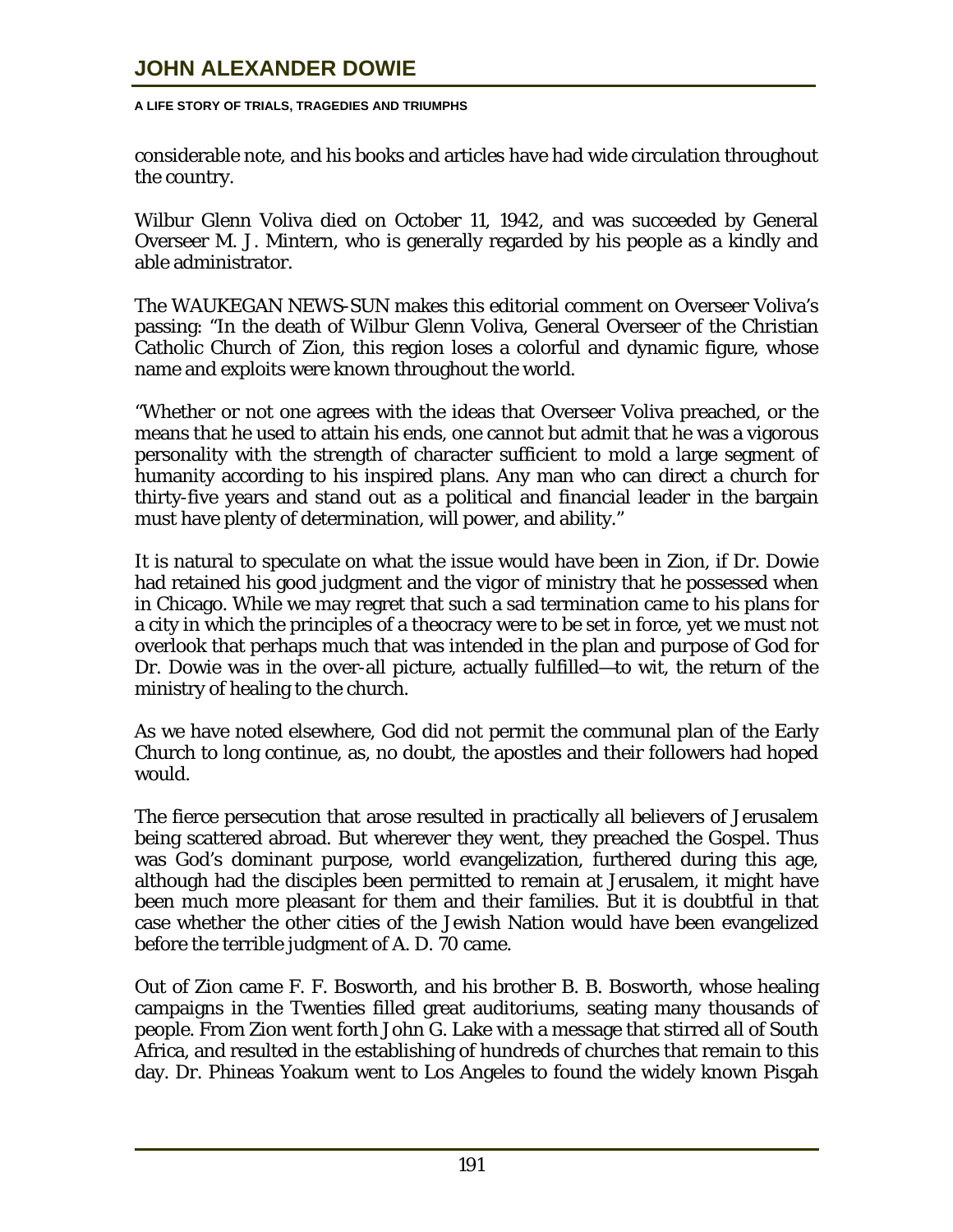**A LIFE STORY OF TRIALS, TRAGEDIES AND TRIUMPHS** 

Work. Raymond T. Richey who was only a lad at the time, unconsciously absorbed the atmosphere of faith that pervaded the city, and later his healing ministry became the phenomenon of the time. Another born in Zion has had a national radio ministry for many years. From the ministry of these men and others we might mention, there has arisen a host of men of faith who have had powerful ministries. The Full Gospel movement which sprang into existence, coincidentally, as Dr. Dowie passed from the scene, owes Zion a debt that it perhaps little realizes. Many from that city whose names we could mention, have been, or are now, leaders in the various organizations of the movement.

There were other Gifts of the Spirit and ministries which God intended to restore to His church. The very capacities that enabled Dr. Dowie to break the spell of the ages and reintroduce against overwhelming odds the great truth of Divine healing, acted as a hindrance, effectually preventing him from being able to accept light from another source than from the shining of his own candle. Men have their times and seasons. Dr. Dowie fulfilled his destiny and he passed from the scene.

The result in Zion, most to be deplored, was the fact that some, through losses involved in the financial disaster, had to endure heart-breaking hardships caused by this misfortune. It is difficult to see how good could come out of the adversities and great disappointments that these people had to endure. Yet, strange as it might seem, the final outcome was different than was to be expected. The writer's own parents suffered considerable financial loss in the Zion debacle, and of course were sorely disappointed in the outcome. Yet, oddly enough, they are not sorry they went to Zion. They look back on the days that they spent there, for the most part with pleasure, and the faith that inspired their souls while there, has stayed with them throughout their life. At the time of writing, both, though advanced in years, are yet alive. On one occasion, mother certainly would have gone to her grave, had she not, through her bold faith for healing, received a miracle of deliverance. There have been few, if any, whom the writer has met, who lived in that "dream city", who, having recovered from the initial disappointments, have not felt that they received something in Zion that more than compensated them for their temporal losses.

### **FIRST LESSON**

The paramount lessons that we learn from the life of John Alexander Dowie are three: First, that those whom God uses must be willing to suffer, be willing to stand for the truth, though they go through grievous trial and affliction. They must count favor with God, and the fulfillment of His Will of greater value than all the comforts and luxuries of life. The cross comes before the crown. Worldly honor and its favor must be counted as dung, if one is to secure that honor that comes from God only. Even Christ the Perfect Son, learned through the things He suffered. (Hebrews. 5:8,9). The early years of John Alexander Dowie portrays a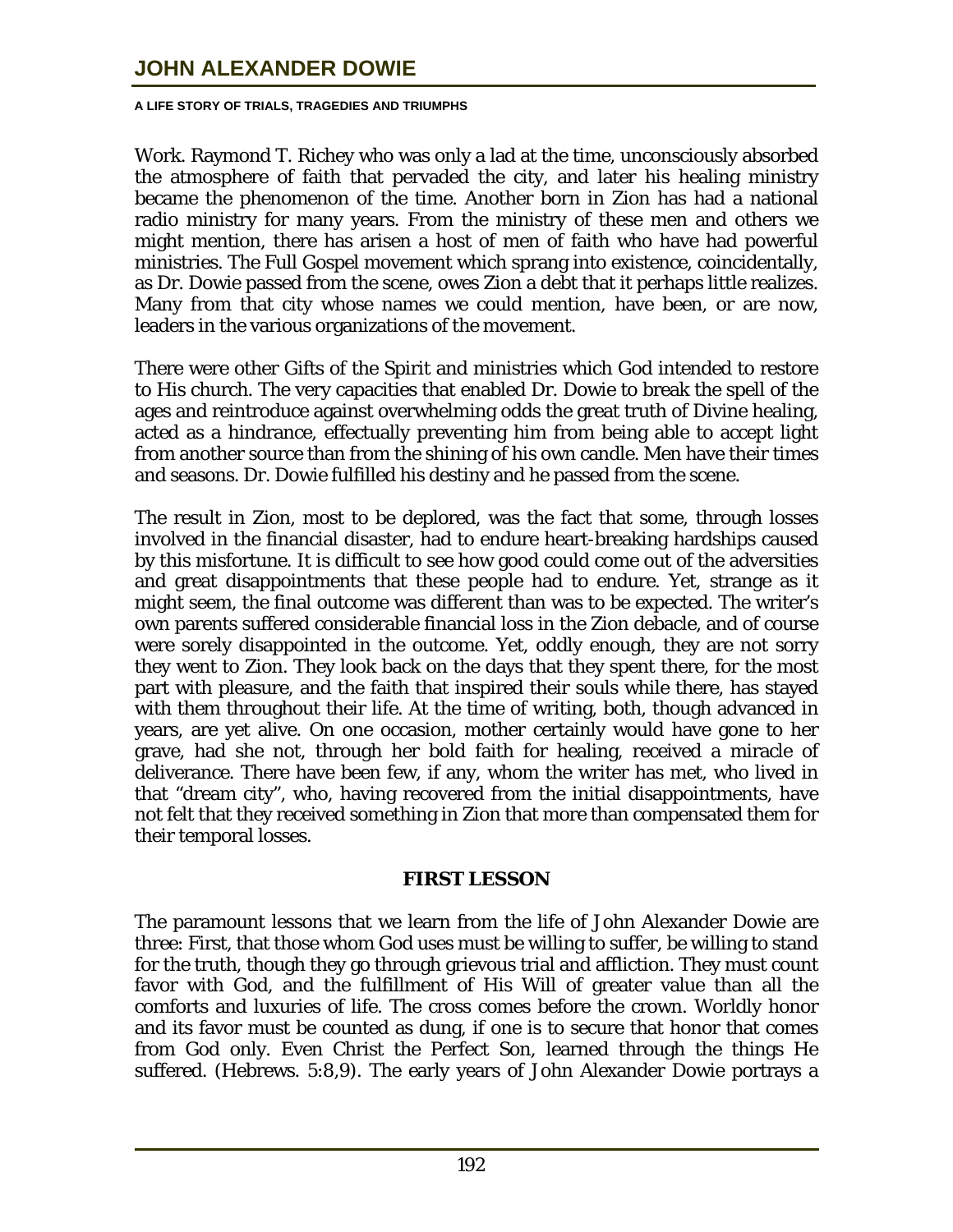**A LIFE STORY OF TRIALS, TRAGEDIES AND TRIUMPHS** 

man who suffered defeat after defeat, trial after trial, humiliation after humiliation; but through it all there remained, clear and bright, that faith in God and His power—faith that His word was immutably true and His promises sure.

#### **SECOND LESSON**

The second lesson, vividly taught in the life of John Alexander Dowie is the allimportance and power of a supernatural ministry. Disappointment followed disappointment as long as he, in attempting to reach the masses with the Gospel, used human methods. It was when he made the determination, live or die, sink or swim, that he would enter into the ministry of Divine healing, that success came at last. Within a decade from the time that he fully entered this ministry, his work was known throughout the world. Literally tens of thousands of people were brought to repentance, and the great message of deliverance and healing by faith was sounded out over the earth. Previously, the world had turned a deaf ear to him, but now they listened to him, for they saw the signs that followed his ministry. Miracles of healing that took place in Chicago were of such a nature that they startled the city's citizens into respectful attention. Though hell raged, and Dr. Dowie was arrested 100 times in one year, Satan was powerless to stop his work. It grew, it prospered, and the blessings of heaven were multiplied among the people. Those who opposed, sooner or later fell by the wayside, some went to prison; with others, sudden death ended their opposition.

### **THIRD LESSON**

The last great lesson that we learn from John Alexander Dowie, is that the price of uninterrupted spiritual victory, through the span of human life, must be that of ceaseless vigilance. No enemy could harm John Alexander Dowie, but the enemy within himself. Human pride, or tendency to self-exaltation, if given the least chance to assert itself, sets in motion an inexorable reverse law in the spiritual world—the law of spiritual gravitation, which ever works to bring the exalted low. As one rises higher and higher in spiritual power and blessing, and as his influence among men becomes greater and greater, then, as Dr. Dowie once said in happier days, he must ever seek to become lower and lower, and lower and lower. John Alexander Dowie pioneered the way alone, and his mistakes may be forgiven. But if we, upon whom the end of the age has come, and who have the opportunity to profit from the lives of others who have gone before us, cannot learn the lesson, but should repeat the error, we could justly blame no one but ourselves.

John Alexander Dowie's body lies in the Lake Mound Cemetery of Zion. Near him are the mortal remains of his wife, Jeanie, his son, Gladstone, and his daughter, Esther. A half century ago the name of Dowie was known the world around, and he was received by rulers and potentates. Now all that is reserved for him and his family, in this world, is a little plot of earth. What a finality is Death! How